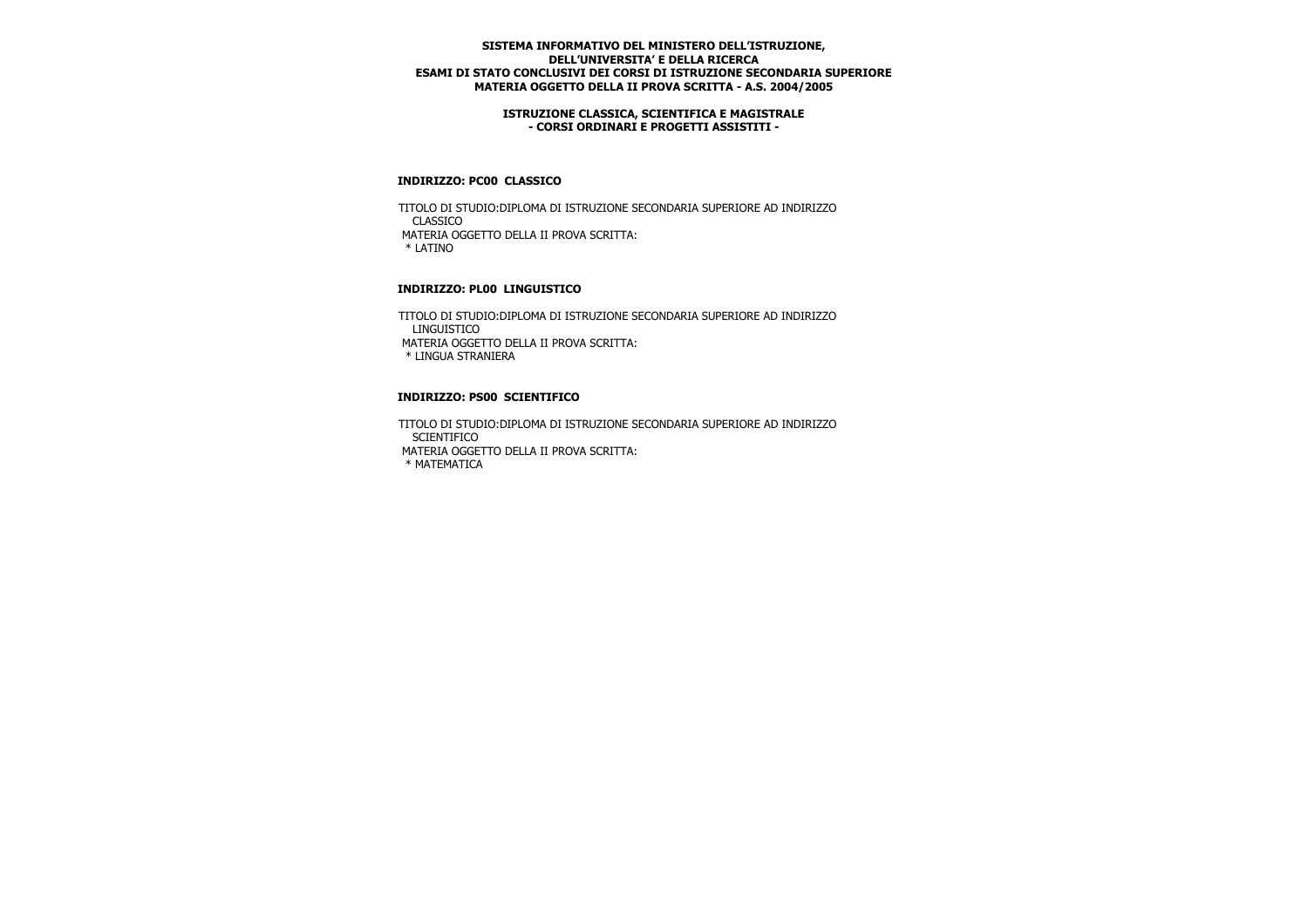### **ISTRUZIONE PROFESSIONALE - CORSI ORDINARI E PROGETTI ASSISTITI -**

### **INDIRIZZO: RRCY AGROTECNICO (NUOVO ORDINAMENTO)**

 TITOLO DI STUDIO:DIPLOMA DI ISTRUZIONE SECONDARIA SUPERIORE AD INDIRIZZO PROFESSIONALE AGROTECNICO MATERIA OGGETTO DELLA II PROVA SCRITTA: \* TECNICHE DI PROD., TRASFORM. E VALORIZ. DEI PROD.

### **INDIRIZZO: RR01 AGROTECNICO PRECEDENTE ORDINAMENTO**

 TITOLO DI STUDIO:DIPLOMA DI ISTRUZIONE SECONDARIA SUPERIORE AD INDIRIZZO PROFESSIONALE AGROTECNICO MATERIA OGGETTO DELLA II PROVA SCRITTA: \* TECNICA GEST.AZ. E STRUTTURA SVILUPPO COLL.AGRIC.

## **INDIRIZZO: RR9C ODONTOTECNICO (NUOVO ORD.)**

 TITOLO DI STUDIO:DIPLOMA DI ISTRUZIONE SECONDARIA SUPERIORE AD INDIRIZZO PROFESSIONALE ODONTOTECNICO MATERIA OGGETTO DELLA II PROVA SCRITTA: \* GNATOLOGIA

## **INDIRIZZO: RR04 OPERATORE COMMERCIALE SERALE V.O.**

 TITOLO DI STUDIO:DIPLOMA DI ISTRUZIONE SECONDARIA SUPERIORE AD INDIRIZZO PROFESSIONALE OPERATORE COMMERCIALE MATERIA OGGETTO DELLA II PROVA SCRITTA: \* ORGANIZZAZIONE, GESTIONE AZIENDALE E MERCATISTICA

#### **INDIRIZZO: RR9D OTTICO (NUOVO ORDINAMENTO)**

 TITOLO DI STUDIO:DIPLOMA DI ISTRUZIONE SECONDARIA SUPERIORE AD INDIRIZZO PROFESSIONALE OTTICO MATERIA OGGETTO DELLA II PROVA SCRITTA: \* ANATOMIA FISIOPAT. OCULARE E LAB. MISURE OFTALM.

## **INDIRIZZO: RR9M TEC.ABBIGL. E MODA (NUOVO ORD.)**

 TITOLO DI STUDIO:DIPLOMA DI ISTRUZIONE SECONDARIA SUPERIORE AD INDIRIZZO PROFESSIONALE TECNICO DELL'ABBIGLIAMENTO E DELLA MODA

 MATERIA OGGETTO DELLA II PROVA SCRITTA: \* DISEGNO PROFESSIONALE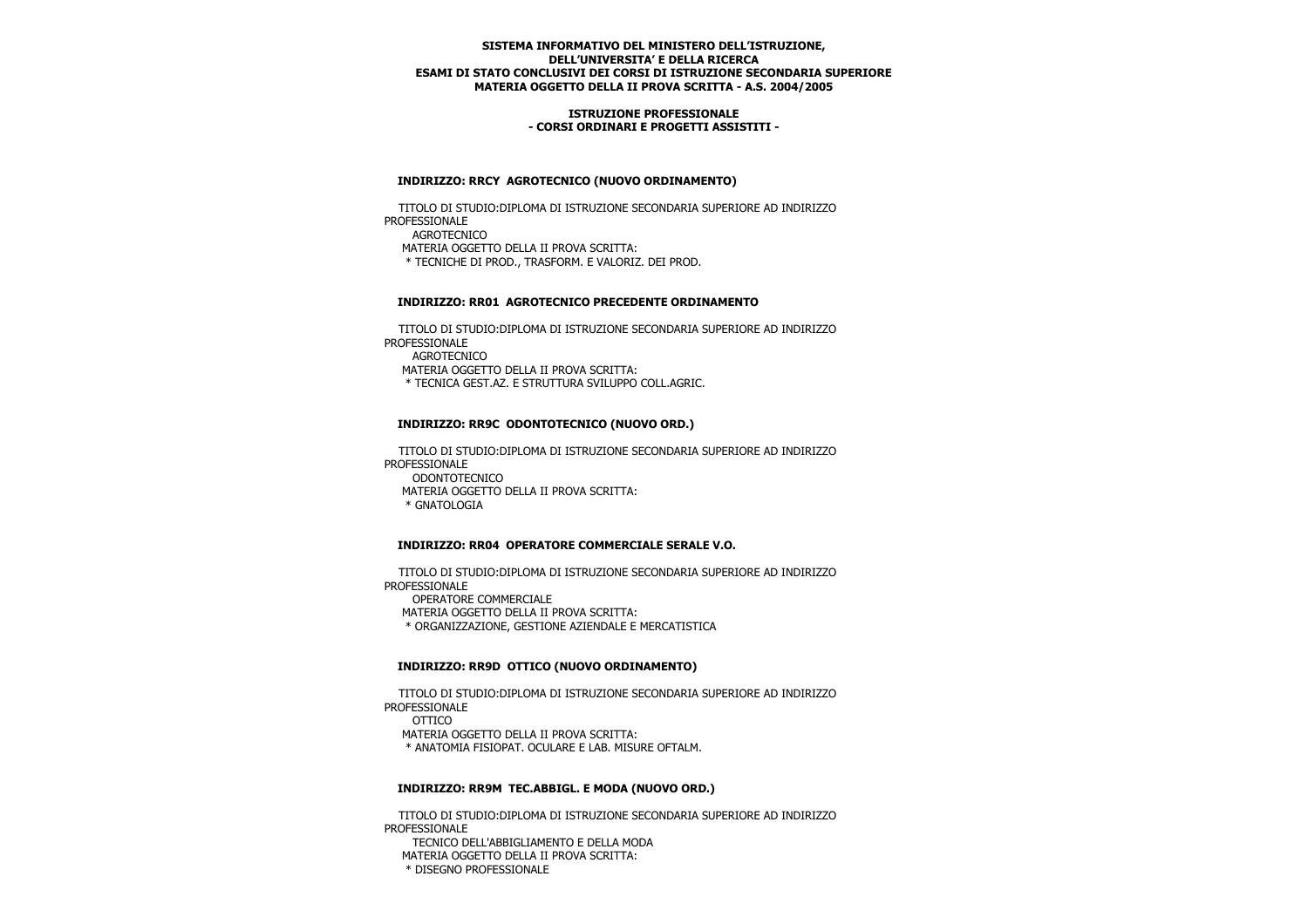### **ISTRUZIONE PROFESSIONALE - CORSI ORDINARI E PROGETTI ASSISTITI -**

### **INDIRIZZO: RR9H TECN. CHIM. E BIOL.(NUOVO ORD.)**

 TITOLO DI STUDIO:DIPLOMA DI ISTRUZIONE SECONDARIA SUPERIORE AD INDIRIZZO PROFESSIONALE TECNICO CHIMICO E BIOLOGICO MATERIA OGGETTO DELLA II PROVA SCRITTA: \* IMPIANTI DI BIOTECNOLOGIE

### **INDIRIZZO: RR9B TECN. GEST. AZ. INFO.(NUOVO ORD)**

 TITOLO DI STUDIO:DIPLOMA DI ISTRUZIONE SECONDARIA SUPERIORE AD INDIRIZZO PROFESSIONALE TECNICO GESTIONE AZIENDALE INFORMATICA MATERIA OGGETTO DELLA II PROVA SCRITTA: \* DIRITTO - ECONOMIA

### **INDIRIZZO: RR9A TECN. GEST. AZ. LING.(NUOVO ORD)**

 TITOLO DI STUDIO:DIPLOMA DI ISTRUZIONE SECONDARIA SUPERIORE AD INDIRIZZO PROFESSIONALE TECNICO GESTIONE AZIENDALE LINGUISTICA MATERIA OGGETTO DELLA II PROVA SCRITTA: \* ECONOMIA D' AZIENDA

## **INDIRIZZO: RRC1 TECN. IND. ELETTR. ELETTRONICHE**

 TITOLO DI STUDIO:DIPLOMA DI ISTRUZIONE SECONDARIA SUPERIORE AD INDIRIZZO PROFESSIONALE TECNICO IND. ELETTRICHE ELETTRONICHE MATERIA OGGETTO DELLA II PROVA SCRITTA: \* ELETTROTECNICA ED ELETTRONICA

#### **INDIRIZZO: RRC7 TECN. IND. MOBILE E ARREDAMENTO**

 TITOLO DI STUDIO:DIPLOMA DI ISTRUZIONE SECONDARIA SUPERIORE AD INDIRIZZO PROFESSIONALE TECNICO INDUSTRIA DEL MOBILE E ARREDAMENTO MATERIA OGGETTO DELLA II PROVA SCRITTA: \* DISEGNO INDUSTRIALE E TECNICA DELL'ARREDAMENTO

### **INDIRIZZO: RR9T TECN.DELLA GRAF.PUBBL.(NUO. ORD)**

 TITOLO DI STUDIO:DIPLOMA DI ISTRUZIONE SECONDARIA SUPERIORE AD INDIRIZZO PROFESSIONALE TECNICO DELLA GRAFICA PUBBLICITARIA MATERIA OGGETTO DELLA II PROVA SCRITTA:

\* PROGETTAZIONE GRAFICA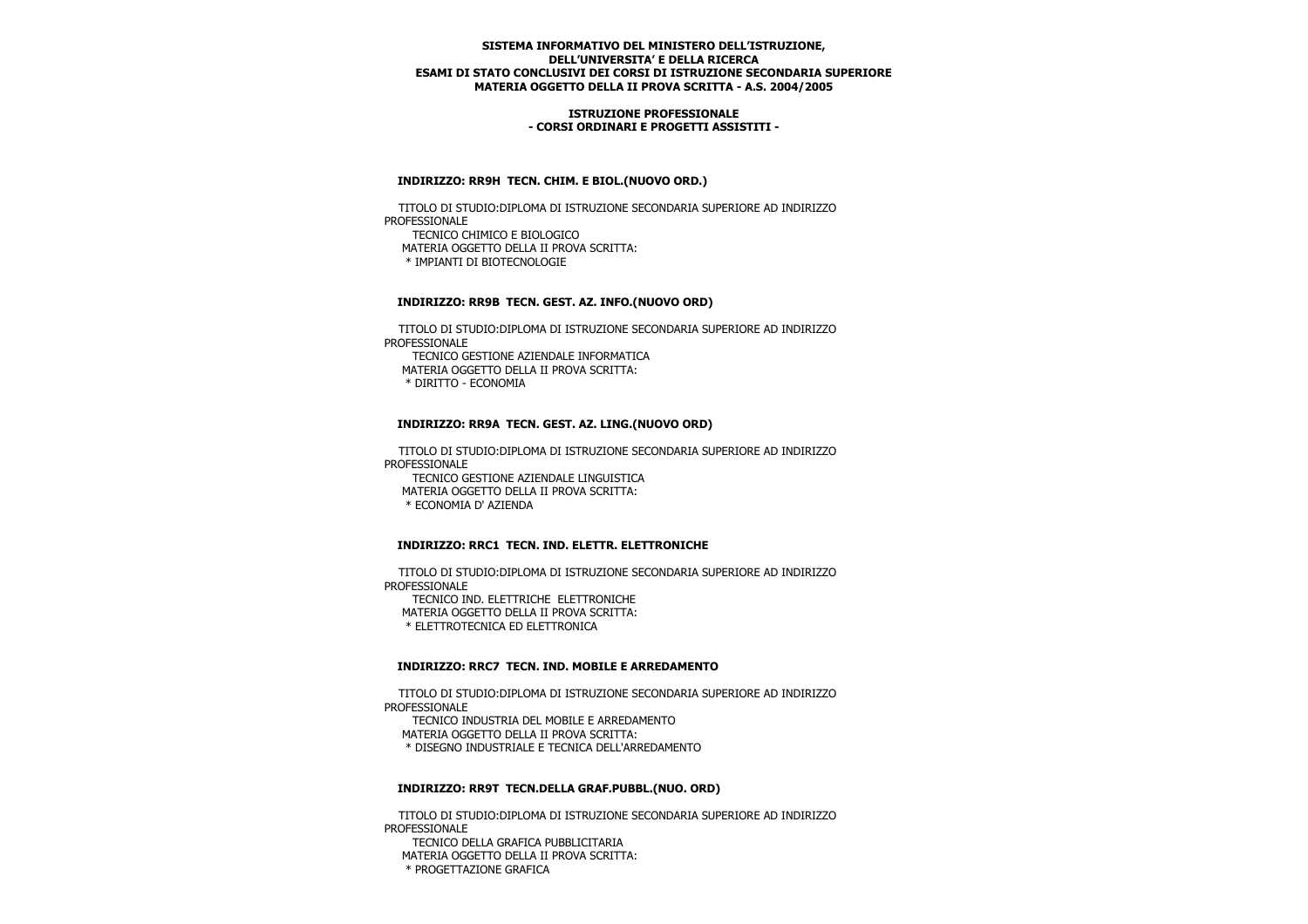### **ISTRUZIONE PROFESSIONALE - CORSI ORDINARI E PROGETTI ASSISTITI -**

### **INDIRIZZO: RR40 TECNICO CINEMATOGRAF.TELEVISIONE**

 TITOLO DI STUDIO:DIPLOMA DI ISTRUZIONE SECONDARIA SUPERIORE AD INDIRIZZO PROFESSIONALE TECNICO CINEMATOGRAFIA E TELEVISIONE MATERIA OGGETTO DELLA II PROVA SCRITTA: \* ORG. GEN. E TECN. DELLA PROD. CINEM. E TELEVISIVA

## **INDIRIZZO: RR00 TECNICO DELL'EDILIZIA**

 TITOLO DI STUDIO:DIPLOMA DI ISTRUZIONE SECONDARIA SUPERIORE AD INDIRIZZO PROFESSIONALE TECNICO DELL'EDILIZIA MATERIA OGGETTO DELLA II PROVA SCRITTA: \* TECNOLOGIE EDILIZIE ED ELABORAZIONI GRAFICHE

## **INDIRIZZO: RR9J TECNICO DELLE IND.EL.(NUOVO ORD)**

 TITOLO DI STUDIO:DIPLOMA DI ISTRUZIONE SECONDARIA SUPERIORE AD INDIRIZZO PROFESSIONALE TECNICO DELLE INDUSTRIE ELETTRICHE MATERIA OGGETTO DELLA II PROVA SCRITTA:

\* SISTEMI - AUTOMAZIONE E ORGANIZZ. DELLA PRODUZ.

## **INDIRIZZO: RR9L TECNICO IN. MECCAN.(NUOVO ORD.)**

 TITOLO DI STUDIO:DIPLOMA DI ISTRUZIONE SECONDARIA SUPERIORE AD INDIRIZZO PROFESSIONALE TECNICO INDUSTRIE MECCANICHE MATERIA OGGETTO DELLA II PROVA SCRITTA: \* TECNICA DELLA PRODUZIONE E LABORATORIO

## **INDIRIZZO: RR9K TECNICO IND.ELETTRO.(NUOVO ORD.)**

 TITOLO DI STUDIO:DIPLOMA DI ISTRUZIONE SECONDARIA SUPERIORE AD INDIRIZZO PROFESSIONALE TECNICO DELLE INDUSTRIE ELETTRONICHE MATERIA OGGETTO DELLA II PROVA SCRITTA: \* ELETTRONICA, TELECOMUNICAZIONI E APPLICAZIONI

#### **INDIRIZZO: RR02 TECNICO INDUSTRIE ELETTRICHE ED ELETTRONICHE V.O. SERALE**

 TITOLO DI STUDIO:DIPLOMA DI ISTRUZIONE SECONDARIA SUPERIORE AD INDIRIZZO PROFESSIONALE

 TECNICO IND. ELETTRICHE ELETTRONICHE MATERIA OGGETTO DELLA II PROVA SCRITTA: \* ELETTROTECNICA ED ELETTRONICA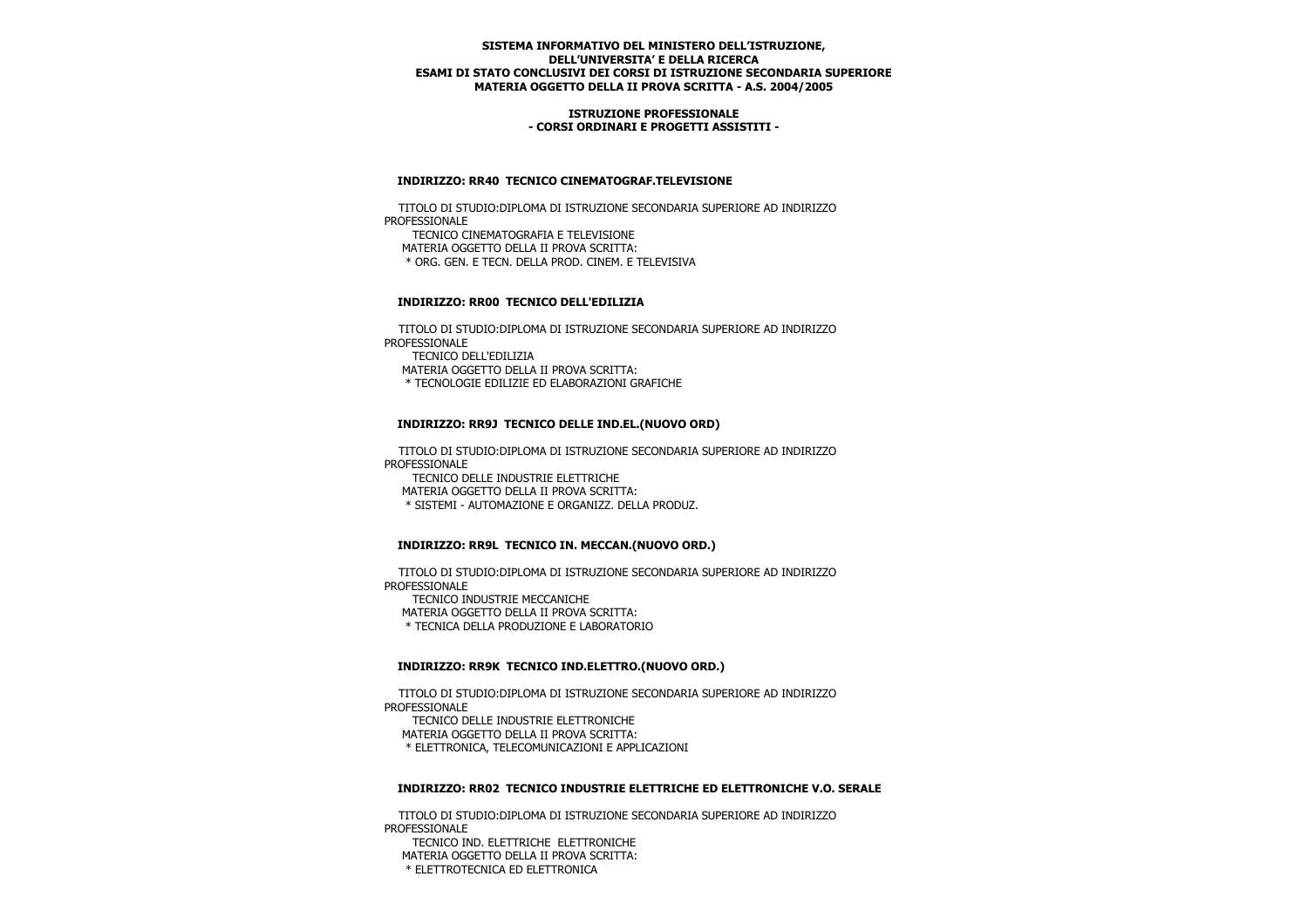### **ISTRUZIONE PROFESSIONALE - CORSI ORDINARI E PROGETTI ASSISTITI -**

### **INDIRIZZO: RRC3 TECNICO INDUSTRIE MECCANICHE**

 TITOLO DI STUDIO:DIPLOMA DI ISTRUZIONE SECONDARIA SUPERIORE AD INDIRIZZO PROFESSIONALE TECNICO INDUSTRIE MECCANICHE MATERIA OGGETTO DELLA II PROVA SCRITTA:

\* TECNICA DELLA PRODUZIONE E DISEGNO

### **INDIRIZZO: RR9R TECNICO SER. RISTOR.(NUOVO ORD)**

 TITOLO DI STUDIO:DIPLOMA DI ISTRUZIONE SECONDARIA SUPERIORE AD INDIRIZZO PROFESSIONALE

TECNICO DEI SERVIZI DELLA RISTORAZIONE

MATERIA OGGETTO DELLA II PROVA SCRITTA:

\* ECONOMIA E GESTIONE DELLE AZIENDE RISTORATIVE

### **INDIRIZZO: RR9S TECNICO SER.SOCIALI (NUOVO ORD.)**

 TITOLO DI STUDIO:DIPLOMA DI ISTRUZIONE SECONDARIA SUPERIORE AD INDIRIZZO PROFESSIONALE TECNICO SERVIZI SOCIALI MATERIA OGGETTO DELLA II PROVA SCRITTA: \* CULTURA MEDICO-SANITARIA

## **INDIRIZZO: RR9Q TECNICO SERV. TURIS.(NUOVO ORD.)**

 TITOLO DI STUDIO:DIPLOMA DI ISTRUZIONE SECONDARIA SUPERIORE AD INDIRIZZO PROFESSIONALE TECNICO DEI SERVIZI TURISTICI MATERIA OGGETTO DELLA II PROVA SCRITTA: \* ECONOMIA E TECNICA DELL'AZIENDA TURISTICA

#### **INDIRIZZO: RRFJ TECNICO SIST.ENERG.(NUOVO ORD.)**

 TITOLO DI STUDIO:DIPLOMA DI ISTRUZIONE SECONDARIA SUPERIORE AD INDIRIZZO PROFESSIONALE TECNICO DEI SISTEMI ENERGETICI MATERIA OGGETTO DELLA II PROVA SCRITTA: \* IMPIANTI TERMOTECNICI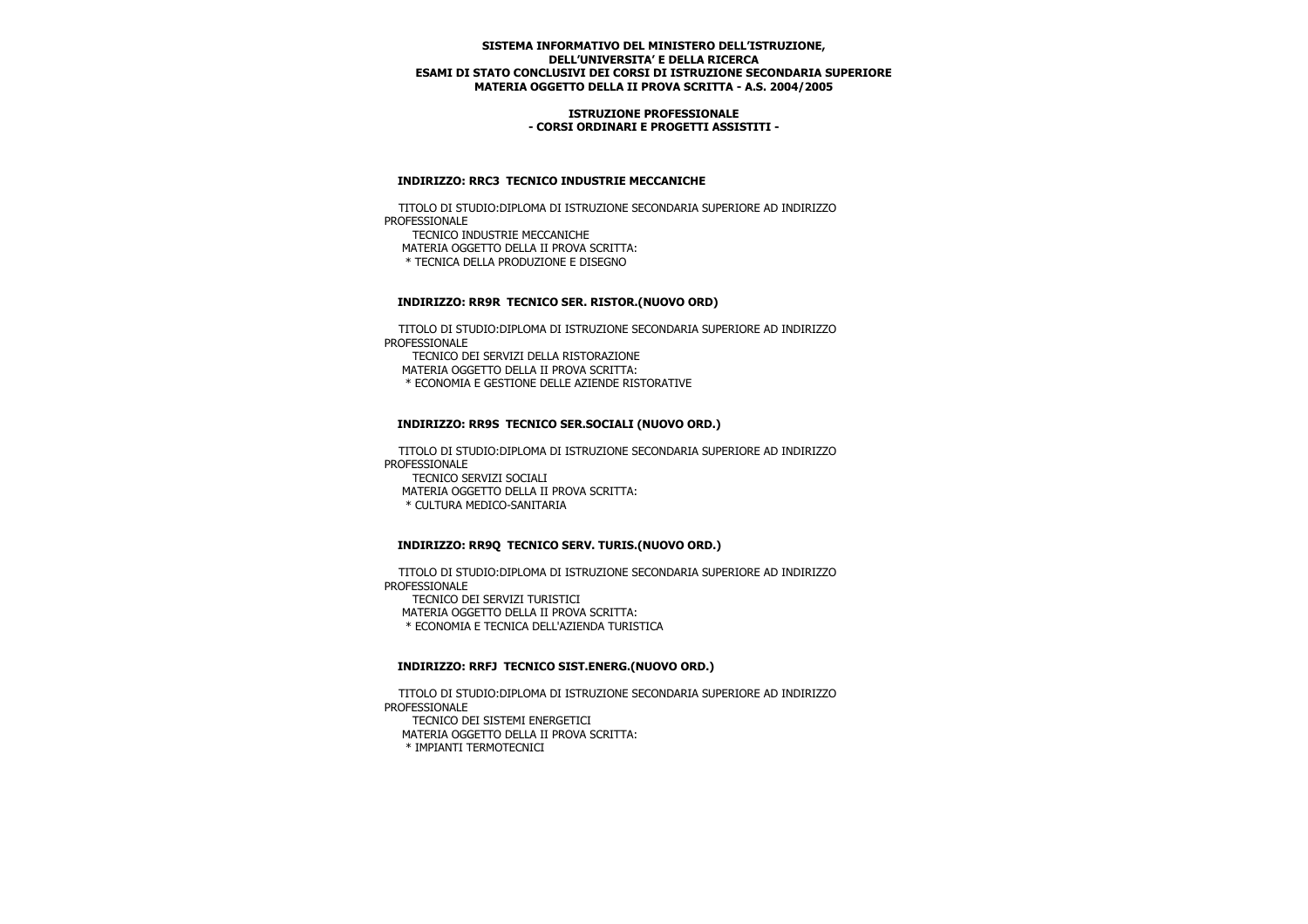### **ISTRUZIONE TECNICA - CORSI ORDINARI E PROGETTI ASSISTITI -**

## **INDIRIZZO: TA02 AGRARIO GENERALE (PR. "CERERE")**

 TITOLO DI STUDIO:DIPLOMA DI ISTRUZIONE SECONDARIA SUPERIORE AD INDIRIZZO TECNICO PERITO AGRARIO MATERIA OGGETTO DELLA II PROVA SCRITTA: \* ECONOMIA AGRARIA E TECNICA DI GESTIONE AZIENDALE

## **INDIRIZZO: TA03 AGRO-INDUSTRIALE (PR. "CERERE")**

 TITOLO DI STUDIO:DIPLOMA DI ISTRUZIONE SECONDARIA SUPERIORE AD INDIRIZZO TECNICO PERITO AGRARIO MATERIA OGGETTO DELLA II PROVA SCRITTA: \* ESTIMO E COMM. PROD. ALIM.

## **INDIRIZZO: TA05 AGRO-INDUSTRIALE "BROCCA"**

 TITOLO DI STUDIO:DIPLOMA DI ISTRUZIONE SECONDARIA SUPERIORE AD INDIRIZZO TECNICO PERITO AGRARIO MATERIA OGGETTO DELLA II PROVA SCRITTA: \* ECONOMIA, ESTIMO, GESTIONE AZIENDALE

## **INDIRIZZO: TF01 ARTI FOTOGRAFICHE**

 TITOLO DI STUDIO:DIPLOMA DI ISTRUZIONE SECONDARIA SUPERIORE AD INDIRIZZO TECNICO PER. IND.LE CAPOTECNICO-SPECIALIZZ.:ARTI FOTOGRAF. MATERIA OGGETTO DELLA II PROVA SCRITTA: \* TECNOLOGIA FOTOGRAFICA E CINEMATOGRAFICA

## **INDIRIZZO: TF02 ARTI GRAFICHE**

 TITOLO DI STUDIO:DIPLOMA DI ISTRUZIONE SECONDARIA SUPERIORE AD INDIRIZZO TECNICO PER. IND.LE CAPOTECNICO-SPECIALIZZ.:ARTI GRAFICHE MATERIA OGGETTO DELLA II PROVA SCRITTA: \* TECNOLOGIA GRAFICA

## **INDIRIZZO: TB02 ASSISTENZA NAVIGAZIONE AEREA**

 TITOLO DI STUDIO:DIPLOMA DI ISTRUZIONE SECONDARIA SUPERIORE AD INDIRIZZO TECNICO PERITO AERONAUTICO SPECIAL.:ASSIST. NAVIG. AEREA MATERIA OGGETTO DELLA II PROVA SCRITTA: \* NAVIGAZIONE AEREA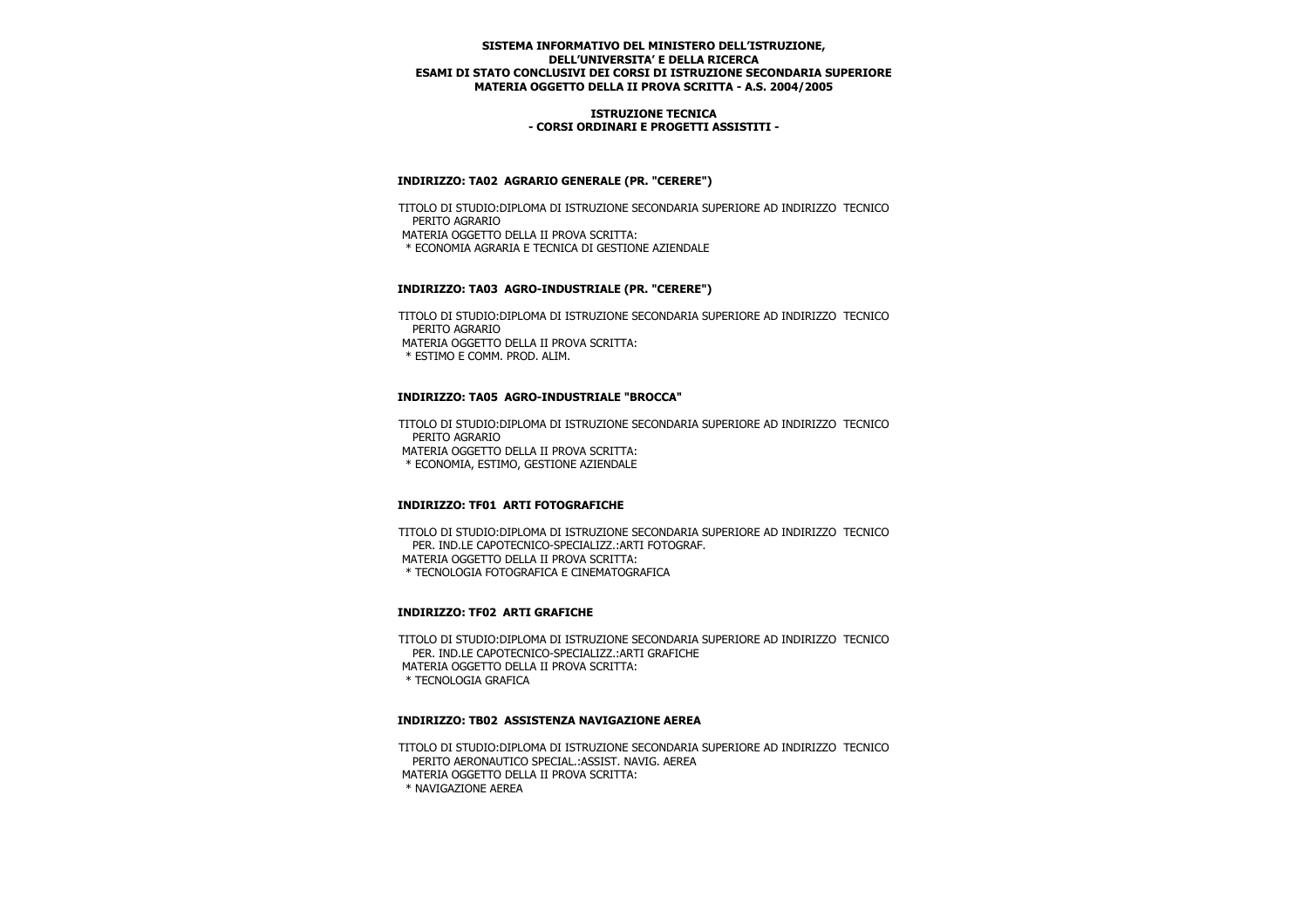### **ISTRUZIONE TECNICA - CORSI ORDINARI E PROGETTI ASSISTITI -**

### **INDIRIZZO: TH01 CAPITANI**

 TITOLO DI STUDIO:DIPLOMA DI ISTRUZIONE SECONDARIA SUPERIORE AD INDIRIZZO TECNICO ASPIRANTE AL COMANDO DI NAVI MERCANTILI MATERIA OGGETTO DELLA II PROVA SCRITTA: \* NAVIGAZIONE

## **INDIRIZZO: TH04 CAPITANI (PROGETTO "ORIONE")**

 TITOLO DI STUDIO:DIPLOMA DI ISTRUZIONE SECONDARIA SUPERIORE AD INDIRIZZO TECNICO ASPIRANTE AL COMANDO DI NAVI MERCANTILI MATERIA OGGETTO DELLA II PROVA SCRITTA: \* NAVIGAZIONE

# **INDIRIZZO: TF03 CHIMICA CONCIARIA**

 TITOLO DI STUDIO:DIPLOMA DI ISTRUZIONE SECONDARIA SUPERIORE AD INDIRIZZO TECNICO PER. IND.LE CAPOTEC.-SPECIALIZZ.:CHIMICA CONCIARIA MATERIA OGGETTO DELLA II PROVA SCRITTA: \* IMPIANTI DI CONCERIA E DISEGNO

## **INDIRIZZO: TF25 CHIMICO**

 TITOLO DI STUDIO:DIPLOMA DI ISTRUZIONE SECONDARIA SUPERIORE AD INDIRIZZO TECNICO PER. IND.LE CAPOTECNICO-SPECIALIZZ.NE:CHIMICO MATERIA OGGETTO DELLA II PROVA SCRITTA: \* TEC.CHIM.IND.LI,PRINC.DI AUTOM.E DI ORG.NE IND.LE

# **INDIRIZZO: TF64 CHIMICO (PROG. SIRIO)**

 TITOLO DI STUDIO:DIPLOMA DI ISTRUZIONE SECONDARIA SUPERIORE AD INDIRIZZO TECNICO PER. IND.LE CAPOTECNICO-SPECIALIZZ.NE:CHIMICO MATERIA OGGETTO DELLA II PROVA SCRITTA: \* TEC.CHIM.IND.LI,PRINC.DI AUTOM.E DI ORG.NE IND.LE

## **INDIRIZZO: TF70 CHIMICO PROGETTO BROCCA**

 TITOLO DI STUDIO:DIPLOMA DI ISTRUZIONE SECONDARIA SUPERIORE AD INDIRIZZO TECNICO PER. IND.LE CAPOTECNICO-SPECIALIZZ.NE:CHIMICO MATERIA OGGETTO DELLA II PROVA SCRITTA: \* PROCESSI CHIMICI INDUSTRIALI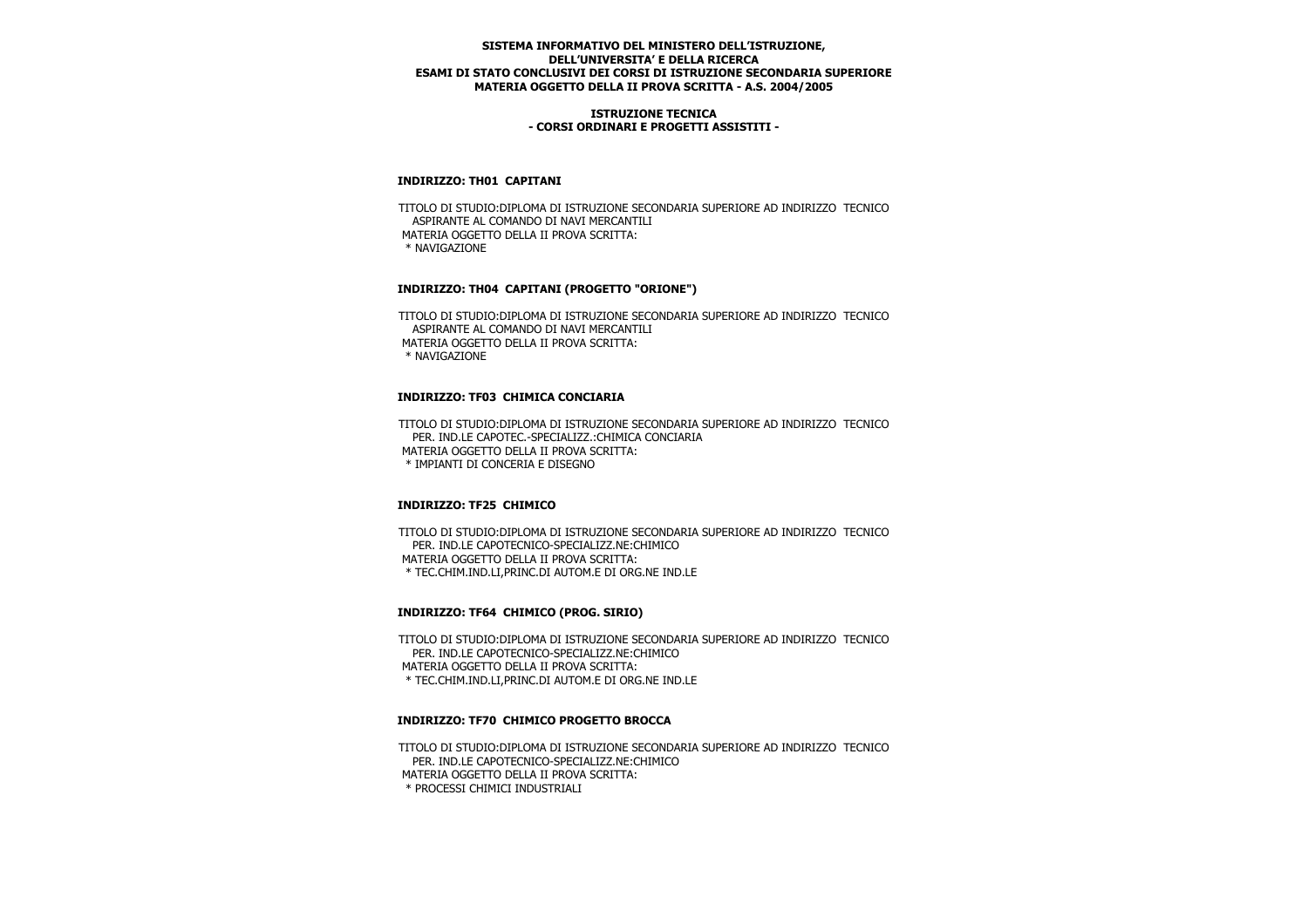### **ISTRUZIONE TECNICA - CORSI ORDINARI E PROGETTI ASSISTITI -**

## **INDIRIZZO: TH02 COSTRUTTORI**

 TITOLO DI STUDIO:DIPLOMA DI ISTRUZIONE SECONDARIA SUPERIORE AD INDIRIZZO TECNICO ASPIRANTE ALLA PROFESS.NE DI COSTRUTTORE NAVALE MATERIA OGGETTO DELLA II PROVA SCRITTA: \* COSTRUZIONI NAVALI E DISEGNO DI COSTRUZIONI NAV.

## **INDIRIZZO: TH05 COSTRUTTORI (PROGETTO "ORIONE")**

 TITOLO DI STUDIO:DIPLOMA DI ISTRUZIONE SECONDARIA SUPERIORE AD INDIRIZZO TECNICO ASPIRANTE ALLA PROFESS.NE DI COSTRUTTORE NAVALE MATERIA OGGETTO DELLA II PROVA SCRITTA: \* COSTRUZ. NAVALI E DISEGNO

### **INDIRIZZO: TL03 COSTRUZIONI (PROG. BROCCA)**

 TITOLO DI STUDIO:DIPLOMA DI ISTRUZIONE SECONDARIA SUPERIORE AD INDIRIZZO TECNICO **GEOMETRA**  MATERIA OGGETTO DELLA II PROVA SCRITTA: \* RILIEVO ARCHITETTONICO

## **INDIRIZZO: TF07 COSTRUZIONI AERONAUTICHE**

 TITOLO DI STUDIO:DIPLOMA DI ISTRUZIONE SECONDARIA SUPERIORE AD INDIRIZZO TECNICO PER. IND.LE CAPOTEC.-SPECIALIZZ:COSTRUZ. AERONAUT. MATERIA OGGETTO DELLA II PROVA SCRITTA: \* AEROTECNICA, COSTRUZIONI AERONAUTICHE

## **INDIRIZZO: TE01 DIRIGENTI DI COMUNITA'**

 TITOLO DI STUDIO:DIPLOMA DI ISTRUZIONE SECONDARIA SUPERIORE AD INDIRIZZO TECNICO ATTIVITA' SOCIALI -SPECIALIZZ. DIRIG. COMUNITA' MATERIA OGGETTO DELLA II PROVA SCRITTA: \* PSICOLOGIA E PEDAGOGIA

#### **INDIRIZZO: TF08 DISEGNO DI TESSUTI**

 TITOLO DI STUDIO:DIPLOMA DI ISTRUZIONE SECONDARIA SUPERIORE AD INDIRIZZO TECNICO PER. IND.LE CAPOTECN.-SPECIALIZZ.:DISEGNO TESSUTI MATERIA OGGETTO DELLA II PROVA SCRITTA: \* DISEGNO ARTISTICO PER TESSUTI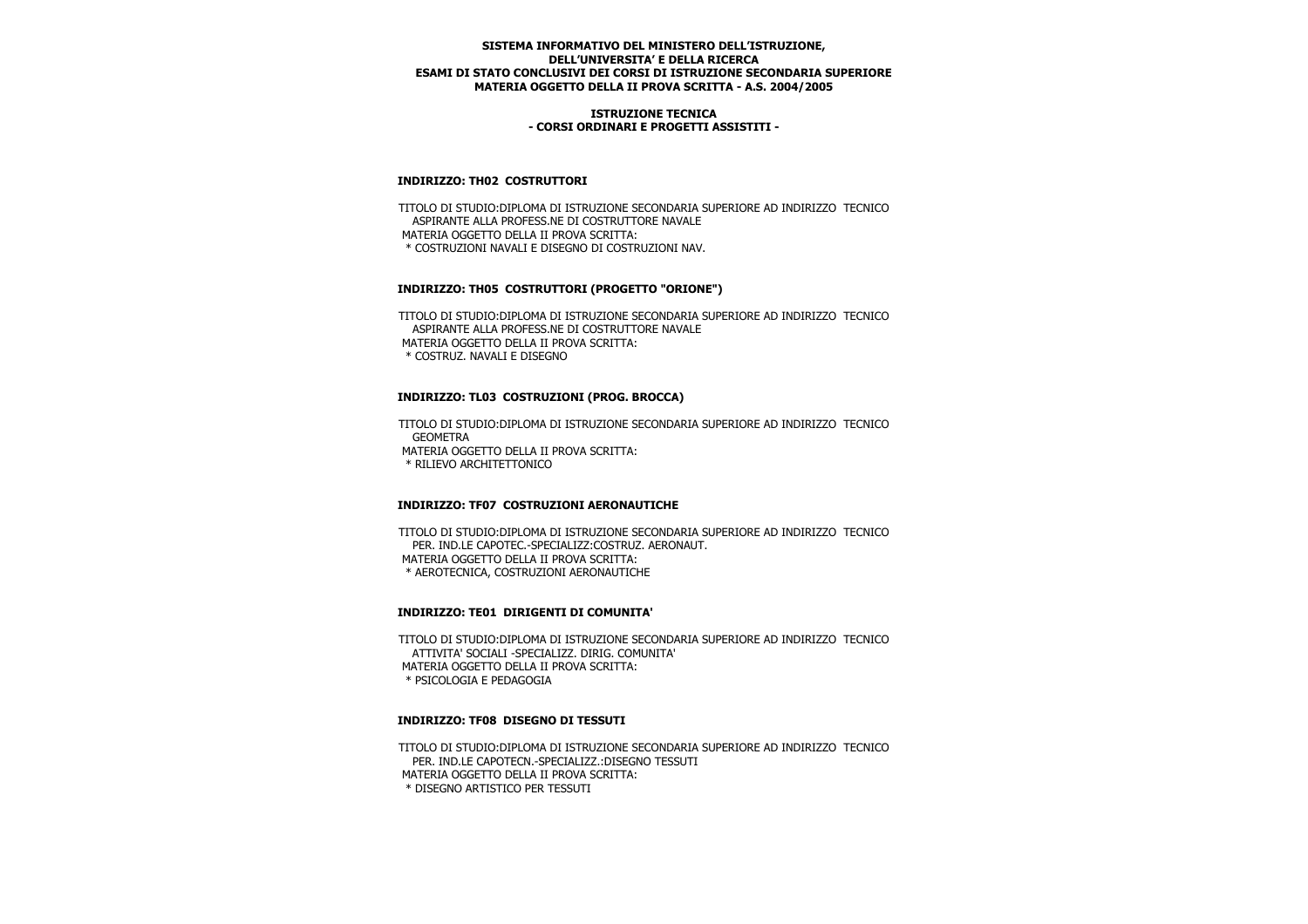### **ISTRUZIONE TECNICA - CORSI ORDINARI E PROGETTI ASSISTITI -**

### **INDIRIZZO: TE02 ECONOME-DIETISTE**

 TITOLO DI STUDIO:DIPLOMA DI ISTRUZIONE SECONDARIA SUPERIORE AD INDIRIZZO TECNICO ATTIVITA' SOCIALI -SPECIALIZ. ECONOMO-DIETISTA MATERIA OGGETTO DELLA II PROVA SCRITTA: \* CONTABILITA', MATEMATICA FINANZIARIA, STATISTICA

## **INDIRIZZO: TF09 EDILIZIA**

 TITOLO DI STUDIO:DIPLOMA DI ISTRUZIONE SECONDARIA SUPERIORE AD INDIRIZZO TECNICO PER. IND.LE CAPOTECNICO-SPECIALIZZ.:EDILIZIA MATERIA OGGETTO DELLA II PROVA SCRITTA: \* DISEGNO DI COSTRUZIONI

## **INDIRIZZO: TF58 ELETT. E TELECOM.(PROG.TECNOL.)**

 TITOLO DI STUDIO:DIPLOMA DI ISTRUZIONE SECONDARIA SUPERIORE AD INDIRIZZO TECNICO PER. IND.LE CAPOTEC.-SPECIAL:ELETTRON.E TELECOMUN. MATERIA OGGETTO DELLA II PROVA SCRITTA: \* PROCESSI DI PRODUZIONE TELECOMUNICAZIONI

## **INDIRIZZO: TF50 ELETTR. E TELECOM.**

 TITOLO DI STUDIO:DIPLOMA DI ISTRUZIONE SECONDARIA SUPERIORE AD INDIRIZZO TECNICO PER. IND.LE CAPOTEC.-SPECIAL:ELETTRON.E TELECOMUN. MATERIA OGGETTO DELLA II PROVA SCRITTA: \* ELETTRONICA

#### **INDIRIZZO: TF65 ELETTR. E TELECOMUNICAZIONI (PROG. SIRIO)**

 TITOLO DI STUDIO:DIPLOMA DI ISTRUZIONE SECONDARIA SUPERIORE AD INDIRIZZO TECNICO PER. IND.LE CAPOTEC.-SPECIAL:ELETTRON.E TELECOMUN. MATERIA OGGETTO DELLA II PROVA SCRITTA: \* ELETTRONICA

#### **INDIRIZZO: TF49 ELETTRON. E TELECOM.(PR. BROCCA)**

 TITOLO DI STUDIO:DIPLOMA DI ISTRUZIONE SECONDARIA SUPERIORE AD INDIRIZZO TECNICO PER. IND.LE CAPOTEC.-SPECIAL:ELETTRON.E TELECOMUN. MATERIA OGGETTO DELLA II PROVA SCRITTA: \* ELETTRONICA E PROGETTAZIONE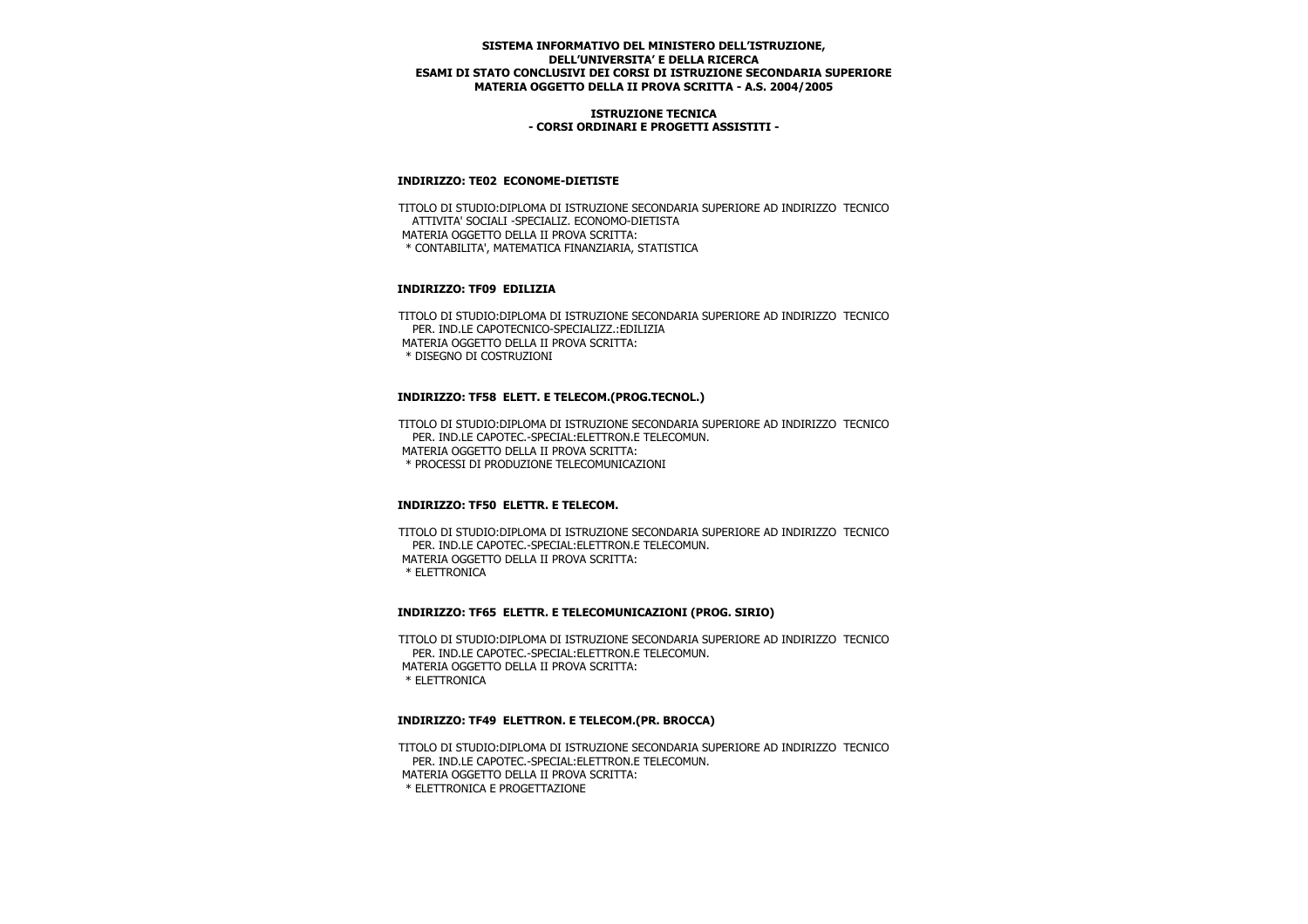### **ISTRUZIONE TECNICA - CORSI ORDINARI E PROGETTI ASSISTITI -**

### **INDIRIZZO: TF59 ELETTROT. E AUTOM.(PROG.TECNOL.)**

 TITOLO DI STUDIO:DIPLOMA DI ISTRUZIONE SECONDARIA SUPERIORE AD INDIRIZZO TECNICO PER. IND.LE CAPOTEC.-SPECIAL.:ELETTROTEC.E AUTOMAZ MATERIA OGGETTO DELLA II PROVA SCRITTA: \* IMPIANTI ELETTRICI

### **INDIRIZZO: TF66 ELETTROT. E AUTOMAZIONE (PROG. SIRIO)**

 TITOLO DI STUDIO:DIPLOMA DI ISTRUZIONE SECONDARIA SUPERIORE AD INDIRIZZO TECNICO PER. IND.LE CAPOTEC.-SPECIAL.:ELETTROTEC.E AUTOMAZ MATERIA OGGETTO DELLA II PROVA SCRITTA: \* ELETTROTECNICA

## **INDIRIZZO: TF51 ELETTROT. ED AUTOM.**

 TITOLO DI STUDIO:DIPLOMA DI ISTRUZIONE SECONDARIA SUPERIORE AD INDIRIZZO TECNICO PER. IND.LE CAPOTEC.-SPECIAL.:ELETTROTEC.E AUTOMAZ MATERIA OGGETTO DELLA II PROVA SCRITTA: \* ELETTROTECNICA

#### **INDIRIZZO: TF12 ENERGIA NUCLEARE**

 TITOLO DI STUDIO:DIPLOMA DI ISTRUZIONE SECONDARIA SUPERIORE AD INDIRIZZO TECNICO PER. IND.LE CAPOTECN.-SPECIALIZZ.:ENERGIA NUCLEARE MATERIA OGGETTO DELLA II PROVA SCRITTA: \* ELETTRONICA GENERALE E NUCLEARE, MISURE ELETTRON.

## **INDIRIZZO: TF40 ENERGIA NUCLEARE (PR. "FASE")**

 TITOLO DI STUDIO:DIPLOMA DI ISTRUZIONE SECONDARIA SUPERIORE AD INDIRIZZO TECNICO PER. IND.LE CAPOTECN.-SPECIALIZZ.:ENERGIA NUCLEARE MATERIA OGGETTO DELLA II PROVA SCRITTA: \* FISICA AMBIENTALE

#### **INDIRIZZO: TF13 FISICA INDUSTRIALE**

 TITOLO DI STUDIO:DIPLOMA DI ISTRUZIONE SECONDARIA SUPERIORE AD INDIRIZZO TECNICO PER. IND.LE CAPOTEC.-SPECIALIZ.:FISICA INDUSTRIALE MATERIA OGGETTO DELLA II PROVA SCRITTA: \* IMPIANTI INDUSTRIALI E DISEGNO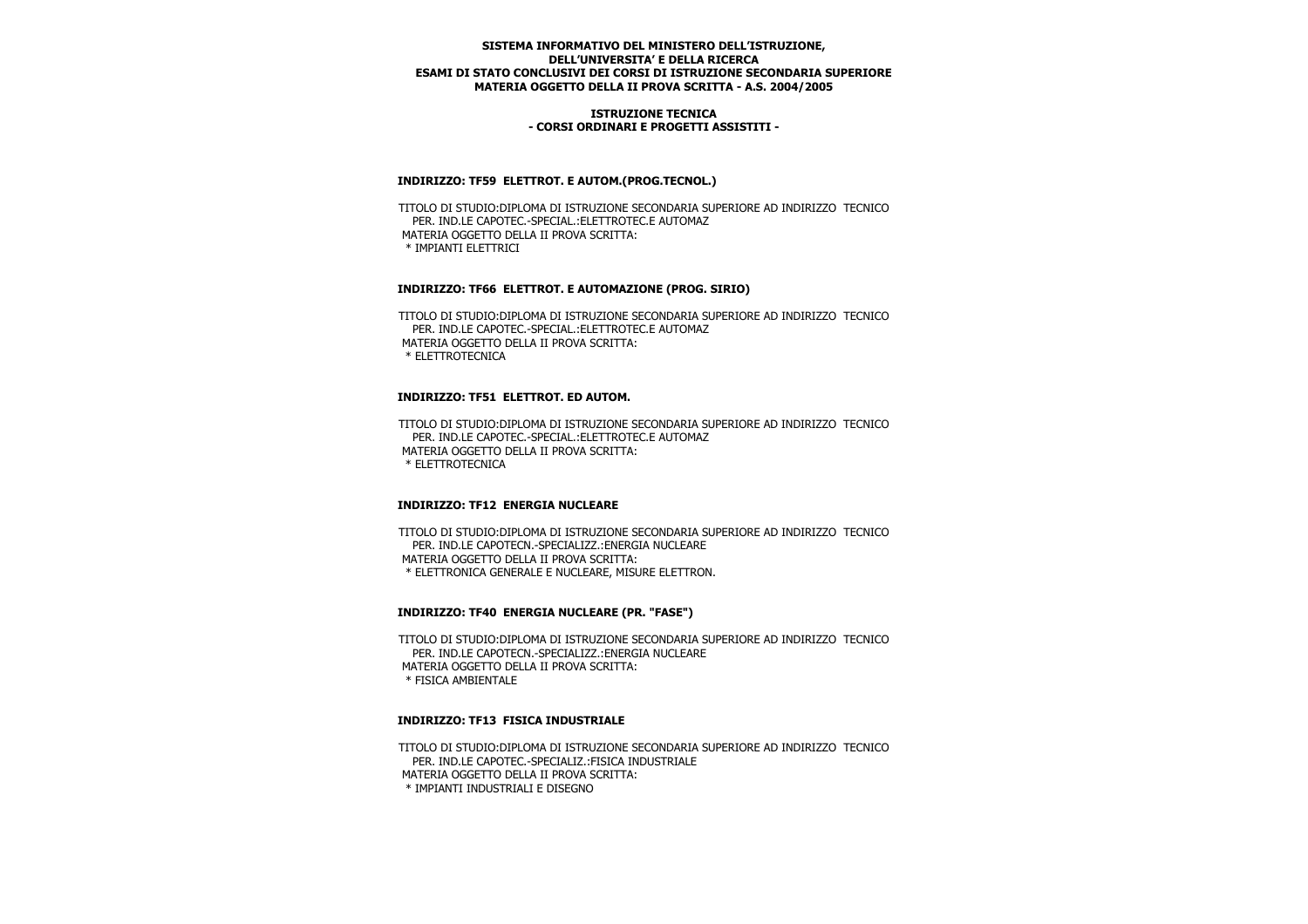### **ISTRUZIONE TECNICA - CORSI ORDINARI E PROGETTI ASSISTITI -**

## **INDIRIZZO: TF41 FISICA INDUSTRIALE (PR. "FASE")**

 TITOLO DI STUDIO:DIPLOMA DI ISTRUZIONE SECONDARIA SUPERIORE AD INDIRIZZO TECNICO PER. IND.LE CAPOTEC.-SPECIALIZ.:FISICA INDUSTRIALE MATERIA OGGETTO DELLA II PROVA SCRITTA: \* FISICA AMBIENTALE

### **INDIRIZZO: TL00 GEOMETRI**

 TITOLO DI STUDIO:DIPLOMA DI ISTRUZIONE SECONDARIA SUPERIORE AD INDIRIZZO TECNICO GEOMETRA MATERIA OGGETTO DELLA II PROVA SCRITTA: \* ESTIMO

## **INDIRIZZO: TL04 GEOMETRI (PROG. SIRIO)**

 TITOLO DI STUDIO:DIPLOMA DI ISTRUZIONE SECONDARIA SUPERIORE AD INDIRIZZO TECNICO **GEOMETRA**  MATERIA OGGETTO DELLA II PROVA SCRITTA: \* DISEGNO E PROGETTAZIONE

## **INDIRIZZO: TL01 GEOMETRI (PROGETTO CINQUE)**

 TITOLO DI STUDIO:DIPLOMA DI ISTRUZIONE SECONDARIA SUPERIORE AD INDIRIZZO TECNICO GEOMETRA MATERIA OGGETTO DELLA II PROVA SCRITTA: \* DISEGNO E PROGETTAZIONE

## **INDIRIZZO: TD00 GIURIDICO ECONOMICO AZIENDALE**

 TITOLO DI STUDIO:DIPLOMA DI ISTRUZIONE SECONDARIA SUPERIORE AD INDIRIZZO TECNICO RAGIONIERE E PERITO COMMERCIALE MATERIA OGGETTO DELLA II PROVA SCRITTA: \* ECONOMIA AZIENDALE

## **INDIRIZZO: TD18 GIURIRICO ECONOMICO AZIENDALE (PROG. SIRIO)**

 TITOLO DI STUDIO:DIPLOMA DI ISTRUZIONE SECONDARIA SUPERIORE AD INDIRIZZO TECNICO RAGIONIERE E PERITO COMMERCIALE MATERIA OGGETTO DELLA II PROVA SCRITTA: \* ECONOMIA AZIENDALE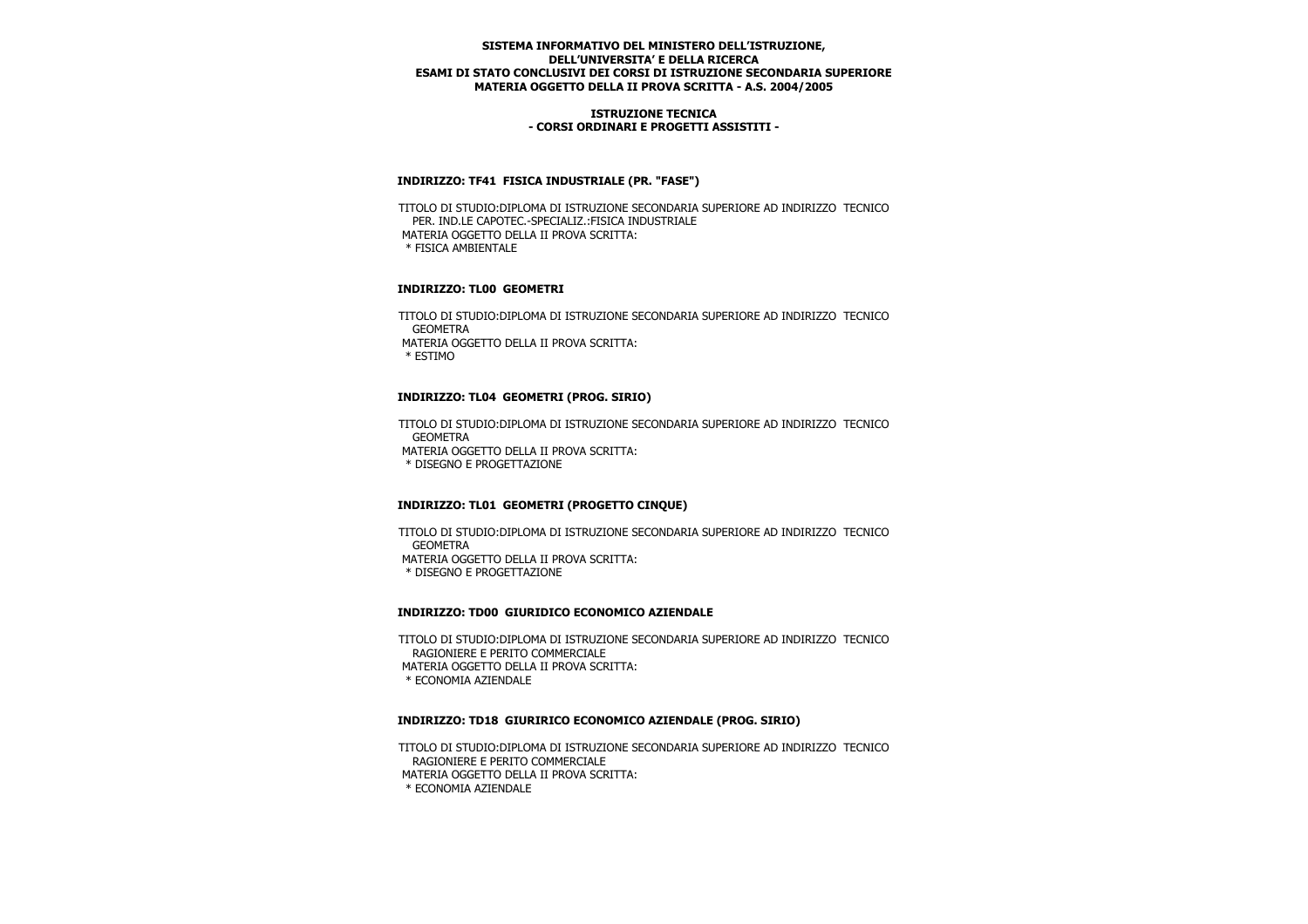### **ISTRUZIONE TECNICA - CORSI ORDINARI E PROGETTI ASSISTITI -**

### **INDIRIZZO: TF38 IND. MINERARIA (PROGETTO "GEO")**

 TITOLO DI STUDIO:DIPLOMA DI ISTRUZIONE SECONDARIA SUPERIORE AD INDIRIZZO TECNICO PER. IND.LE CAPOTEC.-SPECIAL.:INDUSTRIA MINERARIA MATERIA OGGETTO DELLA II PROVA SCRITTA: \* TECNICHE DI SCAVI E VALORIZZAZIONE RISORSE

## **INDIRIZZO: TF55 IND. TINTORIA(PROG. CHIM. TINT.)**

 TITOLO DI STUDIO:DIPLOMA DI ISTRUZIONE SECONDARIA SUPERIORE AD INDIRIZZO TECNICO PER. IND.LE CAPOTEC.-SPECIAL.:INDUSTRIA TINTORIA MATERIA OGGETTO DELLA II PROVA SCRITTA: \* CHIMICA ORGANICA,CHIMICA TESSILE E TINTORIA

### **INDIRIZZO: TA00 INDIRIZZO GENERALE**

 TITOLO DI STUDIO:DIPLOMA DI ISTRUZIONE SECONDARIA SUPERIORE AD INDIRIZZO TECNICO PERITO AGRARIO MATERIA OGGETTO DELLA II PROVA SCRITTA: \* ESTIMO RURALE ED ELEMENTI DI DIRITTO AGRARIO

#### **INDIRIZZO: TE00 INDIRIZZO GENERALE**

 TITOLO DI STUDIO:DIPLOMA DI ISTRUZIONE SECONDARIA SUPERIORE AD INDIRIZZO TECNICO ATTIVITA' SOCIALI - INDIRIZZO GENERALE MATERIA OGGETTO DELLA II PROVA SCRITTA: \* ECONOMIA DOMESTICA

#### **INDIRIZZO: TF14 INDUSTRIA CARTARIA**

 TITOLO DI STUDIO:DIPLOMA DI ISTRUZIONE SECONDARIA SUPERIORE AD INDIRIZZO TECNICO PER. IND.LE CAPOTEC.-SPECIALIZ.:INDUSTRIA CARTARIA MATERIA OGGETTO DELLA II PROVA SCRITTA: \* IMPIANTI DI CARTIERE E DISEGNO

#### **INDIRIZZO: TF16 INDUSTRIA MINERARIA**

 TITOLO DI STUDIO:DIPLOMA DI ISTRUZIONE SECONDARIA SUPERIORE AD INDIRIZZO TECNICO PER. IND.LE CAPOTEC.-SPECIAL.:INDUSTRIA MINERARIA MATERIA OGGETTO DELLA II PROVA SCRITTA: \* ARTE MINERARIA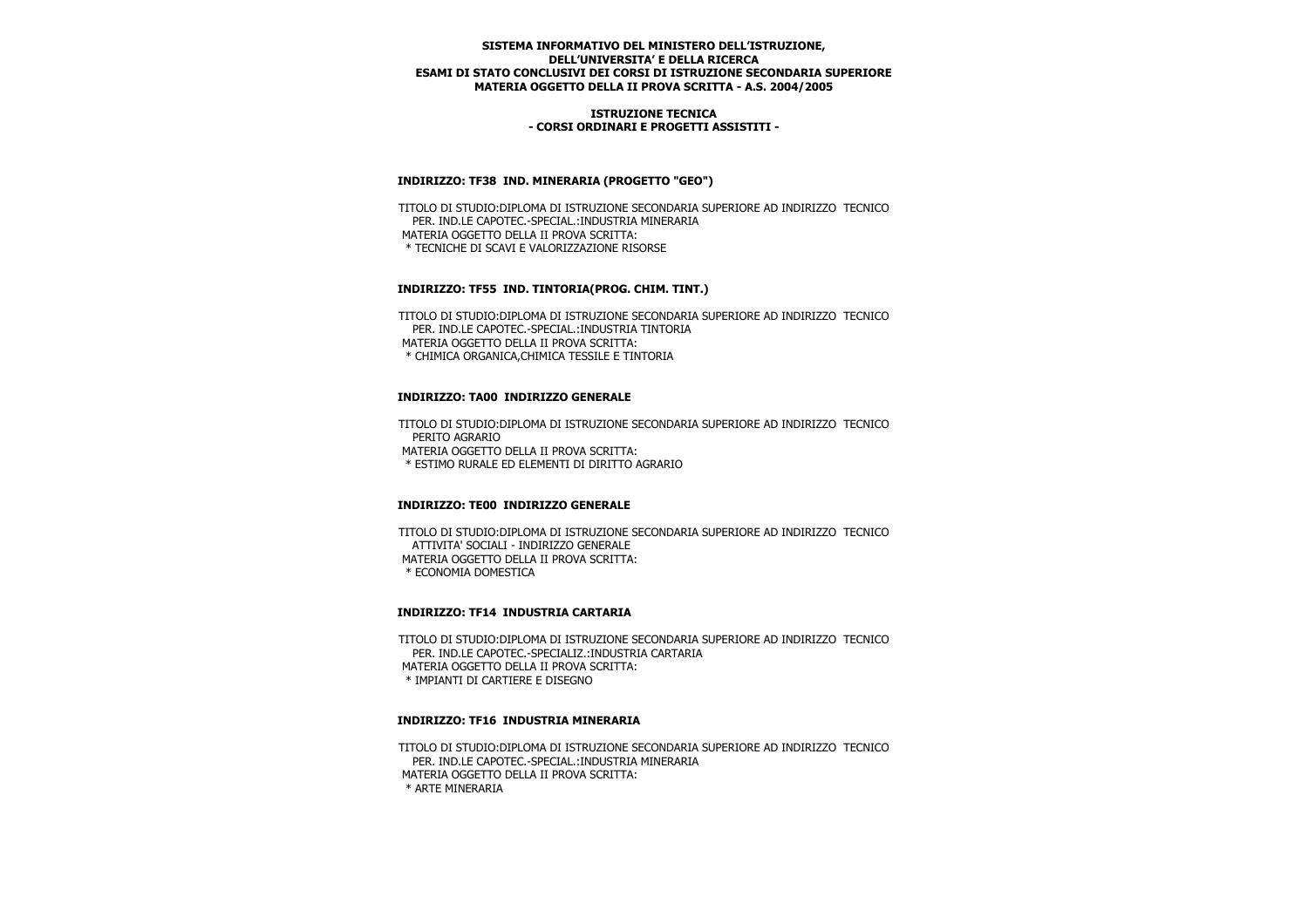### **ISTRUZIONE TECNICA - CORSI ORDINARI E PROGETTI ASSISTITI -**

### **INDIRIZZO: TF17 INDUSTRIA NAVALMECCANICA**

 TITOLO DI STUDIO:DIPLOMA DI ISTRUZIONE SECONDARIA SUPERIORE AD INDIRIZZO TECNICO PER. IND.LE CAPOTEC.-SPECIAL.:INDUSTRIA NAVALMEC. MATERIA OGGETTO DELLA II PROVA SCRITTA: \* TEORIA DELLA NAVE

## **INDIRIZZO: TF18 INDUSTRIA OTTICA**

 TITOLO DI STUDIO:DIPLOMA DI ISTRUZIONE SECONDARIA SUPERIORE AD INDIRIZZO TECNICO PER. IND.LE CAPOTEC.-SPECIAL.:INDUSTRIA OTTICA MATERIA OGGETTO DELLA II PROVA SCRITTA: \* OTTICA

### **INDIRIZZO: TF20 INDUSTRIA TINTORIA**

 TITOLO DI STUDIO:DIPLOMA DI ISTRUZIONE SECONDARIA SUPERIORE AD INDIRIZZO TECNICO PER. IND.LE CAPOTEC.-SPECIAL.:INDUSTRIA TINTORIA MATERIA OGGETTO DELLA II PROVA SCRITTA: \* CHIMICA INDUSTRIALE, CHIMICA TESSILE

#### **INDIRIZZO: TF21 INFORM.E TELECOMUN.- PROG.BROCCA**

 TITOLO DI STUDIO:DIPLOMA DI ISTRUZIONE SECONDARIA SUPERIORE AD INDIRIZZO TECNICO PER. IND.LE CAPOTECNICO-SPECIALIZZ.:INFORMATICA MATERIA OGGETTO DELLA II PROVA SCRITTA: \* SISTEMI DI ELABORAZIONE E TRASMISS. DELLE INFORM.

## **INDIRIZZO: TF30 INFORMATICA**

 TITOLO DI STUDIO:DIPLOMA DI ISTRUZIONE SECONDARIA SUPERIORE AD INDIRIZZO TECNICO PER. IND.LE CAPOTECNICO-SPECIALIZZ.:INFORMATICA MATERIA OGGETTO DELLA II PROVA SCRITTA: \* INFORMATICA GENERALE, APPL. TECNICO-SCIENTIFICHE

## **INDIRIZZO: TF67 INFORMATICA (PROG. SIRIO)**

 TITOLO DI STUDIO:DIPLOMA DI ISTRUZIONE SECONDARIA SUPERIORE AD INDIRIZZO TECNICO PER. IND.LE CAPOTECNICO-SPECIALIZZ.:INFORMATICA MATERIA OGGETTO DELLA II PROVA SCRITTA: \* INFORMATICA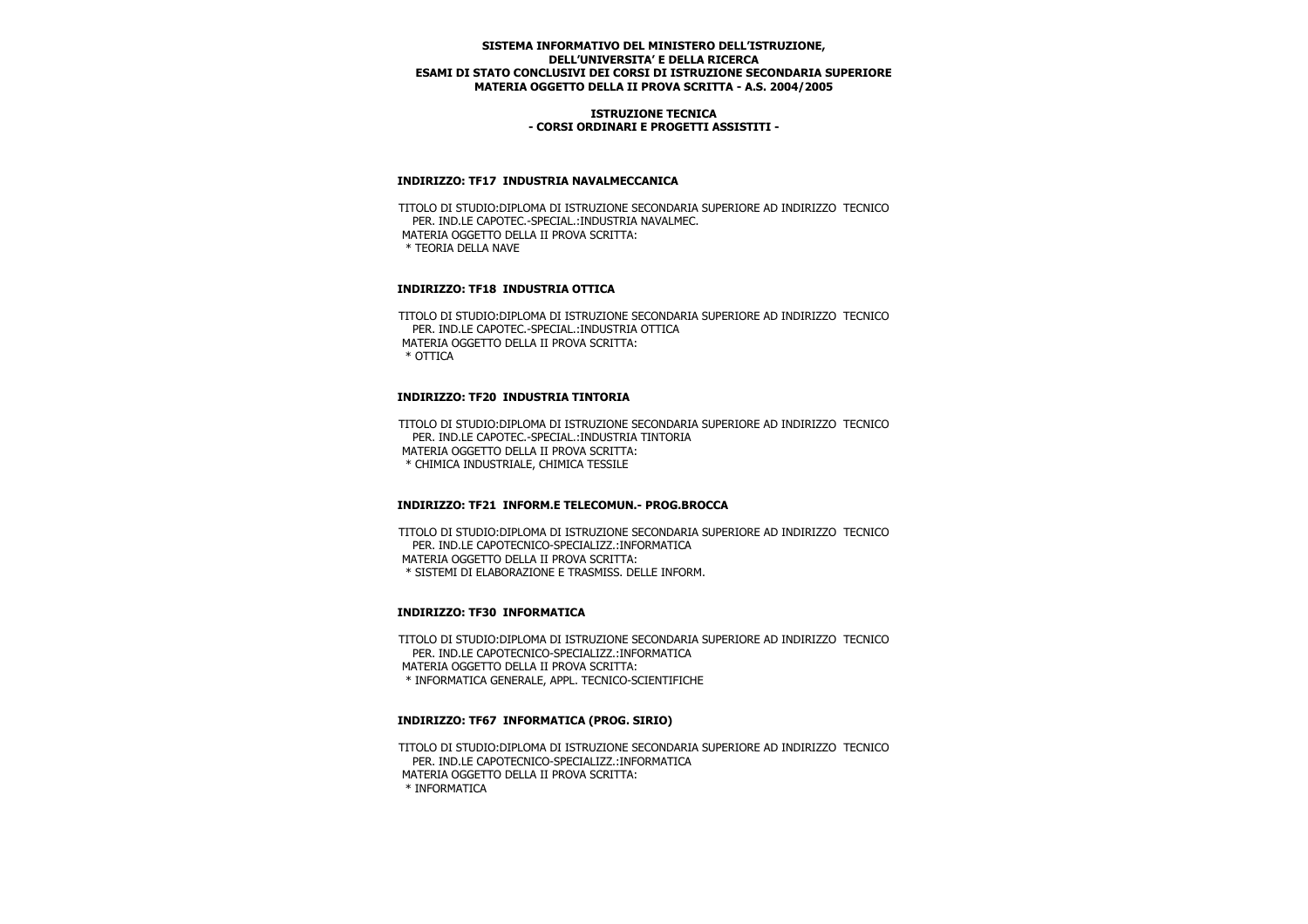### **ISTRUZIONE TECNICA - CORSI ORDINARI E PROGETTI ASSISTITI -**

### **INDIRIZZO: TF60 INFORMATICA (PROG. TECNOLOGICO)**

 TITOLO DI STUDIO:DIPLOMA DI ISTRUZIONE SECONDARIA SUPERIORE AD INDIRIZZO TECNICO PER. IND.LE CAPOTECNICO-SPECIALIZZ.:INFORMATICA MATERIA OGGETTO DELLA II PROVA SCRITTA: \* INFORMATICA

## **INDIRIZZO: TH03 MACCHINISTI**

 TITOLO DI STUDIO:DIPLOMA DI ISTRUZIONE SECONDARIA SUPERIORE AD INDIRIZZO TECNICO ASPIRANTE DIREZ.NE DI MACCHINE DI NAVI MERCANTILI MATERIA OGGETTO DELLA II PROVA SCRITTA: \* MACCHINE E DISEGNO DI MACCHINE

## **INDIRIZZO: TH06 MACCHINISTI (PROGETTO "ORIONE")**

 TITOLO DI STUDIO:DIPLOMA DI ISTRUZIONE SECONDARIA SUPERIORE AD INDIRIZZO TECNICO ASPIRANTE DIREZ.NE DI MACCHINE DI NAVI MERCANTILI MATERIA OGGETTO DELLA II PROVA SCRITTA: \* MACCHINE MARINE, MECCANICA APPLICATA E DISEGNO

## **INDIRIZZO: TF23 MATERIE PLASTICHE**

 TITOLO DI STUDIO:DIPLOMA DI ISTRUZIONE SECONDARIA SUPERIORE AD INDIRIZZO TECNICO PER. IND.LE CAPOTECN.-SPECIALIZ.:MATERIE PLASTICHE MATERIA OGGETTO DELLA II PROVA SCRITTA: \* IMPIANTI DI MATERIE PLASTICHE E DISEGNO

## **INDIRIZZO: TF52 MECCANICA**

 TITOLO DI STUDIO:DIPLOMA DI ISTRUZIONE SECONDARIA SUPERIORE AD INDIRIZZO TECNICO PER. IND.LE CAPOTECNICO-SPECIALIZZ.NE:MECCANICA MATERIA OGGETTO DELLA II PROVA SCRITTA: \* DISEGNO, PROGETTAZIONE ED ORGANIZZAZIONE IND.LE

### **INDIRIZZO: TF68 MECCANICA (PROG. SIRIO)**

 TITOLO DI STUDIO:DIPLOMA DI ISTRUZIONE SECONDARIA SUPERIORE AD INDIRIZZO TECNICO PER. IND.LE CAPOTECNICO-SPECIALIZZ.NE:MECCANICA MATERIA OGGETTO DELLA II PROVA SCRITTA: \* DISEGNO, PROGETTAZIONE ED ORGANIZZAZIONE IND.LE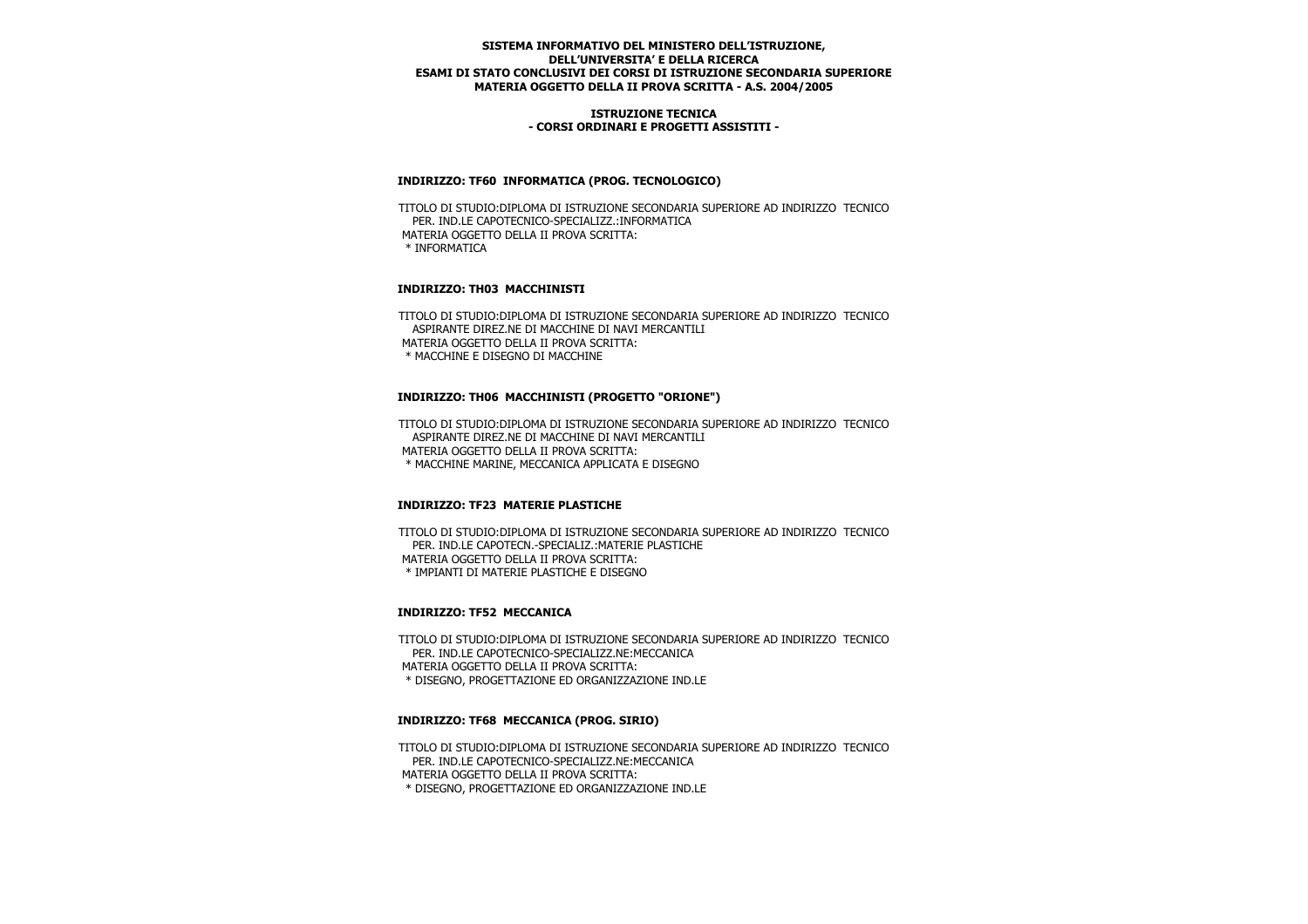### **ISTRUZIONE TECNICA - CORSI ORDINARI E PROGETTI ASSISTITI -**

# **INDIRIZZO: TF48 MECCANICA (PROGETTO "BROCCA")**

 TITOLO DI STUDIO:DIPLOMA DI ISTRUZIONE SECONDARIA SUPERIORE AD INDIRIZZO TECNICO PER. IND.LE CAPOTECNICO-SPECIALIZZ.NE:MECCANICA MATERIA OGGETTO DELLA II PROVA SCRITTA: \* TECNOLOGIA MECCANICA E PROGETTAZIONE

# **INDIRIZZO: TF26 METALLURGIA**

 TITOLO DI STUDIO:DIPLOMA DI ISTRUZIONE SECONDARIA SUPERIORE AD INDIRIZZO TECNICO PER. IND.LE CAPOTECNICO-SPECIALIZZ.NE:METALLURGIA MATERIA OGGETTO DELLA II PROVA SCRITTA: \* METALLURGIA, SIDERURGIA

## **INDIRIZZO: TF61 METALLURGIA (PROG. TECNOLOGICO)**

 TITOLO DI STUDIO:DIPLOMA DI ISTRUZIONE SECONDARIA SUPERIORE AD INDIRIZZO TECNICO PER. IND.LE CAPOTECNICO-SPECIALIZZ.NE:METALLURGIA MATERIA OGGETTO DELLA II PROVA SCRITTA: \* PROCESSI DI PRODUZIONE METALLURGICA

## **INDIRIZZO: TB01 NAVIGAZIONE AEREA**

 TITOLO DI STUDIO:DIPLOMA DI ISTRUZIONE SECONDARIA SUPERIORE AD INDIRIZZO TECNICO PERITO AERONAUTICO SPECIAL.:NAVIGAZIONE AEREA MATERIA OGGETTO DELLA II PROVA SCRITTA: \* NAVIGAZIONE AEREA

## **INDIRIZZO: TA01 ORDIN. SPEC. PER LA VIT. ED ENOL**

 TITOLO DI STUDIO:DIPLOMA DI ISTRUZIONE SECONDARIA SUPERIORE AD INDIRIZZO TECNICO PER. AGR. E SPECIAL. PER LA VITICOLT. E L'ENOLOGIA MATERIA OGGETTO DELLA II PROVA SCRITTA: \* ENOLOGIA, COMMERCIO E LEGISL. VITICOLO-ENOLOGICA

## **INDIRIZZO: TP01 P.N.I. - PERITI AZIENDALI E CORRISPONDENTI IN LINGUE ESTERE**

 TITOLO DI STUDIO:DIPLOMA DI ISTRUZIONE SECONDARIA SUPERIORE AD INDIRIZZO TECNICO PERITO AZIENDALE E CORRISPOND. IN LINGUE ESTERE MATERIA OGGETTO DELLA II PROVA SCRITTA: \* LINGUA STRANIERA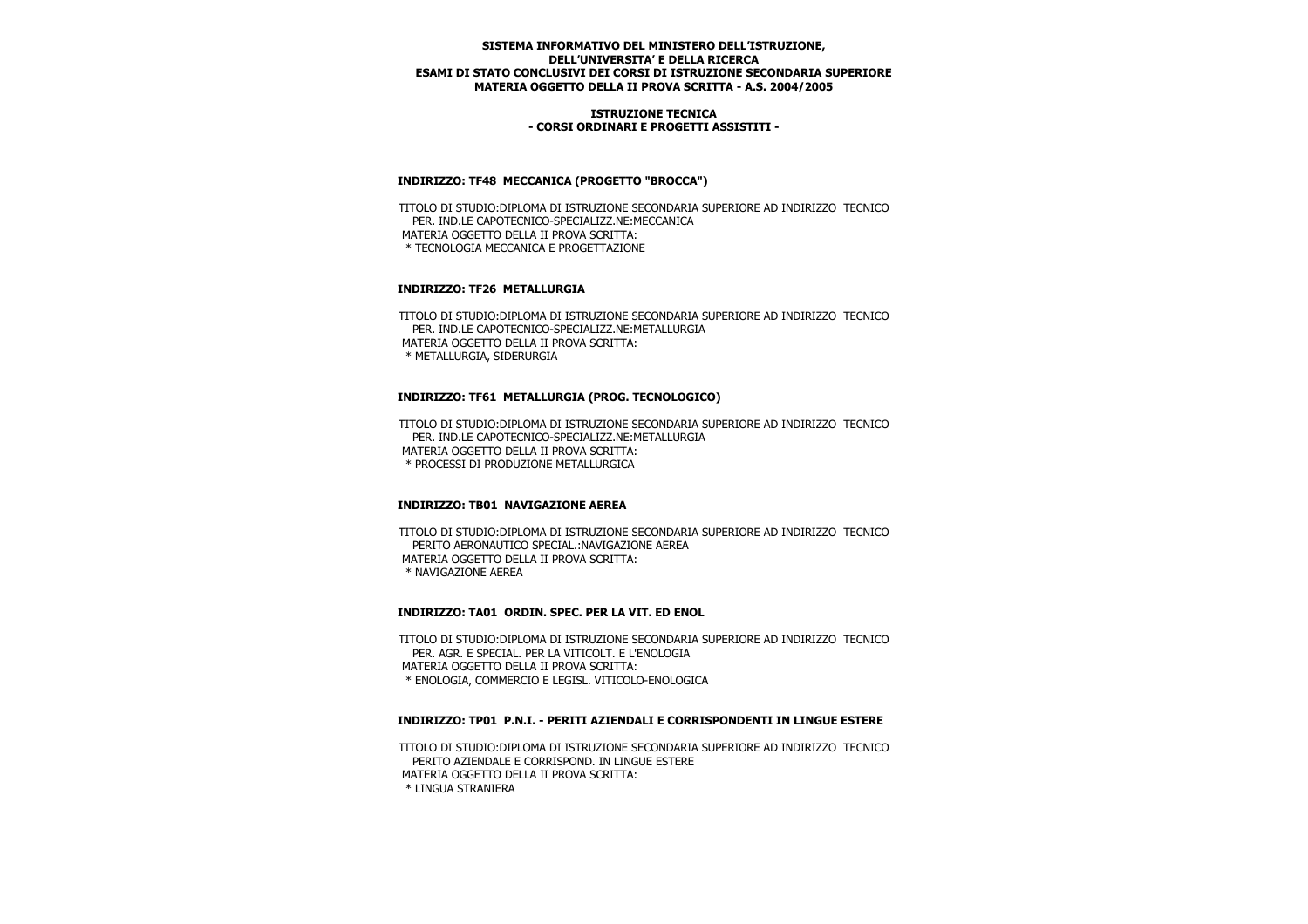### **ISTRUZIONE TECNICA - CORSI ORDINARI E PROGETTI ASSISTITI -**

### **INDIRIZZO: TL02 P.N.I. GEOMETRI**

 TITOLO DI STUDIO:DIPLOMA DI ISTRUZIONE SECONDARIA SUPERIORE AD INDIRIZZO TECNICO **GEOMETRA**  MATERIA OGGETTO DELLA II PROVA SCRITTA: \* ESTIMO

## **INDIRIZZO: TH09 PER. COSTR. NAVALI (NAUTILUS)**

 TITOLO DI STUDIO:DIPLOMA DI ISTRUZIONE SECONDARIA SUPERIORE AD INDIRIZZO TECNICO ASPIRANTE ALLA PROFESS.NE DI COSTRUTTORE NAVALE MATERIA OGGETTO DELLA II PROVA SCRITTA: \* TECNOLOGIA, COSTRUZIONI NAVALI E DISEGNO

### **INDIRIZZO: TH08 PER.APP.IMP. MAR. (NAUTILUS)**

 TITOLO DI STUDIO:DIPLOMA DI ISTRUZIONE SECONDARIA SUPERIORE AD INDIRIZZO TECNICO ASPIRANTE DIREZ.NE DI MACCHINE DI NAVI MERCANTILI MATERIA OGGETTO DELLA II PROVA SCRITTA: \* IMPIANTI TECNICI

## **INDIRIZZO: TH07 PER.TRAS. MARITT. (PG. NAUTILUS)**

 TITOLO DI STUDIO:DIPLOMA DI ISTRUZIONE SECONDARIA SUPERIORE AD INDIRIZZO TECNICO ASPIRANTE AL COMANDO DI NAVI MERCANTILI MATERIA OGGETTO DELLA II PROVA SCRITTA: \* NAVIGAZIONE

#### **INDIRIZZO: TP00 PERITI AZIENDALI E CORRISPONDENTI INLINGUE ESTERE**

 TITOLO DI STUDIO:DIPLOMA DI ISTRUZIONE SECONDARIA SUPERIORE AD INDIRIZZO TECNICO PERITO AZIENDALE E CORRISPOND. IN LINGUE ESTERE MATERIA OGGETTO DELLA II PROVA SCRITTA: \* LINGUA STRANIERA

### **INDIRIZZO: TA10 PROG. "CERERE UNITARIO"-MOD. "VALORIZZAZIONE DELLE PRODUZIONI ANIMALI"**

 TITOLO DI STUDIO:DIPLOMA DI ISTRUZIONE SECONDARIA SUPERIORE AD INDIRIZZO TECNICO PERITO AGRARIO MATERIA OGGETTO DELLA II PROVA SCRITTA: \* TECNICA DI PRODUZIONE ANIMALE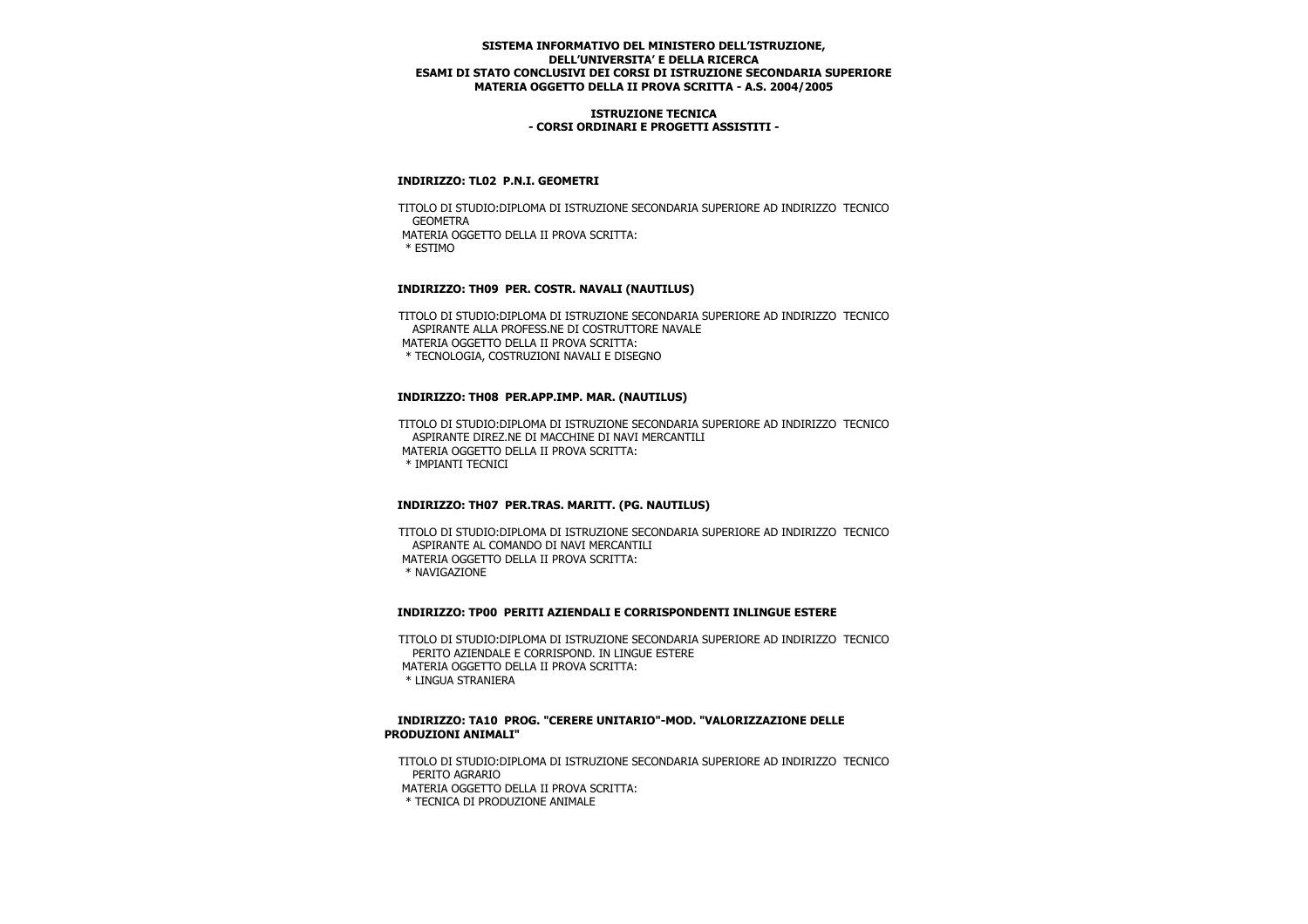#### **ISTRUZIONE TECNICA - CORSI ORDINARI E PROGETTI ASSISTITI -**

### **INDIRIZZO: TA04 PROG- "CERERE"-ORDINAMENTO SPECIALE PER LA VITICOLTURA ENOLOGIA SPERIMENTAL**

 TITOLO DI STUDIO:DIPLOMA DI ISTRUZIONE SECONDARIA SUPERIORE AD INDIRIZZO TECNICO PER. AGR. E SPECIAL. PER LA VITICOLT. E L'ENOLOGIA MATERIA OGGETTO DELLA II PROVA SCRITTA: \* VITICOLTURA, DIFESA DELLA VITE ED ENOLOGIA

### **INDIRIZZO: TF56 PROGETTO "IBIS" - COSTRUZIONI AERONAUTICHE**

 TITOLO DI STUDIO:DIPLOMA DI ISTRUZIONE SECONDARIA SUPERIORE AD INDIRIZZO TECNICO PER. IND. LE CAPOTEC - SPECIALIZZ: COSTRUZ. AERONAUT. MATERIA OGGETTO DELLA II PROVA SCRITTA: \* AEROTECNICA ED IMPIANTI DI BORDO

## **INDIRIZZO: TF45 PROGETTO "ABACUS"- INFORMATICA**

 TITOLO DI STUDIO:DIPLOMA DI ISTRUZIONE SECONDARIA SUPERIORE AD INDIRIZZO TECNICO PER. IND.LE CAPOTECNICO-SPECIALIZZ.:INFORMATICA MATERIA OGGETTO DELLA II PROVA SCRITTA: \* INFORMATICA

### **INDIRIZZO: TB03 PROGETTO "ALFA" - ASSISTENZA ALLA NAVIGAZIONE AEREA - NAVIGAZIONE AEREA**

 TITOLO DI STUDIO:DIPLOMA DI ISTRUZIONE SECONDARIA SUPERIORE AD INDIRIZZO TECNICO PER. AERON. SPEC.: ASS. NAVIG. AER. E NAVIG. AER. MATERIA OGGETTO DELLA II PROVA SCRITTA: \* NAVIGAZIONE AEREA

# **INDIRIZZO: TD15 PROGETTO "BROCCA" - ECONOMICO AZIENDALE**

 TITOLO DI STUDIO:DIPLOMA DI ISTRUZIONE SECONDARIA SUPERIORE AD INDIRIZZO TECNICO RAGIONIERE E PERITO COMMERCIALE MATERIA OGGETTO DELLA II PROVA SCRITTA: \* ECONOMIA AZIENDALE

#### **INDIRIZZO: TP03 PROGETTO "BROCCA" - LINGUISTICO AZIENDALE**

 TITOLO DI STUDIO:DIPLOMA DI ISTRUZIONE SECONDARIA SUPERIORE AD INDIRIZZO TECNICO PERITO AZIENDALE E CORRISPOND. IN LINGUE ESTERE MATERIA OGGETTO DELLA II PROVA SCRITTA: \* LINGUA STRANIERA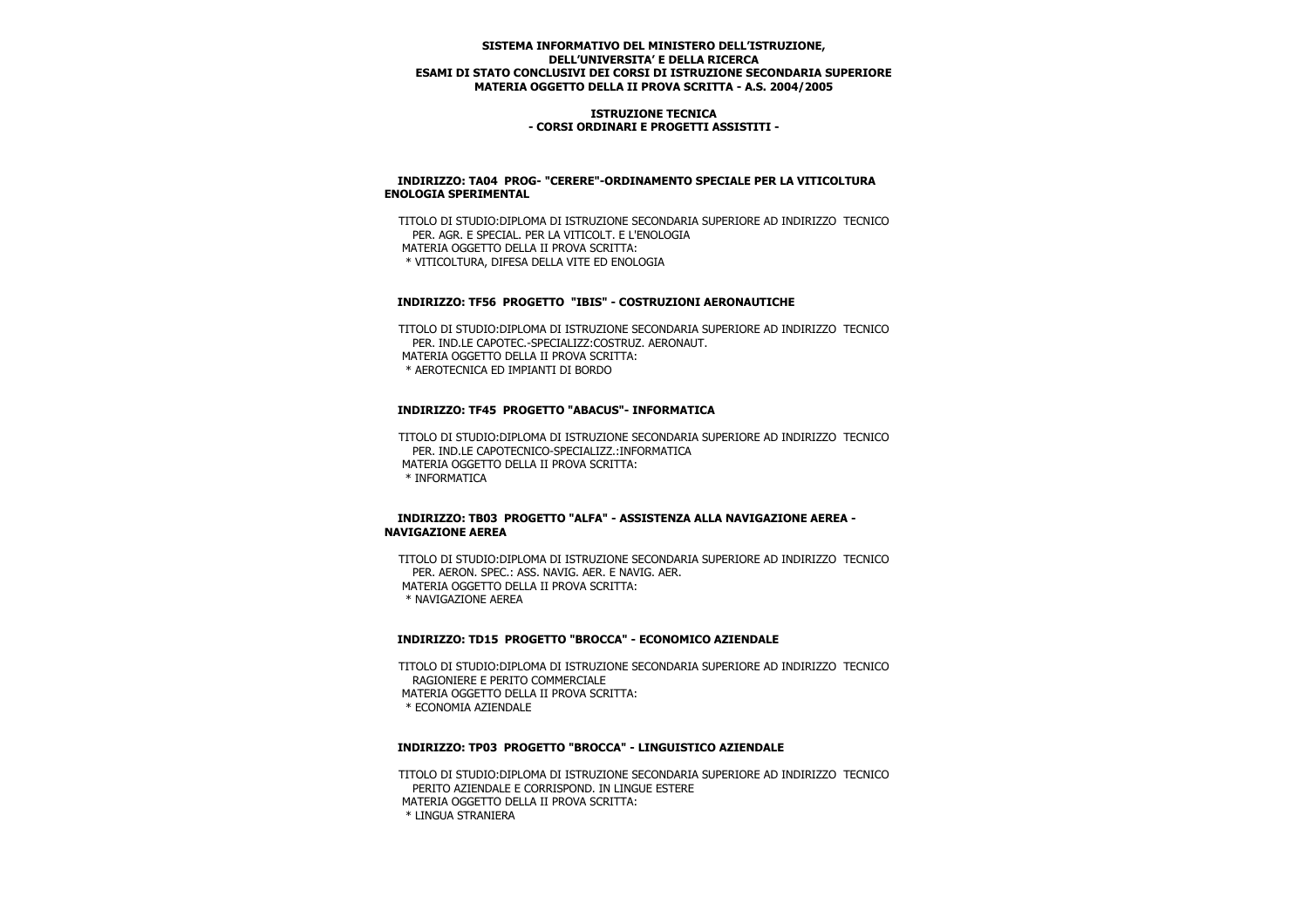### **ISTRUZIONE TECNICA - CORSI ORDINARI E PROGETTI ASSISTITI -**

### **INDIRIZZO: TA09 PROGETTO "CERERE UNITARIO - MODULO "AGRO -TERRITORIALE"**

 TITOLO DI STUDIO:DIPLOMA DI ISTRUZIONE SECONDARIA SUPERIORE AD INDIRIZZO TECNICO PERITO AGRARIO MATERIA OGGETTO DELLA II PROVA SCRITTA: \* TECN.DI GESTIONE,VALUTAZIONE ED ELEM.DI LEGISLAZ.

## **INDIRIZZO: TA08 PROGETTO "CERERE UNITARIO - MODULO "AGRO-INDUSTRIALE"**

 TITOLO DI STUDIO:DIPLOMA DI ISTRUZIONE SECONDARIA SUPERIORE AD INDIRIZZO TECNICO PERITO AGRARIO MATERIA OGGETTO DELLA II PROVA SCRITTA:

\* TECNICA DI PRODUZIONE ANIMALE

## **INDIRIZZO: TA07 PROGETTO "CERERE UNITARIO"-MODULO "AGRO-AMBIENTALE"**

 TITOLO DI STUDIO:DIPLOMA DI ISTRUZIONE SECONDARIA SUPERIORE AD INDIRIZZO TECNICO PERITO AGRARIO MATERIA OGGETTO DELLA II PROVA SCRITTA: \* TECNICA DI PRODUZIONE ANIMALE

### **INDIRIZZO: TA11 PROGETTO "CERERE UNITARIO"-MODULO "VIVAISMO E COLTURE PROTETTE"**

 TITOLO DI STUDIO:DIPLOMA DI ISTRUZIONE SECONDARIA SUPERIORE AD INDIRIZZO TECNICO PERITO AGRARIO

MATERIA OGGETTO DELLA II PROVA SCRITTA:

\* TECNICA DI PRODUZIONE ANIMALE

## **INDIRIZZO: TF47 PROGETTO "EDILIZIA" - EDILIZIA**

 TITOLO DI STUDIO:DIPLOMA DI ISTRUZIONE SECONDARIA SUPERIORE AD INDIRIZZO TECNICO PER. IND.LE CAPOTECNICO-SPECIALIZZ.:EDILIZIA MATERIA OGGETTO DELLA II PROVA SCRITTA: \* TECNOLOGIA DELLE COSTRUZIONI E CANTIERE

## **INDIRIZZO: TF37 PROGETTO "ERGON"-TERMOTECNICA**

 TITOLO DI STUDIO:DIPLOMA DI ISTRUZIONE SECONDARIA SUPERIORE AD INDIRIZZO TECNICO PER. IND.LE CAPOTECNICO-SPECIALIZZ.:TERMOTECNICA MATERIA OGGETTO DELLA II PROVA SCRITTA: \* MECCANICA APPLICATA E MACCHINE A FLUIDO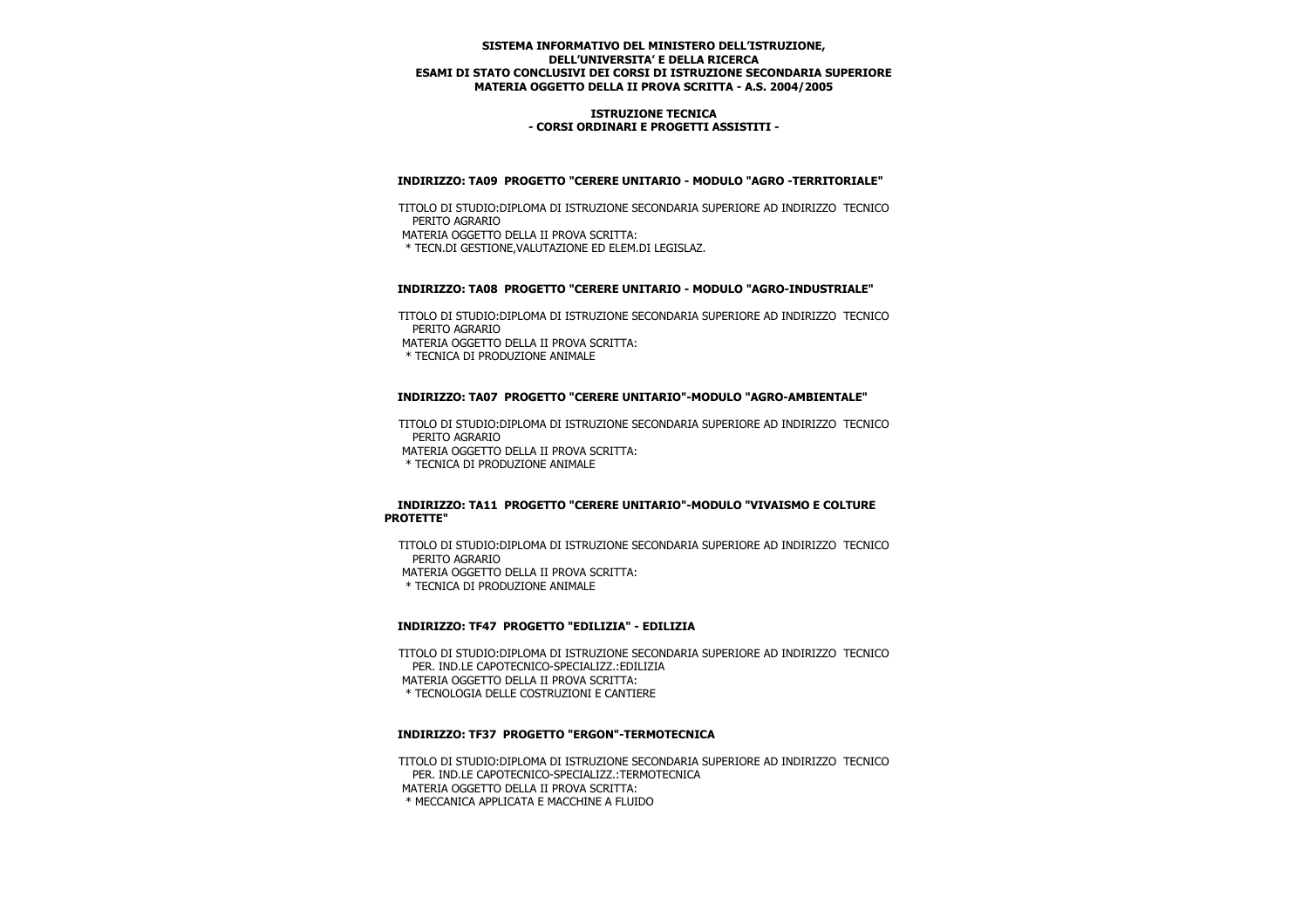### **ISTRUZIONE TECNICA - CORSI ORDINARI E PROGETTI ASSISTITI -**

### **INDIRIZZO: TP02 PROGETTO "ERICA" - PERITI AZIENDALI E CORRISPONDENTI IN LINGUE ESTERE**

 TITOLO DI STUDIO:DIPLOMA DI ISTRUZIONE SECONDARIA SUPERIORE AD INDIRIZZO TECNICO PERITO AZIENDALE E CORRISPOND. IN LINGUE ESTERE MATERIA OGGETTO DELLA II PROVA SCRITTA: \* LINGUA STRANIERA

### **INDIRIZZO: TF00 PROGETTO "SIRIO" - INDUSTRIA TINTORIA**

 TITOLO DI STUDIO:DIPLOMA DI ISTRUZIONE SECONDARIA SUPERIORE AD INDIRIZZO TECNICO PER. IND LE CAPOTEC -SPECIAL. INDUSTRIA TINTORIA MATERIA OGGETTO DELLA II PROVA SCRITTA: \* CHIMICA ORGANICA,CHIMICA TESSILE E TINTORIA

### **INDIRIZZO: TD01 PROGETTO "SIRIO" - INFORMATICO GESTIONALE**

 TITOLO DI STUDIO:DIPLOMA DI ISTRUZIONE SECONDARIA SUPERIORE AD INDIRIZZO TECNICO RAGIONIERE PERITO COMMERCIALE E PROGRAMMATORE MATERIA OGGETTO DELLA II PROVA SCRITTA: \* INFORMATICA GESTIONALE

### **INDIRIZZO: TP04 PROGETTO "SIRIO" - PERITI AZIENDALI E CORRISPONDENTI IN LINGUE ESTERE**

 TITOLO DI STUDIO:DIPLOMA DI ISTRUZIONE SECONDARIA SUPERIORE AD INDIRIZZO TECNICO PERITO AZIENDALE E CORRISPOND. IN LINGUE ESTERE MATERIA OGGETTO DELLA II PROVA SCRITTA: \* LINGUA STRANIERA

### **INDIRIZZO: TF42 PROGETTO "TEMPT" - ARTI GRAFICHE**

 TITOLO DI STUDIO:DIPLOMA DI ISTRUZIONE SECONDARIA SUPERIORE AD INDIRIZZO TECNICO PER. IND.LE CAPOTECNICO-SPECIALIZZ.:ARTI GRAFICHE MATERIA OGGETTO DELLA II PROVA SCRITTA: \* TECNOLOGIA GRAFICA

#### **INDIRIZZO: TN02 PROGETTO ASSISTITO - SIRIO TURISTICO**

 TITOLO DI STUDIO:DIPLOMA DI ISTRUZIONE SECONDARIA SUPERIORE AD INDIRIZZO TECNICO PERITO PER IL TURISMO MATERIA OGGETTO DELLA II PROVA SCRITTA: \* DISCIPLINE TURISTICHE E AZIENDALI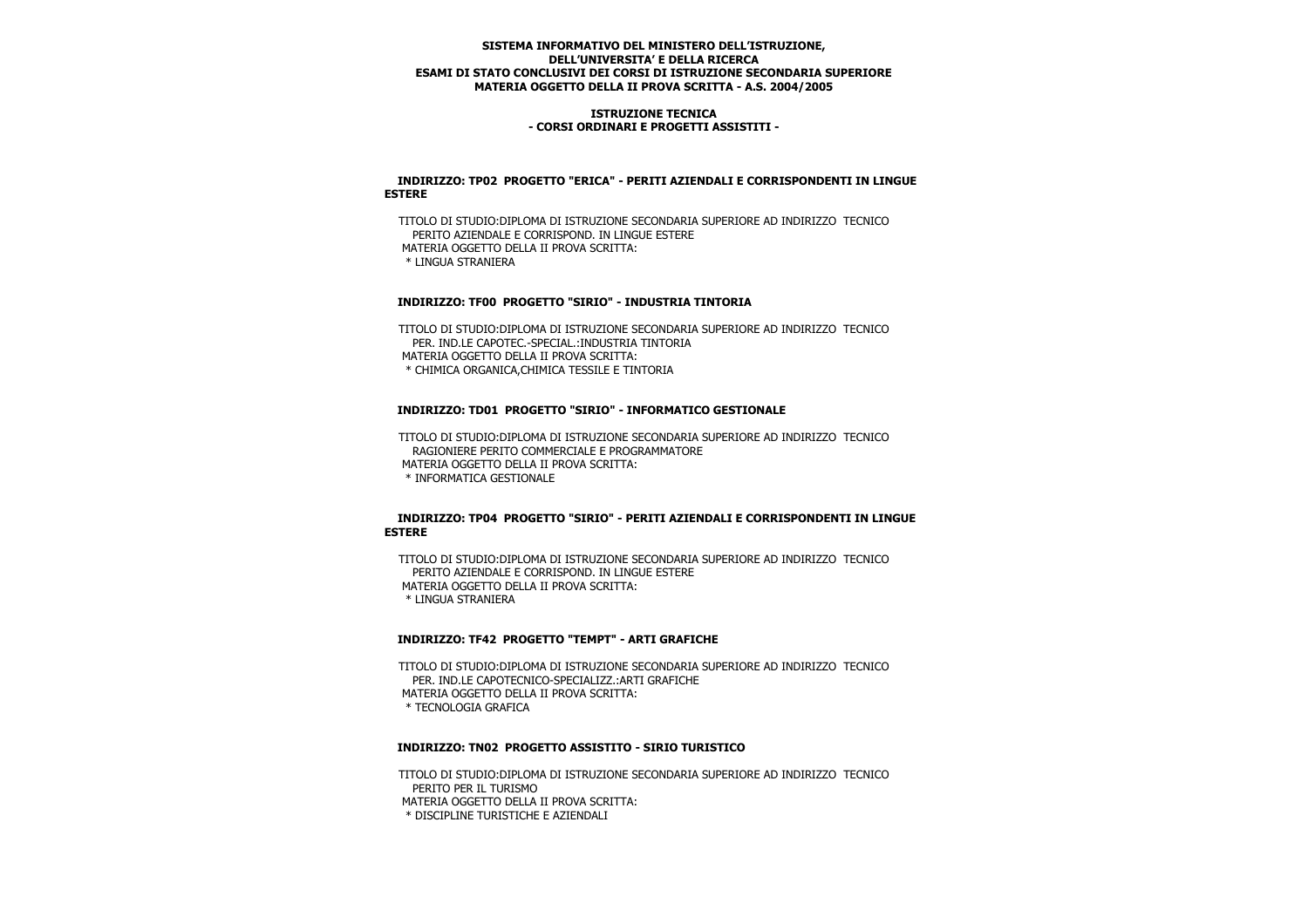### **ISTRUZIONE TECNICA - CORSI ORDINARI E PROGETTI ASSISTITI -**

### **INDIRIZZO: TF04 PROGETTO"SIRIO"- TESSILE**

 TITOLO DI STUDIO:DIPLOMA DI ISTRUZIONE SECONDARIA SUPERIORE AD INDIRIZZO TECNICO PER. IND.LE CAPOTEC.-SPECIAL.:PRODUZIONE TESSILI MATERIA OGGETTO DELLA II PROVA SCRITTA: \* MODA,DISEGNO E PROGETTAZIONE IND.

## **INDIRIZZO: TD05 PROGRAMMATORI**

 TITOLO DI STUDIO:DIPLOMA DI ISTRUZIONE SECONDARIA SUPERIORE AD INDIRIZZO TECNICO RAGIONIERE PERITO COMMERCIALE E PROGRAMMATORE MATERIA OGGETTO DELLA II PROVA SCRITTA: \* INFORMATICA GENERALE ED APPLICAZIONI GESTIONALI

### **INDIRIZZO: TD14 PROGRAMMATORI PROG. MERCURIO**

 TITOLO DI STUDIO:DIPLOMA DI ISTRUZIONE SECONDARIA SUPERIORE AD INDIRIZZO TECNICO RAGIONIERE PERITO COMMERCIALE E PROGRAMMATORE MATERIA OGGETTO DELLA II PROVA SCRITTA: \* INFORMATICA

## **INDIRIZZO: TF57 TECNOL.ALIMENTARI (PR.ASSISTITO)**

 TITOLO DI STUDIO:DIPLOMA DI ISTRUZIONE SECONDARIA SUPERIORE AD INDIRIZZO TECNICO PER. IND.LE CAPOTEC.-SPECIALIZ.:TECNOLOG.ALIMENT. MATERIA OGGETTO DELLA II PROVA SCRITTA: \* TECNOLOGIE, IMPIANTI ALIMENTARI E DISEGNO

## **INDIRIZZO: TF27 TECNOLOGIE ALIMENTARI**

 TITOLO DI STUDIO:DIPLOMA DI ISTRUZIONE SECONDARIA SUPERIORE AD INDIRIZZO TECNICO PER. IND.LE CAPOTEC.-SPECIALIZ.:TECNOLOG.ALIMENT. MATERIA OGGETTO DELLA II PROVA SCRITTA: \* TECNOLOGIE, IMPIANTI ALIMENTARI E DISEGNO

### **INDIRIZZO: TF29 TERMOTECNICA**

 TITOLO DI STUDIO:DIPLOMA DI ISTRUZIONE SECONDARIA SUPERIORE AD INDIRIZZO TECNICO PER. IND.LE CAPOTECNICO-SPECIALIZZ.:TERMOTECNICA MATERIA OGGETTO DELLA II PROVA SCRITTA: \* TERMOTECNICA, MACCHINE A FLUIDO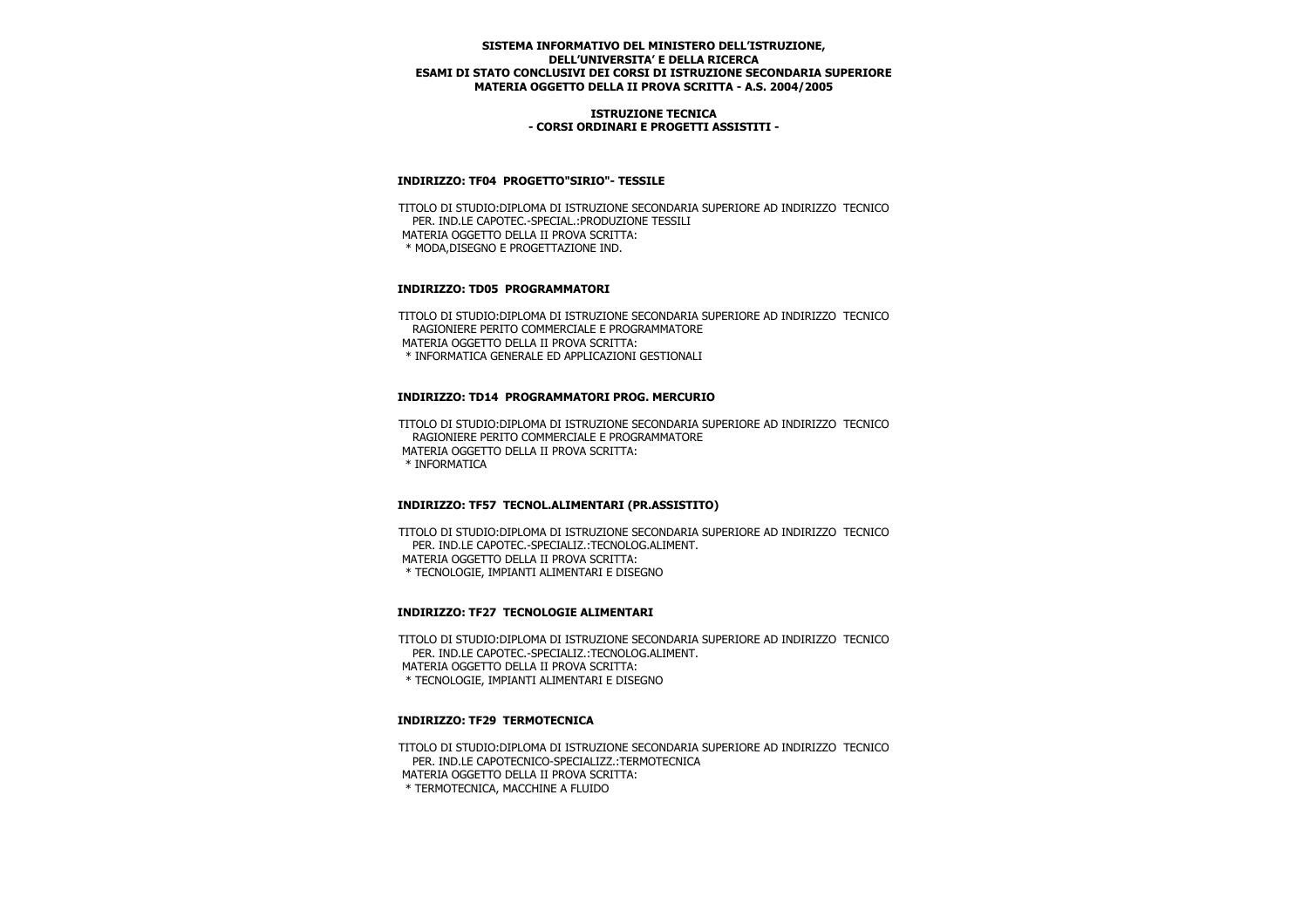### **ISTRUZIONE TECNICA - CORSI ORDINARI E PROGETTI ASSISTITI -**

## **INDIRIZZO: TA06 TERRITORIO (PROG. "BROCCA")**

 TITOLO DI STUDIO:DIPLOMA DI ISTRUZIONE SECONDARIA SUPERIORE AD INDIRIZZO TECNICO PERITO AGRARIO MATERIA OGGETTO DELLA II PROVA SCRITTA: \* ECONOMIA ED ESTIMO TERRITORIALE

### **INDIRIZZO: TF53 TESS.CON SPEC.CONF.IND.**

 TITOLO DI STUDIO:DIPLOMA DI ISTRUZIONE SECONDARIA SUPERIORE AD INDIRIZZO TECNICO PER. IND.LE CAPOTEC.-SPECIAL.:CONFEZIONE INDUSTR. MATERIA OGGETTO DELLA II PROVA SCRITTA: \* MODA, DISEGNO, PROGETTAZIONE IND.

### **INDIRIZZO: TF54 TESS.CON SPEC.PROD.TES.**

 TITOLO DI STUDIO:DIPLOMA DI ISTRUZIONE SECONDARIA SUPERIORE AD INDIRIZZO TECNICO PER. IND.LE CAPOTEC.-SPECIAL.:PRODUZIONE TESSILI MATERIA OGGETTO DELLA II PROVA SCRITTA: \* MODA,DISEGNO E PROGETTAZIONE IND.

#### **INDIRIZZO: TN00 TURISMO**

 TITOLO DI STUDIO:DIPLOMA DI ISTRUZIONE SECONDARIA SUPERIORE AD INDIRIZZO TECNICO PERITO PER IL TURISMO MATERIA OGGETTO DELLA II PROVA SCRITTA: \* TECNICA TURISTICA

#### **INDIRIZZO: TN01 TURISTICO (PROG. ITER)**

 TITOLO DI STUDIO:DIPLOMA DI ISTRUZIONE SECONDARIA SUPERIORE AD INDIRIZZO TECNICO PERITO PER IL TURISMO MATERIA OGGETTO DELLA II PROVA SCRITTA: \* DISCIPLINE TURISTICHE E AZIENDALI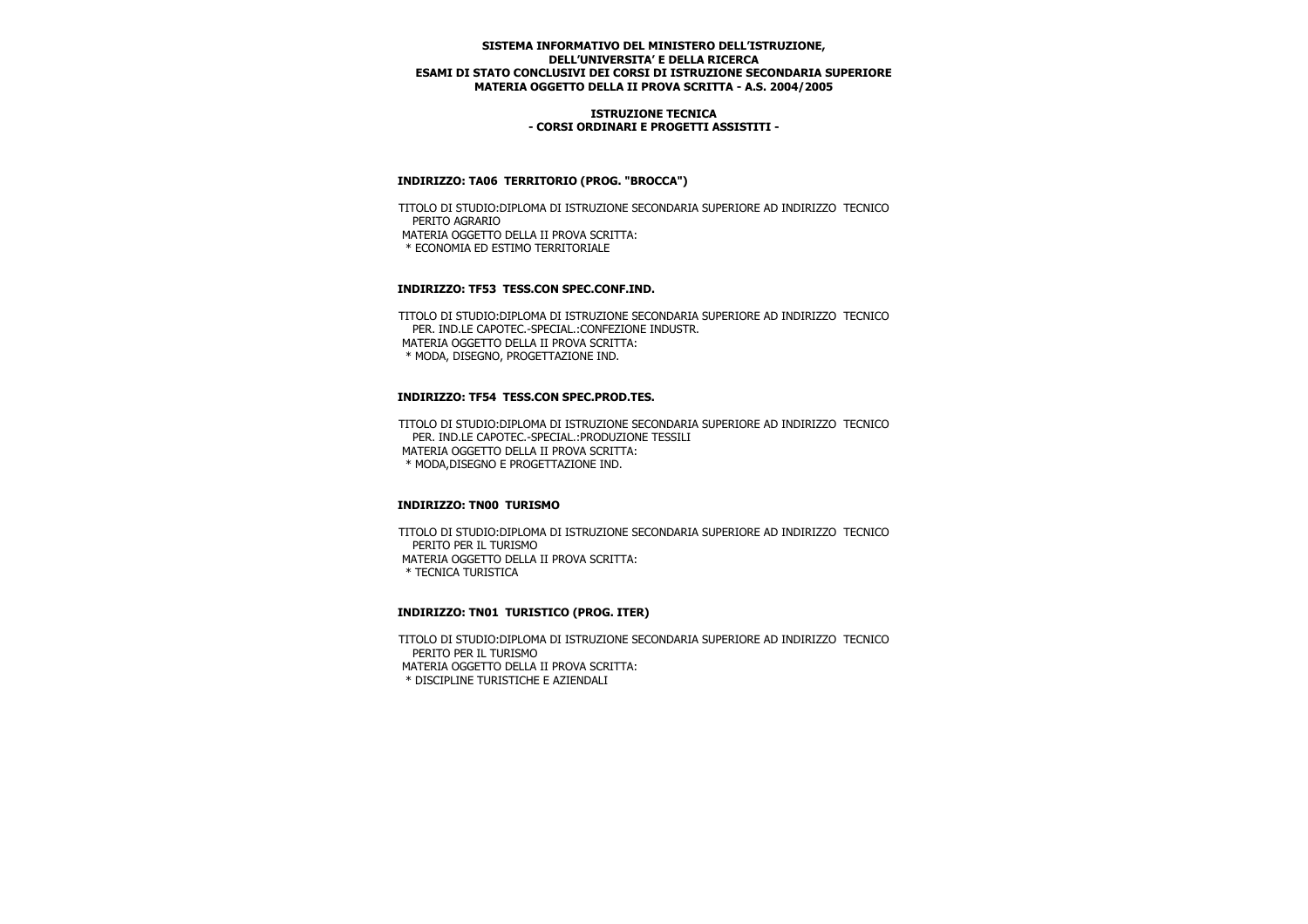### **ISTRUZIONE ARTISTICA - CORSI ORDINARI E PROGETTI ASSISTITI -**

## **INDIRIZZO: SD05 ARTE DEI METALLI**

 TITOLO DI STUDIO:DIPLOMA DI ISTRUZIONE SECONDARIA SUPERIORE AD INDIRIZZO ARTISTICO ARTE APPL. - SEZ. ARTE DEI METALLI MATERIA OGGETTO DELLA II PROVA SCRITTA: \* PROGETTAZIONE (ARTE DEI METALLI)

### **INDIRIZZO: SD04 ARTE DEI METALLI E DELL'OREFICERIA**

 TITOLO DI STUDIO:DIPLOMA DI ISTRUZIONE SECONDARIA SUPERIORE AD INDIRIZZO ARTISTICO ARTE APPL. - SEZ. ARTE DEI METALLI E OREFICERIA MATERIA OGGETTO DELLA II PROVA SCRITTA: \* PROGETTAZIONE (ARTE METALLI E OREFICERIA)

## **INDIRIZZO: SD01 ARTE DEL CORALLO**

 TITOLO DI STUDIO:DIPLOMA DI ISTRUZIONE SECONDARIA SUPERIORE AD INDIRIZZO ARTISTICO ARTE APPL. - SEZ. ARTE DEL CORALLO MATERIA OGGETTO DELLA II PROVA SCRITTA: \* PROGETTAZIONE (ARTE DEL CORALLO)

## **INDIRIZZO: SD07 ARTE DEL LEGNO**

 TITOLO DI STUDIO:DIPLOMA DI ISTRUZIONE SECONDARIA SUPERIORE AD INDIRIZZO ARTISTICO ARTE APPL. - SEZ. ARTE DEL LEGNO MATERIA OGGETTO DELLA II PROVA SCRITTA: \* PROGETTAZIONE (ARTE LEGNO)

#### **INDIRIZZO: SD09 ARTE DEL MERLETTO E DEL RICAMO**

 TITOLO DI STUDIO:DIPLOMA DI ISTRUZIONE SECONDARIA SUPERIORE AD INDIRIZZO ARTISTICO ARTE APPL. - SEZ. ARTE DEL MERLETTO E DEL RICAMO MATERIA OGGETTO DELLA II PROVA SCRITTA: \* PROGETTAZIONE (ARTE DEL MERLETTO E DEL RICAMO)

#### **INDIRIZZO: SD10 ARTE DEL METALLO E OREFICERIA ARREDO CHIESA**

 TITOLO DI STUDIO:DIPLOMA DI ISTRUZIONE SECONDARIA SUPERIORE AD INDIRIZZO ARTISTICO ARTE APPL.- SEZ. ARTE MET.,OREFIC. E ARREDO CHIESA MATERIA OGGETTO DELLA II PROVA SCRITTA: \* PROGETTAZ.(ARTE MET,OREFIC.PER DECO. ARR. CHIESA)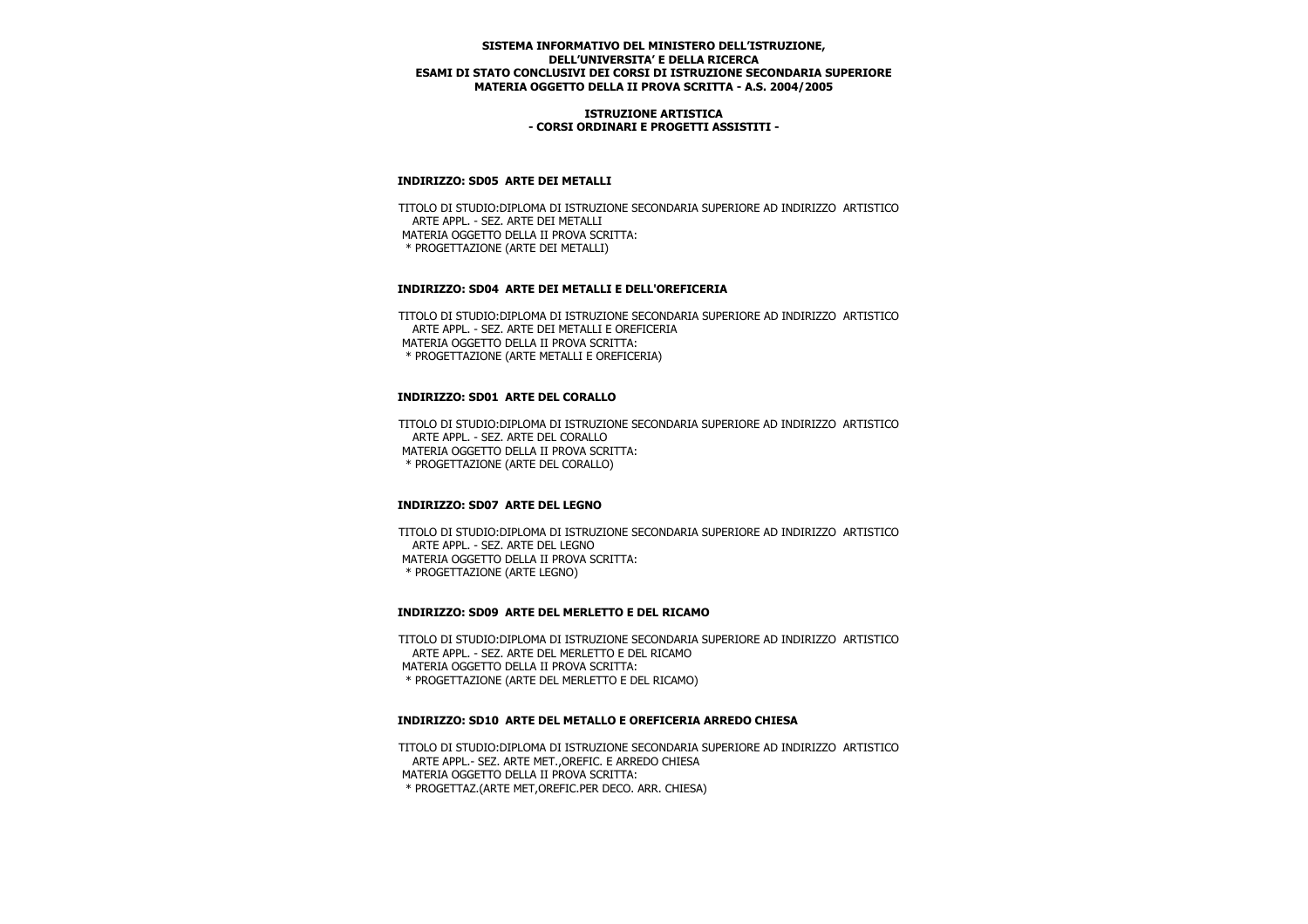### **ISTRUZIONE ARTISTICA - CORSI ORDINARI E PROGETTI ASSISTITI -**

## **INDIRIZZO: SD00 ARTE DEL MOBILE**

 TITOLO DI STUDIO:DIPLOMA DI ISTRUZIONE SECONDARIA SUPERIORE AD INDIRIZZO ARTISTICO ARTE APPL. - SEZ. ARTE DEL MOBILE MATERIA OGGETTO DELLA II PROVA SCRITTA: \* PROGETTAZIONE (ARTE DEL MOBILE)

## **INDIRIZZO: SD08 ARTE DEL MOSAICO**

 TITOLO DI STUDIO:DIPLOMA DI ISTRUZIONE SECONDARIA SUPERIORE AD INDIRIZZO ARTISTICO ARTE APPL. - SEZ. ARTE DEL MOSAICO MATERIA OGGETTO DELLA II PROVA SCRITTA: \* PROGETTAZIONE (ARTE DEL MOSAICO)

## **INDIRIZZO: SD12 ARTE DEL TESSUTO**

 TITOLO DI STUDIO:DIPLOMA DI ISTRUZIONE SECONDARIA SUPERIORE AD INDIRIZZO ARTISTICO ARTE APPL. - SEZ. ARTE DEL TESSUTO MATERIA OGGETTO DELLA II PROVA SCRITTA: \* PROGETTAZIONE (ARTE TESSUTO)

#### **INDIRIZZO: SD11 ARTE DEL TESSUTO, DECORAZIONE E ARREDO DELLA CHIESA**

 TITOLO DI STUDIO:DIPLOMA DI ISTRUZIONE SECONDARIA SUPERIORE AD INDIRIZZO ARTISTICO ARTE APPL.-SEZ.ARTE TESSUTO,DECOR. E ARREDO CHIESA MATERIA OGGETTO DELLA II PROVA SCRITTA: \* PROGETTAZ.(ARTE TESSUTO PER DECO.E ARREDO CHIESA)

## **INDIRIZZO: SD30 ARTE DEL VETRO**

 TITOLO DI STUDIO:DIPLOMA DI ISTRUZIONE SECONDARIA SUPERIORE AD INDIRIZZO ARTISTICO ARTE APPL. - SEZ. ARTE DEL VETRO MATERIA OGGETTO DELLA II PROVA SCRITTA: \* PROGETTAZIONE ARTE VETRO

#### **INDIRIZZO: SD31 ARTE DELL'ALABASTRO**

 TITOLO DI STUDIO:DIPLOMA DI ISTRUZIONE SECONDARIA SUPERIORE AD INDIRIZZO ARTISTICO ARTE APPL. - SEZ. ARTE DELL'ALABASTRO MATERIA OGGETTO DELLA II PROVA SCRITTA: \* PROGETTAZIONE (ARTE ALABASTRO)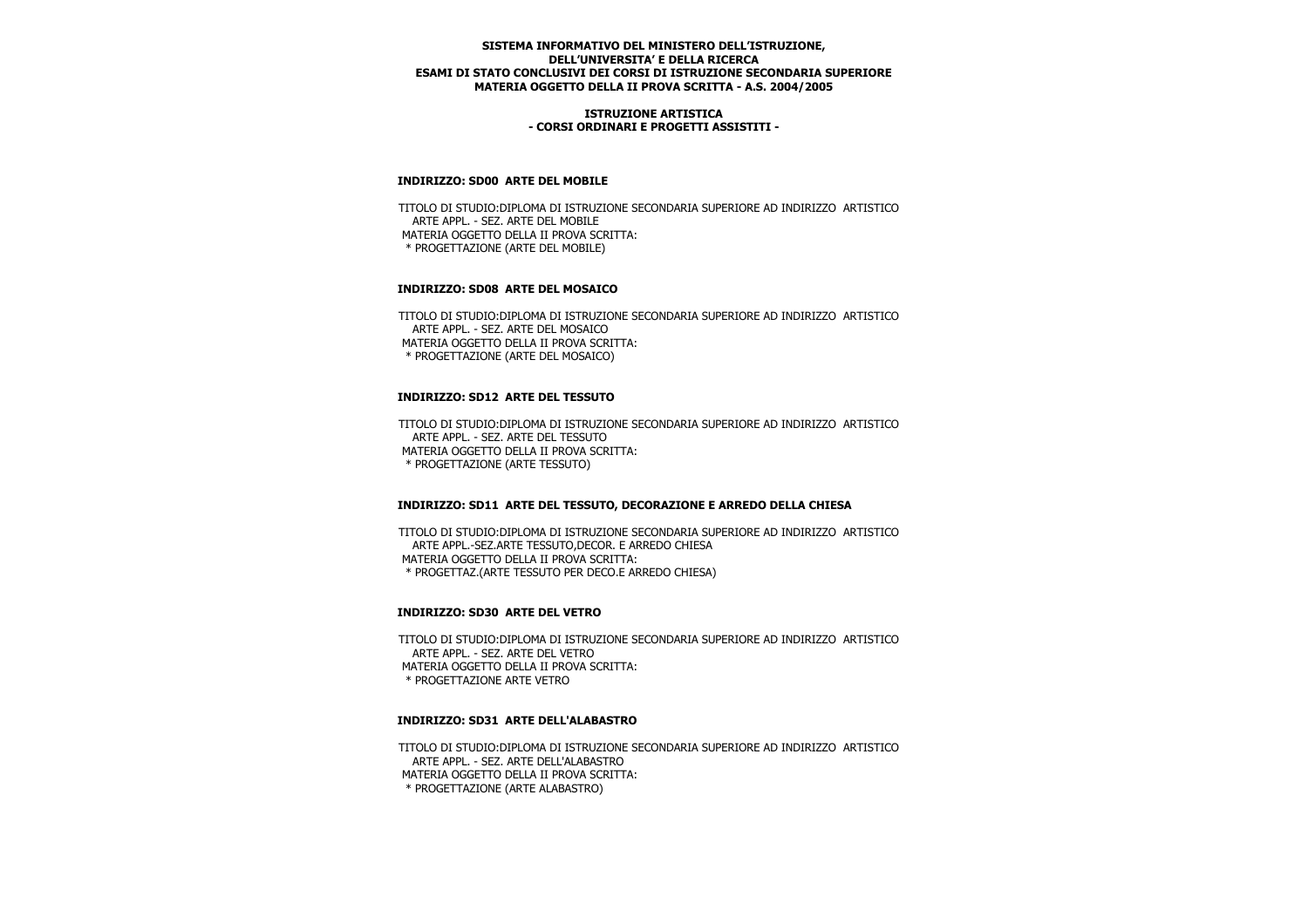### **ISTRUZIONE ARTISTICA - CORSI ORDINARI E PROGETTI ASSISTITI -**

## **INDIRIZZO: SD36 ARTE DELL'ARREDAMENTO**

 TITOLO DI STUDIO:DIPLOMA DI ISTRUZIONE SECONDARIA SUPERIORE AD INDIRIZZO ARTISTICO ARTE APPL. - SEZ. ARREDAMENTO MATERIA OGGETTO DELLA II PROVA SCRITTA: \* PROGETTAZIONE (ARTE DELL'ARREDAMENTO)

## **INDIRIZZO: SD38 ARTE DELL'OREFICERIA**

 TITOLO DI STUDIO:DIPLOMA DI ISTRUZIONE SECONDARIA SUPERIORE AD INDIRIZZO ARTISTICO ARTE APPL. - SEZ. OREFICERIA MATERIA OGGETTO DELLA II PROVA SCRITTA: \* PROGETTAZIONE (ARTE DELL'OREFICERIA)

## **INDIRIZZO: SD02 ARTE DELLA CERAMICA**

 TITOLO DI STUDIO:DIPLOMA DI ISTRUZIONE SECONDARIA SUPERIORE AD INDIRIZZO ARTISTICO ARTE APPL. - SEZ. ARTE DELLA CERAMICA MATERIA OGGETTO DELLA II PROVA SCRITTA: \* PROGETTAZIONE (ARTE CERAMICA)

## **INDIRIZZO: SD27 ARTE DELLA FOTOGRAFIA ARTISTICA**

 TITOLO DI STUDIO:DIPLOMA DI ISTRUZIONE SECONDARIA SUPERIORE AD INDIRIZZO ARTISTICO ARTE APPL. - SEZ. FOTOGRAFIA ARTISTICA MATERIA OGGETTO DELLA II PROVA SCRITTA: \* PROGETTAZIONE (ARTE DELLA FOTOGRAFIA ARTISTICA)

#### **INDIRIZZO: SD17 ARTE DELLA GRAFICA PUBBLICITARIA E FOTOGRAFIA**

 TITOLO DI STUDIO:DIPLOMA DI ISTRUZIONE SECONDARIA SUPERIORE AD INDIRIZZO ARTISTICO ARTE APPL. - SEZ. GRAFICA PUBBL. E FOTOGRAFIA MATERIA OGGETTO DELLA II PROVA SCRITTA: \* PROGETTAZIONE (ARTE GRAFICA PUBBLICIT. E FOTOGR.)

#### **INDIRIZZO: SD29 ARTE DELLA MODA E DEL COSTUME**

 TITOLO DI STUDIO:DIPLOMA DI ISTRUZIONE SECONDARIA SUPERIORE AD INDIRIZZO ARTISTICO ARTE APPL. - SEZ. MODA E COSTUME MATERIA OGGETTO DELLA II PROVA SCRITTA: \* PROGETTAZIONE (ARTE MODA E COSTUME)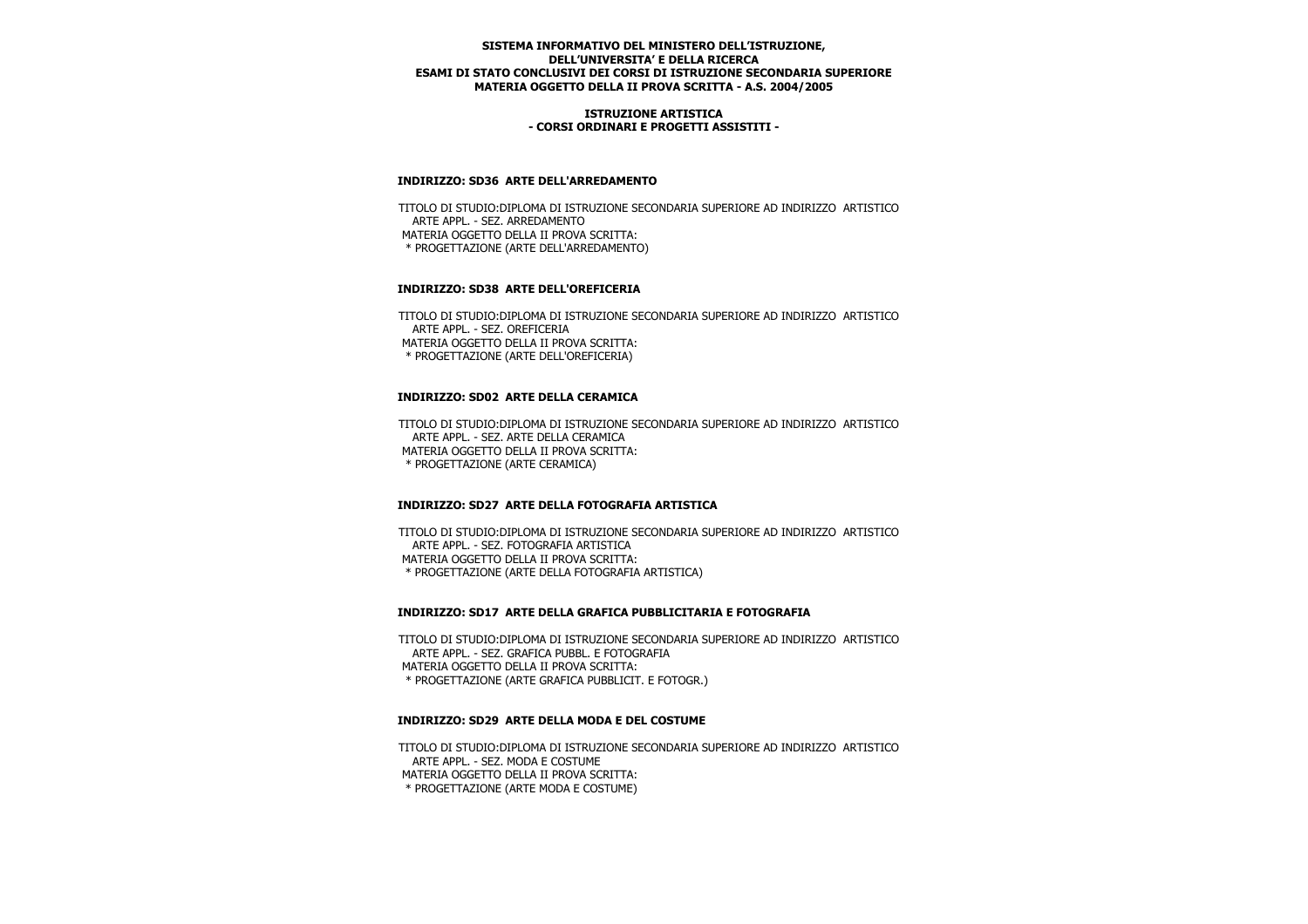### **ISTRUZIONE ARTISTICA - CORSI ORDINARI E PROGETTI ASSISTITI -**

### **INDIRIZZO: SD18 ARTE DELLA PORCELLANA**

 TITOLO DI STUDIO:DIPLOMA DI ISTRUZIONE SECONDARIA SUPERIORE AD INDIRIZZO ARTISTICO ARTE APPL. - SEZ. ARTE DELLA PORCELLANA MATERIA OGGETTO DELLA II PROVA SCRITTA: \* PROGETTAZIONE (ARTE DELLA PORCELLANA)

## **INDIRIZZO: SD37 ARTE DELLE PIETRE DURE**

 TITOLO DI STUDIO:DIPLOMA DI ISTRUZIONE SECONDARIA SUPERIORE AD INDIRIZZO ARTISTICO ARTE APPL. - SEZ. ARTE DELLE PIETRE DURE MATERIA OGGETTO DELLA II PROVA SCRITTA: \* PROGETTAZIONE (ARTE PIETRE DURE)

### **INDIRIZZO: SD14 ARTE E RESTAURO DEI METALLI- MICHELANGELO**

 TITOLO DI STUDIO:DIPLOMA DI ISTRUZIONE SECONDARIA SUPERIORE AD INDIRIZZO ARTISTICO ARTE APPL. - SEZ. ARTE DEI METALLI MATERIA OGGETTO DELLA II PROVA SCRITTA: \* PROGETTAZIONE (ARTE DEI METALLI)

## **INDIRIZZO: SD03 ARTE E RESTAURO DEL CORALLO- MICHELANGELO**

 TITOLO DI STUDIO:DIPLOMA DI ISTRUZIONE SECONDARIA SUPERIORE AD INDIRIZZO ARTISTICO ARTE APPL. - SEZ. ARTE DEL CORALLO MATERIA OGGETTO DELLA II PROVA SCRITTA: \* PROGETTAZIONE (ARTE DEI METALLI)

#### **INDIRIZZO: SD28 ARTE E RESTAURO DEL LIBRO- MICHELANGELO**

 TITOLO DI STUDIO:DIPLOMA DI ISTRUZIONE SECONDARIA SUPERIORE AD INDIRIZZO ARTISTICO ARTE APPL. - SEZ. ARTE DELLA STAMPA MATERIA OGGETTO DELLA II PROVA SCRITTA: \* PROGETTAZIONE (ARTI DELLA STAMPA)

#### **INDIRIZZO: SD25 ARTE E RESTAURO DEL MOSAICO- MICHELANGELO**

 TITOLO DI STUDIO:DIPLOMA DI ISTRUZIONE SECONDARIA SUPERIORE AD INDIRIZZO ARTISTICO ARTE APPL. - SEZ. ARTE DEL MOSAICO MATERIA OGGETTO DELLA II PROVA SCRITTA: \* PROGETTAZIONE (DECORAZIONE PITTORICA)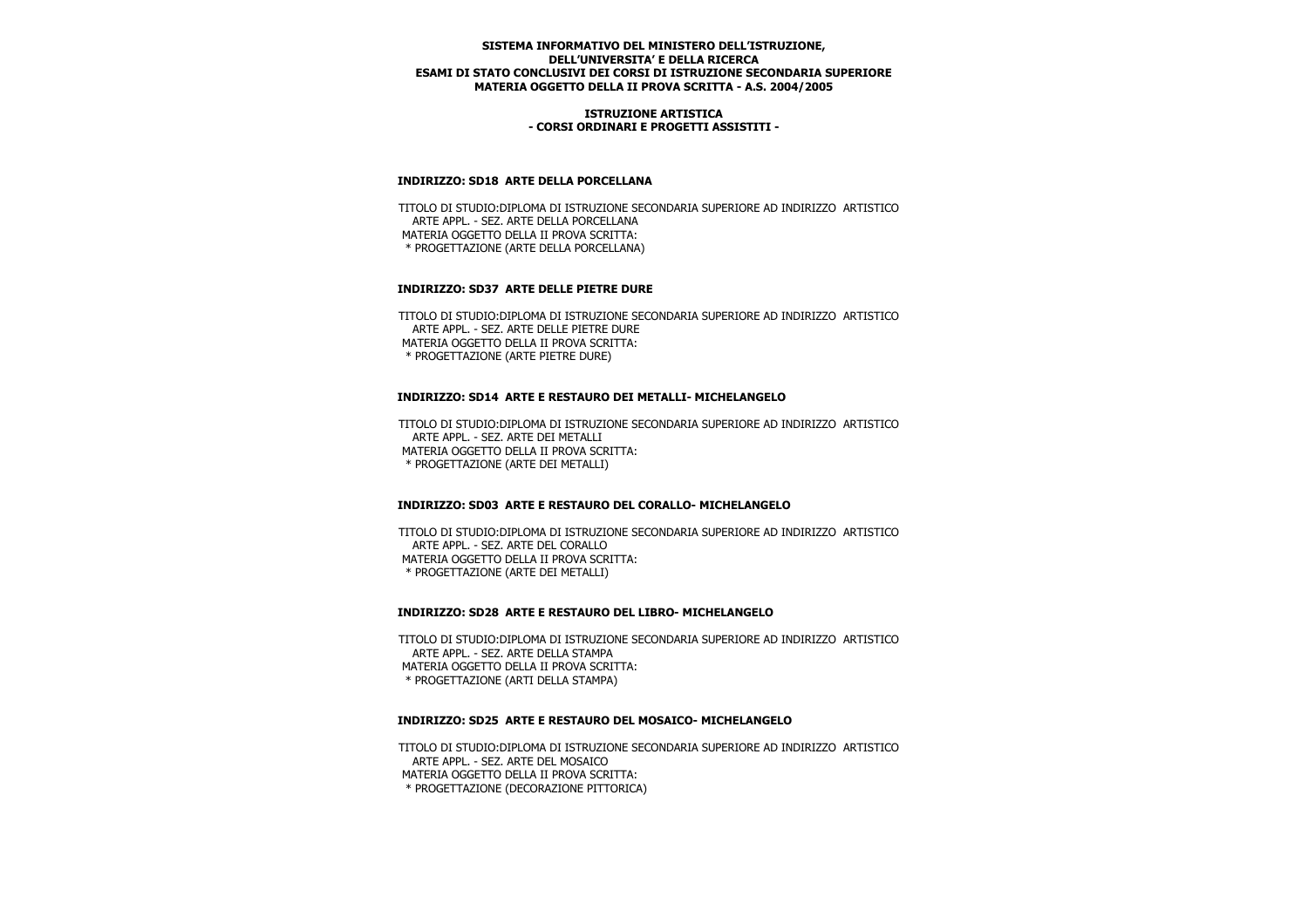### **ISTRUZIONE ARTISTICA - CORSI ORDINARI E PROGETTI ASSISTITI -**

### **INDIRIZZO: SD21 ARTE E RESTAURO DELL'ORO E DEI METALLI PREZIOSI-MICHELANGELO**

 TITOLO DI STUDIO:DIPLOMA DI ISTRUZIONE SECONDARIA SUPERIORE AD INDIRIZZO ARTISTICO ARTE APPL. - SEZ. ARTE DEI METALLI E OREFICERIA MATERIA OGGETTO DELLA II PROVA SCRITTA: \* PROGETTAZIONE (ARTE DEI METALLI)

### **INDIRIZZO: SD22 ARTE E RESTAURO DELLE OPERE LAPIDEE- MICHELANGELO**

 TITOLO DI STUDIO:DIPLOMA DI ISTRUZIONE SECONDARIA SUPERIORE AD INDIRIZZO ARTISTICO ARTE APPL. - SEZ. DECORAZIONE PLASTICA MATERIA OGGETTO DELLA II PROVA SCRITTA: \* PROGETTAZIONE (DECORAZIONE PLASTICA)

## **INDIRIZZO: SD35 ARTE PUBBLICITARIA**

 TITOLO DI STUDIO:DIPLOMA DI ISTRUZIONE SECONDARIA SUPERIORE AD INDIRIZZO ARTISTICO ARTE APPL. - SEZ. ARTE PUBBLICITARIA MATERIA OGGETTO DELLA II PROVA SCRITTA: \* PROGETTAZIONE (ARTE PUBBLICITARIA)

## **INDIRIZZO: SD34 ARTI DELLA STAMPA**

 TITOLO DI STUDIO:DIPLOMA DI ISTRUZIONE SECONDARIA SUPERIORE AD INDIRIZZO ARTISTICO ARTE APPL. - SEZ. ARTE DELLA STAMPA MATERIA OGGETTO DELLA II PROVA SCRITTA: \* PROGETTAZIONE (ARTI DELLA STAMPA)

#### **INDIRIZZO: SL09 ARTI E COMUNICAZIONE VISIVA - BROCCA**

 TITOLO DI STUDIO:DIPLOMA DI ISTRUZIONE SECONDARIA SUPERIORE AD INDIRIZZO ARTISTICO DURATA QUINQUENNALE MATERIA OGGETTO DELLA II PROVA SCRITTA: \* ARTI VISIVE E PROGETTAZIONE

### **INDIRIZZO: SD20 ARTI GRAFICHE**

 TITOLO DI STUDIO:DIPLOMA DI ISTRUZIONE SECONDARIA SUPERIORE AD INDIRIZZO ARTISTICO ARTE APPL. - SEZ. ARTI GRAFICHE MATERIA OGGETTO DELLA II PROVA SCRITTA: \* PROGETTAZIONE (ARTI GRAFICHE)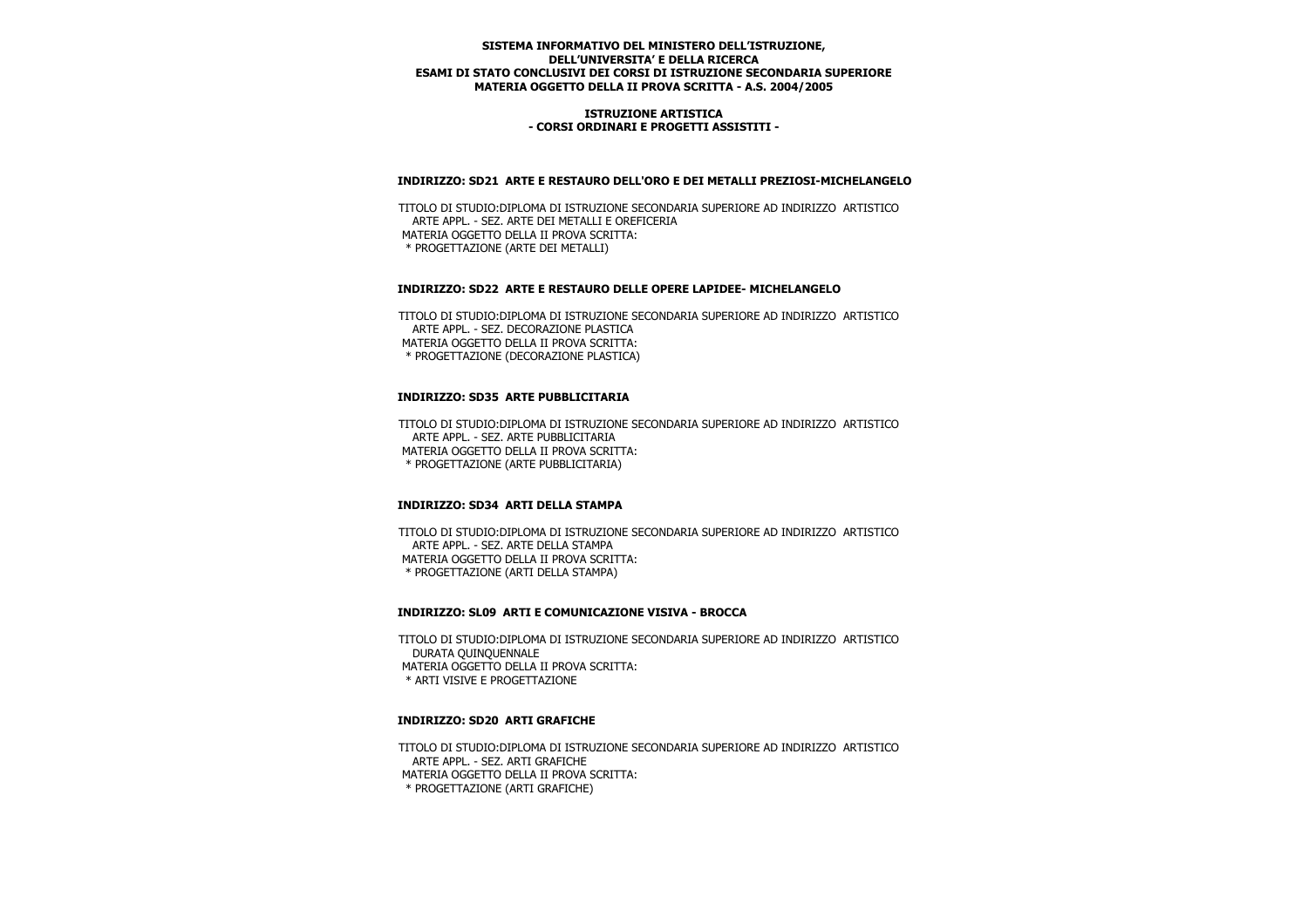### **ISTRUZIONE ARTISTICA - CORSI ORDINARI E PROGETTI ASSISTITI -**

## **INDIRIZZO: SL01 ARTISTICO - I SEZIONE**

 TITOLO DI STUDIO:DIPLOMA DI ISTRUZIONE SECONDARIA SUPERIORE AD INDIRIZZO ARTISTICO PRIMA SEZIONE ACCADEMIA MATERIA OGGETTO DELLA II PROVA SCRITTA: \* FIGURA DISEGNATA

## **INDIRIZZO: SL02 ARTISTICO - II SEZIONE**

 TITOLO DI STUDIO:DIPLOMA DI ISTRUZIONE SECONDARIA SUPERIORE AD INDIRIZZO ARTISTICO SECONDA SEZIONE ARCHITETTURA MATERIA OGGETTO DELLA II PROVA SCRITTA: \* FIGURA DISEGNATA

### **INDIRIZZO: SL08 BENI CULTURALI E DELLA CONSERVAZIONE - BROCCA**

 TITOLO DI STUDIO:DIPLOMA DI ISTRUZIONE SECONDARIA SUPERIORE AD INDIRIZZO ARTISTICO DURATA QUINQUENNALE MATERIA OGGETTO DELLA II PROVA SCRITTA: \* STORIA E CONSERV.DEGLI OGGETTI ARTISTICI

## **INDIRIZZO: SL07 COMPOSIZIONE E PROGETTAZIONE - BROCCA**

 TITOLO DI STUDIO:DIPLOMA DI ISTRUZIONE SECONDARIA SUPERIORE AD INDIRIZZO ARTISTICO DURATA QUINQUENNALE MATERIA OGGETTO DELLA II PROVA SCRITTA: \* COMPOSIZIONE E DESIGN

## **INDIRIZZO: SD23 DECORAZIONE PITTORICA**

 TITOLO DI STUDIO:DIPLOMA DI ISTRUZIONE SECONDARIA SUPERIORE AD INDIRIZZO ARTISTICO ARTE APPL. - SEZ. DECORAZIONE PITTORICA MATERIA OGGETTO DELLA II PROVA SCRITTA: \* PROGETTAZIONE (DECORAZIONE PITTORICA)

#### **INDIRIZZO: SD15 DECORAZIONE PITTORICA ARREDO CHIESA**

 TITOLO DI STUDIO:DIPLOMA DI ISTRUZIONE SECONDARIA SUPERIORE AD INDIRIZZO ARTISTICO ARTE APPL.-SEZ. DECORAZ. PITTORICA E ARREDO CHIESA MATERIA OGGETTO DELLA II PROVA SCRITTA: \* PROGETTAZ.(DECO.PITTOR. PER DECO.E ARREDO CHIESA)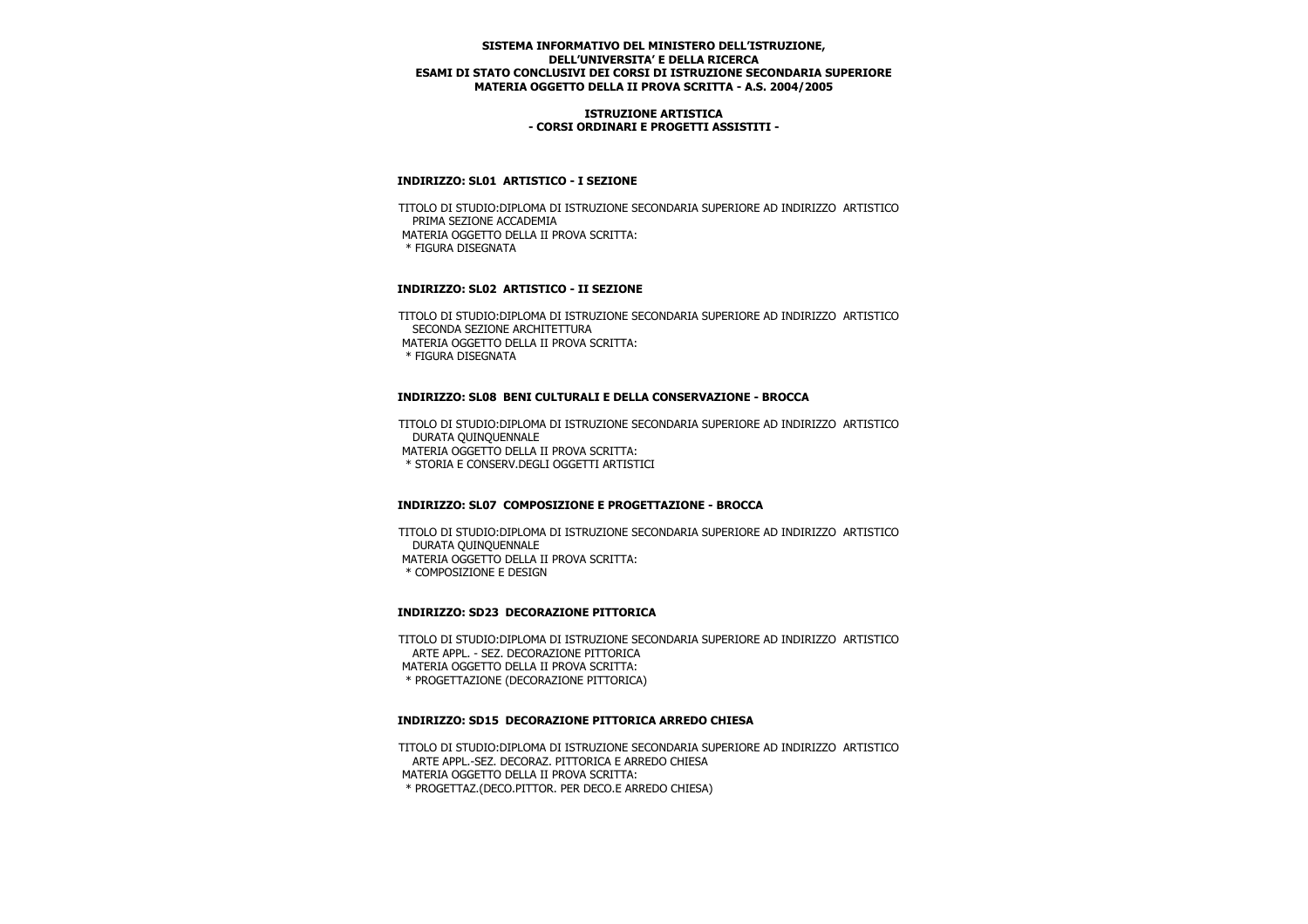### **ISTRUZIONE ARTISTICA - CORSI ORDINARI E PROGETTI ASSISTITI -**

## **INDIRIZZO: SD24 DECORAZIONE PLASTICA**

 TITOLO DI STUDIO:DIPLOMA DI ISTRUZIONE SECONDARIA SUPERIORE AD INDIRIZZO ARTISTICO ARTE APPL. - SEZ. DECORAZIONE PLASTICA MATERIA OGGETTO DELLA II PROVA SCRITTA: \* PROGETTAZIONE (DECORAZIONE PLASTICA)

## **INDIRIZZO: SD13 DECORAZIONE PLASTICA ARREDO CHIESA**

 TITOLO DI STUDIO:DIPLOMA DI ISTRUZIONE SECONDARIA SUPERIORE AD INDIRIZZO ARTISTICO ARTE APPL.- SEZ. DECORAZ. PLASTICA E ARREDO CHIESA MATERIA OGGETTO DELLA II PROVA SCRITTA: \* PROGETTAZ.(DECO.PLASTICA PER DECO.,ARREDO CHIESA)

### **INDIRIZZO: SD06 DISEGNATORI DI ARCHITETTURA**

 TITOLO DI STUDIO:DIPLOMA DI ISTRUZIONE SECONDARIA SUPERIORE AD INDIRIZZO ARTISTICO ARTE APPL. - SEZ. DISEGNATORI DI ARCHITETTURA MATERIA OGGETTO DELLA II PROVA SCRITTA: \* PROGETTAZIONE (DISEGNATORI DI ARCHITETTURA)

## **INDIRIZZO: SD19 DISEGNATORI DI ARCHITETTURA ARREDAMENTO**

 TITOLO DI STUDIO:DIPLOMA DI ISTRUZIONE SECONDARIA SUPERIORE AD INDIRIZZO ARTISTICO ARTE APPL. - SEZ. DISEGNAT. DI ARCHIT. E ARRED. MATERIA OGGETTO DELLA II PROVA SCRITTA: \* PROGETTAZ.(DISEGNATORI DI ARCHITET. ARREDAMENTO)

#### **INDIRIZZO: SD16 DISEGNATORI DI ARCHITETTURA ARREDO CHIESA**

 TITOLO DI STUDIO:DIPLOMA DI ISTRUZIONE SECONDARIA SUPERIORE AD INDIRIZZO ARTISTICO ARTE APPL.- SEZ. DISEGNAT. ARCHIT. E ARREDO CHIESA MATERIA OGGETTO DELLA II PROVA SCRITTA: \* PROGETTAZ.(DIS. ARCHIT.PER DECOR.E ARREDO CHIESA)

### **INDIRIZZO: SD26 DISEGNO ANIMATO**

 TITOLO DI STUDIO:DIPLOMA DI ISTRUZIONE SECONDARIA SUPERIORE AD INDIRIZZO ARTISTICO ARTE APPL. - SEZ. DISEGNO ANIMATO MATERIA OGGETTO DELLA II PROVA SCRITTA: \* PROGETTAZIONE (DISEGNO ANIMATO)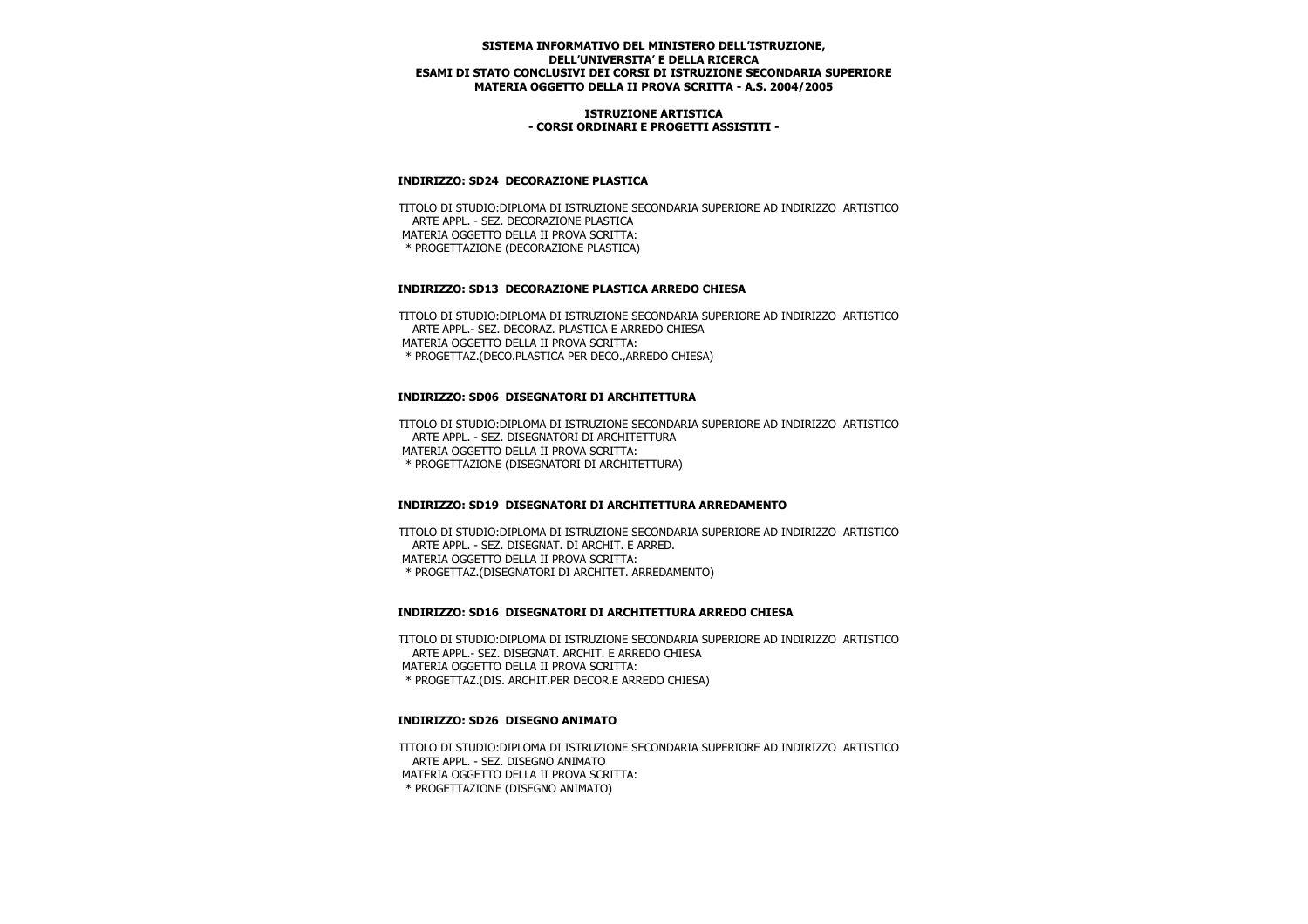### **ISTRUZIONE ARTISTICA - CORSI ORDINARI E PROGETTI ASSISTITI -**

## **INDIRIZZO: C018 IMMAGINE FOTOGRAFICA FILMICA E TELEVISIVA (A007)MICHELANGELO**

 TITOLO DI STUDIO:DIPLOMA DI ISTRUZIONE SECONDARIA SUPERIORE AD INDIRIZZO ARTISTICO ARTE APPL. - SEZ. DISEGNO ANIMATO MATERIA OGGETTO DELLA II PROVA SCRITTA: \* PROGETTAZIONE (ARTE GRAFICA PUBBLICIT. E FOTOGR.)

### **INDIRIZZO: SL03 PROGETTO "LEONARDO" - ARCHITETTURA E DESIGN**

 TITOLO DI STUDIO:DIPLOMA DI ISTRUZIONE SECONDARIA SUPERIORE AD INDIRIZZO ARTISTICO SPERIM. ARCHITETTURA E DESIGN MATERIA OGGETTO DELLA II PROVA SCRITTA: \* PROGETT. ARCHIT. E AMB. LABORAT. (FOTOGR./MOD.)

### **INDIRIZZO: SL05 PROGETTO "LEONARDO" - FIGURATIVO**

 TITOLO DI STUDIO:DIPLOMA DI ISTRUZIONE SECONDARIA SUPERIORE AD INDIRIZZO ARTISTICO SPERIM. FIGURATIVO MATERIA OGGETTO DELLA II PROVA SCRITTA: \* DISC.PITT. TEOR. FORMA COL LAB(FOTOGR. TECN. GR.)

## **INDIRIZZO: SL04 PROGETTO "LEONARDO" - GRAFICO VISIVO**

 TITOLO DI STUDIO:DIPLOMA DI ISTRUZIONE SECONDARIA SUPERIORE AD INDIRIZZO ARTISTICO SPERIM. GRAFICO VISIVO MATERIA OGGETTO DELLA II PROVA SCRITTA: \* PROGETT. GRAF. VIS. LABOR. (FOT. MOD. TEC. GRAF.)

### **INDIRIZZO: SL06 PROGETTO "LEONARDO" CATALOGAZIONE E CONSERVAZIONE BENI CULTURALI**

 TITOLO DI STUDIO:DIPLOMA DI ISTRUZIONE SECONDARIA SUPERIORE AD INDIRIZZO ARTISTICO SPERIM. CATALOG. E CONSERV. BENI CULTURALI MATERIA OGGETTO DELLA II PROVA SCRITTA: \* TECNICHE CONOSC. CATAL. E CONSERV. BENI CULTURALI

#### **INDIRIZZO: C006 PROGETTO "MICHELANGELO" - ARCHITETTURA E ARREDO**

 TITOLO DI STUDIO:DIPLOMA DI ISTRUZIONE SECONDARIA SUPERIORE AD INDIRIZZO ARTISTICO DURATA QUINQUENNALE

MATERIA OGGETTO DELLA II PROVA SCRITTA:

\* PROGETTAZ.(DISEGNATORI DI ARCHITET. ARREDAMENTO)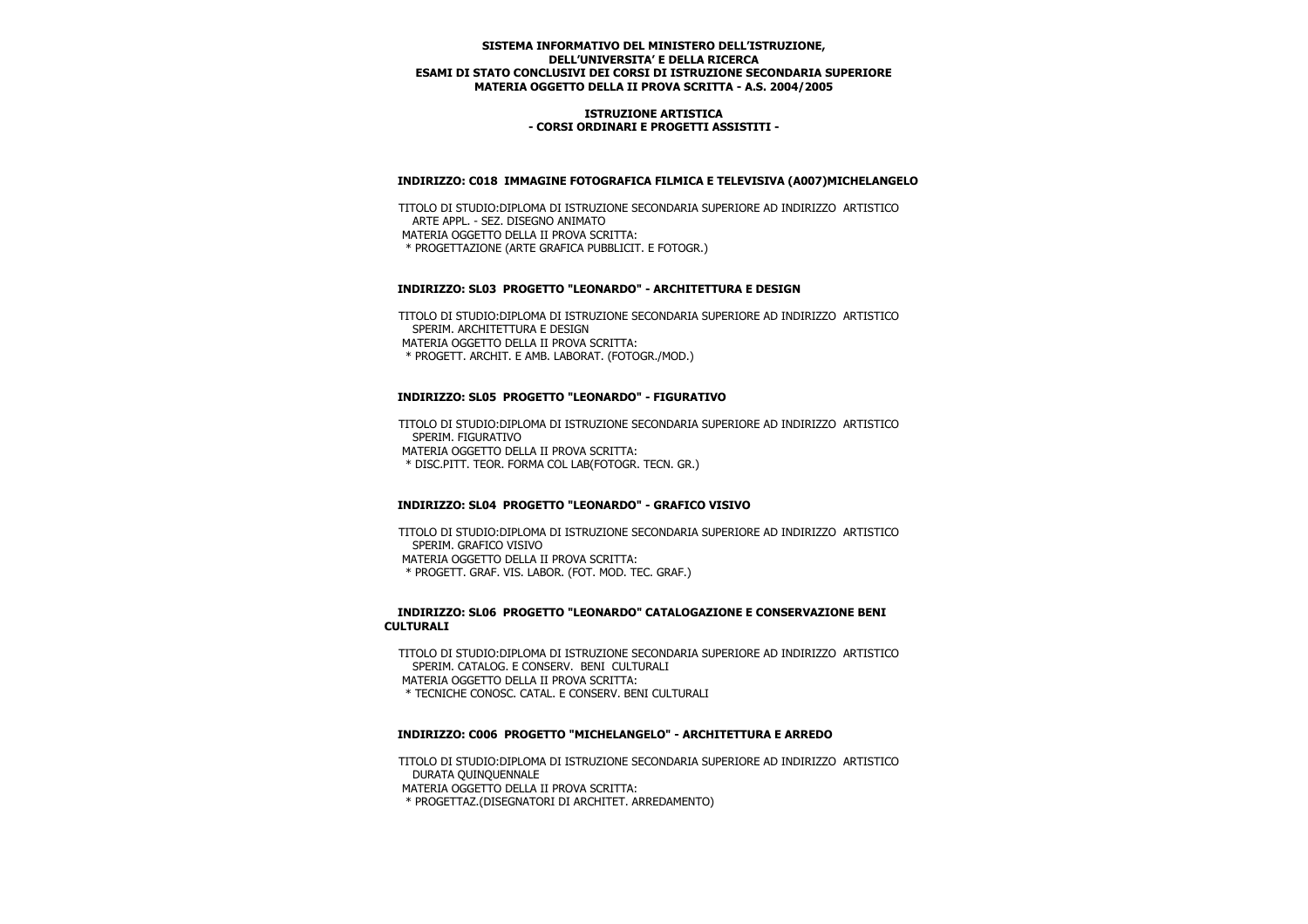### **ISTRUZIONE ARTISTICA - CORSI ORDINARI E PROGETTI ASSISTITI -**

### **INDIRIZZO: C011 PROGETTO "MICHELANGELO" - ARTE E RESTAURO DEL TESSUTO E DEL RICAMO**

 TITOLO DI STUDIO:DIPLOMA DI ISTRUZIONE SECONDARIA SUPERIORE AD INDIRIZZO ARTISTICO ARTE APPL. - SEZ. ARTE DEL TESSUTO MATERIA OGGETTO DELLA II PROVA SCRITTA: \* PROGETTAZIONE (ARTE TESSUTO)

## **INDIRIZZO: C013 PROGETTO "MICHELANGELO" - ARTE E RESTAURO DEL VETRO**

 TITOLO DI STUDIO:DIPLOMA DI ISTRUZIONE SECONDARIA SUPERIORE AD INDIRIZZO ARTISTICO ARTE APPL. - SEZ. ARTE DEL VETRO E CRISTALLO MATERIA OGGETTO DELLA II PROVA SCRITTA: \* ARTE VETRO

## **INDIRIZZO: C012 PROGETTO "MICHELANGELO" - ARTE E RESTAURO DELL'ALABASTRO**

 TITOLO DI STUDIO:DIPLOMA DI ISTRUZIONE SECONDARIA SUPERIORE AD INDIRIZZO ARTISTICO ARTE APPL. - SEZ. ARTE DELL'ALABASTRO MATERIA OGGETTO DELLA II PROVA SCRITTA: \* PROGETTAZIONE (DECORAZIONE PLASTICA)

## **INDIRIZZO: C008 PROGETTO "MICHELANGELO" - ARTE E RESTAURO DELLA CERAMICA**

 TITOLO DI STUDIO:DIPLOMA DI ISTRUZIONE SECONDARIA SUPERIORE AD INDIRIZZO ARTISTICO ARTE APPL. - SEZ. ARTE DELLA CERAMICA MATERIA OGGETTO DELLA II PROVA SCRITTA: \* PROGETTAZIONE (ARTE CERAMICA)

# **INDIRIZZO: C009 PROGETTO "MICHELANGELO" - ARTE E RESTAURO DELLE OPERE LIGNEE**

 TITOLO DI STUDIO:DIPLOMA DI ISTRUZIONE SECONDARIA SUPERIORE AD INDIRIZZO ARTISTICO ARTE APPL. - SEZ. ARTE DEL LEGNO MATERIA OGGETTO DELLA II PROVA SCRITTA: \* PROGETTAZIONE (DECORAZIONE PLASTICA)

#### **INDIRIZZO: C010 PROGETTO "MICHELANGELO" - ARTE E RESTAURO DELLE OPERE PITTORICHE**

 TITOLO DI STUDIO:DIPLOMA DI ISTRUZIONE SECONDARIA SUPERIORE AD INDIRIZZO ARTISTICO ARTE APPL. - SEZ. DECORAZIONE PITTORICA MATERIA OGGETTO DELLA II PROVA SCRITTA: \* PROGETTAZIONE (DECORAZIONE PITTORICA)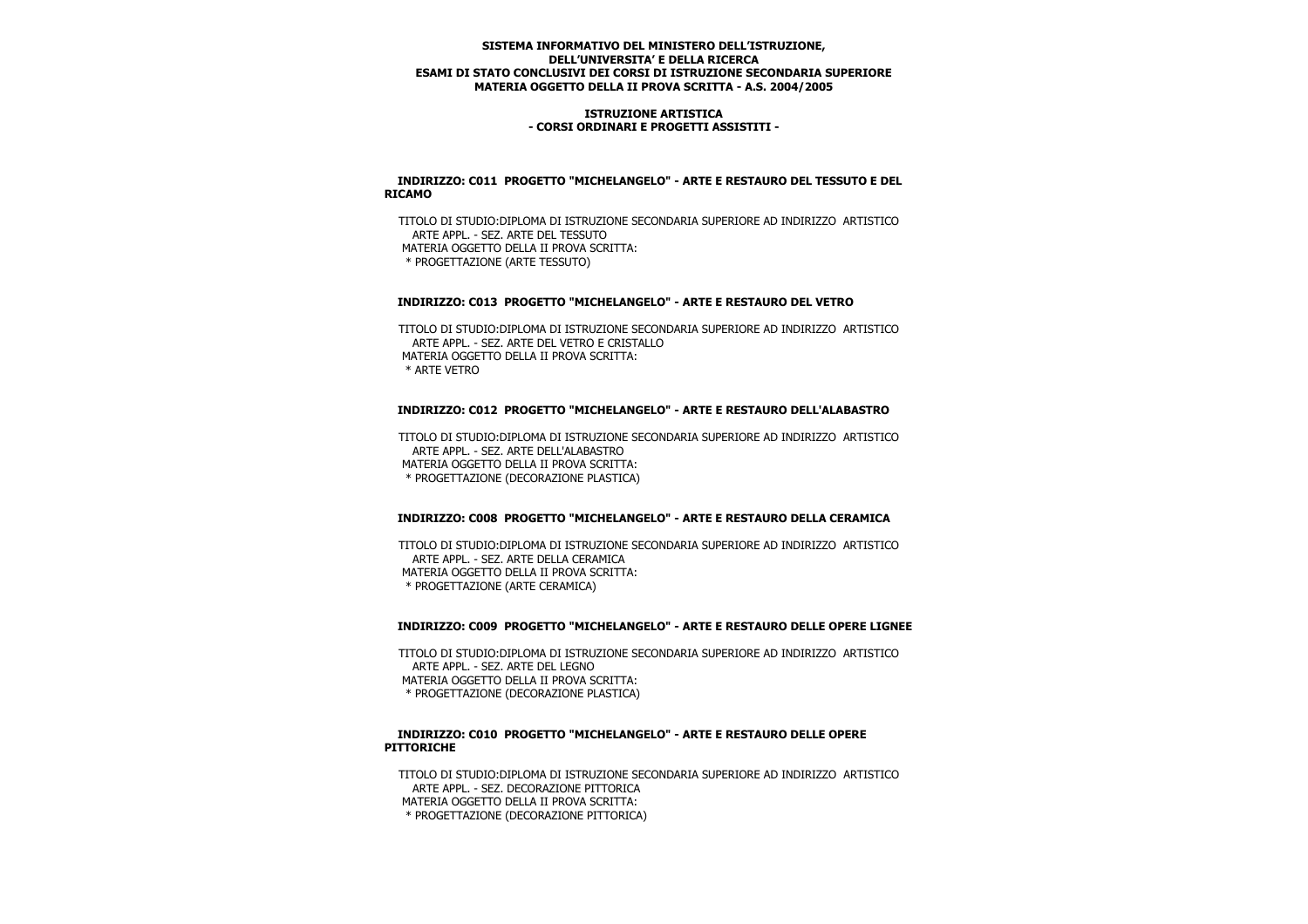### **ISTRUZIONE ARTISTICA - CORSI ORDINARI E PROGETTI ASSISTITI -**

### **INDIRIZZO: C014 PROGETTO "MICHELANGELO" - DISEGNO INDUSTRIALE (A005)**

 TITOLO DI STUDIO:DIPLOMA DI ISTRUZIONE SECONDARIA SUPERIORE AD INDIRIZZO ARTISTICO ARTE APPL. - SEZ. DISEGNAT. DI ARCHIT. E ARRED. MATERIA OGGETTO DELLA II PROVA SCRITTA: \* ARTE VETRO

### **INDIRIZZO: C015 PROGETTO "MICHELANGELO" - DISEGNO INDUSTRIALE (A006)**

 TITOLO DI STUDIO:DIPLOMA DI ISTRUZIONE SECONDARIA SUPERIORE AD INDIRIZZO ARTISTICO ARTE APPL. - SEZ. DISEGNAT. DI ARCHIT. E ARRED. MATERIA OGGETTO DELLA II PROVA SCRITTA: \* PROGETTAZIONE (ARTE CERAMICA)

## **INDIRIZZO: C007 PROGETTO "MICHELANGELO" - DISEGNO INDUSTRIALE (A010)**

 TITOLO DI STUDIO:DIPLOMA DI ISTRUZIONE SECONDARIA SUPERIORE AD INDIRIZZO ARTISTICO ARTE APPL. - SEZ. DISEGNAT. DI ARCHIT. E ARRED. MATERIA OGGETTO DELLA II PROVA SCRITTA: \* PROGETTAZIONE (ARTE DEI METALLI)

## **INDIRIZZO: C016 PROGETTO "MICHELANGELO" - DISEGNO INDUSTRIALE (A018)**

 TITOLO DI STUDIO:DIPLOMA DI ISTRUZIONE SECONDARIA SUPERIORE AD INDIRIZZO ARTISTICO ARTE APPL. - SEZ. DISEGNAT. DI ARCHIT. E ARRED. MATERIA OGGETTO DELLA II PROVA SCRITTA: \* PROGETTAZ.(DISEGNATORI DI ARCHITET. ARREDAMENTO)

#### **INDIRIZZO: C017 PROGETTO "MICHELANGELO" - GRAFICA (A007)**

 TITOLO DI STUDIO:DIPLOMA DI ISTRUZIONE SECONDARIA SUPERIORE AD INDIRIZZO ARTISTICO ARTE APPL. - SEZ. ARTI GRAFICHE MATERIA OGGETTO DELLA II PROVA SCRITTA: \* PROGETTAZIONE (ARTE GRAFICA PUBBLICIT. E FOTOGR.)

#### **INDIRIZZO: C001 PROGETTO "MICHELANGELO" - GRAFICA (A008)**

 TITOLO DI STUDIO:DIPLOMA DI ISTRUZIONE SECONDARIA SUPERIORE AD INDIRIZZO ARTISTICO ARTE APPL. - SEZ. ARTI GRAFICHE MATERIA OGGETTO DELLA II PROVA SCRITTA: \* PROGETTAZIONE (ARTI GRAFICHE)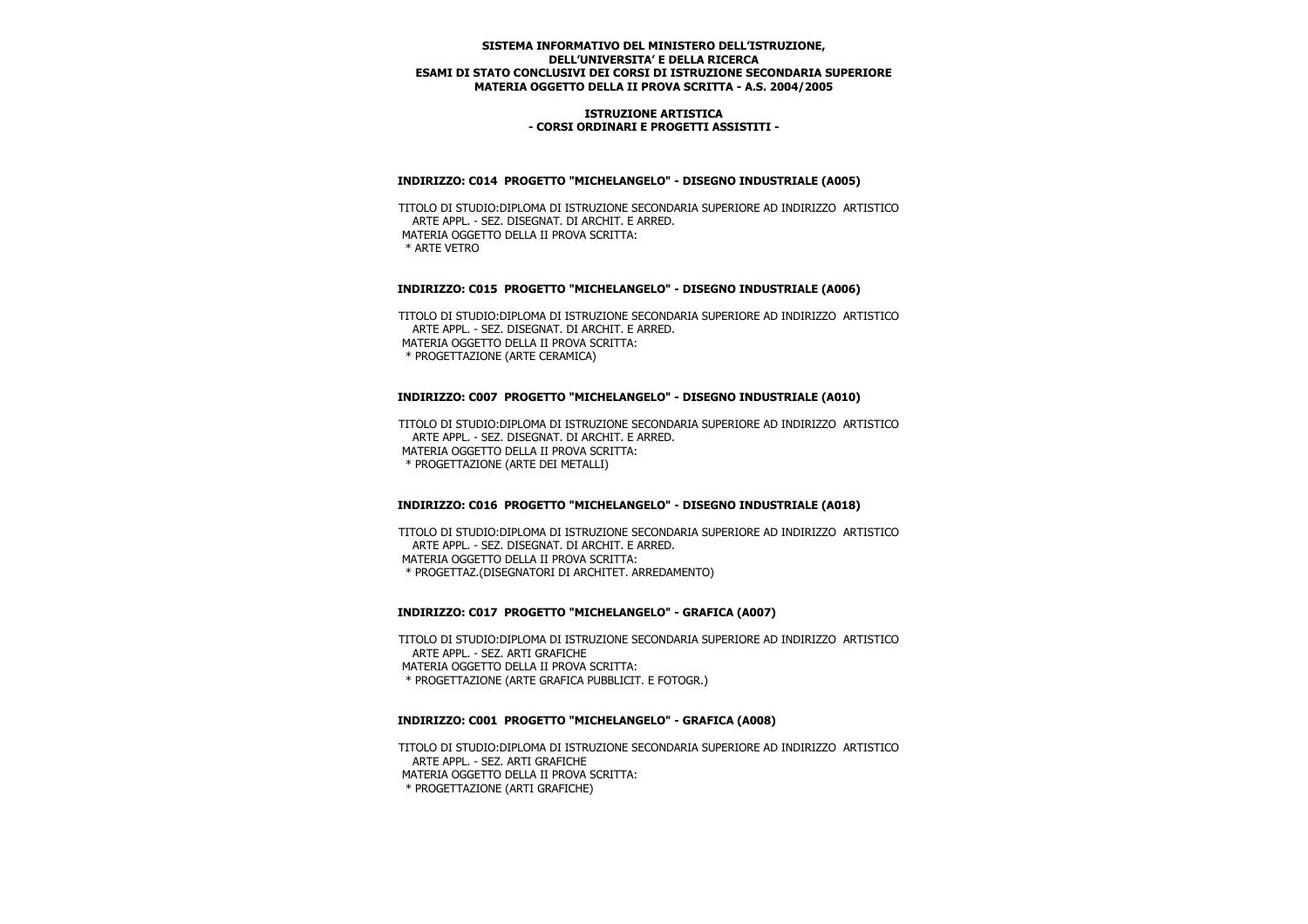### **ISTRUZIONE ARTISTICA - CORSI ORDINARI E PROGETTI ASSISTITI -**

### **INDIRIZZO: C000 PROGETTO "MICHELANGELO" - IMMAGINE FOTOGRAFICA FILMICA E TELEVISIVA (A003)**

 TITOLO DI STUDIO:DIPLOMA DI ISTRUZIONE SECONDARIA SUPERIORE AD INDIRIZZO ARTISTICO ARTE APPL. - SEZ. DISEGNO ANIMATO MATERIA OGGETTO DELLA II PROVA SCRITTA: \* PROGETTAZIONE (DISEGNO ANIMATO)

## **INDIRIZZO: C004 PROGETTO "MICHELANGELO" - MODA E COSTUME**

 TITOLO DI STUDIO:DIPLOMA DI ISTRUZIONE SECONDARIA SUPERIORE AD INDIRIZZO ARTISTICO ARTE APPL. - SEZ. MODA E COSTUME MATERIA OGGETTO DELLA II PROVA SCRITTA: \* PROGETTAZIONE (ARTE MODA E COSTUME)

# **INDIRIZZO: C005 PROGETTO "MICHELANGELO" - PITTURA E DECORAZIONE PITTORICA**

 TITOLO DI STUDIO:DIPLOMA DI ISTRUZIONE SECONDARIA SUPERIORE AD INDIRIZZO ARTISTICO DURATA QUINQUENNALE MATERIA OGGETTO DELLA II PROVA SCRITTA: \* PROGETTAZIONE (DECORAZIONE PITTORICA)

## **INDIRIZZO: C003 PROGETTO "MICHELANGELO" - RILIEVO E CATALOGAZIONE**

 TITOLO DI STUDIO:DIPLOMA DI ISTRUZIONE SECONDARIA SUPERIORE AD INDIRIZZO ARTISTICO DURATA QUINQUENNALE MATERIA OGGETTO DELLA II PROVA SCRITTA: \* RILIEVO PLASTICO E PITTORICO

# **INDIRIZZO: C002 PROGETTO "MICHELANGELO" - SCULTURA E DECORAZIONE PLASTICA**

 TITOLO DI STUDIO:DIPLOMA DI ISTRUZIONE SECONDARIA SUPERIORE AD INDIRIZZO ARTISTICO DURATA QUINQUENNALE MATERIA OGGETTO DELLA II PROVA SCRITTA: \* PROGETTAZIONE (DECORAZIONE PLASTICA)

#### **INDIRIZZO: SD32 SCENOTECNICA**

 TITOLO DI STUDIO:DIPLOMA DI ISTRUZIONE SECONDARIA SUPERIORE AD INDIRIZZO ARTISTICO ARTE APPL. - SEZ. SCENOTECNICA MATERIA OGGETTO DELLA II PROVA SCRITTA:

\* PROGETTAZIONE (SCENOTECNICA)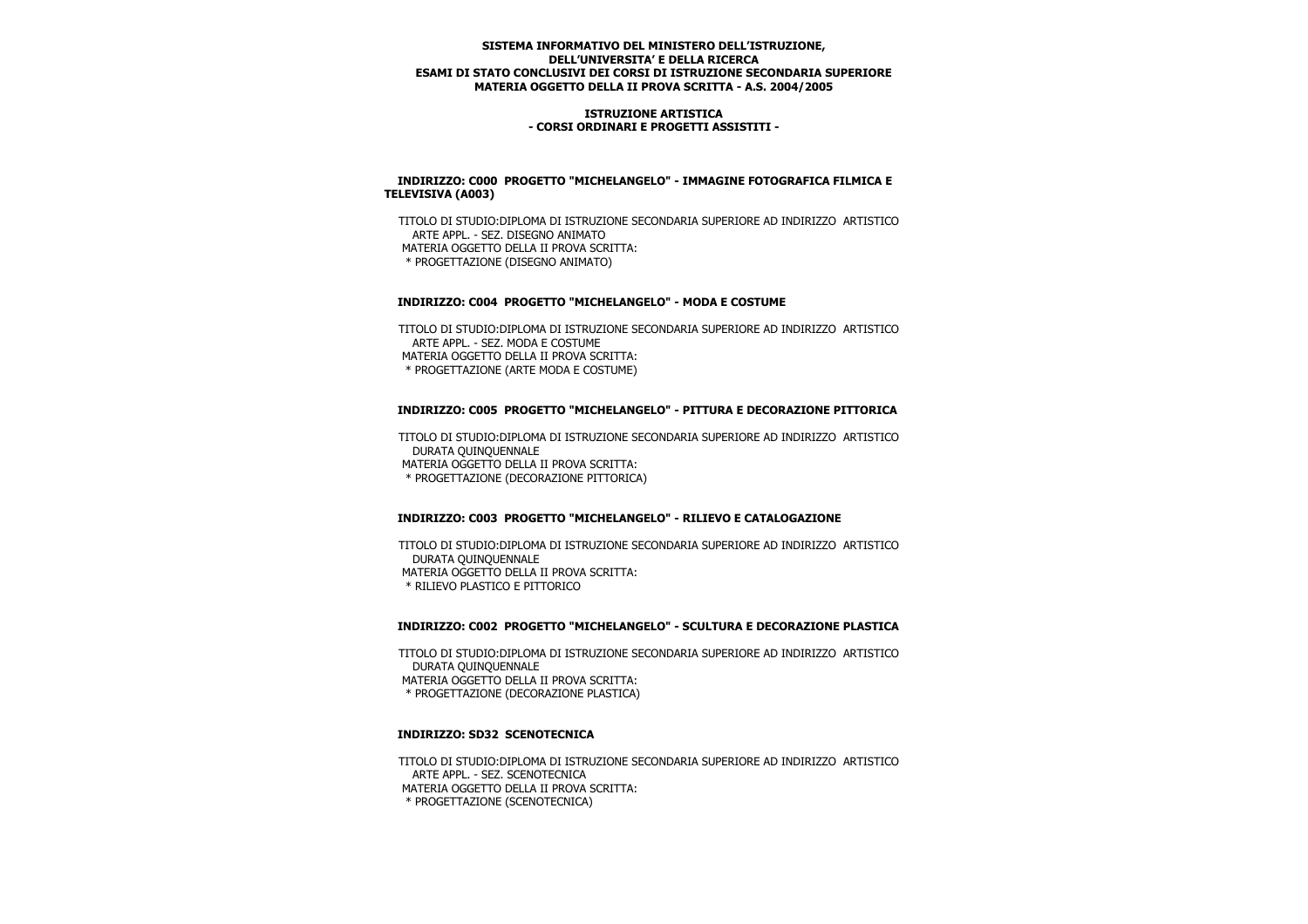#### **ISTRUZIONE ARTISTICA - CORSI ORDINARI E PROGETTI ASSISTITI -**

### **INDIRIZZO: SD33 TECNOLOGIA CERAMICA**

 TITOLO DI STUDIO:DIPLOMA DI ISTRUZIONE SECONDARIA SUPERIORE AD INDIRIZZO ARTISTICO ARTE APPL. - SEZ. TECNOLOGIA CERAMICA MATERIA OGGETTO DELLA II PROVA SCRITTA: \* PROGETTAZIONE (TECNOLOGIA CERAMICA)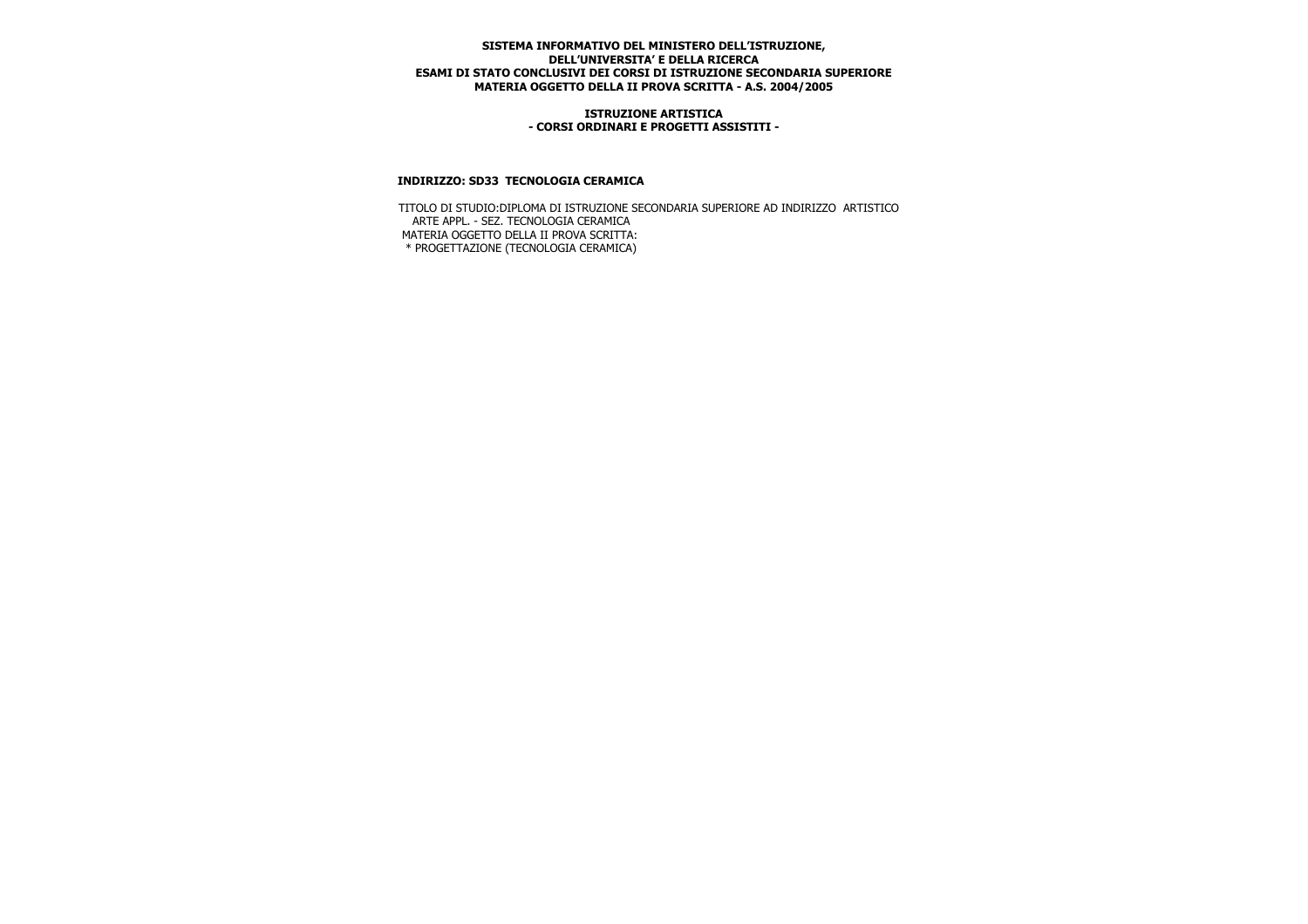### **ISTRUZIONE CLASSICA, SCIENTIFICA E MAGISTRALE - CORSI SPERIMENTALI -**

## **INDIRIZZO: ISJ5 AGRO- FORESTALE**

 ISTITUTO FIPS09000T - BORGO SAN LORENZO - LICEO SCIENTIFICO GIOTTO ULIVI, VIA PIETRO CAIANI, 64 (FI)

 TITOLO DI STUDIO:DIPLOMA DI ISTRUZIONE SECONDARIA SUPERIORE AD INDIRIZZO TECNICO PERITO AGRARIO

MATERIA OGGETTO DELLA II PROVA SCRITTA:

\* TECNICA GESTIONALE,ESTIMO E EL.DI LEG.

## **INDIRIZZO: ID08 AMBIENTALE**

 ISTITUTO TAPC10000Q - TARANTO - LICEO CLASSICO L.C. "ARCHITA - I.M. "ANDRONIC, PIAZZA DELLA VITTORIA 33 (TA) TITOLO DI STUDIO:DIPLOMA DI ISTRUZIONE SECONDARIA SUPERIORE AD INDIRIZZO MAGISTRALE DURATA QUINQUENNALE

MATERIA OGGETTO DELLA II PROVA SCRITTA:

\* MATEMATICA

### **INDIRIZZO: IS0H ARTE DESIGN**

 ISTITUTO TOPS210009 - CALUSO - LICEO SCIENTIFICO P. MARTINETTI, VIA MONTELLO N.29 (TO) TITOLO DI STUDIO:DIPLOMA DI ISTRUZIONE SECONDARIA SUPERIORE AD INDIRIZZO ARTISTICO DURATA QUINQUENNALE

MATERIA OGGETTO DELLA II PROVA SCRITTA:

\* ARTI PITTORICHE, GRAFICHE TEORIA DEL CAMPO

#### **INDIRIZZO: ISA9 ARTISTICO**

 ISTITUTO LIPS030007 - LIVORNO - LICEO SCIENTIFICO FRANCESCO CECIONI, VIA GALILEI 58 (LI) TITOLO DI STUDIO:DIPLOMA DI ISTRUZIONE SECONDARIA SUPERIORE AD INDIRIZZO ARTISTICO DURATA QUINQUENNALE

MATERIA OGGETTO DELLA II PROVA SCRITTA:

\* PROGETTAZIONE ARCHIT.

#### **INDIRIZZO: ISBN ARTISTICO**

 ISTITUTO ROPM01000Q - ROVIGO - ISTITUTO MAGISTRALE IST.MAGISTRALE "C.ROCCATI" - R, VIA CARDUCCI 8 (RO)

 TITOLO DI STUDIO:DIPLOMA DI ISTRUZIONE SECONDARIA SUPERIORE AD INDIRIZZO ARTISTICO DURATA QUINQUENNALE

MATERIA OGGETTO DELLA II PROVA SCRITTA:

\* I OP.)DISCIPLINE PITT.(II OP)PROGETT.GRAFICO VIS.

## **INDIRIZZO: ISCP ARTISTICO**

 ISTITUTO TBPC08000A - BOLZANO.BOZEN. - LICEO CLASSICO WALTHER VON DER VOGELWEIDE, VIA DIAZ 34 (BZ) TITOLO DI STUDIO:DIPLOMA DI ISTRUZIONE SECONDARIA SUPERIORE AD INDIRIZZO ARTISTICO DURATA QUINQUENNALE

MATERIA OGGETTO DELLA II PROVA SCRITTA:

\* DISCIPLINE PITTORICHE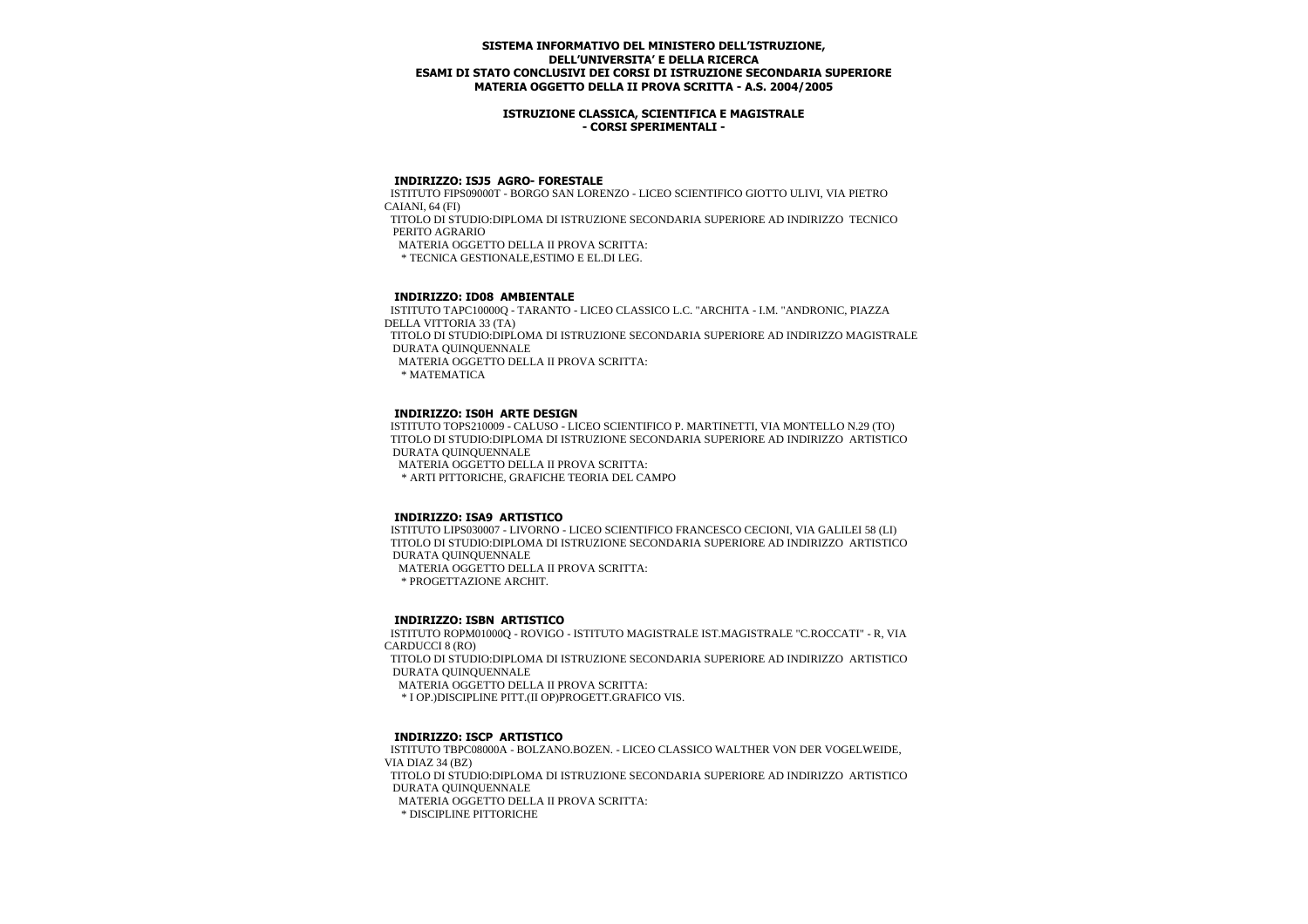### **ISTRUZIONE CLASSICA, SCIENTIFICA E MAGISTRALE - CORSI SPERIMENTALI -**

#### **INDIRIZZO: ISK6 ARTISTICO**

 ISTITUTO BSPS11000A - BRESCIA - LICEO SCIENTIFICO "LEONARDO" - BRESCIA, VIA BALESTRIERI N. 6 (BS)

 TITOLO DI STUDIO:DIPLOMA DI ISTRUZIONE SECONDARIA SUPERIORE AD INDIRIZZO ARTISTICO DURATA QUINQUENNALE

MATERIA OGGETTO DELLA II PROVA SCRITTA:

\* DISCIPLINE PITTORICHE

### **INDIRIZZO: ISFE ARTISTICO GRAFICO VISIVO**

 ISTITUTO IBPM020007 - BOLZANO.BOZEN. - ISTITUTO MAGISTRALE GIOVANNI PASCOLI, VIA M. LONGON 3 (BZ)

 TITOLO DI STUDIO:DIPLOMA DI ISTRUZIONE SECONDARIA SUPERIORE AD INDIRIZZO ARTISTICO DURATA QUINQUENNALE

MATERIA OGGETTO DELLA II PROVA SCRITTA:

\* DISEGNO PROFESSIONALE

#### **INDIRIZZO: ID63 ARTISTICO L. TEDESCA L.G. CUSANUS**

 ISTITUTO TBPC060005 - BRUNICO.BRUNECK. - LICEO CLASSICO NIKOLAUS CUSANUS, PARCO TSCHURTSCHENTHALER 1 (BZ) TITOLO DI STUDIO:DIPLOMA DI ISTRUZIONE SECONDARIA SUPERIORE AD INDIRIZZO ARTISTICO DURATA QUINQUENNALE MATERIA OGGETTO DELLA II PROVA SCRITTA:

\* DISCIPLINE PLASTICHE

#### **INDIRIZZO: ISB0 ARTISTICO MUSICALE**

 ISTITUTO ARPC010002 - AREZZO - LICEO CLASSICO FRANCESCO PETRARCA, VIA CAVOUR 44 (AR) TITOLO DI STUDIO:DIPLOMA DI ISTRUZIONE SECONDARIA SUPERIORE AD INDIRIZZO ARTISTICO SPERIM. MUSICALE MATERIA OGGETTO DELLA II PROVA SCRITTA:

\* TEORIA E ANALISI MUSICALE

#### **INDIRIZZO: ISJV ARTISTICO(L.EUR.DIR.MED.NON ST.)**

 TITOLO DI STUDIO:DIPLOMA DI ISTRUZIONE SECONDARIA SUPERIORE AD INDIRIZZO LINGUISTICO

MATERIA OGGETTO DELLA II PROVA SCRITTA:

\* LINGUA STRANIERA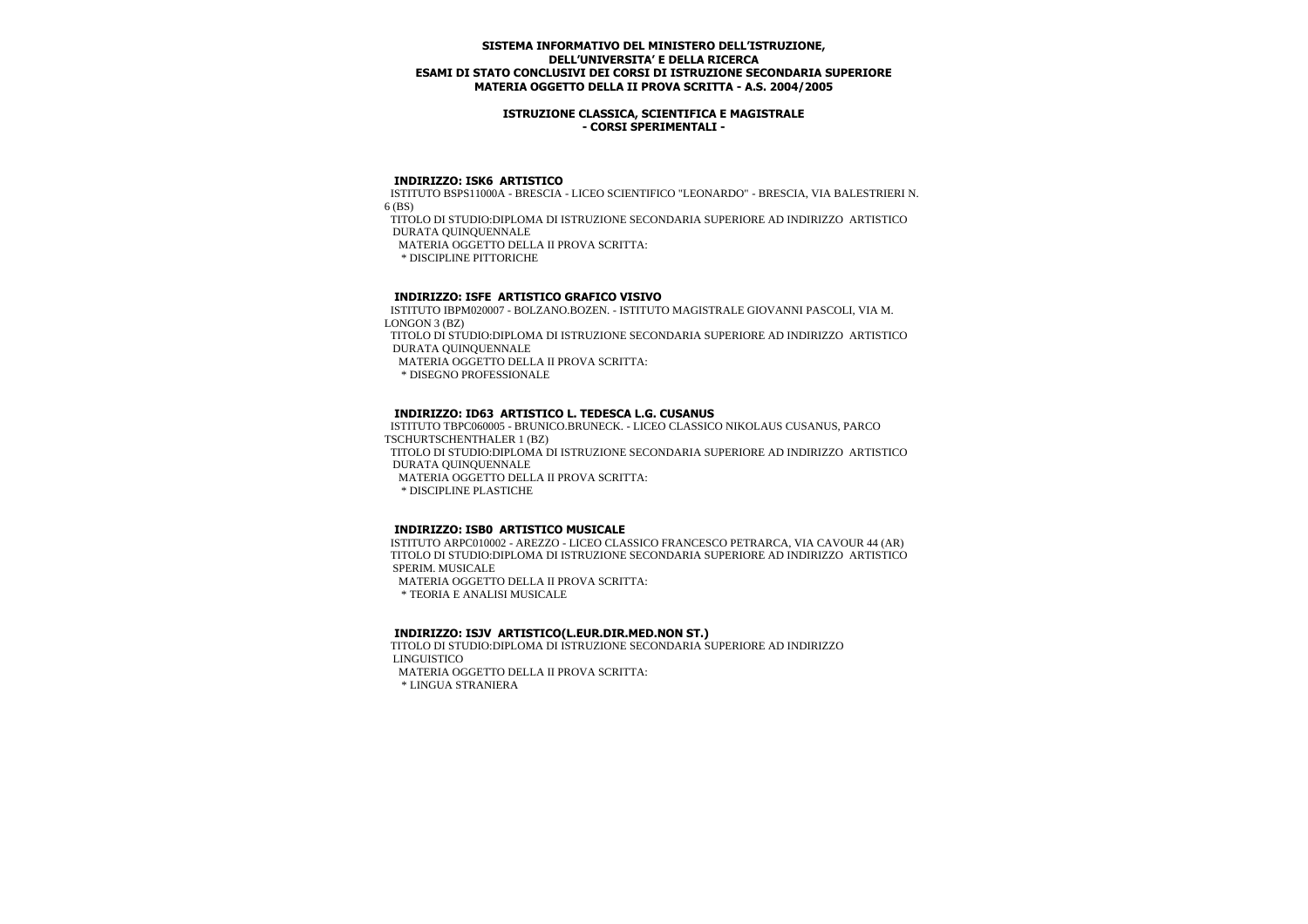### **ISTRUZIONE CLASSICA, SCIENTIFICA E MAGISTRALE - CORSI SPERIMENTALI -**

#### **INDIRIZZO: IA17 ARTISTICO-NATURALISTICO**

 ISTITUTO AOPL60500E - COURMAYEUR - L.R. PAR. LICEO LINGUISTICO LICEO LINGUISTICO, V.CIRCONVALLAZIONE 110 (AO) TITOLO DI STUDIO:DIPLOMA DI ISTRUZIONE SECONDARIA SUPERIORE AD INDIRIZZO LINGUISTICO MATERIA OGGETTO DELLA II PROVA SCRITTA: \* LINGUA STRANIERA

### **INDIRIZZO: IS6A AUXOPEDICO SACRAMENTINE BG**

 ISTITUTO BGPM03500A - BERGAMO - L.R. PAR. ISTITUTO MAGISTRALE SUORE SACRAMENTINE, V.S.ANTONINO 8 (BG) TITOLO DI STUDIO:DIPLOMA DI ISTRUZIONE SECONDARIA SUPERIORE AD INDIRIZZO MAGISTRALE

DURATA QUINQUENNALE

MATERIA OGGETTO DELLA II PROVA SCRITTA:

\* PEDAGOGIA

### **INDIRIZZO: ID38 BENI CULTURALI**

 ISTITUTO TAPC10000Q - TARANTO - LICEO CLASSICO L.C. "ARCHITA - I.M. "ANDRONIC, PIAZZA DELLA VITTORIA 33 (TA) TITOLO DI STUDIO:DIPLOMA DI ISTRUZIONE SECONDARIA SUPERIORE AD INDIRIZZO MAGISTRALE DURATA QUINQUENNALE MATERIA OGGETTO DELLA II PROVA SCRITTA: \* STORIA DELL'ARTE

#### **INDIRIZZO: ISF5 BIO SANITARIO**

 ISTITUTO TOPS210009 - CALUSO - LICEO SCIENTIFICO P. MARTINETTI, VIA MONTELLO N.29 (TO) TITOLO DI STUDIO:DIPLOMA DI ISTRUZIONE SECONDARIA SUPERIORE AD INDIRIZZO **SCIENTIFICO**  MATERIA OGGETTO DELLA II PROVA SCRITTA: \* ANATOMIA E FISIOLOGIA

#### **INDIRIZZO: ISF3 BIO-SOCIO-SANITARIO**

 ISTITUTO AGPC02000G - BIVONA - LICEO CLASSICO LUIGI PIRANDELLO, CONTRADA PARATORE (AG)

 TITOLO DI STUDIO:DIPLOMA DI ISTRUZIONE SECONDARIA SUPERIORE AD INDIRIZZO **SCIENTIFICO** 

MATERIA OGGETTO DELLA II PROVA SCRITTA:

\* PSICOLOGIA E SOCIOLOGIA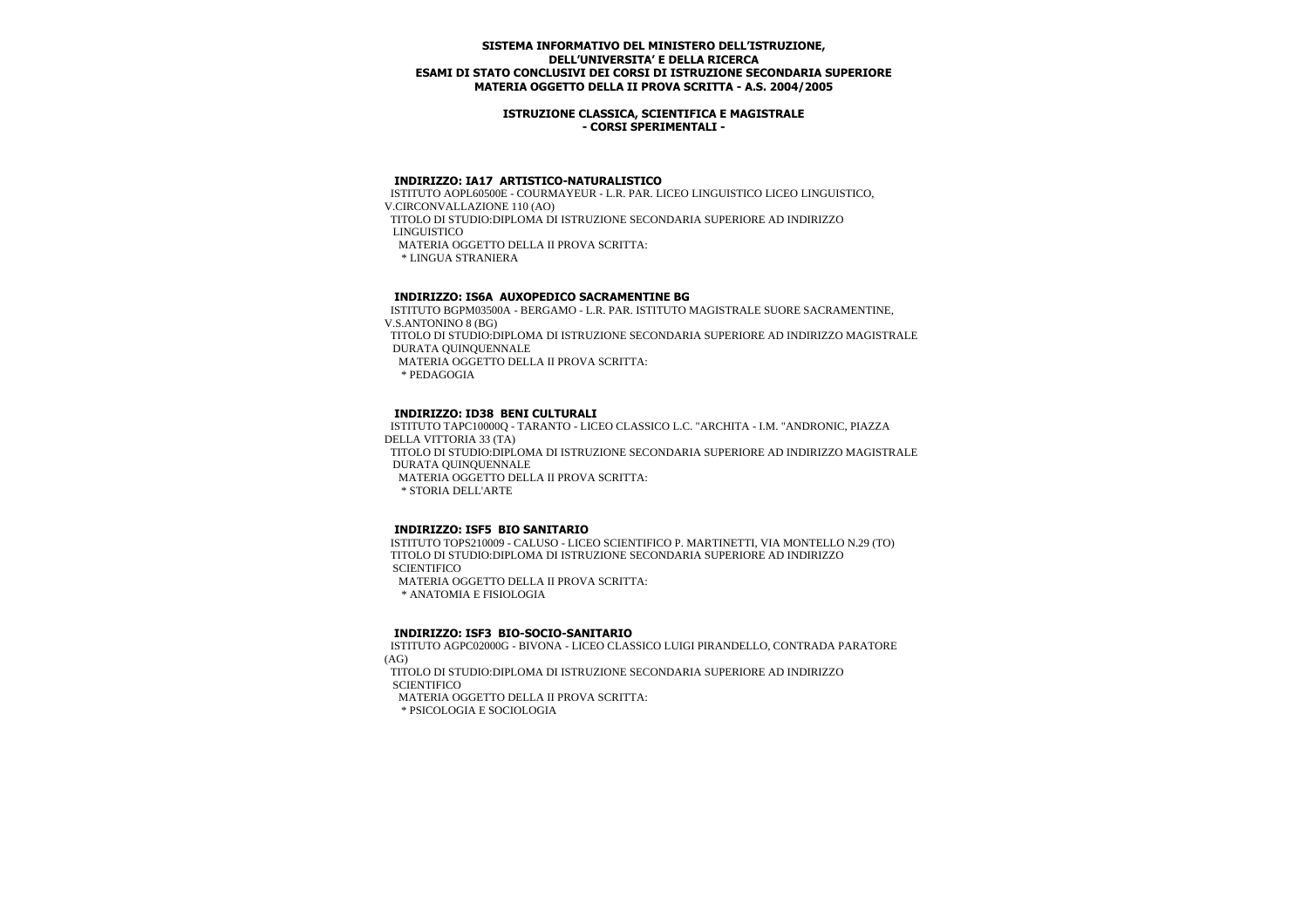### **ISTRUZIONE CLASSICA, SCIENTIFICA E MAGISTRALE - CORSI SPERIMENTALI -**

## **INDIRIZZO: ISAM BIOLOGICO - AMBIENTE "ARETUSA"**

 TITOLO DI STUDIO:DIPLOMA DI ISTRUZIONE SECONDARIA SUPERIORE AD INDIRIZZO **SCIENTIFICO** MATERIA OGGETTO DELLA II PROVA SCRITTA:

\* SCIENZE DELLA TERRA

#### **INDIRIZZO: ISAN BIOLOGICO - SALUTE "ARETUSA"**

 TITOLO DI STUDIO:DIPLOMA DI ISTRUZIONE SECONDARIA SUPERIORE AD INDIRIZZO **SCIENTIFICO**  MATERIA OGGETTO DELLA II PROVA SCRITTA: \* SCIENZE DELLA TERRA

#### **INDIRIZZO: IX13 BIOLOGICO-I.M.L.R. "ROSSELLO"**

 ISTITUTO SVPM015003 - SAVONA - L.R. PAR. ISTITUTO MAGISTRALE ROSSELLO, V.MONTEGRAPPA 5 (SV)

 TITOLO DI STUDIO:DIPLOMA DI ISTRUZIONE SECONDARIA SUPERIORE AD INDIRIZZO **SCIENTIFICO** 

MATERIA OGGETTO DELLA II PROVA SCRITTA:

\* SCIENZA DELL'ALIMENTAZIONE

## **INDIRIZZO: IA14 CLASSICO**

 ISTITUTO MIPS535008 - MILANO - L.R. PAR. LICEO SCIENTIFICO MARCELLINE - MILANO, P.ZA TOMMASEO 1 (MI) TITOLO DI STUDIO:DIPLOMA DI ISTRUZIONE SECONDARIA SUPERIORE AD INDIRIZZO CLASSICO MATERIA OGGETTO DELLA II PROVA SCRITTA: \* LATINO

#### **INDIRIZZO: IA54 CLASSICO**

 ISTITUTO CSPM05000T - COSENZA - ISTITUTO MAGISTRALE IST.MAG."L.DELLA VALLE" COSENZ, PIAZZA AMENDOLA (CS) TITOLO DI STUDIO:DIPLOMA DI ISTRUZIONE SECONDARIA SUPERIORE AD INDIRIZZO CLASSICO MATERIA OGGETTO DELLA II PROVA SCRITTA: \* LATINO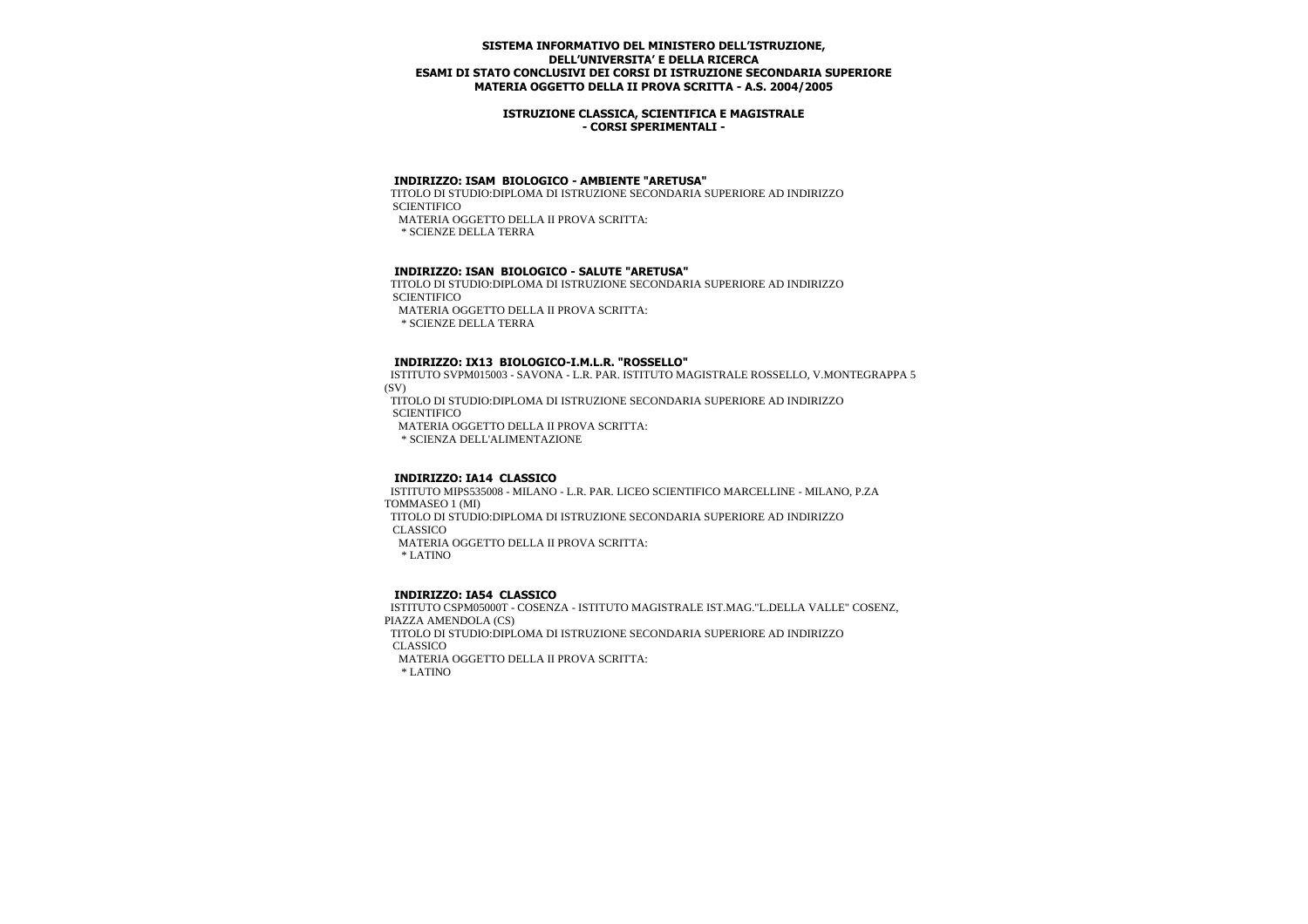### **ISTRUZIONE CLASSICA, SCIENTIFICA E MAGISTRALE - CORSI SPERIMENTALI -**

### **INDIRIZZO: IA87 CLASSICO**

 ISTITUTO TOPC00101P - OULX - LICEO CLASSICO L. DES AMBROIS, VIA VITTORIO EMANUELE,24 (TO) TITOLO DI STUDIO:DIPLOMA DI ISTRUZIONE SECONDARIA SUPERIORE AD INDIRIZZO CLASSICO MATERIA OGGETTO DELLA II PROVA SCRITTA: \* LATINO

## **INDIRIZZO: IC12 CLASSICO**

 ISTITUTO CSPM03701C - BELVEDERE MARITTIMO - ISTITUTO MAGISTRALE IST. MAG. BELVEDERE M.MO, VIA ANNUNCIATA (CS) TITOLO DI STUDIO:DIPLOMA DI ISTRUZIONE SECONDARIA SUPERIORE AD INDIRIZZO CLASSICO MATERIA OGGETTO DELLA II PROVA SCRITTA: \* LATINO

## **INDIRIZZO: IC23 CLASSICO**

 ISTITUTO FGPM02901B - SAN SEVERO - ISTITUTO MAGISTRALE ENRICO PESTALOZZI, VIA GIUSEPPE DI VITTORIO 203 (FG) TITOLO DI STUDIO:DIPLOMA DI ISTRUZIONE SECONDARIA SUPERIORE AD INDIRIZZO CLASSICO MATERIA OGGETTO DELLA II PROVA SCRITTA: \* LATINO

#### **INDIRIZZO: IC39 CLASSICO**

 ISTITUTO LEPC012018 - GALLIPOLI - LICEO CLASSICO GALLIPOLI, CORSO ROMA, 100 (LE) TITOLO DI STUDIO:DIPLOMA DI ISTRUZIONE SECONDARIA SUPERIORE AD INDIRIZZO CLASSICO MATERIA OGGETTO DELLA II PROVA SCRITTA:

\* LATINO

#### **INDIRIZZO: IC49 CLASSICO**

 ISTITUTO LTPC01000T - LATINA - LICEO CLASSICO DANTE ALIGHIERI, VIALE MAZZINI (LT) TITOLO DI STUDIO:DIPLOMA DI ISTRUZIONE SECONDARIA SUPERIORE AD INDIRIZZO CLASSICO

 MATERIA OGGETTO DELLA II PROVA SCRITTA: \* LATINO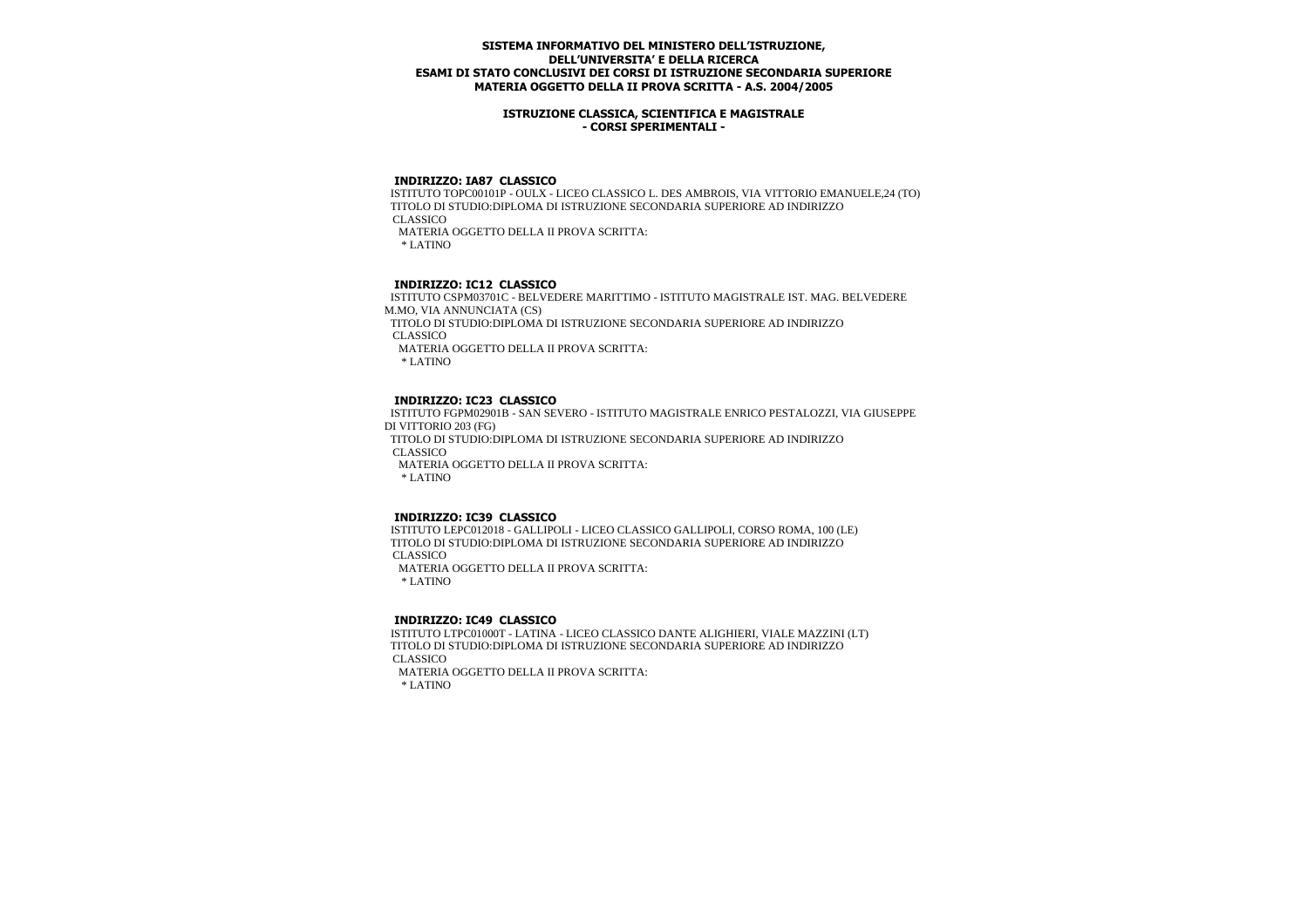### **ISTRUZIONE CLASSICA, SCIENTIFICA E MAGISTRALE - CORSI SPERIMENTALI -**

### **INDIRIZZO: ID06 CLASSICO**

 ISTITUTO SRPM01000P - SIRACUSA - ISTITUTO MAGISTRALE 8 I.I.S.S. "M.F.QUINTILIANO", VIA TISIA 49 (SR)

TITOLO DI STUDIO:DIPLOMA DI ISTRUZIONE SECONDARIA SUPERIORE AD INDIRIZZO

CLASSICO

MATERIA OGGETTO DELLA II PROVA SCRITTA:

\* LATINO

# **INDIRIZZO: ID20 CLASSICO**

 ISTITUTO UDPC010005 - UDINE - LICEO CLASSICO LICEO CL. "J. STELLINI" UDINE, PIAZZA I MAGGIO 26 (UD)

 TITOLO DI STUDIO:DIPLOMA DI ISTRUZIONE SECONDARIA SUPERIORE AD INDIRIZZO CLASSICO

MATERIA OGGETTO DELLA II PROVA SCRITTA:

\* LATINO

## **INDIRIZZO: IS5I CLASSICO**

 ISTITUTO PAPC12500D - PALERMO - L.R. PAR. LICEO CLASSICO DON BOSCO, V.LIBERTA' 199 (PA) TITOLO DI STUDIO:DIPLOMA DI ISTRUZIONE SECONDARIA SUPERIORE AD INDIRIZZO CLASSICO MATERIA OGGETTO DELLA II PROVA SCRITTA: \* LATINO

# **INDIRIZZO: IY01 CLASSICO**

 ISTITUTO BGPC015001 - BERGAMO - L.R. PAR. LICEO CLASSICO GIOVANNI XXIII, V.ARENA 11 (BG) TITOLO DI STUDIO:DIPLOMA DI ISTRUZIONE SECONDARIA SUPERIORE AD INDIRIZZO CLASSICO MATERIA OGGETTO DELLA II PROVA SCRITTA:

\* LATINO

#### **INDIRIZZO: IY03 CLASSICO**

 ISTITUTO FIPC04500R - FIRENZE - L.R. PAR. LICEO CLASSICO LICEO CLASSICO NON STAT."ISTIT, V.MICHELANGELO 27 (FI) TITOLO DI STUDIO:DIPLOMA DI ISTRUZIONE SECONDARIA SUPERIORE AD INDIRIZZO CLASSICO MATERIA OGGETTO DELLA II PROVA SCRITTA: \* LATINO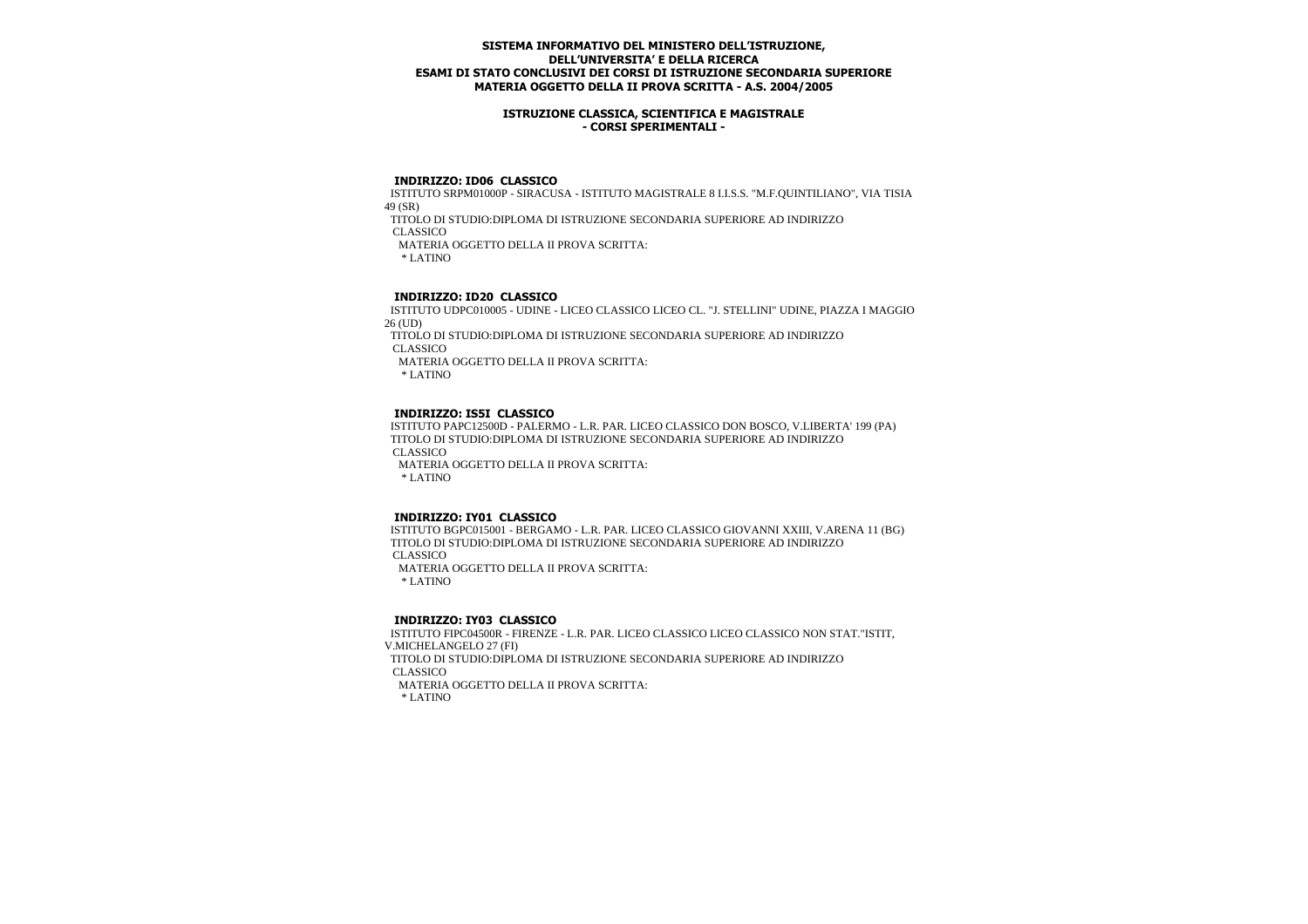### **ISTRUZIONE CLASSICA, SCIENTIFICA E MAGISTRALE - CORSI SPERIMENTALI -**

### **INDIRIZZO: IY05 CLASSICO**

 ISTITUTO MIPC03500R - MILANO - L.R. PAR. LICEO CLASSICO VITTORIA COLONNA, V.CONSERVATORIO 4 (MI) TITOLO DI STUDIO:DIPLOMA DI ISTRUZIONE SECONDARIA SUPERIORE AD INDIRIZZO **CLASSICO**  MATERIA OGGETTO DELLA II PROVA SCRITTA: \* LATINO

## **INDIRIZZO: IY10 CLASSICO**

 ISTITUTO RMPC39500G - ROMA - L.R. PAR. LICEO CLASSICO S.GIULIANA FALCONIERI, V.GUIDOBALDO DAL MONTE 17 (RM) TITOLO DI STUDIO:DIPLOMA DI ISTRUZIONE SECONDARIA SUPERIORE AD INDIRIZZO CLASSICO MATERIA OGGETTO DELLA II PROVA SCRITTA: \* LATINO

## **INDIRIZZO: IY11 CLASSICO**

 ISTITUTO TOPL03500P - TORINO - L.R. PAR. LICEO LINGUISTICO VITTORIA, P.ZA V.VENETO 13 (TO) TITOLO DI STUDIO:DIPLOMA DI ISTRUZIONE SECONDARIA SUPERIORE AD INDIRIZZO CLASSICO MATERIA OGGETTO DELLA II PROVA SCRITTA: \* LATINO

#### **INDIRIZZO: IY12 CLASSICO**

 ISTITUTO VBPC02500P - VERBANIA - L.R. PAR. LICEO CLASSICO L.C. "SANTA MARIA", VIA AL COLLEGIO 16 - PALLANZA (VB) TITOLO DI STUDIO:DIPLOMA DI ISTRUZIONE SECONDARIA SUPERIORE AD INDIRIZZO CLASSICO MATERIA OGGETTO DELLA II PROVA SCRITTA: \* LATINO

#### **INDIRIZZO: IY13 CLASSICO**

 ISTITUTO VIPC02500T - LONIGO - L.R. PAR. LICEO CLASSICO LICEO GINNASIO "L.PAVONI", VILLA S.FERMO (VI) TITOLO DI STUDIO:DIPLOMA DI ISTRUZIONE SECONDARIA SUPERIORE AD INDIRIZZO CLASSICO MATERIA OGGETTO DELLA II PROVA SCRITTA: \* LATINO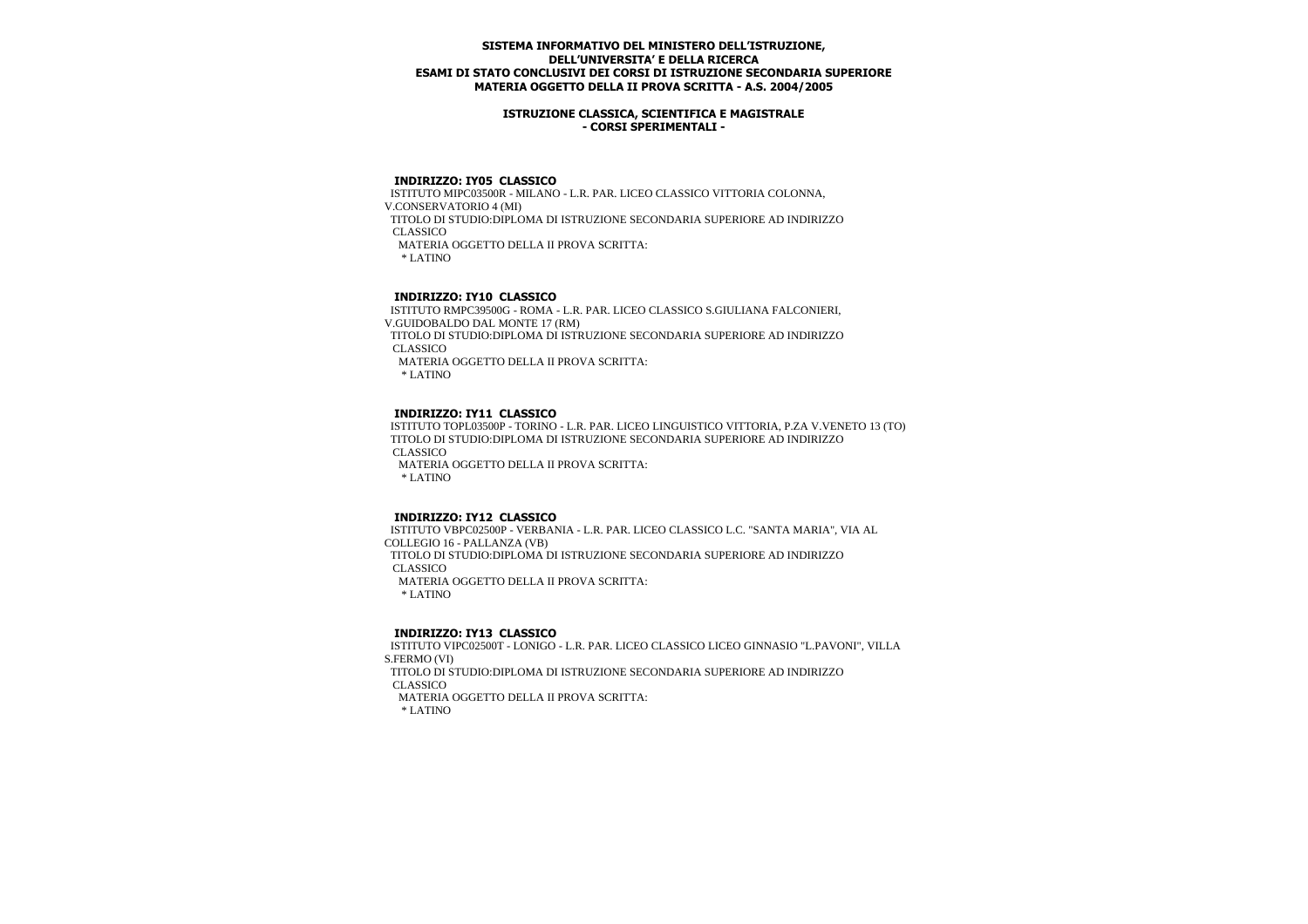### **ISTRUZIONE CLASSICA, SCIENTIFICA E MAGISTRALE - CORSI SPERIMENTALI -**

# **INDIRIZZO: IB55 CLASSICO - LIC.CLAS. VALDESE - TORRE PELLICE TO -**

 ISTITUTO TOPC11500C - TORRE PELLICE - L.R. PAR. LICEO CLASSICO VALDESE, V.BECKWITH 1 (TO) TITOLO DI STUDIO:DIPLOMA DI ISTRUZIONE SECONDARIA SUPERIORE AD INDIRIZZO CLASSICO MATERIA OGGETTO DELLA II PROVA SCRITTA:

\* LATINO

## **INDIRIZZO: IA25 CLASSICO PROTEO**

 TITOLO DI STUDIO:DIPLOMA DI ISTRUZIONE SECONDARIA SUPERIORE AD INDIRIZZO CLASSICO MATERIA OGGETTO DELLA II PROVA SCRITTA: \* LATINO

## **INDIRIZZO: ISJF CLASSICO (L.G.L.R. "IMERA" -PA)**

 ISTITUTO PAPC05500C - PALERMO - L.R. PAR. LICEO CLASSICO IMERA, V.NORMANNI 4 (PA) TITOLO DI STUDIO:DIPLOMA DI ISTRUZIONE SECONDARIA SUPERIORE AD INDIRIZZO CLASSICO MATERIA OGGETTO DELLA II PROVA SCRITTA: \* LATINO

# **INDIRIZZO: IB00 CLASSICO - CAVANIS "COLLEGIO CANOVA" - POSSAGNO (TV)**

 ISTITUTO TVPC035005 - POSSAGNO - L.R. PAR. LICEO CLASSICO "COLLEGIO CANOVA" -IST. CAVANI, V.S.ALBINO 6 (TV)

 TITOLO DI STUDIO:DIPLOMA DI ISTRUZIONE SECONDARIA SUPERIORE AD INDIRIZZO CLASSICO

MATERIA OGGETTO DELLA II PROVA SCRITTA:

\* LATINO

#### **INDIRIZZO: IB57 CLASSICO AUTONOMIA - LIC.CLAS. I.R.I.SCHOOL - FRANCAVILLA AL MARE CH -**

 ISTITUTO CHPC02500E - FRANCAVILLA AL MARE - L.R. PAR. LICEO CLASSICO I.R.I. SCHOOL COLLEGE, V.DEI FRENTANI 7 (CH)

 TITOLO DI STUDIO:DIPLOMA DI ISTRUZIONE SECONDARIA SUPERIORE AD INDIRIZZO CLASSICO

 MATERIA OGGETTO DELLA II PROVA SCRITTA: \* LATINO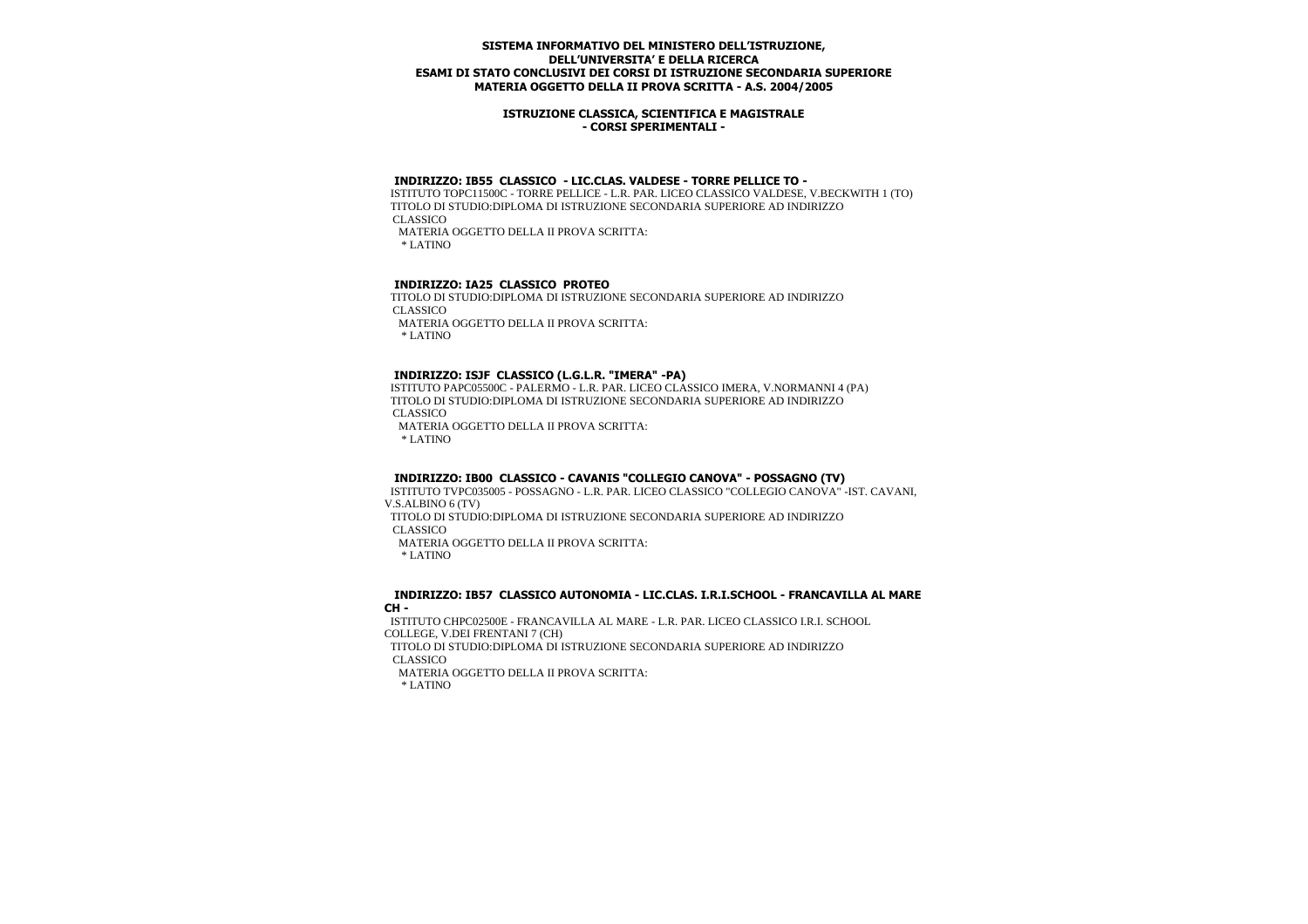### **ISTRUZIONE CLASSICA, SCIENTIFICA E MAGISTRALE - CORSI SPERIMENTALI -**

#### **INDIRIZZO: IA98 CLASSICO AUTONOMO - LICEO CLASSICO "ASTORI" MOGLIANO VENETO (TV)**

 ISTITUTO TVPC02500E - MOGLIANO VENETO - L.R. PAR. LICEO CLASSICO ASTORI, V.MARCONI 22 (TV)

TITOLO DI STUDIO:DIPLOMA DI ISTRUZIONE SECONDARIA SUPERIORE AD INDIRIZZO

CLASSICO

MATERIA OGGETTO DELLA II PROVA SCRITTA:

\* LATINO

# **INDIRIZZO: IA19 CLASSICO BOLZANO CARDUCCI**

 ISTITUTO IBPC040008 - BOLZANO.BOZEN. - LICEO CLASSICO GIOSUE' CARDUCCI, VIA MANCI 8 (BZ) TITOLO DI STUDIO:DIPLOMA DI ISTRUZIONE SECONDARIA SUPERIORE AD INDIRIZZO CLASSICO

MATERIA OGGETTO DELLA II PROVA SCRITTA:

\* LATINO

# **INDIRIZZO: IA12 CLASSICO INTERN.LE FRANCESE**

 TITOLO DI STUDIO:DIPLOMA DI ISTRUZIONE SECONDARIA SUPERIORE AD INDIRIZZO CLASSICO

MATERIA OGGETTO DELLA II PROVA SCRITTA:

\* LATINO

# **INDIRIZZO: ID68 CLASSICO INTERNAZIONALE AD OPZIONE TEDESCA**

 ISTITUTO BOPC02000A - BOLOGNA - LICEO CLASSICO GALVANI, VIA CASTIGLIONE 38 (BO) TITOLO DI STUDIO:DIPLOMA DI ISTRUZIONE SECONDARIA SUPERIORE AD INDIRIZZO CLASSICO

 MATERIA OGGETTO DELLA II PROVA SCRITTA: \* LATINO

# **INDIRIZZO: IX14 CLASSICO INTERNAZIONALE SPAGNOLO**

 TITOLO DI STUDIO:DIPLOMA DI ISTRUZIONE SECONDARIA SUPERIORE AD INDIRIZZO CLASSICO

MATERIA OGGETTO DELLA II PROVA SCRITTA:

\* LATINO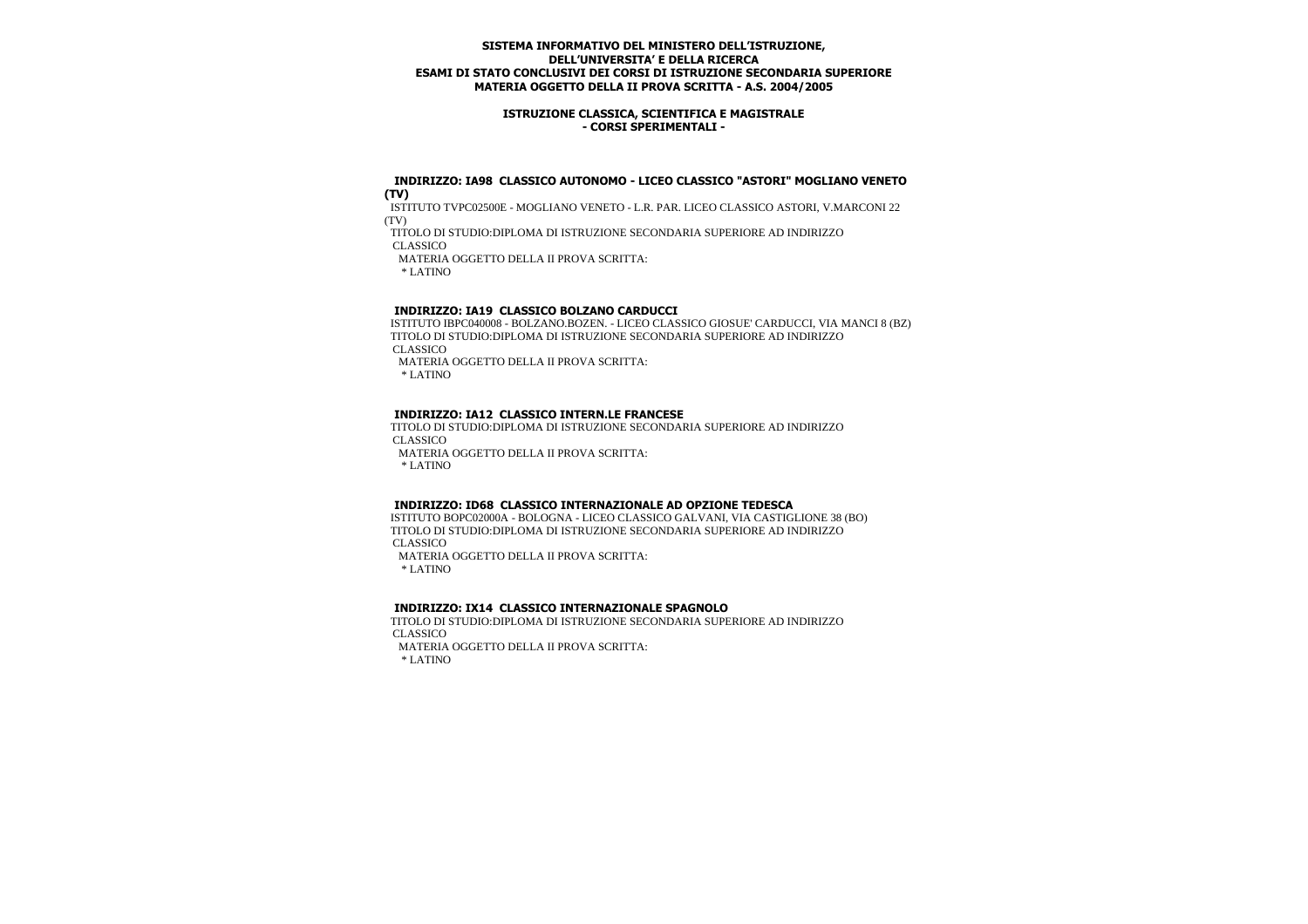### **ISTRUZIONE CLASSICA, SCIENTIFICA E MAGISTRALE - CORSI SPERIMENTALI -**

# **INDIRIZZO: ISEW CLASSICO PROGETTO "BROCCA"**

 TITOLO DI STUDIO:DIPLOMA DI ISTRUZIONE SECONDARIA SUPERIORE AD INDIRIZZO CLASSICO MATERIA OGGETTO DELLA II PROVA SCRITTA:

\* LATINO

#### **INDIRIZZO: IA99 CLASSICO TRIENNIO DELL'AUTONOMIA "MARIA AUSILIATRICE" - ROMA**

 ISTITUTO RMPC08500A - ROMA - L.R. PAR. LICEO CLASSICO M.AUSILATRICE, V.DALMAZIA 12 (RM) TITOLO DI STUDIO:DIPLOMA DI ISTRUZIONE SECONDARIA SUPERIORE AD INDIRIZZO CLASSICO

MATERIA OGGETTO DELLA II PROVA SCRITTA:

\* LATINO

#### **INDIRIZZO: IA85 CLES - L.S. RUSSEL**

 ISTITUTO TNPS006018 - CLES - LICEO SCIENTIFICO "RUSSELL" CLES, VIA IV NOVEMBRE N. 35 (TN) TITOLO DI STUDIO:DIPLOMA DI ISTRUZIONE SECONDARIA SUPERIORE AD INDIRIZZO LINGUISTICO MATERIA OGGETTO DELLA II PROVA SCRITTA:

\* LINGUA STRANIERA

## **INDIRIZZO: ISJ7 COMMERCIALE**

 ISTITUTO FIPS09000T - BORGO SAN LORENZO - LICEO SCIENTIFICO GIOTTO ULIVI, VIA PIETRO CAIANI, 64 (FI) TITOLO DI STUDIO:DIPLOMA DI ISTRUZIONE SECONDARIA SUPERIORE AD INDIRIZZO TECNICO RAGIONIERE E PERITO COMMERCIALE MATERIA OGGETTO DELLA II PROVA SCRITTA: \* ECONOMIA AZIENDALE

#### **INDIRIZZO: ISJW COMUNICAZIONE EUROPEA**

 ISTITUTO BOPL02500B - BOLOGNA - L.R. PAR. LICEO LINGUISTICO MALPIGHI, VIA SANT'ISAIA, 77 (BO)

 TITOLO DI STUDIO:DIPLOMA DI ISTRUZIONE SECONDARIA SUPERIORE AD INDIRIZZO LINGUISTICO

MATERIA OGGETTO DELLA II PROVA SCRITTA: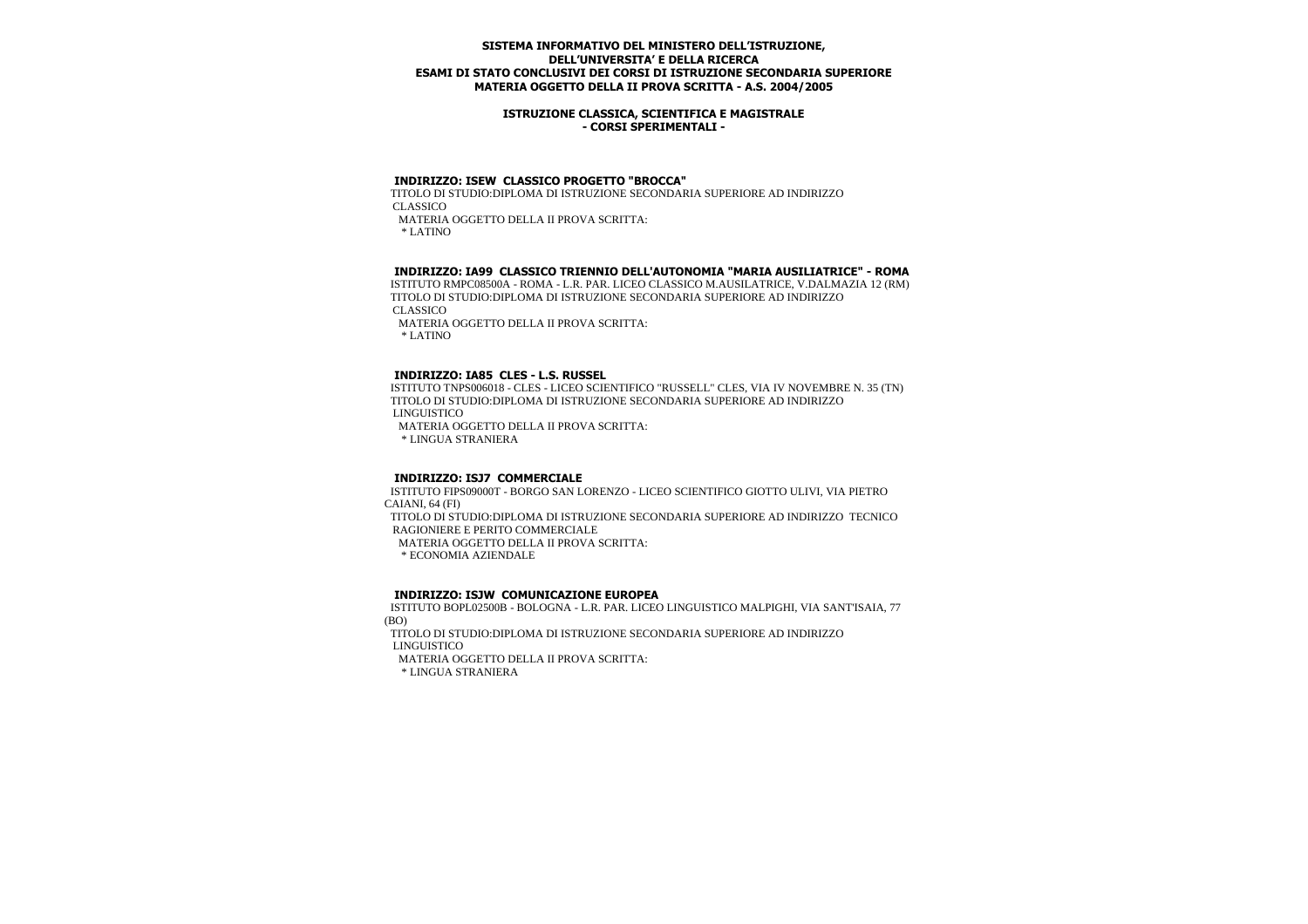### **ISTRUZIONE CLASSICA, SCIENTIFICA E MAGISTRALE - CORSI SPERIMENTALI -**

#### **INDIRIZZO: ISJS CONSERV. BENI CULTURALI**

 ISTITUTO BAPC13000V - BARI - LICEO CLASSICO FLACCO, VIA PIZZOLI 58 (BA) TITOLO DI STUDIO:DIPLOMA DI ISTRUZIONE SECONDARIA SUPERIORE AD INDIRIZZO CLASSICO MATERIA OGGETTO DELLA II PROVA SCRITTA: \* LATINO

#### **INDIRIZZO: ISJ8 ECONOMICO AMMINISTRATIVO**

 ISTITUTO TOPS210009 - CALUSO - LICEO SCIENTIFICO P. MARTINETTI, VIA MONTELLO N.29 (TO) TITOLO DI STUDIO:DIPLOMA DI ISTRUZIONE SECONDARIA SUPERIORE AD INDIRIZZO TECNICO RAGIONIERE E PERITO COMMERCIALE

MATERIA OGGETTO DELLA II PROVA SCRITTA:

\* ECONOMIA AZIENDALE

#### **INDIRIZZO: IA31 ECONOMICO AZIENDALE P.PIL.**

 ISTITUTO IBPC03000N - BRUNICO.BRUNECK. - LICEO CLASSICO GEN. ANTONIO CANTORE, VIA J.FERRARI 16 (BZ)

 TITOLO DI STUDIO:DIPLOMA DI ISTRUZIONE SECONDARIA SUPERIORE AD INDIRIZZO TECNICO RAGIONIERE E PERITO COMMERCIALE

MATERIA OGGETTO DELLA II PROVA SCRITTA:

\* ECONOMIA AZIENDALE

#### **INDIRIZZO: IS0V ECONOMICO AZIENDALE RAGIONIERI**

 ISTITUTO PSPC020003 - URBINO - LICEO CLASSICO URBINO RAFFAELLO" L CLASSICO, VIA MUZIO ODDI SNC (PS)

 TITOLO DI STUDIO:DIPLOMA DI ISTRUZIONE SECONDARIA SUPERIORE AD INDIRIZZO TECNICO RAGIONIERE E PERITO COMMERCIALE

MATERIA OGGETTO DELLA II PROVA SCRITTA:

\* ECONOMIA AZIENDALE

#### **INDIRIZZO: IS1S ECONOMICO AZIENDALE TURISTICO**

 ISTITUTO PSPC020003 - URBINO - LICEO CLASSICO URBINO RAFFAELLO" L CLASSICO, VIA MUZIO ODDI SNC (PS) TITOLO DI STUDIO:DIPLOMA DI ISTRUZIONE SECONDARIA SUPERIORE AD INDIRIZZO TECNICO PERITO PER IL TURISMO MATERIA OGGETTO DELLA II PROVA SCRITTA: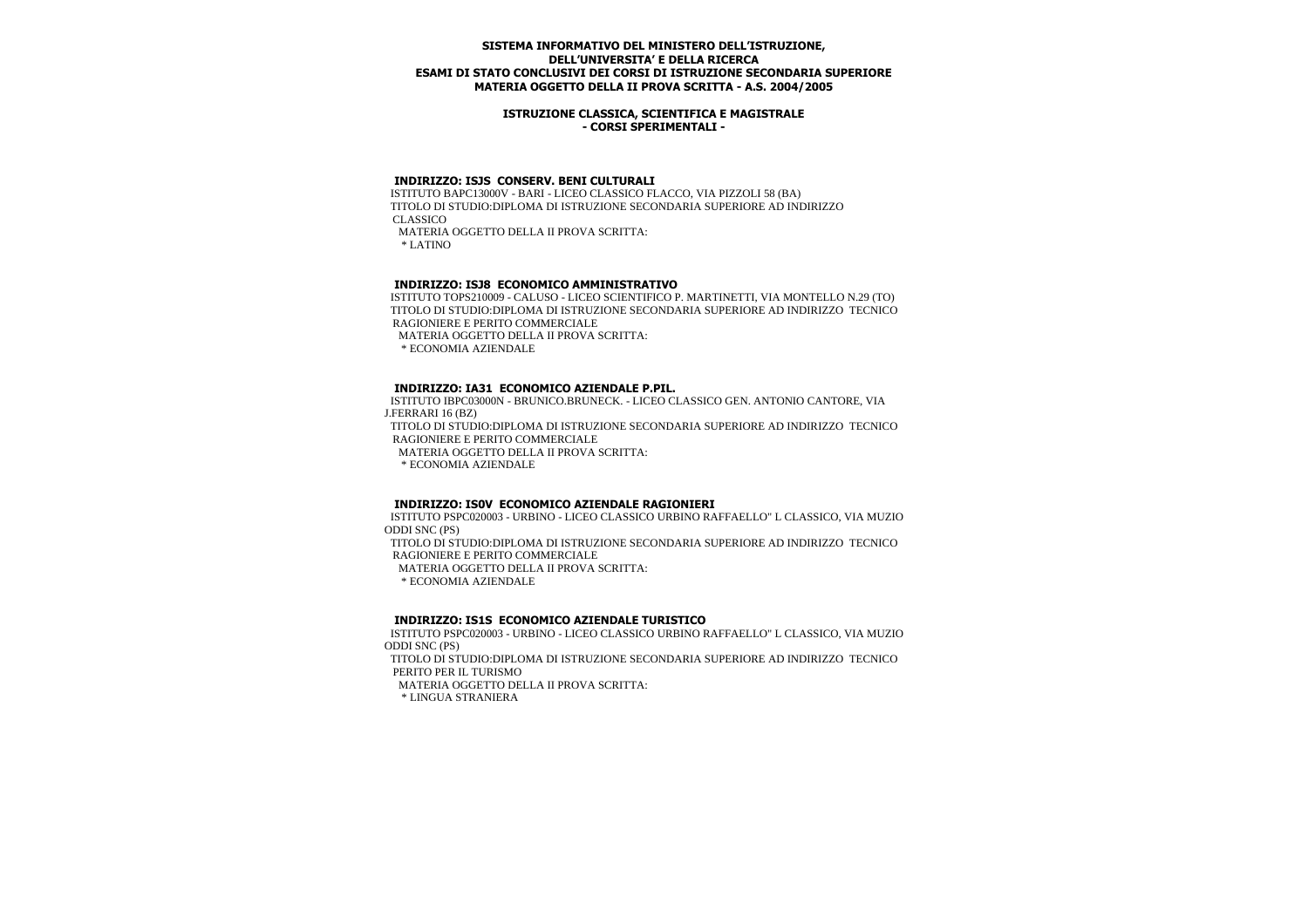### **ISTRUZIONE CLASSICA, SCIENTIFICA E MAGISTRALE - CORSI SPERIMENTALI -**

#### **INDIRIZZO: IY15 ECONOMICO GIURIDICO**

 ISTITUTO FRPC015009 - ANAGNI - L.R. PAR. LICEO CLASSICO COLLEGIO LEONIANO (SOLO LICEO), P.ZA DANTE (FR)

 TITOLO DI STUDIO:DIPLOMA DI ISTRUZIONE SECONDARIA SUPERIORE AD INDIRIZZO CLASSICO

MATERIA OGGETTO DELLA II PROVA SCRITTA:

\* LATINO

# **INDIRIZZO: IS1R EDILE AGRIMENSURA**

 ISTITUTO FIPS09000T - BORGO SAN LORENZO - LICEO SCIENTIFICO GIOTTO ULIVI, VIA PIETRO CAIANI, 64 (FI)

 TITOLO DI STUDIO:DIPLOMA DI ISTRUZIONE SECONDARIA SUPERIORE AD INDIRIZZO TECNICO **GEOMETRA** 

MATERIA OGGETTO DELLA II PROVA SCRITTA:

\* ESTIMO

# **INDIRIZZO: IS2F FISICO MAT.INF."MONS.TOZZI"**

 ISTITUTO RMPS285007 - ROMA - L.R. PAR. LICEO SCIENTIFICO MONS.TOZZI, V.CASALETTO 35 (RM) TITOLO DI STUDIO:DIPLOMA DI ISTRUZIONE SECONDARIA SUPERIORE AD INDIRIZZO **SCIENTIFICO** 

MATERIA OGGETTO DELLA II PROVA SCRITTA:

\* MATEMATICA E INFORMATICA

# **INDIRIZZO: IY40 FISICO MATEMATICO**

 ISTITUTO TOPC00101P - OULX - LICEO CLASSICO L. DES AMBROIS, VIA VITTORIO EMANUELE,24 (TO) TITOLO DI STUDIO:DIPLOMA DI ISTRUZIONE SECONDARIA SUPERIORE AD INDIRIZZO **SCIENTIFICO** 

MATERIA OGGETTO DELLA II PROVA SCRITTA:

\* MATEMATICA

# **INDIRIZZO: ISJ6 GIURIDICO ECONOM.AZ.LE(I.G.E.A.)**

 ISTITUTO PSPS00101T - SASSOCORVARO - LICEO SCIENTIFICO SASSOCORVARO POLO L.SCIEN."MON, VIA GIUSTI 10 (PS)

 TITOLO DI STUDIO:DIPLOMA DI ISTRUZIONE SECONDARIA SUPERIORE AD INDIRIZZO TECNICO RAGIONIERE E PERITO COMMERCIALE

MATERIA OGGETTO DELLA II PROVA SCRITTA:

\* ECONOMIA AZIENDALE E LABORATORIO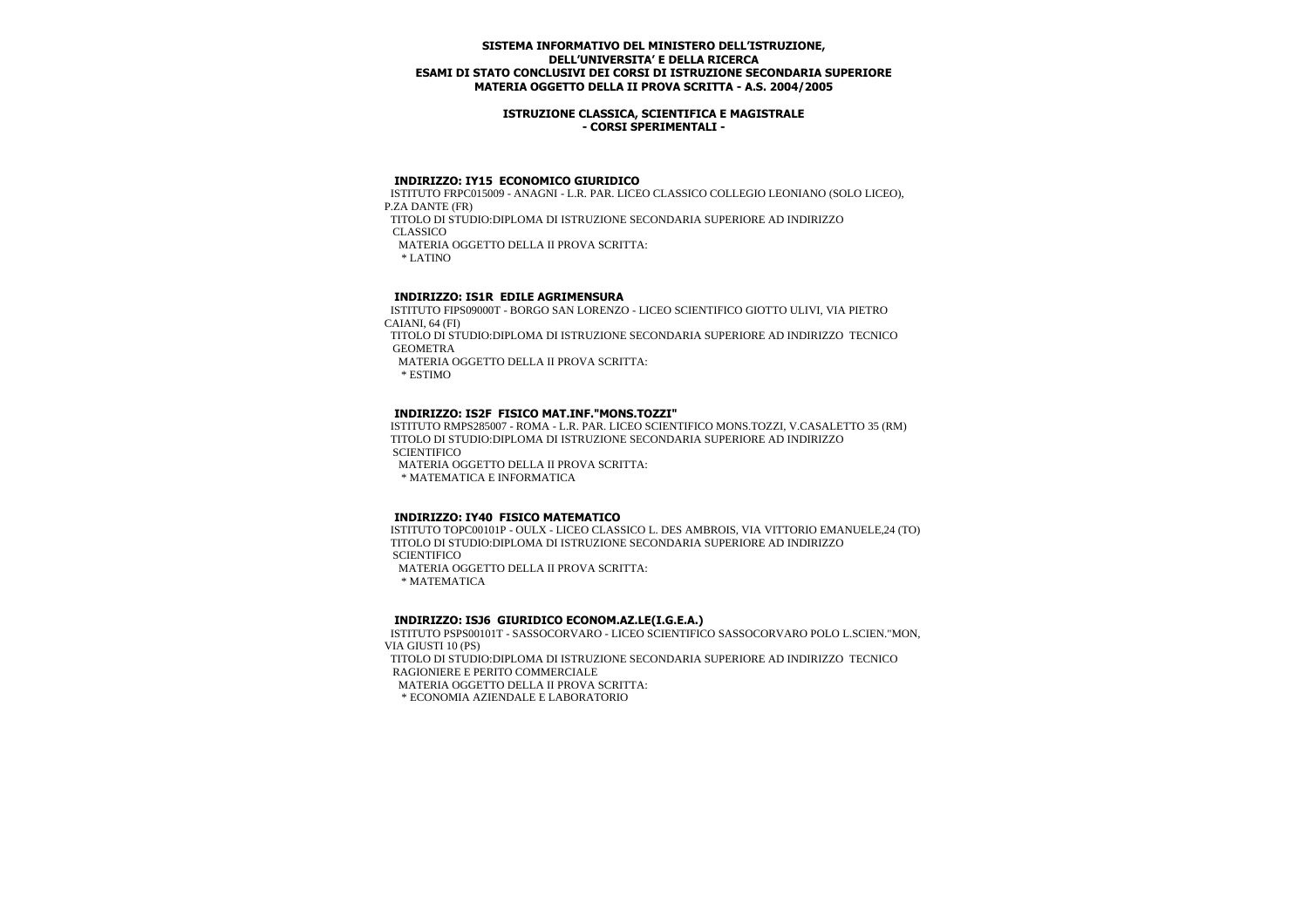### **ISTRUZIONE CLASSICA, SCIENTIFICA E MAGISTRALE - CORSI SPERIMENTALI -**

#### **INDIRIZZO: ISEV GIURIDICO ECONOMICO (LIC.EU.MNS)**

 TITOLO DI STUDIO:DIPLOMA DI ISTRUZIONE SECONDARIA SUPERIORE AD INDIRIZZO LINGUISTICO MATERIA OGGETTO DELLA II PROVA SCRITTA:

\* LINGUA STRANIERA

### **INDIRIZZO: IA18 GIURIDICO-ECONOMICO-TURISTICO**

 ISTITUTO AOPL60500E - COURMAYEUR - L.R. PAR. LICEO LINGUISTICO LICEO LINGUISTICO, V.CIRCONVALLAZIONE 110 (AO) TITOLO DI STUDIO:DIPLOMA DI ISTRUZIONE SECONDARIA SUPERIORE AD INDIRIZZO LINGUISTICO MATERIA OGGETTO DELLA II PROVA SCRITTA: \* LINGUA STRANIERA

## **INDIRIZZO: IW54 INFORM. E COMUNICAZ.MANZONI MI**

 ISTITUTO MIPL125001 - MILANO - L.R. PAR. LICEO LINGUISTICO MANZONI CIVICA - MILANO, VIA RUBATTINO,6 (MI)

 TITOLO DI STUDIO:DIPLOMA DI ISTRUZIONE SECONDARIA SUPERIORE AD INDIRIZZO LINGUISTICO

MATERIA OGGETTO DELLA II PROVA SCRITTA:

\* LINGUA STRANIERA

#### **INDIRIZZO: IA67 ISTITUTO MAGISTRALE S.LUCIA - PEDAGOGICO-ARTISTICO**

 ISTITUTO CTPM345004 - ADRANO - L.R. PAR. ISTITUTO MAGISTRALE S.LUCIA, V.S.TOMMASO D'AQUINO 17/19 (CT) TITOLO DI STUDIO:DIPLOMA DI ISTRUZIONE SECONDARIA SUPERIORE AD INDIRIZZO MAGISTRALE DURATA QUINQUENNALE MATERIA OGGETTO DELLA II PROVA SCRITTA:

\* PEDAGOGIA

# **INDIRIZZO: IA48 L.C. GALVANI - BOLOGNA**

 ISTITUTO BOPC02000A - BOLOGNA - LICEO CLASSICO GALVANI, VIA CASTIGLIONE 38 (BO) TITOLO DI STUDIO:DIPLOMA DI ISTRUZIONE SECONDARIA SUPERIORE AD INDIRIZZO **SCIENTIFICO** 

 MATERIA OGGETTO DELLA II PROVA SCRITTA: \* MATEMATICA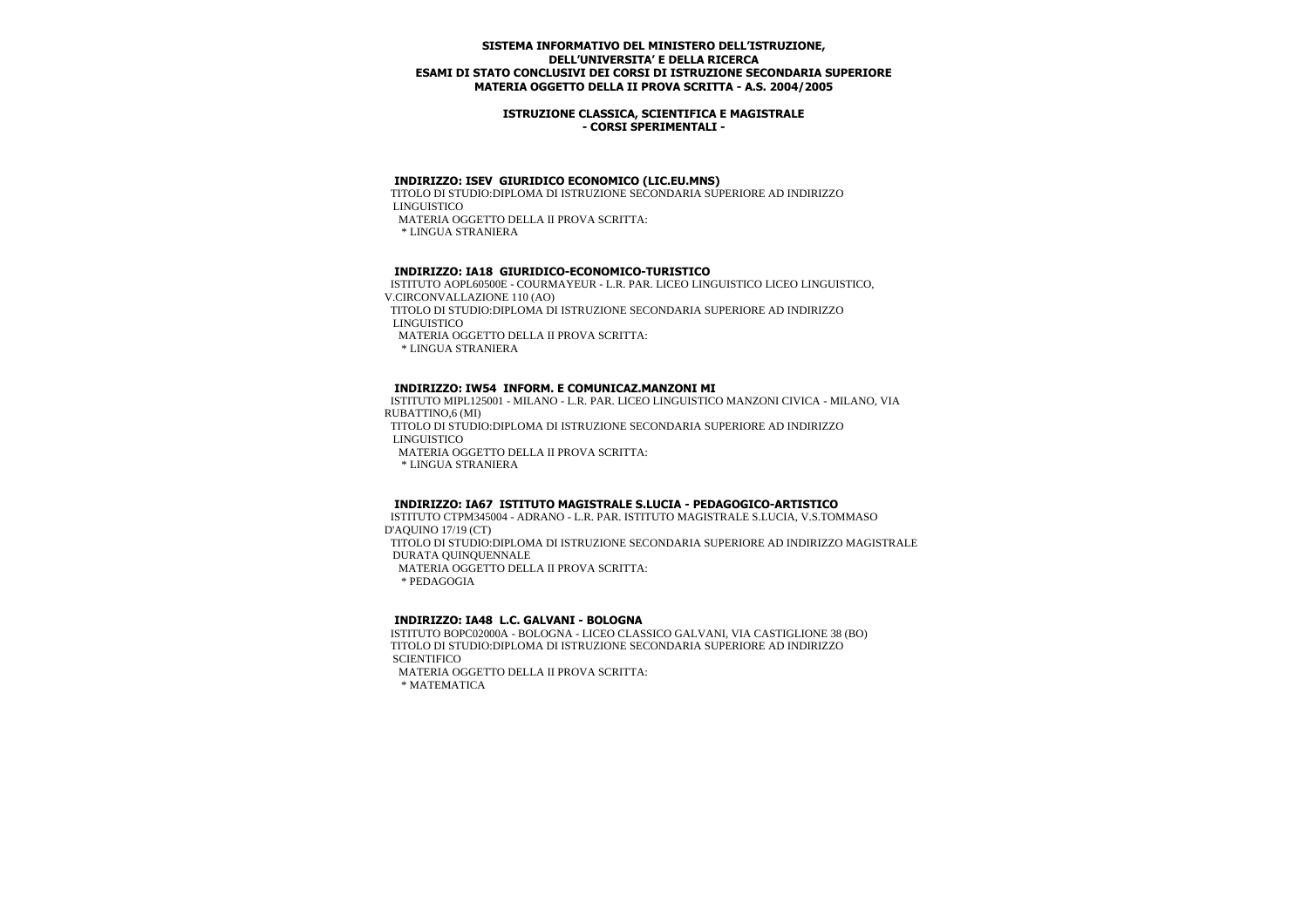### **ISTRUZIONE CLASSICA, SCIENTIFICA E MAGISTRALE - CORSI SPERIMENTALI -**

#### **INDIRIZZO: IY16 LETTERARIO CLASSICO**

 ISTITUTO BGPC05500B - TREVIGLIO - L.R. PAR. LICEO CLASSICO DON BOSCO, V.ZANOVELLO 1 (BG) TITOLO DI STUDIO:DIPLOMA DI ISTRUZIONE SECONDARIA SUPERIORE AD INDIRIZZO CLASSICO MATERIA OGGETTO DELLA II PROVA SCRITTA: \* LATINO

# **INDIRIZZO: IY17 LETTERARIO CLASSICO**

 ISTITUTO MIPS23500N - MONZA - L.R. PAR. LICEO SCIENTIFICO VILLORESI S.GIUSEPPE, VIA VOLTA,47 - MONZA (MI)

 TITOLO DI STUDIO:DIPLOMA DI ISTRUZIONE SECONDARIA SUPERIORE AD INDIRIZZO CLASSICO

MATERIA OGGETTO DELLA II PROVA SCRITTA:

\* LETTERATURA LATINA (VERSIONE DAL LATINO)

## **INDIRIZZO: IA66 LETTERARIO CLASSICO LIC.CLAS.MONS.TOZZI - ROMA -**

 ISTITUTO RMPC33500X - ROMA - L.R. PAR. LICEO CLASSICO MONS.TOZZI, V.CASALETTO 35 (RM) TITOLO DI STUDIO:DIPLOMA DI ISTRUZIONE SECONDARIA SUPERIORE AD INDIRIZZO CLASSICO

MATERIA OGGETTO DELLA II PROVA SCRITTA:

\* LATINO

# **INDIRIZZO: IA95 LETTERARIO CLASSICO - ISTITUTO SALESIANO "S. LUIGI" - MESSINA**

 ISTITUTO MEPC045004 - MESSINA - L.R. PAR. LICEO CLASSICO S.LUIGI, V.LE REGINA MARGHERITA 27 (ME)

 TITOLO DI STUDIO:DIPLOMA DI ISTRUZIONE SECONDARIA SUPERIORE AD INDIRIZZO CLASSICO

MATERIA OGGETTO DELLA II PROVA SCRITTA:

\* LETTERATURA LATINA (VERSIONE DAL LATINO)

#### **INDIRIZZO: ISJU LICEO CLASSICO EUROPEO**

 TITOLO DI STUDIO:DIPLOMA DI ISTRUZIONE SECONDARIA SUPERIORE AD INDIRIZZO CLASSICO MATERIA OGGETTO DELLA II PROVA SCRITTA:

\* LINGUA E LETT. CLASS.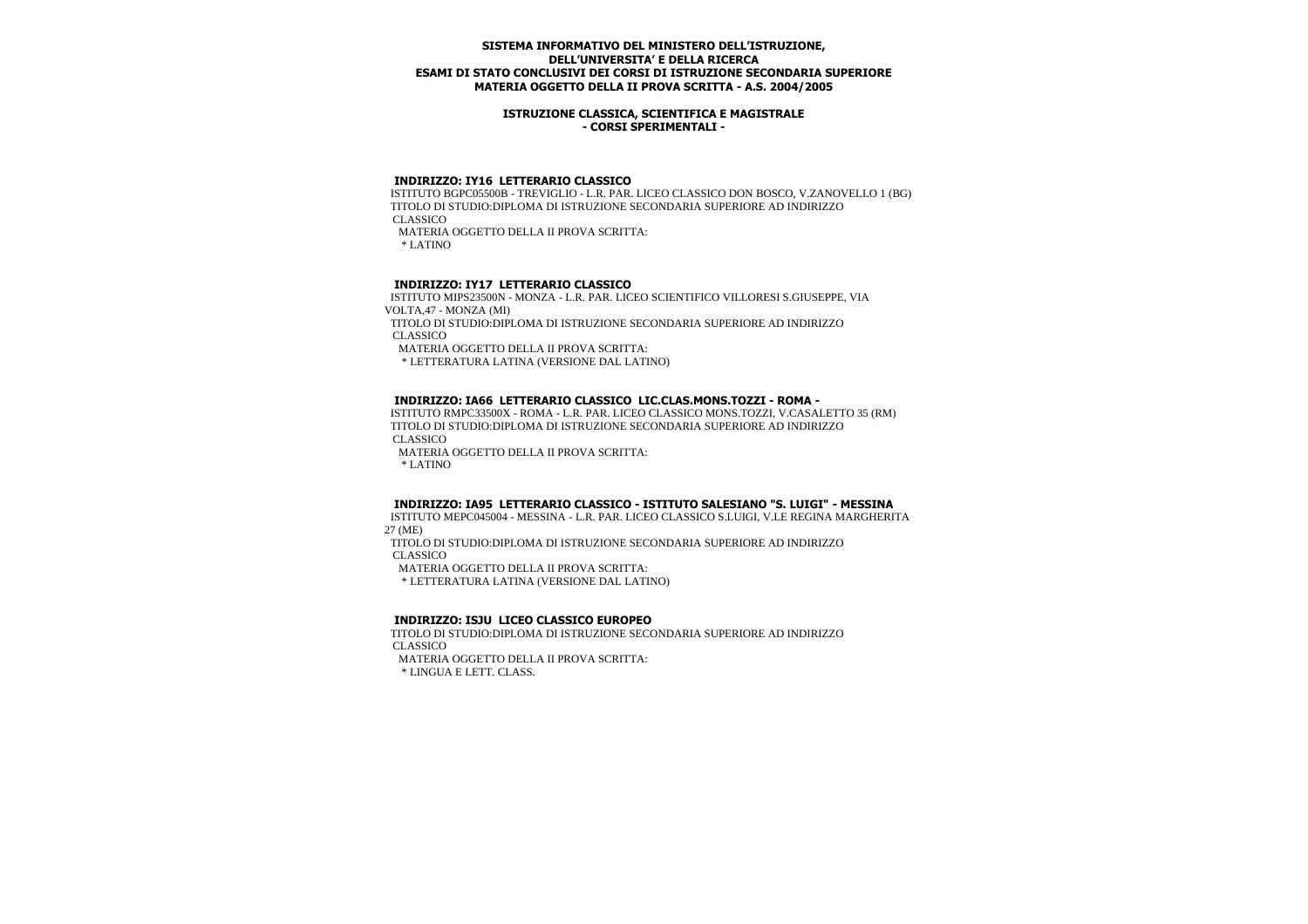### **ISTRUZIONE CLASSICA, SCIENTIFICA E MAGISTRALE - CORSI SPERIMENTALI -**

#### **INDIRIZZO: IA55 LICEO CLASSICO S.GIOVANNI BATTISTA - SCIENTIFICO**

 ISTITUTO RMPC44500B - ROMA - L.R. PAR. LICEO CLASSICO S.GIOVANNI BATTISTA, V.CASALE S.PIO V 11 (RM)

TITOLO DI STUDIO:DIPLOMA DI ISTRUZIONE SECONDARIA SUPERIORE AD INDIRIZZO

**SCIENTIFICO** 

MATERIA OGGETTO DELLA II PROVA SCRITTA:

\* MATEMATICA

## **INDIRIZZO: IA60 LICEO CLASSICO VITTORIA COLONNA - LINGUISTICO**

 ISTITUTO MIPC03500R - MILANO - L.R. PAR. LICEO CLASSICO VITTORIA COLONNA, V.CONSERVATORIO 4 (MI)

 TITOLO DI STUDIO:DIPLOMA DI ISTRUZIONE SECONDARIA SUPERIORE AD INDIRIZZO LINGUISTICO

MATERIA OGGETTO DELLA II PROVA SCRITTA:

\* LINGUA STRANIERA

#### **INDIRIZZO: IB67 LICEO DELLA COMUNICAZIONE - AMBIENTALE**

 TITOLO DI STUDIO:DIPLOMA DI ISTRUZIONE SECONDARIA SUPERIORE AD INDIRIZZO **SCIENTIFICO** 

MATERIA OGGETTO DELLA II PROVA SCRITTA:

\* MATEMATICA

#### **INDIRIZZO: IB69 LICEO DELLA COMUNICAZIONE - BENI CULTURALI**

 TITOLO DI STUDIO:DIPLOMA DI ISTRUZIONE SECONDARIA SUPERIORE AD INDIRIZZO **SCIENTIFICO** 

MATERIA OGGETTO DELLA II PROVA SCRITTA:

\* MATEMATICA

#### **INDIRIZZO: IB68 LICEO DELLA COMUNICAZIONE - CIVILTA' COMPARATE**

 TITOLO DI STUDIO:DIPLOMA DI ISTRUZIONE SECONDARIA SUPERIORE AD INDIRIZZO **SCIENTIFICO** MATERIA OGGETTO DELLA II PROVA SCRITTA:

\* MATEMATICA

## **INDIRIZZO: IB70 LICEO DELLA COMUNICAZIONE - COMUNICAZIONE TECNOLOGICA**

 TITOLO DI STUDIO:DIPLOMA DI ISTRUZIONE SECONDARIA SUPERIORE AD INDIRIZZO **SCIENTIFICO** 

MATERIA OGGETTO DELLA II PROVA SCRITTA:

\* MATEMATICA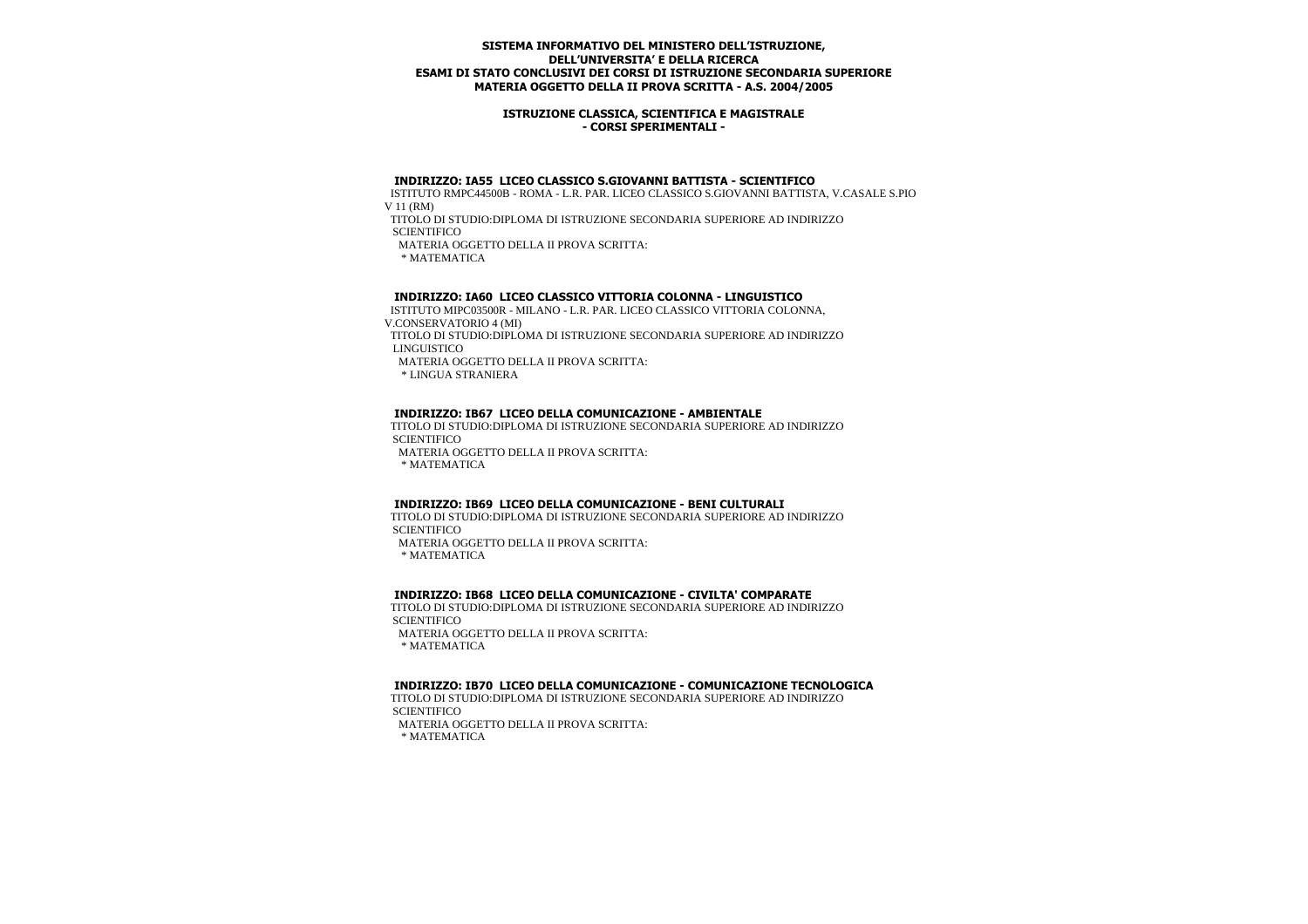#### **ISTRUZIONE CLASSICA, SCIENTIFICA E MAGISTRALE - CORSI SPERIMENTALI -**

#### **INDIRIZZO: IB66 LICEO DELLA COMUNICAZIONE - SOCIALE**

 TITOLO DI STUDIO:DIPLOMA DI ISTRUZIONE SECONDARIA SUPERIORE AD INDIRIZZO **SCIENTIFICO** MATERIA OGGETTO DELLA II PROVA SCRITTA:

\* MATEMATICA

### **INDIRIZZO: IB71 LICEO DELLA COMUNICAZIONE - SPETTACOLO**

 TITOLO DI STUDIO:DIPLOMA DI ISTRUZIONE SECONDARIA SUPERIORE AD INDIRIZZO **SCIENTIFICO**  MATERIA OGGETTO DELLA II PROVA SCRITTA: \* MATEMATICA

#### **INDIRIZZO: IB72 LICEO DELLA COMUNICAZIONE - SPORTIVO**

 TITOLO DI STUDIO:DIPLOMA DI ISTRUZIONE SECONDARIA SUPERIORE AD INDIRIZZO **SCIENTIFICO** 

MATERIA OGGETTO DELLA II PROVA SCRITTA:

\* MATEMATICA

#### **INDIRIZZO: ID16 LICEO INTERNAZIONALE EUROPEO OPZIONE SCIENTIFICO-TECNOLOGICO**

 ISTITUTO TOPS270001 - TORINO - LICEO SCIENTIFICO SC.INTERN.EUROPEA STAT.A.SPINE, VIA FIGLIE DEI MILITARI 25 (TO)

 TITOLO DI STUDIO:DIPLOMA DI ISTRUZIONE SECONDARIA SUPERIORE AD INDIRIZZO **SCIENTIFICO** 

MATERIA OGGETTO DELLA II PROVA SCRITTA:

\* MATEMATICA E INFORMATICA

#### **INDIRIZZO: ID17 LICEO INTERNAZIONALE EUROPEO OPZIONE UMANISTICO LINGUISTICO**

 ISTITUTO TOPS270001 - TORINO - LICEO SCIENTIFICO SC.INTERN.EUROPEA STAT.A.SPINE, VIA FIGLIE DEI MILITARI 25 (TO)

 TITOLO DI STUDIO:DIPLOMA DI ISTRUZIONE SECONDARIA SUPERIORE AD INDIRIZZO LINGUISTICO

MATERIA OGGETTO DELLA II PROVA SCRITTA:

\* LINGUA STRANIERA

#### **INDIRIZZO: IA04 LICEO SOCIALE**

 ISTITUTO NOPQ01500C - NOVARA - L.R. PAR. SCUOLA MAGISTRALE LICEO SOCIALE MONSIGNOR CASTEL, VIA FRASCONI N.6/A (NO) TITOLO DI STUDIO:DIPLOMA DI ISTRUZIONE SECONDARIA SUPERIORE AD INDIRIZZO MAGISTRALE DURATA QUINQUENNALE MATERIA OGGETTO DELLA II PROVA SCRITTA: \* PEDAGOGIA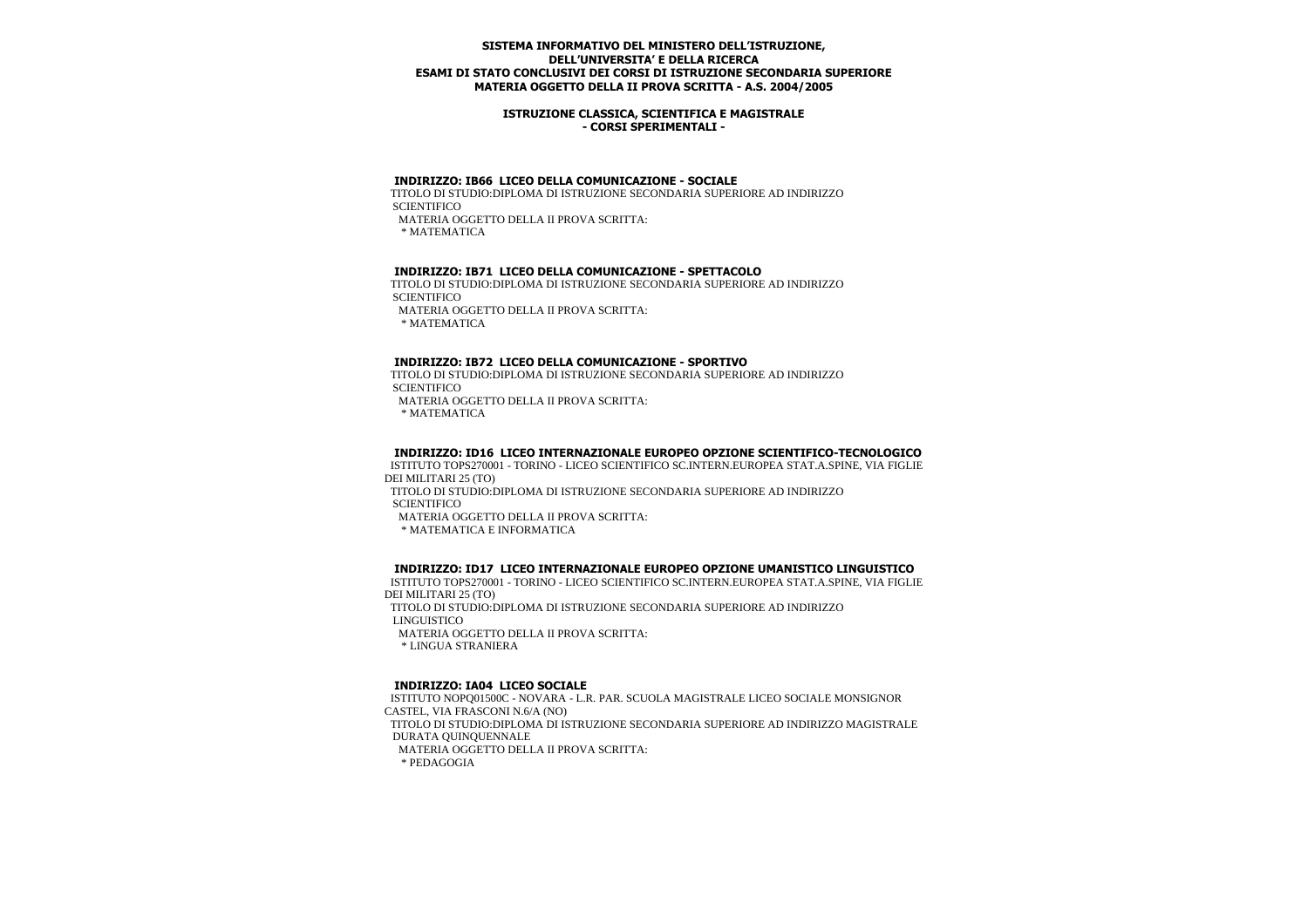### **ISTRUZIONE CLASSICA, SCIENTIFICA E MAGISTRALE - CORSI SPERIMENTALI -**

## **INDIRIZZO: IA06 LICEO SOCIALE**

 ISTITUTO NAPQ025004 - NAPOLI - L.R. PAR. SCUOLA MAGISTRALE ENTE RELIGIOSO CONGREGAZIONE S, VIA B. CAVALLINO, 53/A (NA) TITOLO DI STUDIO:DIPLOMA DI ISTRUZIONE SECONDARIA SUPERIORE AD INDIRIZZO MAGISTRALE DURATA QUINQUENNALE MATERIA OGGETTO DELLA II PROVA SCRITTA: \* PEDAGOGIA

#### **INDIRIZZO: IB64 LICEO SOCIALE E DELLA COMUNICAZIONE - IST.MAG.SACRO CUORE-TRENTO-**

 ISTITUTO TNPM015003 - TRENTO - L.R. PAR. ISTITUTO MAGISTRALE ISTITUTO "SACRO CUORE", P.ZZA SANTA TERESA VERZERI, 4 (TN)

 TITOLO DI STUDIO:DIPLOMA DI ISTRUZIONE SECONDARIA SUPERIORE AD INDIRIZZO **SCIENTIFICO** 

MATERIA OGGETTO DELLA II PROVA SCRITTA:

\* MATEMATICA

#### **INDIRIZZO: IA75 LING.AZ,LE P.PIL**

 ISTITUTO IBPC070004 - VIPITENO.STERZING. - LICEO CLASSICO VIRGILIO, PIAZZA CITTA' 5 (BZ) TITOLO DI STUDIO:DIPLOMA DI ISTRUZIONE SECONDARIA SUPERIORE AD INDIRIZZO TECNICO PERITO AZIENDALE E CORRISPOND. IN LINGUE ESTERE MATERIA OGGETTO DELLA II PROVA SCRITTA:

\* LINGUA STRANIERA

#### **INDIRIZZO: IC14 LINGIUSTICO CLASSICO - LIC.CLAS.SCUOLE COMUNITA'EBRAICA-L.R.PAR.- MILAN0**

 ISTITUTO MIPC23500E - MILANO - L.R. PAR. LICEO CLASSICO SCUOLE DELLA COMUNITA' EBRAICA, V.SALLY MAYER 4/6 (MI)

 TITOLO DI STUDIO:DIPLOMA DI ISTRUZIONE SECONDARIA SUPERIORE AD INDIRIZZO CLASSICO

MATERIA OGGETTO DELLA II PROVA SCRITTA:

\* LATINO

#### **INDIRIZZO: IA16 LINGUE MODERNE**

 ISTITUTO AOPL60500E - COURMAYEUR - L.R. PAR. LICEO LINGUISTICO LICEO LINGUISTICO, V.CIRCONVALLAZIONE 110 (AO) TITOLO DI STUDIO:DIPLOMA DI ISTRUZIONE SECONDARIA SUPERIORE AD INDIRIZZO LINGUISTICO MATERIA OGGETTO DELLA II PROVA SCRITTA: \* LINGUA STRANIERA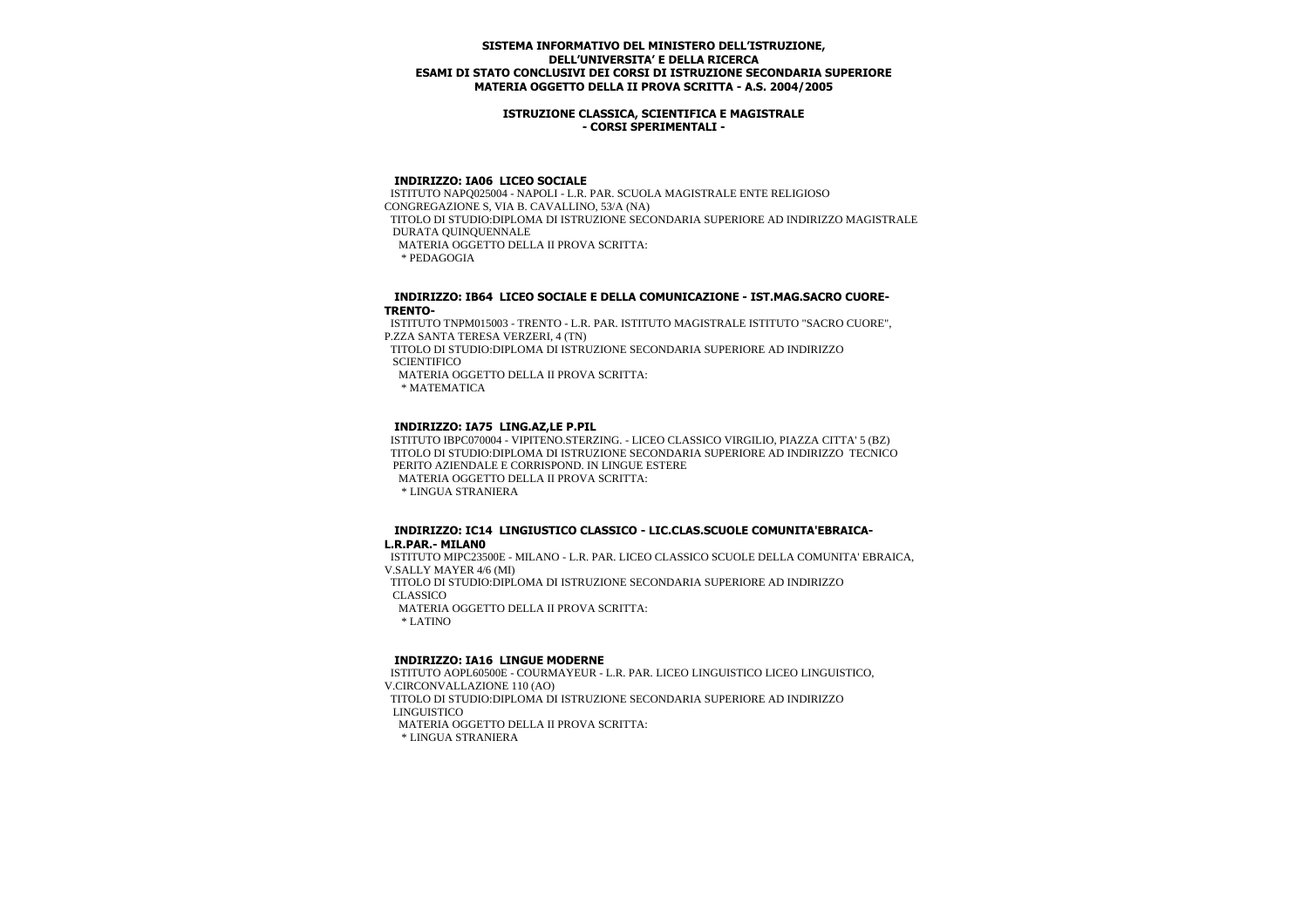### **ISTRUZIONE CLASSICA, SCIENTIFICA E MAGISTRALE - CORSI SPERIMENTALI -**

# **INDIRIZZO: IY22 LINGUIS. (2 LIN.) "FALLMERAYER"**

 ISTITUTO TBPS02000T - BRESSANONE.BRIXEN. - LICEO SCIENTIFICO L. TEDESCA "J.P.FALLMERAYER", VIA DANTE N. 39/E (BZ) TITOLO DI STUDIO:DIPLOMA DI ISTRUZIONE SECONDARIA SUPERIORE AD INDIRIZZO LINGUISTICO MATERIA OGGETTO DELLA II PROVA SCRITTA:

\* LINGUA STRANIERA

## **INDIRIZZO: IW26 LINGUIS. N.S.GRAZIE NIZZA MONFER**

 ISTITUTO ATPL025008 - NIZZA MONFERRATO - L.R. PAR. LICEO LINGUISTICO NOSTRA SIGNORA DELLE GRAZIE, V.LE DON BOSCO 40 (AT)

 TITOLO DI STUDIO:DIPLOMA DI ISTRUZIONE SECONDARIA SUPERIORE AD INDIRIZZO MAGISTRALE LINGUISTICO

MATERIA OGGETTO DELLA II PROVA SCRITTA:

\* LINGUA STRANIERA

#### **INDIRIZZO: IY60 LINGUIS.(2 LIN) V.DER VOGELWEIDE**

 ISTITUTO TBPC08000A - BOLZANO.BOZEN. - LICEO CLASSICO WALTHER VON DER VOGELWEIDE, VIA DIAZ 34 (BZ)

 TITOLO DI STUDIO:DIPLOMA DI ISTRUZIONE SECONDARIA SUPERIORE AD INDIRIZZO LINGUISTICO

MATERIA OGGETTO DELLA II PROVA SCRITTA:

\* LINGUA STRANIERA

#### **INDIRIZZO: IW27 LINGUIS.PAOLA DI ROSA LONATO BS**

 ISTITUTO BSPM04500D - LONATO - L.R. PAR. ISTITUTO MAGISTRALE LICEO PEDAGOGICO LINGUISTICO ", PIAZZA MARTIRI DELLA LIBERTA' TITOLO DI STUDIO:DIPLOMA DI ISTRUZIONE SECONDARIA SUPERIORE AD INDIRIZZO MAGISTRALE LINGUISTICO MATERIA OGGETTO DELLA II PROVA SCRITTA: \* LINGUA STRANIERA

#### **INDIRIZZO: IA01 LINGUISTICO**

 ISTITUTO SRPS01701D - ROSOLINI - LICEO SCIENTIFICO "ARCHIMEDE DI ROSOLINI" (SR) TITOLO DI STUDIO:DIPLOMA DI ISTRUZIONE SECONDARIA SUPERIORE AD INDIRIZZO LINGUISTICO MATERIA OGGETTO DELLA II PROVA SCRITTA: \* LINGUA STRANIERA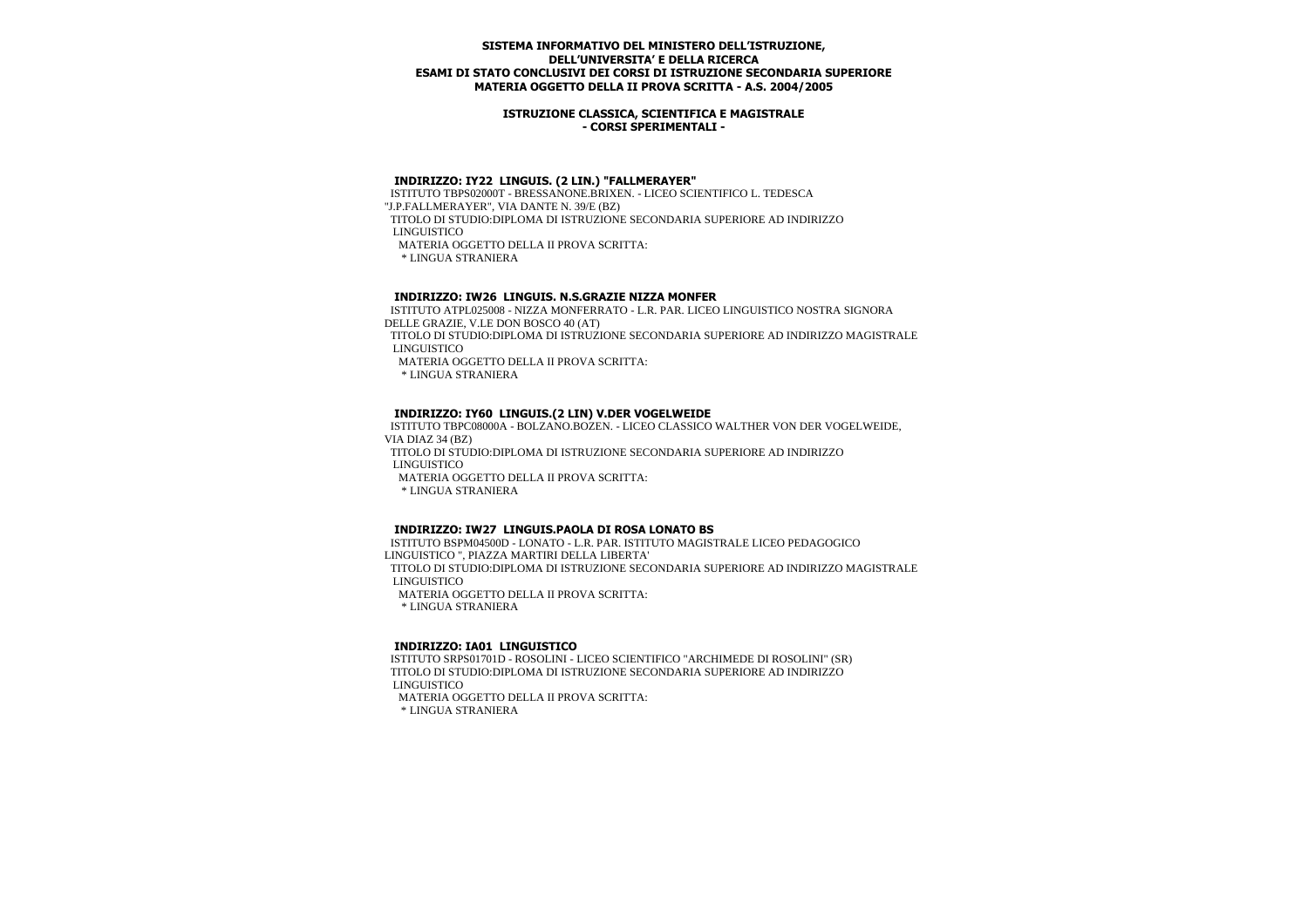### **ISTRUZIONE CLASSICA, SCIENTIFICA E MAGISTRALE - CORSI SPERIMENTALI -**

#### **INDIRIZZO: IA62 LINGUISTICO**

 ISTITUTO LEPM050006 - TRICASE - ISTITUTO MAGISTRALE ISTITUTO MAGISTRALE-TRICASE, VIA MARINA PORTO (LE)

 TITOLO DI STUDIO:DIPLOMA DI ISTRUZIONE SECONDARIA SUPERIORE AD INDIRIZZO LINGUISTICO

MATERIA OGGETTO DELLA II PROVA SCRITTA:

\* LINGUA STRANIERA

## **INDIRIZZO: IA64 LINGUISTICO**

 ISTITUTO MIPM03000T - MILANO - ISTITUTO MAGISTRALE AGNESI, VIA TABACCHI 17 (MI) TITOLO DI STUDIO:DIPLOMA DI ISTRUZIONE SECONDARIA SUPERIORE AD INDIRIZZO LINGUISTICO MATERIA OGGETTO DELLA II PROVA SCRITTA: \* LINGUA STRANIERA

#### **INDIRIZZO: IA88 LINGUISTICO**

 ISTITUTO CNPM04000X - ALBA - ISTITUTO MAGISTRALE ALBA "LEONARDO DA VINCI", PIAZZA SAN FRANCESCO D'ASSISI, 1 (CN) TITOLO DI STUDIO:DIPLOMA DI ISTRUZIONE SECONDARIA SUPERIORE AD INDIRIZZO LINGUISTICO MATERIA OGGETTO DELLA II PROVA SCRITTA: \* LINGUA STRANIERA

#### **INDIRIZZO: IB83 LINGUISTICO**

 ISTITUTO ARPS00401V - CASTIGLION FIORENTINO - LICEO SCIENTIFICO GIOVANNI DA CASTIGLIONE, VIA ROMA, N.2 (AR) TITOLO DI STUDIO:DIPLOMA DI ISTRUZIONE SECONDARIA SUPERIORE AD INDIRIZZO LINGUISTICO MATERIA OGGETTO DELLA II PROVA SCRITTA: \* LINGUA STRANIERA

## **INDIRIZZO: IB85 LINGUISTICO**

 ISTITUTO ATPM01000R - ASTI - ISTITUTO MAGISTRALE AUGUSTO MONTI, PIAZZA CAGNI 8 (AT) TITOLO DI STUDIO:DIPLOMA DI ISTRUZIONE SECONDARIA SUPERIORE AD INDIRIZZO LINGUISTICO

MATERIA OGGETTO DELLA II PROVA SCRITTA: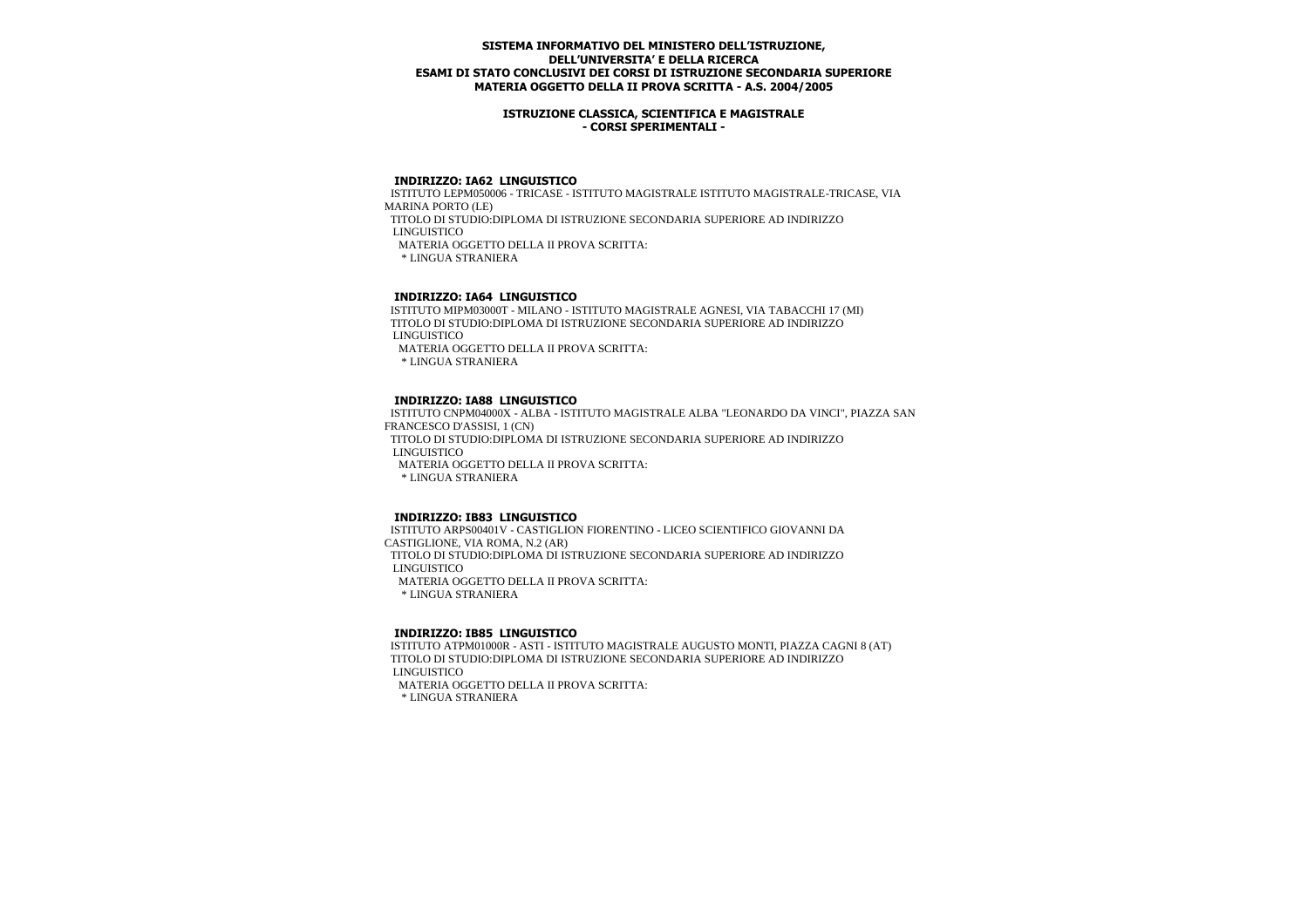### **ISTRUZIONE CLASSICA, SCIENTIFICA E MAGISTRALE - CORSI SPERIMENTALI -**

#### **INDIRIZZO: IB89 LINGUISTICO**

 ISTITUTO BAPC04000L - ANDRIA - LICEO CLASSICO CARLO TROYA, VIA RAFFAELLO SANZIO (BA) TITOLO DI STUDIO:DIPLOMA DI ISTRUZIONE SECONDARIA SUPERIORE AD INDIRIZZO LINGUISTICO

MATERIA OGGETTO DELLA II PROVA SCRITTA:

\* LINGUA STRANIERA

## **INDIRIZZO: IB91 LINGUISTICO**

 ISTITUTO BAPM030006 - TERLIZZI - ISTITUTO MAGISTRALE TERLIZZI, VIA ESTR. RUVO BITONTO (BA)

 TITOLO DI STUDIO:DIPLOMA DI ISTRUZIONE SECONDARIA SUPERIORE AD INDIRIZZO LINGUISTICO

MATERIA OGGETTO DELLA II PROVA SCRITTA:

\* LINGUA STRANIERA

#### **INDIRIZZO: IB93 LINGUISTICO**

 ISTITUTO BOPM030005 - BOLOGNA - ISTITUTO MAGISTRALE LAURA BASSI, VIA S. ISAIA 35 (BO) TITOLO DI STUDIO:DIPLOMA DI ISTRUZIONE SECONDARIA SUPERIORE AD INDIRIZZO LINGUISTICO

MATERIA OGGETTO DELLA II PROVA SCRITTA:

\* LINGUA STRANIERA

### **INDIRIZZO: IB94 LINGUISTICO**

 ISTITUTO BOPS030004 - BOLOGNA - LICEO SCIENTIFICO COPERNICO, VIA GARAVAGLIA 11 (BO) TITOLO DI STUDIO:DIPLOMA DI ISTRUZIONE SECONDARIA SUPERIORE AD INDIRIZZO LINGUISTICO

MATERIA OGGETTO DELLA II PROVA SCRITTA:

\* LINGUA STRANIERA

#### **INDIRIZZO: IB96 LINGUISTICO**

 ISTITUTO BSPS03000P - BRENO - LICEO SCIENTIFICO "GOLGI" - BRENO, VIA MULINI (BS) TITOLO DI STUDIO:DIPLOMA DI ISTRUZIONE SECONDARIA SUPERIORE AD INDIRIZZO LINGUISTICO MATERIA OGGETTO DELLA II PROVA SCRITTA: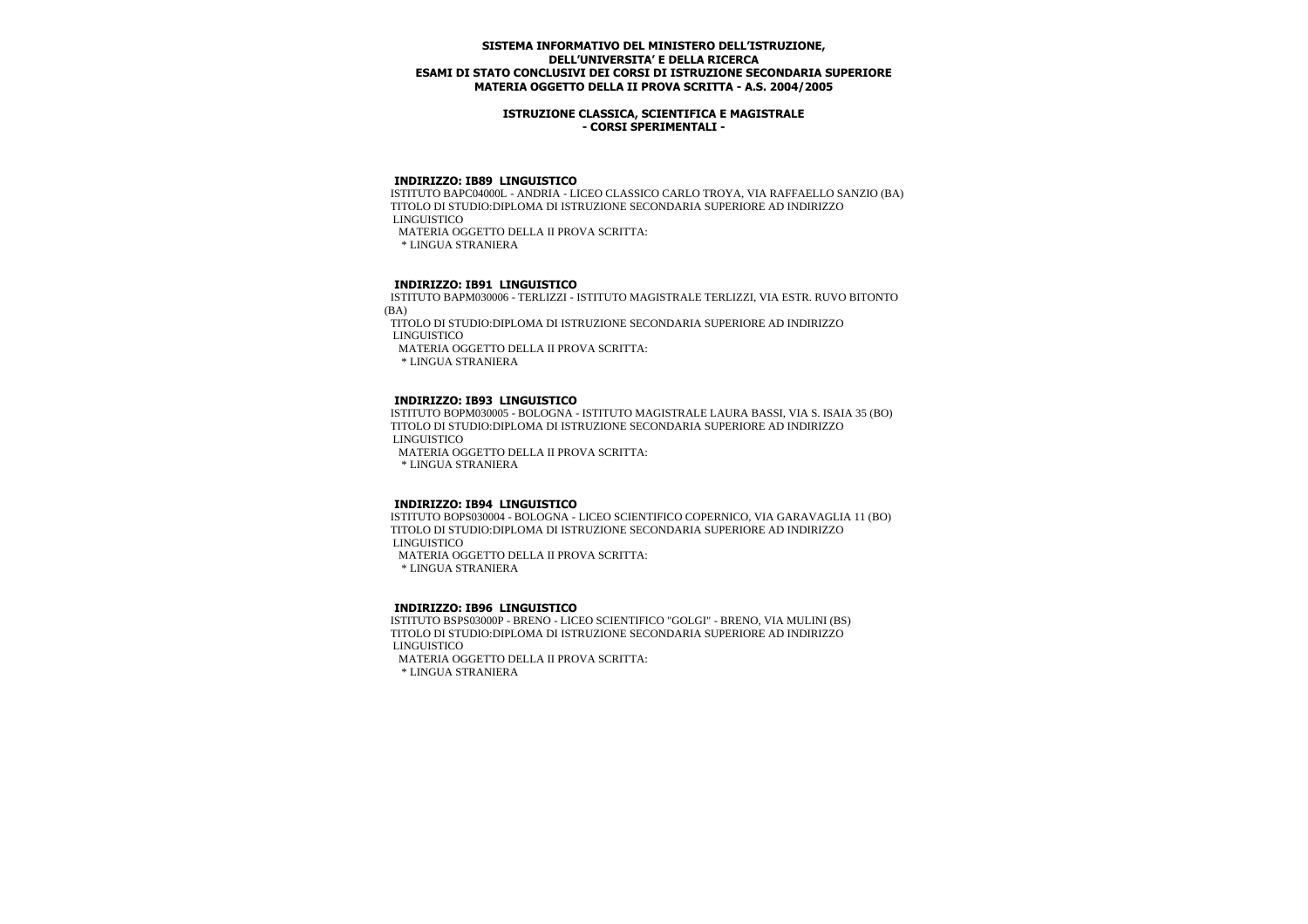### **ISTRUZIONE CLASSICA, SCIENTIFICA E MAGISTRALE - CORSI SPERIMENTALI -**

#### **INDIRIZZO: IB97 LINGUISTICO**

 ISTITUTO BSPM020005 - BRESCIA - ISTITUTO MAGISTRALE "GAMBARA" - BRESCIA, VIA VERONICA GAMBARA 3 (BS)

TITOLO DI STUDIO:DIPLOMA DI ISTRUZIONE SECONDARIA SUPERIORE AD INDIRIZZO

LINGUISTICO

MATERIA OGGETTO DELLA II PROVA SCRITTA:

\* LINGUA STRANIERA

# **INDIRIZZO: IC04 LINGUISTICO**

 ISTITUTO CEPQ011019 - MARCIANISE - SCUOLA MAGISTRALE MARCIANISE, VIA G.B.NOVELLI, 1 (CE) TITOLO DI STUDIO:DIPLOMA DI ISTRUZIONE SECONDARIA SUPERIORE AD INDIRIZZO LINGUISTICO

MATERIA OGGETTO DELLA II PROVA SCRITTA:

\* LINGUA STRANIERA

#### **INDIRIZZO: IC06 LINGUISTICO**

 ISTITUTO CEPS07000V - MONDRAGONE - LICEO SCIENTIFICO GALILEO GALILEI, VIA NAPOLI (CE) TITOLO DI STUDIO:DIPLOMA DI ISTRUZIONE SECONDARIA SUPERIORE AD INDIRIZZO LINGUISTICO

MATERIA OGGETTO DELLA II PROVA SCRITTA:

\* LINGUA STRANIERA

### **INDIRIZZO: IC08 LINGUISTICO**

 ISTITUTO CEPS060008 - VAIRANO PATENORA - LICEO SCIENTIFICO "LEONARDO DA VINCI", VIA ROMA,66 (CE) TITOLO DI STUDIO:DIPLOMA DI ISTRUZIONE SECONDARIA SUPERIORE AD INDIRIZZO LINGUISTICO MATERIA OGGETTO DELLA II PROVA SCRITTA: \* LINGUA STRANIERA

 **INDIRIZZO: IC10 LINGUISTICO**

 ISTITUTO CNPS05000D - BRA - LICEO SCIENTIFICO BRA "G.GIOLITTI-G.B.GANDINO", VIA FRATELLI CARANDO 43 (CN) TITOLO DI STUDIO:DIPLOMA DI ISTRUZIONE SECONDARIA SUPERIORE AD INDIRIZZO LINGUISTICO MATERIA OGGETTO DELLA II PROVA SCRITTA: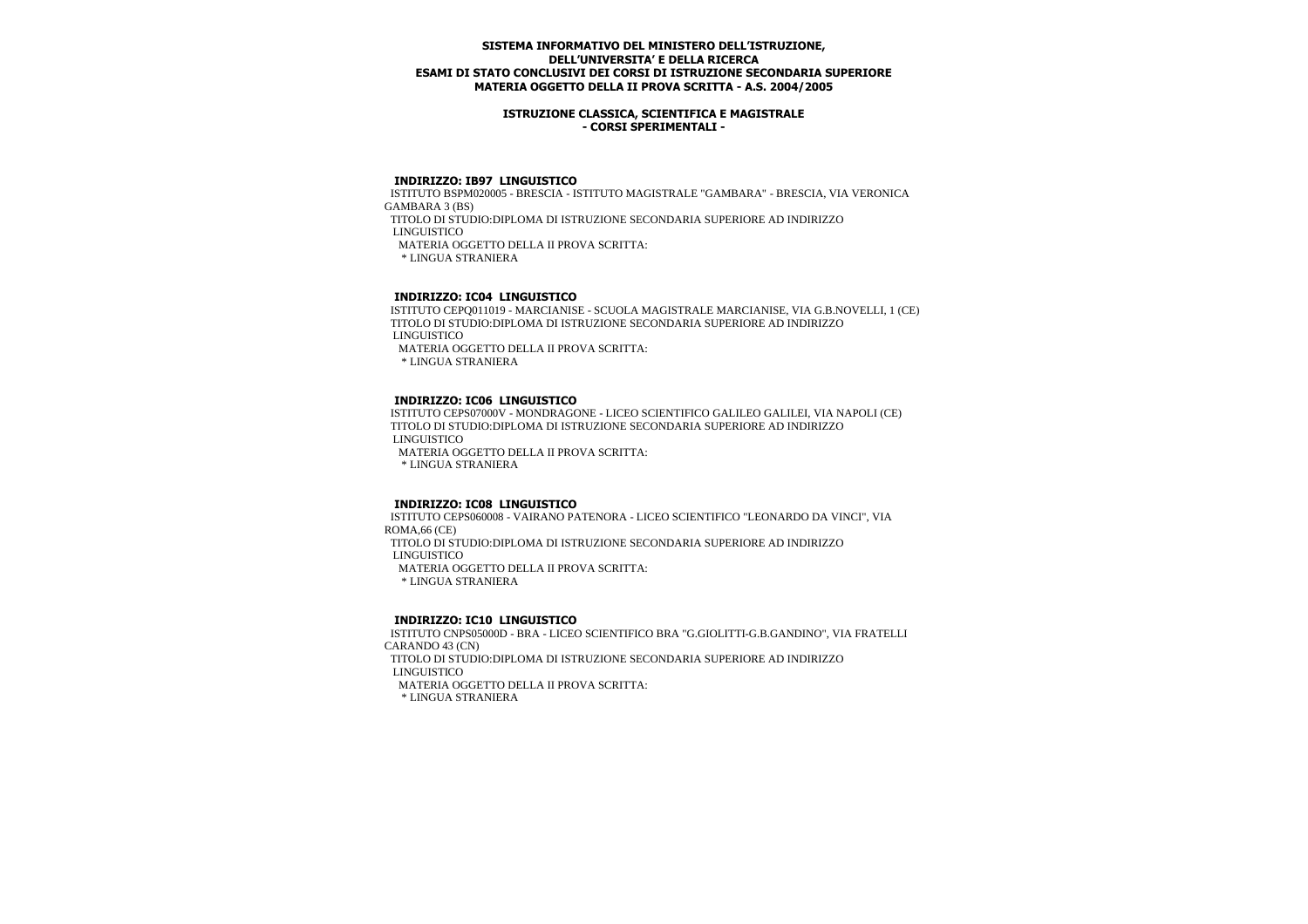### **ISTRUZIONE CLASSICA, SCIENTIFICA E MAGISTRALE - CORSI SPERIMENTALI -**

#### **INDIRIZZO: IC16 LINGUISTICO**

 ISTITUTO CSPM05000T - COSENZA - ISTITUTO MAGISTRALE IST.MAG."L.DELLA VALLE" COSENZ, PIAZZA AMENDOLA (CS) TITOLO DI STUDIO:DIPLOMA DI ISTRUZIONE SECONDARIA SUPERIORE AD INDIRIZZO LINGUISTICO MATERIA OGGETTO DELLA II PROVA SCRITTA: \* LINGUA STRANIERA

## **INDIRIZZO: IC17 LINGUISTICO**

 ISTITUTO CZPM03000C - LAMEZIA TERME - ISTITUTO MAGISTRALE TOMMASO CAMPANELLA, VIA C. DA CAVALLERIZZA (CZ) TITOLO DI STUDIO:DIPLOMA DI ISTRUZIONE SECONDARIA SUPERIORE AD INDIRIZZO LINGUISTICO MATERIA OGGETTO DELLA II PROVA SCRITTA: \* LINGUA STRANIERA

#### **INDIRIZZO: IC26 LINGUISTICO**

 ISTITUTO FGPM02901B - SAN SEVERO - ISTITUTO MAGISTRALE ENRICO PESTALOZZI, VIA GIUSEPPE DI VITTORIO 203 (FG) TITOLO DI STUDIO:DIPLOMA DI ISTRUZIONE SECONDARIA SUPERIORE AD INDIRIZZO LINGUISTICO MATERIA OGGETTO DELLA II PROVA SCRITTA: \* LINGUA STRANIERA

#### **INDIRIZZO: IC28 LINGUISTICO**

 ISTITUTO FOPC04000V - FORLI' - LICEO CLASSICO "G.B.MORGAGNI" SOCIO-PED.-LIN., VIALE ROMA 1/3 (FO)

TITOLO DI STUDIO:DIPLOMA DI ISTRUZIONE SECONDARIA SUPERIORE AD INDIRIZZO

LINGUISTICO

MATERIA OGGETTO DELLA II PROVA SCRITTA:

\* LINGUA STRANIERA

#### **INDIRIZZO: IC33 LINGUISTICO**

 ISTITUTO IMPM01000A - IMPERIA - ISTITUTO MAGISTRALE "C.AMORETTI", PIAZZETTA DENEGRI, 2 (IM)

 TITOLO DI STUDIO:DIPLOMA DI ISTRUZIONE SECONDARIA SUPERIORE AD INDIRIZZO LINGUISTICO

MATERIA OGGETTO DELLA II PROVA SCRITTA: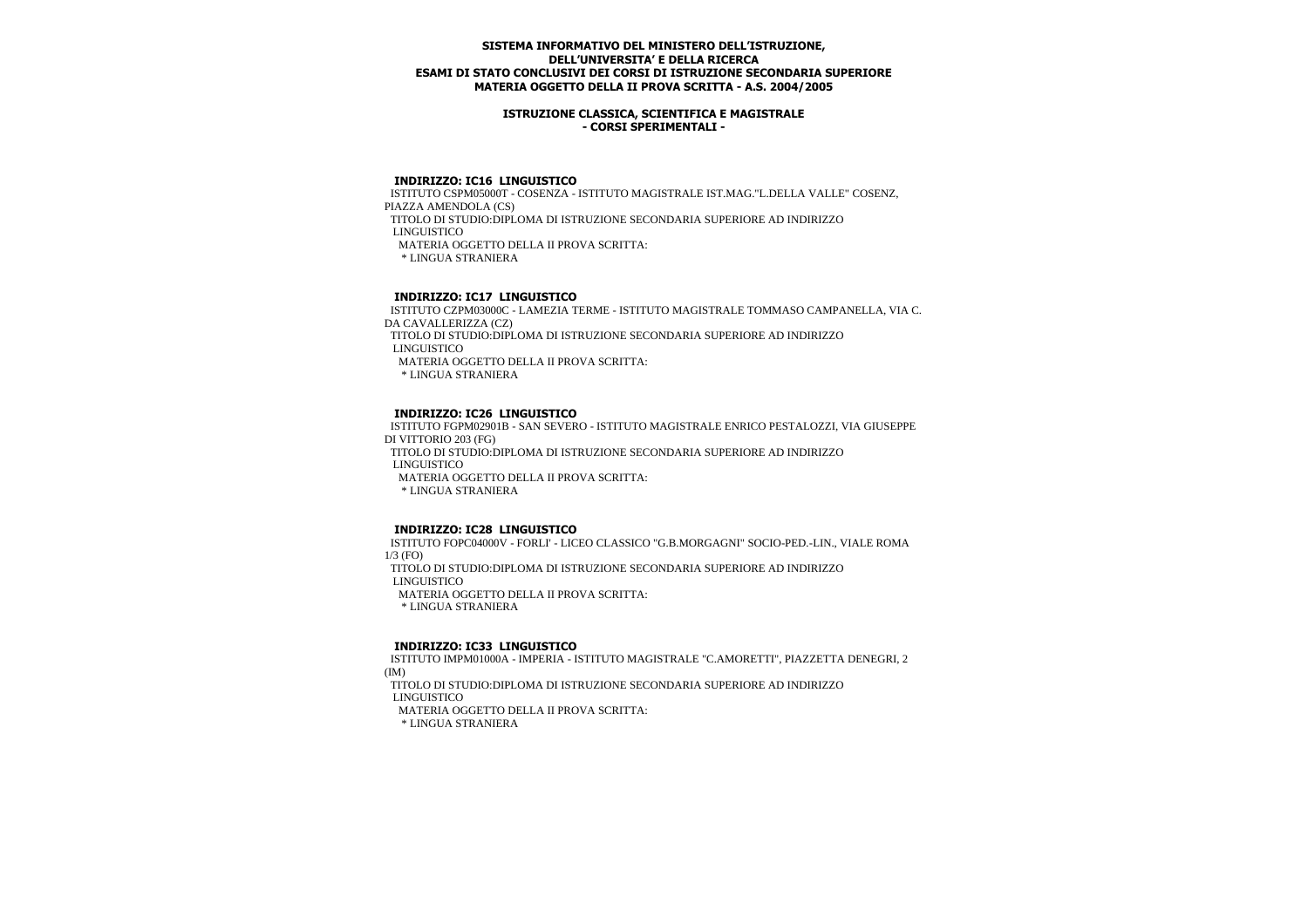### **ISTRUZIONE CLASSICA, SCIENTIFICA E MAGISTRALE - CORSI SPERIMENTALI -**

### **INDIRIZZO: IC36 LINGUISTICO**

 ISTITUTO KRPM010006 - CROTONE - ISTITUTO MAGISTRALE G. V. GRAVINA, VIA XXV APRILE (KR) TITOLO DI STUDIO:DIPLOMA DI ISTRUZIONE SECONDARIA SUPERIORE AD INDIRIZZO LINGUISTICO MATERIA OGGETTO DELLA II PROVA SCRITTA:

\* LINGUA STRANIERA

## **INDIRIZZO: IC38 LINGUISTICO**

 ISTITUTO LEPS04000E - GALATINA - LICEO SCIENTIFICO LICEO SCIENTIFICO-GALATINA, VIALE DON TONINO BELLO (LE) TITOLO DI STUDIO:DIPLOMA DI ISTRUZIONE SECONDARIA SUPERIORE AD INDIRIZZO LINGUISTICO

MATERIA OGGETTO DELLA II PROVA SCRITTA:

\* LINGUA STRANIERA

#### **INDIRIZZO: IC41 LINGUISTICO**

 ISTITUTO LEPM01201C - GALLIPOLI - ISTITUTO MAGISTRALE GALLIPOLI, VIA TORINO (LE) TITOLO DI STUDIO:DIPLOMA DI ISTRUZIONE SECONDARIA SUPERIORE AD INDIRIZZO LINGUISTICO

MATERIA OGGETTO DELLA II PROVA SCRITTA:

\* LINGUA STRANIERA

#### **INDIRIZZO: IC43 LINGUISTICO**

 ISTITUTO LEPM01000Q - LECCE - ISTITUTO MAGISTRALE ISTITUTO MAGISTRALE "SICILIANI, VIA LEUCA 2 (LE) TITOLO DI STUDIO:DIPLOMA DI ISTRUZIONE SECONDARIA SUPERIORE AD INDIRIZZO LINGUISTICO MATERIA OGGETTO DELLA II PROVA SCRITTA: \* LINGUA STRANIERA

#### **INDIRIZZO: IC48 LINGUISTICO**

 ISTITUTO LTPM010002 - LATINA - ISTITUTO MAGISTRALE ALESSANDRO MANZONI, VIA MAGENTA S.N.C. (LT) TITOLO DI STUDIO:DIPLOMA DI ISTRUZIONE SECONDARIA SUPERIORE AD INDIRIZZO LINGUISTICO MATERIA OGGETTO DELLA II PROVA SCRITTA: \* LINGUA STRANIERA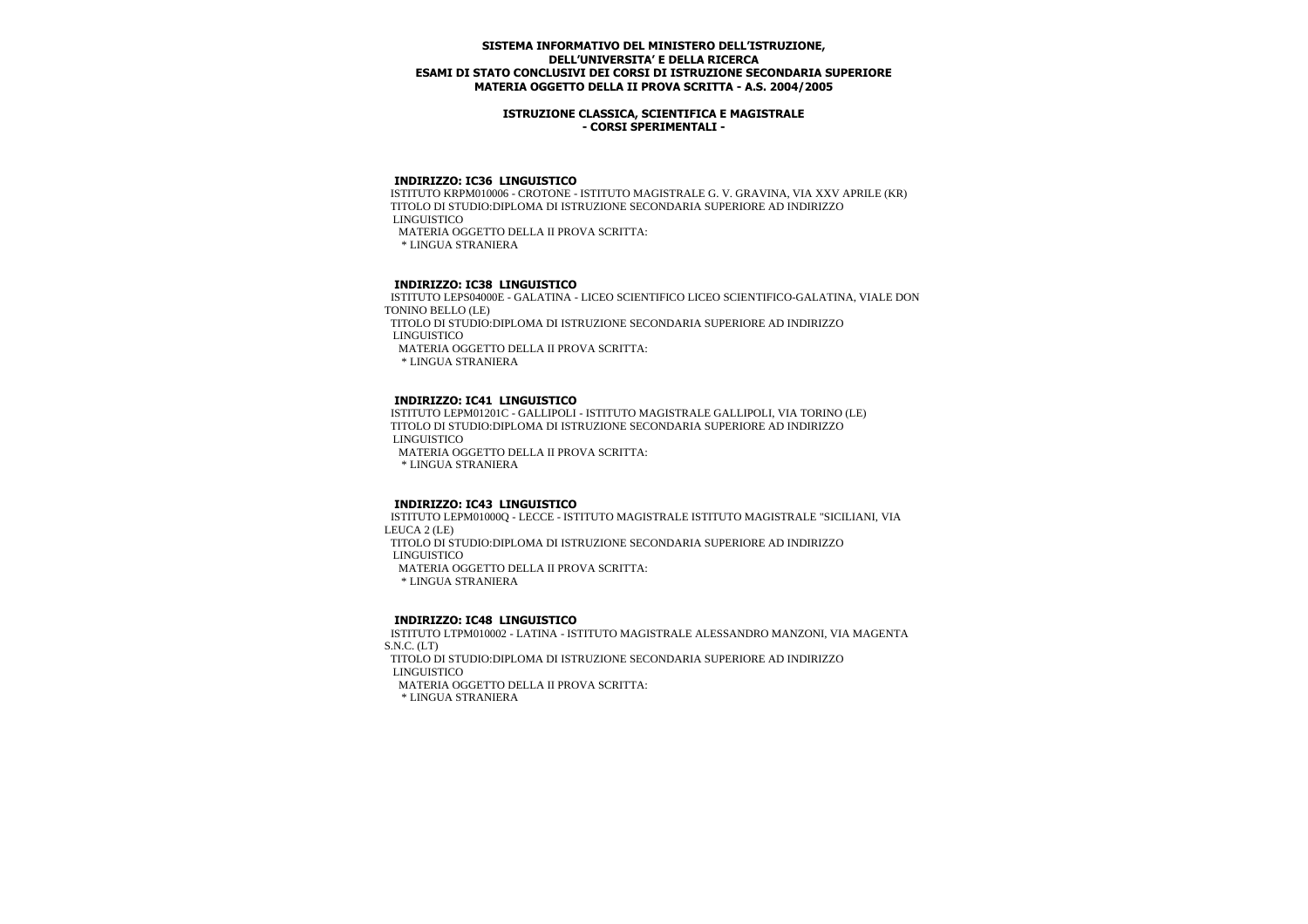### **ISTRUZIONE CLASSICA, SCIENTIFICA E MAGISTRALE - CORSI SPERIMENTALI -**

#### **INDIRIZZO: IC50 LINGUISTICO**

 ISTITUTO LUPM00301B - BARGA - ISTITUTO MAGISTRALE "G.PASCOLI", VIA DELL'ACQUEDOTTO N.18 (LU)

TITOLO DI STUDIO:DIPLOMA DI ISTRUZIONE SECONDARIA SUPERIORE AD INDIRIZZO

LINGUISTICO

MATERIA OGGETTO DELLA II PROVA SCRITTA:

\* LINGUA STRANIERA

# **INDIRIZZO: IC51 LINGUISTICO**

 ISTITUTO LUPM03000P - CAMAIORE - ISTITUTO MAGISTRALE "G.CHINI", VIA VITTORIO EMANUELE  $N.2$  (LID)

 TITOLO DI STUDIO:DIPLOMA DI ISTRUZIONE SECONDARIA SUPERIORE AD INDIRIZZO LINGUISTICO

MATERIA OGGETTO DELLA II PROVA SCRITTA:

\* LINGUA STRANIERA

## **INDIRIZZO: IC52 LINGUISTICO**

 ISTITUTO MEPM010009 - MESSINA - ISTITUTO MAGISTRALE " AINIS " MESSINA, VIA ANTONELLO FRERI (ME)

 TITOLO DI STUDIO:DIPLOMA DI ISTRUZIONE SECONDARIA SUPERIORE AD INDIRIZZO LINGUISTICO

MATERIA OGGETTO DELLA II PROVA SCRITTA:

\* LINGUA STRANIERA

# **INDIRIZZO: IC53 LINGUISTICO**

 ISTITUTO MEPM01301T - MESSINA - ISTITUTO MAGISTRALE IST. MAGISTRALE "BISAZZA", VIALE ANNUNZIATA N. 10/A - RIONE MATTEOTTI TITOLO DI STUDIO:DIPLOMA DI ISTRUZIONE SECONDARIA SUPERIORE AD INDIRIZZO LINGUISTICO MATERIA OGGETTO DELLA II PROVA SCRITTA: \* LINGUA STRANIERA

# **INDIRIZZO: IC54 LINGUISTICO**

 ISTITUTO MEPC003013 - SANT'AGATA DI MILITELLO - LICEO CLASSICO SANT'AGATA DI MILITELLO, C/DA CANNAMELATA (ME) TITOLO DI STUDIO:DIPLOMA DI ISTRUZIONE SECONDARIA SUPERIORE AD INDIRIZZO LINGUISTICO MATERIA OGGETTO DELLA II PROVA SCRITTA: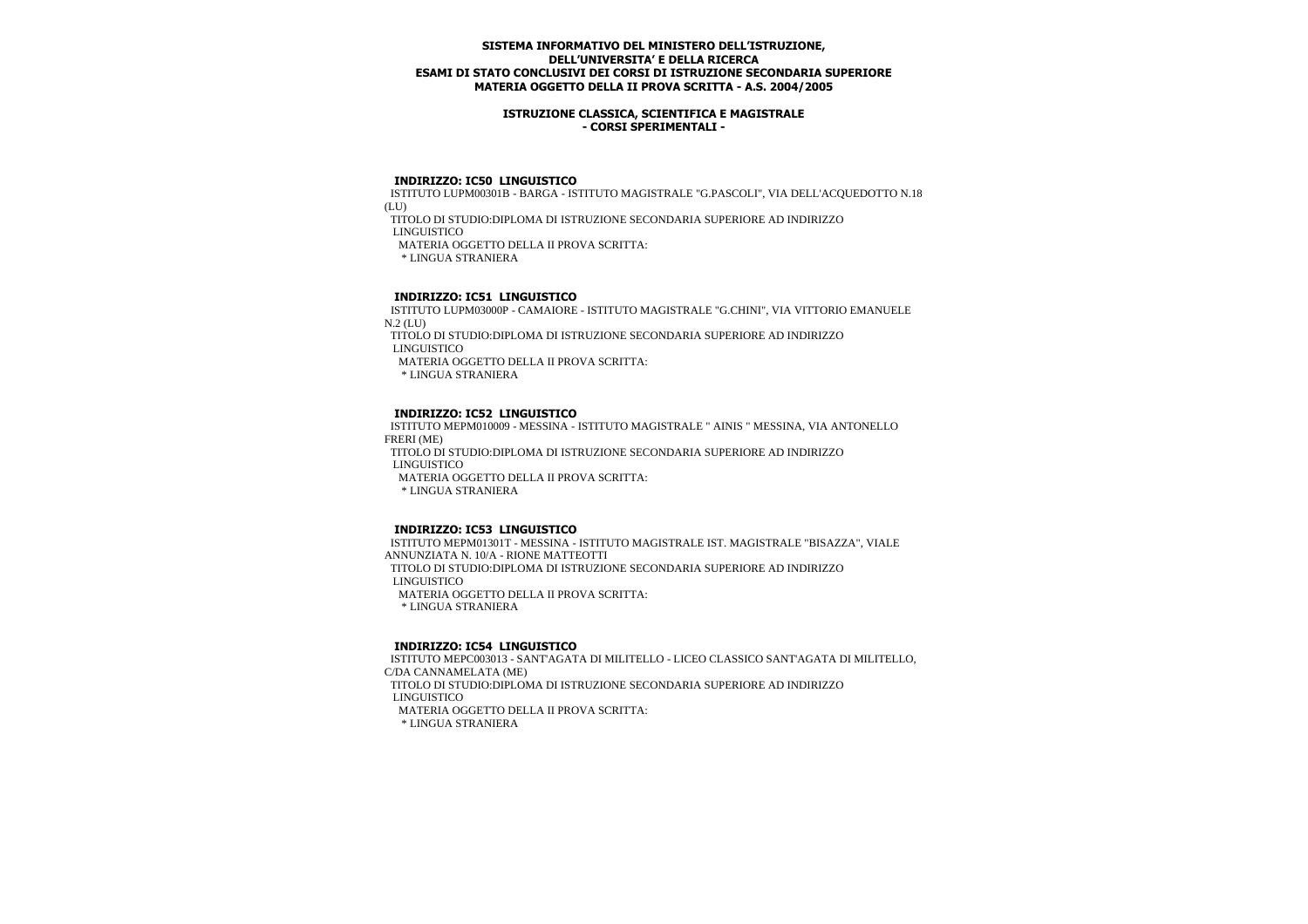### **ISTRUZIONE CLASSICA, SCIENTIFICA E MAGISTRALE - CORSI SPERIMENTALI -**

#### **INDIRIZZO: IC55 LINGUISTICO**

 ISTITUTO MIPM06000N - MONZA - ISTITUTO MAGISTRALE CARLO PORTA, VIA DELLA GUERRINA,15 (MI)

TITOLO DI STUDIO:DIPLOMA DI ISTRUZIONE SECONDARIA SUPERIORE AD INDIRIZZO

LINGUISTICO

MATERIA OGGETTO DELLA II PROVA SCRITTA:

\* LINGUA STRANIERA

## **INDIRIZZO: IC57 LINGUISTICO**

 ISTITUTO MIPM070008 - SESTO SAN GIOVANNI - ISTITUTO MAGISTRALE ERASMO DA ROTTERDAM, VIALE ITALIA 409 (MI)

 TITOLO DI STUDIO:DIPLOMA DI ISTRUZIONE SECONDARIA SUPERIORE AD INDIRIZZO LINGUISTICO

MATERIA OGGETTO DELLA II PROVA SCRITTA:

\* LINGUA STRANIERA

## **INDIRIZZO: IC60 LINGUISTICO**

 ISTITUTO MNPM00101B - SUZZARA - ISTITUTO MAGISTRALE IST.MAG.LE MANZONI SUZZARA, VIALE ZONTA 23 (MN)

 TITOLO DI STUDIO:DIPLOMA DI ISTRUZIONE SECONDARIA SUPERIORE AD INDIRIZZO LINGUISTICO

MATERIA OGGETTO DELLA II PROVA SCRITTA:

\* LINGUA STRANIERA

#### **INDIRIZZO: IC64 LINGUISTICO**

 ISTITUTO MSPM00201E - CARRARA - ISTITUTO MAGISTRALE LICEO PSICO-PED,SC.SOC.LING."M, (SEZ.ASS.I.S.MONTESSORI CARRARA)VIA LU TITOLO DI STUDIO:DIPLOMA DI ISTRUZIONE SECONDARIA SUPERIORE AD INDIRIZZO LINGUISTICO MATERIA OGGETTO DELLA II PROVA SCRITTA: \* LINGUA STRANIERA

#### **INDIRIZZO: IC76 LINGUISTICO**

 ISTITUTO PEPM01000D - CITTA' SANT'ANGELO - ISTITUTO MAGISTRALE "BERTRANDO SPAVENTA", VIA LARGO MAZZINI 1 (PE) TITOLO DI STUDIO:DIPLOMA DI ISTRUZIONE SECONDARIA SUPERIORE AD INDIRIZZO LINGUISTICO MATERIA OGGETTO DELLA II PROVA SCRITTA: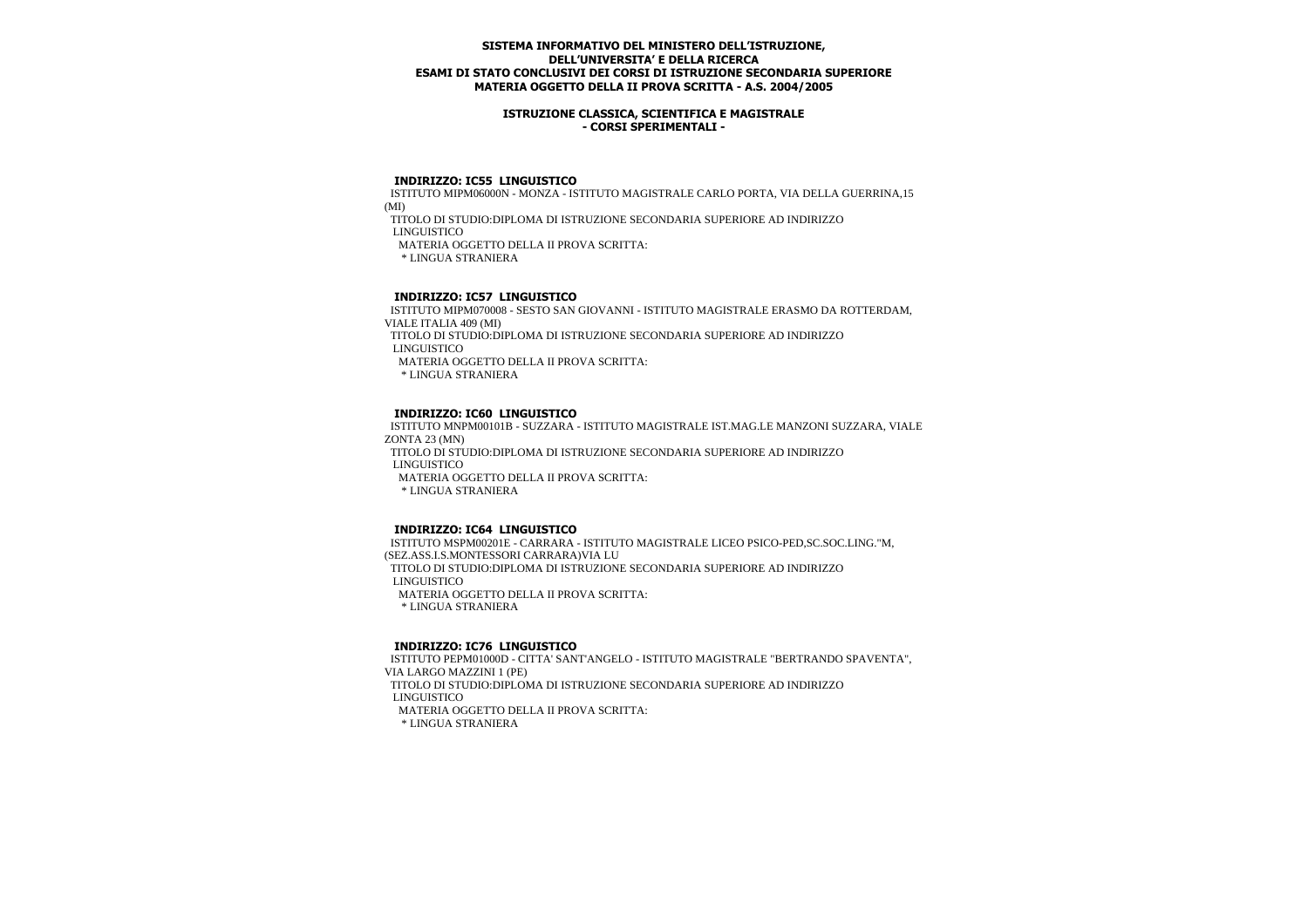### **ISTRUZIONE CLASSICA, SCIENTIFICA E MAGISTRALE - CORSI SPERIMENTALI -**

#### **INDIRIZZO: IC88 LINGUISTICO**

 ISTITUTO RMPM016015 - ROMA - ISTITUTO MAGISTRALE J.J.ROUSSEAU, VIA DELLE SETTE CHIESE 259 (RM)

TITOLO DI STUDIO:DIPLOMA DI ISTRUZIONE SECONDARIA SUPERIORE AD INDIRIZZO

LINGUISTICO

MATERIA OGGETTO DELLA II PROVA SCRITTA:

\* LINGUA STRANIERA

## **INDIRIZZO: IC90 LINGUISTICO**

 ISTITUTO RMPM01801R - ROMA - ISTITUTO MAGISTRALE COLONNA, VIA DELL'ARCO DEL MONTE 99 (RM)

 TITOLO DI STUDIO:DIPLOMA DI ISTRUZIONE SECONDARIA SUPERIORE AD INDIRIZZO LINGUISTICO

MATERIA OGGETTO DELLA II PROVA SCRITTA:

\* LINGUA STRANIERA

#### **INDIRIZZO: IC93 LINGUISTICO**

 ISTITUTO RMPM02601Q - ROMA - ISTITUTO MAGISTRALE ORIANI, PIAZZA INDIPENDENZA 7 (RM) TITOLO DI STUDIO:DIPLOMA DI ISTRUZIONE SECONDARIA SUPERIORE AD INDIRIZZO LINGUISTICO MATERIA OGGETTO DELLA II PROVA SCRITTA:

\* LINGUA STRANIERA

#### **INDIRIZZO: IC95 LINGUISTICO**

 ISTITUTO RMPM160003 - ROMA - ISTITUTO MAGISTRALE VITTORIO GASSMAN, VIA PIETRO MAFFI, 57 (RM) TITOLO DI STUDIO:DIPLOMA DI ISTRUZIONE SECONDARIA SUPERIORE AD INDIRIZZO LINGUISTICO MATERIA OGGETTO DELLA II PROVA SCRITTA:

\* LINGUA STRANIERA

## **INDIRIZZO: IC99 LINGUISTICO**

 ISTITUTO ROPM01000Q - ROVIGO - ISTITUTO MAGISTRALE IST.MAGISTRALE "C.ROCCATI" - R, VIA CARDUCCI 8 (RO) TITOLO DI STUDIO:DIPLOMA DI ISTRUZIONE SECONDARIA SUPERIORE AD INDIRIZZO LINGUISTICO MATERIA OGGETTO DELLA II PROVA SCRITTA: \* LINGUA STRANIERA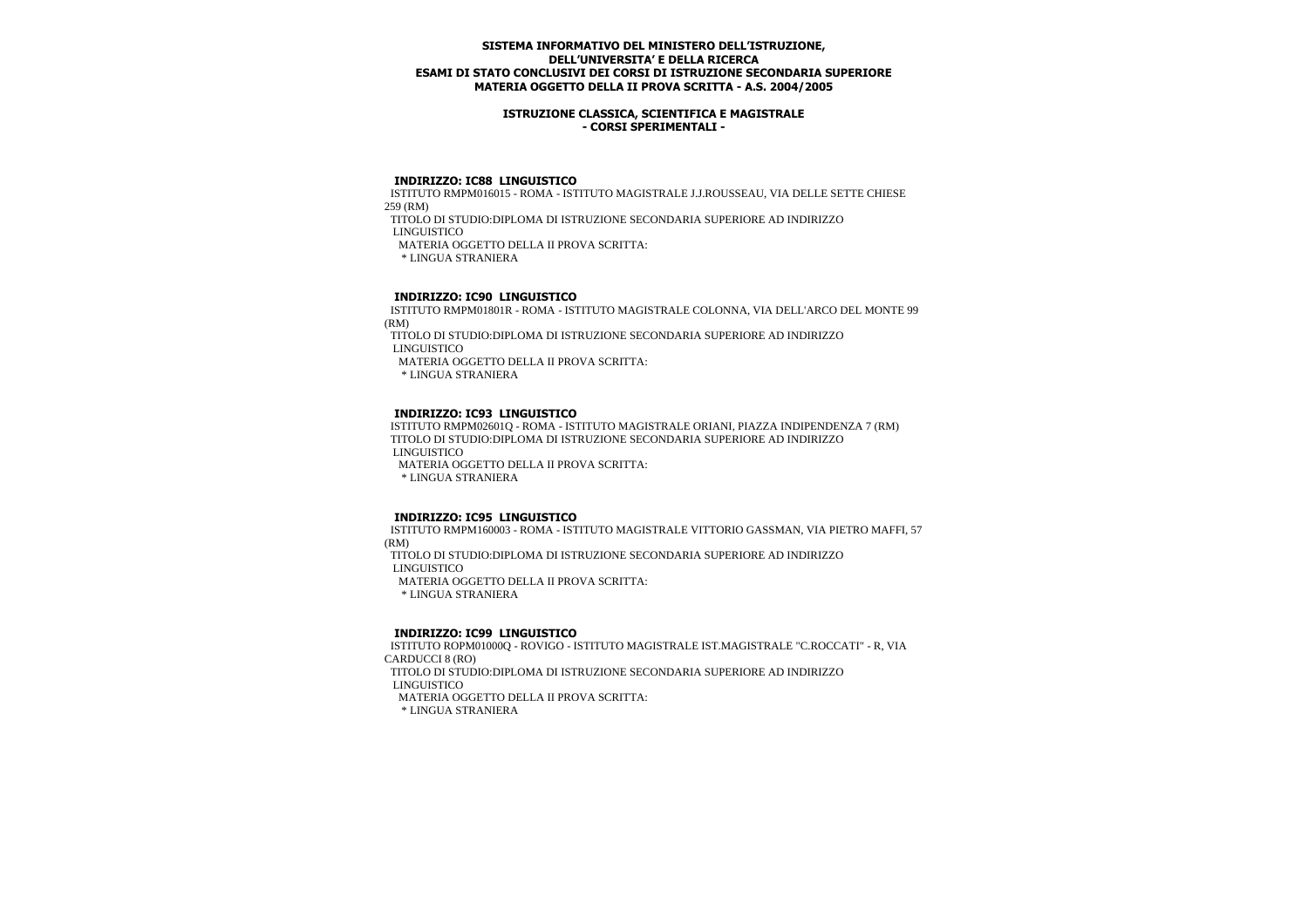### **ISTRUZIONE CLASSICA, SCIENTIFICA E MAGISTRALE - CORSI SPERIMENTALI -**

#### **INDIRIZZO: ID00 LINGUISTICO**

 ISTITUTO SIPM00101L - MONTEPULCIANO - ISTITUTO MAGISTRALE SAN BELLARMINO, VIA DELLO STADIO, N. 45 (SI)

TITOLO DI STUDIO:DIPLOMA DI ISTRUZIONE SECONDARIA SUPERIORE AD INDIRIZZO

LINGUISTICO

MATERIA OGGETTO DELLA II PROVA SCRITTA:

\* LINGUA STRANIERA

# **INDIRIZZO: ID02 LINGUISTICO**

 ISTITUTO SPPM01000D - LA SPEZIA - ISTITUTO MAGISTRALE GIUSEPPE MAZZINI, VIALE ALDO FERRARI 37 (SP)

 TITOLO DI STUDIO:DIPLOMA DI ISTRUZIONE SECONDARIA SUPERIORE AD INDIRIZZO LINGUISTICO

MATERIA OGGETTO DELLA II PROVA SCRITTA:

\* LINGUA STRANIERA

### **INDIRIZZO: ID03 LINGUISTICO**

 ISTITUTO SRPS120005 - FLORIDIA - LICEO SCIENTIFICO FLORIDIA -"L.DA VINCI", V.LE VITT.VENETO - C/DA SERRANTONE (SR) TITOLO DI STUDIO:DIPLOMA DI ISTRUZIONE SECONDARIA SUPERIORE AD INDIRIZZO LINGUISTICO MATERIA OGGETTO DELLA II PROVA SCRITTA:

\* LINGUA STRANIERA

#### **INDIRIZZO: ID05 LINGUISTICO**

 ISTITUTO SRPM01000P - SIRACUSA - ISTITUTO MAGISTRALE 8 I.I.S.S. "M.F.QUINTILIANO", VIA TISIA 49 (SR)

 TITOLO DI STUDIO:DIPLOMA DI ISTRUZIONE SECONDARIA SUPERIORE AD INDIRIZZO LINGUISTICO

MATERIA OGGETTO DELLA II PROVA SCRITTA:

\* LINGUA STRANIERA

#### **INDIRIZZO: ID09 LINGUISTICO**

 ISTITUTO TEPC030005 - ROSETO DEGLI ABRUZZI - LICEO CLASSICO LICEO GINNASIO STATALE "SAFFO", VIA SILVIO PELLICO (TE) TITOLO DI STUDIO:DIPLOMA DI ISTRUZIONE SECONDARIA SUPERIORE AD INDIRIZZO LINGUISTICO MATERIA OGGETTO DELLA II PROVA SCRITTA: \* LINGUA STRANIERA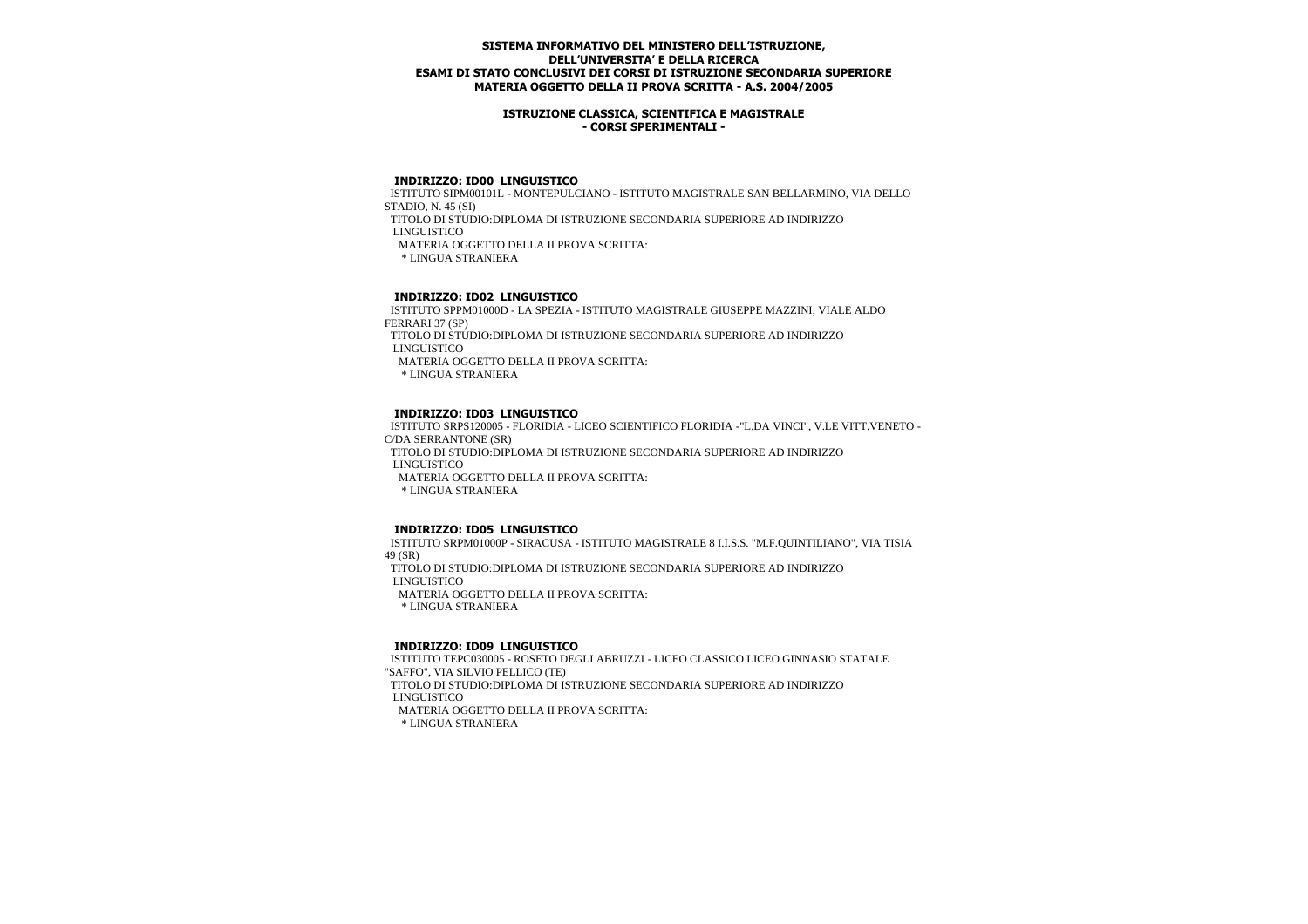### **ISTRUZIONE CLASSICA, SCIENTIFICA E MAGISTRALE - CORSI SPERIMENTALI -**

### **INDIRIZZO: ID12 LINGUISTICO**

 ISTITUTO TOPS18000P - CHIERI - LICEO SCIENTIFICO A. MONTI, VIA MONTESSORI 4 (TO) TITOLO DI STUDIO:DIPLOMA DI ISTRUZIONE SECONDARIA SUPERIORE AD INDIRIZZO LINGUISTICO MATERIA OGGETTO DELLA II PROVA SCRITTA:

\* LINGUA STRANIERA

## **INDIRIZZO: ID14 LINGUISTICO**

 ISTITUTO TOPC00101P - OULX - LICEO CLASSICO L. DES AMBROIS, VIA VITTORIO EMANUELE,24 (TO) TITOLO DI STUDIO:DIPLOMA DI ISTRUZIONE SECONDARIA SUPERIORE AD INDIRIZZO LINGUISTICO

MATERIA OGGETTO DELLA II PROVA SCRITTA:

\* LINGUA STRANIERA

## **INDIRIZZO: ID18 LINGUISTICO**

 ISTITUTO TVPM02000G - MONTEBELLUNA - ISTITUTO MAGISTRALE IST.MAGISTRALE"VERONESE"MONTEB, VIALE DELLA VITTORIA 34 (TV) TITOLO DI STUDIO:DIPLOMA DI ISTRUZIONE SECONDARIA SUPERIORE AD INDIRIZZO LINGUISTICO MATERIA OGGETTO DELLA II PROVA SCRITTA:

\* LINGUA STRANIERA

#### **INDIRIZZO: ID22 LINGUISTICO**

 ISTITUTO UDPM010009 - UDINE - ISTITUTO MAGISTRALE ISTITUTO MAGISTRALE "C. PERCOT, VIA PIER SILVERIO LEICHT (UD) TITOLO DI STUDIO:DIPLOMA DI ISTRUZIONE SECONDARIA SUPERIORE AD INDIRIZZO LINGUISTICO MATERIA OGGETTO DELLA II PROVA SCRITTA:

\* LINGUA STRANIERA

#### **INDIRIZZO: ID24 LINGUISTICO**

 ISTITUTO VEPM030006 - PORTOGRUARO - ISTITUTO MAGISTRALE MARCO BELLI, PIAZZA MARCONI, 10 (VE) TITOLO DI STUDIO:DIPLOMA DI ISTRUZIONE SECONDARIA SUPERIORE AD INDIRIZZO LINGUISTICO

MATERIA OGGETTO DELLA II PROVA SCRITTA: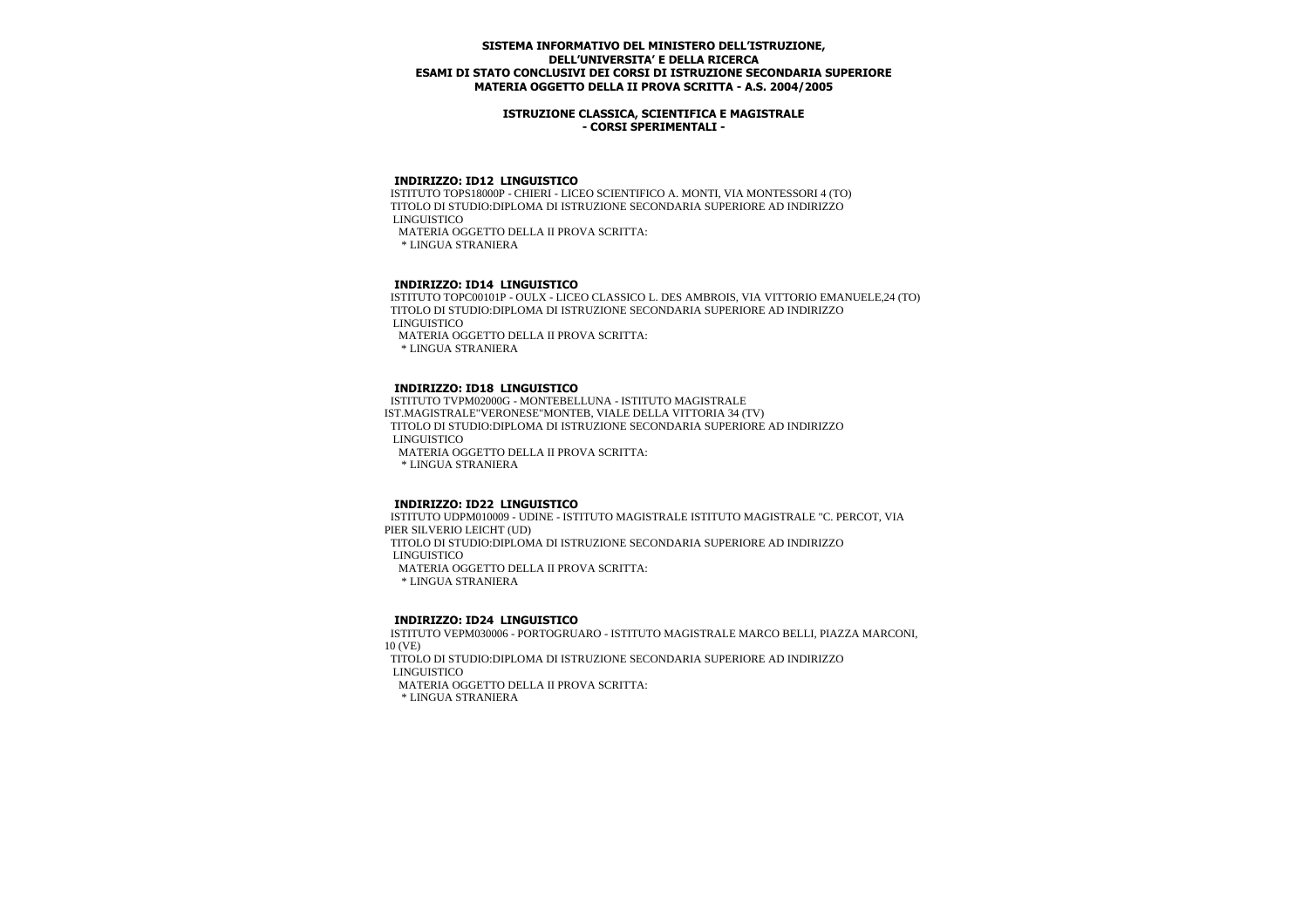### **ISTRUZIONE CLASSICA, SCIENTIFICA E MAGISTRALE - CORSI SPERIMENTALI -**

### **INDIRIZZO: ID25 LINGUISTICO**

 ISTITUTO VIPC05000E - SCHIO - LICEO CLASSICO GIACOMO ZANELLA, PIAZZA SUMMANO (VI) TITOLO DI STUDIO:DIPLOMA DI ISTRUZIONE SECONDARIA SUPERIORE AD INDIRIZZO LINGUISTICO MATERIA OGGETTO DELLA II PROVA SCRITTA:

\* LINGUA STRANIERA

## **INDIRIZZO: ID26 LINGUISTICO**

 ISTITUTO VRPC01000C - LEGNAGO - LICEO CLASSICO GIOVANNI COTTA, VIALE DEI TIGLI,50 (VR) TITOLO DI STUDIO:DIPLOMA DI ISTRUZIONE SECONDARIA SUPERIORE AD INDIRIZZO LINGUISTICO

MATERIA OGGETTO DELLA II PROVA SCRITTA:

\* LINGUA STRANIERA

## **INDIRIZZO: ID56 LINGUISTICO**

 ISTITUTO AGPM010005 - RIBERA - ISTITUTO MAGISTRALE FRANCESCO CRISPI, PIAZZA ZAMENHOF 1 (AG)

 TITOLO DI STUDIO:DIPLOMA DI ISTRUZIONE SECONDARIA SUPERIORE AD INDIRIZZO LINGUISTICO

MATERIA OGGETTO DELLA II PROVA SCRITTA:

\* LINGUA STRANIERA

#### **INDIRIZZO: ID60 LINGUISTICO**

 ISTITUTO RMPM12000L - ROMA - ISTITUTO MAGISTRALE GIORDANO BRUNO, VIA DELLA BUFALOTTA 594 (RM) TITOLO DI STUDIO:DIPLOMA DI ISTRUZIONE SECONDARIA SUPERIORE AD INDIRIZZO LINGUISTICO MATERIA OGGETTO DELLA II PROVA SCRITTA:

\* LINGUA STRANIERA

#### **INDIRIZZO: IY25 LINGUISTICO**

 ISTITUTO TNPS001015 - CAVALESE - LICEO SCIENTIFICO CAVALESE, VIA GANDHI, 1 (TN) TITOLO DI STUDIO:DIPLOMA DI ISTRUZIONE SECONDARIA SUPERIORE AD INDIRIZZO LINGUISTICO

MATERIA OGGETTO DELLA II PROVA SCRITTA: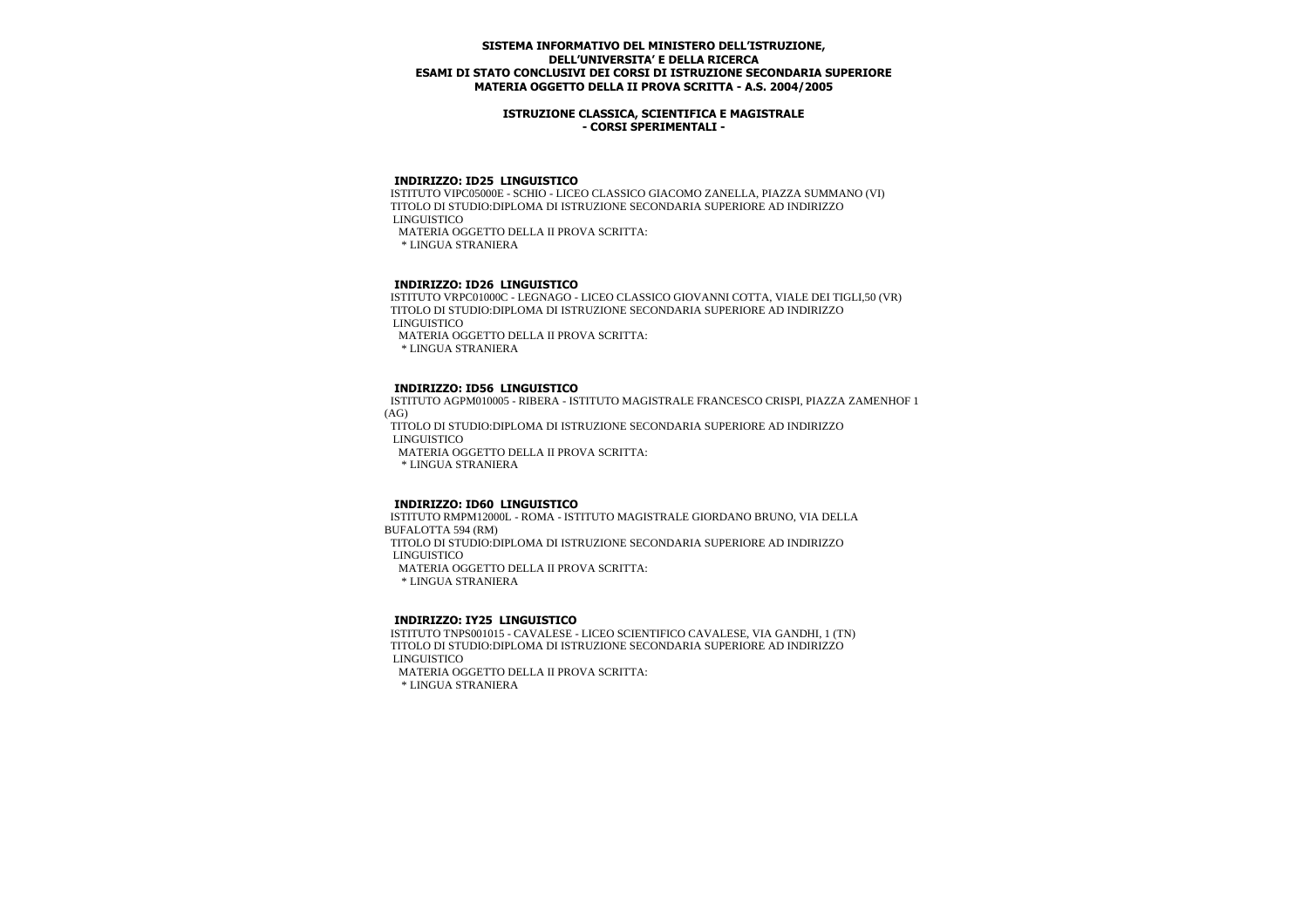### **ISTRUZIONE CLASSICA, SCIENTIFICA E MAGISTRALE - CORSI SPERIMENTALI -**

#### **INDIRIZZO: IX86 LINGUISTICO (PROGETTO BROCCA)**

 ISTITUTO TSPS010006 - TRIESTE - LICEO SCIENTIFICO FRANCE PRESEREN - LINGUA INS.S, STRADA DI GUARDIELLA N.13/1 (TS)

TITOLO DI STUDIO:DIPLOMA DI ISTRUZIONE SECONDARIA SUPERIORE AD INDIRIZZO

LINGUISTICO

MATERIA OGGETTO DELLA II PROVA SCRITTA:

\* LINGUA STRANIERA

## **INDIRIZZO: IY23 LINGUISTICO (2 LIN.) "CUSANUS"**

 ISTITUTO TBPC060005 - BRUNICO.BRUNECK. - LICEO CLASSICO NIKOLAUS CUSANUS, PARCO TSCHURTSCHENTHALER 1 (BZ)

 TITOLO DI STUDIO:DIPLOMA DI ISTRUZIONE SECONDARIA SUPERIORE AD INDIRIZZO LINGUISTICO

MATERIA OGGETTO DELLA II PROVA SCRITTA:

\* LINGUA STRANIERA

## **INDIRIZZO: IY64 LINGUISTICO (2 LIN.) "SILANDRO"**

 ISTITUTO TBPS040003 - SILANDRO.SCHLANDERS. - LICEO SCIENTIFICO LINGUA TEDESCA, VIA S. FRANCESCO 6 (BZ)

 TITOLO DI STUDIO:DIPLOMA DI ISTRUZIONE SECONDARIA SUPERIORE AD INDIRIZZO LINGUISTICO

MATERIA OGGETTO DELLA II PROVA SCRITTA:

\* LINGUA STRANIERA

#### **INDIRIZZO: IY24 LINGUISTICO (2 LIN.)"BEDA WEBER"**

 ISTITUTO TBPC010004 - MERANO.MERAN. - LICEO CLASSICO BEDA WEBER, VIA CAVOUR 3 (BZ) TITOLO DI STUDIO:DIPLOMA DI ISTRUZIONE SECONDARIA SUPERIORE AD INDIRIZZO LINGUISTICO MATERIA OGGETTO DELLA II PROVA SCRITTA: \* LINGUA STRANIERA

### **INDIRIZZO: IC31 LINGUISTICO - IST.MAG.S.CATERINA - L.R.PAR.- OVADA AL**

 ISTITUTO ALPM02500D - OVADA - L.R. PAR. ISTITUTO MAGISTRALE "S.CATERINA" MADRI PIE, V.G.D. BUFFA 6 (AL)

 TITOLO DI STUDIO:DIPLOMA DI ISTRUZIONE SECONDARIA SUPERIORE AD INDIRIZZO LINGUISTICO

MATERIA OGGETTO DELLA II PROVA SCRITTA: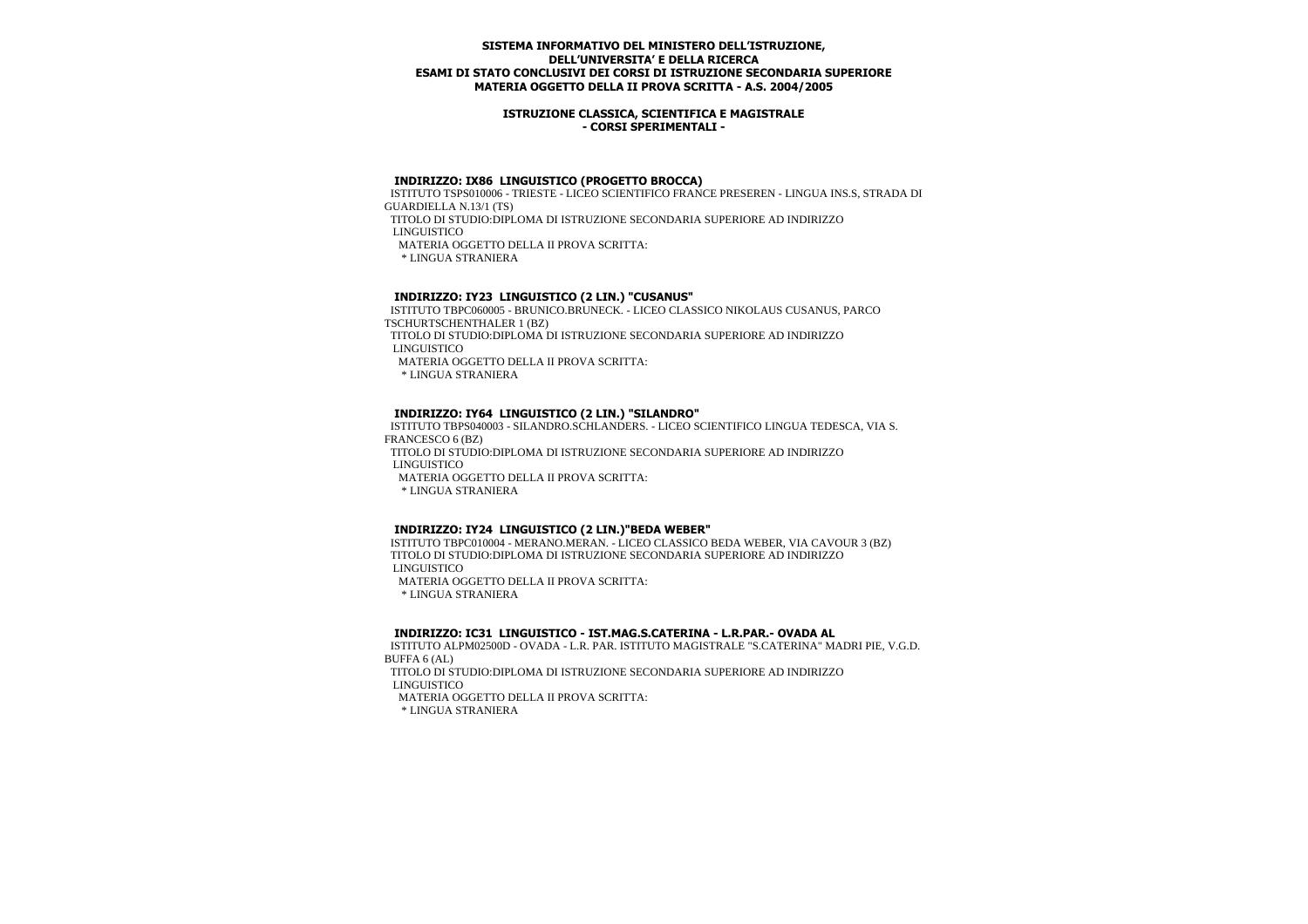### **ISTRUZIONE CLASSICA, SCIENTIFICA E MAGISTRALE - CORSI SPERIMENTALI -**

#### **INDIRIZZO: IA89 LINGUISTICO - ISTITUTO MAGISTRALE "CANOSSA" - FIDENZA (PR)**

 ISTITUTO PRPM02500V - FIDENZA - L.R. PAR. ISTITUTO MAGISTRALE "CANOSSA", V.MILANI 18 (PR) TITOLO DI STUDIO:DIPLOMA DI ISTRUZIONE SECONDARIA SUPERIORE AD INDIRIZZO LINGUISTICO

MATERIA OGGETTO DELLA II PROVA SCRITTA:

\* LINGUA STRANIERA

## **INDIRIZZO: IA94 LINGUISTICO - LICEO LINGUISTICO "BYRON" - GENOVA**

 ISTITUTO GEPL09500L - GENOVA - L.R. PAR. LICEO LINGUISTICO BYRON, P.ZA DI NEGRO 6 (GE) TITOLO DI STUDIO:DIPLOMA DI ISTRUZIONE SECONDARIA SUPERIORE AD INDIRIZZO LINGUISTICO

MATERIA OGGETTO DELLA II PROVA SCRITTA:

\* LINGUA STRANIERA

#### **INDIRIZZO: IA92 LINGUISTICO - LICEO LINGUISTICO "G. LEOPARDI" - NOVARA**

 ISTITUTO NOPL015002 - NOVARA - L.R. PAR. LICEO LINGUISTICO LICEO LINGUISTICO GIACOMO LEOP, VIA COSTANTINO PORTA N.25 (NO)

 TITOLO DI STUDIO:DIPLOMA DI ISTRUZIONE SECONDARIA SUPERIORE AD INDIRIZZO LINGUISTICO

MATERIA OGGETTO DELLA II PROVA SCRITTA:

\* LINGUA STRANIERA

### **INDIRIZZO: IA93 LINGUISTICO - LICEO LINGUISTICO "M. AUSILIATRICE" - ROMA**

 ISTITUTO RMPL375008 - ROMA - L.R. PAR. LICEO LINGUISTICO M.AUSILIATRICE, V.DALMAZIA 12 (RM)

 TITOLO DI STUDIO:DIPLOMA DI ISTRUZIONE SECONDARIA SUPERIORE AD INDIRIZZO LINGUISTICO

MATERIA OGGETTO DELLA II PROVA SCRITTA:

\* LINGUA STRANIERA

#### **INDIRIZZO: ISD9 LINGUISTICO CLASSICO**

 ISTITUTO RMPC24500N - ROMA - L.R. PAR. LICEO CLASSICO S.GIUSEPPE, V.CASALETTO 260 (RM) TITOLO DI STUDIO:DIPLOMA DI ISTRUZIONE SECONDARIA SUPERIORE AD INDIRIZZO CLASSICO

 MATERIA OGGETTO DELLA II PROVA SCRITTA: \* LATINO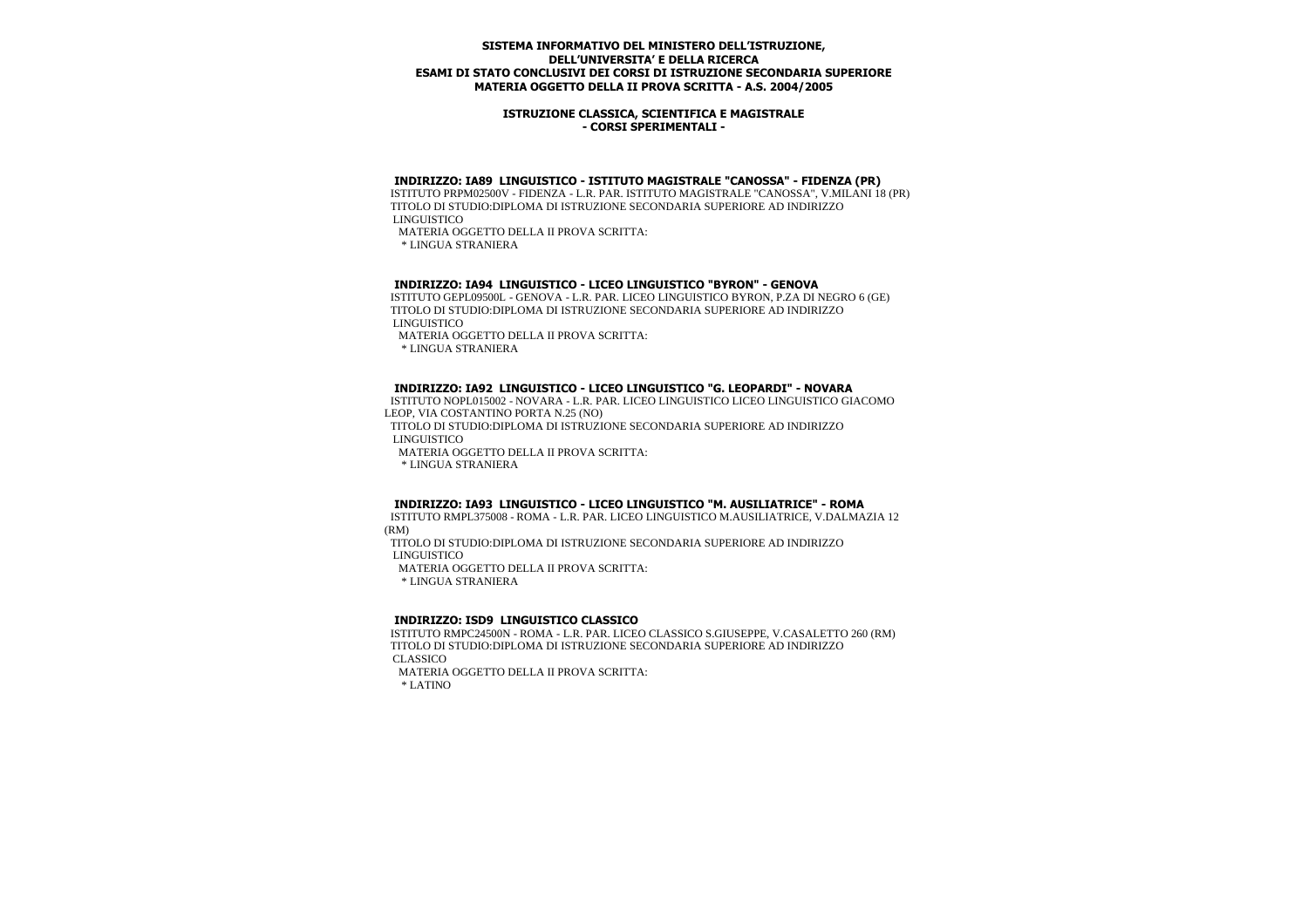### **ISTRUZIONE CLASSICA, SCIENTIFICA E MAGISTRALE - CORSI SPERIMENTALI -**

#### **INDIRIZZO: ISFU LINGUISTICO CM 27**

 TITOLO DI STUDIO:DIPLOMA DI ISTRUZIONE SECONDARIA SUPERIORE AD INDIRIZZO LINGUISTICO MATERIA OGGETTO DELLA II PROVA SCRITTA:

\* LINGUA STRANIERA

#### **INDIRIZZO: IW33 LINGUISTICO DON BOSCO PD**

 ISTITUTO PDPL04500G - PADOVA - L.R. PAR. LICEO LINGUISTICO DON BOSCO, V.S.CAMILLO DE LELLIS 4 (PD) TITOLO DI STUDIO:DIPLOMA DI ISTRUZIONE SECONDARIA SUPERIORE AD INDIRIZZO LINGUISTICO MATERIA OGGETTO DELLA II PROVA SCRITTA:

\* LINGUA STRANIERA

#### **INDIRIZZO: IW32 LINGUISTICO FRANC.IMMACOLATA MO**

 ISTITUTO MOPM02500G - PALAGANO - L.R. PAR. ISTITUTO MAGISTRALE FRANCESCANE DELL'IMMACOLATA, VIALE S.FRANCESCO 20 (MO) TITOLO DI STUDIO:DIPLOMA DI ISTRUZIONE SECONDARIA SUPERIORE AD INDIRIZZO MAGISTRALE LINGUISTICO MATERIA OGGETTO DELLA II PROVA SCRITTA:

\* LINGUA STRANIERA

#### **INDIRIZZO: ISEY LINGUISTICO INTERNAZ. FRANCESE**

 TITOLO DI STUDIO:DIPLOMA DI ISTRUZIONE SECONDARIA SUPERIORE AD INDIRIZZO LINGUISTICO MATERIA OGGETTO DELLA II PROVA SCRITTA: \* LINGUA STRANIERA

#### **INDIRIZZO: IX61 LINGUISTICO INTERNAZ. SPAGNOLO**

 TITOLO DI STUDIO:DIPLOMA DI ISTRUZIONE SECONDARIA SUPERIORE AD INDIRIZZO LINGUISTICO

MATERIA OGGETTO DELLA II PROVA SCRITTA:

\* LINGUA STRANIERA

# **INDIRIZZO: IB37 LINGUISTICO INTERNAZIONALE TEDESCO**

 ISTITUTO BOPC02000A - BOLOGNA - LICEO CLASSICO GALVANI, VIA CASTIGLIONE 38 (BO) TITOLO DI STUDIO:DIPLOMA DI ISTRUZIONE SECONDARIA SUPERIORE AD INDIRIZZO LINGUISTICO MATERIA OGGETTO DELLA II PROVA SCRITTA: \* LINGUA STRANIERA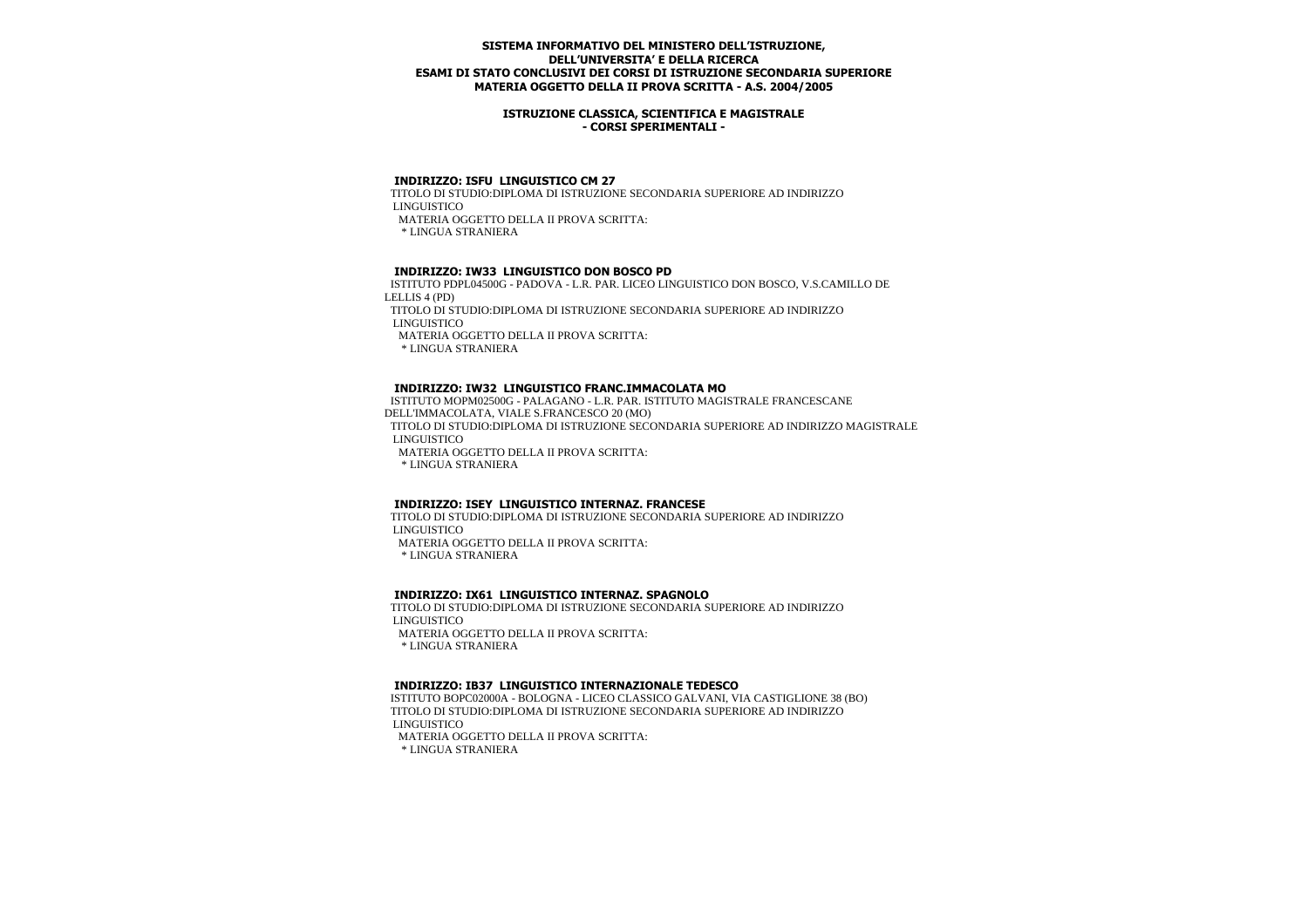### **ISTRUZIONE CLASSICA, SCIENTIFICA E MAGISTRALE - CORSI SPERIMENTALI -**

#### **INDIRIZZO: ID65 LINGUISTICO L. TEDESCA VIPITENO**

 ISTITUTO TBPS002019 - VIPITENO.STERZING. - LICEO SCIENTIFICO VIPITENO.STERZING., FRUNDSBERG (BZ)

 TITOLO DI STUDIO:DIPLOMA DI ISTRUZIONE SECONDARIA SUPERIORE AD INDIRIZZO LINGUISTICO

MATERIA OGGETTO DELLA II PROVA SCRITTA:

\* LINGUA STRANIERA

### **INDIRIZZO: IST5 LINGUISTICO LETTERARIO MODERNO SUOR NICOLI CAGLIARI**

 TITOLO DI STUDIO:DIPLOMA DI ISTRUZIONE SECONDARIA SUPERIORE AD INDIRIZZO LINGUISTICO

MATERIA OGGETTO DELLA II PROVA SCRITTA:

\* LINGUA STRANIERA

#### **INDIRIZZO: IW44 LINGUISTICO MOD. TOZZI RM**

 ISTITUTO RMPL355003 - ROMA - L.R. PAR. LICEO LINGUISTICO MONS.TOZZI, V.CASALETTO 35 (RM) TITOLO DI STUDIO:DIPLOMA DI ISTRUZIONE SECONDARIA SUPERIORE AD INDIRIZZO LINGUISTICO

MATERIA OGGETTO DELLA II PROVA SCRITTA:

\* LINGUA STRANIERA

#### **INDIRIZZO: ISFX LINGUISTICO MODERNO (LIC.EU.MNS)**

 TITOLO DI STUDIO:DIPLOMA DI ISTRUZIONE SECONDARIA SUPERIORE AD INDIRIZZO LINGUISTICO

MATERIA OGGETTO DELLA II PROVA SCRITTA:

\* LINGUA STRANIERA

#### **INDIRIZZO: IA90 LINGUISTICO MODERNO INTERNAZIONALE - LICEO LING. "SACRA FAMIGLIA" VOGHERA**

 ISTITUTO PVPL03500X - VOGHERA - L.R. PAR. LICEO LINGUISTICO SACRA FAMIGLIA, V.EMILIA 242 (PV)

 TITOLO DI STUDIO:DIPLOMA DI ISTRUZIONE SECONDARIA SUPERIORE AD INDIRIZZO LINGUISTICO

MATERIA OGGETTO DELLA II PROVA SCRITTA: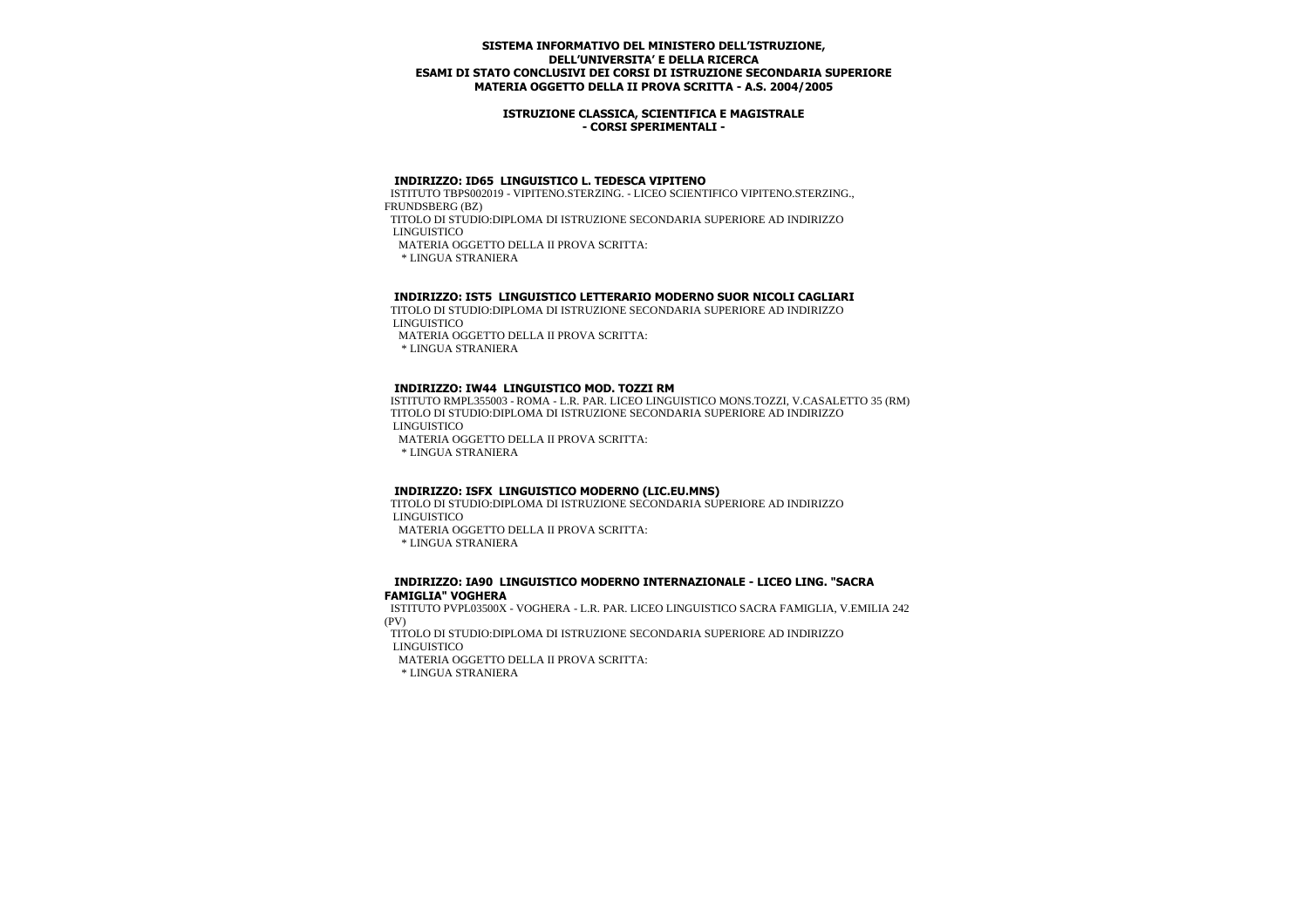### **ISTRUZIONE CLASSICA, SCIENTIFICA E MAGISTRALE - CORSI SPERIMENTALI -**

#### **INDIRIZZO: IX99 LINGUISTICO P.PIL**

 ISTITUTO TNPC02000A - ROVERETO - LICEO CLASSICO "ROSMINI" - ROVERETO, CORSO BETTINI, 86 (TN)

TITOLO DI STUDIO:DIPLOMA DI ISTRUZIONE SECONDARIA SUPERIORE AD INDIRIZZO

LINGUISTICO

MATERIA OGGETTO DELLA II PROVA SCRITTA:

\* LINGUA STRANIERA

# **INDIRIZZO: IX74 LINGUISTICO P.PIL.**

 ISTITUTO TNPC01000Q - RIVA DEL GARDA - LICEO CLASSICO "MAFFEI" - RIVA DEL GARDA, VIA F.A. LUTTI, 17 (TN)

 TITOLO DI STUDIO:DIPLOMA DI ISTRUZIONE SECONDARIA SUPERIORE AD INDIRIZZO LINGUISTICO

MATERIA OGGETTO DELLA II PROVA SCRITTA:

\* LINGUA STRANIERA

## **INDIRIZZO: IY61 LINGUISTICO P.PIL.**

 ISTITUTO IBPC040008 - BOLZANO.BOZEN. - LICEO CLASSICO GIOSUE' CARDUCCI, VIA MANCI 8 (BZ) TITOLO DI STUDIO:DIPLOMA DI ISTRUZIONE SECONDARIA SUPERIORE AD INDIRIZZO LINGUISTICO MATERIA OGGETTO DELLA II PROVA SCRITTA:

\* LINGUA STRANIERA

# **INDIRIZZO: IY62 LINGUISTICO P.PIL.**

 ISTITUTO IBPC00201E - BRESSANONE.BRIXEN. - LICEO CLASSICO DANTE ALIGHIERI, VIA PRA' DELLE SUORE 1 (BZ) TITOLO DI STUDIO:DIPLOMA DI ISTRUZIONE SECONDARIA SUPERIORE AD INDIRIZZO LINGUISTICO MATERIA OGGETTO DELLA II PROVA SCRITTA:

\* LINGUA STRANIERA

### **INDIRIZZO: IY59 LINGUISTICO P.PIL. - TIONE**

 ISTITUTO TNPS007014 - TIONE DI TRENTO - LICEO SCIENTIFICO TIONE DI TRENTO, VIA DURONE, 53 (TN)

 TITOLO DI STUDIO:DIPLOMA DI ISTRUZIONE SECONDARIA SUPERIORE AD INDIRIZZO LINGUISTICO

MATERIA OGGETTO DELLA II PROVA SCRITTA: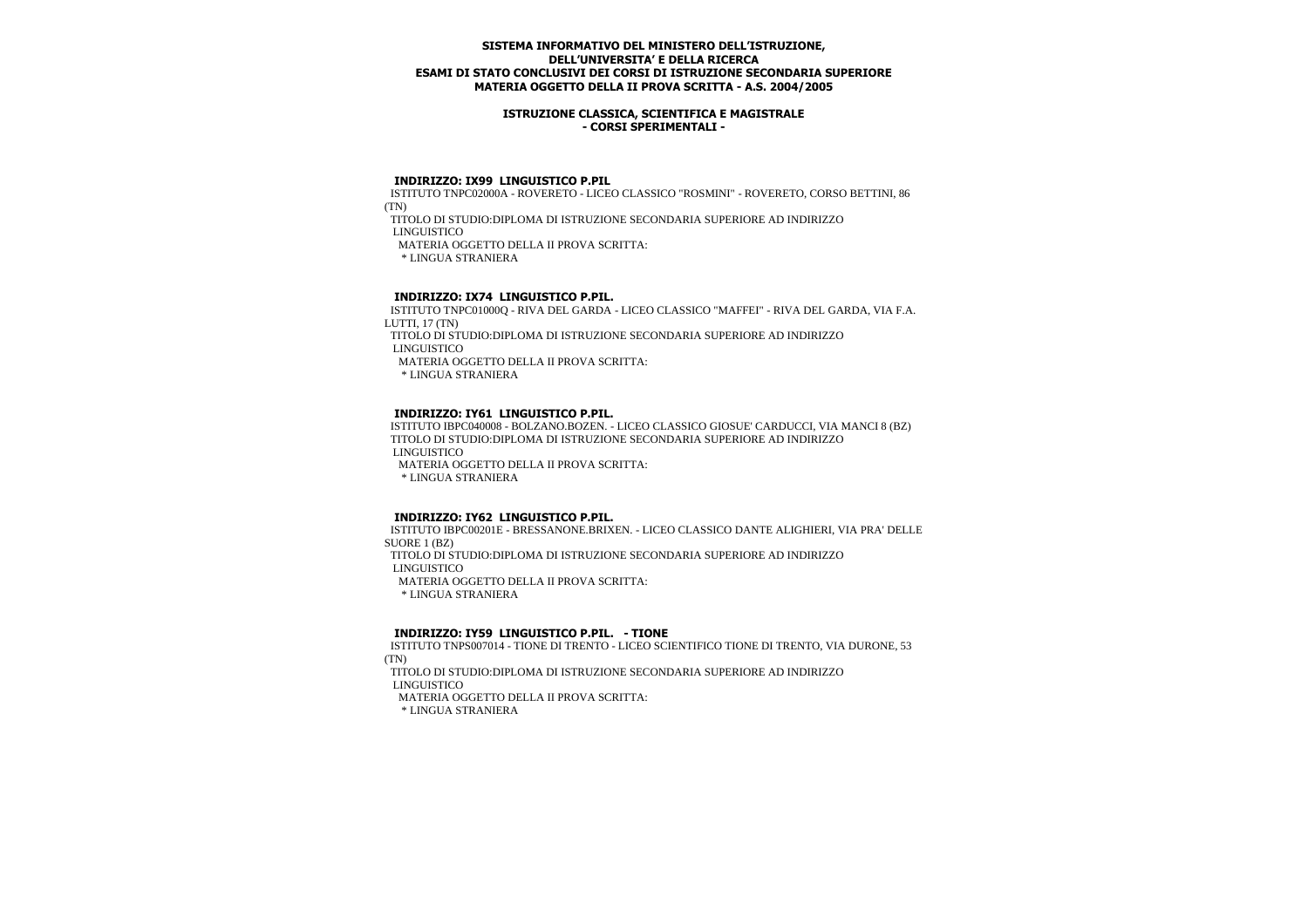### **ISTRUZIONE CLASSICA, SCIENTIFICA E MAGISTRALE - CORSI SPERIMENTALI -**

# **INDIRIZZO: IX89 LINGUISTICO P.PIL. "DA VINCI"**

 ISTITUTO TNPS02000D - TRENTO - LICEO SCIENTIFICO "DA VINCI" - TRENTO, VIA GIUSTI, 1/1 (TN) TITOLO DI STUDIO:DIPLOMA DI ISTRUZIONE SECONDARIA SUPERIORE AD INDIRIZZO LINGUISTICO

MATERIA OGGETTO DELLA II PROVA SCRITTA:

\* LINGUA STRANIERA

# **INDIRIZZO: ISEX LINGUISTICO PROGETTO "BROCCA"**

 TITOLO DI STUDIO:DIPLOMA DI ISTRUZIONE SECONDARIA SUPERIORE AD INDIRIZZO LINGUISTICO

MATERIA OGGETTO DELLA II PROVA SCRITTA:

\* LINGUA STRANIERA

## **INDIRIZZO: IA20 LINGUISTICO PROTEO**

 TITOLO DI STUDIO:DIPLOMA DI ISTRUZIONE SECONDARIA SUPERIORE AD INDIRIZZO LINGUISTICO

MATERIA OGGETTO DELLA II PROVA SCRITTA:

\* LINGUA STRANIERA

#### **INDIRIZZO: IW29 LINGUISTICO SACRO CUORE (FI)**

 ISTITUTO FIPC04500R - FIRENZE - L.R. PAR. LICEO CLASSICO LICEO CLASSICO NON STAT."ISTIT, V.MICHELANGELO 27 (FI) TITOLO DI STUDIO:DIPLOMA DI ISTRUZIONE SECONDARIA SUPERIORE AD INDIRIZZO LINGUISTICO MATERIA OGGETTO DELLA II PROVA SCRITTA:

\* LINGUA STRANIERA

# **INDIRIZZO: IW28 LINGUISTICO SPIRITO SANTO (CT)**

 ISTITUTO CTPM30500N - ACIREALE - L.R. ISTITUTO MAGISTRALE SPIRITO SANTO, C.O SAVOIA 123 (CT)

 TITOLO DI STUDIO:DIPLOMA DI ISTRUZIONE SECONDARIA SUPERIORE AD INDIRIZZO MAGISTRALE LINGUISTICO

MATERIA OGGETTO DELLA II PROVA SCRITTA: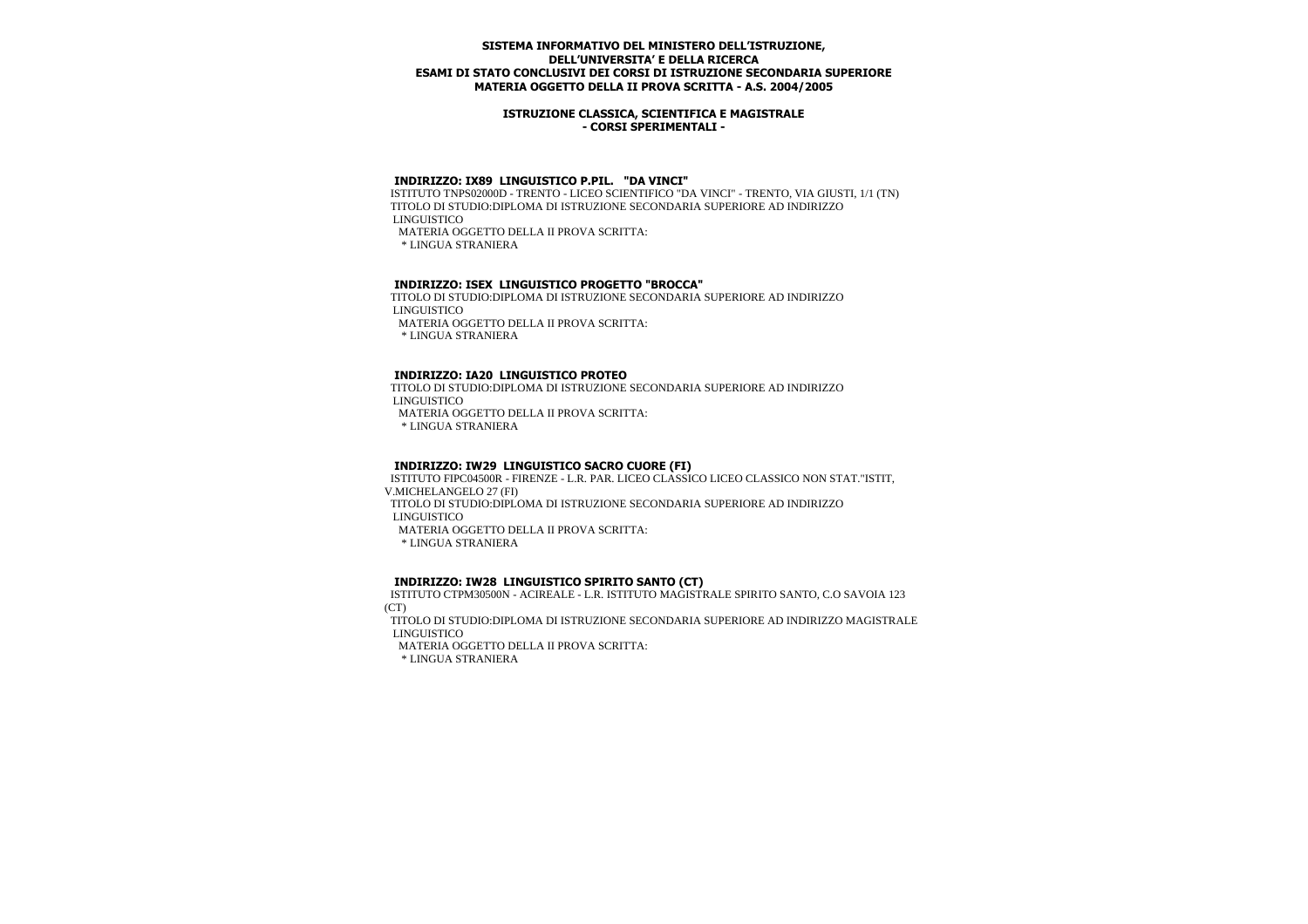### **ISTRUZIONE CLASSICA, SCIENTIFICA E MAGISTRALE - CORSI SPERIMENTALI -**

## **INDIRIZZO: ISCM MAT.NATURALISTICO "DON BOSCO" BG**

 ISTITUTO BGPC05500B - TREVIGLIO - L.R. PAR. LICEO CLASSICO DON BOSCO, V.ZANOVELLO 1 (BG) TITOLO DI STUDIO:DIPLOMA DI ISTRUZIONE SECONDARIA SUPERIORE AD INDIRIZZO **SCIENTIFICO** 

MATERIA OGGETTO DELLA II PROVA SCRITTA:

\* MATEMATICA E INFORMATICA

#### **INDIRIZZO: IS5Q MAT.NATURALISTICO "DON BOSCO" PA**

 ISTITUTO PAPS02500Q - PALERMO - L.R. PAR. LICEO SCIENTIFICO DON BOSCO, V.LIBERTA' 199 (PA) TITOLO DI STUDIO:DIPLOMA DI ISTRUZIONE SECONDARIA SUPERIORE AD INDIRIZZO **SCIENTIFICO** 

MATERIA OGGETTO DELLA II PROVA SCRITTA:

\* MATEMATICA ED ELEMENTI DI INFORMATICA

#### **INDIRIZZO: ISS1 MAT.NATURALISTICO "VILLORESI"**

 ISTITUTO MIPS23500N - MONZA - L.R. PAR. LICEO SCIENTIFICO VILLORESI S.GIUSEPPE, VIA VOLTA,47 - MONZA (MI) TITOLO DI STUDIO:DIPLOMA DI ISTRUZIONE SECONDARIA SUPERIORE AD INDIRIZZO **SCIENTIFICO** 

MATERIA OGGETTO DELLA II PROVA SCRITTA:

\* MATEMATICA

### **INDIRIZZO: IY63 MATEMATICO INF."SACRO CUORE" LI**

 ISTITUTO LIPS015005 - LIVORNO - L.R. PAR. LICEO SCIENTIFICO SACRO CUORE ENTE MORALE, V.CECCONI 25 (LI) TITOLO DI STUDIO:DIPLOMA DI ISTRUZIONE SECONDARIA SUPERIORE AD INDIRIZZO **SCIENTIFICO** MATERIA OGGETTO DELLA II PROVA SCRITTA:

\* MATEMATICA

# **INDIRIZZO: IW47 MODERNO MANZONI MI**

 ISTITUTO MIPL125001 - MILANO - L.R. PAR. LICEO LINGUISTICO MANZONI CIVICA - MILANO, VIA RUBATTINO,6 (MI) TITOLO DI STUDIO:DIPLOMA DI ISTRUZIONE SECONDARIA SUPERIORE AD INDIRIZZO LINGUISTICO MATERIA OGGETTO DELLA II PROVA SCRITTA: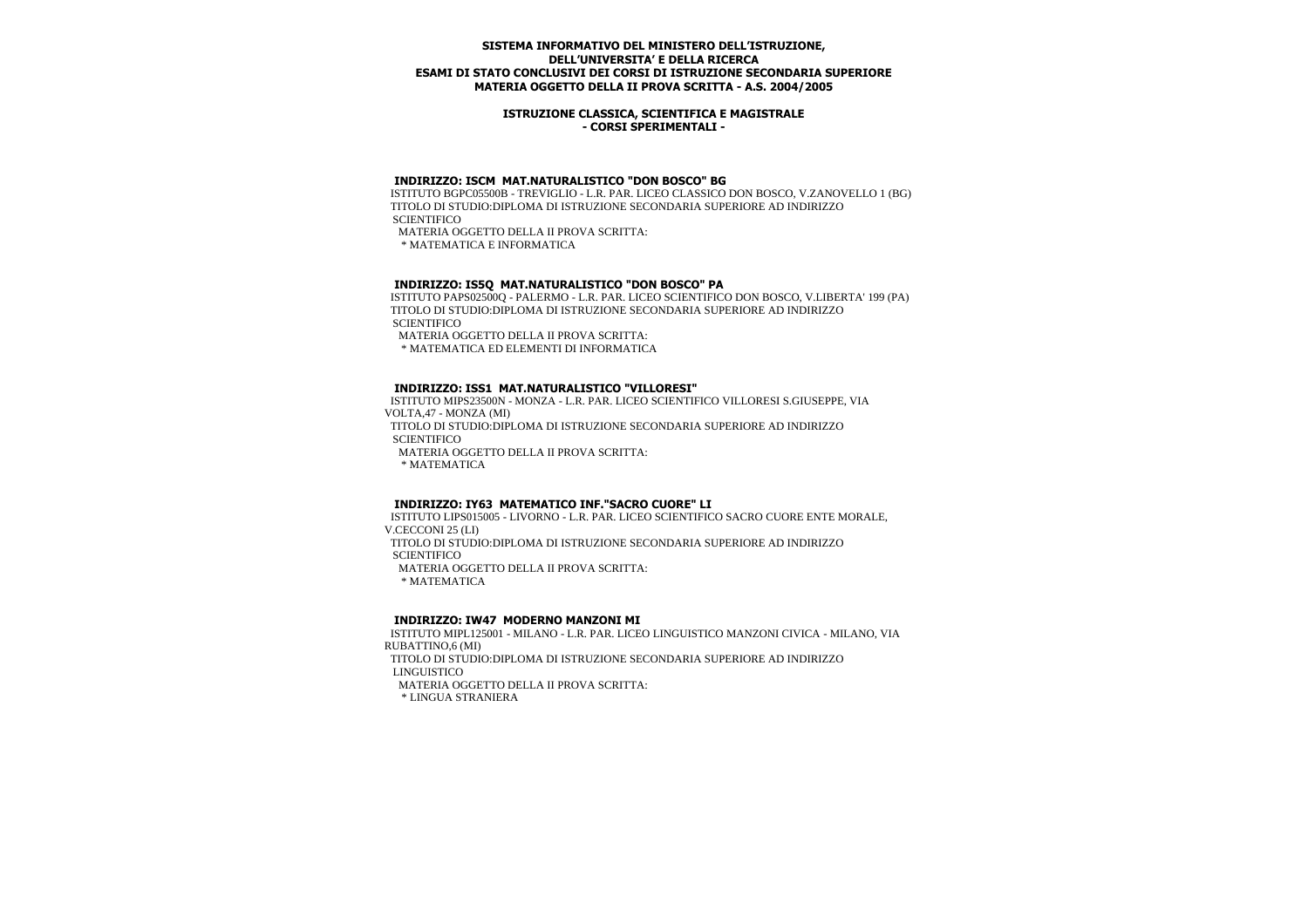### **ISTRUZIONE CLASSICA, SCIENTIFICA E MAGISTRALE - CORSI SPERIMENTALI -**

### **INDIRIZZO: IC03 PEDAGOGICO**

 ISTITUTO CEPQ011019 - MARCIANISE - SCUOLA MAGISTRALE MARCIANISE, VIA G.B.NOVELLI, 1 (CE) TITOLO DI STUDIO:DIPLOMA DI ISTRUZIONE SECONDARIA SUPERIORE AD INDIRIZZO MAGISTRALE DURATA QUINQUENNALE MATERIA OGGETTO DELLA II PROVA SCRITTA: \* SCIENZE DELLA FORMAZIONE

## **INDIRIZZO: IC19 PEDAGOGICO**

 ISTITUTO ENPM00201X - BARRAFRANCA - ISTITUTO MAGISTRALE BARRAFRANCA, VIA PIO LA TORRE, N. 11 (EN) TITOLO DI STUDIO:DIPLOMA DI ISTRUZIONE SECONDARIA SUPERIORE AD INDIRIZZO MAGISTRALE DURATA QUINQUENNALE MATERIA OGGETTO DELLA II PROVA SCRITTA: \* SCIENZE DELLA FORMAZIONE

## **INDIRIZZO: IC47 PEDAGOGICO**

 ISTITUTO LTPM02000L - FORMIA - ISTITUTO MAGISTRALE MARCO TULLIO CICERONE, VIA OLIVETANI (LT) TITOLO DI STUDIO:DIPLOMA DI ISTRUZIONE SECONDARIA SUPERIORE AD INDIRIZZO MAGISTRALE DURATA QUINQUENNALE MATERIA OGGETTO DELLA II PROVA SCRITTA: \* SCIENZE DELLA FORMAZIONE

#### **INDIRIZZO: IC87 PEDAGOGICO**

 ISTITUTO RMPC01701R - PALESTRINA - LICEO CLASSICO CLAUDIO ELIANO, VIA PEDEMONTANA (RM)

 TITOLO DI STUDIO:DIPLOMA DI ISTRUZIONE SECONDARIA SUPERIORE AD INDIRIZZO MAGISTRALE DURATA QUINQUENNALE

MATERIA OGGETTO DELLA II PROVA SCRITTA:

\* PEDAGOGIA

#### **INDIRIZZO: ID64 PEDAGOGICO - LICEO PEDAGOGICO "FERRARI" MERANO LINGUA TEDESCA**

 ISTITUTO TBPM03000D - MERANO.MERAN. - ISTITUTO MAGISTRALE JOSEF FERRARI, VIA GALILEI 59 (BZ)

 TITOLO DI STUDIO:DIPLOMA DI ISTRUZIONE SECONDARIA SUPERIORE AD INDIRIZZO MAGISTRALE DURATA QUINQUENNALE

MATERIA OGGETTO DELLA II PROVA SCRITTA:

\* PEDAGOGIA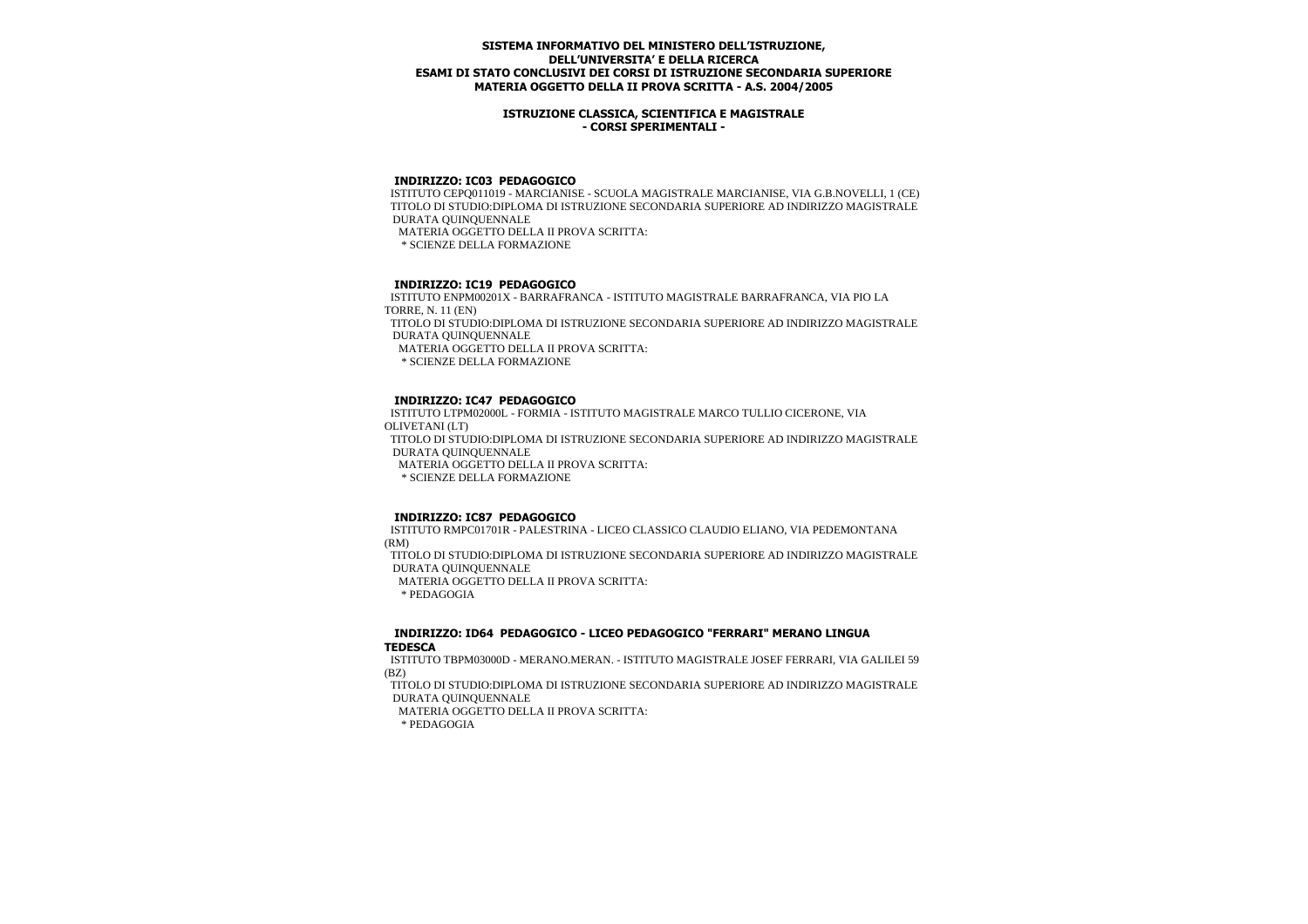### **ISTRUZIONE CLASSICA, SCIENTIFICA E MAGISTRALE - CORSI SPERIMENTALI -**

#### **INDIRIZZO: IS4N PEDAGOGICO - LICEO PEDAGOGICO LINGUA TEDESCA BRUNICO (BZ)**

 ISTITUTO TBPM05000P - BRUNICO.BRUNECK. - ISTITUTO MAGISTRALE LINGUA TEDESCA, PARCO TSCHURTSCHENTHALER 1 (BZ)

 TITOLO DI STUDIO:DIPLOMA DI ISTRUZIONE SECONDARIA SUPERIORE AD INDIRIZZO MAGISTRALE DURATA QUINQUENNALE

MATERIA OGGETTO DELLA II PROVA SCRITTA:

\* PEDAGOGIA

#### **INDIRIZZO: IB02 PEDAGOGICO ARTISTICO - ISTITUTO MAGISTRALE "MARIA IMMACOLATA" - PINEROLO**

 ISTITUTO TOPM085002 - PINEROLO - L.R. PAR. ISTITUTO MAGISTRALE M.IMMACOLATA, V.RIMEMBRANZA 86 (TO)

 TITOLO DI STUDIO:DIPLOMA DI ISTRUZIONE SECONDARIA SUPERIORE AD INDIRIZZO MAGISTRALE DURATA QUINQUENNALE

MATERIA OGGETTO DELLA II PROVA SCRITTA:

\* PEDAGOGIA

#### **INDIRIZZO: ISDV PEDAGOGICO M.AUSIL. ALI TERME**

 ISTITUTO MEPM10500P - ALI' TERME - L.R. PAR. ISTITUTO MAGISTRALE M.AUSILIATRICE, V.F.CRISPI 173 (ME)

 TITOLO DI STUDIO:DIPLOMA DI ISTRUZIONE SECONDARIA SUPERIORE AD INDIRIZZO MAGISTRALE DURATA QUINQUENNALE

MATERIA OGGETTO DELLA II PROVA SCRITTA:

\* PEDAGOGIA

#### **INDIRIZZO: IB88 PEDAGOGICO MUSICALE**

 ISTITUTO BAPM05000B - ACQUAVIVA DELLE FONTI - ISTITUTO MAGISTRALE DON LORENZO MILANI, VIA R. PAOLUCCI 4 (BA) TITOLO DI STUDIO:DIPLOMA DI ISTRUZIONE SECONDARIA SUPERIORE AD INDIRIZZO MAGISTRALE DURATA QUINQUENNALE MATERIA OGGETTO DELLA II PROVA SCRITTA: \* FILOSOFIA E PEDAGOGIA

#### **INDIRIZZO: IC70 PEDAGOGICO MUSICALE**

 ISTITUTO NUPM01000A - NUORO - ISTITUTO MAGISTRALE L.PEDAG.-S.SATTA-NUORO, VIA A.DEFFENU, 13 (NU) TITOLO DI STUDIO:DIPLOMA DI ISTRUZIONE SECONDARIA SUPERIORE AD INDIRIZZO MAGISTRALE DURATA QUINQUENNALE MATERIA OGGETTO DELLA II PROVA SCRITTA: \* FILOSOFIA E PEDAGOGIA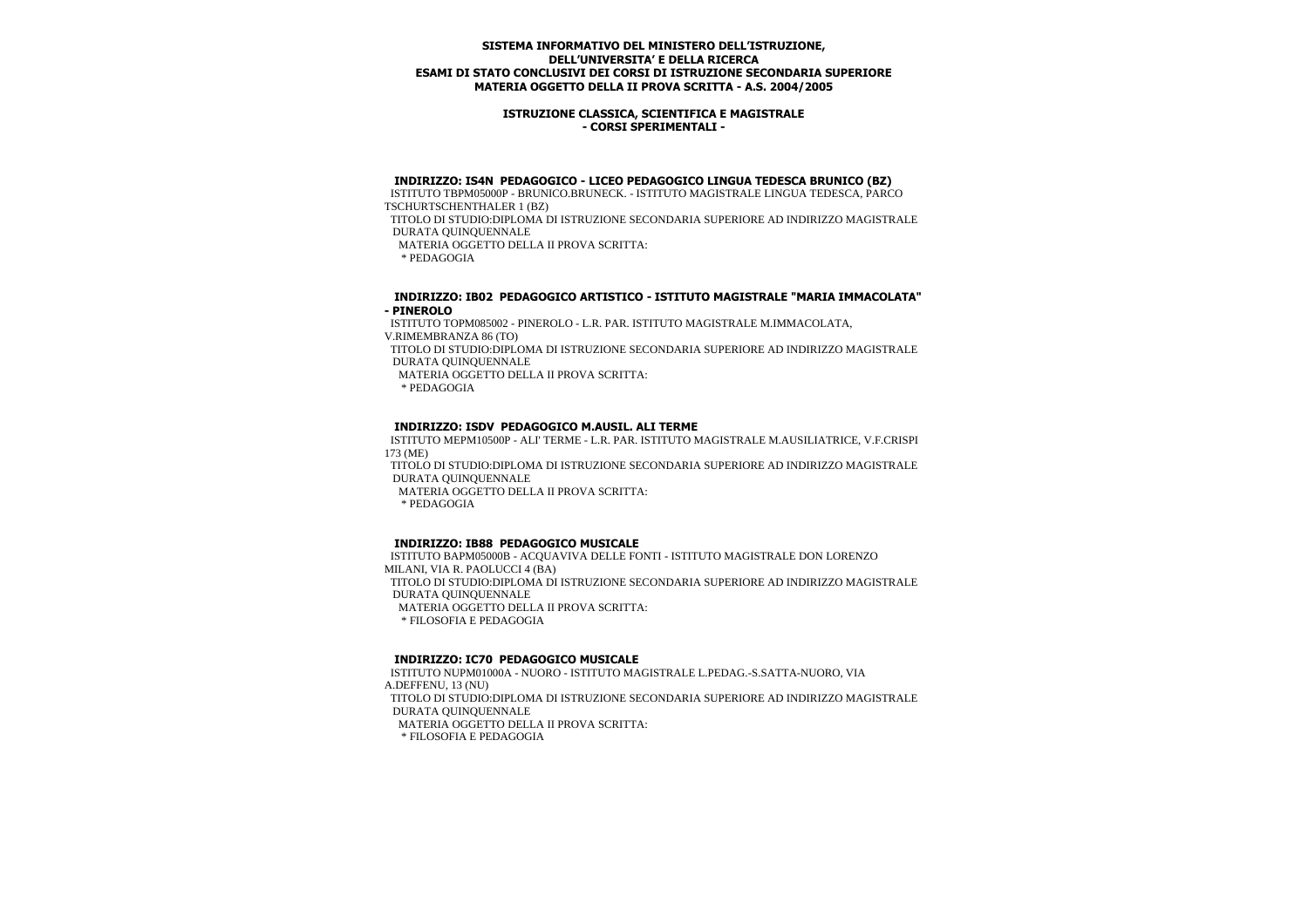### **ISTRUZIONE CLASSICA, SCIENTIFICA E MAGISTRALE - CORSI SPERIMENTALI -**

#### **INDIRIZZO: IC85 PEDAGOGICO MUSICALE**

 ISTITUTO RGPM00401G - MODICA - ISTITUTO MAGISTRALE GIOVANNI VERGA, CORSO UMBERTO 189 (RG)

 TITOLO DI STUDIO:DIPLOMA DI ISTRUZIONE SECONDARIA SUPERIORE AD INDIRIZZO MAGISTRALE DURATA QUINQUENNALE

MATERIA OGGETTO DELLA II PROVA SCRITTA:

\* FILOSOFIA E PEDAGOGIA

#### **INDIRIZZO: IY86 PEDAGOGICO MUSICALE - LICEO PEDAGOGICO "FERRARI" MERANO L.TEDESCA**

 ISTITUTO TBPM03000D - MERANO.MERAN. - ISTITUTO MAGISTRALE JOSEF FERRARI, VIA GALILEI 59 (BZ)

 TITOLO DI STUDIO:DIPLOMA DI ISTRUZIONE SECONDARIA SUPERIORE AD INDIRIZZO MAGISTRALE DURATA QUINQUENNALE

MATERIA OGGETTO DELLA II PROVA SCRITTA:

\* PEDAGOGIA

### **INDIRIZZO: IS4L PEDAGOGICO MUSICALE - LICEO PEDAGOGICO "GASSER" BRESSANONE L. TEDESCA**

 ISTITUTO TBPM040004 - BRESSANONE.BRIXEN. - ISTITUTO MAGISTRALE LINGUA TEDESCA "J. GASSER", VIA MERCATO VECCHIO N.17 (BZ)

 TITOLO DI STUDIO:DIPLOMA DI ISTRUZIONE SECONDARIA SUPERIORE AD INDIRIZZO MAGISTRALE DURATA QUINQUENNALE

MATERIA OGGETTO DELLA II PROVA SCRITTA:

\* PEDAGOGIA

#### **INDIRIZZO: IS2T PEDAGOGICO P.DI ROSA LONATO**

 ISTITUTO BSPM04500D - LONATO - L.R. PAR. ISTITUTO MAGISTRALE LICEO PEDAGOGICO LINGUISTICO ", PIAZZA MARTIRI DELLA LIBERTA' TITOLO DI STUDIO:DIPLOMA DI ISTRUZIONE SECONDARIA SUPERIORE AD INDIRIZZO MAGISTRALE DURATA QUINQUENNALE MATERIA OGGETTO DELLA II PROVA SCRITTA: \* PEDAGOGIA

#### **INDIRIZZO: IS0F PEDAGOGICO PAVONI LONIGO**

 ISTITUTO VIPC02500T - LONIGO - L.R. PAR. LICEO CLASSICO LICEO GINNASIO "L.PAVONI", VILLA S.FERMO (VI) TITOLO DI STUDIO:DIPLOMA DI ISTRUZIONE SECONDARIA SUPERIORE AD INDIRIZZO MAGISTRALE DURATA QUINQUENNALE MATERIA OGGETTO DELLA II PROVA SCRITTA: \* PEDAGOGIA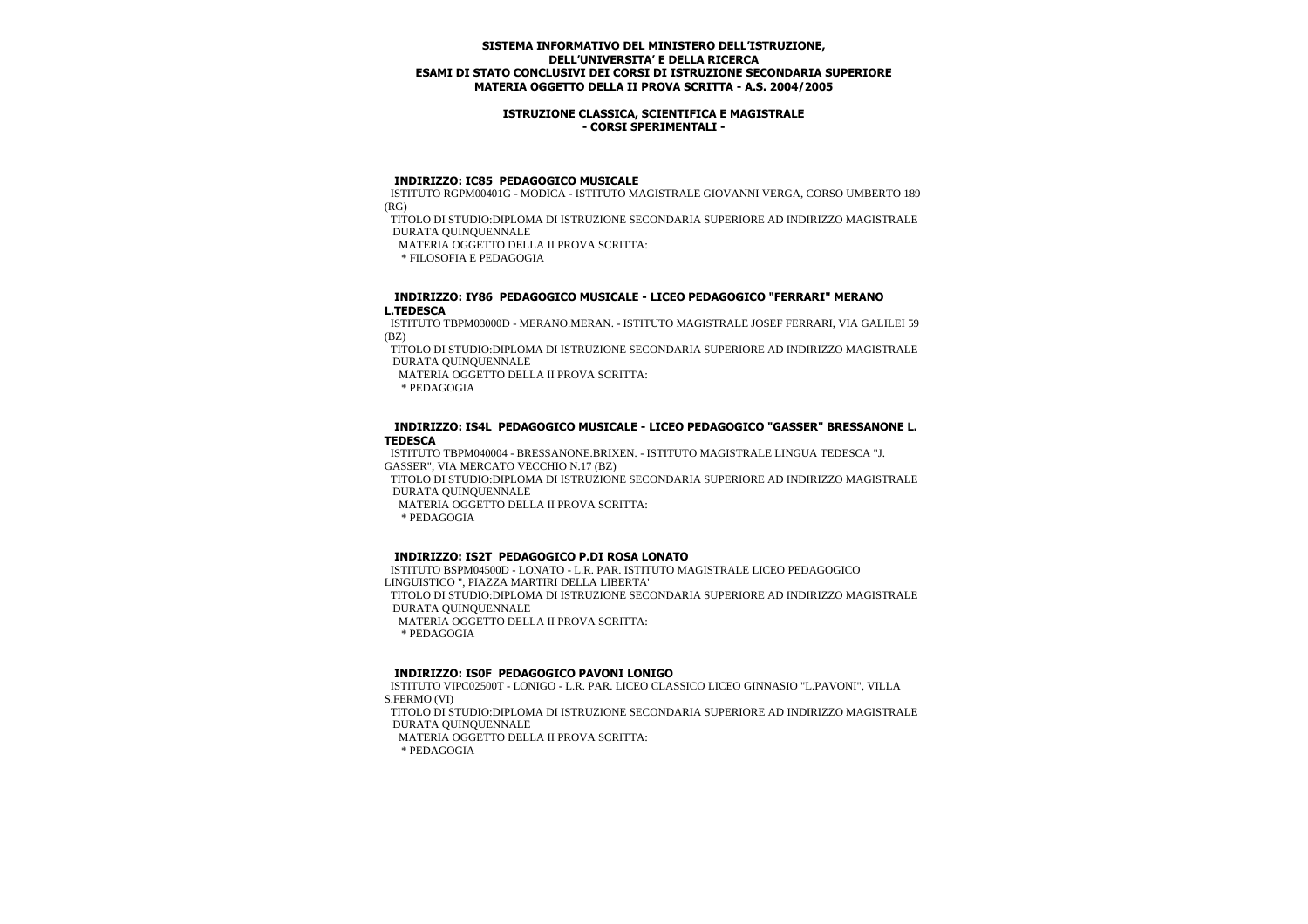### **ISTRUZIONE CLASSICA, SCIENTIFICA E MAGISTRALE - CORSI SPERIMENTALI -**

#### **INDIRIZZO: ISDY PEDAGOGICO S.GIUSEPPE ORISTANO**

 ISTITUTO ORPM015001 - ORISTANO - L.R. PAR. ISTITUTO MAGISTRALE S.GIUSEPPE, V.LAMARMORA 8 (OR)

 TITOLO DI STUDIO:DIPLOMA DI ISTRUZIONE SECONDARIA SUPERIORE AD INDIRIZZO MAGISTRALE DURATA QUINQUENNALE

MATERIA OGGETTO DELLA II PROVA SCRITTA:

\* PEDAGOGIA

## **INDIRIZZO: ISU0 PEDAGOGICO S.MARTA CANTU'**

 ISTITUTO COPM01500X - CANTU' - L.R. PAR. ISTITUTO MAGISTRALE IST.PARITARIO S.MARTA ISTITUTO, V.MONTENERO 4 (CO) TITOLO DI STUDIO:DIPLOMA DI ISTRUZIONE SECONDARIA SUPERIORE AD INDIRIZZO MAGISTRALE DURATA QUINQUENNALE MATERIA OGGETTO DELLA II PROVA SCRITTA:

\* PEDAGOGIA

### **INDIRIZZO: IB61 PEDAGOGICO SOCIALE**

 ISTITUTO ANPC010006 - ANCONA - LICEO CLASSICO CARLO RINALDINI, VIA CANALE 1 (AN) TITOLO DI STUDIO:DIPLOMA DI ISTRUZIONE SECONDARIA SUPERIORE AD INDIRIZZO MAGISTRALE DURATA QUINQUENNALE MATERIA OGGETTO DELLA II PROVA SCRITTA: \* SCIENZE DELLA FORMAZIONE

### **INDIRIZZO: IB75 PEDAGOGICO SOCIALE**

 ISTITUTO ANPC03000B - FABRIANO - LICEO CLASSICO FRANCESCO STELLUTI, VIA BRUNO BUOZZI N. 46 H (AN) TITOLO DI STUDIO:DIPLOMA DI ISTRUZIONE SECONDARIA SUPERIORE AD INDIRIZZO MAGISTRALE DURATA QUINQUENNALE MATERIA OGGETTO DELLA II PROVA SCRITTA: \* PEDAGOGIA

### **INDIRIZZO: IB95 PEDAGOGICO SOCIALE**

 ISTITUTO BOPM001016 - PORRETTA TERME - ISTITUTO MAGISTRALE MARIA MONTESSORI, VIA DELLA REPUBBLICA 3 (BO) TITOLO DI STUDIO:DIPLOMA DI ISTRUZIONE SECONDARIA SUPERIORE AD INDIRIZZO MAGISTRALE DURATA QUINQUENNALE MATERIA OGGETTO DELLA II PROVA SCRITTA: \* PEDAGOGIA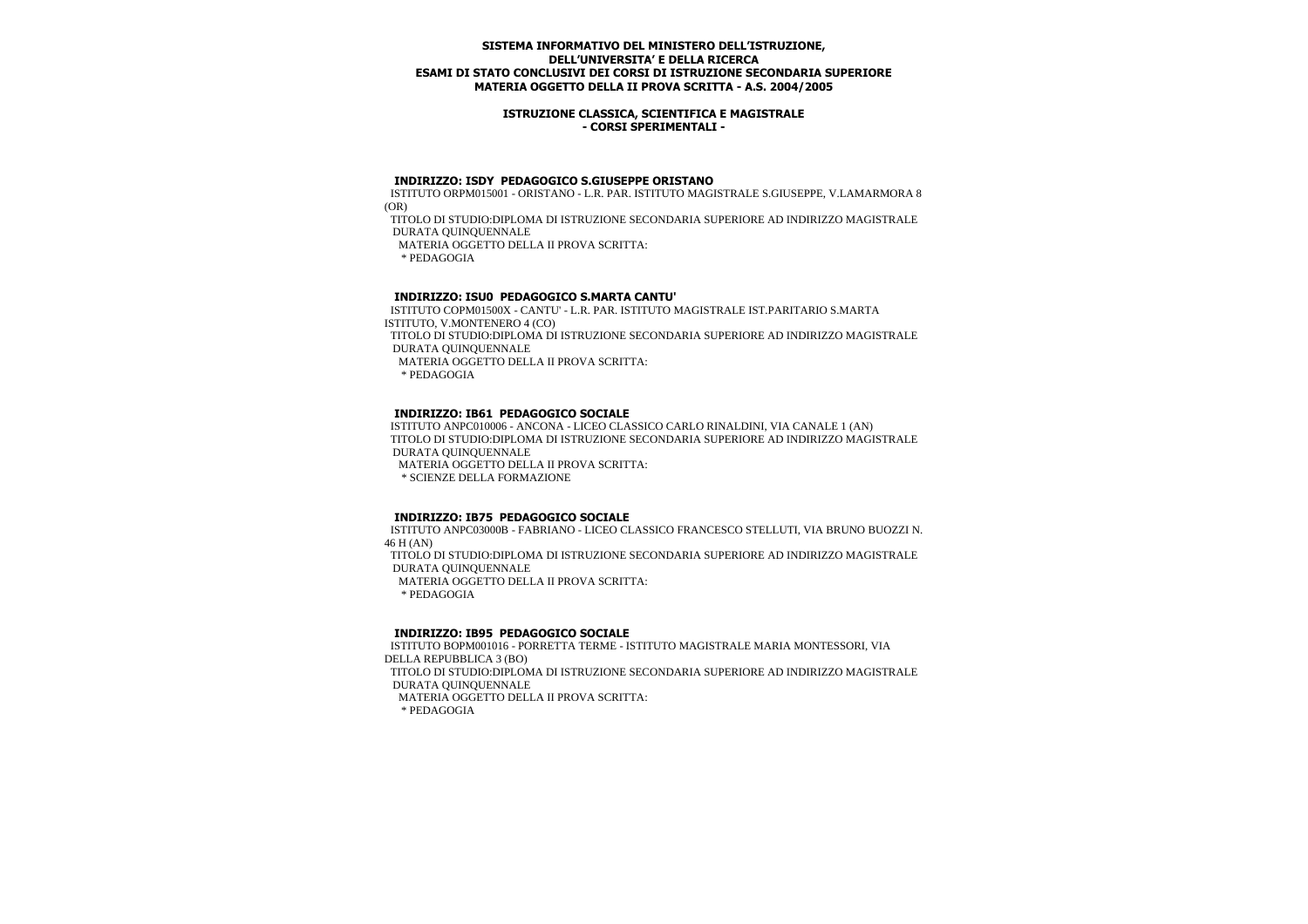### **ISTRUZIONE CLASSICA, SCIENTIFICA E MAGISTRALE - CORSI SPERIMENTALI -**

# **INDIRIZZO: IC00 PEDAGOGICO SOCIALE**

 ISTITUTO CAPM04000N - IGLESIAS - ISTITUTO MAGISTRALE "C.BAUDI DI VESME" IGLESIAS, VIA ZONA SAN SALVATORE (CA) TITOLO DI STUDIO:DIPLOMA DI ISTRUZIONE SECONDARIA SUPERIORE AD INDIRIZZO MAGISTRALE DURATA QUINQUENNALE MATERIA OGGETTO DELLA II PROVA SCRITTA: \* SCIENZE DELLA FORMAZIONE

# **INDIRIZZO: IC02 PEDAGOGICO SOCIALE**

 ISTITUTO CEPM010008 - CASERTA - ISTITUTO MAGISTRALE ALESSANDRO MANZONI, VIA A. DE GASPERI (CE)

 TITOLO DI STUDIO:DIPLOMA DI ISTRUZIONE SECONDARIA SUPERIORE AD INDIRIZZO MAGISTRALE DURATA QUINQUENNALE

MATERIA OGGETTO DELLA II PROVA SCRITTA:

\* SCIENZE DELLA FORMAZIONE

## **INDIRIZZO: IC07 PEDAGOGICO SOCIALE**

 ISTITUTO CEPS060008 - VAIRANO PATENORA - LICEO SCIENTIFICO "LEONARDO DA VINCI", VIA ROMA,66 (CE) TITOLO DI STUDIO:DIPLOMA DI ISTRUZIONE SECONDARIA SUPERIORE AD INDIRIZZO MAGISTRALE DURATA QUINQUENNALE MATERIA OGGETTO DELLA II PROVA SCRITTA: \* PEDAGOGIA

# **INDIRIZZO: IC09 PEDAGOGICO SOCIALE**

 ISTITUTO CLPM01000D - CALTANISSETTA - ISTITUTO MAGISTRALE ALESSANDRO MANZONI, VIALE TRIESTE, 169 (CL) TITOLO DI STUDIO:DIPLOMA DI ISTRUZIONE SECONDARIA SUPERIORE AD INDIRIZZO MAGISTRALE DURATA QUINQUENNALE MATERIA OGGETTO DELLA II PROVA SCRITTA: \* SCIENZE DELLA FORMAZIONE

### **INDIRIZZO: IC27 PEDAGOGICO SOCIALE**

 ISTITUTO FIPM02000L - FIRENZE - ISTITUTO MAGISTRALE GIOVANNI PASCOLI, VIALE DON MINZONI 58 (FI)

 TITOLO DI STUDIO:DIPLOMA DI ISTRUZIONE SECONDARIA SUPERIORE AD INDIRIZZO MAGISTRALE DURATA QUINQUENNALE

MATERIA OGGETTO DELLA II PROVA SCRITTA:

\* SCIENZE DELLA FORMAZIONE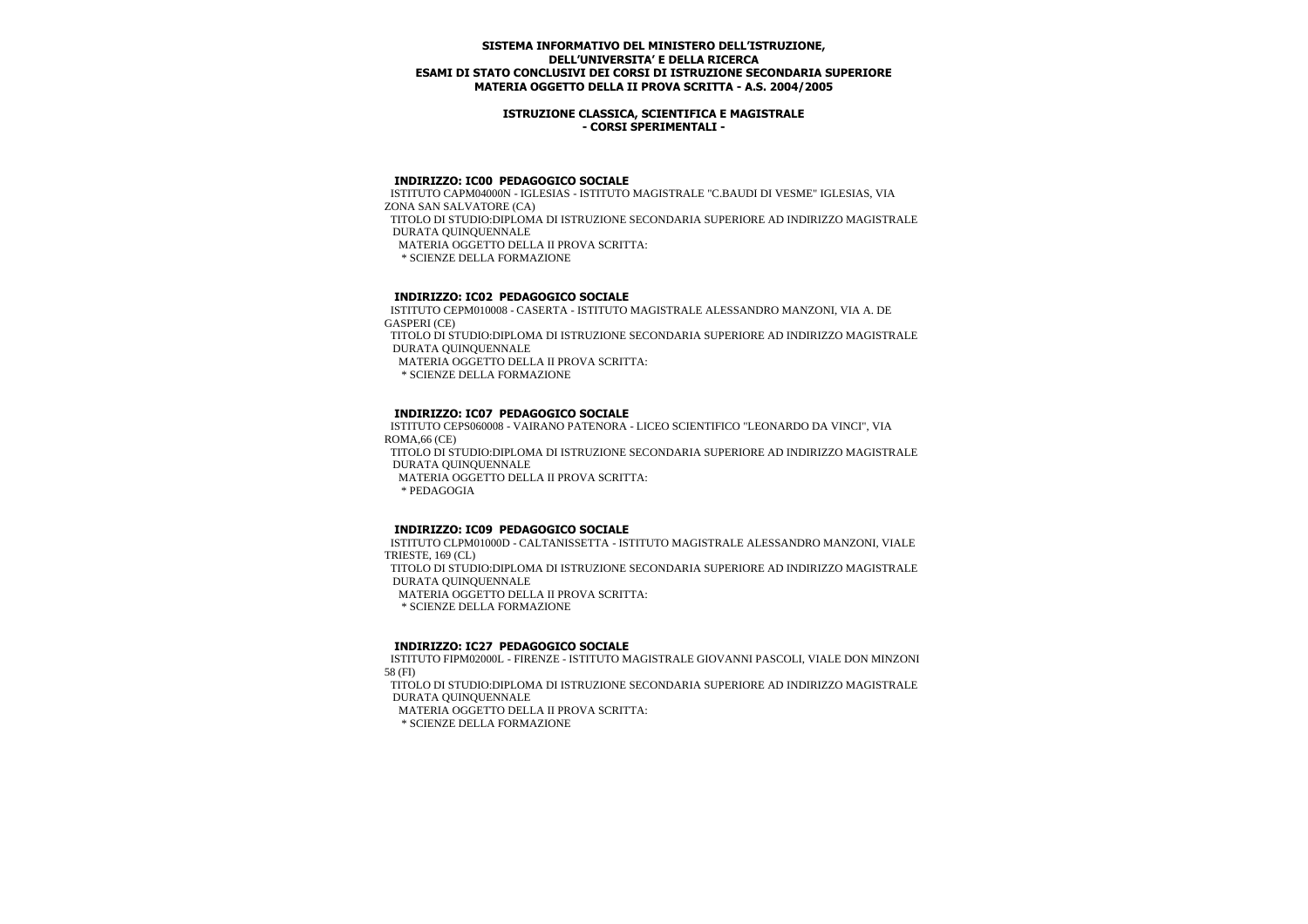### **ISTRUZIONE CLASSICA, SCIENTIFICA E MAGISTRALE - CORSI SPERIMENTALI -**

### **INDIRIZZO: IC44 PEDAGOGICO SOCIALE**

 ISTITUTO LEPM01000Q - LECCE - ISTITUTO MAGISTRALE ISTITUTO MAGISTRALE "SICILIANI, VIA LEUCA 2 (LE) TITOLO DI STUDIO:DIPLOMA DI ISTRUZIONE SECONDARIA SUPERIORE AD INDIRIZZO MAGISTRALE DURATA QUINQUENNALE MATERIA OGGETTO DELLA II PROVA SCRITTA: \* SCIENZE DELLA FORMAZIONE

# **INDIRIZZO: IC45 PEDAGOGICO SOCIALE**

 ISTITUTO LEPM030001 - MAGLIE - ISTITUTO MAGISTRALE ISTITUTO MAGISTRALE -MAGLIE, VIA MONTEGRAPPA 66 (LE) TITOLO DI STUDIO:DIPLOMA DI ISTRUZIONE SECONDARIA SUPERIORE AD INDIRIZZO MAGISTRALE DURATA QUINQUENNALE MATERIA OGGETTO DELLA II PROVA SCRITTA:

\* SCIENZE DELLA FORMAZIONE

# **INDIRIZZO: IC56 PEDAGOGICO SOCIALE**

 ISTITUTO MIPM08000V - SEREGNO - ISTITUTO MAGISTRALE GIUSEPPE PARINI, VIA GRAMSCI 17 (MI) TITOLO DI STUDIO:DIPLOMA DI ISTRUZIONE SECONDARIA SUPERIORE AD INDIRIZZO MAGISTRALE DURATA QUINQUENNALE MATERIA OGGETTO DELLA II PROVA SCRITTA:

\* PEDAGOGIA

# **INDIRIZZO: IC65 PEDAGOGICO SOCIALE**

 ISTITUTO MTPM01000G - MATERA - ISTITUTO MAGISTRALE "T. STIGLIANI", VIA LANERA 61 (MT) TITOLO DI STUDIO:DIPLOMA DI ISTRUZIONE SECONDARIA SUPERIORE AD INDIRIZZO MAGISTRALE DURATA QUINQUENNALE

MATERIA OGGETTO DELLA II PROVA SCRITTA:

\* SCIENZE DELLA FORMAZIONE

### **INDIRIZZO: IC69 PEDAGOGICO SOCIALE**

 ISTITUTO NUPC016016 - LANUSEI - LICEO CLASSICO L.CL. "CRISTOFORO MAMELI" LANU, LOC. CORODDIS, 10 (NU) TITOLO DI STUDIO:DIPLOMA DI ISTRUZIONE SECONDARIA SUPERIORE AD INDIRIZZO MAGISTRALE DURATA QUINQUENNALE MATERIA OGGETTO DELLA II PROVA SCRITTA: \* SCIENZE DELLA FORMAZIONE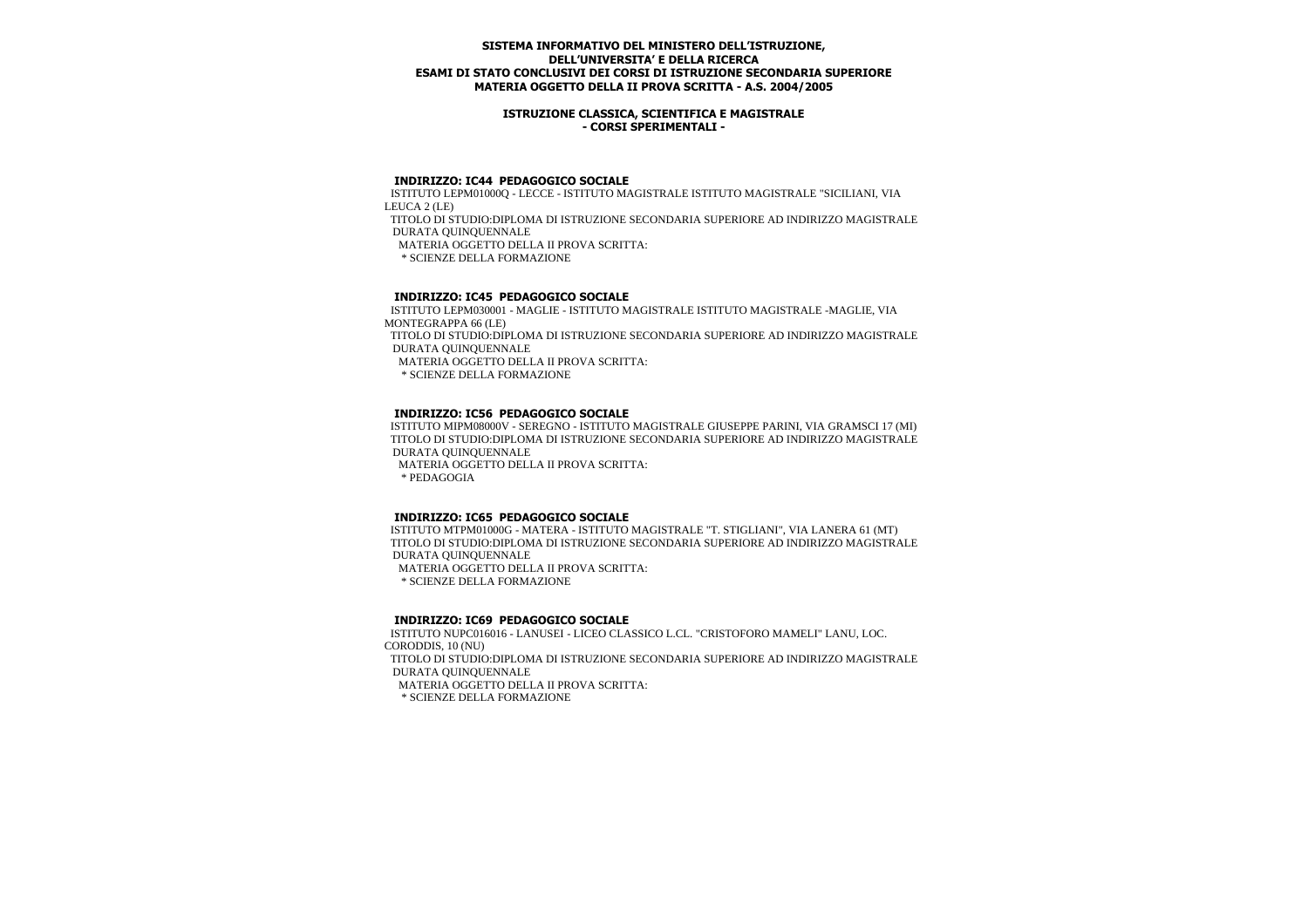### **ISTRUZIONE CLASSICA, SCIENTIFICA E MAGISTRALE - CORSI SPERIMENTALI -**

### **INDIRIZZO: IC73 PEDAGOGICO SOCIALE**

 ISTITUTO PAPM010003 - PALERMO - ISTITUTO MAGISTRALE FINOCCHIARO APRILE, VIA CILEA (PA) TITOLO DI STUDIO:DIPLOMA DI ISTRUZIONE SECONDARIA SUPERIORE AD INDIRIZZO MAGISTRALE DURATA QUINQUENNALE MATERIA OGGETTO DELLA II PROVA SCRITTA:

\* PEDAGOGIA

## **INDIRIZZO: IC79 PEDAGOGICO SOCIALE**

 ISTITUTO PGPC07000G - ASSISI - LICEO CLASSICO PROPERZIO, PADRE LUDOVICO DA CASORIA, 3 (PG)

 TITOLO DI STUDIO:DIPLOMA DI ISTRUZIONE SECONDARIA SUPERIORE AD INDIRIZZO MAGISTRALE DURATA QUINQUENNALE

MATERIA OGGETTO DELLA II PROVA SCRITTA:

\* SOCIOLOGIA

## **INDIRIZZO: IC80 PEDAGOGICO SOCIALE**

 ISTITUTO PGPM00101A - FOLIGNO - ISTITUTO MAGISTRALE I. M.LE "B.ANGELA" SEDE AGGR., VIALE MARCONI (PG)

 TITOLO DI STUDIO:DIPLOMA DI ISTRUZIONE SECONDARIA SUPERIORE AD INDIRIZZO MAGISTRALE DURATA QUINQUENNALE

MATERIA OGGETTO DELLA II PROVA SCRITTA:

\* SCIENZE DELLA FORMAZIONE

### **INDIRIZZO: IC84 PEDAGOGICO SOCIALE**

 ISTITUTO PTPC01000G - PISTOIA - LICEO CLASSICO STATALE "FORTEGUERRI", CORSO GRAMSCI N.148 (PT) TITOLO DI STUDIO:DIPLOMA DI ISTRUZIONE SECONDARIA SUPERIORE AD INDIRIZZO MAGISTRALE DURATA QUINQUENNALE MATERIA OGGETTO DELLA II PROVA SCRITTA:

\* SCIENZE DELLA FORMAZIONE

## **INDIRIZZO: ID01 PEDAGOGICO SOCIALE**

 ISTITUTO SIPM00101L - MONTEPULCIANO - ISTITUTO MAGISTRALE SAN BELLARMINO, VIA DELLO STADIO, N. 45 (SI) TITOLO DI STUDIO:DIPLOMA DI ISTRUZIONE SECONDARIA SUPERIORE AD INDIRIZZO MAGISTRALE DURATA QUINQUENNALE MATERIA OGGETTO DELLA II PROVA SCRITTA: \* PEDAGOGIA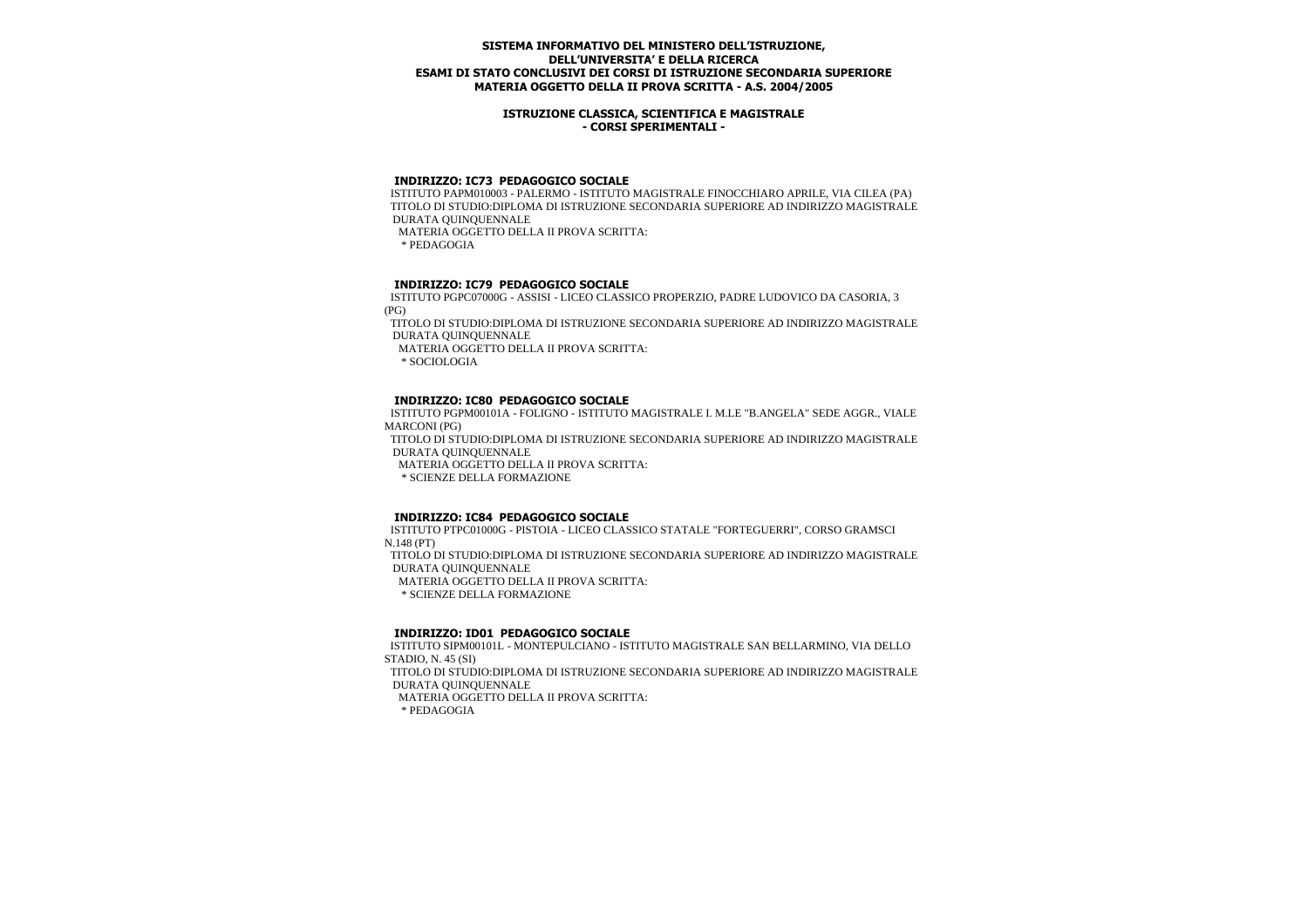### **ISTRUZIONE CLASSICA, SCIENTIFICA E MAGISTRALE - CORSI SPERIMENTALI -**

# **INDIRIZZO: ID21 PEDAGOGICO SOCIALE**

 ISTITUTO UDPM010009 - UDINE - ISTITUTO MAGISTRALE ISTITUTO MAGISTRALE "C. PERCOT, VIA PIER SILVERIO LEICHT (UD) TITOLO DI STUDIO:DIPLOMA DI ISTRUZIONE SECONDARIA SUPERIORE AD INDIRIZZO MAGISTRALE DURATA QUINQUENNALE MATERIA OGGETTO DELLA II PROVA SCRITTA: \* SCIENZE UMANE

# **INDIRIZZO: ID23 PEDAGOGICO SOCIALE**

 ISTITUTO UDPM040005 - UDINE - ISTITUTO MAGISTRALE C/O EDUC. UCCELLIS, VIA GIOVANNI DA UDINE 20/22 (UD)

 TITOLO DI STUDIO:DIPLOMA DI ISTRUZIONE SECONDARIA SUPERIORE AD INDIRIZZO MAGISTRALE DURATA QUINQUENNALE

MATERIA OGGETTO DELLA II PROVA SCRITTA:

\* SCIENZE DELLA FORMAZIONE

## **INDIRIZZO: ID61 PEDAGOGICO SOCIALE**

 ISTITUTO PAPM04000V - PALERMO - ISTITUTO MAGISTRALE REGINA MARGHERITA, PIAZZETTA S. SALVATORE 1 (PA) TITOLO DI STUDIO:DIPLOMA DI ISTRUZIONE SECONDARIA SUPERIORE AD INDIRIZZO MAGISTRALE DURATA QUINQUENNALE MATERIA OGGETTO DELLA II PROVA SCRITTA: \* PEDAGOGIA

# **INDIRIZZO: ID72 PEDAGOGICO SOCIALE**

 ISTITUTO CEPM00702E - ALVIGNANO - ISTITUTO MAGISTRALE LICEO PEDAGOGICO(I.S.I.S.S."N., CORSO UMBERTO I (CE) TITOLO DI STUDIO:DIPLOMA DI ISTRUZIONE SECONDARIA SUPERIORE AD INDIRIZZO MAGISTRALE DURATA QUINQUENNALE MATERIA OGGETTO DELLA II PROVA SCRITTA: \* PEDAGOGIA

#### **INDIRIZZO: IS4K PEDAGOGICO SOCIALE - LICEO PEDAGOGICO "GASSER" BRESSANONE L.TEDESCA**

 ISTITUTO TBPM040004 - BRESSANONE.BRIXEN. - ISTITUTO MAGISTRALE LINGUA TEDESCA "J. GASSER", VIA MERCATO VECCHIO N.17 (BZ) TITOLO DI STUDIO:DIPLOMA DI ISTRUZIONE SECONDARIA SUPERIORE AD INDIRIZZO MAGISTRALE DURATA QUINQUENNALE MATERIA OGGETTO DELLA II PROVA SCRITTA: \* PEDAGOGIA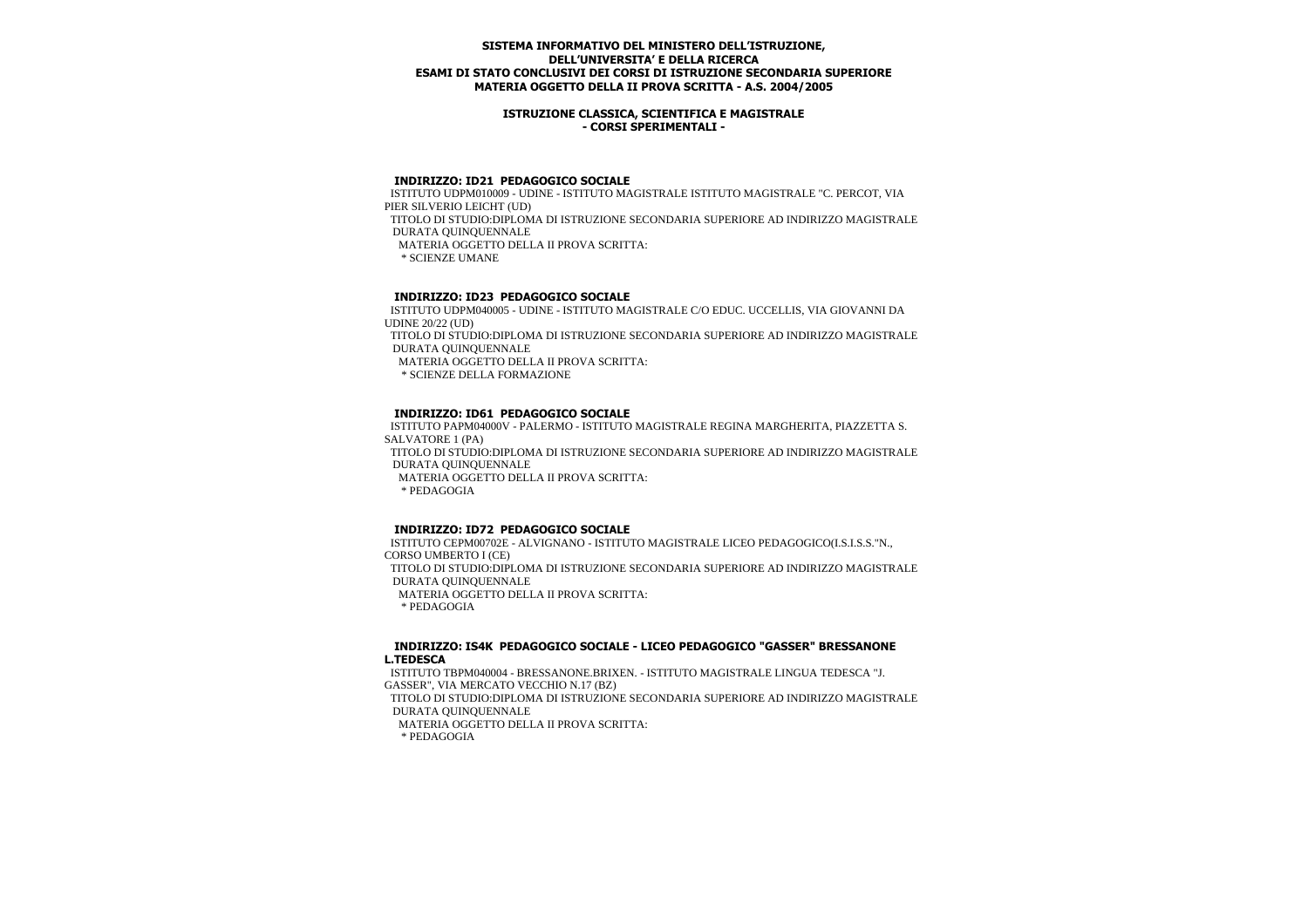### **ISTRUZIONE CLASSICA, SCIENTIFICA E MAGISTRALE - CORSI SPERIMENTALI -**

# **INDIRIZZO: ISGD PEDAGOGICO SOCIALE CM 27**

 TITOLO DI STUDIO:DIPLOMA DI ISTRUZIONE SECONDARIA SUPERIORE AD INDIRIZZO MAGISTRALE DURATA QUINQUENNALE MATERIA OGGETTO DELLA II PROVA SCRITTA: \* PEDAGOGIA

## **INDIRIZZO: IS3L PEDAGOGICO SOCIALE VITTORINO BL**

 ISTITUTO BLPM01500Q - FELTRE - L.R. PAR. ISTITUTO MAGISTRALE VITTORINO DA FELTRE, VIALE MONTEGRAPPA, 1 (BL) TITOLO DI STUDIO:DIPLOMA DI ISTRUZIONE SECONDARIA SUPERIORE AD INDIRIZZO MAGISTRALE DURATA QUINQUENNALE MATERIA OGGETTO DELLA II PROVA SCRITTA: \* PEDAGOGIA

## **INDIRIZZO: ISDU PEDAGOGICO STELLA MARIS MC**

 TITOLO DI STUDIO:DIPLOMA DI ISTRUZIONE SECONDARIA SUPERIORE AD INDIRIZZO MAGISTRALE DURATA QUINQUENNALE MATERIA OGGETTO DELLA II PROVA SCRITTA: \* PEDAGOGIA

# **INDIRIZZO: IS6D PEDAGOGICO SUOR NICOLI CAGLIARI**

 TITOLO DI STUDIO:DIPLOMA DI ISTRUZIONE SECONDARIA SUPERIORE AD INDIRIZZO MAGISTRALE DURATA QUINQUENNALE MATERIA OGGETTO DELLA II PROVA SCRITTA:

\* PEDAGOGIA

# **INDIRIZZO: IS6L PEDAGOGICO VOLPICELLI ALTAMURA**

 ISTITUTO BAPM035009 - ALTAMURA - L.R. PAR. ISTITUTO MAGISTRALE VOLPICELLI, V.LE R.MARGHERITA 42 (BA) TITOLO DI STUDIO:DIPLOMA DI ISTRUZIONE SECONDARIA SUPERIORE AD INDIRIZZO MAGISTRALE DURATA QUINQUENNALE MATERIA OGGETTO DELLA II PROVA SCRITTA: \* PEDAGOGIA

## **INDIRIZZO: ID83 PEDAGOGICO-SCIENZE SOCIALI LICEO PEDAGOGICO PAR."ST.MARIA"LINGUA TEDESCA BZ**

 ISTITUTO TBPM00500R - BOLZANO.BOZEN. - L.R. PAR. ISTITUTO MAGISTRALE SCUOLA MAGISTRALE "S. MARIA", VIA VANGA 91 (BZ) TITOLO DI STUDIO:DIPLOMA DI ISTRUZIONE SECONDARIA SUPERIORE AD INDIRIZZO MAGISTRALE DURATA QUINQUENNALE MATERIA OGGETTO DELLA II PROVA SCRITTA: \* PEDAGOGIA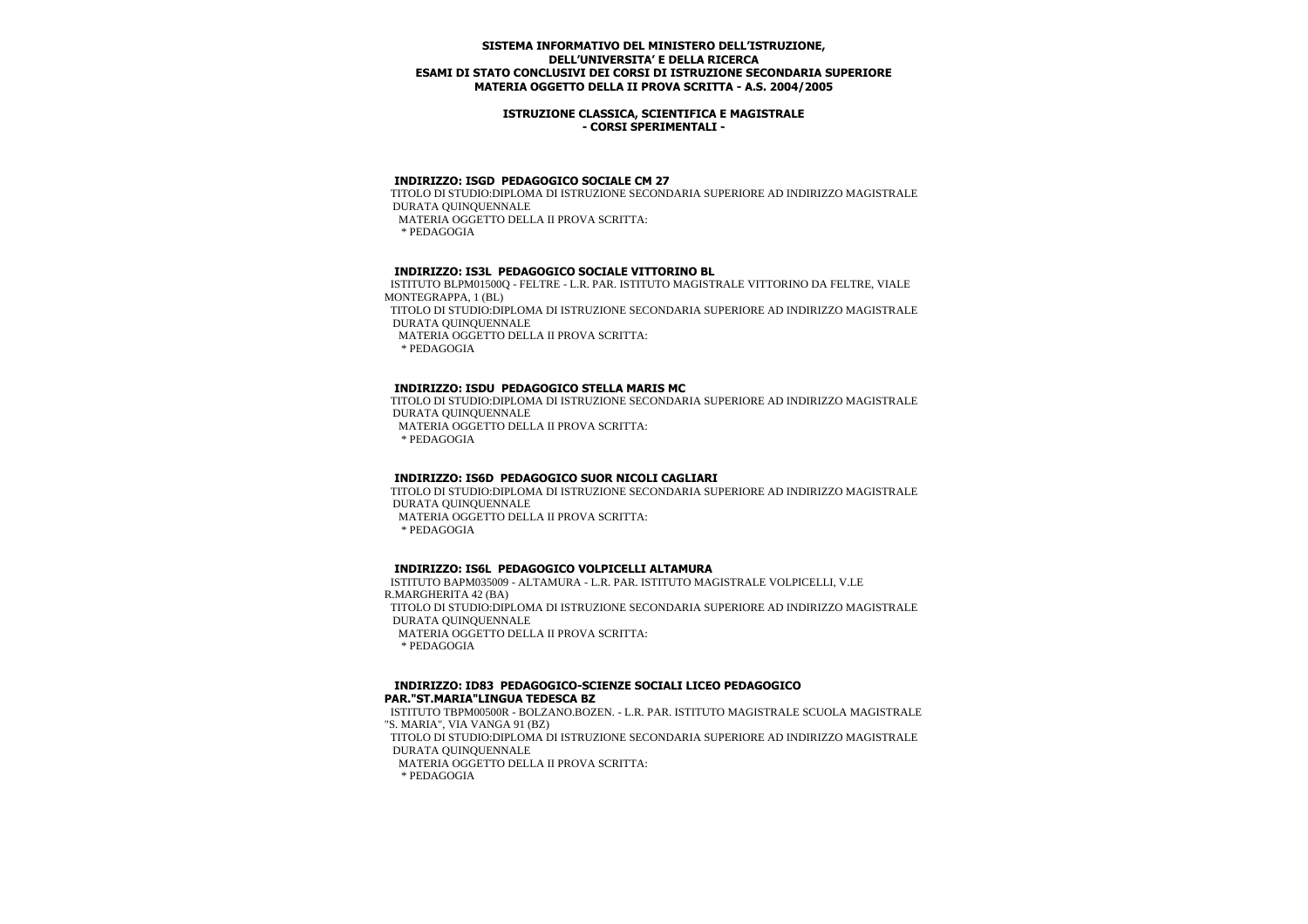### **ISTRUZIONE CLASSICA, SCIENTIFICA E MAGISTRALE - CORSI SPERIMENTALI -**

#### **INDIRIZZO: IS1E PSICO PED.SOCIALE SACRO CUORE ME**

 ISTITUTO MEPM025003 - SANTA TERESA DI RIVA - L.R. PAR. ISTITUTO MAGISTRALE IST.PAR."SACRO CUORE" S.TERESA, V.COLLINE 59 (M TITOLO DI STUDIO:DIPLOMA DI ISTRUZIONE SECONDARIA SUPERIORE AD INDIRIZZO MAGISTRALE DURATA QUINQUENNALE MATERIA OGGETTO DELLA II PROVA SCRITTA: \* PEDAGOGIA

## **INDIRIZZO: IC18 PSICO PEDAGOGICO**

 ISTITUTO CZPM03000C - LAMEZIA TERME - ISTITUTO MAGISTRALE TOMMASO CAMPANELLA, VIA C. DA CAVALLERIZZA (CZ) TITOLO DI STUDIO:DIPLOMA DI ISTRUZIONE SECONDARIA SUPERIORE AD INDIRIZZO MAGISTRALE DURATA QUINQUENNALE

MATERIA OGGETTO DELLA II PROVA SCRITTA:

\* PEDAGOGIA

### **INDIRIZZO: ID15 PSICO PEDAGOGICO**

 ISTITUTO TOPM050003 - TORINO - ISTITUTO MAGISTRALE REGINA MARGHERITA, VIA VALPERGA CALUSO 12 (TO)

 TITOLO DI STUDIO:DIPLOMA DI ISTRUZIONE SECONDARIA SUPERIORE AD INDIRIZZO MAGISTRALE DURATA QUINQUENNALE

MATERIA OGGETTO DELLA II PROVA SCRITTA:

\* SCIENZE DELLA FORMAZIONE

### **INDIRIZZO: IS0J PSICO PEDAGOGICO ROSSELLO SV**

 ISTITUTO SVPM015003 - SAVONA - L.R. PAR. ISTITUTO MAGISTRALE ROSSELLO, V.MONTEGRAPPA 5 (SV)

 TITOLO DI STUDIO:DIPLOMA DI ISTRUZIONE SECONDARIA SUPERIORE AD INDIRIZZO MAGISTRALE DURATA QUINQUENNALE

MATERIA OGGETTO DELLA II PROVA SCRITTA:

\* PEDAGOGIA

### **INDIRIZZO: IS5V PSICO PEDAGOGICO S.CHIARA AL**

 ISTITUTO ALPM055009 - TORTONA - L.R. PAR. ISTITUTO MAGISTRALE S.CHIARA, P.TTA GAMBARA 1 (AL)

 TITOLO DI STUDIO:DIPLOMA DI ISTRUZIONE SECONDARIA SUPERIORE AD INDIRIZZO MAGISTRALE DURATA QUINQUENNALE

MATERIA OGGETTO DELLA II PROVA SCRITTA: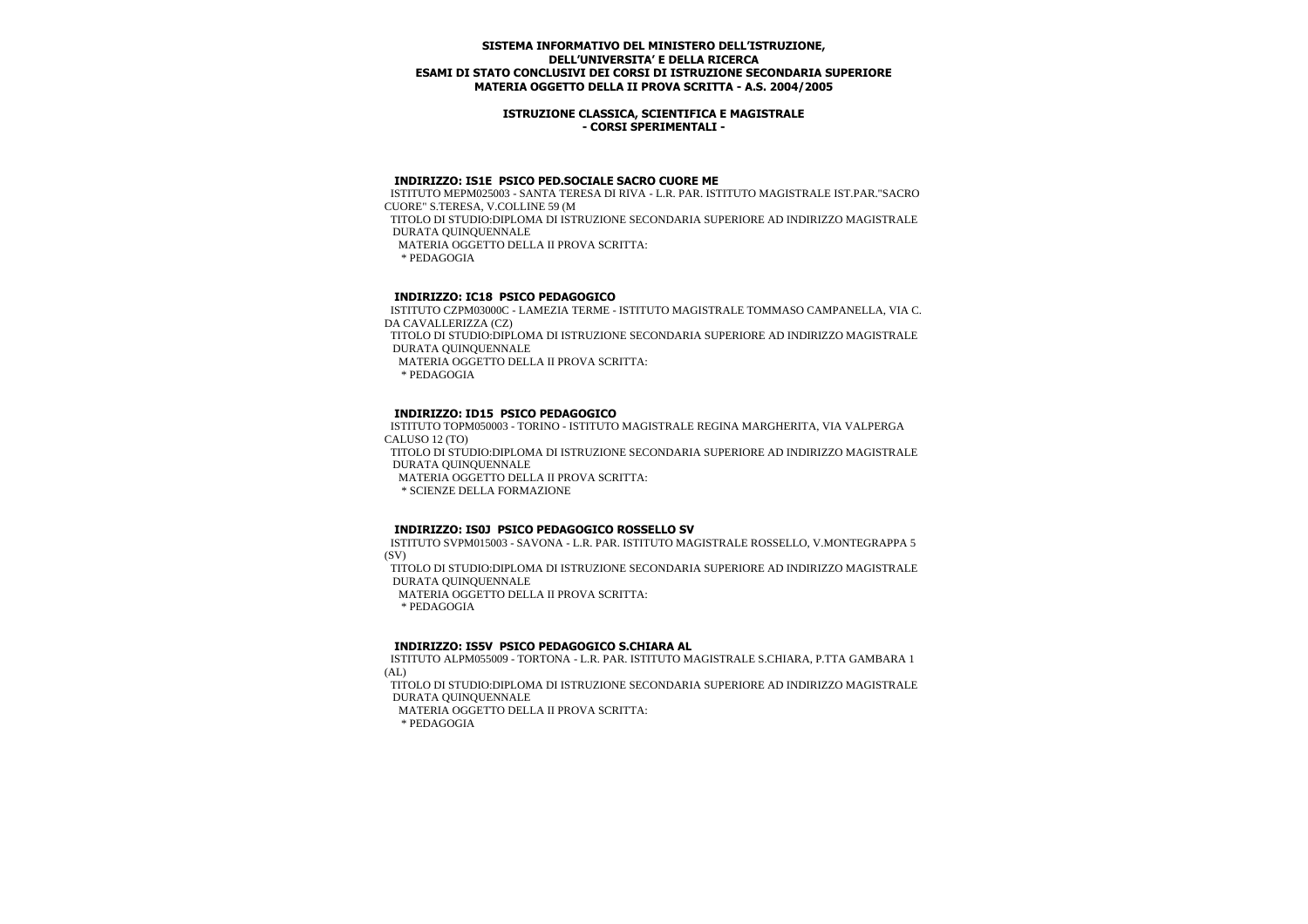### **ISTRUZIONE CLASSICA, SCIENTIFICA E MAGISTRALE - CORSI SPERIMENTALI -**

#### **INDIRIZZO: ISCE PSICO PEDAGOGICO S.SISTO RM**

 ISTITUTO RMPM195002 - ROMA - L.R. PAR. ISTITUTO MAGISTRALE S.SISTO VECCHIO, V.DRUSO 2 (RM)

 TITOLO DI STUDIO:DIPLOMA DI ISTRUZIONE SECONDARIA SUPERIORE AD INDIRIZZO MAGISTRALE DURATA QUINQUENNALE

MATERIA OGGETTO DELLA II PROVA SCRITTA:

\* PEDAGOGIA

## **INDIRIZZO: ISS7 PSICO PEDAGOGICO SACRAMENTINE BG**

 ISTITUTO BGPM03500A - BERGAMO - L.R. PAR. ISTITUTO MAGISTRALE SUORE SACRAMENTINE, V.S.ANTONINO 8 (BG)

 TITOLO DI STUDIO:DIPLOMA DI ISTRUZIONE SECONDARIA SUPERIORE AD INDIRIZZO MAGISTRALE DURATA QUINQUENNALE

MATERIA OGGETTO DELLA II PROVA SCRITTA:

\* PEDAGOGIA

## **INDIRIZZO: IC74 PSICO SOCIALE**

 ISTITUTO PAPM01801P - PETRALIA SOTTANA - ISTITUTO MAGISTRALE IST.MAG.PIETRO DOMINA, PIAZZA DOMINA 22 (PA) TITOLO DI STUDIO:DIPLOMA DI ISTRUZIONE SECONDARIA SUPERIORE AD INDIRIZZO MAGISTRALE DURATA QUINQUENNALE MATERIA OGGETTO DELLA II PROVA SCRITTA: \* SCIENZE SOCIALI

### **INDIRIZZO: IS1T PSICO SOCIO PED.S.GIUSEPPE PV**

 ISTITUTO PVPM025004 - VIGEVANO - L.R. PAR. ISTITUTO MAGISTRALE S.GIUSEPPE, V.DEOMINI 10 (PV)

 TITOLO DI STUDIO:DIPLOMA DI ISTRUZIONE SECONDARIA SUPERIORE AD INDIRIZZO MAGISTRALE DURATA QUINQUENNALE

MATERIA OGGETTO DELLA II PROVA SCRITTA:

\* PEDAGOGIA

### **INDIRIZZO: IA50 QUINQ.AUT.SCIENT.TECNOLOGICO**

 TITOLO DI STUDIO:DIPLOMA DI ISTRUZIONE SECONDARIA SUPERIORE AD INDIRIZZO **SCIENTIFICO** MATERIA OGGETTO DELLA II PROVA SCRITTA: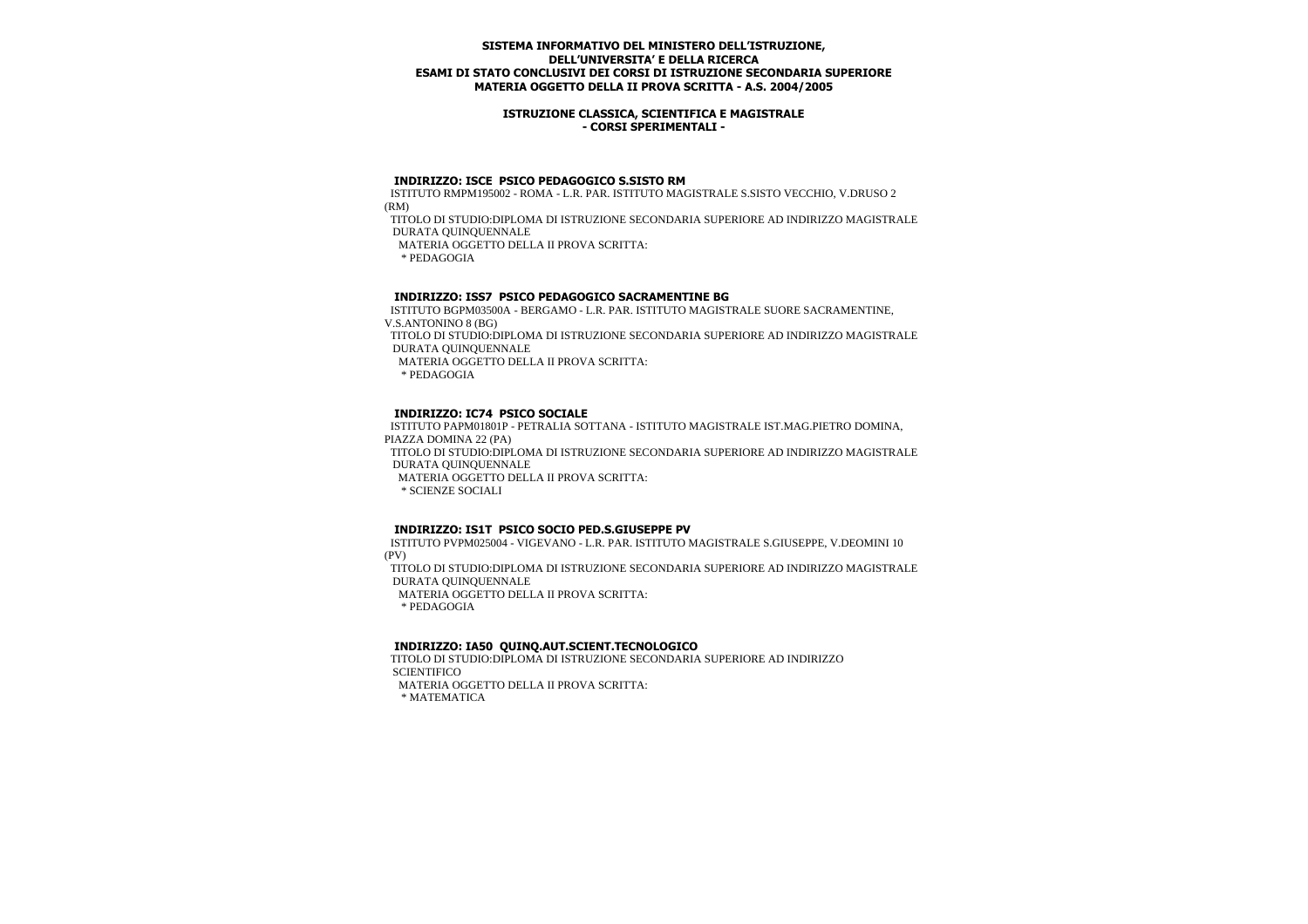### **ISTRUZIONE CLASSICA, SCIENTIFICA E MAGISTRALE - CORSI SPERIMENTALI -**

## **INDIRIZZO: IA49 QUINQ.AUTONOMIA SCIENTIFICO**

 TITOLO DI STUDIO:DIPLOMA DI ISTRUZIONE SECONDARIA SUPERIORE AD INDIRIZZO **SCIENTIFICO** MATERIA OGGETTO DELLA II PROVA SCRITTA:

\* MATEMATICA

### **INDIRIZZO: IA51 QUINQUENNIO AUTONOM. LINGUISTICO**

 TITOLO DI STUDIO:DIPLOMA DI ISTRUZIONE SECONDARIA SUPERIORE AD INDIRIZZO LINGUISTICO MATERIA OGGETTO DELLA II PROVA SCRITTA: \* LINGUA STRANIERA

#### **INDIRIZZO: IA46 QUINQUENNIO AUTONOMIA CLASSICO**

 TITOLO DI STUDIO:DIPLOMA DI ISTRUZIONE SECONDARIA SUPERIORE AD INDIRIZZO CLASSICO MATERIA OGGETTO DELLA II PROVA SCRITTA:

\* LATINO

#### **INDIRIZZO: IY54 RICER.OPZIONE INFORMAT.-MALPIGHI**

 ISTITUTO BOPS525001 - BOLOGNA - L.R. PAR. LICEO SCIENTIFICO MALPIGHI, VIA SANT'ISAIA, 77 (BO) TITOLO DI STUDIO:DIPLOMA DI ISTRUZIONE SECONDARIA SUPERIORE AD INDIRIZZO **SCIENTIFICO** MATERIA OGGETTO DELLA II PROVA SCRITTA:

\* MATEMATICA

#### **INDIRIZZO: ISL6 RICERCA**

 ISTITUTO MIPC25500Q - SEGRATE - L.R. PAR. LICEO CLASSICO SAN RAFFAELE - SEGRATE, VIA F.LLI CERVI, 58 (MI) TITOLO DI STUDIO:DIPLOMA DI ISTRUZIONE SECONDARIA SUPERIORE AD INDIRIZZO CLASSICO MATERIA OGGETTO DELLA II PROVA SCRITTA: \* LATINO

#### **INDIRIZZO: IX12 SCIEN.EUR-L.S.L.R."SALESIANO R."**

 ISTITUTO IBPS005004 - BOLZANO.BOZEN. - L.R. PAR. LICEO SCIENTIFICO RAINERUM - SALESIANI, VIA CARDUCCI 7 (BZ) TITOLO DI STUDIO:DIPLOMA DI ISTRUZIONE SECONDARIA SUPERIORE AD INDIRIZZO **SCIENTIFICO**  MATERIA OGGETTO DELLA II PROVA SCRITTA: \* MATEMATICA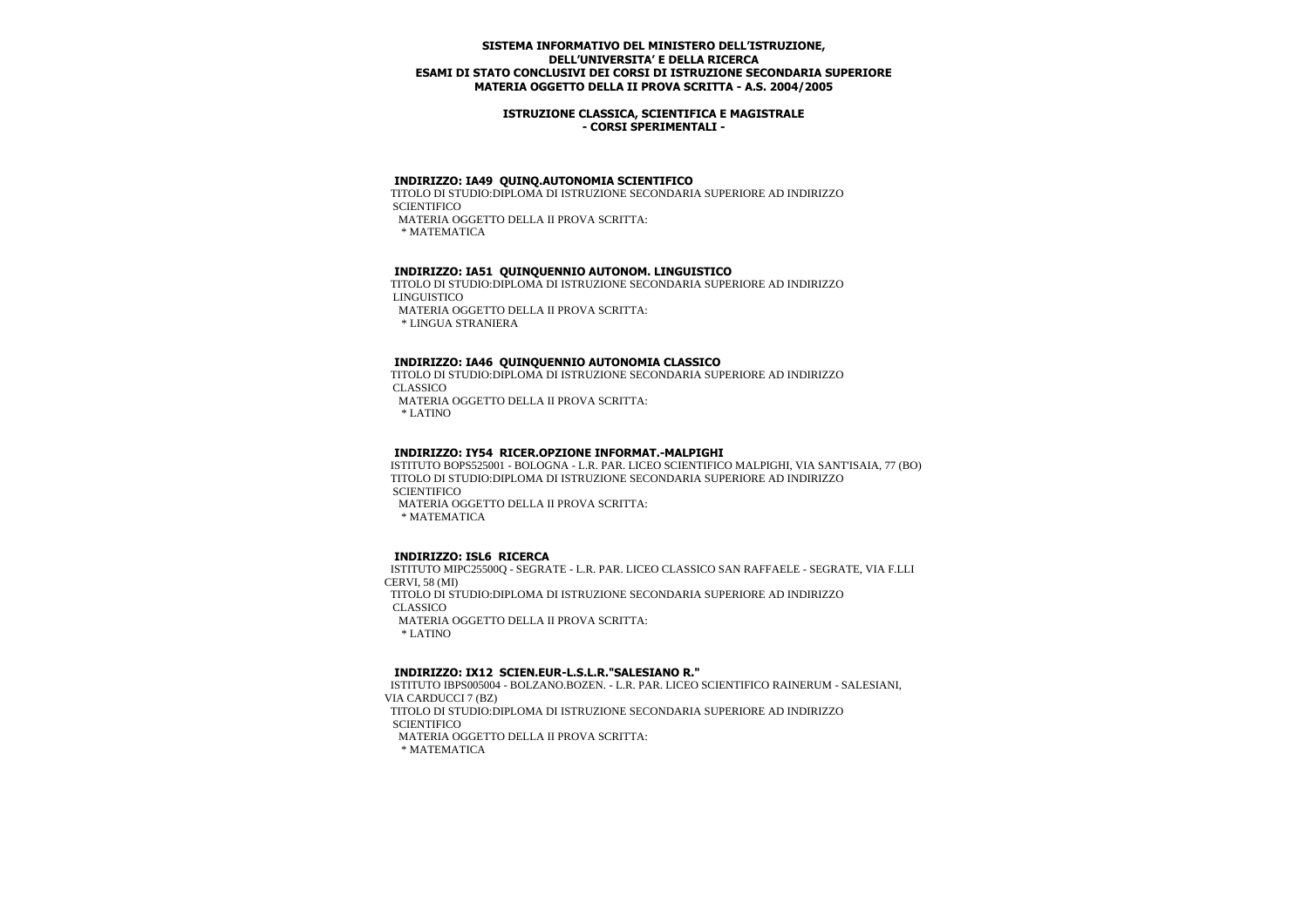### **ISTRUZIONE CLASSICA, SCIENTIFICA E MAGISTRALE - CORSI SPERIMENTALI -**

## **INDIRIZZO: ISFA SCIENT. TECNOL. PROGETTO "BROCCA**

 TITOLO DI STUDIO:DIPLOMA DI ISTRUZIONE SECONDARIA SUPERIORE AD INDIRIZZO **SCIENTIFICO** MATERIA OGGETTO DELLA II PROVA SCRITTA:

\* MATEMATICA

### **INDIRIZZO: IA10 SCIENTIFICO**

 ISTITUTO MIPS535008 - MILANO - L.R. PAR. LICEO SCIENTIFICO MARCELLINE - MILANO, P.ZA TOMMASEO 1 (MI) TITOLO DI STUDIO:DIPLOMA DI ISTRUZIONE SECONDARIA SUPERIORE AD INDIRIZZO **SCIENTIFICO**  MATERIA OGGETTO DELLA II PROVA SCRITTA: \* MATEMATICA E INFORMATICA

### **INDIRIZZO: IB86 SCIENTIFICO**

 ISTITUTO AVPS03000G - MONTELLA - LICEO SCIENTIFICO RINALDO D'AQUINO, VIA F. SCANDONE (AV)

 TITOLO DI STUDIO:DIPLOMA DI ISTRUZIONE SECONDARIA SUPERIORE AD INDIRIZZO **SCIENTIFICO** 

MATERIA OGGETTO DELLA II PROVA SCRITTA:

\* MATEMATICA

#### **INDIRIZZO: IB99 SCIENTIFICO**

 ISTITUTO BSPS11000A - BRESCIA - LICEO SCIENTIFICO "LEONARDO" - BRESCIA, VIA BALESTRIERI N. 6 (BS)

 TITOLO DI STUDIO:DIPLOMA DI ISTRUZIONE SECONDARIA SUPERIORE AD INDIRIZZO **SCIENTIFICO** 

MATERIA OGGETTO DELLA II PROVA SCRITTA:

\* MATEMATICA

### **INDIRIZZO: IC05 SCIENTIFICO**

 ISTITUTO CEPS07000V - MONDRAGONE - LICEO SCIENTIFICO GALILEO GALILEI, VIA NAPOLI (CE) TITOLO DI STUDIO:DIPLOMA DI ISTRUZIONE SECONDARIA SUPERIORE AD INDIRIZZO **SCIENTIFICO** 

MATERIA OGGETTO DELLA II PROVA SCRITTA: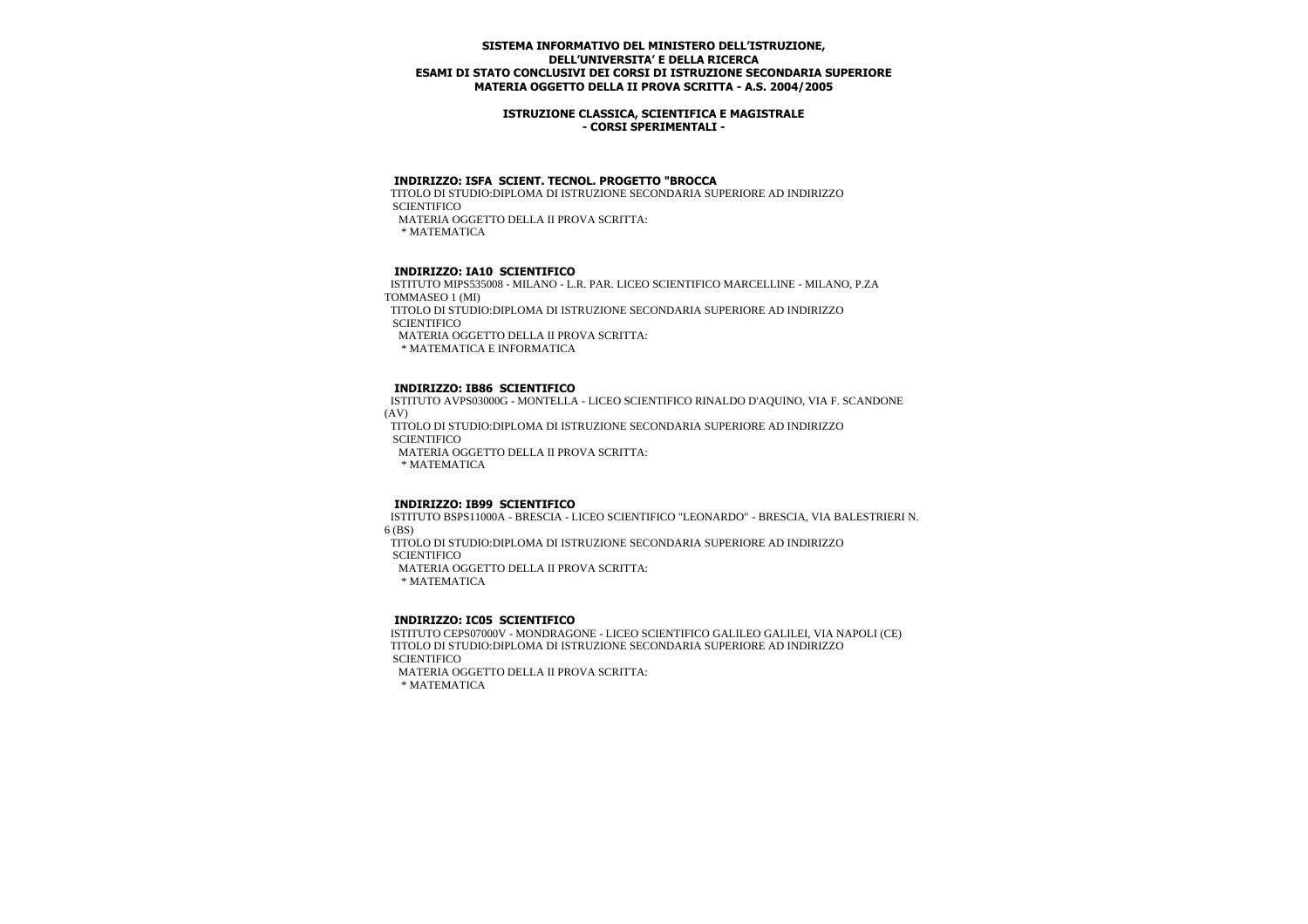### **ISTRUZIONE CLASSICA, SCIENTIFICA E MAGISTRALE - CORSI SPERIMENTALI -**

### **INDIRIZZO: IC13 SCIENTIFICO**

 ISTITUTO CSPM03701C - BELVEDERE MARITTIMO - ISTITUTO MAGISTRALE IST. MAG. BELVEDERE M.MO, VIA ANNUNCIATA (CS) TITOLO DI STUDIO:DIPLOMA DI ISTRUZIONE SECONDARIA SUPERIORE AD INDIRIZZO **SCIENTIFICO**  MATERIA OGGETTO DELLA II PROVA SCRITTA: \* MATEMATICA

# **INDIRIZZO: IC20 SCIENTIFICO**

 ISTITUTO FEPS00101X - ARGENTA - LICEO SCIENTIFICO LICEO SCIENT. "DON.G.MINZONI", VIA XVIII APRILE, 2 (FE)

 TITOLO DI STUDIO:DIPLOMA DI ISTRUZIONE SECONDARIA SUPERIORE AD INDIRIZZO **SCIENTIFICO** 

MATERIA OGGETTO DELLA II PROVA SCRITTA:

\* MATEMATICA

## **INDIRIZZO: IC21 SCIENTIFICO**

 ISTITUTO FEPC020005 - FERRARA - LICEO CLASSICO LICEO GINNASIO "L.ARIOSTO", VIA ARIANUOVA, 19 (FE) TITOLO DI STUDIO:DIPLOMA DI ISTRUZIONE SECONDARIA SUPERIORE AD INDIRIZZO **SCIENTIFICO**  MATERIA OGGETTO DELLA II PROVA SCRITTA: \* MATEMATICA E INFORMATICA

### **INDIRIZZO: IC42 SCIENTIFICO**

 ISTITUTO LEPS01201B - GALLIPOLI - LICEO SCIENTIFICO VIA STEIENS, VIA STEIENS (LE) TITOLO DI STUDIO:DIPLOMA DI ISTRUZIONE SECONDARIA SUPERIORE AD INDIRIZZO **SCIENTIFICO**  MATERIA OGGETTO DELLA II PROVA SCRITTA: \* MATEMATICA

## **INDIRIZZO: IC58 SCIENTIFICO**

 ISTITUTO MNPS002016 - OSTIGLIA - LICEO SCIENTIFICO LIC.SCIENT. GALILEI OSTIGLIA, VIA VERONA 35 (MN) TITOLO DI STUDIO:DIPLOMA DI ISTRUZIONE SECONDARIA SUPERIORE AD INDIRIZZO **SCIENTIFICO**  MATERIA OGGETTO DELLA II PROVA SCRITTA: \* MATEMATICA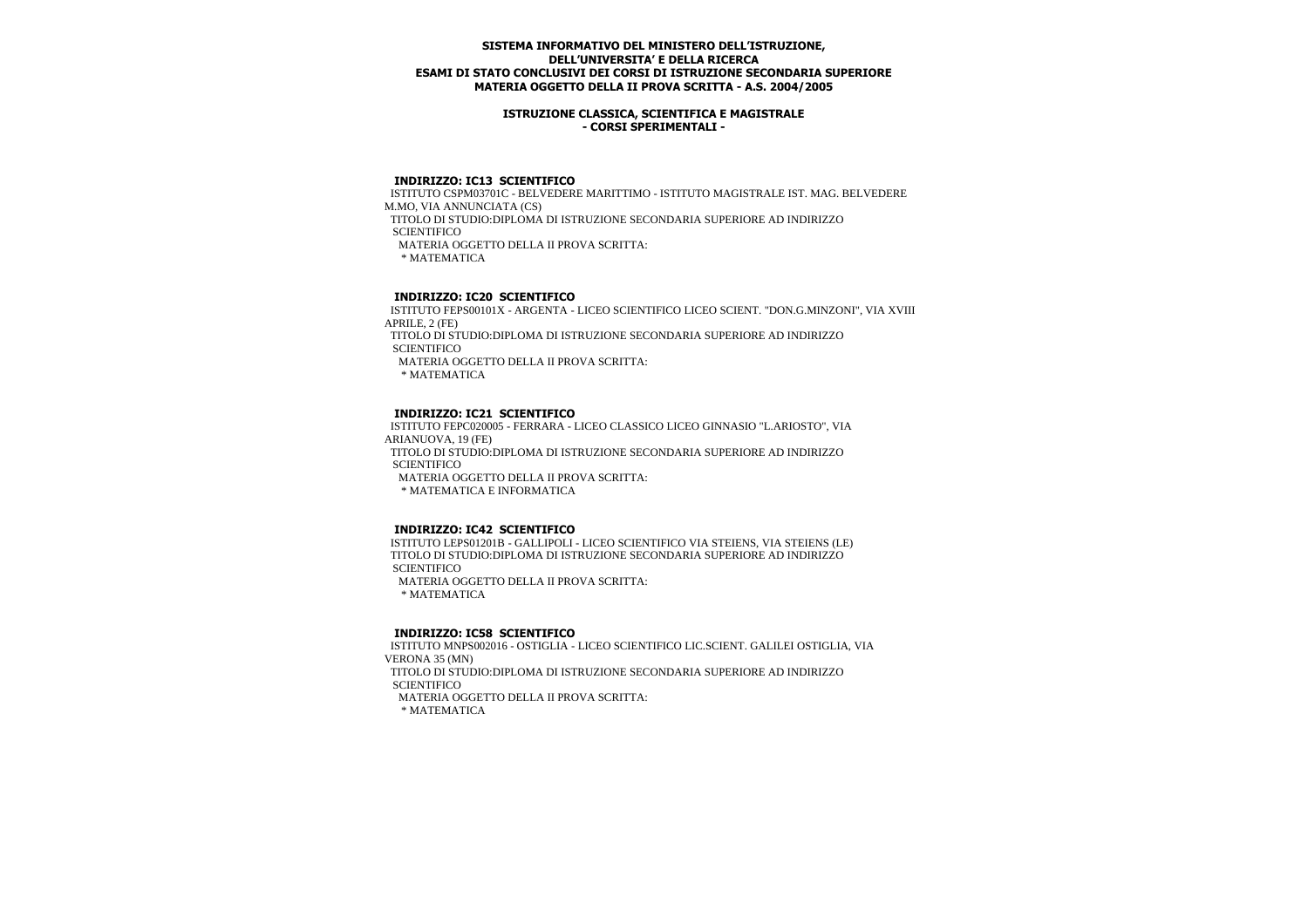### **ISTRUZIONE CLASSICA, SCIENTIFICA E MAGISTRALE - CORSI SPERIMENTALI -**

#### **INDIRIZZO: IC61 SCIENTIFICO**

 ISTITUTO MNPM00101B - SUZZARA - ISTITUTO MAGISTRALE IST.MAG.LE MANZONI SUZZARA, VIALE ZONTA 23 (MN) TITOLO DI STUDIO:DIPLOMA DI ISTRUZIONE SECONDARIA SUPERIORE AD INDIRIZZO

**SCIENTIFICO** 

MATERIA OGGETTO DELLA II PROVA SCRITTA:

\* MATEMATICA

## **INDIRIZZO: IC68 SCIENTIFICO**

 ISTITUTO NAPQ01000A - POMIGLIANO D'ARCO - SCUOLA MAGISTRALE LIC. SC. PEDAG. E SC. SOC. "S., VIA SAVONA (NA)

 TITOLO DI STUDIO:DIPLOMA DI ISTRUZIONE SECONDARIA SUPERIORE AD INDIRIZZO **SCIENTIFICO** 

MATERIA OGGETTO DELLA II PROVA SCRITTA:

\* MATEMATICA

## **INDIRIZZO: IC72 SCIENTIFICO**

 ISTITUTO NUPM01000A - NUORO - ISTITUTO MAGISTRALE L.PEDAG.-S.SATTA-NUORO, VIA A.DEFFENU, 13 (NU)

 TITOLO DI STUDIO:DIPLOMA DI ISTRUZIONE SECONDARIA SUPERIORE AD INDIRIZZO **SCIENTIFICO** 

MATERIA OGGETTO DELLA II PROVA SCRITTA:

\* MATEMATICA E INFORMATICA

### **INDIRIZZO: IC75 SCIENTIFICO**

 ISTITUTO PCPS02000T - PIACENZA - LICEO SCIENTIFICO LORENZO RESPIGHI, PIAZZALE GENOVA,1 (PC)

 TITOLO DI STUDIO:DIPLOMA DI ISTRUZIONE SECONDARIA SUPERIORE AD INDIRIZZO **SCIENTIFICO** 

MATERIA OGGETTO DELLA II PROVA SCRITTA:

\* MATEMATICA

#### **INDIRIZZO: IC78 SCIENTIFICO**

 ISTITUTO PEPM01001E - MONTESILVANO - ISTITUTO MAGISTRALE LICEO SCIENTIFICO MONTESILVANO, VIA VERROTTI, 60 (PE)

 TITOLO DI STUDIO:DIPLOMA DI ISTRUZIONE SECONDARIA SUPERIORE AD INDIRIZZO **SCIENTIFICO** 

MATERIA OGGETTO DELLA II PROVA SCRITTA: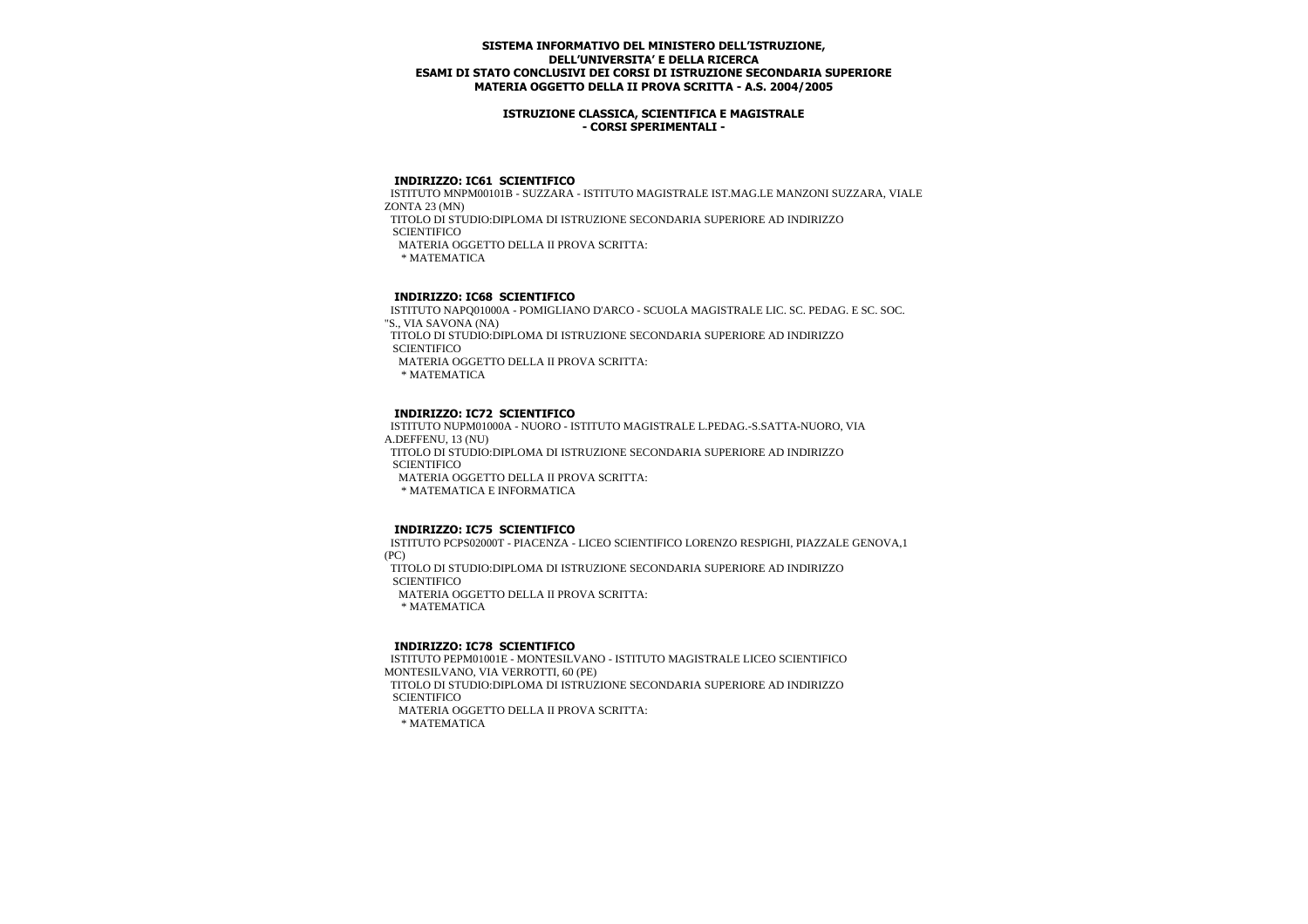### **ISTRUZIONE CLASSICA, SCIENTIFICA E MAGISTRALE - CORSI SPERIMENTALI -**

### **INDIRIZZO: IC86 SCIENTIFICO**

 ISTITUTO RMPS058016 - GUIDONIA MONTECELIO - LICEO SCIENTIFICO LIC.SCIENT. MAJORANA GUIDONIA, VIA ROMA, 298 (RM) TITOLO DI STUDIO:DIPLOMA DI ISTRUZIONE SECONDARIA SUPERIORE AD INDIRIZZO **SCIENTIFICO**  MATERIA OGGETTO DELLA II PROVA SCRITTA: \* MATEMATICA

# **INDIRIZZO: ID10 SCIENTIFICO**

 ISTITUTO TEPC030005 - ROSETO DEGLI ABRUZZI - LICEO CLASSICO LICEO GINNASIO STATALE "SAFFO", VIA SILVIO PELLICO (TE) TITOLO DI STUDIO:DIPLOMA DI ISTRUZIONE SECONDARIA SUPERIORE AD INDIRIZZO **SCIENTIFICO**  MATERIA OGGETTO DELLA II PROVA SCRITTA: \* MATEMATICA

## **INDIRIZZO: ID27 SCIENTIFICO**

 ISTITUTO VRPC01000C - LEGNAGO - LICEO CLASSICO GIOVANNI COTTA, VIALE DEI TIGLI,50 (VR) TITOLO DI STUDIO:DIPLOMA DI ISTRUZIONE SECONDARIA SUPERIORE AD INDIRIZZO **SCIENTIFICO**  MATERIA OGGETTO DELLA II PROVA SCRITTA: \* MATEMATICA

### **INDIRIZZO: ID59 SCIENTIFICO**

 ISTITUTO RMPM12000L - ROMA - ISTITUTO MAGISTRALE GIORDANO BRUNO, VIA DELLA BUFALOTTA 594 (RM) TITOLO DI STUDIO:DIPLOMA DI ISTRUZIONE SECONDARIA SUPERIORE AD INDIRIZZO **SCIENTIFICO**  MATERIA OGGETTO DELLA II PROVA SCRITTA: \* MATEMATICA

# **INDIRIZZO: IA24 SCIENTIFICO PROTEO**

 TITOLO DI STUDIO:DIPLOMA DI ISTRUZIONE SECONDARIA SUPERIORE AD INDIRIZZO **SCIENTIFICO** MATERIA OGGETTO DELLA II PROVA SCRITTA:

\* MATEMATICA - INFORMATICA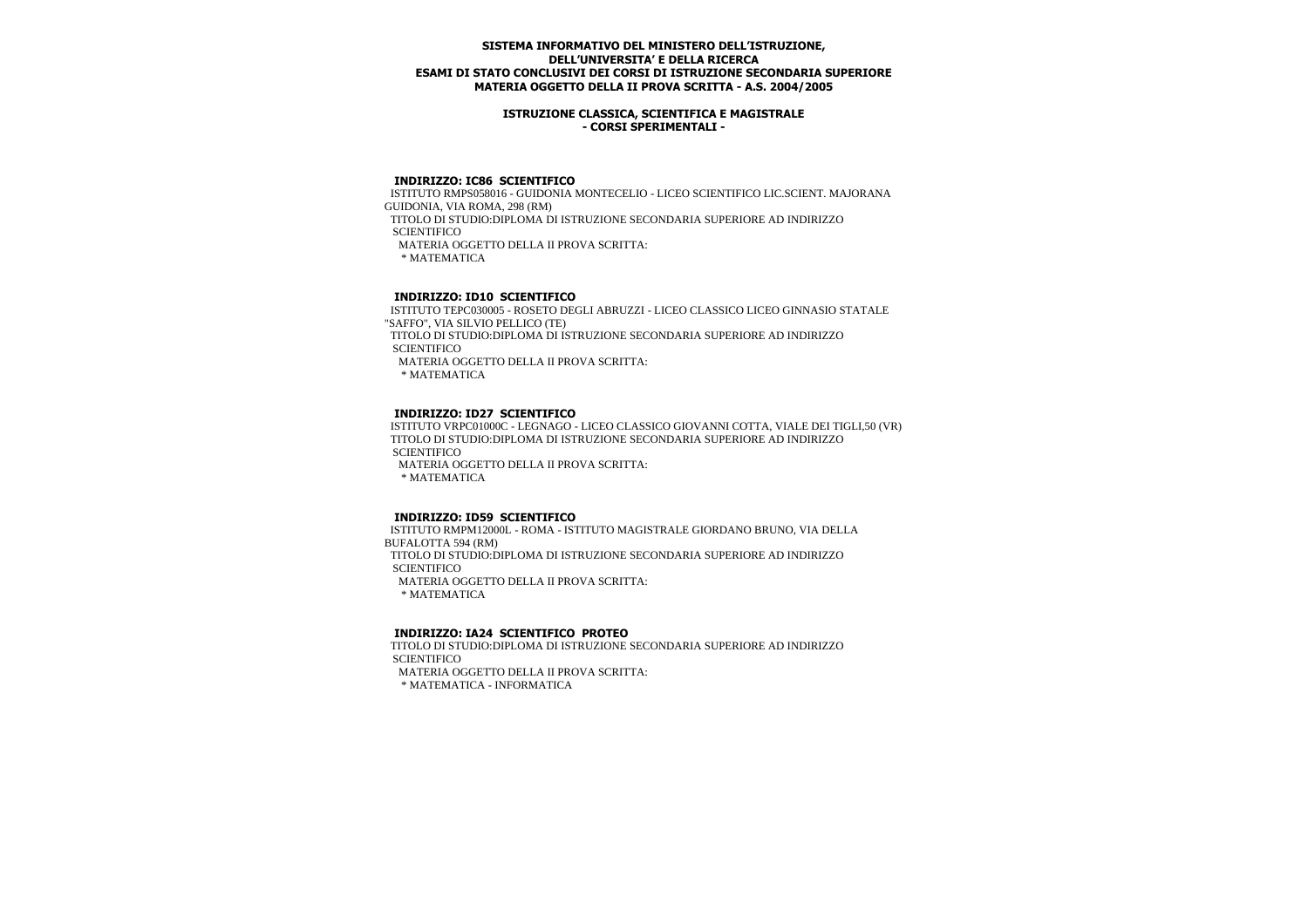### **ISTRUZIONE CLASSICA, SCIENTIFICA E MAGISTRALE - CORSI SPERIMENTALI -**

### **INDIRIZZO: IA96 SCIENTIFICO - LICEO CLASSICO "ASTORI" - MOGLIANO VENETO (TV)**

 ISTITUTO TVPS065004 - MOGLIANO VENETO - L.R. PAR. LICEO SCIENTIFICO ASTORI, V. MARCONI 22 (TV)

 TITOLO DI STUDIO:DIPLOMA DI ISTRUZIONE SECONDARIA SUPERIORE AD INDIRIZZO **SCIENTIFICO** 

MATERIA OGGETTO DELLA II PROVA SCRITTA:

\* MATEMATICA

## **INDIRIZZO: IY75 SCIENTIFICO "COM.EBRAICA" MI**

 ISTITUTO MIPS04500E - MILANO - L.R. PAR. LICEO SCIENTIFICO SCUOLE DELLA COMUNITA' EBRAICA, V.SALLY MAYER 4/6 (MI)

 TITOLO DI STUDIO:DIPLOMA DI ISTRUZIONE SECONDARIA SUPERIORE AD INDIRIZZO **SCIENTIFICO** 

MATERIA OGGETTO DELLA II PROVA SCRITTA:

\* MATEMATICA - INFORMATICA

## **INDIRIZZO: IY49 SCIENTIFICO "COPERNICO"**

 ISTITUTO BOPS030004 - BOLOGNA - LICEO SCIENTIFICO COPERNICO, VIA GARAVAGLIA 11 (BO) TITOLO DI STUDIO:DIPLOMA DI ISTRUZIONE SECONDARIA SUPERIORE AD INDIRIZZO **SCIENTIFICO** 

MATERIA OGGETTO DELLA II PROVA SCRITTA:

\* MATEMATICA

### **INDIRIZZO: IY81 SCIENTIFICO "FALLETTI DI BAROLO"**

 ISTITUTO RMPM05500P - ROMA - L.R. PAR. ISTITUTO MAGISTRALE FALLETTI DI BAROLO, V.LE MARCONI 700 (RM) TITOLO DI STUDIO:DIPLOMA DI ISTRUZIONE SECONDARIA SUPERIORE AD INDIRIZZO **SCIENTIFICO**  MATERIA OGGETTO DELLA II PROVA SCRITTA: \* MATEMATICA

### **INDIRIZZO: IY82 SCIENTIFICO "M.IMMACOLATA" PINER**

 ISTITUTO TOPM085002 - PINEROLO - L.R. PAR. ISTITUTO MAGISTRALE M.IMMACOLATA, V.RIMEMBRANZA 86 (TO) TITOLO DI STUDIO:DIPLOMA DI ISTRUZIONE SECONDARIA SUPERIORE AD INDIRIZZO **SCIENTIFICO**  MATERIA OGGETTO DELLA II PROVA SCRITTA: \* MATEMATICA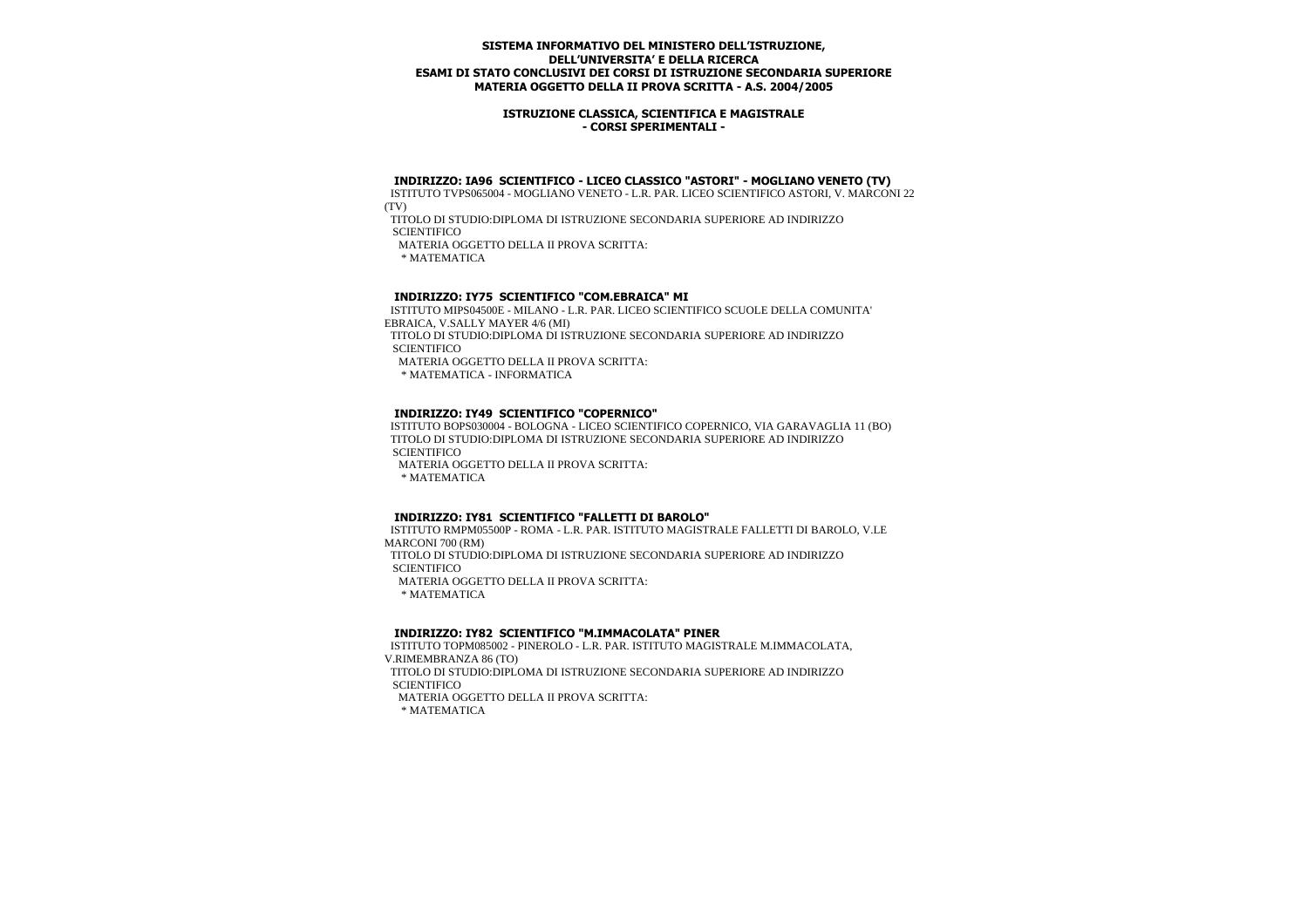### **ISTRUZIONE CLASSICA, SCIENTIFICA E MAGISTRALE - CORSI SPERIMENTALI -**

## **INDIRIZZO: IY50 SCIENTIFICO "MERANO"P.PIL.**

 ISTITUTO IBPS00101T - MERANO.MERAN. - LICEO SCIENTIFICO MERANO.MERAN., VIA VIA WOLF 38 (BZ)

TITOLO DI STUDIO:DIPLOMA DI ISTRUZIONE SECONDARIA SUPERIORE AD INDIRIZZO

**SCIENTIFICO** 

MATERIA OGGETTO DELLA II PROVA SCRITTA:

\* MATEMATICA

## **INDIRIZZO: IY84 SCIENTIFICO "PAVONI" LONIGO**

 ISTITUTO VIPC02500T - LONIGO - L.R. PAR. LICEO CLASSICO LICEO GINNASIO "L.PAVONI", VILLA S.FERMO (VI)

 TITOLO DI STUDIO:DIPLOMA DI ISTRUZIONE SECONDARIA SUPERIORE AD INDIRIZZO **SCIENTIFICO** 

MATERIA OGGETTO DELLA II PROVA SCRITTA:

\* MATEMATICA E INFORMATICA

## **INDIRIZZO: IY80 SCIENTIFICO "S.G.FALCONIERI" RM**

 ISTITUTO RMPC39500G - ROMA - L.R. PAR. LICEO CLASSICO S.GIULIANA FALCONIERI, V.GUIDOBALDO DAL MONTE 17 (RM)

 TITOLO DI STUDIO:DIPLOMA DI ISTRUZIONE SECONDARIA SUPERIORE AD INDIRIZZO **SCIENTIFICO** 

MATERIA OGGETTO DELLA II PROVA SCRITTA:

\* MATEMATICA

### **INDIRIZZO: IY83 SCIENTIFICO "S.MARIA" VERBANIA**

 ISTITUTO VBPS02500T - VERBANIA - L.R. PAR. LICEO SCIENTIFICO L.S. "SANTA MARIA", VIA AL COLLEGIO 16 - PALLANZA (VB) TITOLO DI STUDIO:DIPLOMA DI ISTRUZIONE SECONDARIA SUPERIORE AD INDIRIZZO **SCIENTIFICO**  MATERIA OGGETTO DELLA II PROVA SCRITTA: \* MATEMATICA - INFORMATICA

### **INDIRIZZO: IY78 SCIENTIFICO "STEINER" MI**

 ISTITUTO MIPS54500V - MILANO - L.R. PAR. LICEO SCIENTIFICO STEINER RUDOLF - MILANO, VIA CLERICETTI,45 (MI) TITOLO DI STUDIO:DIPLOMA DI ISTRUZIONE SECONDARIA SUPERIORE AD INDIRIZZO **SCIENTIFICO** MATERIA OGGETTO DELLA II PROVA SCRITTA: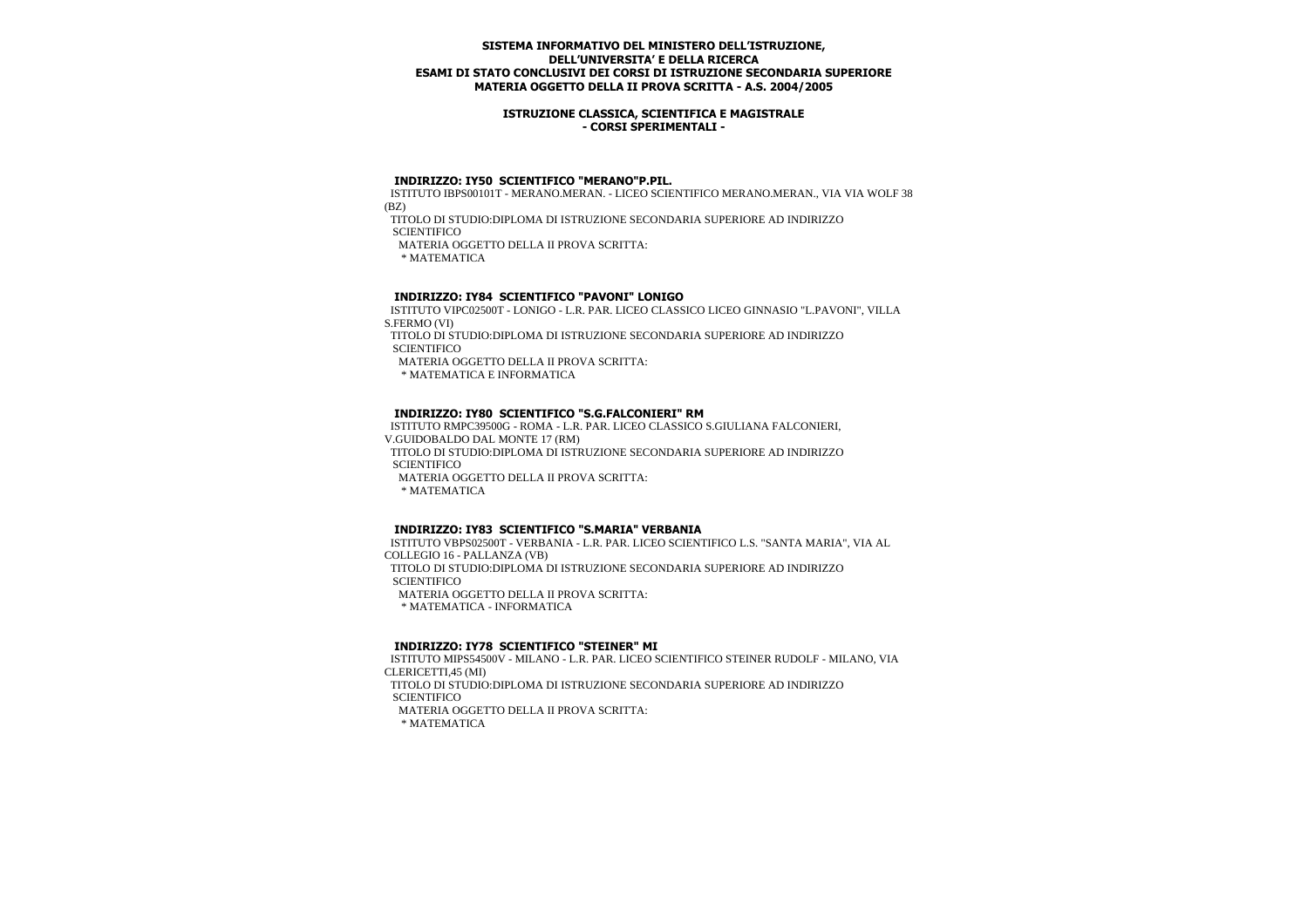### **ISTRUZIONE CLASSICA, SCIENTIFICA E MAGISTRALE - CORSI SPERIMENTALI -**

## **INDIRIZZO: IY73 SCIENTIFICO "VITTORIA COLONNA"MI**

 ISTITUTO MIPC03500R - MILANO - L.R. PAR. LICEO CLASSICO VITTORIA COLONNA, V.CONSERVATORIO 4 (MI) TITOLO DI STUDIO:DIPLOMA DI ISTRUZIONE SECONDARIA SUPERIORE AD INDIRIZZO **SCIENTIFICO**  MATERIA OGGETTO DELLA II PROVA SCRITTA: \* MATEMATICA

## **INDIRIZZO: IC66 SCIENTIFICO AMBIENTALE**

 ISTITUTO NAPM110003 - MARANO DI NAPOLI - ISTITUTO MAGISTRALE IS.MAG.C.LEVI-MARANO-, VIA GIOVANNI FALCONE (NA)

 TITOLO DI STUDIO:DIPLOMA DI ISTRUZIONE SECONDARIA SUPERIORE AD INDIRIZZO **SCIENTIFICO** 

MATERIA OGGETTO DELLA II PROVA SCRITTA:

\* MATEMATICA

### **INDIRIZZO: IB62 SCIENTIFICO AUTONOMIA - LIC.CLAS. M.AUSILIATRICE - ROMA -**

 ISTITUTO RMPC08500A - ROMA - L.R. PAR. LICEO CLASSICO M.AUSILATRICE, V.DALMAZIA 12 (RM) TITOLO DI STUDIO:DIPLOMA DI ISTRUZIONE SECONDARIA SUPERIORE AD INDIRIZZO **SCIENTIFICO** 

 MATERIA OGGETTO DELLA II PROVA SCRITTA: \* MATEMATICA

#### **INDIRIZZO: IB65 SCIENTIFICO AUTONOMIA - LIC.SCIENTIFICO I.R.I.SCHOOL-FRANCAVILLA AL MARE CH**

 TITOLO DI STUDIO:DIPLOMA DI ISTRUZIONE SECONDARIA SUPERIORE AD INDIRIZZO **SCIENTIFICO** MATERIA OGGETTO DELLA II PROVA SCRITTA:

\* MATEMATICA

 **INDIRIZZO: IA69 SCIENTIFICO BRESSANONE ALIGHIERI**

 ISTITUTO IBPC00201E - BRESSANONE.BRIXEN. - LICEO CLASSICO DANTE ALIGHIERI, VIA PRA' DELLE SUORE 1 (BZ) TITOLO DI STUDIO:DIPLOMA DI ISTRUZIONE SECONDARIA SUPERIORE AD INDIRIZZO

**SCIENTIFICO** 

MATERIA OGGETTO DELLA II PROVA SCRITTA: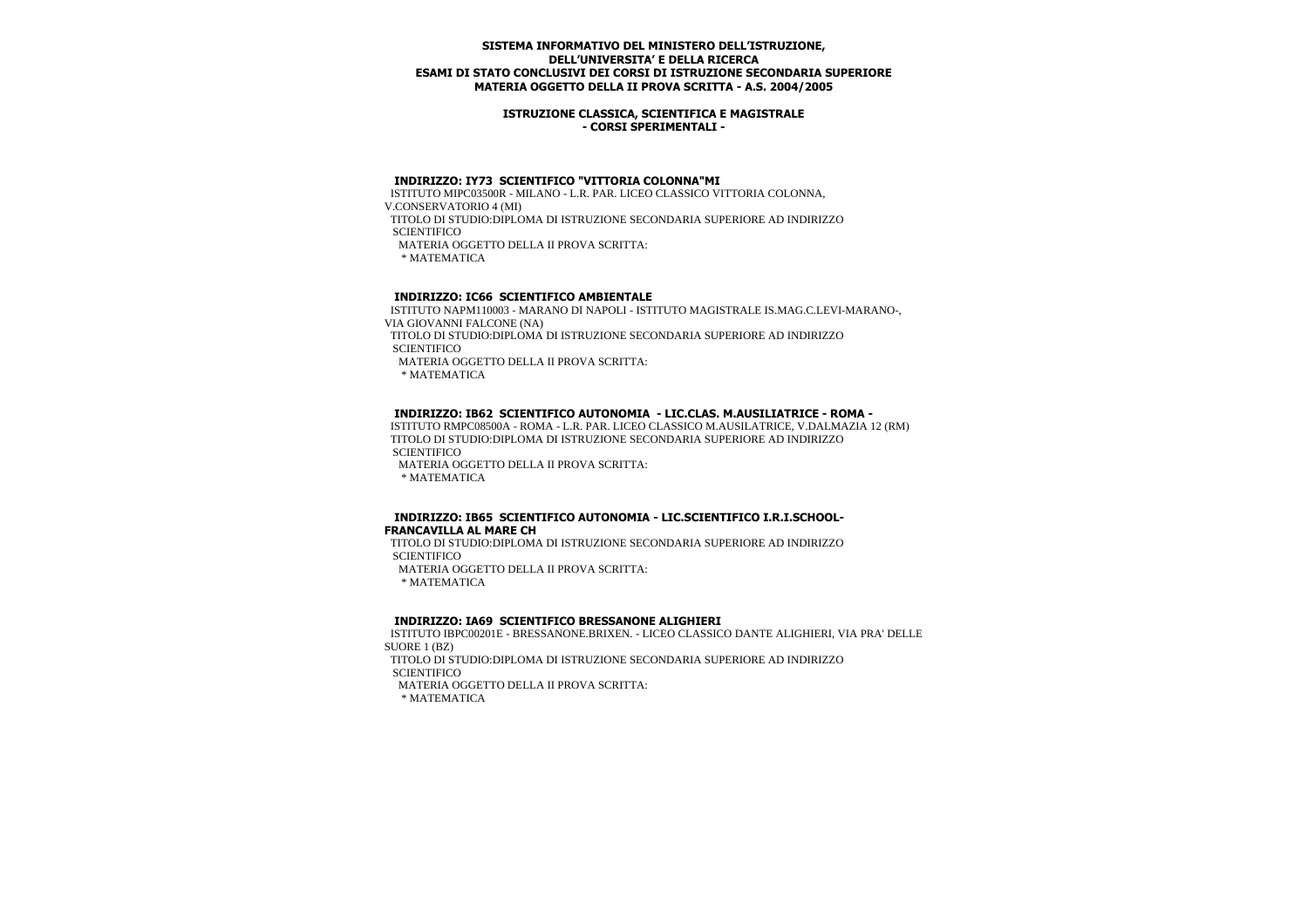### **ISTRUZIONE CLASSICA, SCIENTIFICA E MAGISTRALE - CORSI SPERIMENTALI -**

#### **INDIRIZZO: ISEZ SCIENTIFICO INTERNAZ. FRANCESE**

 TITOLO DI STUDIO:DIPLOMA DI ISTRUZIONE SECONDARIA SUPERIORE AD INDIRIZZO **SCIENTIFICO** 

MATERIA OGGETTO DELLA II PROVA SCRITTA:

\* MATEMATICA

### **INDIRIZZO: IA29 SCIENTIFICO INTERNAZ.LE SPAGNOLO**

 TITOLO DI STUDIO:DIPLOMA DI ISTRUZIONE SECONDARIA SUPERIORE AD INDIRIZZO **SCIENTIFICO** 

MATERIA OGGETTO DELLA II PROVA SCRITTA:

\* MATEMATICA

#### **INDIRIZZO: IB01 SCIENTIFICO INTERNAZIONALE TEDESCO**

 ISTITUTO BOPC02000A - BOLOGNA - LICEO CLASSICO GALVANI, VIA CASTIGLIONE 38 (BO) TITOLO DI STUDIO:DIPLOMA DI ISTRUZIONE SECONDARIA SUPERIORE AD INDIRIZZO **SCIENTIFICO** 

MATERIA OGGETTO DELLA II PROVA SCRITTA:

\* MATEMATICA

### **INDIRIZZO: IY38 SCIENTIFICO L.S. CAVALESE**

 ISTITUTO TNPS001015 - CAVALESE - LICEO SCIENTIFICO CAVALESE, VIA GANDHI, 1 (TN) TITOLO DI STUDIO:DIPLOMA DI ISTRUZIONE SECONDARIA SUPERIORE AD INDIRIZZO **SCIENTIFICO** 

MATERIA OGGETTO DELLA II PROVA SCRITTA:

\* MATEMATICA

### **INDIRIZZO: IB63 SCIENTIFICO LIC.CLAS.VALDESE - TORRE PELLICE TO -**

 ISTITUTO TOPC11500C - TORRE PELLICE - L.R. PAR. LICEO CLASSICO VALDESE, V.BECKWITH 1 (TO) TITOLO DI STUDIO:DIPLOMA DI ISTRUZIONE SECONDARIA SUPERIORE AD INDIRIZZO **SCIENTIFICO** 

MATERIA OGGETTO DELLA II PROVA SCRITTA:

\* MATEMATICA E INFORMATICA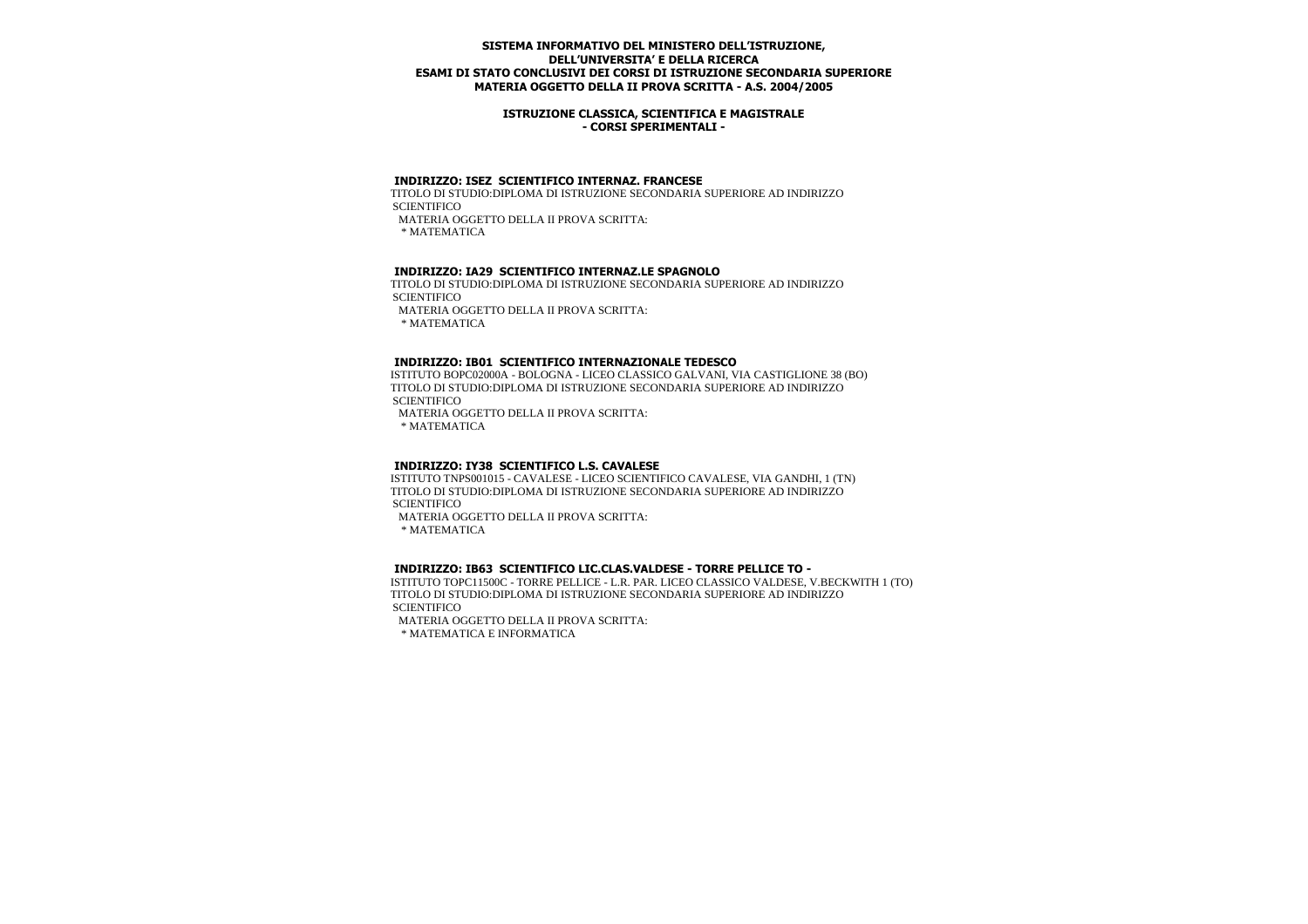### **ISTRUZIONE CLASSICA, SCIENTIFICA E MAGISTRALE - CORSI SPERIMENTALI -**

### **INDIRIZZO: IA30 SCIENTIFICO P.PIL.**

 ISTITUTO IBPC03000N - BRUNICO.BRUNECK. - LICEO CLASSICO GEN. ANTONIO CANTORE, VIA J.FERRARI 16 (BZ)

 TITOLO DI STUDIO:DIPLOMA DI ISTRUZIONE SECONDARIA SUPERIORE AD INDIRIZZO **SCIENTIFICO** 

MATERIA OGGETTO DELLA II PROVA SCRITTA:

\* MATEMATICA

# **INDIRIZZO: IY69 SCIENTIFICO P.PIL.VIRGILIO**

 ISTITUTO IBPC070004 - VIPITENO.STERZING. - LICEO CLASSICO VIRGILIO, PIAZZA CITTA' 5 (BZ) TITOLO DI STUDIO:DIPLOMA DI ISTRUZIONE SECONDARIA SUPERIORE AD INDIRIZZO **SCIENTIFICO** 

MATERIA OGGETTO DELLA II PROVA SCRITTA:

\* MATEMATICA

## **INDIRIZZO: ISFN SCIENTIFICO PROGETTO "BROCCA"**

 TITOLO DI STUDIO:DIPLOMA DI ISTRUZIONE SECONDARIA SUPERIORE AD INDIRIZZO **SCIENTIFICO** 

MATERIA OGGETTO DELLA II PROVA SCRITTA:

\* MATEMATICA

### **INDIRIZZO: IY70 SCIENTIFICO SACRO CUORE FIRENZE**

 ISTITUTO FIPC04500R - FIRENZE - L.R. PAR. LICEO CLASSICO LICEO CLASSICO NON STAT."ISTIT, V.MICHELANGELO 27 (FI)

 TITOLO DI STUDIO:DIPLOMA DI ISTRUZIONE SECONDARIA SUPERIORE AD INDIRIZZO **SCIENTIFICO** 

MATERIA OGGETTO DELLA II PROVA SCRITTA:

\* MATEMATICA E INFORMATICA

### **INDIRIZZO: IY51 SCIENTIFICO TECN.CO P.PIL.MERANO**

 ISTITUTO IBPS00101T - MERANO.MERAN. - LICEO SCIENTIFICO MERANO.MERAN., VIA VIA WOLF 38 (BZ)

 TITOLO DI STUDIO:DIPLOMA DI ISTRUZIONE SECONDARIA SUPERIORE AD INDIRIZZO **SCIENTIFICO** 

MATERIA OGGETTO DELLA II PROVA SCRITTA: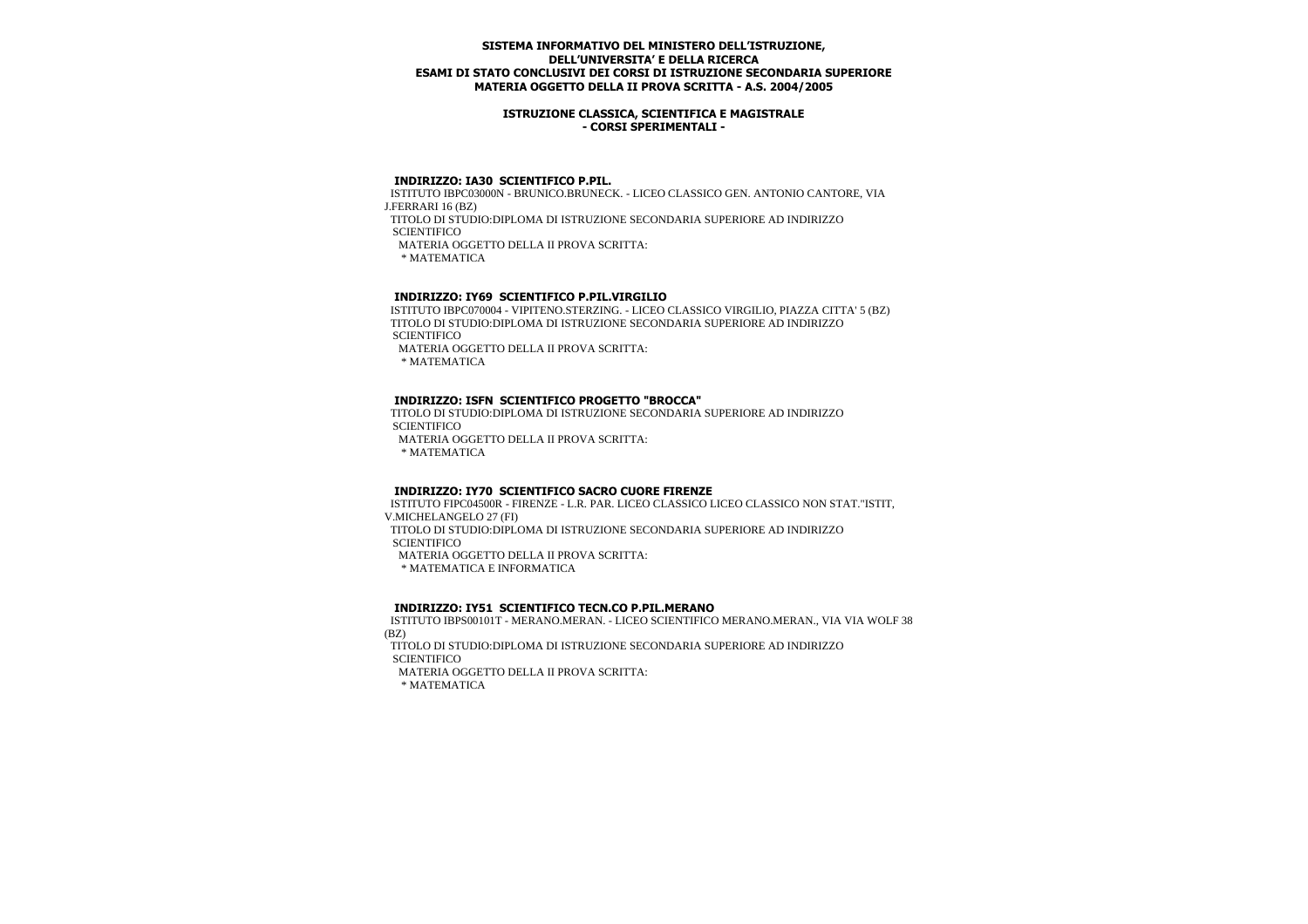### **ISTRUZIONE CLASSICA, SCIENTIFICA E MAGISTRALE - CORSI SPERIMENTALI -**

### **INDIRIZZO: IA61 SCIENTIFICO TECNOLOGICO**

 ISTITUTO LEPM050006 - TRICASE - ISTITUTO MAGISTRALE ISTITUTO MAGISTRALE-TRICASE, VIA MARINA PORTO (LE)

 TITOLO DI STUDIO:DIPLOMA DI ISTRUZIONE SECONDARIA SUPERIORE AD INDIRIZZO **SCIENTIFICO** 

MATERIA OGGETTO DELLA II PROVA SCRITTA:

\* MATEMATICA E INFORMATICA

## **INDIRIZZO: IA80 SCIENTIFICO TECNOLOGICO**

 ISTITUTO PCPM010008 - PIACENZA - ISTITUTO MAGISTRALE GIULIA MOLINO COLOMBINI, VIA BEVERORA 51 (PC)

 TITOLO DI STUDIO:DIPLOMA DI ISTRUZIONE SECONDARIA SUPERIORE AD INDIRIZZO **SCIENTIFICO** 

MATERIA OGGETTO DELLA II PROVA SCRITTA:

\* MATEMATICA

## **INDIRIZZO: IB98 SCIENTIFICO TECNOLOGICO**

 ISTITUTO BSPS11000A - BRESCIA - LICEO SCIENTIFICO "LEONARDO" - BRESCIA, VIA BALESTRIERI N. 6 (BS)

 TITOLO DI STUDIO:DIPLOMA DI ISTRUZIONE SECONDARIA SUPERIORE AD INDIRIZZO **SCIENTIFICO** 

MATERIA OGGETTO DELLA II PROVA SCRITTA:

\* MATEMATICA

### **INDIRIZZO: IC22 SCIENTIFICO TECNOLOGICO**

 ISTITUTO FGPM05000Q - SAN GIOVANNI ROTONDO - ISTITUTO MAGISTRALE MARIA IMMACOLATA, PIAZZA EUROPA (FG) TITOLO DI STUDIO:DIPLOMA DI ISTRUZIONE SECONDARIA SUPERIORE AD INDIRIZZO **SCIENTIFICO**  MATERIA OGGETTO DELLA II PROVA SCRITTA: \* MATEMATICA

### **INDIRIZZO: IC24 SCIENTIFICO TECNOLOGICO**

 ISTITUTO FGPM02901B - SAN SEVERO - ISTITUTO MAGISTRALE ENRICO PESTALOZZI, VIA GIUSEPPE DI VITTORIO 203 (FG)

 TITOLO DI STUDIO:DIPLOMA DI ISTRUZIONE SECONDARIA SUPERIORE AD INDIRIZZO **SCIENTIFICO** 

MATERIA OGGETTO DELLA II PROVA SCRITTA: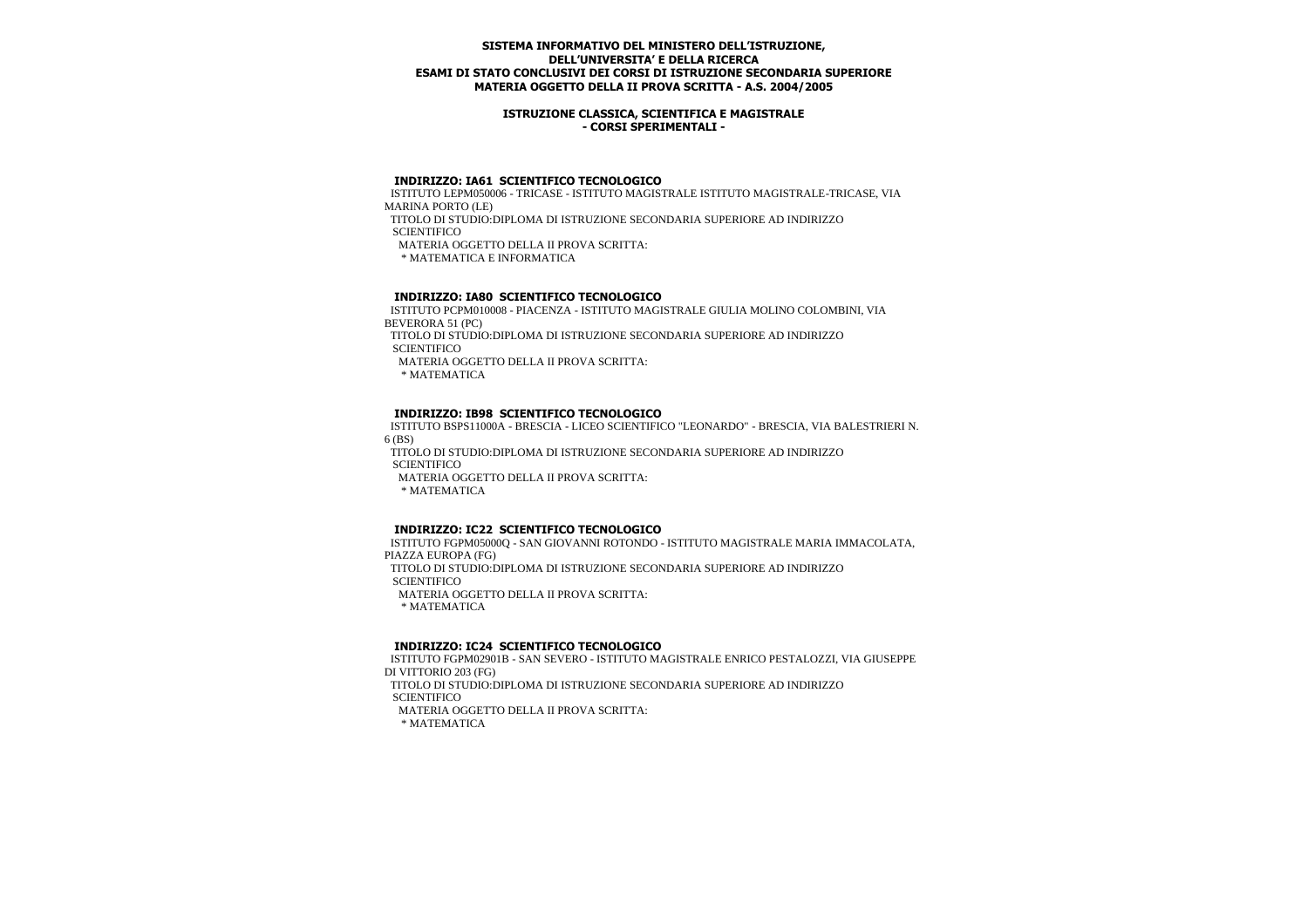### **ISTRUZIONE CLASSICA, SCIENTIFICA E MAGISTRALE - CORSI SPERIMENTALI -**

### **INDIRIZZO: IC29 SCIENTIFICO TECNOLOGICO**

 ISTITUTO GOPM00201D - GORIZIA - ISTITUTO MAGISTRALE SIMON GREGORCIC (L.SLOVENA), VIA PUCCINI 14 (GO)

TITOLO DI STUDIO:DIPLOMA DI ISTRUZIONE SECONDARIA SUPERIORE AD INDIRIZZO

**SCIENTIFICO** 

MATERIA OGGETTO DELLA II PROVA SCRITTA:

\* MATEMATICA

# **INDIRIZZO: IC77 SCIENTIFICO TECNOLOGICO**

 ISTITUTO PEPM01000D - CITTA' SANT'ANGELO - ISTITUTO MAGISTRALE "BERTRANDO SPAVENTA", VIA LARGO MAZZINI 1 (PE)

 TITOLO DI STUDIO:DIPLOMA DI ISTRUZIONE SECONDARIA SUPERIORE AD INDIRIZZO **SCIENTIFICO** 

MATERIA OGGETTO DELLA II PROVA SCRITTA:

\* MATEMATICA

# **INDIRIZZO: IC92 SCIENTIFICO TECNOLOGICO**

 ISTITUTO RMPM01801R - ROMA - ISTITUTO MAGISTRALE COLONNA, VIA DELL'ARCO DEL MONTE 99 (RM)

 TITOLO DI STUDIO:DIPLOMA DI ISTRUZIONE SECONDARIA SUPERIORE AD INDIRIZZO **SCIENTIFICO** 

MATERIA OGGETTO DELLA II PROVA SCRITTA:

\* MATEMATICA

# **INDIRIZZO: IC97 SCIENTIFICO TECNOLOGICO**

 ISTITUTO RMPM160003 - ROMA - ISTITUTO MAGISTRALE VITTORIO GASSMAN, VIA PIETRO MAFFI, 57 (RM)

TITOLO DI STUDIO:DIPLOMA DI ISTRUZIONE SECONDARIA SUPERIORE AD INDIRIZZO

**SCIENTIFICO** 

MATERIA OGGETTO DELLA II PROVA SCRITTA:

\* MATEMATICA

# **INDIRIZZO: ID04 SCIENTIFICO TECNOLOGICO**

 ISTITUTO SRPM01000P - SIRACUSA - ISTITUTO MAGISTRALE 8 I.I.S.S. "M.F.QUINTILIANO", VIA TISIA 49 (SR)

 TITOLO DI STUDIO:DIPLOMA DI ISTRUZIONE SECONDARIA SUPERIORE AD INDIRIZZO **SCIENTIFICO** 

MATERIA OGGETTO DELLA II PROVA SCRITTA: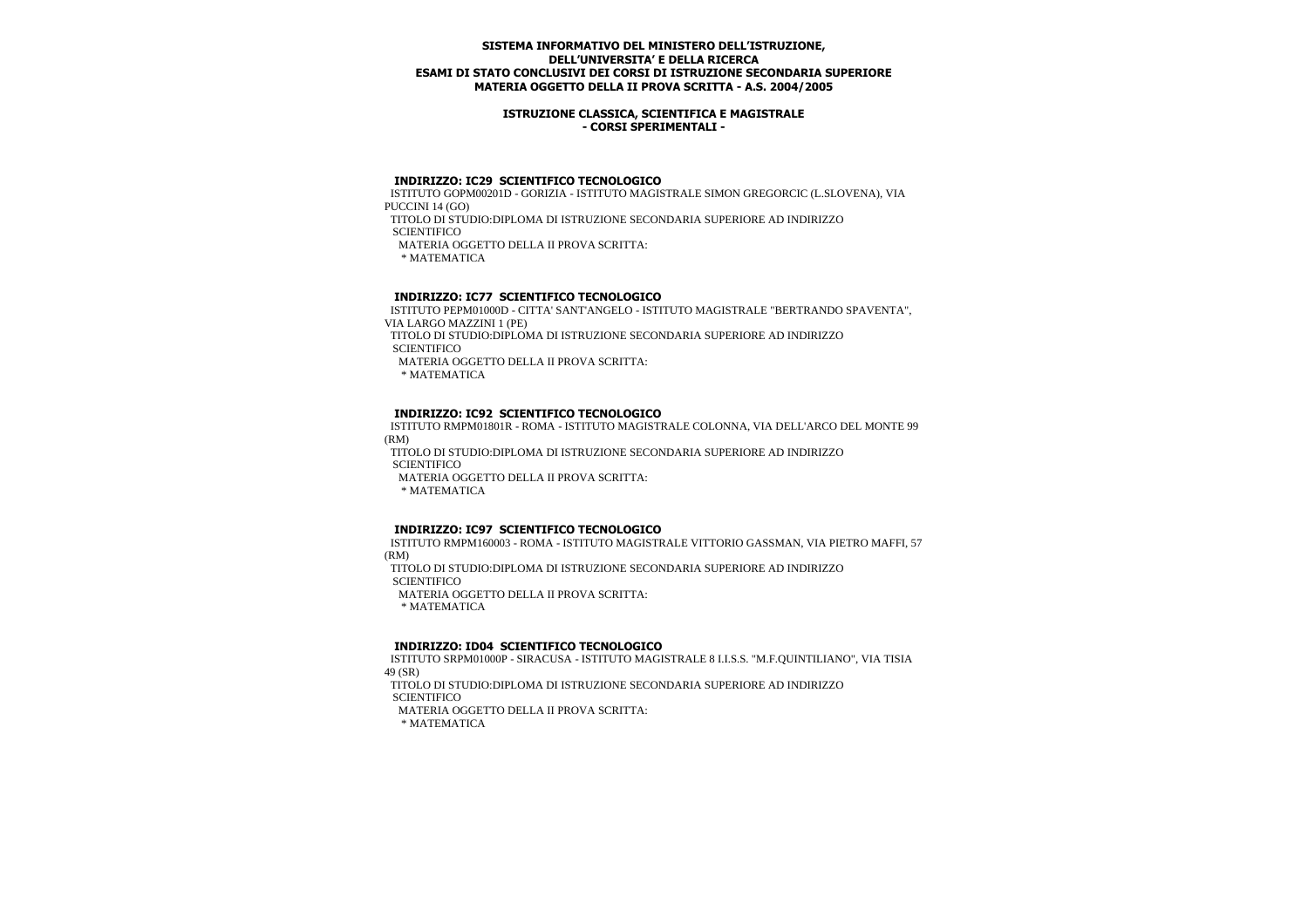### **ISTRUZIONE CLASSICA, SCIENTIFICA E MAGISTRALE - CORSI SPERIMENTALI -**

### **INDIRIZZO: ID73 SCIENTIFICO TECNOLOGICO**

 ISTITUTO SAPM01000L - NOCERA INFERIORE - ISTITUTO MAGISTRALE "A. GALIZIA", VIA PETROSINI,1 (SA)

 TITOLO DI STUDIO:DIPLOMA DI ISTRUZIONE SECONDARIA SUPERIORE AD INDIRIZZO **SCIENTIFICO** 

MATERIA OGGETTO DELLA II PROVA SCRITTA:

\* MATEMATICA

### **INDIRIZZO: IA97 SCIENTIFICO TECNOLOGICO - L.S. CAVANIS "COLLEGIO CANOVA" - POSSAGNO (TV)**

 ISTITUTO TVPC035005 - POSSAGNO - L.R. PAR. LICEO CLASSICO "COLLEGIO CANOVA" -IST. CAVANI, V.S.ALBINO 6 (TV)

 TITOLO DI STUDIO:DIPLOMA DI ISTRUZIONE SECONDARIA SUPERIORE AD INDIRIZZO **SCIENTIFICO** 

MATERIA OGGETTO DELLA II PROVA SCRITTA:

\* MATEMATICA E INFORMATICA

## **INDIRIZZO: IB84 SCIENTIFICO TECNOLOGICO AMBIENTALE**

 ISTITUTO ATPM01000R - ASTI - ISTITUTO MAGISTRALE AUGUSTO MONTI, PIAZZA CAGNI 8 (AT) TITOLO DI STUDIO:DIPLOMA DI ISTRUZIONE SECONDARIA SUPERIORE AD INDIRIZZO **SCIENTIFICO** 

MATERIA OGGETTO DELLA II PROVA SCRITTA:

\* MATEMATICA

# **INDIRIZZO: IA28 SCIENTIFICO TECNOLOGICO PROTEO**

 TITOLO DI STUDIO:DIPLOMA DI ISTRUZIONE SECONDARIA SUPERIORE AD INDIRIZZO **SCIENTIFICO** 

MATERIA OGGETTO DELLA II PROVA SCRITTA:

\* MATEMATICA - INFORMATICA

### **INDIRIZZO: IA11 SCIENTIFICO-ECONOMICO**

 ISTITUTO VAPM04500D - SARONNO - L.R. PAR. ISTITUTO MAGISTRALE ORSOLINE DI S.CARLO, VIA S.GIUSEPPE,60 (VA) TITOLO DI STUDIO:DIPLOMA DI ISTRUZIONE SECONDARIA SUPERIORE AD INDIRIZZO **SCIENTIFICO** 

MATERIA OGGETTO DELLA II PROVA SCRITTA:

\* MATEMATICA E INFORMATICA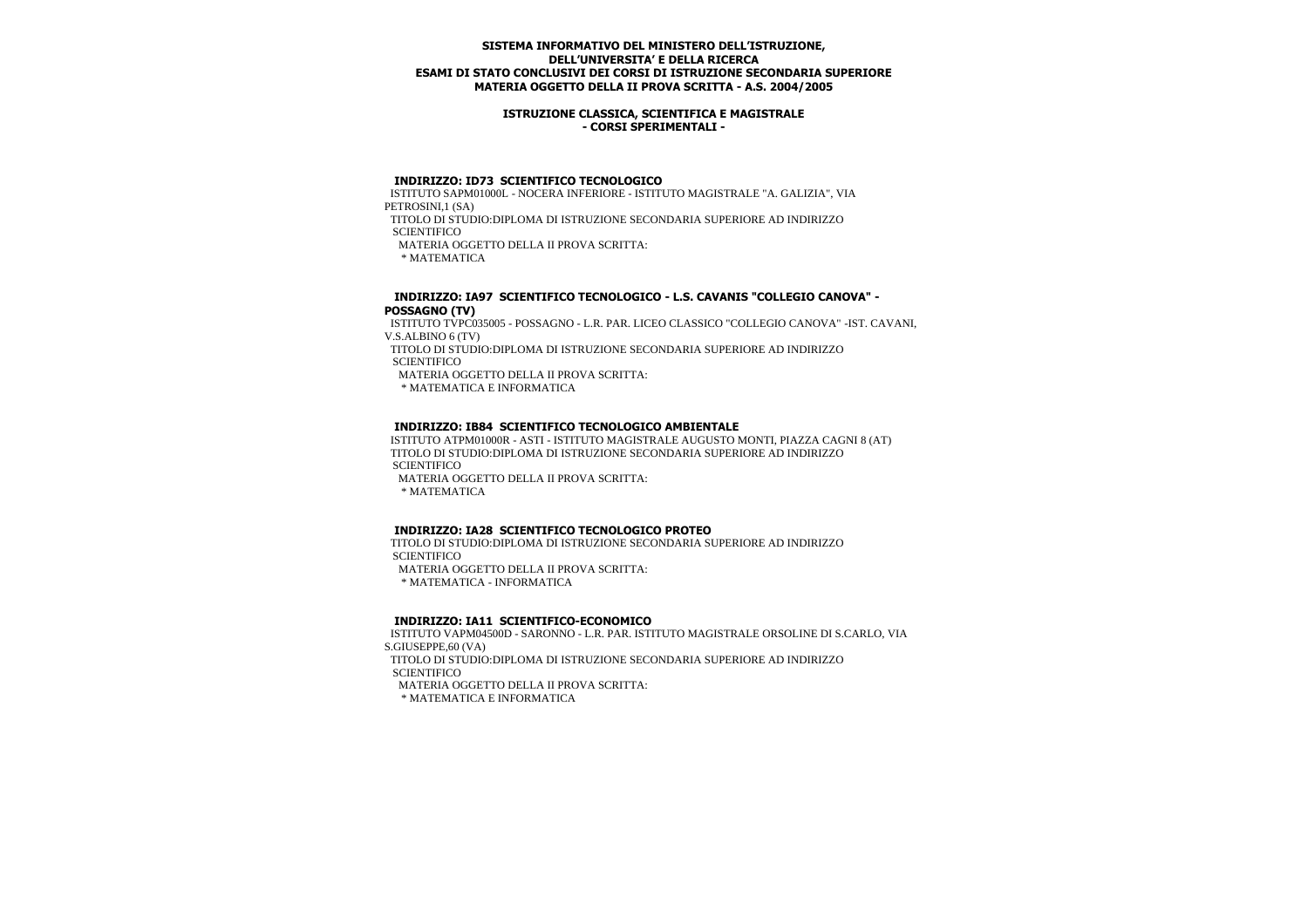### **ISTRUZIONE CLASSICA, SCIENTIFICA E MAGISTRALE - CORSI SPERIMENTALI -**

### **INDIRIZZO: IA07 SCIENTIFICO-LINGUISTICO**

 ISTITUTO VAPM04500D - SARONNO - L.R. PAR. ISTITUTO MAGISTRALE ORSOLINE DI S.CARLO, VIA S.GIUSEPPE,60 (VA) TITOLO DI STUDIO:DIPLOMA DI ISTRUZIONE SECONDARIA SUPERIORE AD INDIRIZZO LINGUISTICO MATERIA OGGETTO DELLA II PROVA SCRITTA: \* LINGUA STRANIERA

# **INDIRIZZO: IA44 SCIENZE SOCIALI**

 TITOLO DI STUDIO:DIPLOMA DI ISTRUZIONE SECONDARIA SUPERIORE AD INDIRIZZO MAGISTRALE DURATA QUINQUENNALE

MATERIA OGGETTO DELLA II PROVA SCRITTA:

\* SCIENZE SOCIALI

### **INDIRIZZO: IB82 SCIENZE DEL LINGUAGGIO**

 ISTITUTO ANPC040002 - SENIGALLIA - LICEO CLASSICO GIULIO PERTICARI, VIA TOMMASO D'AQUINO N.2 (AN) TITOLO DI STUDIO:DIPLOMA DI ISTRUZIONE SECONDARIA SUPERIORE AD INDIRIZZO MAGISTRALE DURATA QUINQUENNALE MATERIA OGGETTO DELLA II PROVA SCRITTA: \* LINGUA STRANIERA

### **INDIRIZZO: IC25 SCIENZE DELL'EDUCAZIONE**

 ISTITUTO FGPM02901B - SAN SEVERO - ISTITUTO MAGISTRALE ENRICO PESTALOZZI, VIA GIUSEPPE DI VITTORIO 203 (FG) TITOLO DI STUDIO:DIPLOMA DI ISTRUZIONE SECONDARIA SUPERIORE AD INDIRIZZO MAGISTRALE DURATA QUINQUENNALE MATERIA OGGETTO DELLA II PROVA SCRITTA: \* FILOSOFIA E SCIENZE DELL'EDUCAZIONE

### **INDIRIZZO: ID75 SCIENZE DELLA FORMAZIONE**

 ISTITUTO TAPC10000Q - TARANTO - LICEO CLASSICO L.C. "ARCHITA - I.M. "ANDRONIC, PIAZZA DELLA VITTORIA 33 (TA) TITOLO DI STUDIO:DIPLOMA DI ISTRUZIONE SECONDARIA SUPERIORE AD INDIRIZZO MAGISTRALE DURATA QUINQUENNALE MATERIA OGGETTO DELLA II PROVA SCRITTA:

\* SCIENZE DELLA FORMAZIONE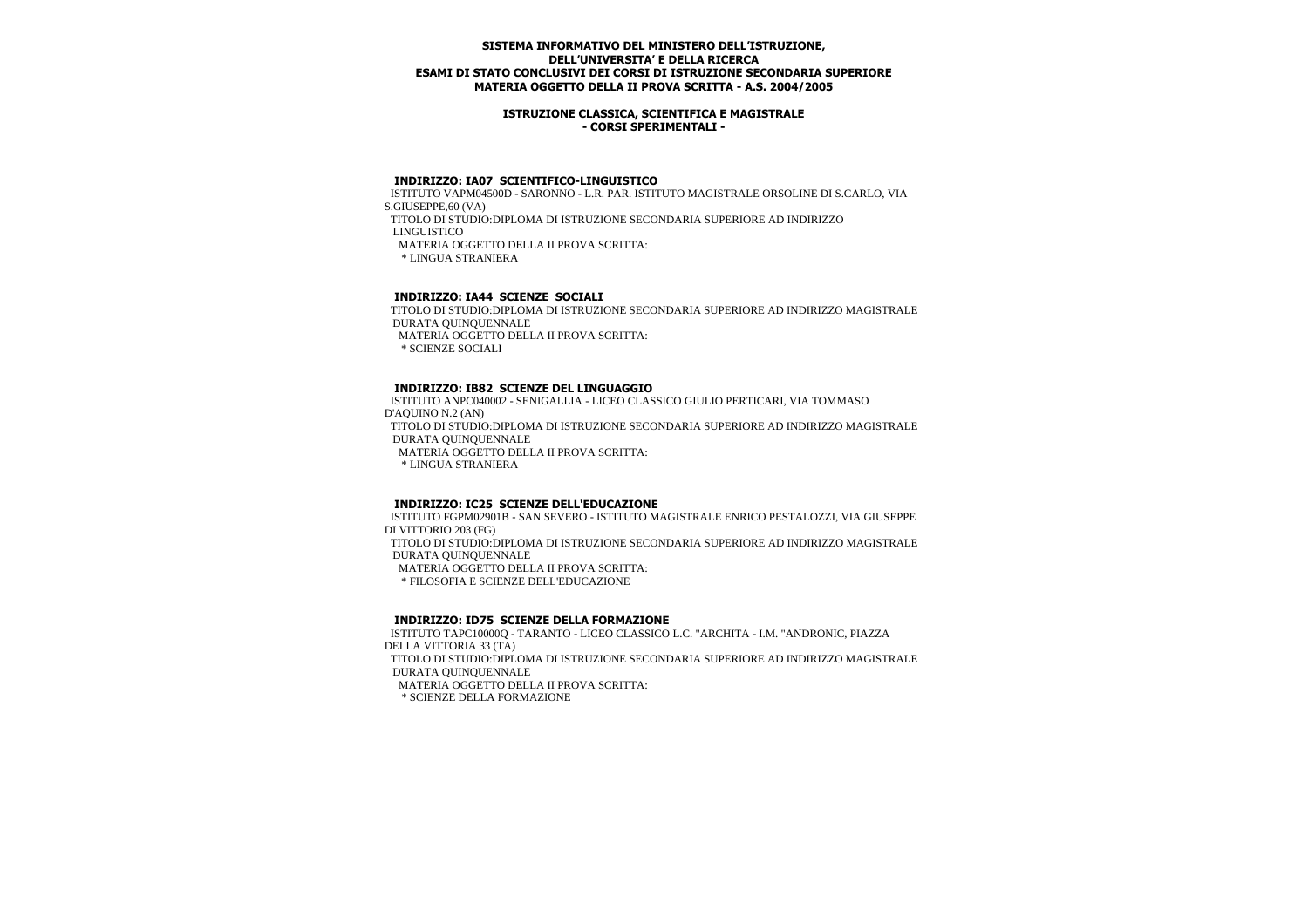### **ISTRUZIONE CLASSICA, SCIENTIFICA E MAGISTRALE - CORSI SPERIMENTALI -**

### **INDIRIZZO: ID32 SCIENZE DELLA FORMAZIONE - APRICENA (FG)**

 ISTITUTO FGPC003013 - APRICENA - LICEO CLASSICO FEDERICO II (FG) TITOLO DI STUDIO:DIPLOMA DI ISTRUZIONE SECONDARIA SUPERIORE AD INDIRIZZO MAGISTRALE DURATA QUINQUENNALE MATERIA OGGETTO DELLA II PROVA SCRITTA:

\* SCIENZE DELLA FORMAZIONE

### **INDIRIZZO: ID31 SCIENZE DELLA FORMAZIONE - BOJANO (CB)**

 ISTITUTO CBPM00701N - BOIANO - ISTITUTO MAGISTRALE I.MAGISTRALE "G.L.RADICE", VIA COLONNO (CB) TITOLO DI STUDIO:DIPLOMA DI ISTRUZIONE SECONDARIA SUPERIORE AD INDIRIZZO MAGISTRALE DURATA QUINQUENNALE MATERIA OGGETTO DELLA II PROVA SCRITTA: \* SCIENZE DELLA FORMAZIONE

## **INDIRIZZO: ID50 SCIENZE DELLA FORMAZIONE - COLLE VAL D'ELSA (SI)**

 ISTITUTO SIPM003018 - COLLE DI VAL D'ELSA - ISTITUTO MAGISTRALE S. GIOVANNI BOSCO, VIALE DEI MILLE 12/A (SI) TITOLO DI STUDIO:DIPLOMA DI ISTRUZIONE SECONDARIA SUPERIORE AD INDIRIZZO MAGISTRALE DURATA QUINQUENNALE MATERIA OGGETTO DELLA II PROVA SCRITTA: \* SCIENZE DELLA FORMAZIONE

### **INDIRIZZO: ID35 SCIENZE DELLA FORMAZIONE - CROTONE**

 ISTITUTO KRPM010006 - CROTONE - ISTITUTO MAGISTRALE G. V. GRAVINA, VIA XXV APRILE (KR) TITOLO DI STUDIO:DIPLOMA DI ISTRUZIONE SECONDARIA SUPERIORE AD INDIRIZZO MAGISTRALE DURATA QUINQUENNALE

MATERIA OGGETTO DELLA II PROVA SCRITTA:

\* SCIENZE DELLA FORMAZIONE

### **INDIRIZZO: ID34 SCIENZE DELLA FORMAZIONE - FORLI'**

 ISTITUTO FOPC04000V - FORLI' - LICEO CLASSICO "G.B.MORGAGNI" SOCIO-PED.-LIN., VIALE ROMA 1/3 (FO)

 TITOLO DI STUDIO:DIPLOMA DI ISTRUZIONE SECONDARIA SUPERIORE AD INDIRIZZO MAGISTRALE DURATA QUINQUENNALE

MATERIA OGGETTO DELLA II PROVA SCRITTA:

\* SCIENZE DELLA FORMAZIONE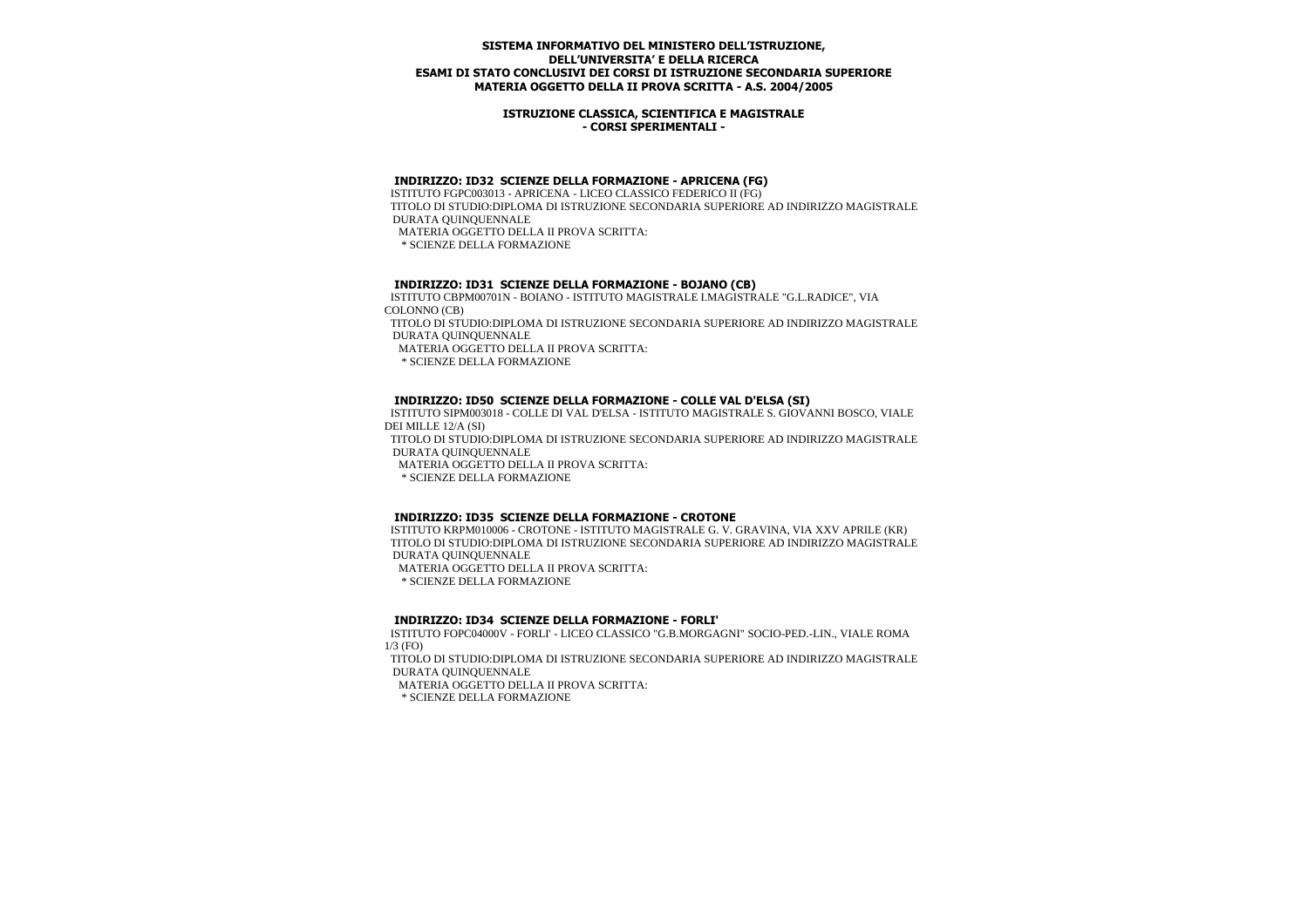### **ISTRUZIONE CLASSICA, SCIENTIFICA E MAGISTRALE - CORSI SPERIMENTALI -**

#### **INDIRIZZO: ID45 SCIENZE DELLA FORMAZIONE - FOSSOMBRONE (PS)**

 ISTITUTO PSPQ006016 - FOSSOMBRONE - SCUOLA MAGISTRALE FOSSOMBRONE POLO SCOL. SCUOLA, VIALE CAIROLI (PS) TITOLO DI STUDIO:DIPLOMA DI ISTRUZIONE SECONDARIA SUPERIORE AD INDIRIZZO MAGISTRALE DURATA QUINQUENNALE MATERIA OGGETTO DELLA II PROVA SCRITTA: \* SCIENZE DELLA FORMAZIONE

## **INDIRIZZO: ID30 SCIENZE DELLA FORMAZIONE - LACEDONIA (AV)**

 ISTITUTO AVPM00201D - LACEDONIA - ISTITUTO MAGISTRALE FRANCESCO DE SANCTIS, VIA S.FRANCESCO (AV) TITOLO DI STUDIO:DIPLOMA DI ISTRUZIONE SECONDARIA SUPERIORE AD INDIRIZZO MAGISTRALE DURATA QUINQUENNALE MATERIA OGGETTO DELLA II PROVA SCRITTA: \* SCIENZE DELLA FORMAZIONE

## **INDIRIZZO: ID36 SCIENZE DELLA FORMAZIONE - LIVORNO**

 ISTITUTO LIPM007018 - LIVORNO - ISTITUTO MAGISTRALE ANGELICA PALLI BARTOLOMEI, VIA GOLDONI N.26 (LI) TITOLO DI STUDIO:DIPLOMA DI ISTRUZIONE SECONDARIA SUPERIORE AD INDIRIZZO MAGISTRALE DURATA QUINQUENNALE MATERIA OGGETTO DELLA II PROVA SCRITTA: \* SCIENZE DELLA FORMAZIONE

### **INDIRIZZO: ID46 SCIENZE DELLA FORMAZIONE - LOCRI (RC)**

 ISTITUTO RCPM02000L - LOCRI - ISTITUTO MAGISTRALE IST.MAG."G.MAZZINI" LOCRI, VIA MATTEOTTI (RC) TITOLO DI STUDIO:DIPLOMA DI ISTRUZIONE SECONDARIA SUPERIORE AD INDIRIZZO MAGISTRALE DURATA QUINQUENNALE MATERIA OGGETTO DELLA II PROVA SCRITTA: \* SCIENZE DELLA FORMAZIONE

### **INDIRIZZO: ID37 SCIENZE DELLA FORMAZIONE - LODI**

 ISTITUTO LOPM010008 - LODI - ISTITUTO MAGISTRALE MAFFEO VEGIO, VIA CARDUCCI 3 (LO) TITOLO DI STUDIO:DIPLOMA DI ISTRUZIONE SECONDARIA SUPERIORE AD INDIRIZZO MAGISTRALE DURATA QUINQUENNALE MATERIA OGGETTO DELLA II PROVA SCRITTA: \* SCIENZE DELLA FORMAZIONE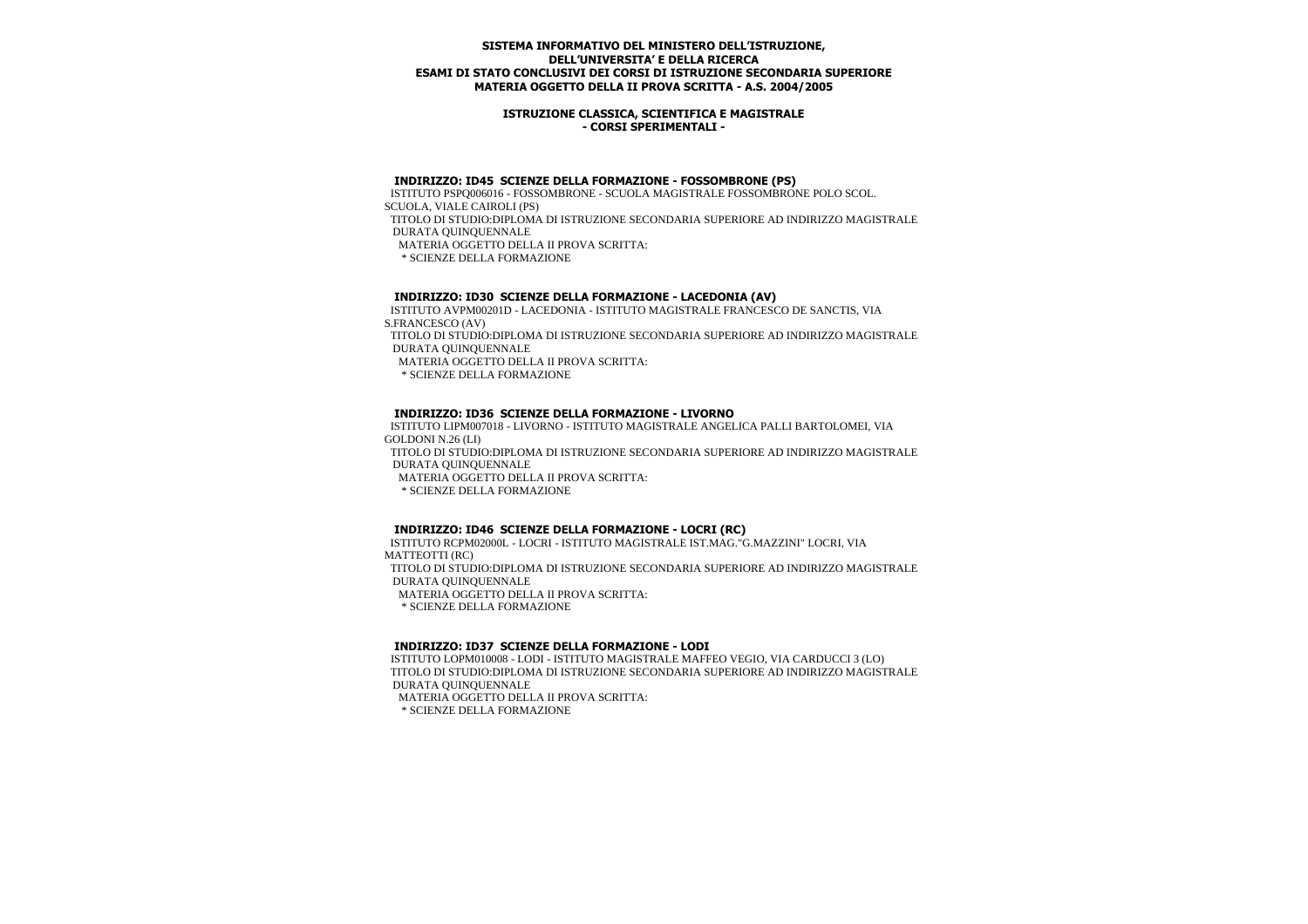### **ISTRUZIONE CLASSICA, SCIENTIFICA E MAGISTRALE - CORSI SPERIMENTALI -**

## **INDIRIZZO: ID41 SCIENZE DELLA FORMAZIONE - MANTOVA**

 ISTITUTO MNPM009012 - MANTOVA - ISTITUTO MAGISTRALE IST.MAG.LE ISABELLA D'ESTE MN, VIA GIUSEPPINA RIPPA 1 (MN)

 TITOLO DI STUDIO:DIPLOMA DI ISTRUZIONE SECONDARIA SUPERIORE AD INDIRIZZO MAGISTRALE DURATA QUINQUENNALE

MATERIA OGGETTO DELLA II PROVA SCRITTA:

\* SCIENZE DELLA FORMAZIONE

### **INDIRIZZO: ID39 SCIENZE DELLA FORMAZIONE - MILANO**

 ISTITUTO MIPM11000D - MILANO - ISTITUTO MAGISTRALE CARLO TENCA, BASTIONI PORTA VOLTA,16 (MI)

 TITOLO DI STUDIO:DIPLOMA DI ISTRUZIONE SECONDARIA SUPERIORE AD INDIRIZZO MAGISTRALE DURATA QUINQUENNALE

MATERIA OGGETTO DELLA II PROVA SCRITTA:

\* SCIENZE DELLA FORMAZIONE

## **INDIRIZZO: ID47 SCIENZE DELLA FORMAZIONE - MODICA (RG)**

 ISTITUTO RGPM00401G - MODICA - ISTITUTO MAGISTRALE GIOVANNI VERGA, CORSO UMBERTO 189 (RG)

 TITOLO DI STUDIO:DIPLOMA DI ISTRUZIONE SECONDARIA SUPERIORE AD INDIRIZZO MAGISTRALE DURATA QUINQUENNALE

MATERIA OGGETTO DELLA II PROVA SCRITTA:

\* SCIENZE DELLA FORMAZIONE

### **INDIRIZZO: ID42 SCIENZE DELLA FORMAZIONE - PERUGIA**

 ISTITUTO PGPM010004 - PERUGIA - ISTITUTO MAGISTRALE I. M. "A.PIERALLI", VIA DEL PARIONE 19 (PG)

 TITOLO DI STUDIO:DIPLOMA DI ISTRUZIONE SECONDARIA SUPERIORE AD INDIRIZZO MAGISTRALE DURATA QUINQUENNALE

MATERIA OGGETTO DELLA II PROVA SCRITTA:

\* SCIENZE DELLA FORMAZIONE

### **INDIRIZZO: ID43 SCIENZE DELLA FORMAZIONE - PISA**

 ISTITUTO PIPM030002 - PISA - ISTITUTO MAGISTRALE GIOSUE' CARDUCCI, VIA SAN ZENO 3 (PI) TITOLO DI STUDIO:DIPLOMA DI ISTRUZIONE SECONDARIA SUPERIORE AD INDIRIZZO MAGISTRALE DURATA QUINQUENNALE MATERIA OGGETTO DELLA II PROVA SCRITTA: \* PSICOLOGIA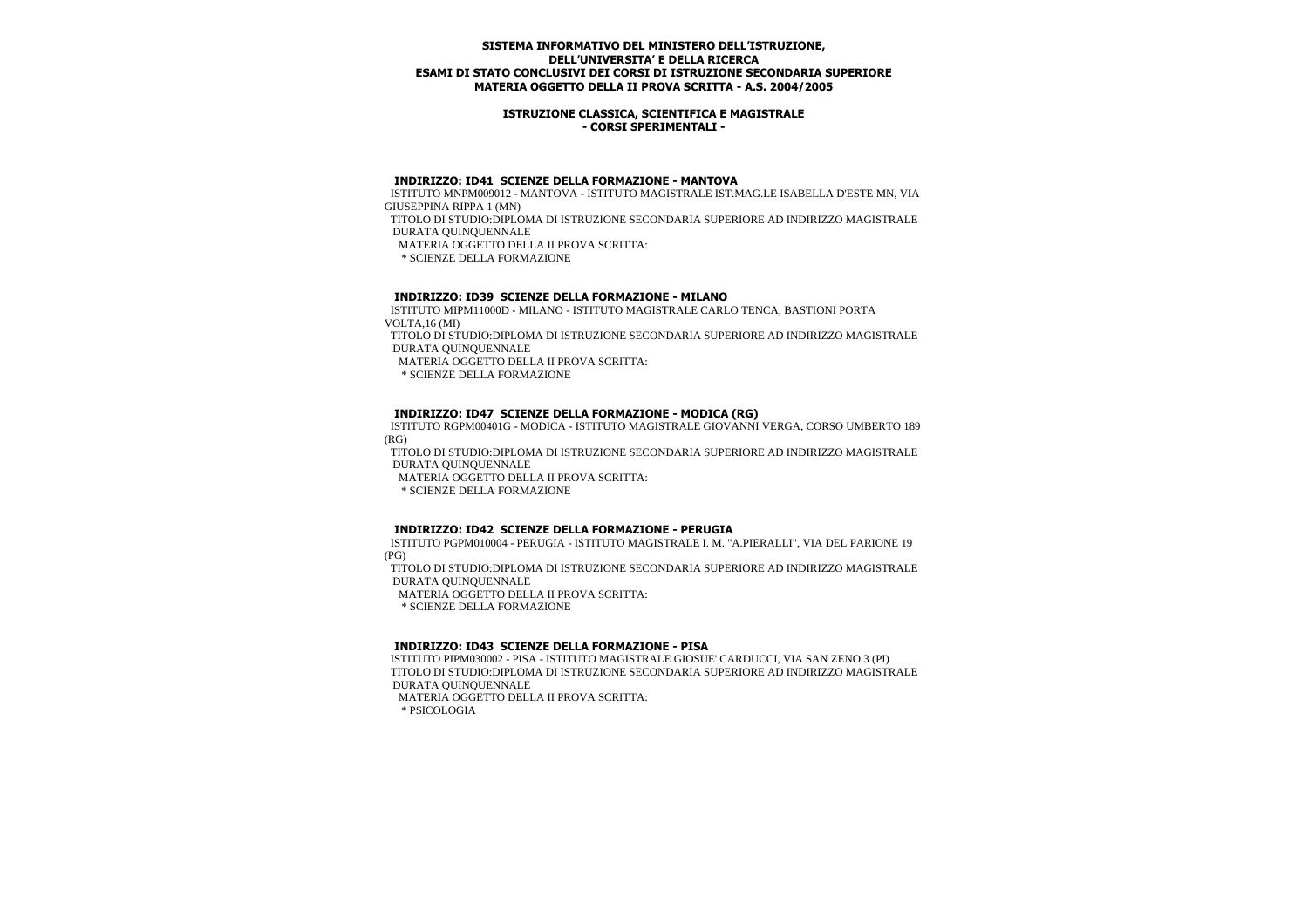### **ISTRUZIONE CLASSICA, SCIENTIFICA E MAGISTRALE - CORSI SPERIMENTALI -**

#### **INDIRIZZO: ID29 SCIENZE DELLA FORMAZIONE - RAVANUSA (AG)**

 ISTITUTO AGPM00701A - RAVANUSA - ISTITUTO MAGISTRALE GIUDICI SAETTA E LIVATINO, VIA LAURICELLA 2 (AG) TITOLO DI STUDIO:DIPLOMA DI ISTRUZIONE SECONDARIA SUPERIORE AD INDIRIZZO MAGISTRALE

DURATA QUINQUENNALE

MATERIA OGGETTO DELLA II PROVA SCRITTA:

\* PEDAGOGIA

## **INDIRIZZO: ID40 SCIENZE DELLA FORMAZIONE - RHO (MI)**

 ISTITUTO MIPC13000E - RHO - LICEO CLASSICO CLEMENTE REBORA, VIA NAZZARIO SAURO,13 (MI) TITOLO DI STUDIO:DIPLOMA DI ISTRUZIONE SECONDARIA SUPERIORE AD INDIRIZZO MAGISTRALE DURATA QUINQUENNALE

MATERIA OGGETTO DELLA II PROVA SCRITTA:

\* SCIENZE DELLA FORMAZIONE

## **INDIRIZZO: ID49 SCIENZE DELLA FORMAZIONE - RIMINI**

 ISTITUTO RNPC01000V - RIMINI - LICEO CLASSICO "G.CESARE/M.VALGIMIGLI", VIA BRIGHENTI, 38 (RN)

 TITOLO DI STUDIO:DIPLOMA DI ISTRUZIONE SECONDARIA SUPERIORE AD INDIRIZZO MAGISTRALE DURATA QUINQUENNALE

MATERIA OGGETTO DELLA II PROVA SCRITTA:

\* SCIENZE DELLA FORMAZIONE

### **INDIRIZZO: ID48 SCIENZE DELLA FORMAZIONE - ROMA**

 ISTITUTO RMPM02701G - ROMA - ISTITUTO MAGISTRALE CARDUCCI, VIA ASMARA 28 (RM) TITOLO DI STUDIO:DIPLOMA DI ISTRUZIONE SECONDARIA SUPERIORE AD INDIRIZZO MAGISTRALE DURATA QUINQUENNALE

MATERIA OGGETTO DELLA II PROVA SCRITTA:

\* SCIENZE DELLA FORMAZIONE

### **INDIRIZZO: ID33 SCIENZE DELLA FORMAZIONE - SANNICANDRO GARGANICO (FG)**

 ISTITUTO FGPS00701D - SANNICANDRO GARGANICO - LICEO SCIENTIFICO GENEROSO DE ROGATIS (FG)

 TITOLO DI STUDIO:DIPLOMA DI ISTRUZIONE SECONDARIA SUPERIORE AD INDIRIZZO MAGISTRALE DURATA QUINQUENNALE

MATERIA OGGETTO DELLA II PROVA SCRITTA:

\* SCIENZE DELLA FORMAZIONE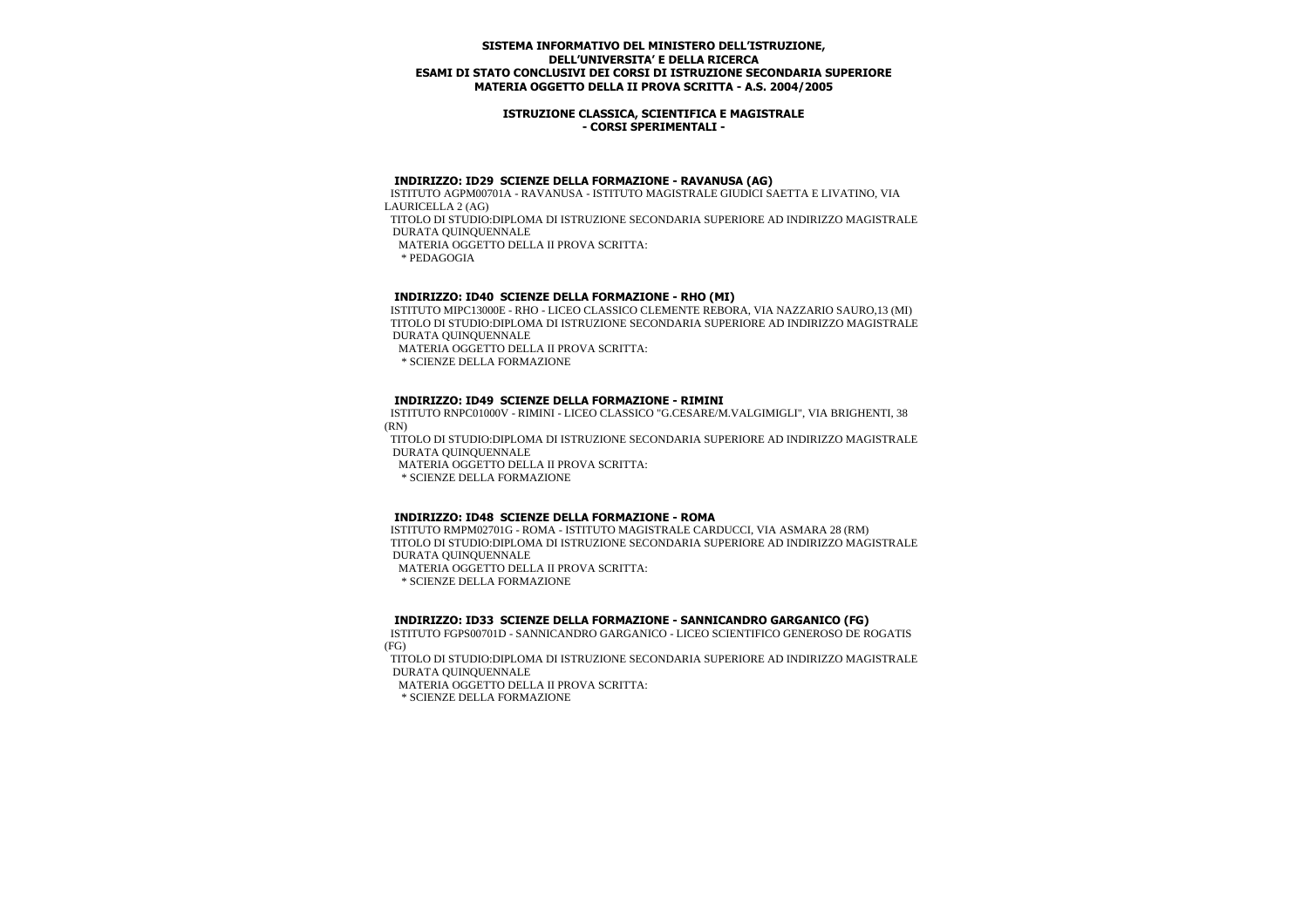### **ISTRUZIONE CLASSICA, SCIENTIFICA E MAGISTRALE - CORSI SPERIMENTALI -**

#### **INDIRIZZO: ID51 SCIENZE DELLA FORMAZIONE - SIENA**

 ISTITUTO SIPM00202D - SIENA - ISTITUTO MAGISTRALE VIA PISACANE N. 1, VIA PISACANE N. 1 (SI) TITOLO DI STUDIO:DIPLOMA DI ISTRUZIONE SECONDARIA SUPERIORE AD INDIRIZZO MAGISTRALE DURATA QUINQUENNALE

MATERIA OGGETTO DELLA II PROVA SCRITTA:

\* SCIENZE DELLA FORMAZIONE

### **INDIRIZZO: ID52 SCIENZE DELLA FORMAZIONE - TARANTO**

 ISTITUTO TAPM020008 - TARANTO - ISTITUTO MAGISTRALE VITTORINO DA FELTRE, VIA ICCO, 25 (TA)

 TITOLO DI STUDIO:DIPLOMA DI ISTRUZIONE SECONDARIA SUPERIORE AD INDIRIZZO MAGISTRALE DURATA QUINQUENNALE

MATERIA OGGETTO DELLA II PROVA SCRITTA:

\* SCIENZE DELLA FORMAZIONE

#### **INDIRIZZO: IY85 SCIENZE SOCIALI - LICEO PEDAGOGICO "FERRARI" MERANO LINGUA TEDESCA**

 ISTITUTO TBPM03000D - MERANO.MERAN. - ISTITUTO MAGISTRALE JOSEF FERRARI, VIA GALILEI 59 (BZ)

 TITOLO DI STUDIO:DIPLOMA DI ISTRUZIONE SECONDARIA SUPERIORE AD INDIRIZZO MAGISTRALE DURATA QUINQUENNALE

MATERIA OGGETTO DELLA II PROVA SCRITTA:

\* PEDAGOGIA

### **INDIRIZZO: ID19 SCIENZE UMANE**

 ISTITUTO TVPM02000G - MONTEBELLUNA - ISTITUTO MAGISTRALE IST.MAGISTRALE"VERONESE"MONTEB, VIALE DELLA VITTORIA 34 (TV) TITOLO DI STUDIO:DIPLOMA DI ISTRUZIONE SECONDARIA SUPERIORE AD INDIRIZZO MAGISTRALE DURATA QUINQUENNALE MATERIA OGGETTO DELLA II PROVA SCRITTA: \* PSICOLOGIA GENERALE E SOCIALE

### **INDIRIZZO: IA63 SCUOLA MAGISTRALE BETHANCOURT - LICEO SOCIALE**

 ISTITUTO BAPQ18500B - ANDRIA - L.R. PAR. SCUOLA MAGISTRALE BETHANCOURT, V.PENDIO S.LORENZO 92 (BA)

 TITOLO DI STUDIO:DIPLOMA DI ISTRUZIONE SECONDARIA SUPERIORE AD INDIRIZZO MAGISTRALE DURATA QUINQUENNALE

MATERIA OGGETTO DELLA II PROVA SCRITTA: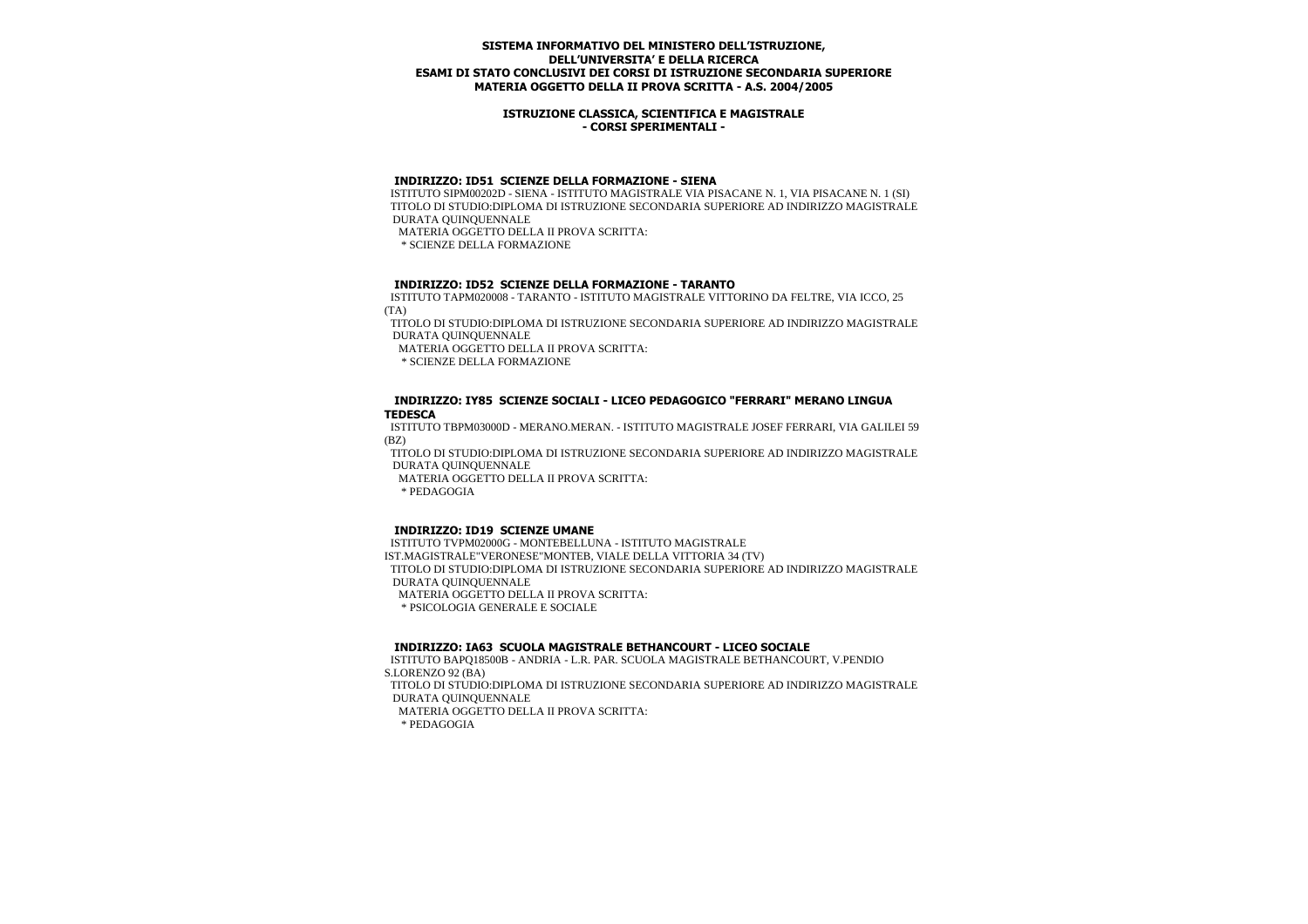### **ISTRUZIONE CLASSICA, SCIENTIFICA E MAGISTRALE - CORSI SPERIMENTALI -**

# **INDIRIZZO: IA26 SOCIALE PROTEO**

 TITOLO DI STUDIO:DIPLOMA DI ISTRUZIONE SECONDARIA SUPERIORE AD INDIRIZZO MAGISTRALE DURATA QUINQUENNALE MATERIA OGGETTO DELLA II PROVA SCRITTA: \* PEDAGOGIA

## **INDIRIZZO: IA86 SOCIO BIOLOGICO**

 ISTITUTO KRPM010006 - CROTONE - ISTITUTO MAGISTRALE G. V. GRAVINA, VIA XXV APRILE (KR) TITOLO DI STUDIO:DIPLOMA DI ISTRUZIONE SECONDARIA SUPERIORE AD INDIRIZZO MAGISTRALE DURATA QUINQUENNALE MATERIA OGGETTO DELLA II PROVA SCRITTA: \* MATEMATICA

# **INDIRIZZO: IC11 SOCIO PEDAGOGICO**

 ISTITUTO CNPM02000P - SALUZZO - ISTITUTO MAGISTRALE SALUZZO "GIACOMO SOLERI", VIA TRAVERSA DEL QUARTIERE, 2 (CN) TITOLO DI STUDIO:DIPLOMA DI ISTRUZIONE SECONDARIA SUPERIORE AD INDIRIZZO MAGISTRALE DURATA QUINQUENNALE MATERIA OGGETTO DELLA II PROVA SCRITTA: \* SCIENZE DELLA FORMAZIONE

# **INDIRIZZO: IS2Z SOCIO PSICO PED. M.AUS.NA**

 ISTITUTO NAPM05500Q - NAPOLI - L.R. PAR. ISTITUTO MAGISTRALE ENTE RELIGIOSO MARIA AUSILIATR, V.ALVINO 9 (NA) TITOLO DI STUDIO:DIPLOMA DI ISTRUZIONE SECONDARIA SUPERIORE AD INDIRIZZO MAGISTRALE DURATA QUINQUENNALE MATERIA OGGETTO DELLA II PROVA SCRITTA: \* PEDAGOGIA

### **INDIRIZZO: IS28 SOCIO PSICO PED. M.IMMACOLATA RM**

 ISTITUTO RMPM08500E - ROMA - L.R. PAR. ISTITUTO MAGISTRALE M.IMMACOLATA, V.TOR DE'SCHIAVI 150 (RM) TITOLO DI STUDIO:DIPLOMA DI ISTRUZIONE SECONDARIA SUPERIORE AD INDIRIZZO MAGISTRALE DURATA QUINQUENNALE MATERIA OGGETTO DELLA II PROVA SCRITTA: \* PEDAGOGIA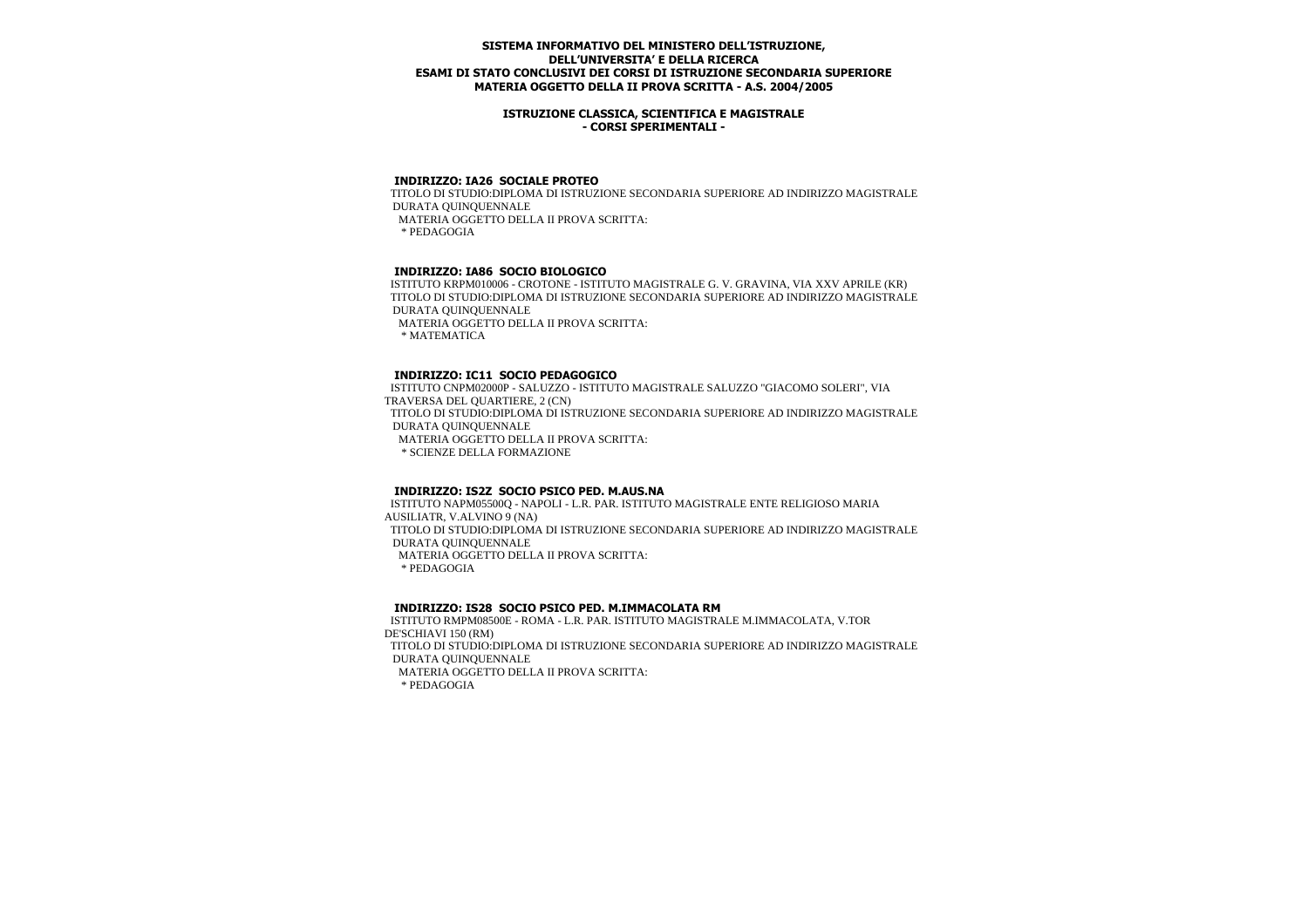### **ISTRUZIONE CLASSICA, SCIENTIFICA E MAGISTRALE - CORSI SPERIMENTALI -**

## **INDIRIZZO: IS2V SOCIO PSICO PED.DON BOSCO IM**

 ISTITUTO IMPM025004 - VALLECROSIA - L.R. PAR. ISTITUTO MAGISTRALE DON BOSCO, V.COLONNELLO APROSIO 439 (IM) TITOLO DI STUDIO:DIPLOMA DI ISTRUZIONE SECONDARIA SUPERIORE AD INDIRIZZO MAGISTRALE DURATA QUINQUENNALE MATERIA OGGETTO DELLA II PROVA SCRITTA: \* PEDAGOGIA

## **INDIRIZZO: IS2R SOCIO PSICO PED.GIO XXIII BG**

 ISTITUTO BGPC015001 - BERGAMO - L.R. PAR. LICEO CLASSICO GIOVANNI XXIII, V.ARENA 11 (BG) TITOLO DI STUDIO:DIPLOMA DI ISTRUZIONE SECONDARIA SUPERIORE AD INDIRIZZO MAGISTRALE DURATA QUINQUENNALE MATERIA OGGETTO DELLA II PROVA SCRITTA: \* PEDAGOGIA

### **INDIRIZZO: IS2P SOCIO PSICO PED.S.GIO.BATT. AP**

 ISTITUTO APPM04500X - SAN BENEDETTO DEL TRONTO - L.R. PAR. ISTITUTO MAGISTRALE ISTITUTO MAGISTRALE "S.GIOVANN, VIA S.MARTI TITOLO DI STUDIO:DIPLOMA DI ISTRUZIONE SECONDARIA SUPERIORE AD INDIRIZZO MAGISTRALE DURATA QUINQUENNALE MATERIA OGGETTO DELLA II PROVA SCRITTA: \* PEDAGOGIA

### **INDIRIZZO: IA73 SOCIO PSICO PEDAGOGICO**

 ISTITUTO PCPM010008 - PIACENZA - ISTITUTO MAGISTRALE GIULIA MOLINO COLOMBINI, VIA BEVERORA 51 (PC) TITOLO DI STUDIO:DIPLOMA DI ISTRUZIONE SECONDARIA SUPERIORE AD INDIRIZZO MAGISTRALE DURATA QUINQUENNALE MATERIA OGGETTO DELLA II PROVA SCRITTA: \* PEDAGOGIA

### **INDIRIZZO: IB87 SOCIO PSICO PEDAGOGICO**

 ISTITUTO AVPS03000G - MONTELLA - LICEO SCIENTIFICO RINALDO D'AQUINO, VIA F. SCANDONE (AV)

 TITOLO DI STUDIO:DIPLOMA DI ISTRUZIONE SECONDARIA SUPERIORE AD INDIRIZZO MAGISTRALE DURATA QUINQUENNALE MATERIA OGGETTO DELLA II PROVA SCRITTA: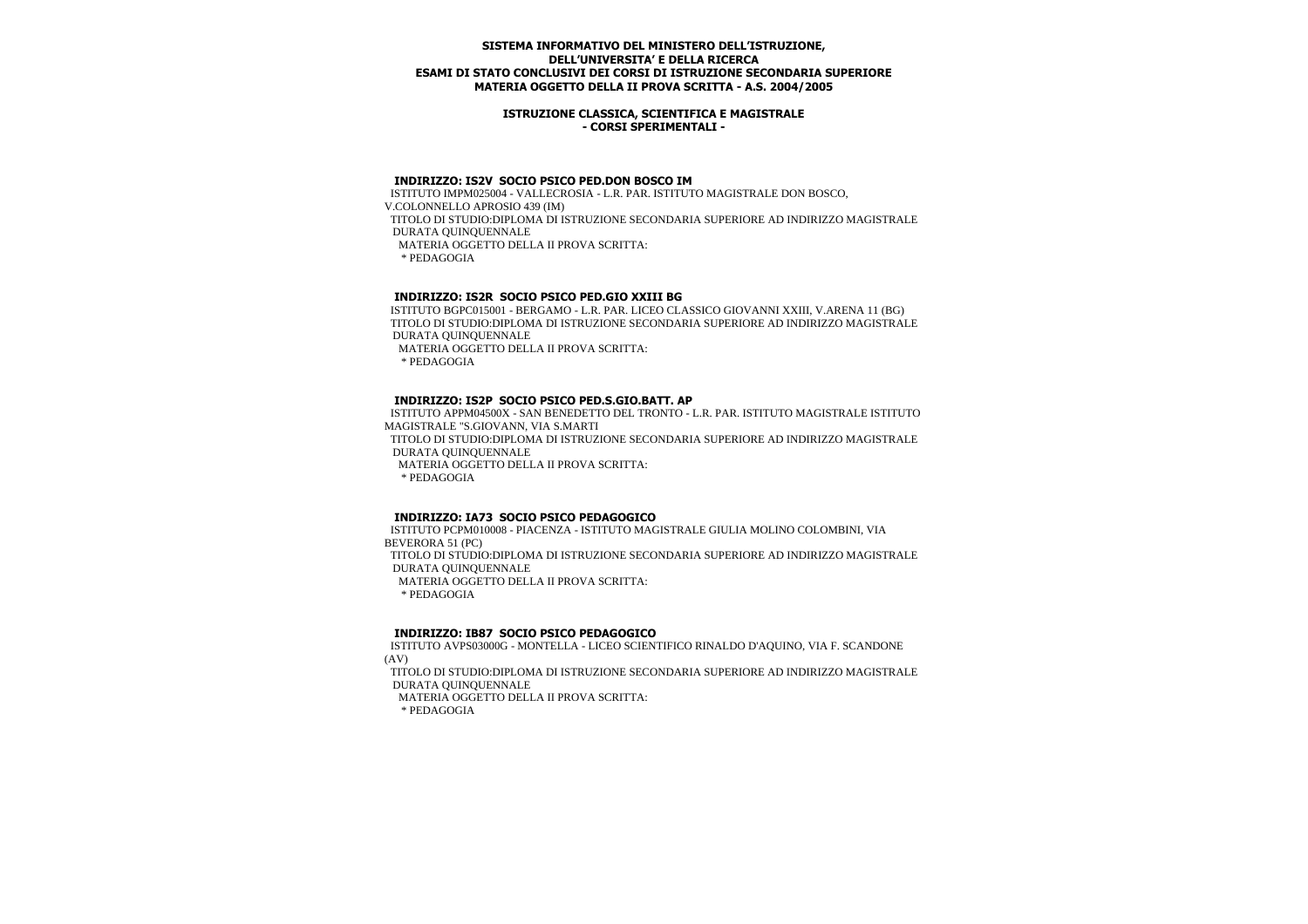### **ISTRUZIONE CLASSICA, SCIENTIFICA E MAGISTRALE - CORSI SPERIMENTALI -**

## **INDIRIZZO: IB90 SOCIO PSICO PEDAGOGICO**

 ISTITUTO BAPC04000L - ANDRIA - LICEO CLASSICO CARLO TROYA, VIA RAFFAELLO SANZIO (BA) TITOLO DI STUDIO:DIPLOMA DI ISTRUZIONE SECONDARIA SUPERIORE AD INDIRIZZO MAGISTRALE DURATA QUINQUENNALE MATERIA OGGETTO DELLA II PROVA SCRITTA:

\* PEDAGOGIA

# **INDIRIZZO: IB92 SOCIO PSICO PEDAGOGICO**

 ISTITUTO BGPM010002 - BERGAMO - ISTITUTO MAGISTRALE "PAOLINA SECCO SUARDO", VIA ANGELO MAJ, 8 (BG) TITOLO DI STUDIO:DIPLOMA DI ISTRUZIONE SECONDARIA SUPERIORE AD INDIRIZZO MAGISTRALE DURATA QUINQUENNALE

MATERIA OGGETTO DELLA II PROVA SCRITTA:

\* PEDAGOGIA

# **INDIRIZZO: IC01 SOCIO PSICO PEDAGOGICO**

 ISTITUTO CEPM03000D - CAPUA - ISTITUTO MAGISTRALE SALVATORE PIZZI, PIAZZA UMBERTO 1 (CE)

 TITOLO DI STUDIO:DIPLOMA DI ISTRUZIONE SECONDARIA SUPERIORE AD INDIRIZZO MAGISTRALE DURATA QUINQUENNALE

MATERIA OGGETTO DELLA II PROVA SCRITTA:

\* PEDAGOGIA

# **INDIRIZZO: IC15 SOCIO PSICO PEDAGOGICO**

 ISTITUTO CSPM05000T - COSENZA - ISTITUTO MAGISTRALE IST.MAG."L.DELLA VALLE" COSENZ, PIAZZA AMENDOLA (CS) TITOLO DI STUDIO:DIPLOMA DI ISTRUZIONE SECONDARIA SUPERIORE AD INDIRIZZO MAGISTRALE DURATA QUINQUENNALE MATERIA OGGETTO DELLA II PROVA SCRITTA: \* PEDAGOGIA

# **INDIRIZZO: IC30 SOCIO PSICO PEDAGOGICO**

 ISTITUTO IMPM01000A - IMPERIA - ISTITUTO MAGISTRALE "C.AMORETTI", PIAZZETTA DENEGRI, 2 (IM)

 TITOLO DI STUDIO:DIPLOMA DI ISTRUZIONE SECONDARIA SUPERIORE AD INDIRIZZO MAGISTRALE DURATA QUINQUENNALE MATERIA OGGETTO DELLA II PROVA SCRITTA: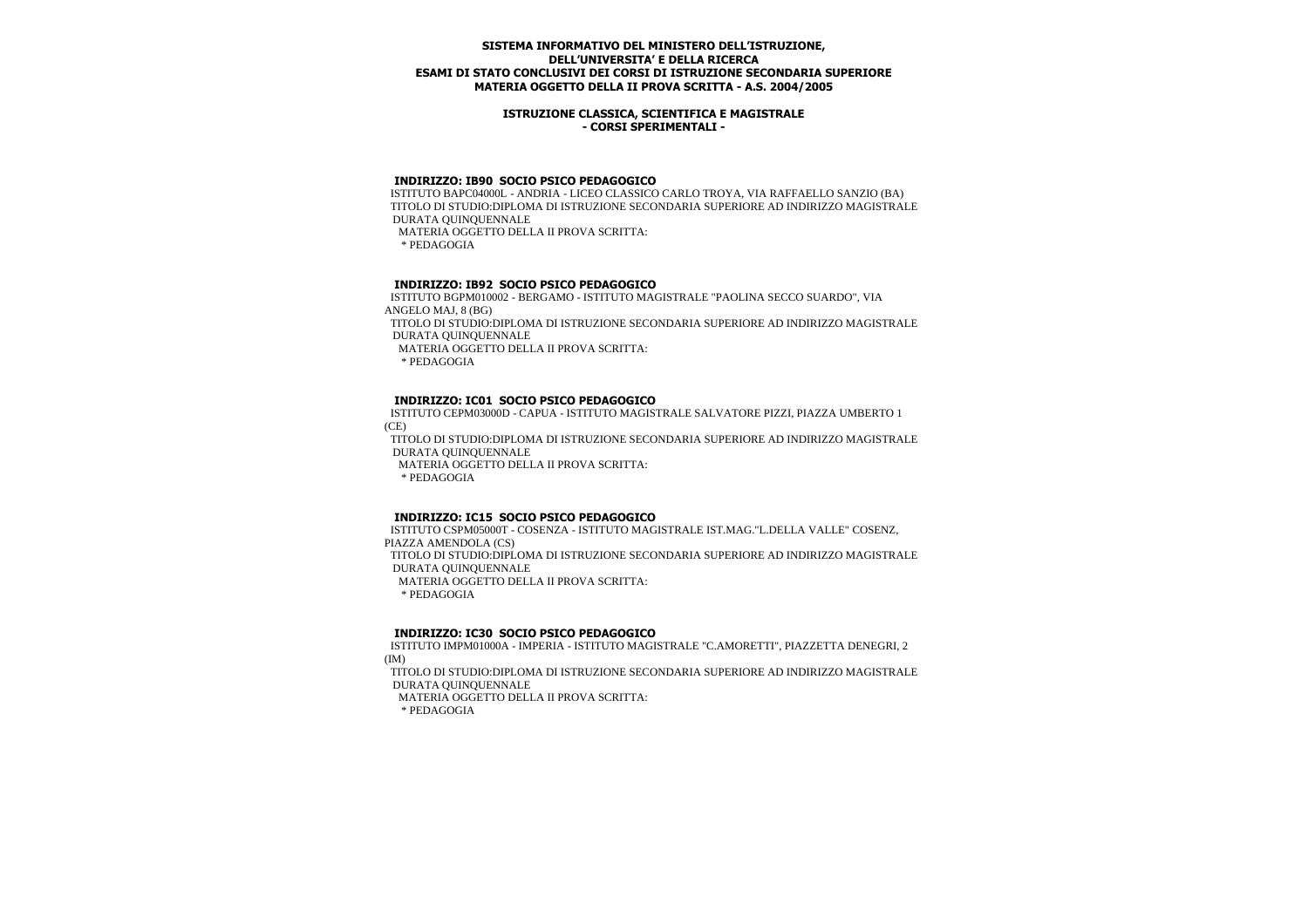### **ISTRUZIONE CLASSICA, SCIENTIFICA E MAGISTRALE - CORSI SPERIMENTALI -**

## **INDIRIZZO: IC35 SOCIO PSICO PEDAGOGICO**

 ISTITUTO IMPM01002C - SAN REMO - ISTITUTO MAGISTRALE CARLO AMORETTI, VIA DANTE ALIGHIERI (IM) TITOLO DI STUDIO:DIPLOMA DI ISTRUZIONE SECONDARIA SUPERIORE AD INDIRIZZO MAGISTRALE

DURATA QUINQUENNALE

MATERIA OGGETTO DELLA II PROVA SCRITTA:

\* PEDAGOGIA

## **INDIRIZZO: IC37 SOCIO PSICO PEDAGOGICO**

 ISTITUTO LEPM027016 - GALATINA - ISTITUTO MAGISTRALE GALATINA, VIA OVIDIO (LE) TITOLO DI STUDIO:DIPLOMA DI ISTRUZIONE SECONDARIA SUPERIORE AD INDIRIZZO MAGISTRALE DURATA QUINQUENNALE

MATERIA OGGETTO DELLA II PROVA SCRITTA:

\* PEDAGOGIA

### **INDIRIZZO: IC40 SOCIO PSICO PEDAGOGICO**

 ISTITUTO LEPM01201C - GALLIPOLI - ISTITUTO MAGISTRALE GALLIPOLI, VIA TORINO (LE) TITOLO DI STUDIO:DIPLOMA DI ISTRUZIONE SECONDARIA SUPERIORE AD INDIRIZZO MAGISTRALE DURATA QUINQUENNALE

MATERIA OGGETTO DELLA II PROVA SCRITTA:

\* PEDAGOGIA

### **INDIRIZZO: IC46 SOCIO PSICO PEDAGOGICO**

 ISTITUTO LIPS030007 - LIVORNO - LICEO SCIENTIFICO FRANCESCO CECIONI, VIA GALILEI 58 (LI) TITOLO DI STUDIO:DIPLOMA DI ISTRUZIONE SECONDARIA SUPERIORE AD INDIRIZZO MAGISTRALE DURATA QUINQUENNALE

MATERIA OGGETTO DELLA II PROVA SCRITTA:

\* SCIENZE DELLA FORMAZIONE

### **INDIRIZZO: IC62 SOCIO PSICO PEDAGOGICO**

 ISTITUTO MOPM01000T - MODENA - ISTITUTO MAGISTRALE CARLO SIGONIO, VIA SARAGOZZA 100 (MO)

 TITOLO DI STUDIO:DIPLOMA DI ISTRUZIONE SECONDARIA SUPERIORE AD INDIRIZZO MAGISTRALE DURATA QUINQUENNALE

MATERIA OGGETTO DELLA II PROVA SCRITTA: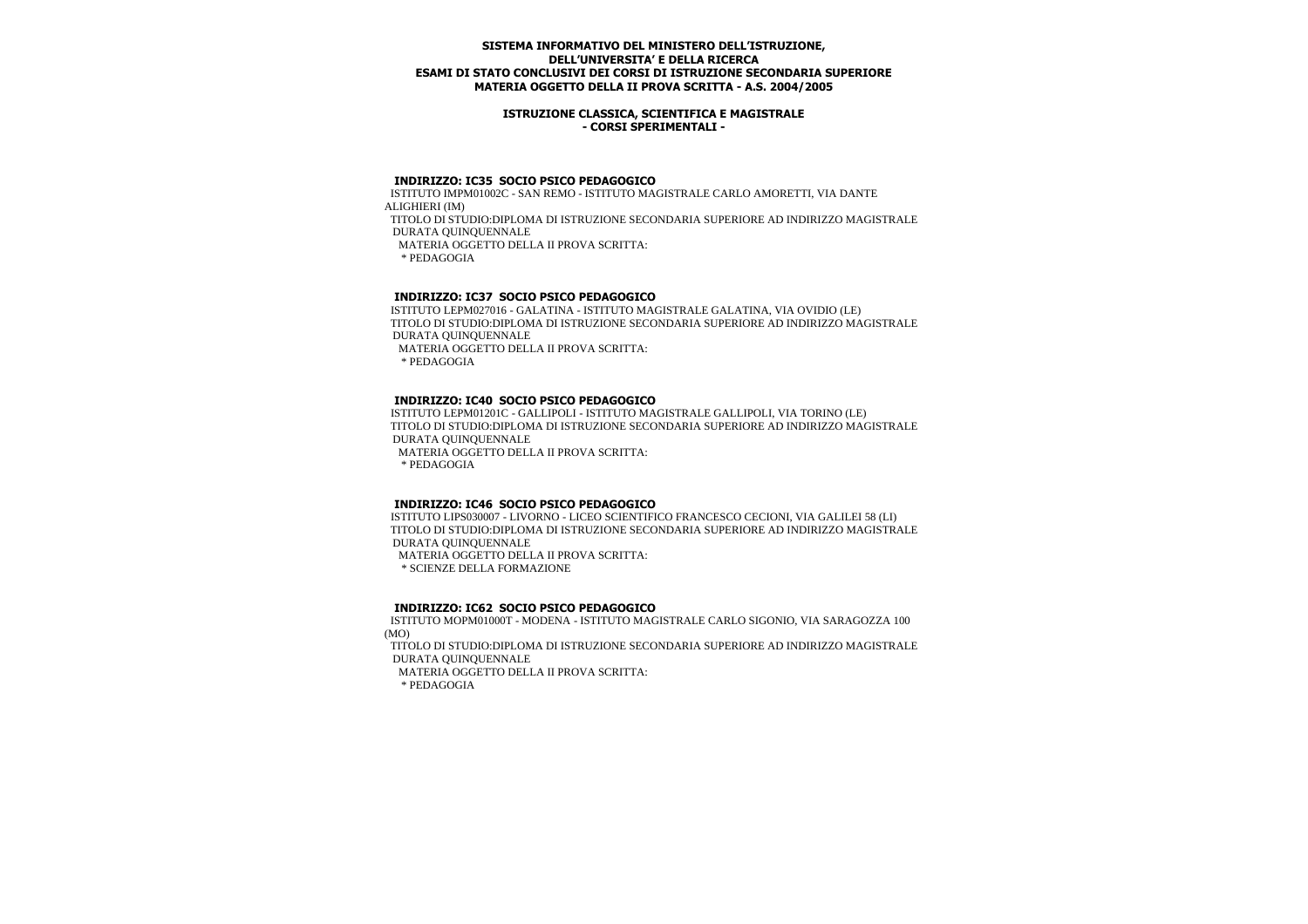### **ISTRUZIONE CLASSICA, SCIENTIFICA E MAGISTRALE - CORSI SPERIMENTALI -**

## **INDIRIZZO: IC63 SOCIO PSICO PEDAGOGICO**

 ISTITUTO MSPM00201E - CARRARA - ISTITUTO MAGISTRALE LICEO PSICO-PED,SC.SOC.LING."M, (SEZ.ASS.I.S.MONTESSORI CARRARA)VIA LU TITOLO DI STUDIO:DIPLOMA DI ISTRUZIONE SECONDARIA SUPERIORE AD INDIRIZZO MAGISTRALE DURATA QUINQUENNALE MATERIA OGGETTO DELLA II PROVA SCRITTA: \* SCIENZE DELLA FORMAZIONE

## **INDIRIZZO: IC67 SOCIO PSICO PEDAGOGICO**

 ISTITUTO NAPQ01000A - POMIGLIANO D'ARCO - SCUOLA MAGISTRALE LIC. SC. PEDAG. E SC. SOC. "S., VIA SAVONA (NA) TITOLO DI STUDIO:DIPLOMA DI ISTRUZIONE SECONDARIA SUPERIORE AD INDIRIZZO MAGISTRALE DURATA QUINQUENNALE MATERIA OGGETTO DELLA II PROVA SCRITTA:

\* PEDAGOGIA

## **INDIRIZZO: IC71 SOCIO PSICO PEDAGOGICO**

 ISTITUTO NUPM01000A - NUORO - ISTITUTO MAGISTRALE L.PEDAG.-S.SATTA-NUORO, VIA A.DEFFENU, 13 (NU) TITOLO DI STUDIO:DIPLOMA DI ISTRUZIONE SECONDARIA SUPERIORE AD INDIRIZZO MAGISTRALE DURATA QUINQUENNALE MATERIA OGGETTO DELLA II PROVA SCRITTA: \* SCIENZE DELLA FORMAZIONE

### **INDIRIZZO: IC82 SOCIO PSICO PEDAGOGICO**

 ISTITUTO PRPM010005 - PARMA - ISTITUTO MAGISTRALE "ALBERTINA SANVITALE", P.LE S. SEPOLCRO 3 (PR) TITOLO DI STUDIO:DIPLOMA DI ISTRUZIONE SECONDARIA SUPERIORE AD INDIRIZZO MAGISTRALE DURATA QUINQUENNALE MATERIA OGGETTO DELLA II PROVA SCRITTA: \* PEDAGOGIA

### **INDIRIZZO: IC89 SOCIO PSICO PEDAGOGICO**

 ISTITUTO RMPM016015 - ROMA - ISTITUTO MAGISTRALE J.J.ROUSSEAU, VIA DELLE SETTE CHIESE 259 (RM)

 TITOLO DI STUDIO:DIPLOMA DI ISTRUZIONE SECONDARIA SUPERIORE AD INDIRIZZO MAGISTRALE DURATA QUINQUENNALE

MATERIA OGGETTO DELLA II PROVA SCRITTA: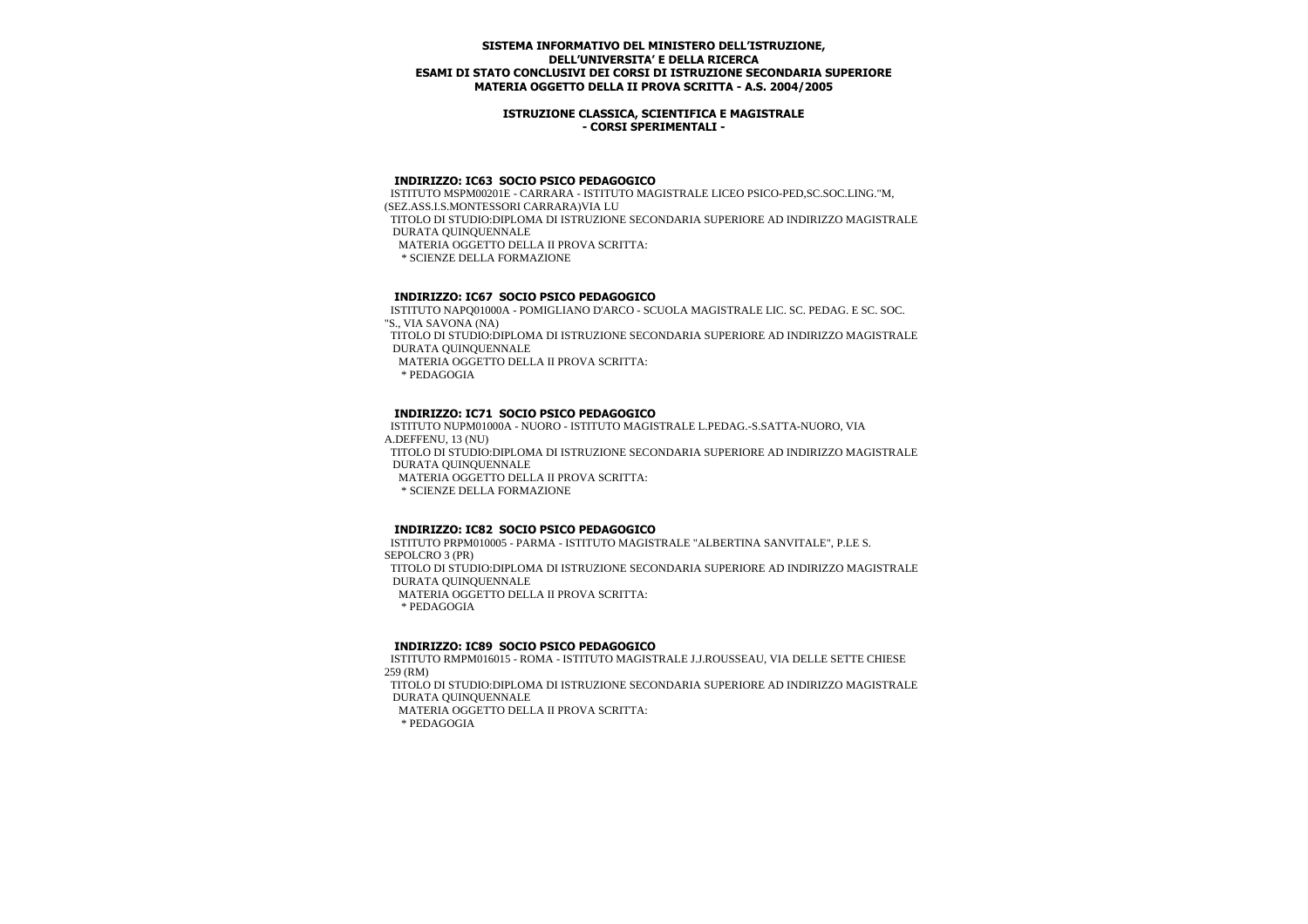### **ISTRUZIONE CLASSICA, SCIENTIFICA E MAGISTRALE - CORSI SPERIMENTALI -**

### **INDIRIZZO: IC91 SOCIO PSICO PEDAGOGICO**

 ISTITUTO RMPM01801R - ROMA - ISTITUTO MAGISTRALE COLONNA, VIA DELL'ARCO DEL MONTE 99 (RM)

 TITOLO DI STUDIO:DIPLOMA DI ISTRUZIONE SECONDARIA SUPERIORE AD INDIRIZZO MAGISTRALE DURATA QUINQUENNALE

MATERIA OGGETTO DELLA II PROVA SCRITTA:

\* PEDAGOGIA

### **INDIRIZZO: IC94 SOCIO PSICO PEDAGOGICO**

 ISTITUTO RMPM02601Q - ROMA - ISTITUTO MAGISTRALE ORIANI, PIAZZA INDIPENDENZA 7 (RM) TITOLO DI STUDIO:DIPLOMA DI ISTRUZIONE SECONDARIA SUPERIORE AD INDIRIZZO MAGISTRALE DURATA QUINQUENNALE

MATERIA OGGETTO DELLA II PROVA SCRITTA:

\* SCIENZE DELL'EDUCAZIONE

## **INDIRIZZO: IC96 SOCIO PSICO PEDAGOGICO**

 ISTITUTO RMPM160003 - ROMA - ISTITUTO MAGISTRALE VITTORIO GASSMAN, VIA PIETRO MAFFI, 57 (RM)

 TITOLO DI STUDIO:DIPLOMA DI ISTRUZIONE SECONDARIA SUPERIORE AD INDIRIZZO MAGISTRALE DURATA QUINQUENNALE

MATERIA OGGETTO DELLA II PROVA SCRITTA:

\* PEDAGOGIA

### **INDIRIZZO: IC98 SOCIO PSICO PEDAGOGICO**

 ISTITUTO ROPM01000Q - ROVIGO - ISTITUTO MAGISTRALE IST.MAGISTRALE "C.ROCCATI" - R, VIA CARDUCCI 8 (RO) TITOLO DI STUDIO:DIPLOMA DI ISTRUZIONE SECONDARIA SUPERIORE AD INDIRIZZO MAGISTRALE DURATA QUINQUENNALE MATERIA OGGETTO DELLA II PROVA SCRITTA: \* PEDAGOGIA

## **INDIRIZZO: ID07 SOCIO PSICO PEDAGOGICO**

 ISTITUTO TAPS13000P - MASSAFRA - LICEO SCIENTIFICO D.DE RUGGIERI, VIA DEL SANTUARIO, 81 (TA)

 TITOLO DI STUDIO:DIPLOMA DI ISTRUZIONE SECONDARIA SUPERIORE AD INDIRIZZO MAGISTRALE DURATA QUINQUENNALE MATERIA OGGETTO DELLA II PROVA SCRITTA: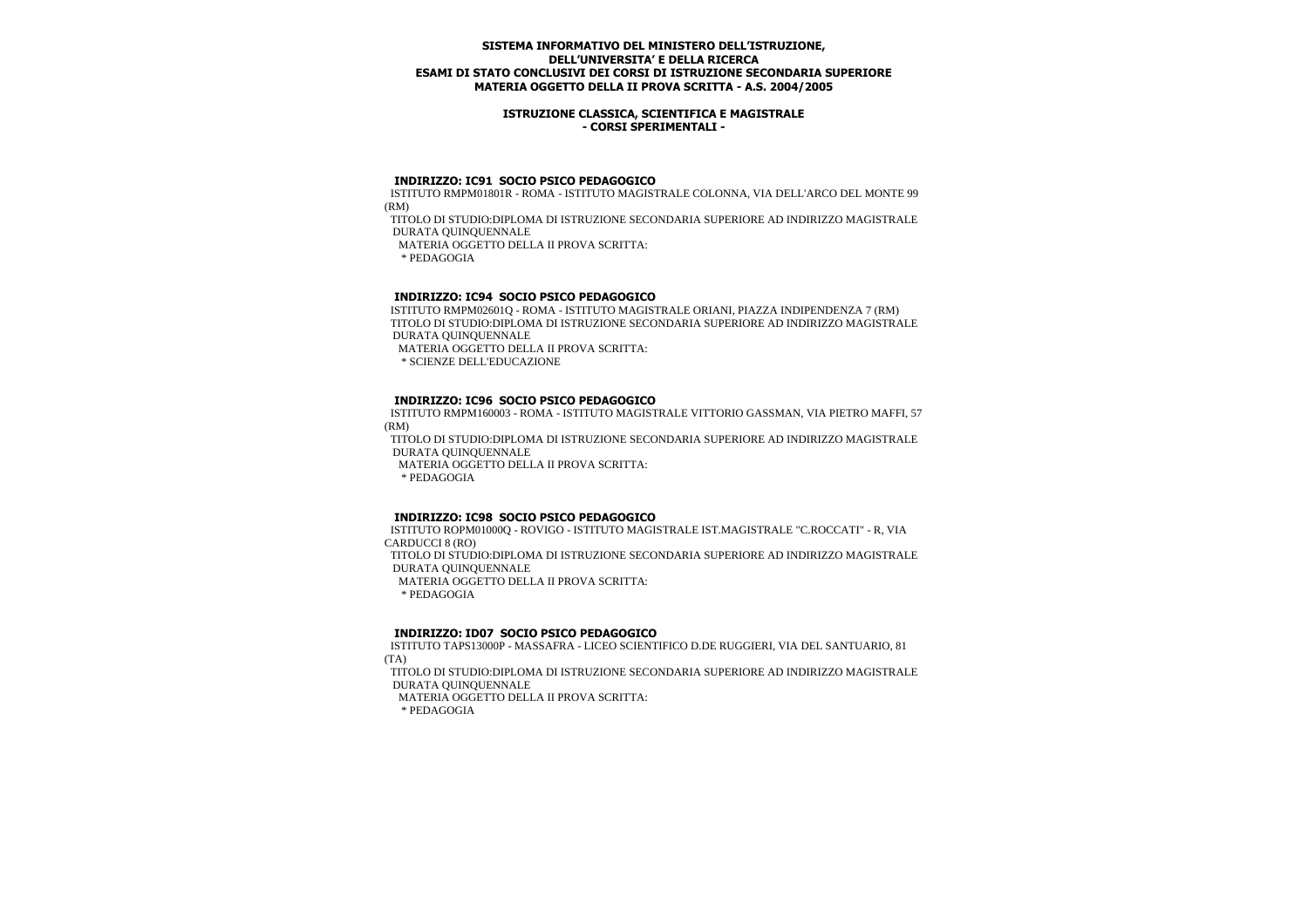### **ISTRUZIONE CLASSICA, SCIENTIFICA E MAGISTRALE - CORSI SPERIMENTALI -**

# **INDIRIZZO: ID11 SOCIO PSICO PEDAGOGICO**

 ISTITUTO TEPC030005 - ROSETO DEGLI ABRUZZI - LICEO CLASSICO LICEO GINNASIO STATALE "SAFFO", VIA SILVIO PELLICO (TE) TITOLO DI STUDIO:DIPLOMA DI ISTRUZIONE SECONDARIA SUPERIORE AD INDIRIZZO MAGISTRALE DURATA QUINQUENNALE MATERIA OGGETTO DELLA II PROVA SCRITTA: \* PEDAGOGIA

# **INDIRIZZO: ID28 SOCIO PSICO PEDAGOGICO**

 ISTITUTO VRPM01000L - VERONA - ISTITUTO MAGISTRALE CARLO MONTANARI, VICOLO STIMATE 4 (VR)

 TITOLO DI STUDIO:DIPLOMA DI ISTRUZIONE SECONDARIA SUPERIORE AD INDIRIZZO MAGISTRALE DURATA QUINQUENNALE

MATERIA OGGETTO DELLA II PROVA SCRITTA:

\* PEDAGOGIA

## **INDIRIZZO: ID74 SOCIO PSICO PEDAGOGICO**

 ISTITUTO SRPS01701D - ROSOLINI - LICEO SCIENTIFICO "ARCHIMEDE DI ROSOLINI" (SR) TITOLO DI STUDIO:DIPLOMA DI ISTRUZIONE SECONDARIA SUPERIORE AD INDIRIZZO MAGISTRALE DURATA QUINQUENNALE

MATERIA OGGETTO DELLA II PROVA SCRITTA:

\* SOCIOLOGIA E METODOL.DELLA RIC.SOCIO-PSICO-PEDAG.

### **INDIRIZZO: IB60 SOCIO PSICO PEDAGOGICO - IST.MAG,ARIOSTO - TERMINI IMERESE PA -**

 ISTITUTO PAPM54500A - TERMINI IMERESE - L.R. PAR. ISTITUTO MAGISTRALE ARIOSTO - LICEO SOCIO PSICO PE, VIA S. DRAGO MIRA N.

 TITOLO DI STUDIO:DIPLOMA DI ISTRUZIONE SECONDARIA SUPERIORE AD INDIRIZZO MAGISTRALE DURATA QUINQUENNALE

MATERIA OGGETTO DELLA II PROVA SCRITTA:

\* PEDAGOGIA

## **INDIRIZZO: ISFP SOCIO PSICOPEDAG. (PR. "BROCCA")**

 TITOLO DI STUDIO:DIPLOMA DI ISTRUZIONE SECONDARIA SUPERIORE AD INDIRIZZO MAGISTRALE DURATA QUINQUENNALE

MATERIA OGGETTO DELLA II PROVA SCRITTA: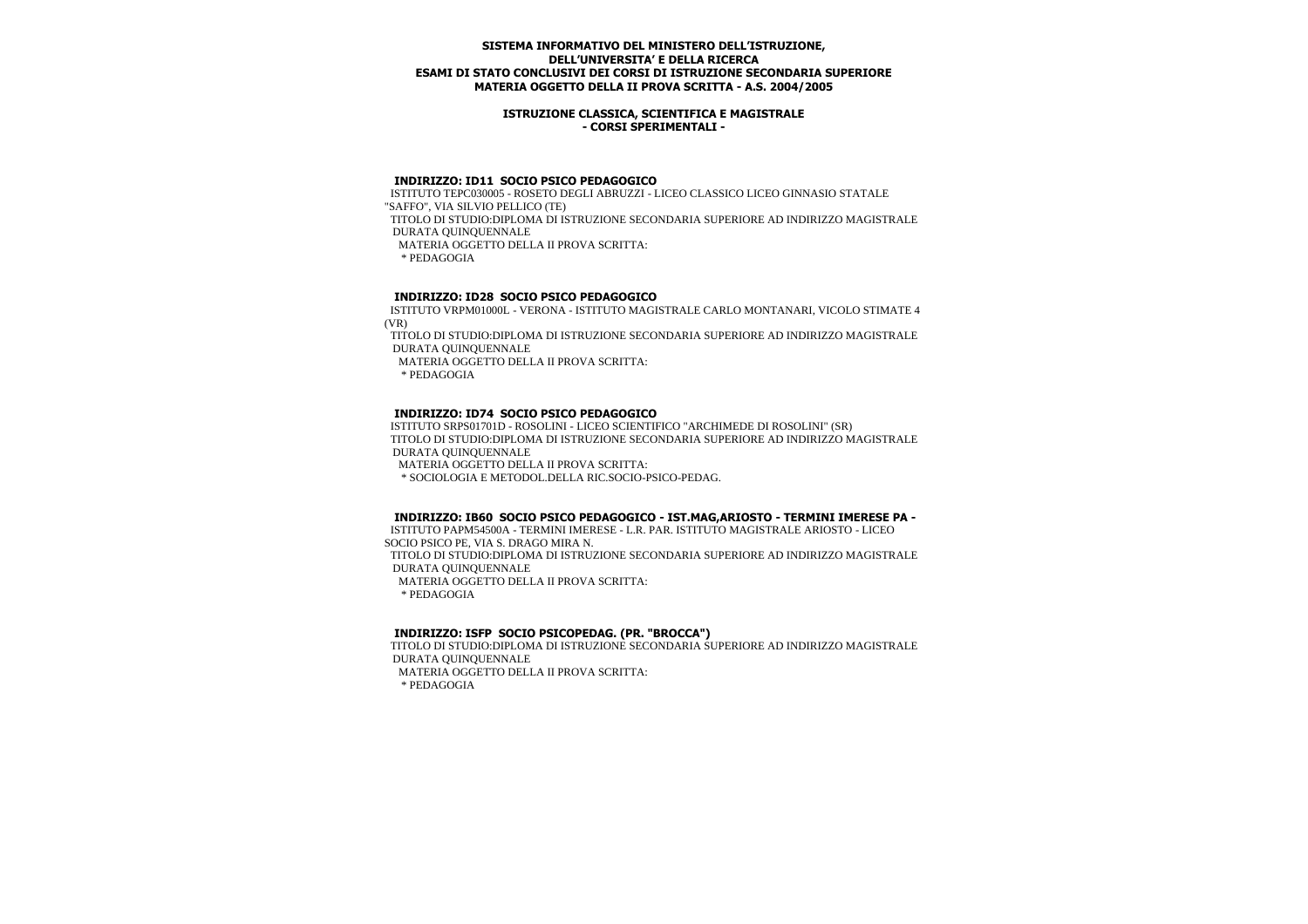### **ISTRUZIONE CLASSICA, SCIENTIFICA E MAGISTRALE - CORSI SPERIMENTALI -**

#### **INDIRIZZO: IA45 SOCIO-PSICO-PED.BOLZANO PASCOLI**

 ISTITUTO IBPM020007 - BOLZANO.BOZEN. - ISTITUTO MAGISTRALE GIOVANNI PASCOLI, VIA M. LONGON 3 (BZ)

 TITOLO DI STUDIO:DIPLOMA DI ISTRUZIONE SECONDARIA SUPERIORE AD INDIRIZZO MAGISTRALE DURATA QUINQUENNALE

MATERIA OGGETTO DELLA II PROVA SCRITTA:

\* PEDAGOGIA

### **INDIRIZZO: IA74 SOCIO-PSICO-PED-MERANO CARDUCCI**

 ISTITUTO IBPC00101P - MERANO.MERAN. - LICEO CLASSICO GIOSUE' CARDUCCI, VIA KARL WOLFF 38 (BZ)

 TITOLO DI STUDIO:DIPLOMA DI ISTRUZIONE SECONDARIA SUPERIORE AD INDIRIZZO MAGISTRALE DURATA QUINQUENNALE

MATERIA OGGETTO DELLA II PROVA SCRITTA:

\* PEDAGOGIA

### **INDIRIZZO: IA02 SOCIO-PSICO-PEDAGOGICO**

 ISTITUTO VAPM04500D - SARONNO - L.R. PAR. ISTITUTO MAGISTRALE ORSOLINE DI S.CARLO, VIA S.GIUSEPPE,60 (VA)

 TITOLO DI STUDIO:DIPLOMA DI ISTRUZIONE SECONDARIA SUPERIORE AD INDIRIZZO MAGISTRALE DURATA QUINQUENNALE

MATERIA OGGETTO DELLA II PROVA SCRITTA:

\* PEDAGOGIA

### **INDIRIZZO: IA15 SOCIO-PSICO-PEDAGOGICO**

 ISTITUTO VTPM57500A - TARQUINIA - L.R. PAR. ISTITUTO MAGISTRALE S.BENEDETTO, V.UMBERTO I 42 (VT)

 TITOLO DI STUDIO:DIPLOMA DI ISTRUZIONE SECONDARIA SUPERIORE AD INDIRIZZO MAGISTRALE DURATA QUINQUENNALE

MATERIA OGGETTO DELLA II PROVA SCRITTA:

\* PEDAGOGIA

### **INDIRIZZO: IW22 SOCIOPSICOPED. CIVICHE MI**

 ISTITUTO MIPM055006 - MILANO - L.R. PAR. ISTITUTO MAGISTRALE CIVICO SERALE - MILANO, VIA SAN MARCO 2/3 (MI)

 TITOLO DI STUDIO:DIPLOMA DI ISTRUZIONE SECONDARIA SUPERIORE AD INDIRIZZO MAGISTRALE DURATA QUINQUENNALE

MATERIA OGGETTO DELLA II PROVA SCRITTA: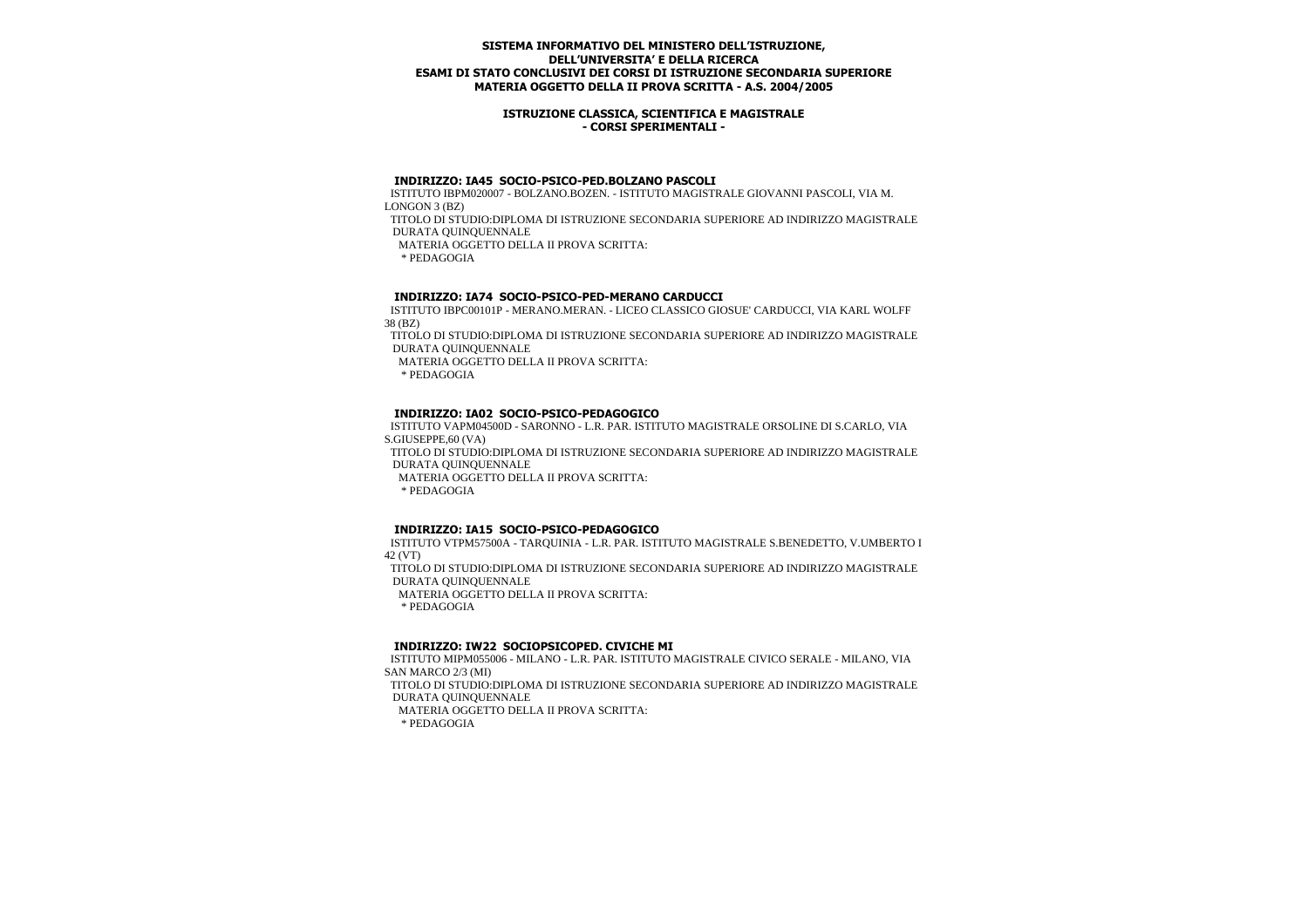### **ISTRUZIONE CLASSICA, SCIENTIFICA E MAGISTRALE - CORSI SPERIMENTALI -**

### **INDIRIZZO: IC59 UMANISTICO**

 ISTITUTO MNPS002016 - OSTIGLIA - LICEO SCIENTIFICO LIC.SCIENT. GALILEI OSTIGLIA, VIA VERONA 35 (MN) TITOLO DI STUDIO:DIPLOMA DI ISTRUZIONE SECONDARIA SUPERIORE AD INDIRIZZO **CLASSICO**  MATERIA OGGETTO DELLA II PROVA SCRITTA: \* LATINO

# **INDIRIZZO: IW46 UMANISTICO MANZONI MI**

 ISTITUTO MIPL125001 - MILANO - L.R. PAR. LICEO LINGUISTICO MANZONI CIVICA - MILANO, VIA RUBATTINO,6 (MI)

 TITOLO DI STUDIO:DIPLOMA DI ISTRUZIONE SECONDARIA SUPERIORE AD INDIRIZZO LINGUISTICO

MATERIA OGGETTO DELLA II PROVA SCRITTA:

\* LINGUA STRANIERA

### **INDIRIZZO: IA47 XXVI FEBBRAIO - AOSTA**

 TITOLO DI STUDIO:DIPLOMA DI ISTRUZIONE SECONDARIA SUPERIORE AD INDIRIZZO CLASSICO

MATERIA OGGETTO DELLA II PROVA SCRITTA:

\* LINGUA E LETT. CLASS.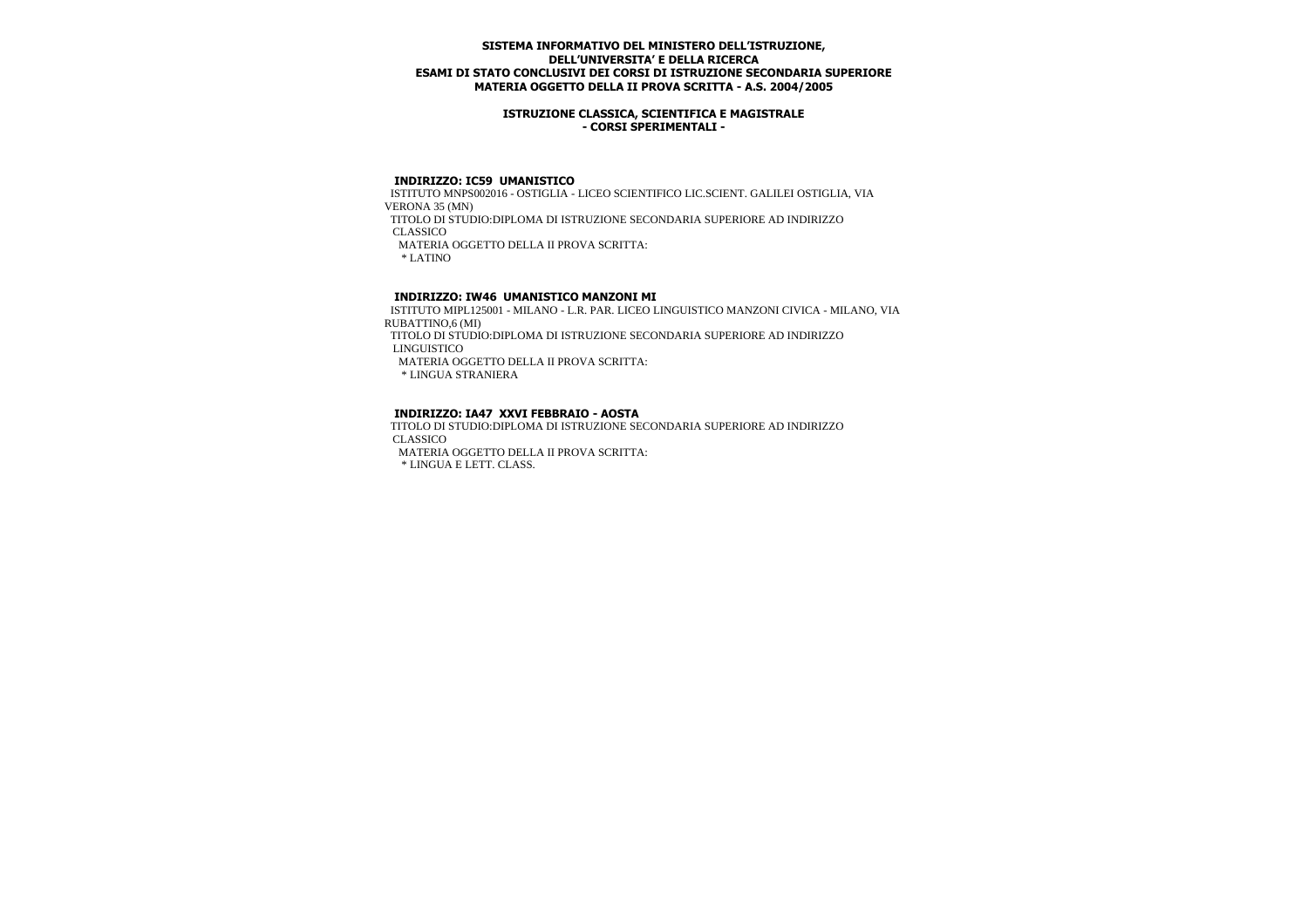#### **ISTRUZIONE PROFESSIONALE - CORSI SPERIMENTALI -**

#### **INDIRIZZO: ID71 CHIMICO - ISTITUTO PROFESSIONALE GALATINA (LE)**

 ISTITUTO LERI02000E - GALATINA - IST PROF INDUSTRIA E ARTIGIANATO IPSIA-GALATINA, VIALE DON BOSCO (LE) TITOLO DI STUDIO:DIPLOMA DI ISTRUZIONE SECONDARIA SUPERIORE AD INDIRIZZO TECNICO PER. IND.LE CAPOTECNICO-SPECIALIZZ.NE:CHIMICO MATERIA OGGETTO DELLA II PROVA SCRITTA:

\* PROCESSI CHIMICI INDUSTRIALI

# **INDIRIZZO: ISAL EGERIA TECNICO SERVIZI SOCIALI**

 TITOLO DI STUDIO:DIPLOMA DI ISTRUZIONE SECONDARIA SUPERIORE AD INDIRIZZO **PROFESSIONALE**  TECNICO SERVIZI SOCIALI MATERIA OGGETTO DELLA II PROVA SCRITTA: \* PEDAGOGIA PSICOLOGIA E METODOLOGIA

#### **INDIRIZZO: TSBC LIUTAIO IPIALL "STRADIVARI" CR**

 ISTITUTO CRRI030009 - CREMONA - IST PROF INDUSTRIA E ARTIGIANATO I.P.I.A. LIUTARIO E DEL LEGNO, PIAZZA MARCONI 5 (CR) TITOLO DI STUDIO:DIPLOMA DI ISTRUZIONE SECONDARIA SUPERIORE AD INDIRIZZO PROFESSIONALE TECNICO DI LIUTERIA MATERIA OGGETTO DELLA II PROVA SCRITTA: \* FISICA ACUSTICA CON LABORATORIO

#### **INDIRIZZO: ISFR TECN. IND. MOBILE E ARREDAMENTO**

 ISTITUTO VIRI070015 - BASSANO DEL GRAPPA - IST PROF INDUSTRIA E ARTIGIANATO ANDREA SCOTTON, VIA TRAVETTORE,37 (VI) TITOLO DI STUDIO:DIPLOMA DI ISTRUZIONE SECONDARIA SUPERIORE AD INDIRIZZO

PROFESSIONALE

TECNICO INDUSTRIA DEL MOBILE E ARREDAMENTO

MATERIA OGGETTO DELLA II PROVA SCRITTA:

\* TECNICA PRODUZIONE-IMPIANTI TECNOLOGIA E LABORAT.

#### **INDIRIZZO: ISFR TECN. IND. MOBILE E ARREDAMENTO**

 ISTITUTO BSRI080001 - BRESCIA - IST PROF INDUSTRIA E ARTIGIANATO "FORTUNY" - BRESCIA, VIA BERCHET 5 (BS)

 TITOLO DI STUDIO:DIPLOMA DI ISTRUZIONE SECONDARIA SUPERIORE AD INDIRIZZO PROFESSIONALE

TECNICO INDUSTRIA DEL MOBILE E ARREDAMENTO

MATERIA OGGETTO DELLA II PROVA SCRITTA:

\* TECNICA PRODUZIONE-IMPIANTI TECNOLOGIA E LABORAT.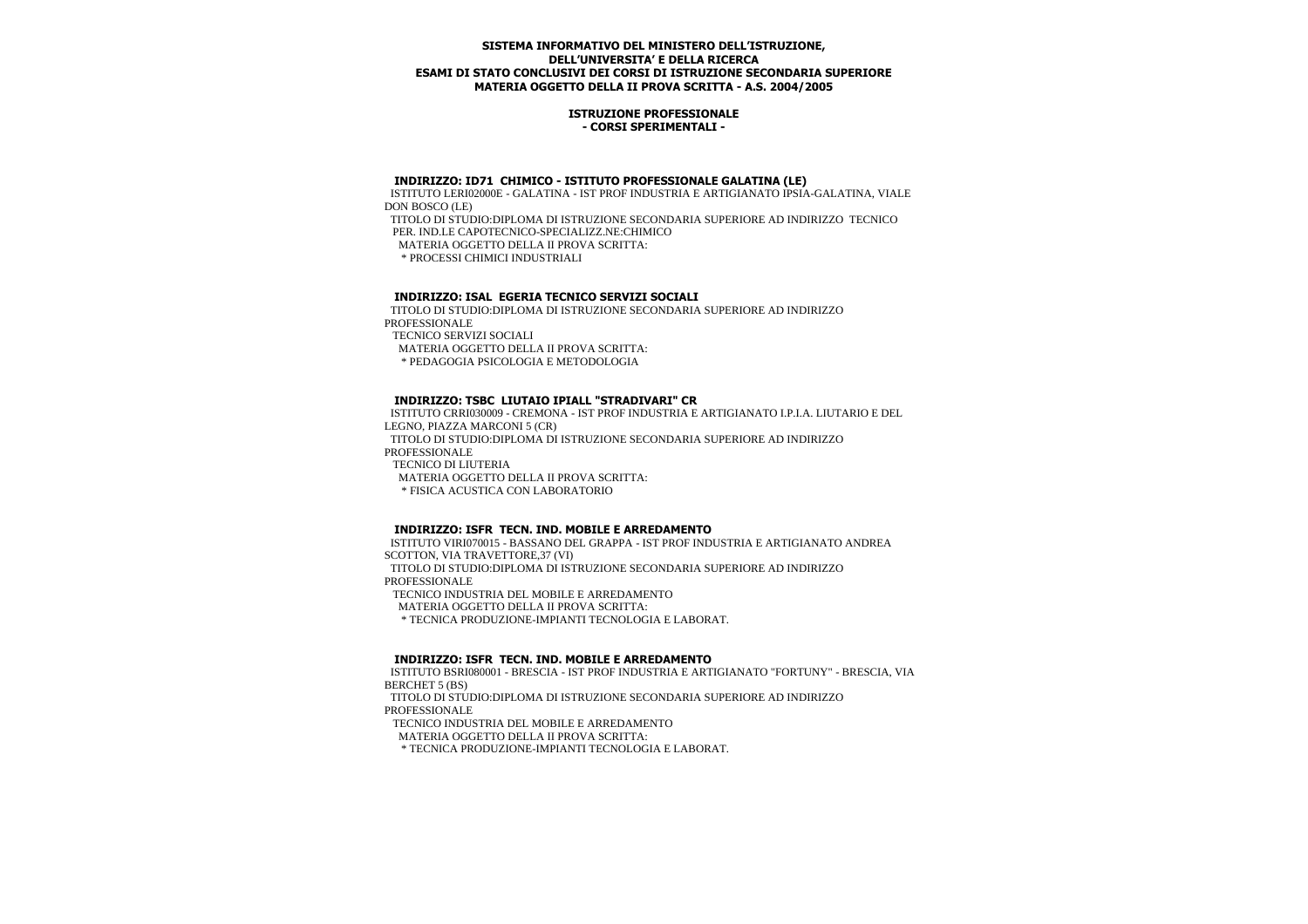#### **ISTRUZIONE PROFESSIONALE - CORSI SPERIMENTALI -**

#### **INDIRIZZO: ISFR TECN. IND. MOBILE E ARREDAMENTO**

 ISTITUTO PNRI09000A - BRUGNERA - IST PROF INDUSTRIA E ARTIGIANATO I.P.S.I.A. BRUGNERA, VIA G. GALILEI, 7 (PN)

 TITOLO DI STUDIO:DIPLOMA DI ISTRUZIONE SECONDARIA SUPERIORE AD INDIRIZZO **PROFESSIONALE** 

TECNICO INDUSTRIA DEL MOBILE E ARREDAMENTO

MATERIA OGGETTO DELLA II PROVA SCRITTA:

\* TECNICA PRODUZIONE-IMPIANTI TECNOLOGIA E LABORAT.

## **INDIRIZZO: ISFR TECN. IND. MOBILE E ARREDAMENTO**

 ISTITUTO SARM017014 - CAMPAGNA - IST PROF INDUSTRIA E ARTIGIANATO "G.BRUNO" - Località S.Vito (SA)

 TITOLO DI STUDIO:DIPLOMA DI ISTRUZIONE SECONDARIA SUPERIORE AD INDIRIZZO PROFESSIONALE

TECNICO INDUSTRIA DEL MOBILE E ARREDAMENTO

MATERIA OGGETTO DELLA II PROVA SCRITTA:

\* TECNICA PRODUZIONE-IMPIANTI TECNOLOGIA E LABORAT.

## **INDIRIZZO: ISFR TECN. IND. MOBILE E ARREDAMENTO**

 ISTITUTO SORI00301N - CHIAVENNA - IST PROF INDUSTRIA E ARTIGIANATO CHIAVENNA, VIA CAPPUCCINI (SO)

 TITOLO DI STUDIO:DIPLOMA DI ISTRUZIONE SECONDARIA SUPERIORE AD INDIRIZZO PROFESSIONALE

TECNICO INDUSTRIA DEL MOBILE E ARREDAMENTO

MATERIA OGGETTO DELLA II PROVA SCRITTA:

\* TECNICA PRODUZIONE-IMPIANTI TECNOLOGIA E LABORAT.

## **INDIRIZZO: ISFR TECN. IND. MOBILE E ARREDAMENTO**

 ISTITUTO CRRI030009 - CREMONA - IST PROF INDUSTRIA E ARTIGIANATO I.P.I.A. LIUTARIO E DEL LEGNO, PIAZZA MARCONI 5 (CR)

 TITOLO DI STUDIO:DIPLOMA DI ISTRUZIONE SECONDARIA SUPERIORE AD INDIRIZZO **PROFESSIONALE** 

TECNICO INDUSTRIA DEL MOBILE E ARREDAMENTO

MATERIA OGGETTO DELLA II PROVA SCRITTA:

\* TECNICA PRODUZIONE-IMPIANTI TECNOLOGIA E LABORAT.

## **INDIRIZZO: ISFR TECN. IND. MOBILE E ARREDAMENTO**

 ISTITUTO MIRI040502 - LISSONE - IST PROF INDUSTRIA E ARTIGIANATO G. MERONI, VIA V. ALFIERI,14 (MI)

 TITOLO DI STUDIO:DIPLOMA DI ISTRUZIONE SECONDARIA SUPERIORE AD INDIRIZZO PROFESSIONALE

TECNICO INDUSTRIA DEL MOBILE E ARREDAMENTO

MATERIA OGGETTO DELLA II PROVA SCRITTA:

\* TECNICA PRODUZIONE-IMPIANTI TECNOLOGIA E LABORAT.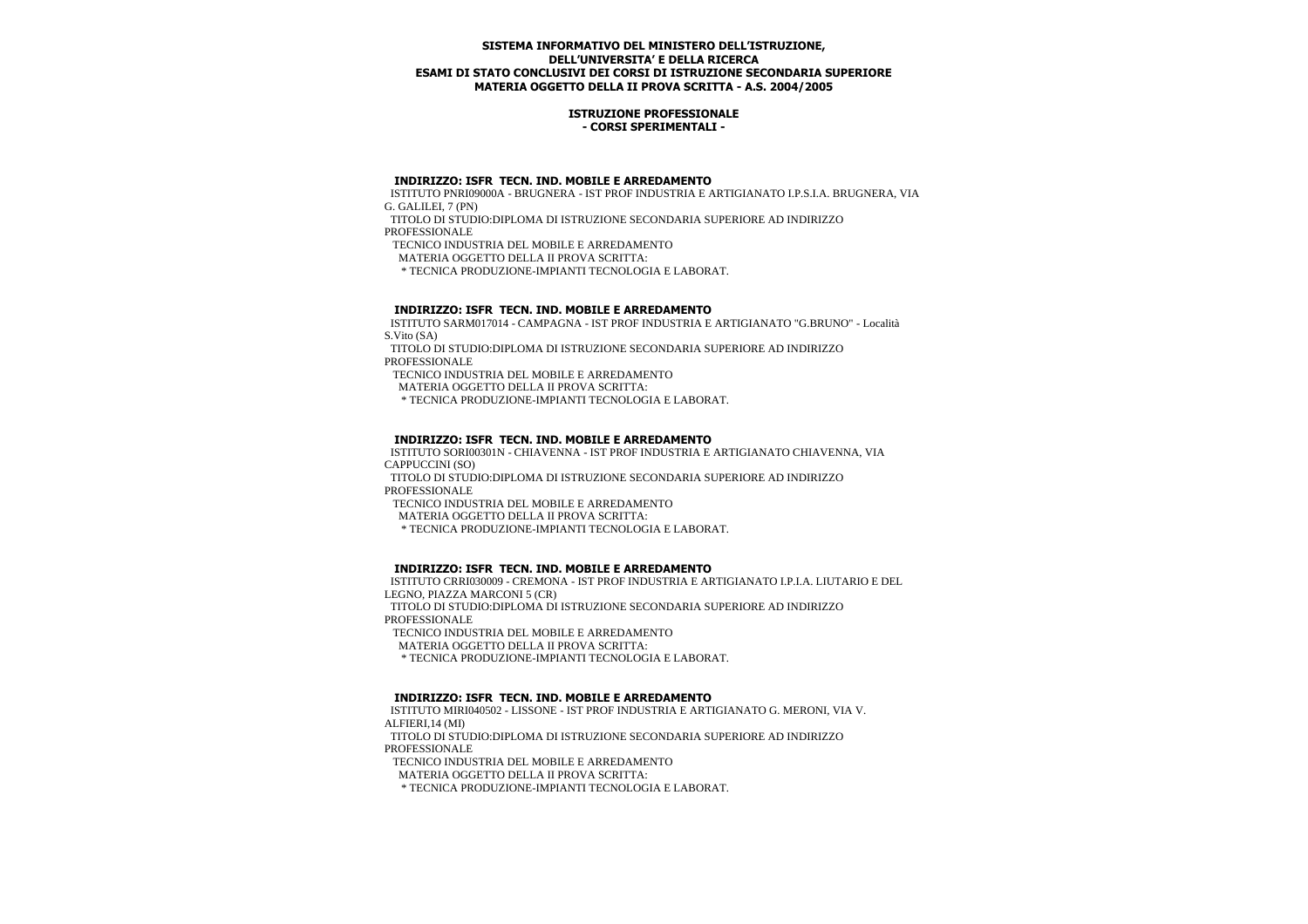#### **ISTRUZIONE PROFESSIONALE - CORSI SPERIMENTALI -**

#### **INDIRIZZO: ISFR TECN. IND. MOBILE E ARREDAMENTO**

 ISTITUTO MIRI04000L - LISSONE - IST PROF INDUSTRIA E ARTIGIANATO G. MERONI, VIA V.ALFIERI,14 (MI)

 TITOLO DI STUDIO:DIPLOMA DI ISTRUZIONE SECONDARIA SUPERIORE AD INDIRIZZO **PROFESSIONALE** 

TECNICO INDUSTRIA DEL MOBILE E ARREDAMENTO

MATERIA OGGETTO DELLA II PROVA SCRITTA:

\* TECNICA PRODUZIONE-IMPIANTI TECNOLOGIA E LABORAT.

## **INDIRIZZO: ISFR TECN. IND. MOBILE E ARREDAMENTO**

 ISTITUTO NARI10000L - NAPOLI - IST PROF INDUSTRIA E ARTIGIANATO IPIA CASANOVA-NAPOLI-, PIAZZETTA CASANOVA 4 (NA)

 TITOLO DI STUDIO:DIPLOMA DI ISTRUZIONE SECONDARIA SUPERIORE AD INDIRIZZO PROFESSIONALE

TECNICO INDUSTRIA DEL MOBILE E ARREDAMENTO

MATERIA OGGETTO DELLA II PROVA SCRITTA:

\* TECNICA PRODUZIONE-IMPIANTI TECNOLOGIA E LABORAT.

# **INDIRIZZO: ISFR TECN. IND. MOBILE E ARREDAMENTO**

 ISTITUTO KRRC00202R - PETILIA POLICASTRO - IST PROF PER I SERVIZI COMMERCIALI E TURISTICI  $(KR)$ 

 TITOLO DI STUDIO:DIPLOMA DI ISTRUZIONE SECONDARIA SUPERIORE AD INDIRIZZO PROFESSIONALE

TECNICO INDUSTRIA DEL MOBILE E ARREDAMENTO

MATERIA OGGETTO DELLA II PROVA SCRITTA:

\* TECNICA PRODUZIONE-IMPIANTI TECNOLOGIA E LABORAT.

## **INDIRIZZO: ISFR TECN. IND. MOBILE E ARREDAMENTO**

 ISTITUTO KRRC002515 - PETILIA POLICASTRO - IST PROF PER I SERVIZI COMMERCIALI E TURISTICI PETILIA POLICASTRO (KR)

 TITOLO DI STUDIO:DIPLOMA DI ISTRUZIONE SECONDARIA SUPERIORE AD INDIRIZZO **PROFESSIONALE** 

TECNICO INDUSTRIA DEL MOBILE E ARREDAMENTO

MATERIA OGGETTO DELLA II PROVA SCRITTA:

\* TECNICA PRODUZIONE-IMPIANTI TECNOLOGIA E LABORAT.

## **INDIRIZZO: ISFR TECN. IND. MOBILE E ARREDAMENTO**

 ISTITUTO MCRI040015 - SAN GINESIO - IST PROF INDUSTRIA E ARTIGIANATO E. ROSA, VIA BRUGIANO 58 (MC)

 TITOLO DI STUDIO:DIPLOMA DI ISTRUZIONE SECONDARIA SUPERIORE AD INDIRIZZO PROFESSIONALE

TECNICO INDUSTRIA DEL MOBILE E ARREDAMENTO

MATERIA OGGETTO DELLA II PROVA SCRITTA:

\* TECNICA PRODUZIONE-IMPIANTI TECNOLOGIA E LABORAT.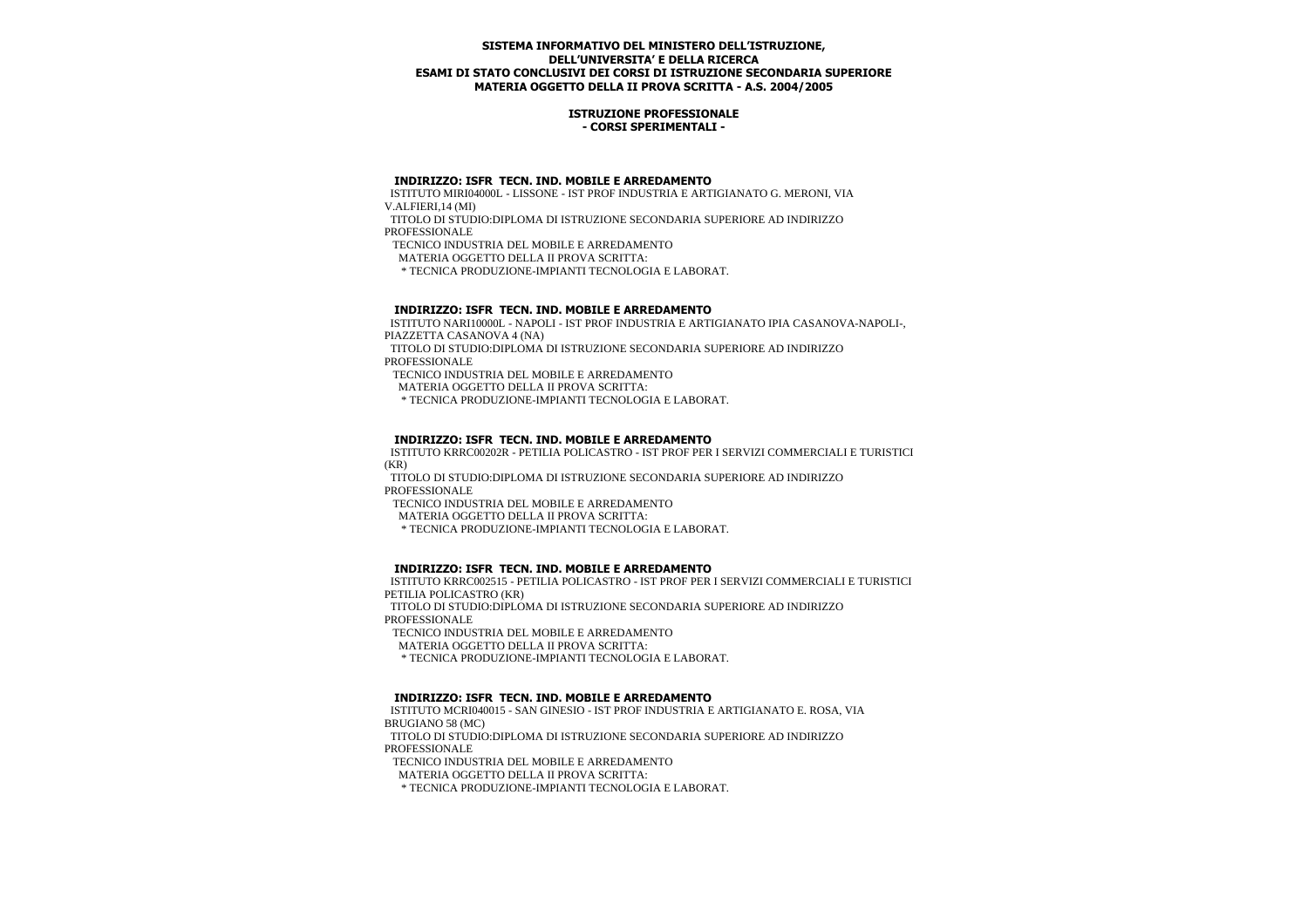#### **ISTRUZIONE PROFESSIONALE - CORSI SPERIMENTALI -**

#### **INDIRIZZO: ISFR TECN. IND. MOBILE E ARREDAMENTO**

 ISTITUTO UDRI01001E - SAN GIOVANNI AL NATISONE - IST PROF INDUSTRIA E ARTIGIANATO IPSIA SAN GIOVANNI, VIA ANTICA 16 (UD)

 TITOLO DI STUDIO:DIPLOMA DI ISTRUZIONE SECONDARIA SUPERIORE AD INDIRIZZO **PROFESSIONALE** 

TECNICO INDUSTRIA DEL MOBILE E ARREDAMENTO

MATERIA OGGETTO DELLA II PROVA SCRITTA:

\* TECNICA PRODUZIONE-IMPIANTI TECNOLOGIA E LABORAT.

## **INDIRIZZO: ISFR TECN. IND. MOBILE E ARREDAMENTO**

 ISTITUTO UDRI01050V - SAN GIOVANNI AL NATISONE - IST PROF INDUSTRIA E ARTIGIANATO SAN GIOVANNI AL NATISONE (UD)

 TITOLO DI STUDIO:DIPLOMA DI ISTRUZIONE SECONDARIA SUPERIORE AD INDIRIZZO PROFESSIONALE

TECNICO INDUSTRIA DEL MOBILE E ARREDAMENTO

MATERIA OGGETTO DELLA II PROVA SCRITTA:

\* TECNICA PRODUZIONE-IMPIANTI TECNOLOGIA E LABORAT.

# **INDIRIZZO: ISFR TECN. IND. MOBILE E ARREDAMENTO**

 ISTITUTO SORI00801R - TIRANO - IST PROF INDUSTRIA E ARTIGIANATO TIRANO, VIA LUNGO ADDA IV NOVEMBRE (SO)

 TITOLO DI STUDIO:DIPLOMA DI ISTRUZIONE SECONDARIA SUPERIORE AD INDIRIZZO PROFESSIONALE

TECNICO INDUSTRIA DEL MOBILE E ARREDAMENTO

MATERIA OGGETTO DELLA II PROVA SCRITTA:

\* TECNICA PRODUZIONE-IMPIANTI TECNOLOGIA E LABORAT.

## **INDIRIZZO: IA13 TECNICO DEI PROCESSI CERAMICI**

 ISTITUTO NARI13000C - NAPOLI - IST PROF INDUSTRIA E ARTIGIANATO IPIA CASELLI-NAPOLI-, PARCO DI CAPODIMONTE (NA)

TITOLO DI STUDIO:DIPLOMA DI ISTRUZIONE SECONDARIA SUPERIORE AD INDIRIZZO **PROFESSIONALE** 

TECNICO DEI PROCESSI CERAMICI

MATERIA OGGETTO DELLA II PROVA SCRITTA:

\* IMPIANTI INDUSTRIALI CERAMICI E DISEGNO

## **INDIRIZZO: IA13 TECNICO DEI PROCESSI CERAMICI**

 ISTITUTO MORI04000T - SASSUOLO - IST PROF INDUSTRIA E ARTIGIANATO DON MAGNANI, PIAZZA FALCONE BORSELLINO N. 3 (MO) TITOLO DI STUDIO:DIPLOMA DI ISTRUZIONE SECONDARIA SUPERIORE AD INDIRIZZO PROFESSIONALE TECNICO DEI PROCESSI CERAMICI

MATERIA OGGETTO DELLA II PROVA SCRITTA:

\* IMPIANTI INDUSTRIALI CERAMICI E DISEGNO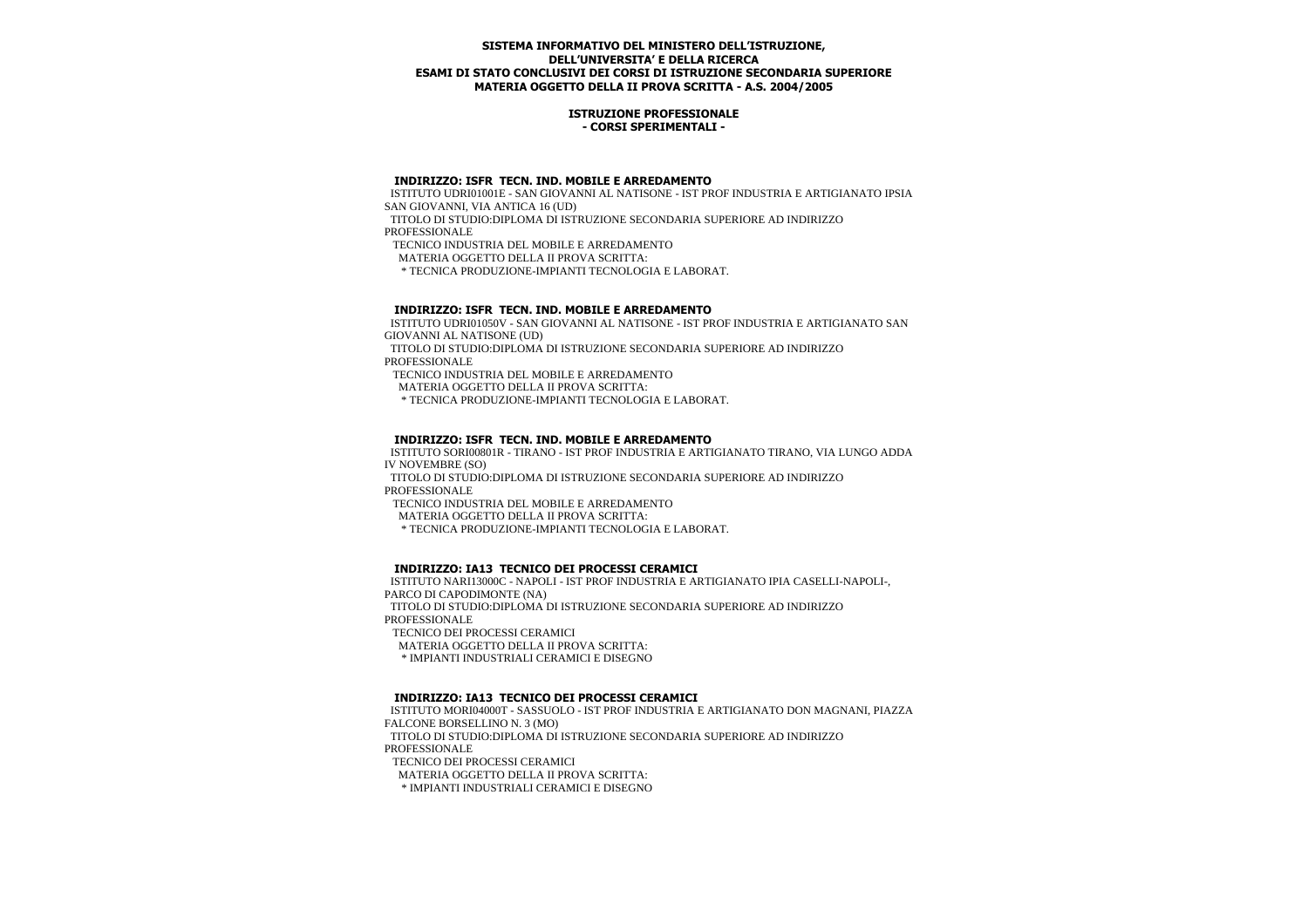#### **ISTRUZIONE PROFESSIONALE - CORSI SPERIMENTALI -**

#### **INDIRIZZO: IB53 TECNICO DEL MARE**

 ISTITUTO MSRI00301E - CARRARA - IST PROF INDUSTRIA E ARTIGIANATO IPSIA -MECC.-ATT.MAR. "FIORILL, (SES.ASS.'EINAUDI'CARRARA TITOLO DI STUDIO:DIPLOMA DI ISTRUZIONE SECONDARIA SUPERIORE AD INDIRIZZO **PROFESSIONALE**  TECNICO DEL MARE MATERIA OGGETTO DELLA II PROVA SCRITTA: \* DISCIPLINE NAUTICHE

#### **INDIRIZZO: IB53 TECNICO DEL MARE**

 ISTITUTO MSRC00301T - CARRARA - IST PROF PER I SERVIZI COMMERCIALI IST.PROF.COMM.'L. EINAUDI', VIA P.TACCA 19 BIS (MS) TITOLO DI STUDIO:DIPLOMA DI ISTRUZIONE SECONDARIA SUPERIORE AD INDIRIZZO PROFESSIONALE TECNICO DEL MARE MATERIA OGGETTO DELLA II PROVA SCRITTA: \* DISCIPLINE NAUTICHE

## **INDIRIZZO: IB53 TECNICO DEL MARE**

 ISTITUTO TPRM008017 - CASTELLAMMARE DEL GOLFO - IST PROF INDUSTRIA E ATTIVITA' MARINARE I.P.S.A.M. C/MARE DEL GOLFO, VIA F TITOLO DI STUDIO:DIPLOMA DI ISTRUZIONE SECONDARIA SUPERIORE AD INDIRIZZO PROFESSIONALE TECNICO DEL MARE MATERIA OGGETTO DELLA II PROVA SCRITTA: \* DISCIPLINE NAUTICHE

## **INDIRIZZO: IB53 TECNICO DEL MARE**

 ISTITUTO CTRM00701B - CATANIA - IST PROF INDUSTRIA E ATTIVITA' MARINARE C. COLOMBO (AGGREGATO ITN CT), VIALE ARTALE ALAGON TITOLO DI STUDIO:DIPLOMA DI ISTRUZIONE SECONDARIA SUPERIORE AD INDIRIZZO **PROFESSIONALE**  TECNICO DEL MARE MATERIA OGGETTO DELLA II PROVA SCRITTA: \* DISCIPLINE NAUTICHE

## **INDIRIZZO: IB53 TECNICO DEL MARE**

 ISTITUTO VERM00902E - CHIOGGIA - IST PROF INDUSTRIA E ATTIVITA' MARINARE GIORGIO CINI, VIA A. MORO (VE) TITOLO DI STUDIO:DIPLOMA DI ISTRUZIONE SECONDARIA SUPERIORE AD INDIRIZZO PROFESSIONALE TECNICO DEL MARE MATERIA OGGETTO DELLA II PROVA SCRITTA: \* DISCIPLINE NAUTICHE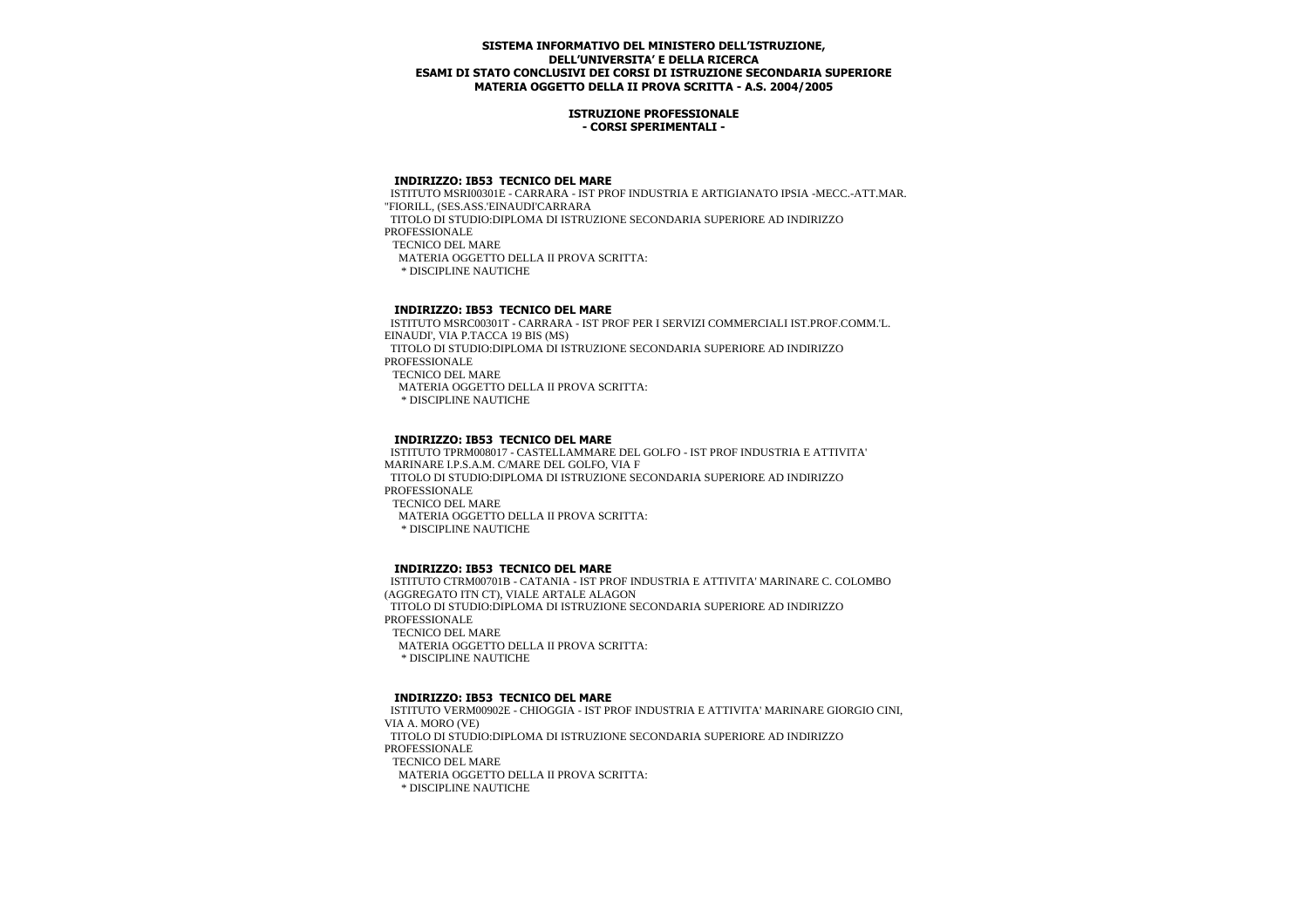#### **ISTRUZIONE PROFESSIONALE - CORSI SPERIMENTALI -**

#### **INDIRIZZO: IB53 TECNICO DEL MARE**

 ISTITUTO RMRI010009 - CIVITAVECCHIA - IST PROF INDUSTRIA E ARTIGIANATO L. CALAMATTA, VIA A.DA SANGALLO,3 (RM) TITOLO DI STUDIO:DIPLOMA DI ISTRUZIONE SECONDARIA SUPERIORE AD INDIRIZZO **PROFESSIONALE**  TECNICO DEL MARE MATERIA OGGETTO DELLA II PROVA SCRITTA: \* DISCIPLINE NAUTICHE

#### **INDIRIZZO: IB53 TECNICO DEL MARE**

 ISTITUTO CSRI03000R - CORIGLIANO CALABRO - IST PROF INDUSTRIA E ARTIGIANATO I.P.S.I.A. "N.GREEN" CORIGLIAN, VIA SS. COSMA TITOLO DI STUDIO:DIPLOMA DI ISTRUZIONE SECONDARIA SUPERIORE AD INDIRIZZO PROFESSIONALE TECNICO DEL MARE MATERIA OGGETTO DELLA II PROVA SCRITTA: \* DISCIPLINE NAUTICHE

## **INDIRIZZO: IB53 TECNICO DEL MARE**

 ISTITUTO GORI04001C - GRADO - IST PROF INDUSTRIA E ARTIGIANATO ISIP -IPSIAM (SEZ. MARINARA/AL, VIA MARCHESINI 34 (GO) TITOLO DI STUDIO:DIPLOMA DI ISTRUZIONE SECONDARIA SUPERIORE AD INDIRIZZO PROFESSIONALE TECNICO DEL MARE MATERIA OGGETTO DELLA II PROVA SCRITTA: \* DISCIPLINE NAUTICHE

## **INDIRIZZO: IB53 TECNICO DEL MARE**

 ISTITUTO TPRM01401E - MAZARA DEL VALLO - IST PROF INDUSTRIA E ATTIVITA' MARINARE I.P.S.A.M. - MAZARA DEL VALLO, VIA VACCAR TITOLO DI STUDIO:DIPLOMA DI ISTRUZIONE SECONDARIA SUPERIORE AD INDIRIZZO **PROFESSIONALE**  TECNICO DEL MARE MATERIA OGGETTO DELLA II PROVA SCRITTA: \* DISCIPLINE NAUTICHE

#### **INDIRIZZO: IB53 TECNICO DEL MARE**

 ISTITUTO GRRI00901G - MONTE ARGENTARIO - IST PROF INDUSTRIA E ARTIGIANATO IST.PROF.IND.ART. PORTO S.STEF, VIA CIVININI, 2 TITOLO DI STUDIO:DIPLOMA DI ISTRUZIONE SECONDARIA SUPERIORE AD INDIRIZZO PROFESSIONALE TECNICO DEL MARE MATERIA OGGETTO DELLA II PROVA SCRITTA: \* DISCIPLINE NAUTICHE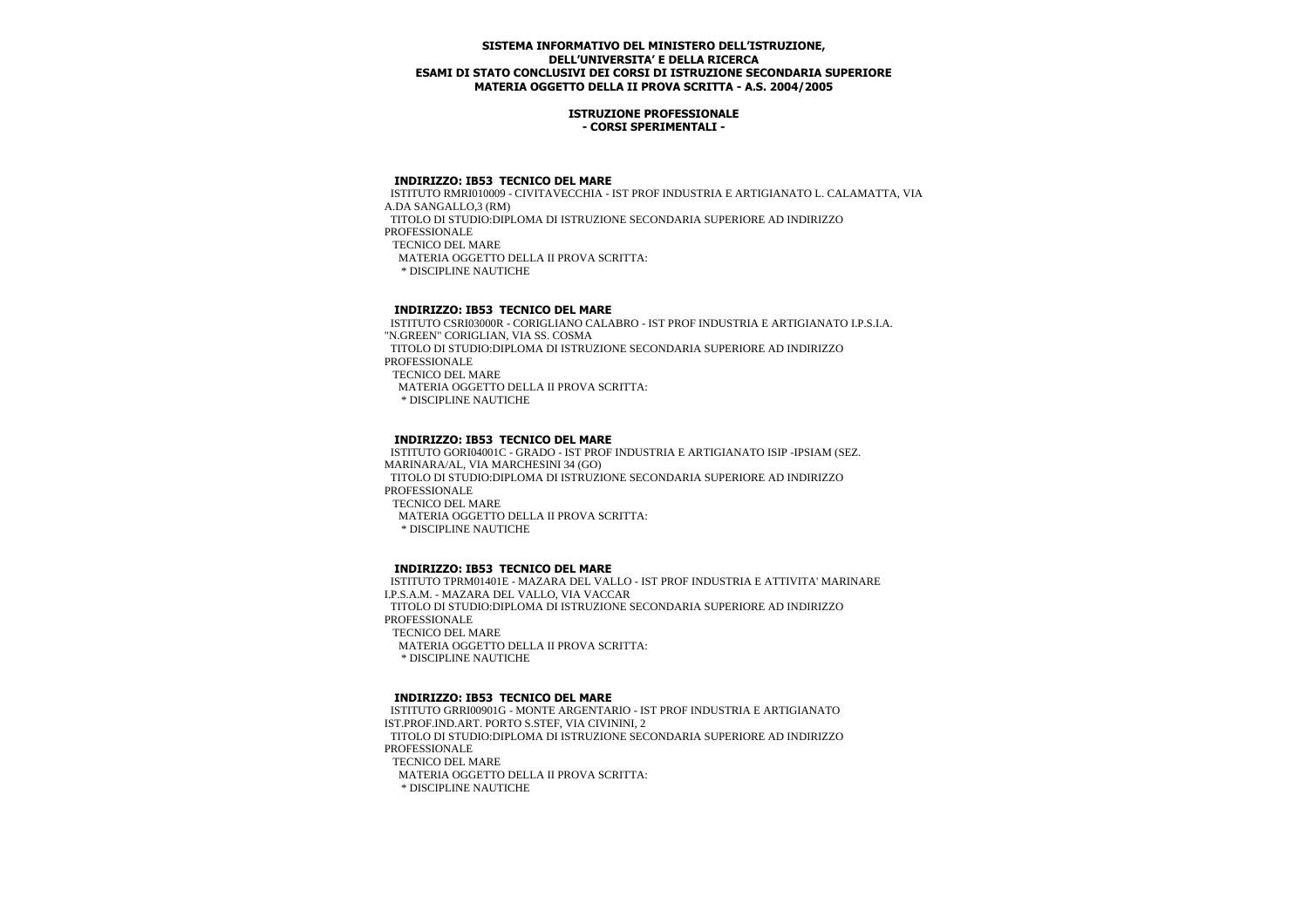#### **ISTRUZIONE PROFESSIONALE - CORSI SPERIMENTALI -**

#### **INDIRIZZO: IB53 TECNICO DEL MARE**

 ISTITUTO PERI01000N - PESCARA - IST PROF INDUSTRIA E ARTIGIANATO DINO UGO DI MARZIO, VIA ARAPIETRA 112 (PE) TITOLO DI STUDIO:DIPLOMA DI ISTRUZIONE SECONDARIA SUPERIORE AD INDIRIZZO **PROFESSIONALE**  TECNICO DEL MARE MATERIA OGGETTO DELLA II PROVA SCRITTA: \* DISCIPLINE NAUTICHE

#### **INDIRIZZO: IB53 TECNICO DEL MARE**

 ISTITUTO SARM00601N - SALERNO - IST PROF INDUSTRIA E ATTIVITA' MARINARE "GIOVANNI XXIII", VIA E. MOSCATI N.4 (SA) TITOLO DI STUDIO:DIPLOMA DI ISTRUZIONE SECONDARIA SUPERIORE AD INDIRIZZO PROFESSIONALE TECNICO DEL MARE MATERIA OGGETTO DELLA II PROVA SCRITTA: \* DISCIPLINE NAUTICHE

## **INDIRIZZO: IB53 TECNICO DEL MARE**

 ISTITUTO APRI03000A - SAN BENEDETTO DEL TRONTO - IST PROF INDUSTRIA E ARTIGIANATO I.P.S.I.A. SAN BENEDETTO TR., ZONA BRANC TITOLO DI STUDIO:DIPLOMA DI ISTRUZIONE SECONDARIA SUPERIORE AD INDIRIZZO PROFESSIONALE TECNICO DEL MARE MATERIA OGGETTO DELLA II PROVA SCRITTA: \* DISCIPLINE NAUTICHE

## **INDIRIZZO: IB53 TECNICO DEL MARE**

 ISTITUTO NURH008014 - TORTOLI' - IST PROF PER I SERVIZI ALBERGHIERI E RISTORAZIONE I.P.I.A. TORTOLI', VIA MONTE ATTU, 2 (N TITOLO DI STUDIO:DIPLOMA DI ISTRUZIONE SECONDARIA SUPERIORE AD INDIRIZZO **PROFESSIONALE**  TECNICO DEL MARE MATERIA OGGETTO DELLA II PROVA SCRITTA: \* DISCIPLINE NAUTICHE

#### **INDIRIZZO: IB53 TECNICO DEL MARE**

 ISTITUTO VERM00901D - VENEZIA - IST PROF INDUSTRIA E ATTIVITA' MARINARE G. CINI, ISOLA DI SAN GIORGIO (VE) TITOLO DI STUDIO:DIPLOMA DI ISTRUZIONE SECONDARIA SUPERIORE AD INDIRIZZO PROFESSIONALE TECNICO DEL MARE MATERIA OGGETTO DELLA II PROVA SCRITTA: \* DISCIPLINE NAUTICHE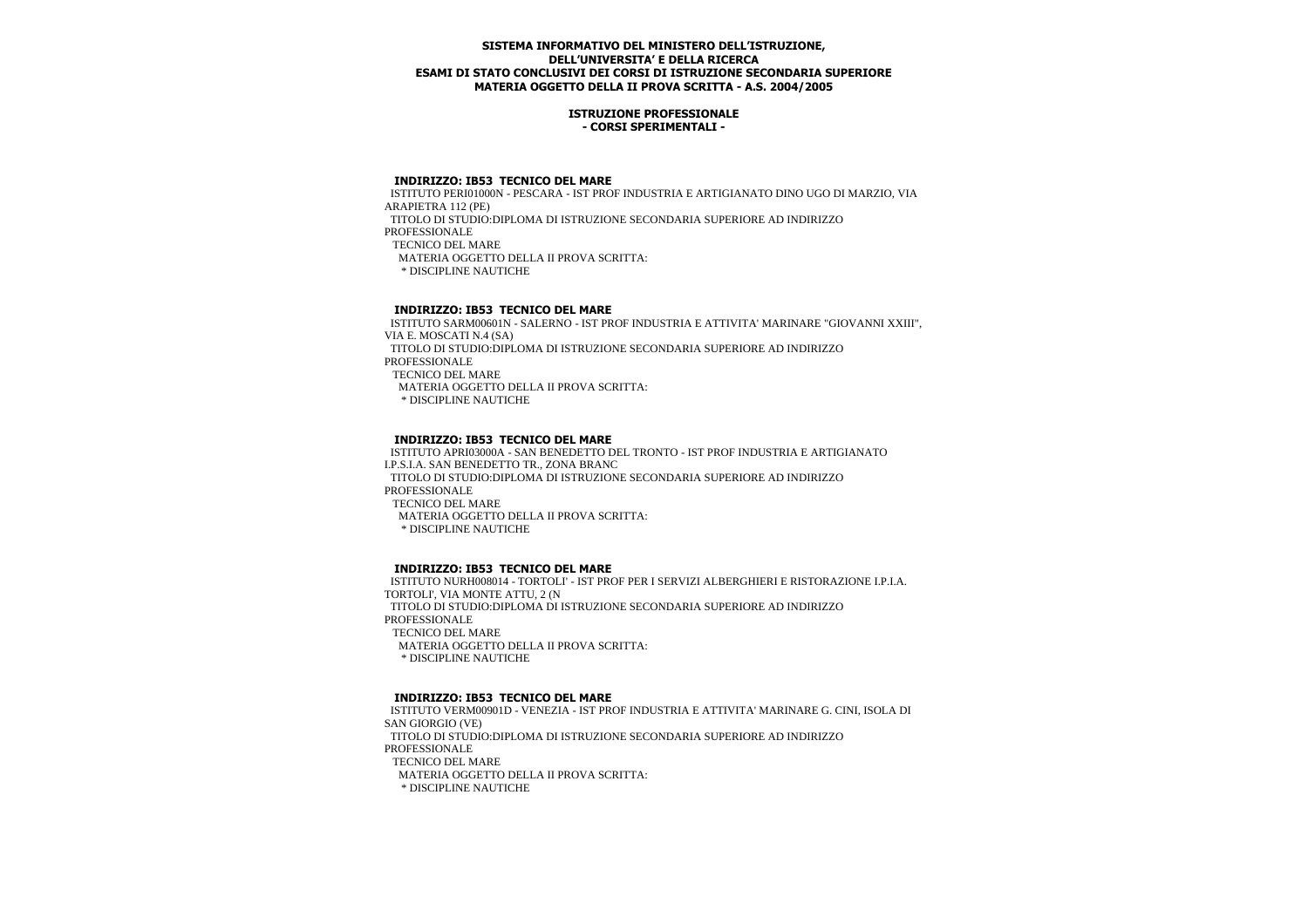#### **ISTRUZIONE PROFESSIONALE - CORSI SPERIMENTALI -**

#### **INDIRIZZO: IB53 TECNICO DEL MARE**

 ISTITUTO RCRI03001C - VILLA SAN GIOVANNI - IST PROF INDUSTRIA E ARTIGIANATO I.P.S.I.A. VILLA SG.-S.COORD.I (RC)

TITOLO DI STUDIO:DIPLOMA DI ISTRUZIONE SECONDARIA SUPERIORE AD INDIRIZZO

**PROFESSIONALE** 

TECNICO DEL MARE

MATERIA OGGETTO DELLA II PROVA SCRITTA:

\* DISCIPLINE NAUTICHE

## **INDIRIZZO: IA34 TECNICO DEL MARMO**

 ISTITUTO MSRI020007 - CARRARA - IST PROF INDUSTRIA E ARTIGIANATO "P.TACCA", VIA P. TACCA 36 (MS) TITOLO DI STUDIO:DIPLOMA DI ISTRUZIONE SECONDARIA SUPERIORE AD INDIRIZZO PROFESSIONALE TECNICO DEL MARMO MATERIA OGGETTO DELLA II PROVA SCRITTA: \* TECNOLOGIA DEI MATERIALI

# **INDIRIZZO: IA34 TECNICO DEL MARMO**

 ISTITUTO MSRI02050L - CARRARA - IST PROF INDUSTRIA E ARTIGIANATO IPSIA 'P.TACCA' CORSO SERALE, VIA P. TACCA, 36 (MS) TITOLO DI STUDIO:DIPLOMA DI ISTRUZIONE SECONDARIA SUPERIORE AD INDIRIZZO PROFESSIONALE TECNICO DEL MARMO MATERIA OGGETTO DELLA II PROVA SCRITTA: \* TECNOLOGIA DEI MATERIALI

## **INDIRIZZO: IA21 TECNICO DELL'ARTE BIANCA**

 ISTITUTO BARI00401V - ALTAMURA - IST PROF INDUSTRIA E ARTIGIANATO MICHELE DE NORA, VIA LAGO PASSARELLO, 3 (BA) TITOLO DI STUDIO:DIPLOMA DI ISTRUZIONE SECONDARIA SUPERIORE AD INDIRIZZO **PROFESSIONALE**  TECNICO DELL'ARTE BIANCA MATERIA OGGETTO DELLA II PROVA SCRITTA:

\* IMPIANTI DI PRODUZIONE

## **INDIRIZZO: IA21 TECNICO DELL'ARTE BIANCA**

 ISTITUTO LORA001013 - LODI - IST PROF PER L'AGRICOLTURA E L'AMBIENTE VILLA IGEA - LODI - S.A. IPSIA, LODI (LO) TITOLO DI STUDIO:DIPLOMA DI ISTRUZIONE SECONDARIA SUPERIORE AD INDIRIZZO PROFESSIONALE TECNICO DELL'ARTE BIANCA MATERIA OGGETTO DELLA II PROVA SCRITTA: \* IMPIANTI DI PRODUZIONE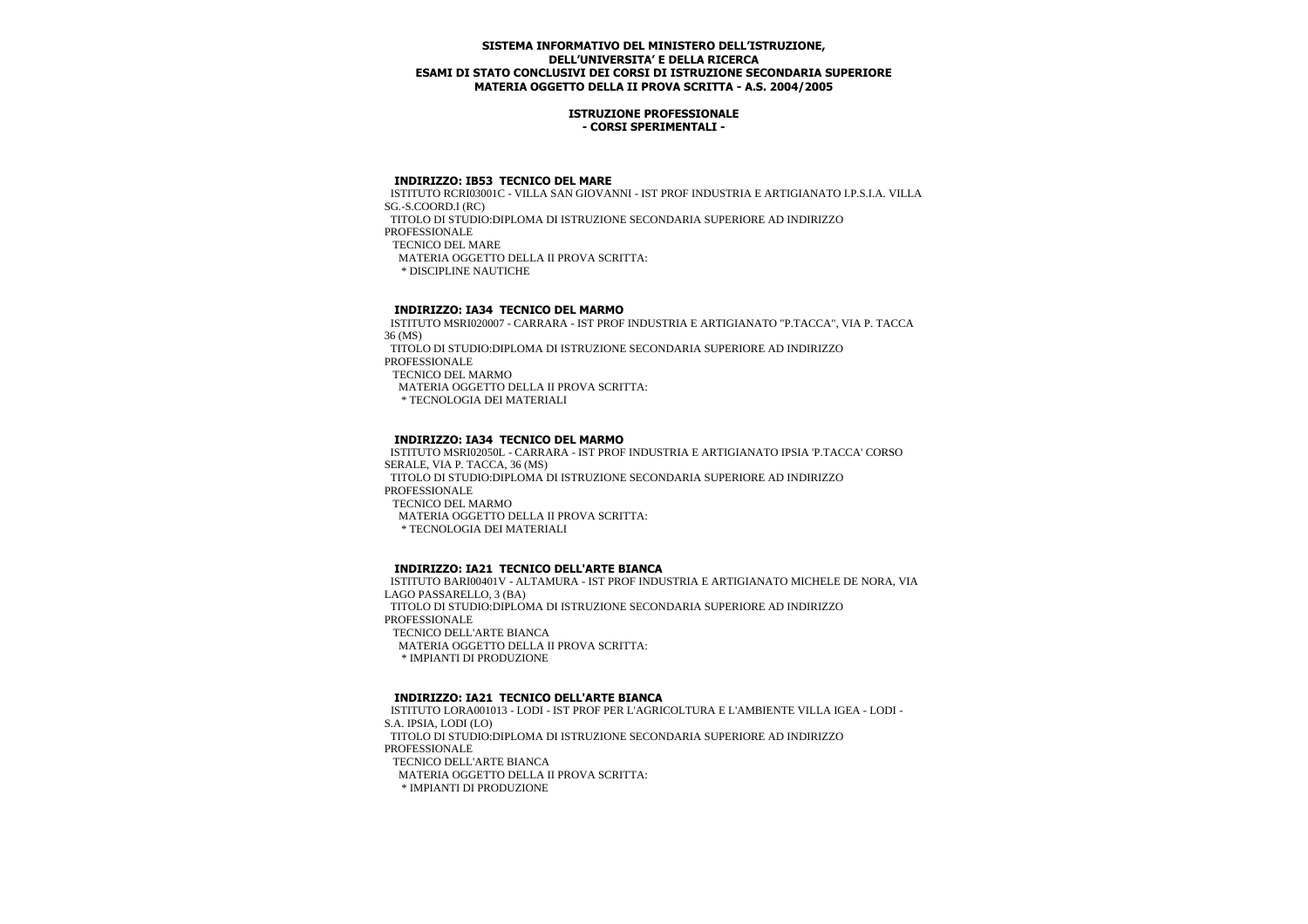#### **ISTRUZIONE PROFESSIONALE - CORSI SPERIMENTALI -**

## **INDIRIZZO: IA21 TECNICO DELL'ARTE BIANCA**

 ISTITUTO NARI160008 - NAPOLI - IST PROF INDUSTRIA E ARTIGIANATO IPIA "SANNINO", VIA CAMILLO DE' MEIS N.243 (NA) TITOLO DI STUDIO:DIPLOMA DI ISTRUZIONE SECONDARIA SUPERIORE AD INDIRIZZO **PROFESSIONALE** TECNICO DELL'ARTE BIANCA

 MATERIA OGGETTO DELLA II PROVA SCRITTA: \* IMPIANTI DI PRODUZIONE

#### **INDIRIZZO: IA21 TECNICO DELL'ARTE BIANCA**

 ISTITUTO CNRI004012 - NEIVE - IST PROF INDUSTRIA E ARTIGIANATO NEIVE "BECCARI" ARTE BIANCA, VIA ROCCA 10 (CN) TITOLO DI STUDIO:DIPLOMA DI ISTRUZIONE SECONDARIA SUPERIORE AD INDIRIZZO PROFESSIONALE TECNICO DELL'ARTE BIANCA MATERIA OGGETTO DELLA II PROVA SCRITTA: \* IMPIANTI DI PRODUZIONE

## **INDIRIZZO: IA21 TECNICO DELL'ARTE BIANCA**

 ISTITUTO TORI02901V - TORINO - IST PROF INDUSTRIA E ARTIGIANATO J. BECCARI, VIA PAGANINI 22 (TO) TITOLO DI STUDIO:DIPLOMA DI ISTRUZIONE SECONDARIA SUPERIORE AD INDIRIZZO PROFESSIONALE TECNICO DELL'ARTE BIANCA MATERIA OGGETTO DELLA II PROVA SCRITTA: \* IMPIANTI DI PRODUZIONE

# **INDIRIZZO: IB34 TECNICO DELL'INDUSTRIA AUDIOVISIVA**

 ISTITUTO RMRV030502 - ROMA - IST PROF CINEMATOGRAFIA E TELEVISIONE ROBERTO ROSSELLINI C.SERALE, VIA DELLA VASCA NAVALE, 58 TITOLO DI STUDIO:DIPLOMA DI ISTRUZIONE SECONDARIA SUPERIORE AD INDIRIZZO **PROFESSIONALE** TECNICO DELL'INDUSTRIA AUDIOVISIVA

MATERIA OGGETTO DELLA II PROVA SCRITTA:

\* LINGUAGGIO AUDIOVISIVO E TECNICHE COMUNICAZIONE

## **INDIRIZZO: IB34 TECNICO DELL'INDUSTRIA AUDIOVISIVA**

 ISTITUTO RMRV03000L - ROMA - IST PROF CINEMATOGRAFIA E TELEVISIONE ROBERTO ROSSELLINI, VIA DELLA VASCA NAVALE,58 (RM) TITOLO DI STUDIO:DIPLOMA DI ISTRUZIONE SECONDARIA SUPERIORE AD INDIRIZZO PROFESSIONALE

TECNICO DELL'INDUSTRIA AUDIOVISIVA

MATERIA OGGETTO DELLA II PROVA SCRITTA:

\* LINGUAGGIO AUDIOVISIVO E TECNICHE COMUNICAZIONE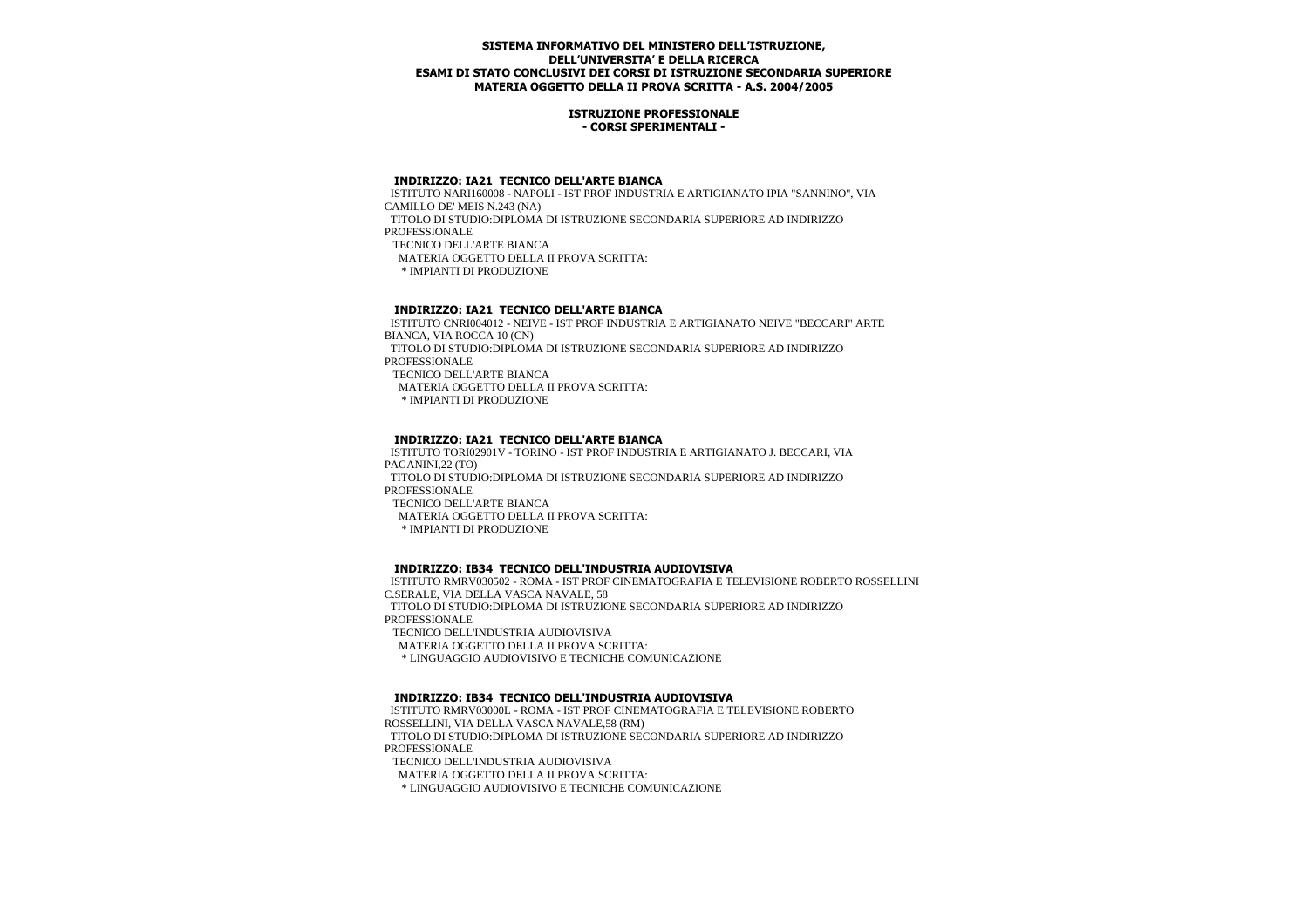#### **ISTRUZIONE PROFESSIONALE - CORSI SPERIMENTALI -**

#### **INDIRIZZO: IA23 TECNICO DELL'INDUSTRIA GRAFICA**

 ISTITUTO BORI015007 - BOLOGNA - L.R. PAR. IST PROF INDUSTRIA E ARTIGIANATO ALDINI VALERIANI, V.BASSANELLI,9/11 (BO)

 TITOLO DI STUDIO:DIPLOMA DI ISTRUZIONE SECONDARIA SUPERIORE AD INDIRIZZO **PROFESSIONALE** 

TECNICO DELL'INDUSTRIA GRAFICA

MATERIA OGGETTO DELLA II PROVA SCRITTA:

\* TECNICHE DELLA PRODUZ. E DELLA ORGAN.NE AZIEN.LE

#### **INDIRIZZO: IA23 TECNICO DELL'INDUSTRIA GRAFICA**

 ISTITUTO VIRI070004 - BREGANZE - IST PROF INDUSTRIA E ARTIGIANATO ANDREA SCOTTON, VIA ROMA 56 (VI)

 TITOLO DI STUDIO:DIPLOMA DI ISTRUZIONE SECONDARIA SUPERIORE AD INDIRIZZO PROFESSIONALE

TECNICO DELL'INDUSTRIA GRAFICA

MATERIA OGGETTO DELLA II PROVA SCRITTA:

\* TECNICHE DELLA PRODUZ. E DELLA ORGAN.NE AZIEN.LE

# **INDIRIZZO: IA23 TECNICO DELL'INDUSTRIA GRAFICA**

 ISTITUTO PGRI00601N - CITTA' DI CASTELLO - IST PROF INDUSTRIA E ARTIGIANATO I.P.I.A. CITTA' DI CASTELLO (S, VIA A. LABRIOL

 TITOLO DI STUDIO:DIPLOMA DI ISTRUZIONE SECONDARIA SUPERIORE AD INDIRIZZO PROFESSIONALE

TECNICO DELL'INDUSTRIA GRAFICA

MATERIA OGGETTO DELLA II PROVA SCRITTA:

\* TECNICHE DELLA PRODUZ. E DELLA ORGAN.NE AZIEN.LE

## **INDIRIZZO: IA23 TECNICO DELL'INDUSTRIA GRAFICA**

 ISTITUTO CORI010001 - COMO - IST PROF INDUSTRIA E ARTIGIANATO LUIGI RIPAMONTI, VIA BELVEDERE 18 (CO) TITOLO DI STUDIO:DIPLOMA DI ISTRUZIONE SECONDARIA SUPERIORE AD INDIRIZZO **PROFESSIONALE** 

TECNICO DELL'INDUSTRIA GRAFICA

MATERIA OGGETTO DELLA II PROVA SCRITTA:

\* TECNICHE DELLA PRODUZ. E DELLA ORGAN.NE AZIEN.LE

## **INDIRIZZO: IA23 TECNICO DELL'INDUSTRIA GRAFICA**

 ISTITUTO FIRI015009 - FIRENZE - L.R. PAR. IST PROF INDUSTRIA E ARTIGIANATO I.P.I.ARTIGIANATO NON STAT."LE, V.DEL TERZOLLE TITOLO DI STUDIO:DIPLOMA DI ISTRUZIONE SECONDARIA SUPERIORE AD INDIRIZZO PROFESSIONALE TECNICO DELL'INDUSTRIA GRAFICA MATERIA OGGETTO DELLA II PROVA SCRITTA:

\* TECNICHE DELLA PRODUZ. E DELLA ORGAN.NE AZIEN.LE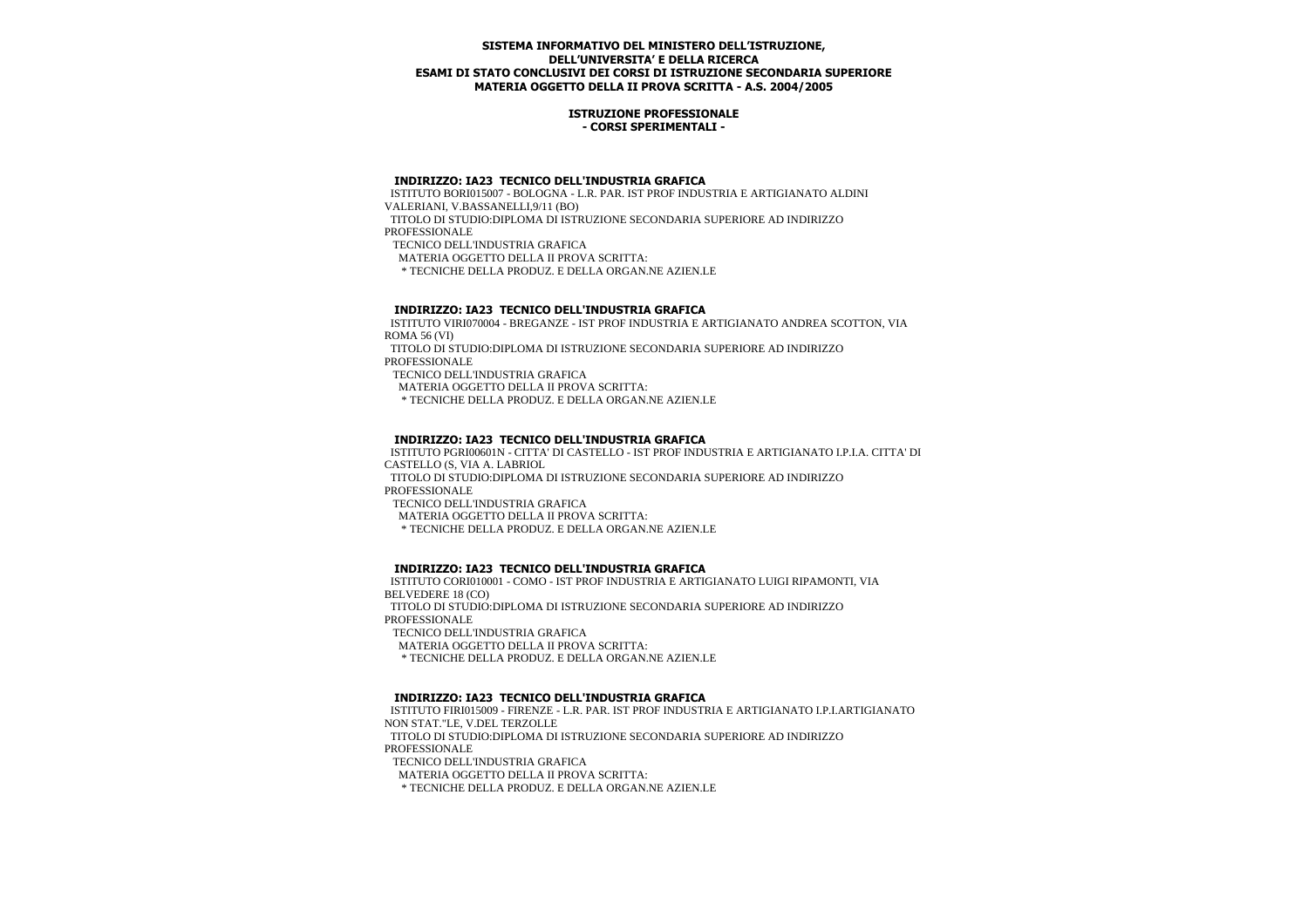#### **ISTRUZIONE PROFESSIONALE - CORSI SPERIMENTALI -**

#### **INDIRIZZO: IA23 TECNICO DELL'INDUSTRIA GRAFICA**

 ISTITUTO NARI020001 - GIUGLIANO IN CAMPANIA - IST PROF INDUSTRIA E ARTIGIANATO IPIA G.MARCONI-GIUGLIANO-, VIA CAMPO SPORTI TITOLO DI STUDIO:DIPLOMA DI ISTRUZIONE SECONDARIA SUPERIORE AD INDIRIZZO PROFESSIONALE

TECNICO DELL'INDUSTRIA GRAFICA

MATERIA OGGETTO DELLA II PROVA SCRITTA:

\* TECNICHE DELLA PRODUZ. E DELLA ORGAN.NE AZIEN.LE

## **INDIRIZZO: IA23 TECNICO DELL'INDUSTRIA GRAFICA**

 ISTITUTO MIRI135002 - MILANO - L.R. PAR. IST PROF INDUSTRIA E ARTIGIANATO PAVONIANO ARTIGIANELLI - MILAN, V.CRESPI 30 (MI) TITOLO DI STUDIO:DIPLOMA DI ISTRUZIONE SECONDARIA SUPERIORE AD INDIRIZZO PROFESSIONALE

TECNICO DELL'INDUSTRIA GRAFICA

MATERIA OGGETTO DELLA II PROVA SCRITTA:

\* TECNICHE DELLA PRODUZ. E DELLA ORGAN.NE AZIEN.LE

# **INDIRIZZO: IA23 TECNICO DELL'INDUSTRIA GRAFICA**

 ISTITUTO MORI02000L - MODENA - IST PROF INDUSTRIA E ARTIGIANATO F. CORNI, VIALE TASSONI 3 (MO)

 TITOLO DI STUDIO:DIPLOMA DI ISTRUZIONE SECONDARIA SUPERIORE AD INDIRIZZO PROFESSIONALE

TECNICO DELL'INDUSTRIA GRAFICA

MATERIA OGGETTO DELLA II PROVA SCRITTA:

\* TECNICHE DELLA PRODUZ. E DELLA ORGAN.NE AZIEN.LE

## **INDIRIZZO: IA23 TECNICO DELL'INDUSTRIA GRAFICA**

 ISTITUTO RMRI033013 - ROMA - IST PROF INDUSTRIA E ARTIGIANATO ENRICO BERLINGUER, VIA DI SAPONARA 760 (RM)

 TITOLO DI STUDIO:DIPLOMA DI ISTRUZIONE SECONDARIA SUPERIORE AD INDIRIZZO **PROFESSIONALE** 

TECNICO DELL'INDUSTRIA GRAFICA

MATERIA OGGETTO DELLA II PROVA SCRITTA:

\* TECNICHE DELLA PRODUZ. E DELLA ORGAN.NE AZIEN.LE

# **INDIRIZZO: IA23 TECNICO DELL'INDUSTRIA GRAFICA**

 ISTITUTO RMRS02000A - ROMA - IST PROF INDUSTRIA E ARTIGIANATO PER SORDOMUTI MAGAROTTO, VICOLO DEL CASAL LUMBROSO 129 (RM) TITOLO DI STUDIO:DIPLOMA DI ISTRUZIONE SECONDARIA SUPERIORE AD INDIRIZZO PROFESSIONALE TECNICO DELL'INDUSTRIA GRAFICA

MATERIA OGGETTO DELLA II PROVA SCRITTA:

\* TECNICHE DELLA PRODUZ. E DELLA ORGAN.NE AZIEN.LE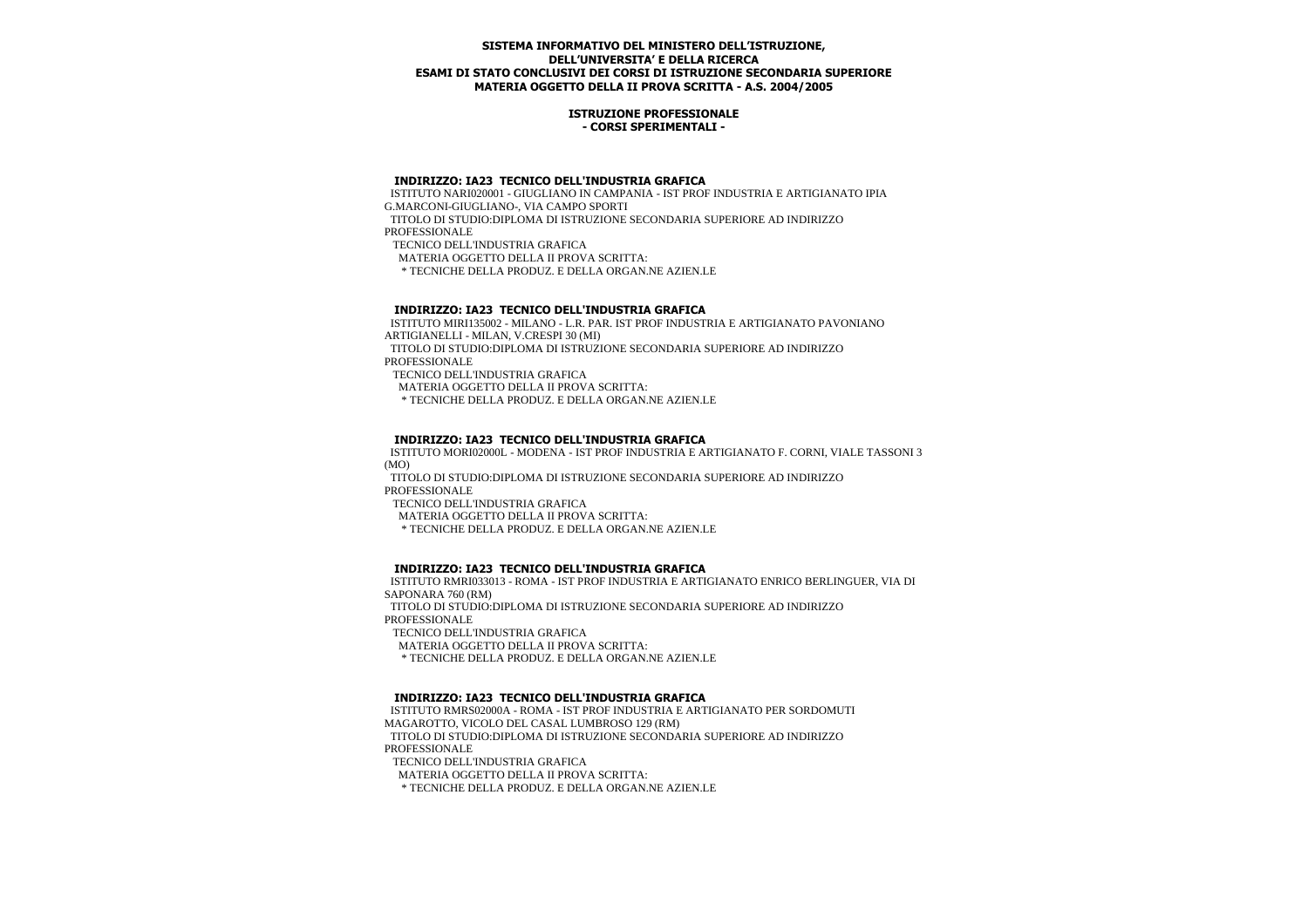#### **ISTRUZIONE PROFESSIONALE - CORSI SPERIMENTALI -**

#### **INDIRIZZO: IA23 TECNICO DELL'INDUSTRIA GRAFICA**

 ISTITUTO RMRI04201T - ROMA - IST PROF INDUSTRIA E ARTIGIANATO VIA CASAL BRUCIATO, 17, VIA CASAL BRUCIATO, 17 (RM)

 TITOLO DI STUDIO:DIPLOMA DI ISTRUZIONE SECONDARIA SUPERIORE AD INDIRIZZO **PROFESSIONALE** 

TECNICO DELL'INDUSTRIA GRAFICA

MATERIA OGGETTO DELLA II PROVA SCRITTA:

\* TECNICHE DELLA PRODUZ. E DELLA ORGAN.NE AZIEN.LE

#### **INDIRIZZO: IA23 TECNICO DELL'INDUSTRIA GRAFICA**

 ISTITUTO RMRI04301N - ROMA - IST PROF INDUSTRIA E ARTIGIANATO VIA DI TORRE SPACCATA, VIA DI TORRE SPACCATA,156 (RM) TITOLO DI STUDIO:DIPLOMA DI ISTRUZIONE SECONDARIA SUPERIORE AD INDIRIZZO PROFESSIONALE TECNICO DELL'INDUSTRIA GRAFICA

MATERIA OGGETTO DELLA II PROVA SCRITTA:

\* TECNICHE DELLA PRODUZ. E DELLA ORGAN.NE AZIEN.LE

## **INDIRIZZO: IA23 TECNICO DELL'INDUSTRIA GRAFICA**

 ISTITUTO RERI040018 - SANT'ILARIO D'ENZA - IST PROF INDUSTRIA E ARTIGIANATO "GALVANI/SIDOLI" - S.ILARIO, VIA ROMA, 2 (RE) TITOLO DI STUDIO:DIPLOMA DI ISTRUZIONE SECONDARIA SUPERIORE AD INDIRIZZO PROFESSIONALE

TECNICO DELL'INDUSTRIA GRAFICA

MATERIA OGGETTO DELLA II PROVA SCRITTA:

\* TECNICHE DELLA PRODUZ. E DELLA ORGAN.NE AZIEN.LE

## **INDIRIZZO: IA23 TECNICO DELL'INDUSTRIA GRAFICA**

 ISTITUTO TORI013019 - TORINO - IST PROF INDUSTRIA E ARTIGIANATO G.B. BODONI, VIA DEL CARMINE 14 (TO)

 TITOLO DI STUDIO:DIPLOMA DI ISTRUZIONE SECONDARIA SUPERIORE AD INDIRIZZO **PROFESSIONALE** 

TECNICO DELL'INDUSTRIA GRAFICA

MATERIA OGGETTO DELLA II PROVA SCRITTA:

\* TECNICHE DELLA PRODUZ. E DELLA ORGAN.NE AZIEN.LE

# **INDIRIZZO: IA22 TECNICO DELL'INDUSTRIA ORAFA**

 ISTITUTO ARRI00701G - AREZZO - IST PROF INDUSTRIA E ARTIGIANATO MARGARITONE, VIA FIORENTINA 179 (AR) TITOLO DI STUDIO:DIPLOMA DI ISTRUZIONE SECONDARIA SUPERIORE AD INDIRIZZO PROFESSIONALE

TECNICO DELL'INDUSTRIA ORAFA

MATERIA OGGETTO DELLA II PROVA SCRITTA:

\* DISEGNO PROFESSIONALE ED APPLICAZIONI AL PC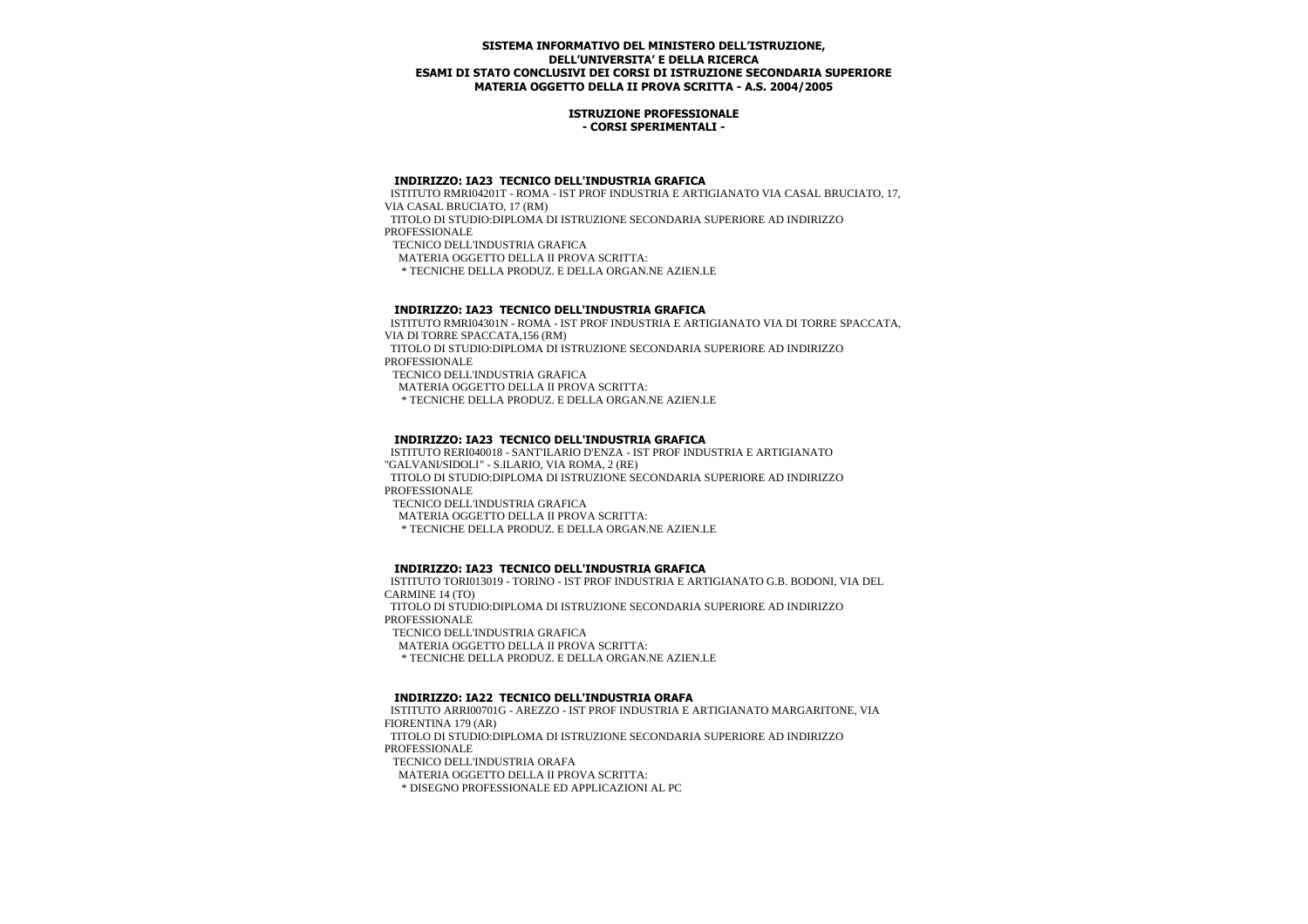#### **ISTRUZIONE PROFESSIONALE - CORSI SPERIMENTALI -**

#### **INDIRIZZO: IA22 TECNICO DELL'INDUSTRIA ORAFA**

 ISTITUTO VIRI070015 - BASSANO DEL GRAPPA - IST PROF INDUSTRIA E ARTIGIANATO ANDREA SCOTTON, VIA TRAVETTORE,37 (VI)

 TITOLO DI STUDIO:DIPLOMA DI ISTRUZIONE SECONDARIA SUPERIORE AD INDIRIZZO **PROFESSIONALE** 

TECNICO DELL'INDUSTRIA ORAFA

MATERIA OGGETTO DELLA II PROVA SCRITTA:

\* DISEGNO PROFESSIONALE ED APPLICAZIONI AL PC

#### **INDIRIZZO: IA22 TECNICO DELL'INDUSTRIA ORAFA**

 ISTITUTO VIRI070004 - BREGANZE - IST PROF INDUSTRIA E ARTIGIANATO ANDREA SCOTTON, VIA ROMA 56 (VI)

 TITOLO DI STUDIO:DIPLOMA DI ISTRUZIONE SECONDARIA SUPERIORE AD INDIRIZZO PROFESSIONALE

TECNICO DELL'INDUSTRIA ORAFA

MATERIA OGGETTO DELLA II PROVA SCRITTA:

\* DISEGNO PROFESSIONALE ED APPLICAZIONI AL PC

# **INDIRIZZO: IA22 TECNICO DELL'INDUSTRIA ORAFA**

 ISTITUTO SARI035005 - SALERNO - L.R. IST PROF INDUSTRIA E ARTIGIANATO VOLTA, V.R.MAURI (SA)

 TITOLO DI STUDIO:DIPLOMA DI ISTRUZIONE SECONDARIA SUPERIORE AD INDIRIZZO PROFESSIONALE

TECNICO DELL'INDUSTRIA ORAFA

MATERIA OGGETTO DELLA II PROVA SCRITTA:

\* DISEGNO PROFESSIONALE ED APPLICAZIONI AL PC

## **INDIRIZZO: IA22 TECNICO DELL'INDUSTRIA ORAFA**

 ISTITUTO VIRI05000V - VICENZA - IST PROF INDUSTRIA E ARTIGIANATO F. LAMPERTICO, VIALE G. G. TRISSINO 30 (VI)

 TITOLO DI STUDIO:DIPLOMA DI ISTRUZIONE SECONDARIA SUPERIORE AD INDIRIZZO **PROFESSIONALE** 

TECNICO DELL'INDUSTRIA ORAFA

MATERIA OGGETTO DELLA II PROVA SCRITTA:

\* DISEGNO PROFESSIONALE ED APPLICAZIONI AL PC

## **INDIRIZZO: IA76 TECNICO DELLA PRODUZIONE DELL'IMMAGINE FOTOGRAFICA**

 ISTITUTO FIRI015009 - FIRENZE - L.R. PAR. IST PROF INDUSTRIA E ARTIGIANATO I.P.I.ARTIGIANATO NON STAT."LE, V.DEL TERZOLLE

 TITOLO DI STUDIO:DIPLOMA DI ISTRUZIONE SECONDARIA SUPERIORE AD INDIRIZZO PROFESSIONALE

TECNICO DELLA PROD. DELL'IMMAGINE FOTOGRAFICA

MATERIA OGGETTO DELLA II PROVA SCRITTA:

\* ELABORAZIONE E GESTIONE INFORMATICA DELL'IMMAGINE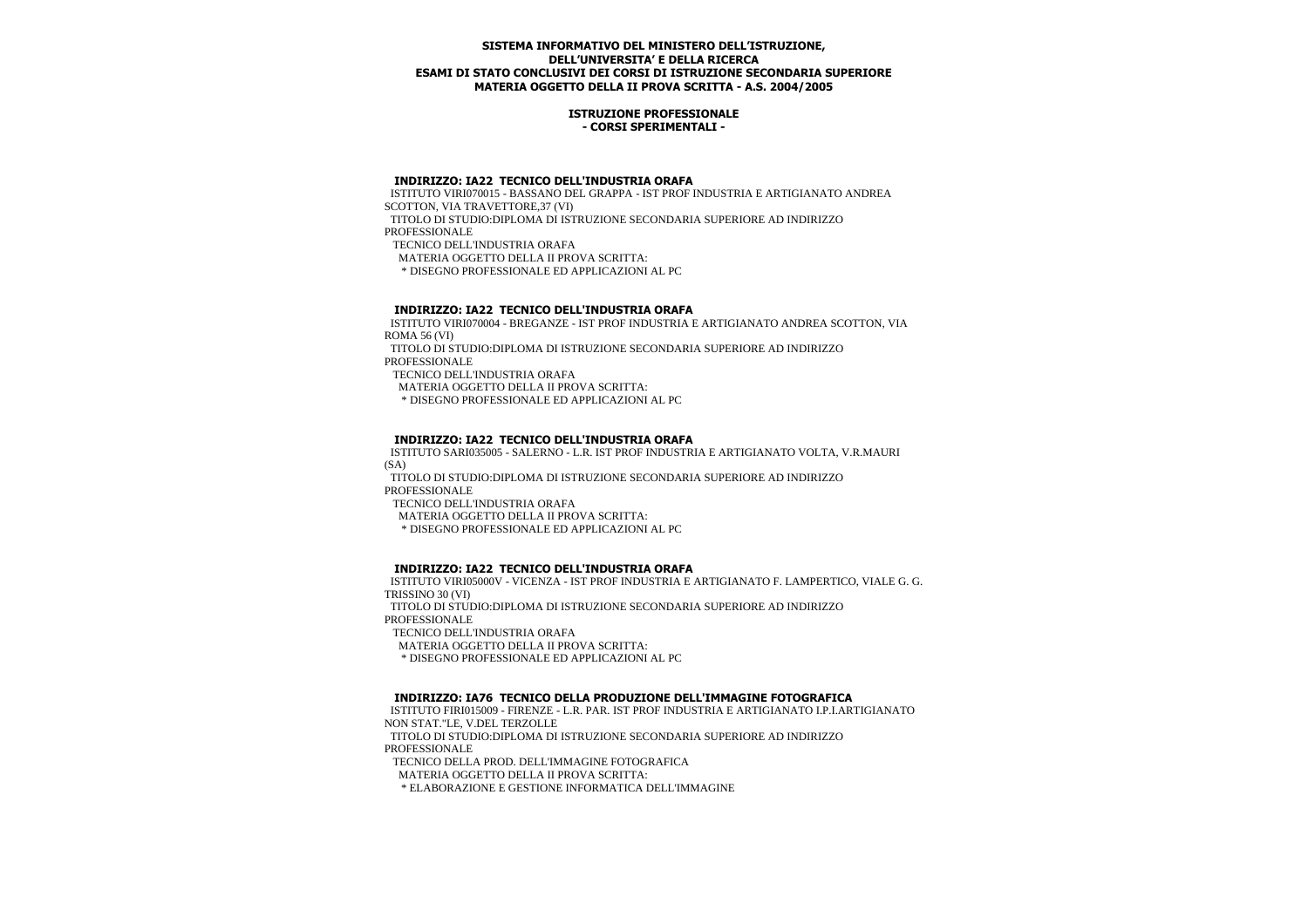#### **ISTRUZIONE PROFESSIONALE - CORSI SPERIMENTALI -**

#### **INDIRIZZO: IA76 TECNICO DELLA PRODUZIONE DELL'IMMAGINE FOTOGRAFICA**

 ISTITUTO MIRI03401A - MILANO - IST PROF INDUSTRIA E ARTIGIANATO VIA CABELLA, VIA CABELLA 46 (MI)

 TITOLO DI STUDIO:DIPLOMA DI ISTRUZIONE SECONDARIA SUPERIORE AD INDIRIZZO PROFESSIONALE

TECNICO DELLA PROD. DELL'IMMAGINE FOTOGRAFICA

MATERIA OGGETTO DELLA II PROVA SCRITTA:

\* ELABORAZIONE E GESTIONE INFORMATICA DELL'IMMAGINE

#### **INDIRIZZO: IA76 TECNICO DELLA PRODUZIONE DELL'IMMAGINE FOTOGRAFICA**

 ISTITUTO NARI160008 - NAPOLI - IST PROF INDUSTRIA E ARTIGIANATO IPIA "SANNINO", VIA CAMILLO DE' MEIS N.243 (NA)

 TITOLO DI STUDIO:DIPLOMA DI ISTRUZIONE SECONDARIA SUPERIORE AD INDIRIZZO PROFESSIONALE

TECNICO DELLA PROD. DELL'IMMAGINE FOTOGRAFICA

MATERIA OGGETTO DELLA II PROVA SCRITTA:

\* ELABORAZIONE E GESTIONE INFORMATICA DELL'IMMAGINE

# **INDIRIZZO: IA76 TECNICO DELLA PRODUZIONE DELL'IMMAGINE FOTOGRAFICA**

 ISTITUTO NARI10000L - NAPOLI - IST PROF INDUSTRIA E ARTIGIANATO IPIA CASANOVA-NAPOLI-, PIAZZETTA CASANOVA 4 (NA)

 TITOLO DI STUDIO:DIPLOMA DI ISTRUZIONE SECONDARIA SUPERIORE AD INDIRIZZO PROFESSIONALE

TECNICO DELLA PROD. DELL'IMMAGINE FOTOGRAFICA

MATERIA OGGETTO DELLA II PROVA SCRITTA:

\* ELABORAZIONE E GESTIONE INFORMATICA DELL'IMMAGINE

## **INDIRIZZO: IA76 TECNICO DELLA PRODUZIONE DELL'IMMAGINE FOTOGRAFICA**

 ISTITUTO PDRC03000G - PADOVA - IST PROF PER I SERVIZI COMMERCIALI "G.VALLE", VIA T.MINIO,13 (PD)

 TITOLO DI STUDIO:DIPLOMA DI ISTRUZIONE SECONDARIA SUPERIORE AD INDIRIZZO **PROFESSIONALE** 

TECNICO DELLA PROD. DELL'IMMAGINE FOTOGRAFICA

MATERIA OGGETTO DELLA II PROVA SCRITTA:

\* ELABORAZIONE E GESTIONE INFORMATICA DELL'IMMAGINE

## **INDIRIZZO: IA76 TECNICO DELLA PRODUZIONE DELL'IMMAGINE FOTOGRAFICA**

 ISTITUTO RMRV030502 - ROMA - IST PROF CINEMATOGRAFIA E TELEVISIONE ROBERTO ROSSELLINI C.SERALE, VIA DELLA VASCA NAVALE, 58

 TITOLO DI STUDIO:DIPLOMA DI ISTRUZIONE SECONDARIA SUPERIORE AD INDIRIZZO PROFESSIONALE

TECNICO DELLA PROD. DELL'IMMAGINE FOTOGRAFICA

MATERIA OGGETTO DELLA II PROVA SCRITTA:

\* ELABORAZIONE E GESTIONE INFORMATICA DELL'IMMAGINE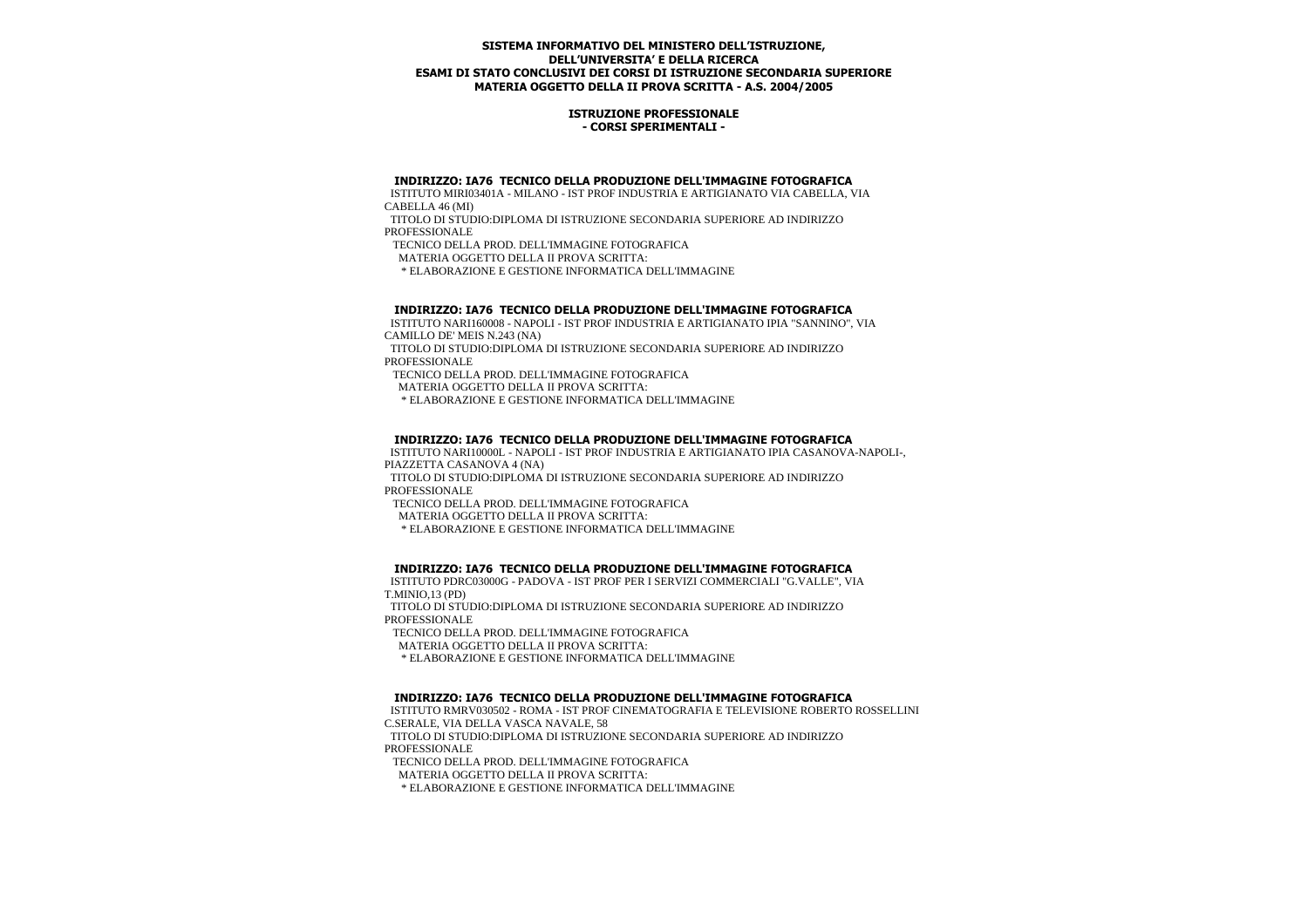#### **ISTRUZIONE PROFESSIONALE - CORSI SPERIMENTALI -**

## **INDIRIZZO: IA76 TECNICO DELLA PRODUZIONE DELL'IMMAGINE FOTOGRAFICA**

 ISTITUTO RMRV03000L - ROMA - IST PROF CINEMATOGRAFIA E TELEVISIONE ROBERTO ROSSELLINI, VIA DELLA VASCA NAVALE,58 (RM)

 TITOLO DI STUDIO:DIPLOMA DI ISTRUZIONE SECONDARIA SUPERIORE AD INDIRIZZO PROFESSIONALE

 TECNICO DELLA PROD. DELL'IMMAGINE FOTOGRAFICA MATERIA OGGETTO DELLA II PROVA SCRITTA:

\* ELABORAZIONE E GESTIONE INFORMATICA DELL'IMMAGINE

#### **INDIRIZZO: IA76 TECNICO DELLA PRODUZIONE DELL'IMMAGINE FOTOGRAFICA**

 ISTITUTO TORI013019 - TORINO - IST PROF INDUSTRIA E ARTIGIANATO G.B. BODONI, VIA DEL CARMINE 14 (TO)

 TITOLO DI STUDIO:DIPLOMA DI ISTRUZIONE SECONDARIA SUPERIORE AD INDIRIZZO PROFESSIONALE

TECNICO DELLA PROD. DELL'IMMAGINE FOTOGRAFICA

MATERIA OGGETTO DELLA II PROVA SCRITTA:

\* ELABORAZIONE E GESTIONE INFORMATICA DELL'IMMAGINE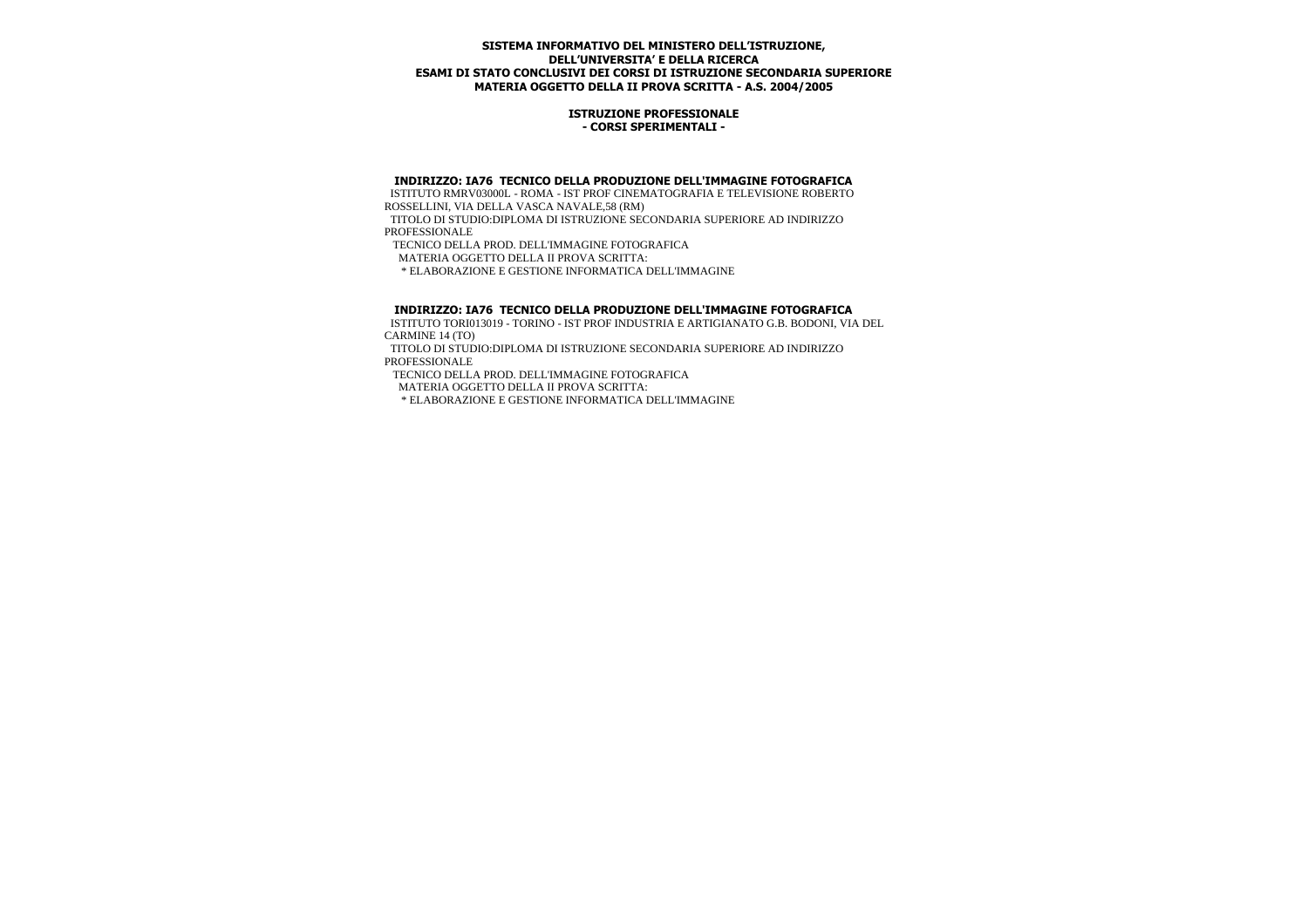## **ISTRUZIONE TECNICA - CORSI SPERIMENTALI -**

## **INDIRIZZO: TSG7 AGRARIO**

 ISTITUTO FRTA00701X - ALVITO - ISTITUTO TECNICO AGRARIO IST. TECNICO AGRARIO "SAN BENE, VIA S. NICOLA (FR)

 TITOLO DI STUDIO:DIPLOMA DI ISTRUZIONE SECONDARIA SUPERIORE AD INDIRIZZO TECNICO PERITO AGRARIO

MATERIA OGGETTO DELLA II PROVA SCRITTA:

\* TECNICHE DI GESTIONE AZIENDALE

# **INDIRIZZO: TSG7 AGRARIO**

 ISTITUTO RMTA070005 - ROMA - ISTITUTO TECNICO AGRARIO G.GARIBALDI ANNESSO CONV."G.GA, VIA ARDEATINA 524 (RM) TITOLO DI STUDIO:DIPLOMA DI ISTRUZIONE SECONDARIA SUPERIORE AD INDIRIZZO TECNICO PERITO AGRARIO MATERIA OGGETTO DELLA II PROVA SCRITTA: \* TECNICHE DI GESTIONE AZIENDALE

# **INDIRIZZO: TSG7 AGRARIO**

 ISTITUTO RMTA047015 - VELLETRI - ISTITUTO TECNICO AGRARIO ISTITUTO TECNICO AGRARIO, VIA FERRUCCIO PARRI, 14 (RM) TITOLO DI STUDIO:DIPLOMA DI ISTRUZIONE SECONDARIA SUPERIORE AD INDIRIZZO TECNICO PERITO AGRARIO MATERIA OGGETTO DELLA II PROVA SCRITTA: \* TECNICHE DI GESTIONE AZIENDALE

# **INDIRIZZO: IS1M AGRARIO (MODULO AGRO-INDUSTR.)**

 ISTITUTO PRTF002018 - SAN SECONDO PARMENSE - ISTITUTO TECNICO INDUSTRIALE GALILEO GALILEI (I.T.S.O.S.), VIA CEFALONIA 14 ( TITOLO DI STUDIO:DIPLOMA DI ISTRUZIONE SECONDARIA SUPERIORE AD INDIRIZZO TECNICO PERITO AGRARIO MATERIA OGGETTO DELLA II PROVA SCRITTA: \* TECNICHE DI GESTIONE,VALUTAZIONE,ELEM.DI LEGISLAZ

## **INDIRIZZO: IM00 AGRARIO INDIRIZZO GENERALE (PLS)**

 TITOLO DI STUDIO:DIPLOMA DI ISTRUZIONE SECONDARIA SUPERIORE AD INDIRIZZO TECNICO PERITO AGRARIO

MATERIA OGGETTO DELLA II PROVA SCRITTA:

\* ESTIMO RURALE ED ELEMENTI DI DIRITTO AGRARIO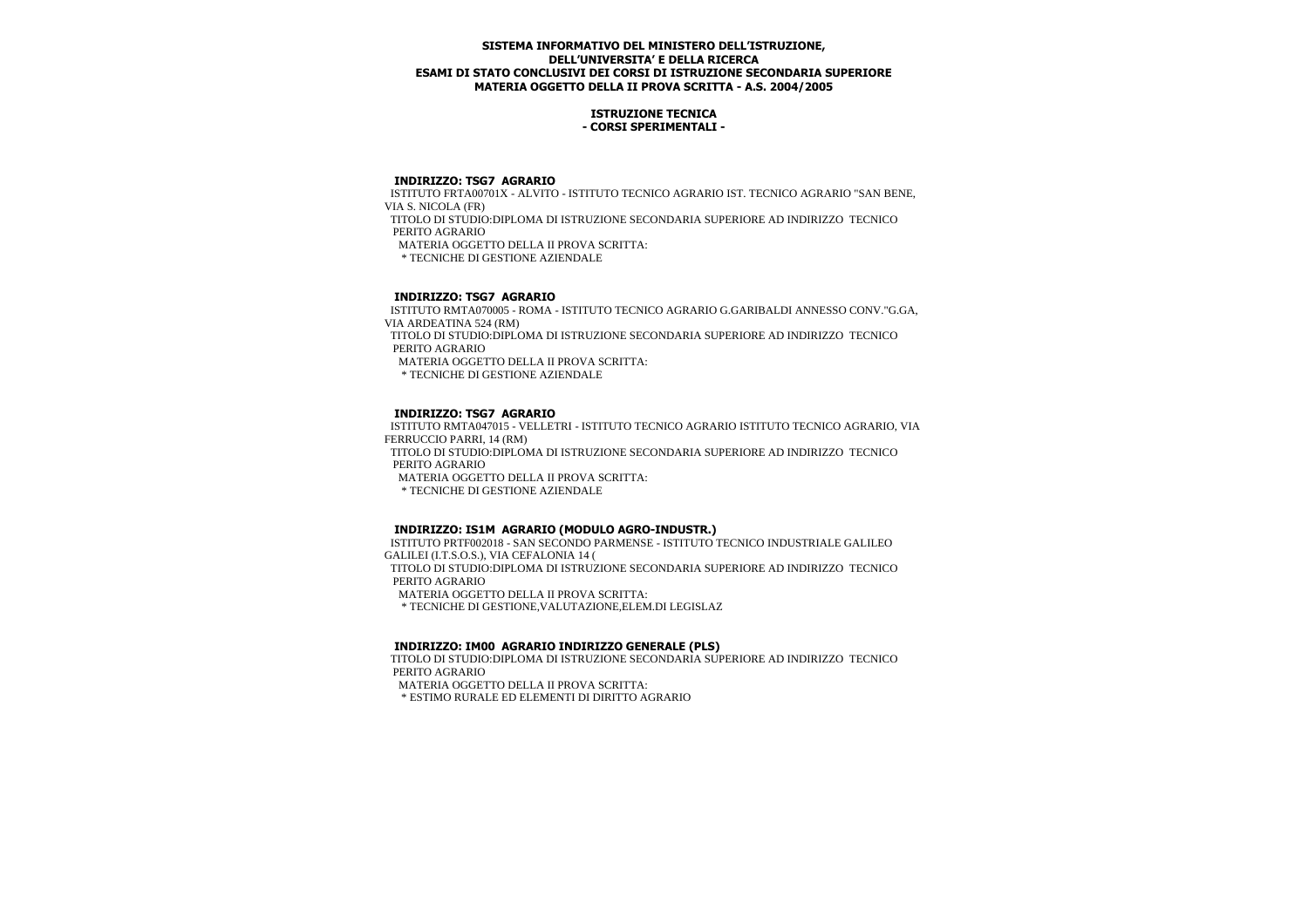# **ISTRUZIONE TECNICA - CORSI SPERIMENTALI -**

#### **INDIRIZZO: IB38 AMBIENTE-OP.CONTROLLO IGIENICO SANITARIO PROG.AUTONOMIA- (AMBIENTE E SALUTE)**

 TITOLO DI STUDIO:DIPLOMA DI ISTRUZIONE SECONDARIA SUPERIORE AD INDIRIZZO TECNICO PER. IND.LE CAPOTECNICO-SPECIALIZZ.NE:CHIMICO MATERIA OGGETTO DELLA II PROVA SCRITTA: \* BIOLOGIA E LABORATORIO CONTROLLO MICROBIOLOGICO

# **INDIRIZZO: IB39 AMBIENTE-OP.CONTROLLO MONIT.AMBIENT.PROGETTO AUTONOMIA (AMBIENTE E SALUTE)**

 TITOLO DI STUDIO:DIPLOMA DI ISTRUZIONE SECONDARIA SUPERIORE AD INDIRIZZO TECNICO PER. IND.LE CAPOTECNICO-SPECIALIZZ NE:CHIMICO

MATERIA OGGETTO DELLA II PROVA SCRITTA:

\* BIOLOGIA E LABORATORIO CONTROLLO MICROBIOLOGICO

# **INDIRIZZO: IM10 AMMINISTRATIVO**

 ISTITUTO PDTD13000Q - PADOVA - IST TEC COMMERCIALE E PER GEOMETRI "MAGAROTTO", VIA CAVE,180 (PD)

 TITOLO DI STUDIO:DIPLOMA DI ISTRUZIONE SECONDARIA SUPERIORE AD INDIRIZZO TECNICO RAGIONIERE E PERITO COMMERCIALE

MATERIA OGGETTO DELLA II PROVA SCRITTA:

\* ECONOMIA AZIENDALE

## **INDIRIZZO: IS1N AMMINISTRATIVO**

 ISTITUTO MITD041014 - PADERNO DUGNANO - ISTITUTO TECNICO COMMERCIALE CARLO EMILIO GADDA, VIA L. DA VINCI, 18 (MI) TITOLO DI STUDIO:DIPLOMA DI ISTRUZIONE SECONDARIA SUPERIORE AD INDIRIZZO TECNICO RAGIONIERE E PERITO COMMERCIALE MATERIA OGGETTO DELLA II PROVA SCRITTA:

\* ORGANIZZAZIONE AZIENDALE

# **INDIRIZZO: IB49 AMMINISTRAZIONE E CONTROLLO-PROGETTO AUTONOMIA-(SERVIZI TERZIARIO AVANZATO)**

 TITOLO DI STUDIO:DIPLOMA DI ISTRUZIONE SECONDARIA SUPERIORE AD INDIRIZZO TECNICO RAGIONIERE E PERITO COMMERCIALE

MATERIA OGGETTO DELLA II PROVA SCRITTA:

\* PIANIFICAZIONE, CONTROLLO E FINANZA

## **INDIRIZZO: IB40 AREA SISTEMA MODA - PROGETTO AUTONOMIA - (INDUSTRIA TERZIARIO AVANZATO)**

 TITOLO DI STUDIO:DIPLOMA DI ISTRUZIONE SECONDARIA SUPERIORE AD INDIRIZZO TECNICO PER. IND.LE CAPOTEC.-SPECIAL.:PRODUZIONE TESSILI MATERIA OGGETTO DELLA II PROVA SCRITTA:

\* TECNOLOGIE TESSILI,DELL'ABBIGL.E ORGAN.DELLA PROD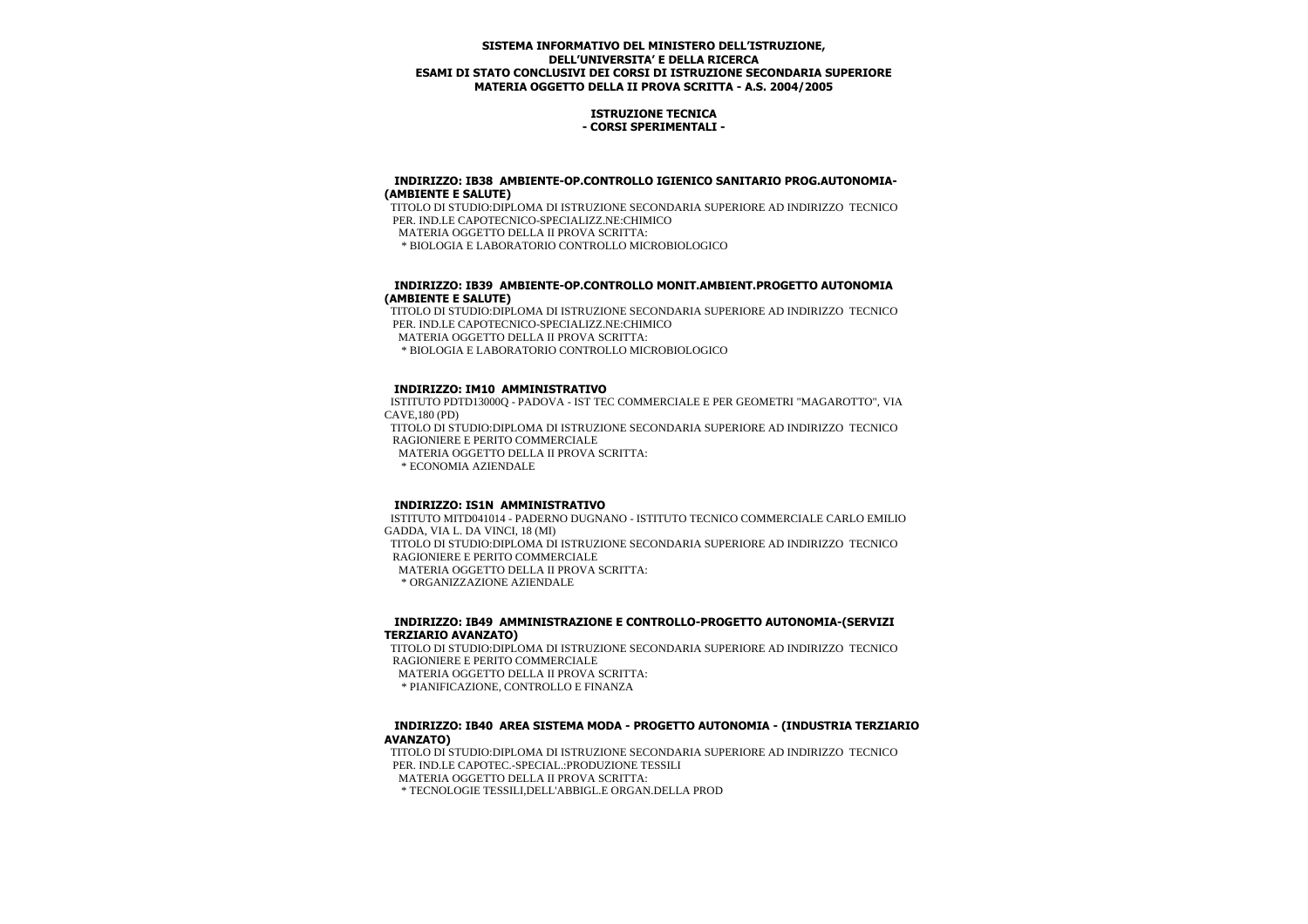## **ISTRUZIONE TECNICA - CORSI SPERIMENTALI -**

#### **INDIRIZZO: IS2B ARTE DELLA GRAFICA PUBBLICITARIA**

 ISTITUTO MITD00601R - BESANA IN BRIANZA - ISTITUTO TECNICO COMMERCIALE GANDHI MOHANDAS KARAMCHAND, VIA FOSCOLO, 1 (MI) TITOLO DI STUDIO:DIPLOMA DI ISTRUZIONE SECONDARIA SUPERIORE AD INDIRIZZO ARTISTICO ARTE APPL. - SEZ. ARTE GRAFICA PUBBLICITARIA MATERIA OGGETTO DELLA II PROVA SCRITTA: \* PROGETTAZIONE

# **INDIRIZZO: TSFF ARTI GRAFICHE**

 ISTITUTO MITF290008 - MILANO - ISTITUTO TECNICO INDUSTRIALE ETTORE CONTI, VIA A. DE VINCENTI 11 (MI) TITOLO DI STUDIO:DIPLOMA DI ISTRUZIONE SECONDARIA SUPERIORE AD INDIRIZZO TECNICO PER. IND.LE CAPOTECNICO-SPECIALIZZ.:ARTI GRAFICHE MATERIA OGGETTO DELLA II PROVA SCRITTA: \* TECNOLOGIA GRAFICA

# **INDIRIZZO: IX16 ARTI GRAFICHE (PROGETTO TEMPT)**

 ISTITUTO MITF035002 - MILANO - L.R. PAR. ISTITUTO TECNICO INDUSTRIALE SALESIANO DON BOSCO - MILANO, VIA TONALE,19 (MI)

 TITOLO DI STUDIO:DIPLOMA DI ISTRUZIONE SECONDARIA SUPERIORE AD INDIRIZZO TECNICO PER. IND.LE CAPOTECNICO-SPECIALIZZ.:ARTI GRAFICHE

MATERIA OGGETTO DELLA II PROVA SCRITTA:

\* TECNOLOGIA GRAFICA

## **INDIRIZZO: IX17 ARTI GRAFICHE (PROGETTO TEMPT)**

 ISTITUTO VETF015005 - VENEZIA - L.R. PAR. ISTITUTO TECNICO INDUSTRIALE S.MARCO, V.DEI SALESIANI 15 (VE) TITOLO DI STUDIO:DIPLOMA DI ISTRUZIONE SECONDARIA SUPERIORE AD INDIRIZZO TECNICO PER. IND.LE CAPOTECNICO-SPECIALIZZ.:ARTI GRAFICHE MATERIA OGGETTO DELLA II PROVA SCRITTA: \* TECNOLOGIA GRAFICA

## **INDIRIZZO: IB14 ARTI GRAFICHE - IST. TECNICO "SACRO CUORE" TRENTO**

 ISTITUTO TNTD035003 - TRENTO - L.R. PAR. ISTITUTO TECNICO COMMERCIALE ISTITUTO "SACRO CUORE", PIAZZA SANTA TERESA VERZERI,

 TITOLO DI STUDIO:DIPLOMA DI ISTRUZIONE SECONDARIA SUPERIORE AD INDIRIZZO TECNICO PER. IND.LE CAPOTECNICO-SPECIALIZZ.:ARTI GRAFICHE

MATERIA OGGETTO DELLA II PROVA SCRITTA:

\* TECNOLOGIA GRAFICA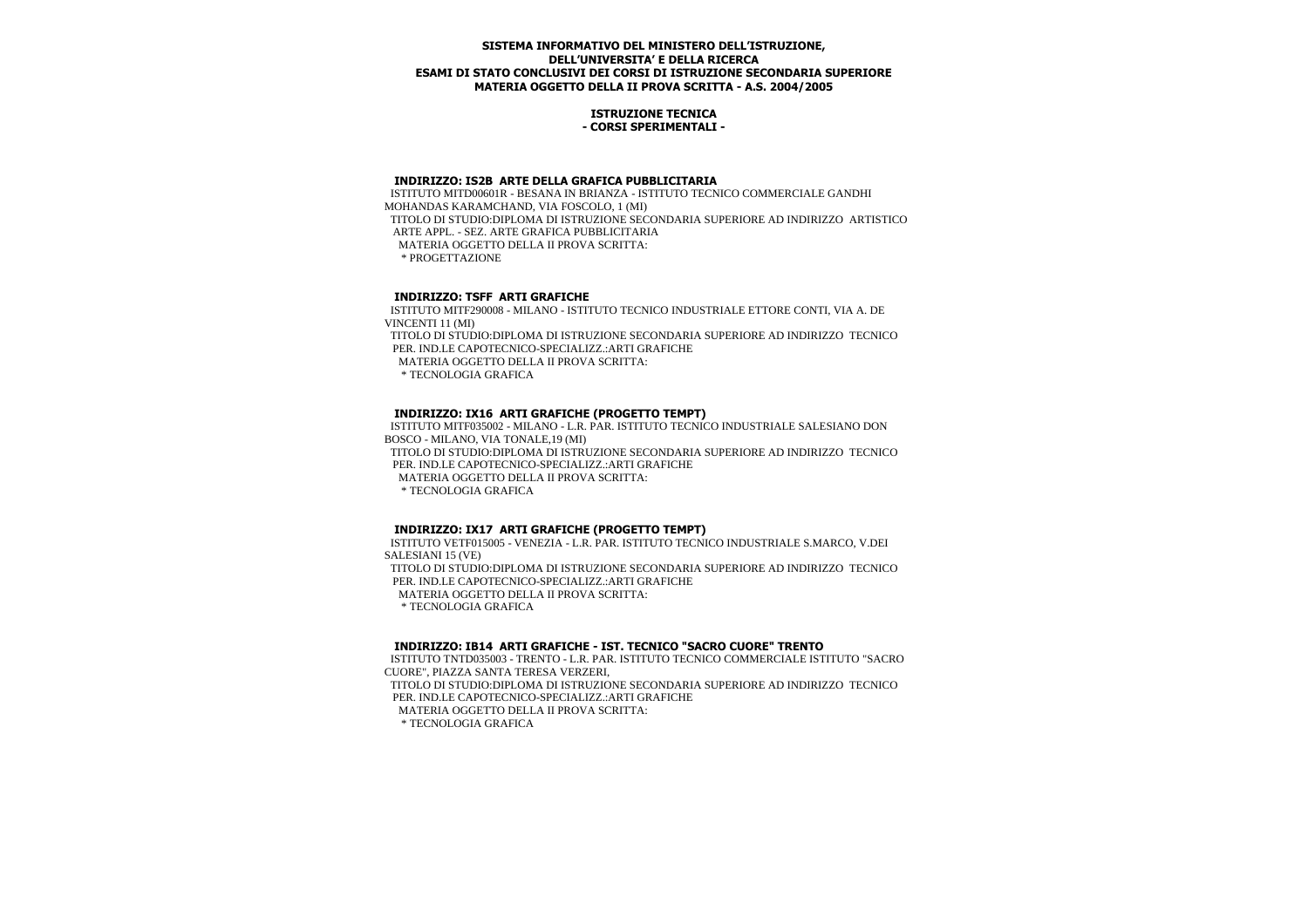## **ISTRUZIONE TECNICA - CORSI SPERIMENTALI -**

#### **INDIRIZZO: IS1P ARTI GRAFICHE EDITORIALI E PUBBLICITARIE**

 ISTITUTO MITD041014 - PADERNO DUGNANO - ISTITUTO TECNICO COMMERCIALE CARLO EMILIO GADDA, VIA L. DA VINCI, 18 (MI) TITOLO DI STUDIO:DIPLOMA DI ISTRUZIONE SECONDARIA SUPERIORE AD INDIRIZZO TECNICO PER. IND.LE CAPOTECNICO-SPECIALIZZ.:ARTI GRAFICHE MATERIA OGGETTO DELLA II PROVA SCRITTA: \* TECNOLOGIA GRAFICA

## **INDIRIZZO: ISB1 ARTISTICO**

 ISTITUTO VITE00801G - VICENZA - ISTITUTO TECNICO PER ATTIVITA' SOCIALI (GIA' ITF) S. BOSCARDIN, VIA BADEN POWELL,35 (VI) TITOLO DI STUDIO:DIPLOMA DI ISTRUZIONE SECONDARIA SUPERIORE AD INDIRIZZO ARTISTICO DURATA QUINQUENNALE MATERIA OGGETTO DELLA II PROVA SCRITTA: \* DISCIPLINE PITTORICHE

# **INDIRIZZO: ISCU BIOLOGICO**

 ISTITUTO PRTF02000R - FORNOVO DI TARO - ISTITUTO TECNICO INDUSTRIALE "CARLO EMILIO GADDA", VIA NAZIONALE 67 (PR) TITOLO DI STUDIO:DIPLOMA DI ISTRUZIONE SECONDARIA SUPERIORE AD INDIRIZZO **SCIENTIFICO**  MATERIA OGGETTO DELLA II PROVA SCRITTA: \* BIOCHIMICA E BIOLOGIA MOLECOLARE

## **INDIRIZZO: ISV8 BIOLOGICO**

 ISTITUTO MOTE010004 - MODENA - ISTITUTO TECNICO PER ATTIVITA' SOCIALI (GIA' ITF) ITAS SELMI, VIALE LEONARDO DA VINCI 300 ( TITOLO DI STUDIO:DIPLOMA DI ISTRUZIONE SECONDARIA SUPERIORE AD INDIRIZZO TECNICO ATTIVITA' SOCIALI -SPECIALIZ. ECONOMO-DIETISTA MATERIA OGGETTO DELLA II PROVA SCRITTA: \* BIOCHIMICA E BIOLOGIA MOLECOLARE

## **INDIRIZZO: ISV9 BIOLOGICO**

 ISTITUTO SATE01000V - SALERNO - ISTITUTO TECNICO PER ATTIVITA' SOCIALI (GIA' ITF) "S.CATERINA DA SIENA", VIA LORIA (SA) TITOLO DI STUDIO:DIPLOMA DI ISTRUZIONE SECONDARIA SUPERIORE AD INDIRIZZO **SCIENTIFICO**  MATERIA OGGETTO DELLA II PROVA SCRITTA: \* BIOCHIMICA E BIOLOGIA MOLECOLARE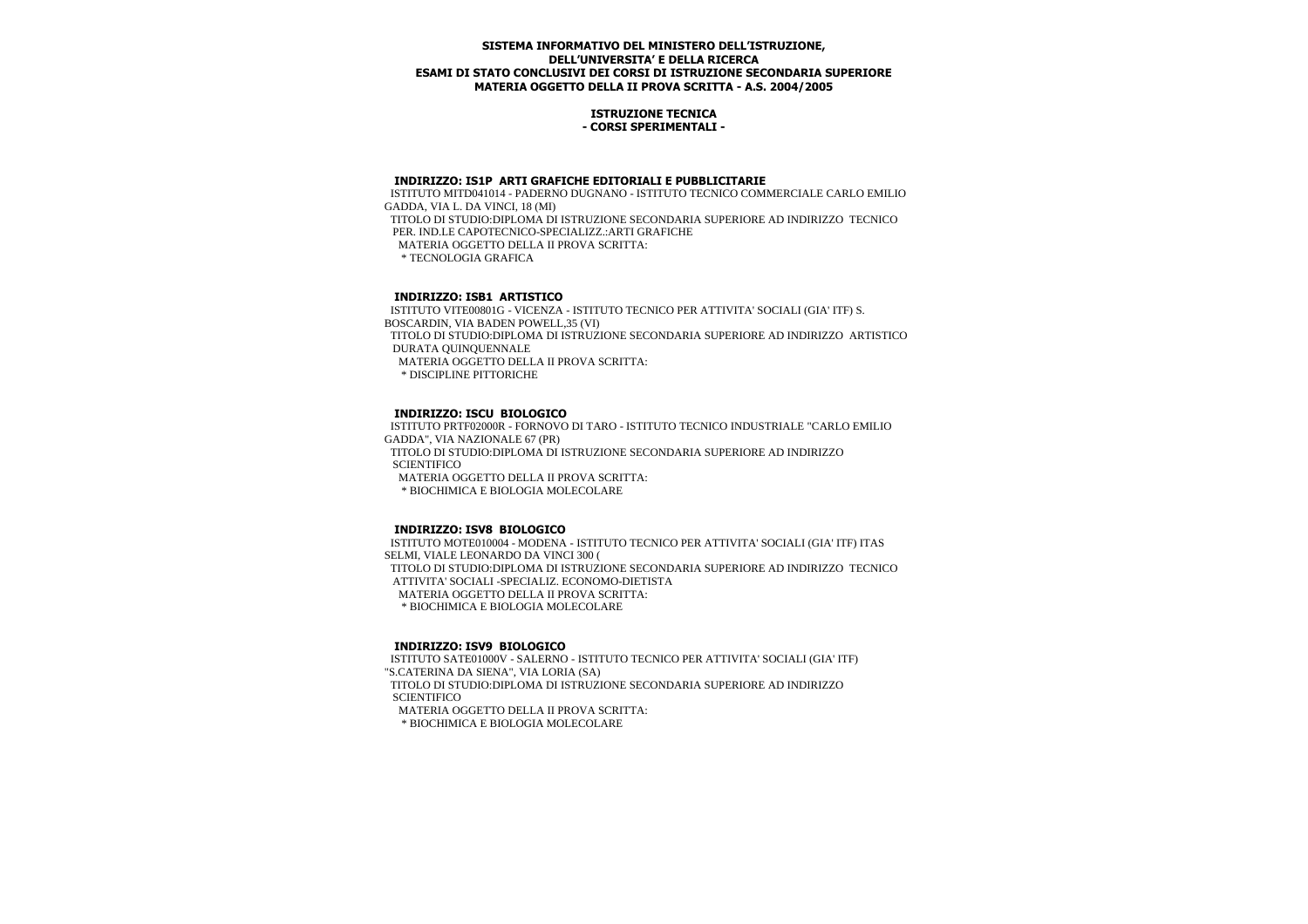## **ISTRUZIONE TECNICA - CORSI SPERIMENTALI -**

# **INDIRIZZO: B000 BIOLOGICO (P.BROCCA) I.T.I**

 TITOLO DI STUDIO:DIPLOMA DI ISTRUZIONE SECONDARIA SUPERIORE AD INDIRIZZO **SCIENTIFICO** MATERIA OGGETTO DELLA II PROVA SCRITTA:

\* BIOCHIMICA E BIOLOGIA MOLECOLARE

# **INDIRIZZO: B001 BIOLOGICO (PR.BROCCA) - I.T.C.**

 TITOLO DI STUDIO:DIPLOMA DI ISTRUZIONE SECONDARIA SUPERIORE AD INDIRIZZO **SCIENTIFICO**  MATERIA OGGETTO DELLA II PROVA SCRITTA: \* BIOCHIMICA E BIOLOGIA MOLECOLARE

# **INDIRIZZO: ISHP BIOLOGICO (PROG. BROCCA)**

 ISTITUTO TBTE01000E - MERANO.MERAN. - ISTITUTO TECNICO PER ATTIVITA' SOCIALI (GIA' ITF) LINGUA TEDESCA, VIA KARL WOLFF R 2 TITOLO DI STUDIO:DIPLOMA DI ISTRUZIONE SECONDARIA SUPERIORE AD INDIRIZZO **SCIENTIFICO**  MATERIA OGGETTO DELLA II PROVA SCRITTA: \* MICROBIOLOGIA

# **INDIRIZZO: ISGG BIOLOGICO (PROG.BROCCA) I.T.A.S.**

 TITOLO DI STUDIO:DIPLOMA DI ISTRUZIONE SECONDARIA SUPERIORE AD INDIRIZZO **SCIENTIFICO** 

MATERIA OGGETTO DELLA II PROVA SCRITTA:

\* BIOCHIMICA E BIOLOGIA MOLECOLARE

## **INDIRIZZO: IA78 BIOLOGICO SANITARIO**

 ISTITUTO RMTF110003 - ROMA - ISTITUTO TECNICO INDUSTRIALE GIOVANNI XXIII, VIA TOR SAPIENZA 160 (RM)

 TITOLO DI STUDIO:DIPLOMA DI ISTRUZIONE SECONDARIA SUPERIORE AD INDIRIZZO TECNICO PER. IND.LE CAPOTECNICO-SPECIALIZZ.NE:CHIMICO

MATERIA OGGETTO DELLA II PROVA SCRITTA:

\* CHIMICA

# **INDIRIZZO: ISK1 BIOLOGICO SANITARIO**

 ISTITUTO AQTE01000T - L'AQUILA - ISTITUTO TECNICO PER ATTIVITA' SOCIALI (GIA' ITF) ELENA DI SAVOIA, VIALE DUCA DEGLI ABRUZ

 TITOLO DI STUDIO:DIPLOMA DI ISTRUZIONE SECONDARIA SUPERIORE AD INDIRIZZO **SCIENTIFICO** 

MATERIA OGGETTO DELLA II PROVA SCRITTA:

\* ANATOMIA E FISIOLOGIA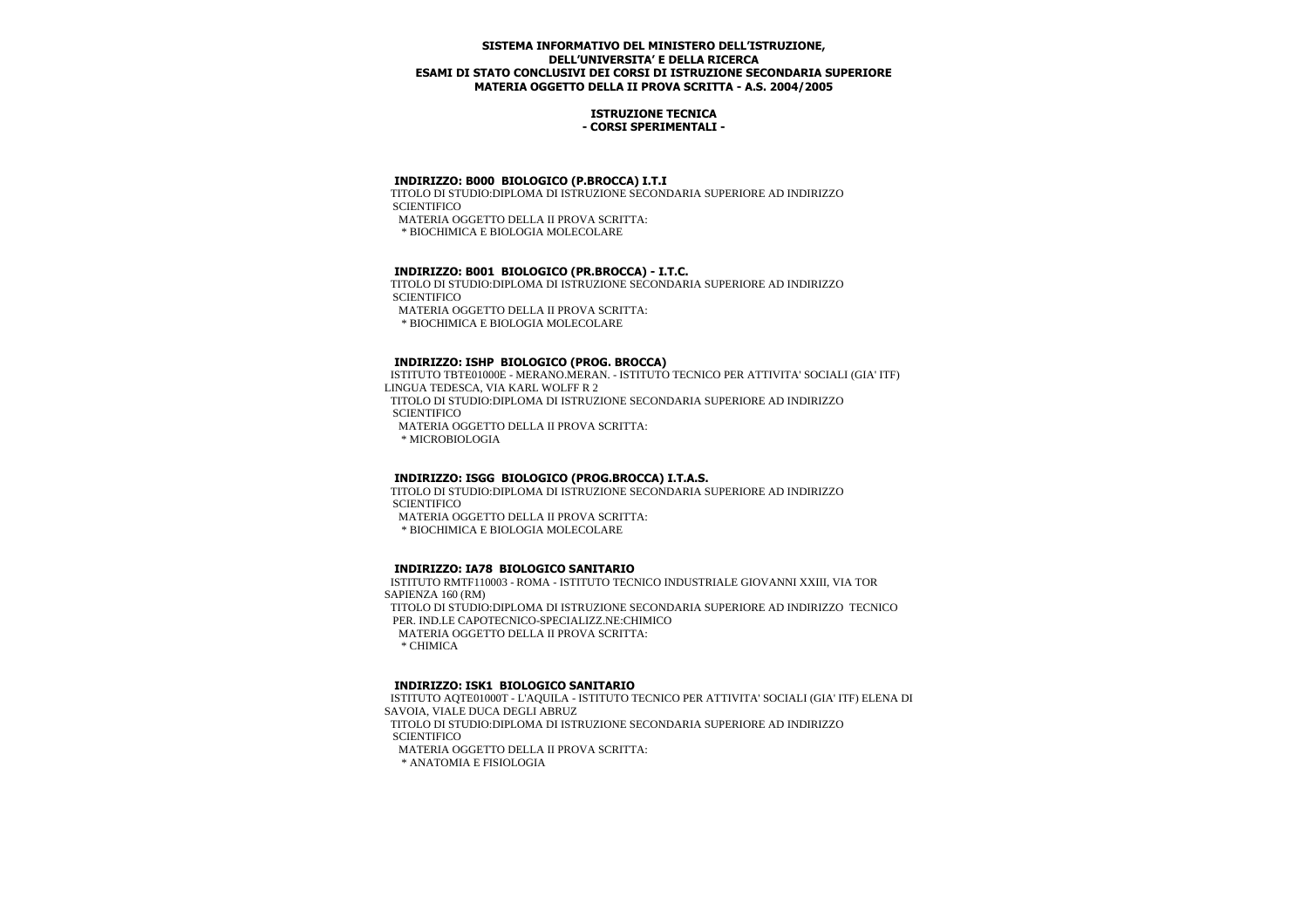## **ISTRUZIONE TECNICA - CORSI SPERIMENTALI -**

## **INDIRIZZO: ISS9 BIOLOGICO SANITARIO**

 ISTITUTO CLTE01000Q - CALTANISSETTA - ISTITUTO TECNICO PER ATTIVITA' SOCIALI (GIA' ITF) LUIGI RUSSO, VIA LEONE XIII, 48/D

 TITOLO DI STUDIO:DIPLOMA DI ISTRUZIONE SECONDARIA SUPERIORE AD INDIRIZZO **SCIENTIFICO** 

MATERIA OGGETTO DELLA II PROVA SCRITTA:

\* ANATOMIA, FISIOLOGIA, PATOLOGIA UMANA

# **INDIRIZZO: ISU7 BIOLOGICO SANITARIO**

 ISTITUTO TSTE01000D - TRIESTE - ISTITUTO TECNICO PER ATTIVITA' SOCIALI (GIA' ITF) GRAZIA DELEDDA, VIA F.RISMONDO NR.8 (TS)

 TITOLO DI STUDIO:DIPLOMA DI ISTRUZIONE SECONDARIA SUPERIORE AD INDIRIZZO **SCIENTIFICO** 

MATERIA OGGETTO DELLA II PROVA SCRITTA:

\* IGIENE E DIETETICA

# **INDIRIZZO: ISW1 BIOLOGICO SANITARIO**

 ISTITUTO FITE004012 - FIRENZE - ISTITUTO TECNICO PER ATTIVITA' SOCIALI (GIA' ITF) "G.CONTI"- SEZ.DIP.I.P.S.S."MOR, VIA DEL

 TITOLO DI STUDIO:DIPLOMA DI ISTRUZIONE SECONDARIA SUPERIORE AD INDIRIZZO TECNICO ATTIVITA' SOCIALI -SPECIALIZ. ECONOMO-DIETISTA

MATERIA OGGETTO DELLA II PROVA SCRITTA:

\* SCIENZA DELL'ALIMENTAZIONE

## **INDIRIZZO: ISX0 BIOLOGICO SANITARIO**

 ISTITUTO ARTF02000T - AREZZO - ISTITUTO TECNICO INDUSTRIALE 'GALILEO GALILEI', VIA DINO MENCI 1 (AR) TITOLO DI STUDIO:DIPLOMA DI ISTRUZIONE SECONDARIA SUPERIORE AD INDIRIZZO **SCIENTIFICO** 

MATERIA OGGETTO DELLA II PROVA SCRITTA:

\* ANATOMIA, FISIOLOGIA, PATOLOGIA ED IGIENE

## **INDIRIZZO: ISX1 BIOLOGICO SANITARIO**

 ISTITUTO CATE010004 - CAGLIARI - ISTITUTO TECNICO PER ATTIVITA' SOCIALI (GIA' ITF) "G. DELEDDA" (CAGLIARI), VIA BRIANZA (C TITOLO DI STUDIO:DIPLOMA DI ISTRUZIONE SECONDARIA SUPERIORE AD INDIRIZZO **SCIENTIFICO** MATERIA OGGETTO DELLA II PROVA SCRITTA:

\* SCIENZA DELL'ALIMENTAZIONE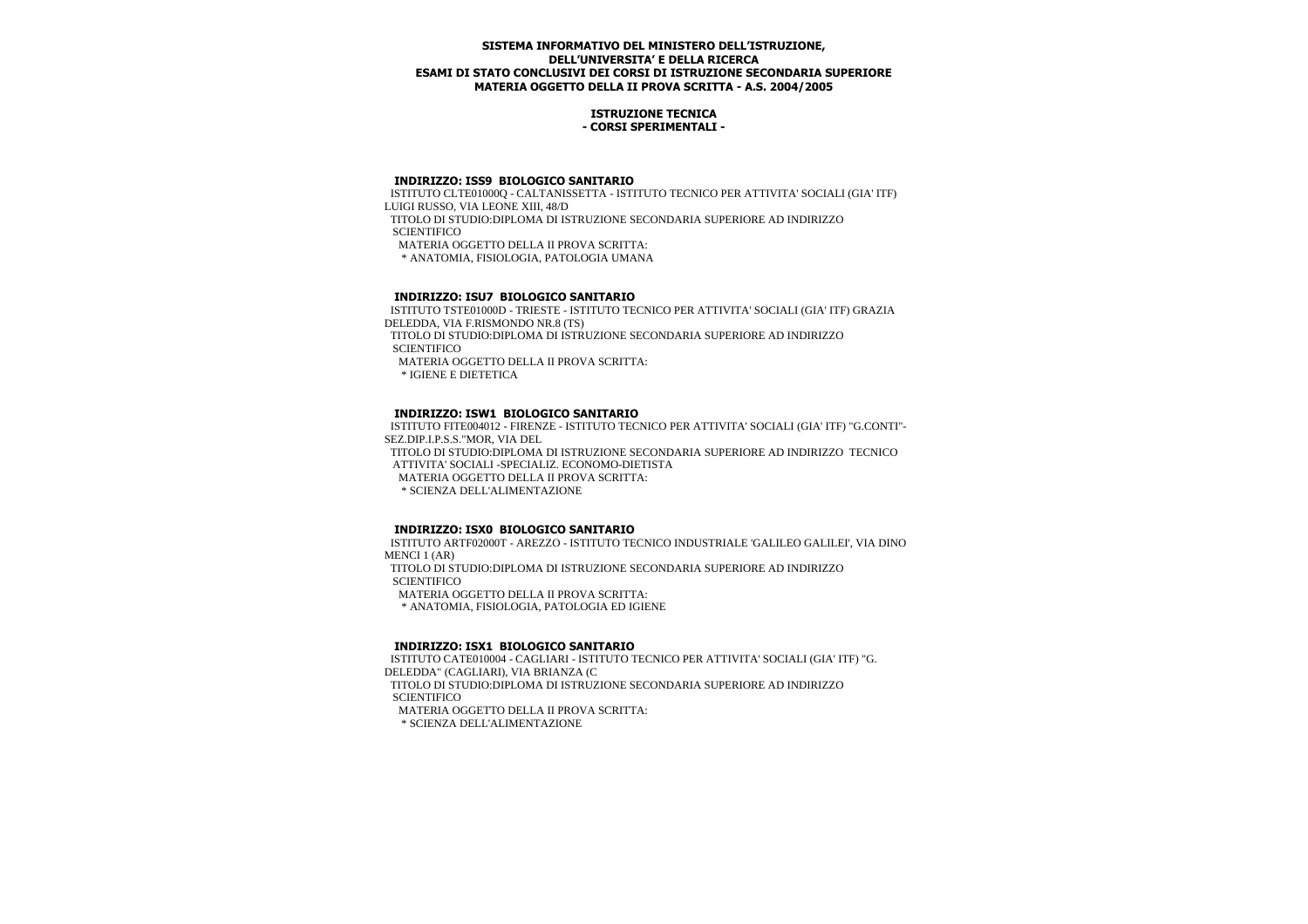## **ISTRUZIONE TECNICA - CORSI SPERIMENTALI -**

## **INDIRIZZO: ISX3 BIOLOGICO SANITARIO**

 ISTITUTO PGTF12000L - GUBBIO - ISTITUTO TECNICO INDUSTRIALE GUBBIO, VIA BOTTAGNONE (PG) TITOLO DI STUDIO:DIPLOMA DI ISTRUZIONE SECONDARIA SUPERIORE AD INDIRIZZO **SCIENTIFICO** MATERIA OGGETTO DELLA II PROVA SCRITTA:

\* BIOLOGIA

# **INDIRIZZO: ISX3 BIOLOGICO SANITARIO**

 ISTITUTO PGTF130007 - NOCERA UMBRA - ISTITUTO TECNICO INDUSTRIALE I.T.I. NOCERA UMBRA (PG)

 TITOLO DI STUDIO:DIPLOMA DI ISTRUZIONE SECONDARIA SUPERIORE AD INDIRIZZO **SCIENTIFICO** 

MATERIA OGGETTO DELLA II PROVA SCRITTA:

\* BIOLOGIA

# **INDIRIZZO: IS06 BIOLOGICO SANITARIO**

 ISTITUTO LITF030009 - LIVORNO - ISTITUTO TECNICO INDUSTRIALE GALILEI, VIA GALILEI 66 (LI) TITOLO DI STUDIO:DIPLOMA DI ISTRUZIONE SECONDARIA SUPERIORE AD INDIRIZZO TECNICO PER. IND.LE CAPOTECNICO-SPECIALIZZ.NE:CHIMICO

MATERIA OGGETTO DELLA II PROVA SCRITTA:

\* ANALISI CHIMICA STRUMENTALE

## **INDIRIZZO: IS9B BIOLOGICO SANITARIO**

 ISTITUTO FOTE00701P - FORLI' - ISTITUTO TECNICO PER ATTIVITA' SOCIALI (GIA' ITF) G.SAFFI, VIA GIORGINA SAFFI 17 (FO) TITOLO DI STUDIO:DIPLOMA DI ISTRUZIONE SECONDARIA SUPERIORE AD INDIRIZZO TECNICO ATTIVITA' SOCIALI -SPECIALIZ. ECONOMO-DIETISTA MATERIA OGGETTO DELLA II PROVA SCRITTA: \* SCIENZA DELL'ALIMENTAZIONE

## **INDIRIZZO: IM05 CHIMICA CONCIARIA**

 ISTITUTO VITF010009 - ARZIGNANO - ISTITUTO TECNICO INDUSTRIALE GALILEO GALILEI, VIALE VICENZA 49/A (VI) TITOLO DI STUDIO:DIPLOMA DI ISTRUZIONE SECONDARIA SUPERIORE AD INDIRIZZO TECNICO PER. IND.LE CAPOTEC.-SPECIALIZZ.:CHIMICA CONCIARIA MATERIA OGGETTO DELLA II PROVA SCRITTA: \* TECNOLOGIA CONCIARIA, ANALISI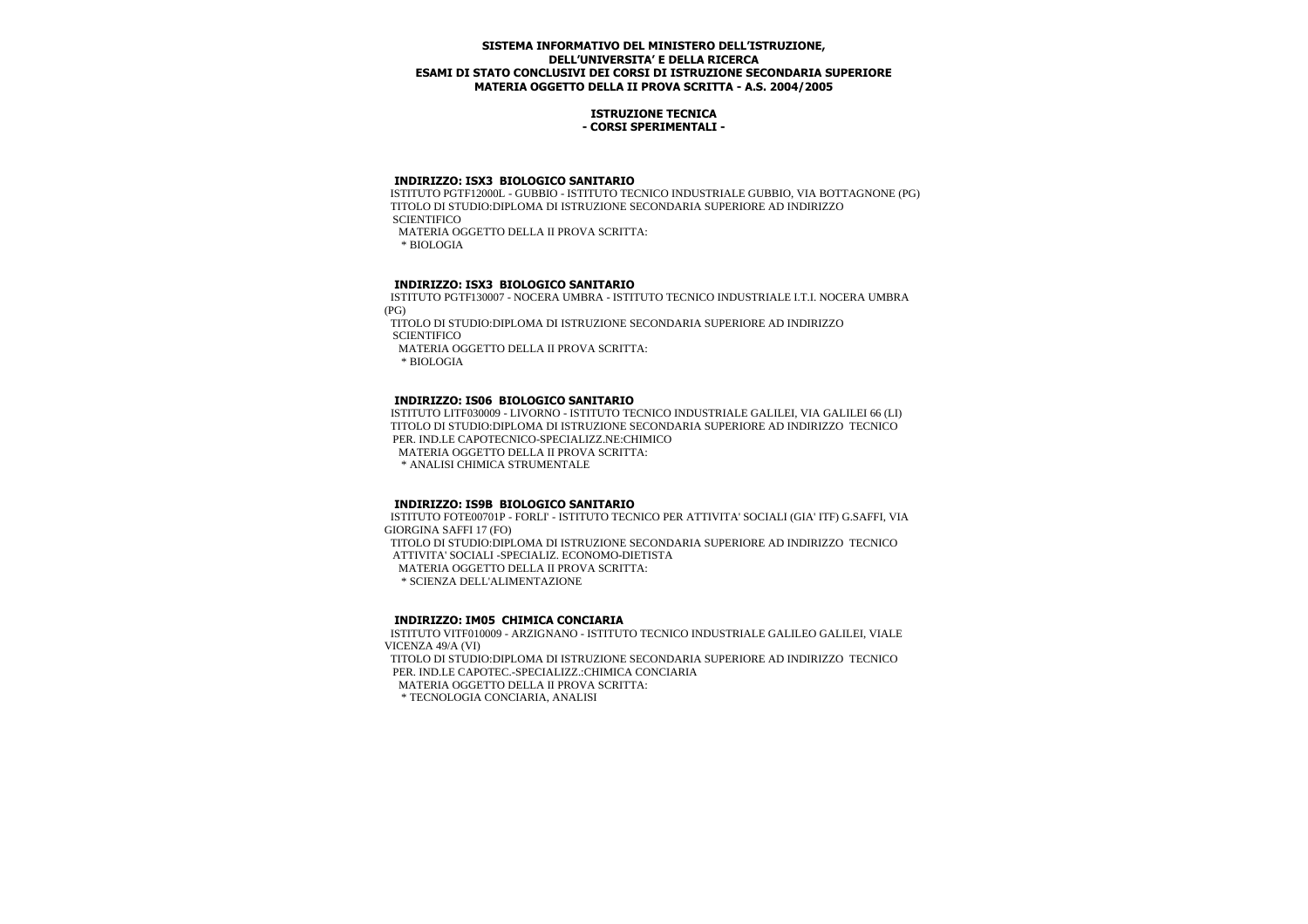## **ISTRUZIONE TECNICA - CORSI SPERIMENTALI -**

#### **INDIRIZZO: IB42 CHIMICA E CHIMICA BIOLOGICA-PROG.AUTONOMIA-(INDUSTRIA E TERZIARIO AVANZATO)**

 TITOLO DI STUDIO:DIPLOMA DI ISTRUZIONE SECONDARIA SUPERIORE AD INDIRIZZO TECNICO PER. IND.LE CAPOTECNICO-SPECIALIZZ.NE:CHIMICO MATERIA OGGETTO DELLA II PROVA SCRITTA: \* COMPLEMENTI DI CHIMICA

# **INDIRIZZO: TSS3 CHIMICA INDUSTRIALE**

 ISTITUTO BGTF04000V - BERGAMO - ISTITUTO TECNICO INDUSTRIALE "GIULIO NATTA", VIALE EUROPA, 15 (BG)

 TITOLO DI STUDIO:DIPLOMA DI ISTRUZIONE SECONDARIA SUPERIORE AD INDIRIZZO TECNICO PER. IND.LE CAPOTECNICO-SPECIALIZZ.NE:CHIMICO

MATERIA OGGETTO DELLA II PROVA SCRITTA:

\* ANALISI CHIMICA GENERALE STRUMENTALE

#### **INDIRIZZO: ISL9 CHIMICO**

 ISTITUTO MITD330007 - BOLLATE - ISTITUTO TECNICO COMMERCIALE PRIMO LEVI, VIA VARALLI,20 (MI)

 TITOLO DI STUDIO:DIPLOMA DI ISTRUZIONE SECONDARIA SUPERIORE AD INDIRIZZO TECNICO PER. IND.LE CAPOTECNICO-SPECIALIZZ.NE:CHIMICO MATERIA OGGETTO DELLA II PROVA SCRITTA: \* CHIMICA ANALITICA STRUMENTALE

## **INDIRIZZO: ISQ2 CHIMICO AMBIENTALE**

 ISTITUTO COTD00201N - MARIANO COMENSE - ISTITUTO TECNICO COMMERCIALE JEAN MONNET, VIA S. CATERINA DA SIENA N. 3 (CO) TITOLO DI STUDIO:DIPLOMA DI ISTRUZIONE SECONDARIA SUPERIORE AD INDIRIZZO TECNICO PER. IND.LE CAPOTECNICO-SPECIALIZZ.NE:CHIMICO MATERIA OGGETTO DELLA II PROVA SCRITTA: \* CHIMICA FISICA

## **INDIRIZZO: IA36 CHIMICO BIOLOGICO**

 ISTITUTO PDTE010005 - PADOVA - ISTITUTO TECNICO PER ATTIVITA' SOCIALI (GIA' ITF) "P.SCALCERLE", VIA CAVE,174 (PD) TITOLO DI STUDIO:DIPLOMA DI ISTRUZIONE SECONDARIA SUPERIORE AD INDIRIZZO **SCIENTIFICO**  MATERIA OGGETTO DELLA II PROVA SCRITTA: \* BIOCHIMICA E BIOLOGIA MOLECOLARE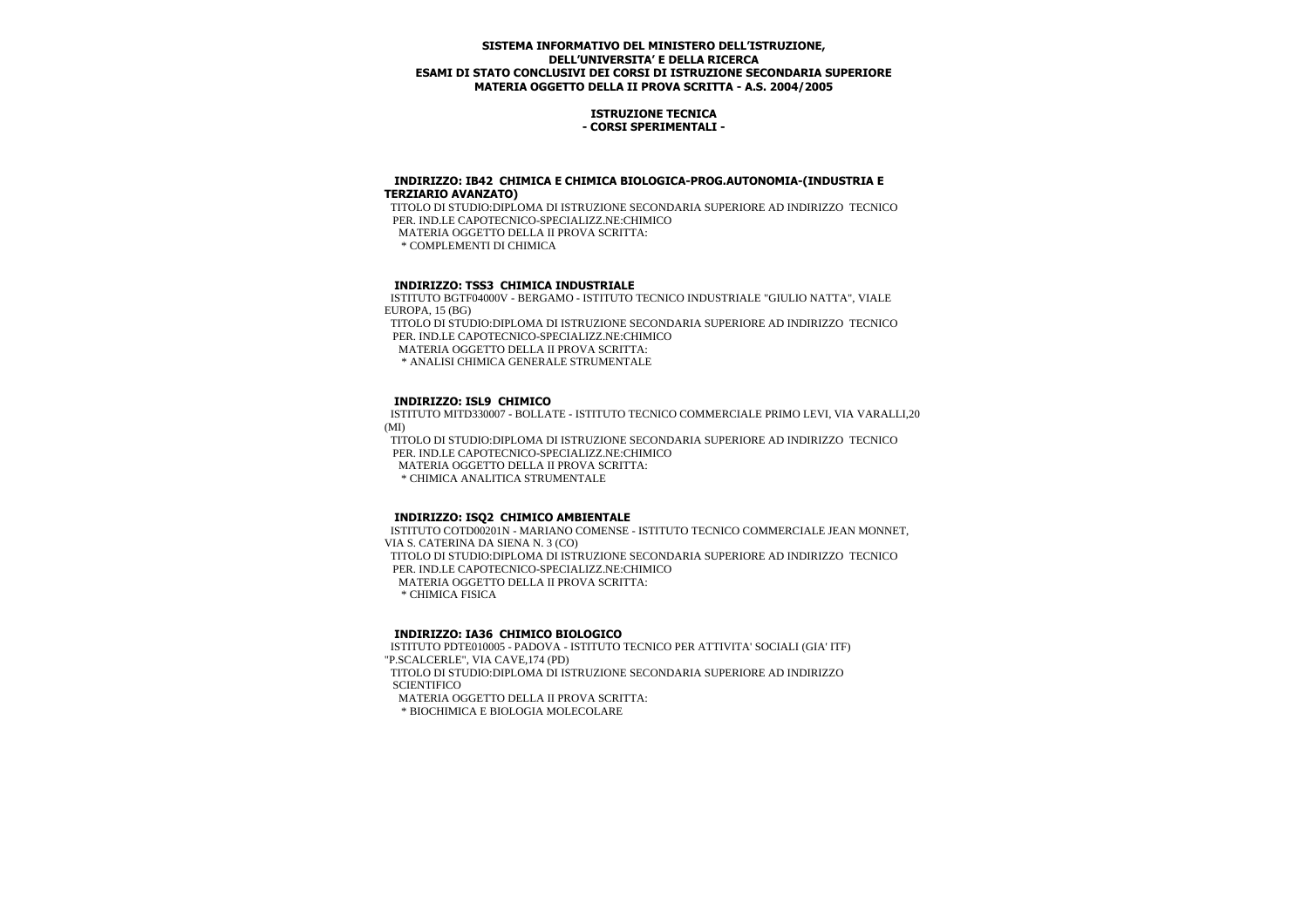## **ISTRUZIONE TECNICA - CORSI SPERIMENTALI -**

#### **INDIRIZZO: ISE5 CHIMICO BIOLOGICO**

 ISTITUTO MITD330007 - BOLLATE - ISTITUTO TECNICO COMMERCIALE PRIMO LEVI, VIA VARALLI,20 (MI)

 TITOLO DI STUDIO:DIPLOMA DI ISTRUZIONE SECONDARIA SUPERIORE AD INDIRIZZO PROFESSIONALE

TECNICO CHIMICO E BIOLOGICO

MATERIA OGGETTO DELLA II PROVA SCRITTA:

\* CHIMICA ANALITICA STRUMENTALE

## **INDIRIZZO: ISF1 CHIMICO BIOLOGICO**

 ISTITUTO MITD012014 - CASTANO PRIMO - ISTITUTO TECNICO COMMERCIALE GIUSEPPE TORNO, PIAZZALE DON MILANI (MI) TITOLO DI STUDIO:DIPLOMA DI ISTRUZIONE SECONDARIA SUPERIORE AD INDIRIZZO PROFESSIONALE TECNICO CHIMICO E BIOLOGICO MATERIA OGGETTO DELLA II PROVA SCRITTA: \* CHIMICA FISICA, ELETTROCHIMICA, RADIOCHIMICA

# **INDIRIZZO: IST8 CHIMICO BIOLOGICO**

 ISTITUTO MITD400008 - CERNUSCO SUL NAVIGLIO - ISTITUTO TECNICO COMMERCIALE IST. TEC. STAT. AD ORDINAMENTO, VIA MASACCIO,4 TITOLO DI STUDIO:DIPLOMA DI ISTRUZIONE SECONDARIA SUPERIORE AD INDIRIZZO PROFESSIONALE TECNICO CHIMICO E BIOLOGICO MATERIA OGGETTO DELLA II PROVA SCRITTA: \* CHIMICA ORGANICA

## **INDIRIZZO: IS3B CLASSICO**

 ISTITUTO MITD400008 - CERNUSCO SUL NAVIGLIO - ISTITUTO TECNICO COMMERCIALE IST. TEC. STAT. AD ORDINAMENTO, VIA MASACCIO,4 TITOLO DI STUDIO:DIPLOMA DI ISTRUZIONE SECONDARIA SUPERIORE AD INDIRIZZO CLASSICO MATERIA OGGETTO DELLA II PROVA SCRITTA: \* LATINO

## **INDIRIZZO: IB20 COMMERCIALE - I.T.C. "LEONARDO DA VINCI" MILANO**

 ISTITUTO MITD11500B - MILANO - L.R. ISTITUTO TECNICO COMMERCIALE LEONARDO DA VINCI, V.LEOPARDI 7 (MI)

 TITOLO DI STUDIO:DIPLOMA DI ISTRUZIONE SECONDARIA SUPERIORE AD INDIRIZZO TECNICO RAGIONIERE E PERITO COMMERCIALE

MATERIA OGGETTO DELLA II PROVA SCRITTA:

\* ECONOMIA AZIENDALE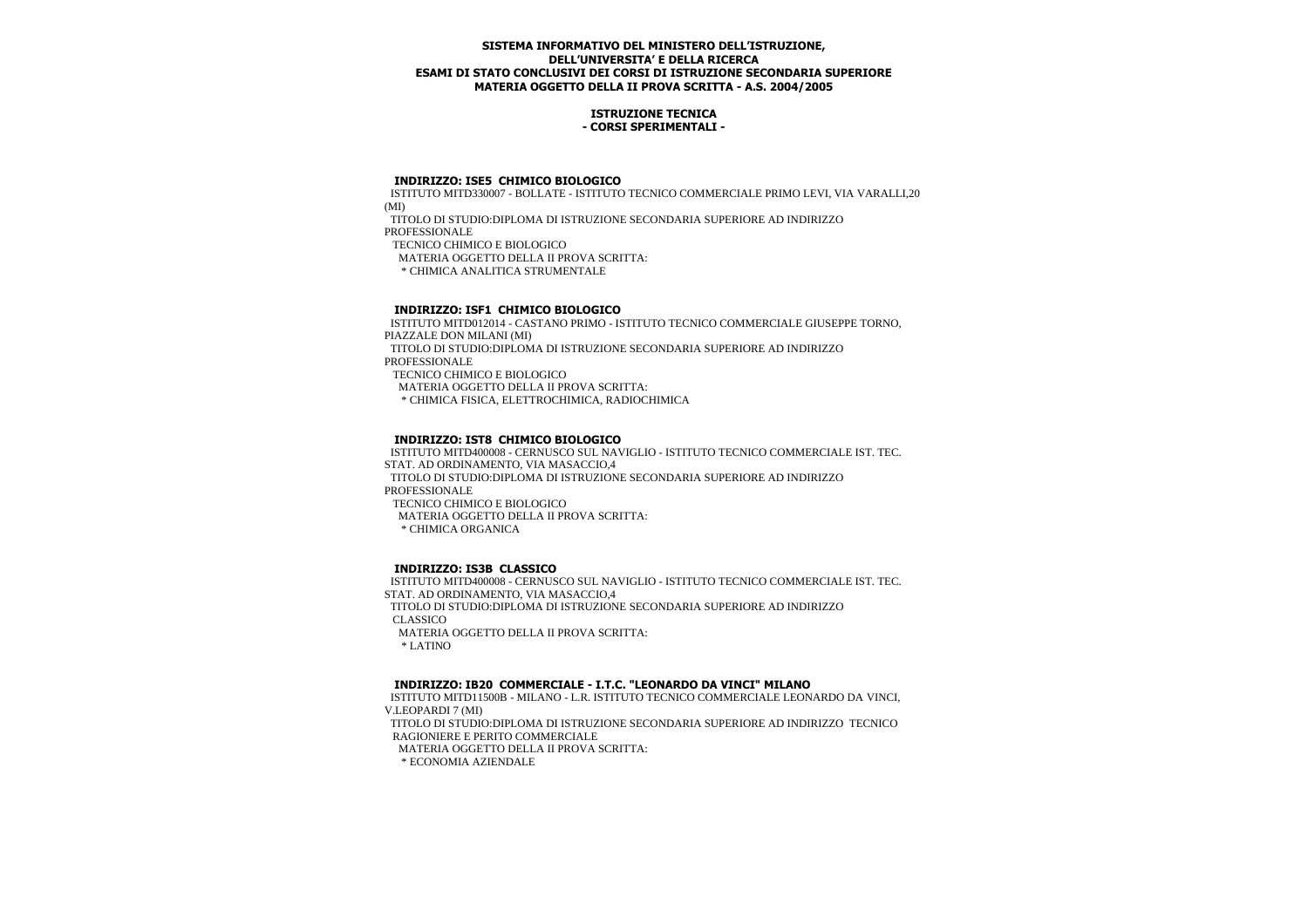### **ISTRUZIONE TECNICA - CORSI SPERIMENTALI -**

## **INDIRIZZO: IB17 COMMERCIALE - I.T.C. "SERAPHICUM" ROMA**

 ISTITUTO RMTD475006 - ROMA - L.R. PAR. ISTITUTO TECNICO COMMERCIALE SERAPHICUM, V.DEL SERAFICO 3 (RM)

 TITOLO DI STUDIO:DIPLOMA DI ISTRUZIONE SECONDARIA SUPERIORE AD INDIRIZZO TECNICO RAGIONIERE E PERITO COMMERCIALE

MATERIA OGGETTO DELLA II PROVA SCRITTA:

\* ECONOMIA AZIENDALE

## **INDIRIZZO: ISV4 COMMERCIALE PROGRAMMATORI**

 ISTITUTO PITD06000L - CASCINA - ISTITUTO TECNICO COMMERCIALE "A.PESENTI", VIA A. MORO 6 (PI)

 TITOLO DI STUDIO:DIPLOMA DI ISTRUZIONE SECONDARIA SUPERIORE AD INDIRIZZO TECNICO RAGIONIERE PERITO COMMERCIALE E PROGRAMMATORE

MATERIA OGGETTO DELLA II PROVA SCRITTA:

\* INFORMATICA

## **INDIRIZZO: IB77 COMMERCIALE PROGRAMMATORI AUTONOMIA - I.T.C.SELLA - NOVARA -**

 ISTITUTO NOTD035008 - NOVARA - L.R. PAR. ISTITUTO TECNICO COMMERCIALE ISTITUTO TECNICO COMM.LE QUINT, VIA COSTANTINO PORTA

 TITOLO DI STUDIO:DIPLOMA DI ISTRUZIONE SECONDARIA SUPERIORE AD INDIRIZZO TECNICO RAGIONIERE PERITO COMMERCIALE E PROGRAMMATORE

MATERIA OGGETTO DELLA II PROVA SCRITTA:

\* ECONOMIA AZIENDALE

## **INDIRIZZO: IB48 COMUNICAZIONE E MARKETING-PROGETTO AUTONOMIA (SERVIZI E TERZIARIO AVANZATO)**

 TITOLO DI STUDIO:DIPLOMA DI ISTRUZIONE SECONDARIA SUPERIORE AD INDIRIZZO TECNICO PERITO AZIENDALE E CORRISPOND. IN LINGUE ESTERE MATERIA OGGETTO DELLA II PROVA SCRITTA: \* LINGUA STRANIERA

## **INDIRIZZO: IW19 COMUNICAZIONI MULTIMEDIALI**

 ISTITUTO MITF19000B - MILANO - ISTITUTO TECNICO INDUSTRIALE AD ORDINAMENTO SPECIALE, VIA S. DIONIGI, 36 (MI) TITOLO DI STUDIO:DIPLOMA DI ISTRUZIONE SECONDARIA SUPERIORE AD INDIRIZZO TECNICO PER. IND.LE CAPOTECNICO-SPECIALIZZ.:ARTI GRAFICHE MATERIA OGGETTO DELLA II PROVA SCRITTA:

\* SCIENZA E TECNICA DELLA COMUNICAZIONE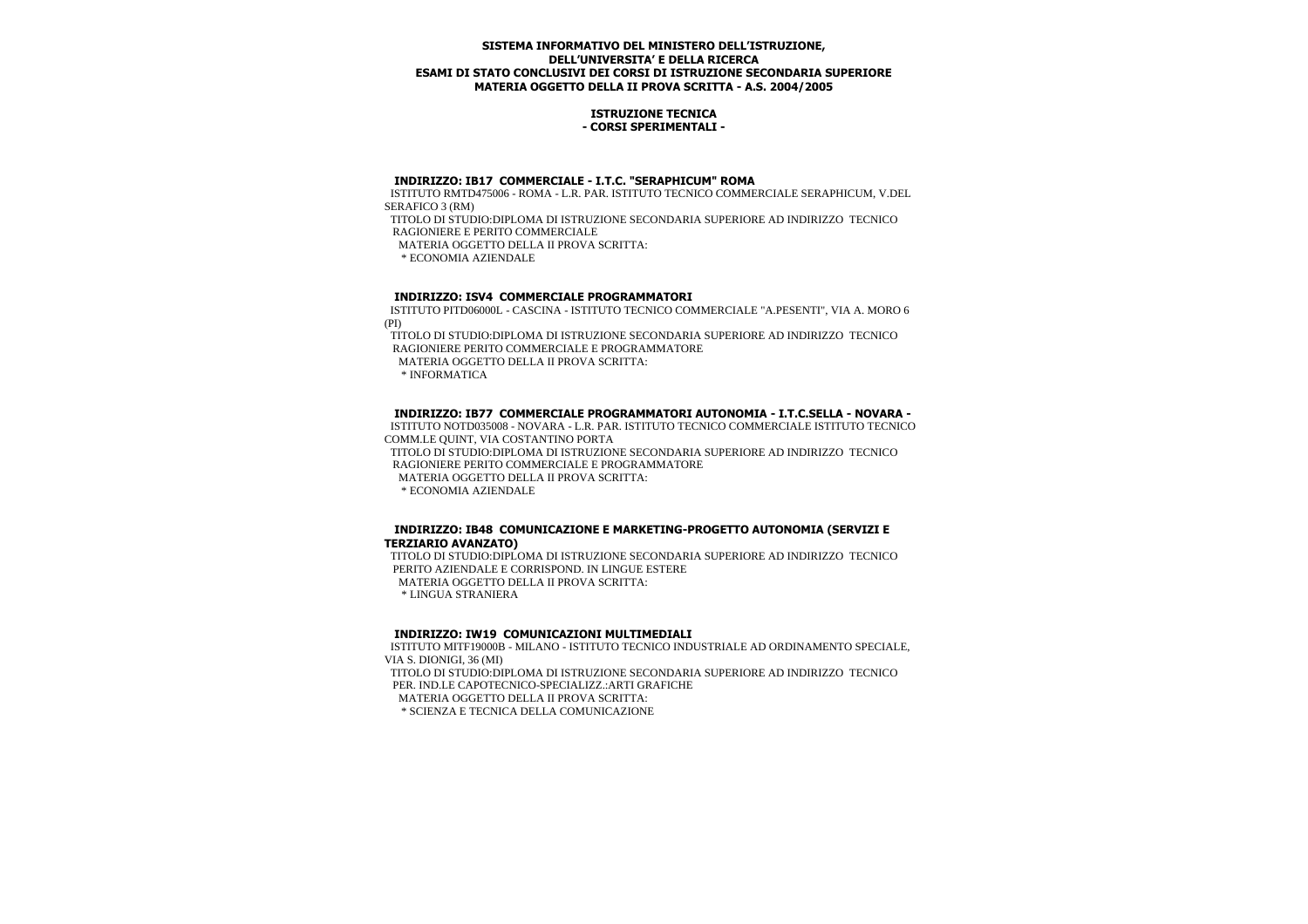## **ISTRUZIONE TECNICA - CORSI SPERIMENTALI -**

## **INDIRIZZO: IA84 CORSO RIENTRI CON CREDITI FORMATIVI**

 ISTITUTO PGTF12000L - GUBBIO - ISTITUTO TECNICO INDUSTRIALE GUBBIO, VIA BOTTAGNONE (PG) TITOLO DI STUDIO:DIPLOMA DI ISTRUZIONE SECONDARIA SUPERIORE AD INDIRIZZO **SCIENTIFICO** 

MATERIA OGGETTO DELLA II PROVA SCRITTA:

\* IGIENE E BIOLOGIA

# **INDIRIZZO: ISL2 COSTRUTTIVO**

 ISTITUTO MITD012014 - CASTANO PRIMO - ISTITUTO TECNICO COMMERCIALE GIUSEPPE TORNO, PIAZZALE DON MILANI (MI)

 TITOLO DI STUDIO:DIPLOMA DI ISTRUZIONE SECONDARIA SUPERIORE AD INDIRIZZO TECNICO GEOMETRA

MATERIA OGGETTO DELLA II PROVA SCRITTA:

\* TECNOLOGIA DELLE COSTRUZIONI E URBANISTICA

## **INDIRIZZO: TSQ0 DISEGNATORI DI TESSUTI**

 ISTITUTO COTF02000C - COMO - ISTITUTO TECNICO INDUSTRIALE P.CARCANO, VIA CASTELNUOVO, 5 (CO)

 TITOLO DI STUDIO:DIPLOMA DI ISTRUZIONE SECONDARIA SUPERIORE AD INDIRIZZO TECNICO PER. IND.LE CAPOTECN.-SPECIALIZZ.:DISEGNO TESSUTI

MATERIA OGGETTO DELLA II PROVA SCRITTA:

\* ST.DELL'ARTE,IDEAZ. E PROG.GRAF.-ART. PER STAM.TE

## **INDIRIZZO: IW17 ECONOMICO**

 ISTITUTO PRTF002018 - SAN SECONDO PARMENSE - ISTITUTO TECNICO INDUSTRIALE GALILEO GALILEI (I.T.S.O.S.), VIA CEFALONIA 14 ( TITOLO DI STUDIO:DIPLOMA DI ISTRUZIONE SECONDARIA SUPERIORE AD INDIRIZZO TECNICO RAGIONIERE E PERITO COMMERCIALE MATERIA OGGETTO DELLA II PROVA SCRITTA: \* ECONOMIA AZIENDALE

## **INDIRIZZO: ISV1 ECONOMICO AMMINISTRATIVO**

 ISTITUTO MITD330007 - BOLLATE - ISTITUTO TECNICO COMMERCIALE PRIMO LEVI, VIA VARALLI,20 (MI)

 TITOLO DI STUDIO:DIPLOMA DI ISTRUZIONE SECONDARIA SUPERIORE AD INDIRIZZO TECNICO RAGIONIERE E PERITO COMMERCIALE MATERIA OGGETTO DELLA II PROVA SCRITTA: \* ECONOMIA AZIENDALE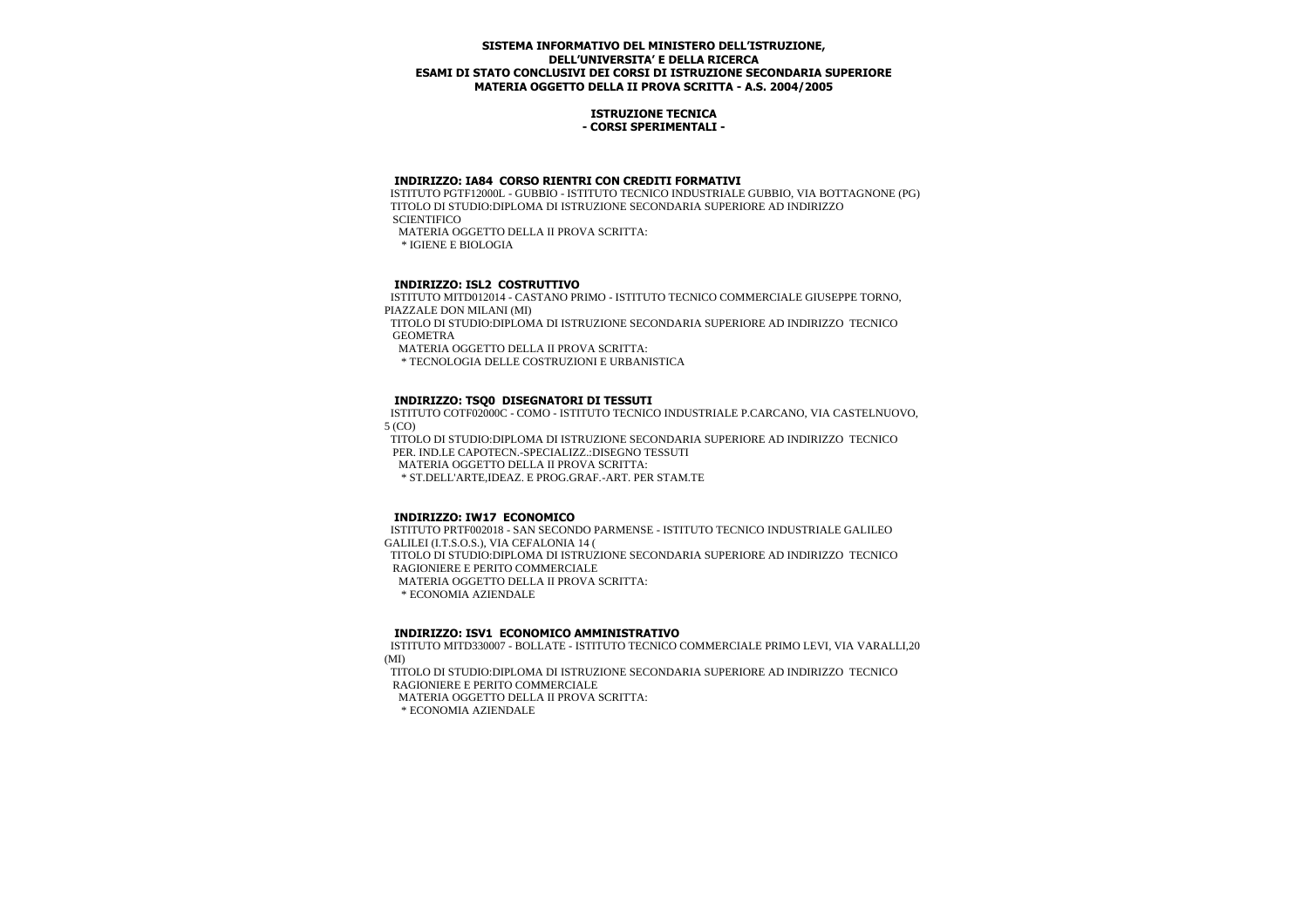## **ISTRUZIONE TECNICA - CORSI SPERIMENTALI -**

#### **INDIRIZZO: IS5R ECONOMICO AMMINISTRATIVO AZIEND.**

 ISTITUTO PATD285001 - PALERMO - L.R. PAR. ISTITUTO TECNICO COMMERCIALE DON BOSCO, V.LIBERTA' 199 (PA) TITOLO DI STUDIO:DIPLOMA DI ISTRUZIONE SECONDARIA SUPERIORE AD INDIRIZZO TECNICO RAGIONIERE E PERITO COMMERCIALE MATERIA OGGETTO DELLA II PROVA SCRITTA: \* ECONOMIA AZIENDALE

# **INDIRIZZO: IS3F ECONOMICO AZ. S.MARTA CANTU**

 ISTITUTO COTD13500R - CANTU' - L.R. PAR. ISTITUTO TECNICO COMMERCIALE IST.PARITARIO S.MARTA I.T. COM, V.MONTENERO 4 (CO) TITOLO DI STUDIO:DIPLOMA DI ISTRUZIONE SECONDARIA SUPERIORE AD INDIRIZZO TECNICO

RAGIONIERE E PERITO COMMERCIALE

MATERIA OGGETTO DELLA II PROVA SCRITTA:

\* ECONOMIA AZIENDALE

# **INDIRIZZO: ISH4 ECONOMICO AZIENDALE**

 ISTITUTO PRTF02000R - FORNOVO DI TARO - ISTITUTO TECNICO INDUSTRIALE "CARLO EMILIO GADDA", VIA NAZIONALE 67 (PR) TITOLO DI STUDIO:DIPLOMA DI ISTRUZIONE SECONDARIA SUPERIORE AD INDIRIZZO TECNICO RAGIONIERE E PERITO COMMERCIALE MATERIA OGGETTO DELLA II PROVA SCRITTA: \* ECONOMIA AZIENDALE

# **INDIRIZZO: ISH4 ECONOMICO AZIENDALE**

 ISTITUTO PRTF02001T - LANGHIRANO - ISTITUTO TECNICO INDUSTRIALE A ORDINAMENTO SPECIALE, VIA XXV APRILE,8 (PR) TITOLO DI STUDIO:DIPLOMA DI ISTRUZIONE SECONDARIA SUPERIORE AD INDIRIZZO TECNICO RAGIONIERE E PERITO COMMERCIALE MATERIA OGGETTO DELLA II PROVA SCRITTA: \* ECONOMIA AZIENDALE

## **INDIRIZZO: IB76 ECONOMICO AZIENDALE - I.T.C.M.MAZZARELLO - CINESELLO BALZAMO MI**

**-** ISTITUTO MITD47500N - CINISELLO BALSAMO - L.R. PAR. ISTITUTO TECNICO COMMERCIALE MARIA MAZZARELLO - CINISELLO B, VIA VICUN TITOLO DI STUDIO:DIPLOMA DI ISTRUZIONE SECONDARIA SUPERIORE AD INDIRIZZO TECNICO RAGIONIERE E PERITO COMMERCIALE

MATERIA OGGETTO DELLA II PROVA SCRITTA:

\* ECONOMIA AZIENDALE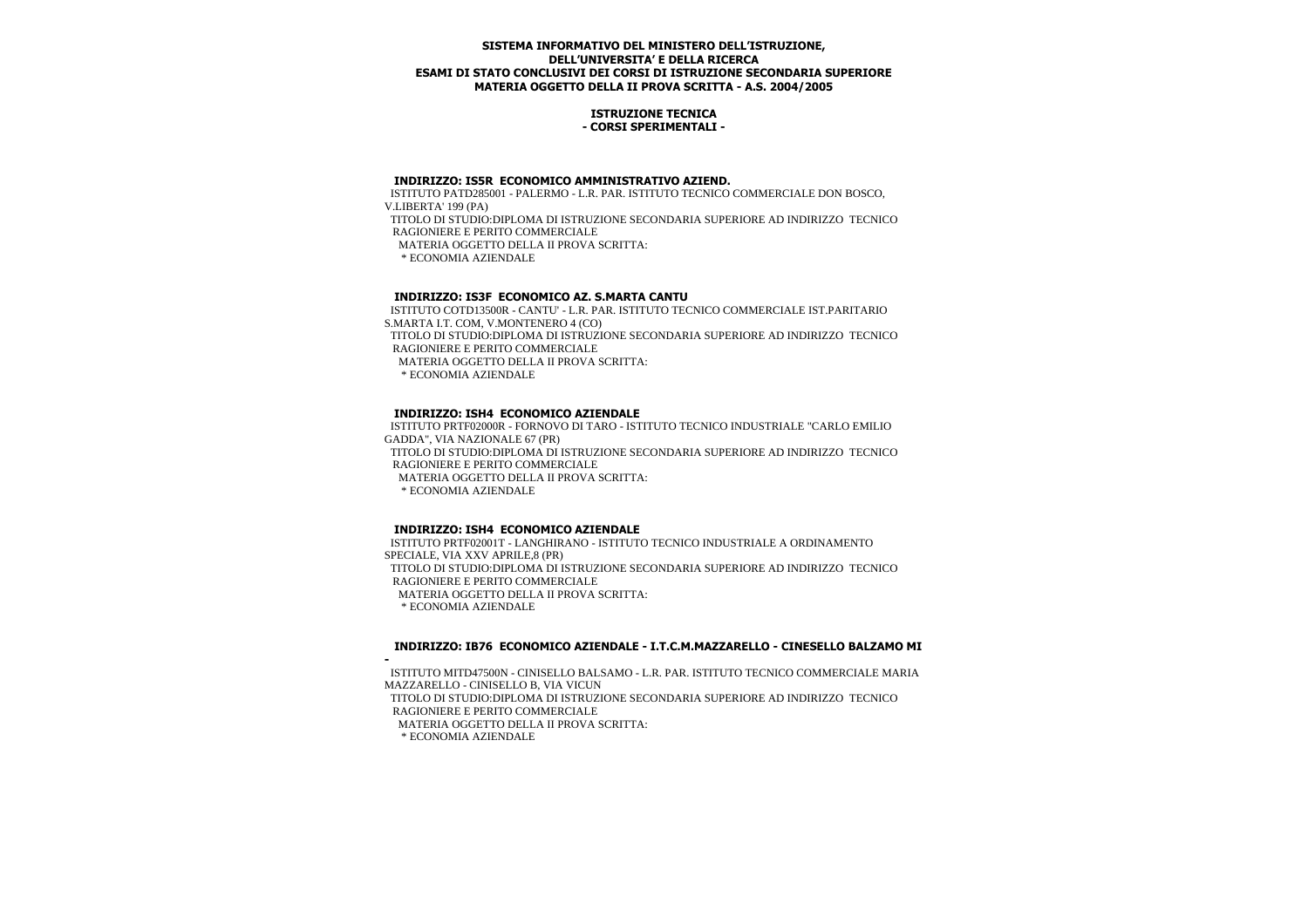## **ISTRUZIONE TECNICA - CORSI SPERIMENTALI -**

## **INDIRIZZO: IB21 ECONOMICO GIURIDICO AZIENDALE - I.T.C. "E. FERMI" PAVIA**

 ISTITUTO PVTD065009 - PAVIA - L.R. PAR. ISTITUTO TECNICO COMMERCIALE FERMI, V.FRANCHI MAGGI 15 (PV)

 TITOLO DI STUDIO:DIPLOMA DI ISTRUZIONE SECONDARIA SUPERIORE AD INDIRIZZO TECNICO RAGIONIERE E PERITO COMMERCIALE

MATERIA OGGETTO DELLA II PROVA SCRITTA:

\* ECONOMIA AZIENDALE

## **INDIRIZZO: ISL0 EDILE**

 ISTITUTO MITD450009 - BOLLATE - ISTITUTO TECNICO COMMERCIALE ERASMO DA ROTTERDAM, VIA VARALLI<sub>24</sub> (MI)

 TITOLO DI STUDIO:DIPLOMA DI ISTRUZIONE SECONDARIA SUPERIORE AD INDIRIZZO TECNICO GEOMETRA

MATERIA OGGETTO DELLA II PROVA SCRITTA:

\* TECNOLOGIA E DISEGNO

## **INDIRIZZO: IB30 EDILE TERRITORIALE - PROGETTO AUTONOMIA-(GEOMETRI)**

 TITOLO DI STUDIO:DIPLOMA DI ISTRUZIONE SECONDARIA SUPERIORE AD INDIRIZZO TECNICO GEOMETRA

MATERIA OGGETTO DELLA II PROVA SCRITTA:

\* PROGETTAZIONE

#### **INDIRIZZO: IB10 EDILE TERRITORIALE COSTRUZIONI IST. TECNICO "SCUOLA DOMANI" GROTTAMMARE**

 ISTITUTO APTL015009 - GROTTAMMARE - L.R. PAR. ISTITUTO TECNICO PER GEOMETRI SCUOLA DOMANI, V.S.MARTINO 28 (AP)

 TITOLO DI STUDIO:DIPLOMA DI ISTRUZIONE SECONDARIA SUPERIORE AD INDIRIZZO TECNICO GEOMETRA

MATERIA OGGETTO DELLA II PROVA SCRITTA:

\* ESTIMO

## **INDIRIZZO: ISM1 EDILIZIA**

 ISTITUTO VETF02000L - PORTOGRUARO - ISTITUTO TECNICO INDUSTRIALE L. DA VINCI, VIA GALILEI, 1 (VE)

 TITOLO DI STUDIO:DIPLOMA DI ISTRUZIONE SECONDARIA SUPERIORE AD INDIRIZZO TECNICO PER. IND.LE CAPOTECNICO-SPECIALIZZ.:EDILIZIA

MATERIA OGGETTO DELLA II PROVA SCRITTA:

\* DISEGNO DI COSTRUZIONI E PROGETTAZIONE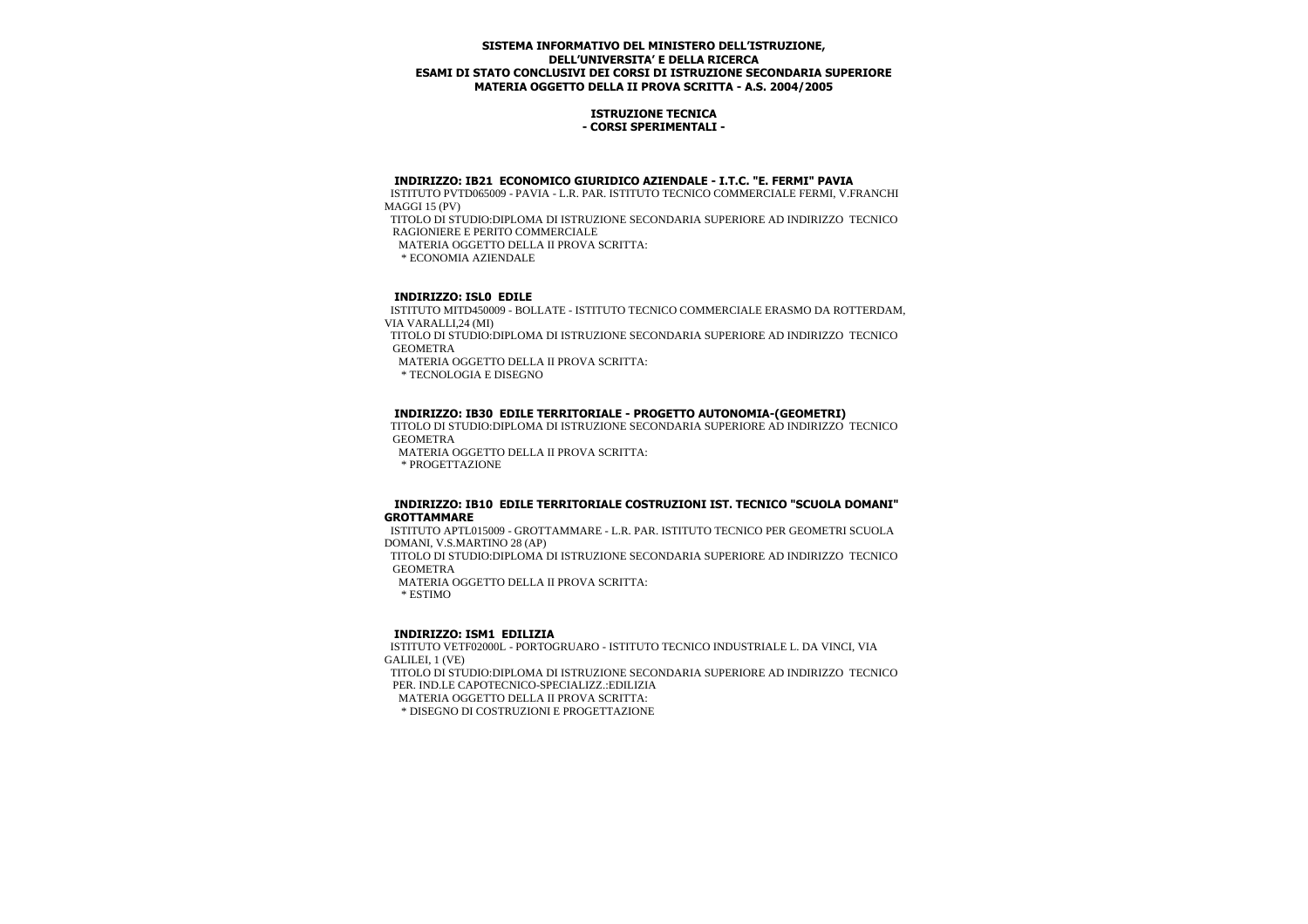## **ISTRUZIONE TECNICA - CORSI SPERIMENTALI -**

#### **INDIRIZZO: TS82 EDILIZIA**

 ISTITUTO SITF020002 - SIENA - ISTITUTO TECNICO INDUSTRIALE TITO SARROCCHI, VIA PISACANE  $(SI)$ 

 TITOLO DI STUDIO:DIPLOMA DI ISTRUZIONE SECONDARIA SUPERIORE AD INDIRIZZO TECNICO PER. IND.LE CAPOTECNICO-SPECIALIZZ.:EDILIZIA MATERIA OGGETTO DELLA II PROVA SCRITTA:

\* TECNOLOGIA DELLE COSTRUZIONI E CANTIERE

## **INDIRIZZO: IB45 ELETTRONICA E TELECOMUNICAZIONI-PROG.AUTONOMIA- (INDUSTR.TERZIARIO AVANZATO)**

 TITOLO DI STUDIO:DIPLOMA DI ISTRUZIONE SECONDARIA SUPERIORE AD INDIRIZZO TECNICO PER. IND.LE CAPOTEC -SPECIAL: ELETTRON E TELECOMUN.

MATERIA OGGETTO DELLA II PROVA SCRITTA:

\* INFORMATICA E SISTEMI OPERATIVI

## **INDIRIZZO: ISM4 ELETTRONICO INFORMATICO**

 ISTITUTO ARTF02000T - AREZZO - ISTITUTO TECNICO INDUSTRIALE 'GALILEO GALILEI', VIA DINO MENCI 1 (AR)

 TITOLO DI STUDIO:DIPLOMA DI ISTRUZIONE SECONDARIA SUPERIORE AD INDIRIZZO TECNICO PER. IND.LE CAPOTEC.-SPECIAL:ELETTRON.E TELECOMUN.

MATERIA OGGETTO DELLA II PROVA SCRITTA:

\* INFORMATICA

## **INDIRIZZO: IS01 ELETTRONICO INFORMATICO**

 ISTITUTO MITD450009 - BOLLATE - ISTITUTO TECNICO COMMERCIALE ERASMO DA ROTTERDAM, VIA VARALLI,24 (MI) TITOLO DI STUDIO:DIPLOMA DI ISTRUZIONE SECONDARIA SUPERIORE AD INDIRIZZO TECNICO PER. IND.LE CAPOTEC.-SPECIAL:ELETTRON.E TELECOMUN.

MATERIA OGGETTO DELLA II PROVA SCRITTA:

\* INFORMATICA INDUSTRIALE E SISTEMI

#### **INDIRIZZO: IB41 ELETTROTECNICA E AUTOMAZIONE-PROGETTO AUTONOMIA- (INDUST.TERZIARIO AVANZATO)**

 TITOLO DI STUDIO:DIPLOMA DI ISTRUZIONE SECONDARIA SUPERIORE AD INDIRIZZO TECNICO PER. IND.LE CAPOTEC.-SPECIAL.:ELETTROTEC.E AUTOMAZ MATERIA OGGETTO DELLA II PROVA SCRITTA: \* IMPIANTI ELETTRICI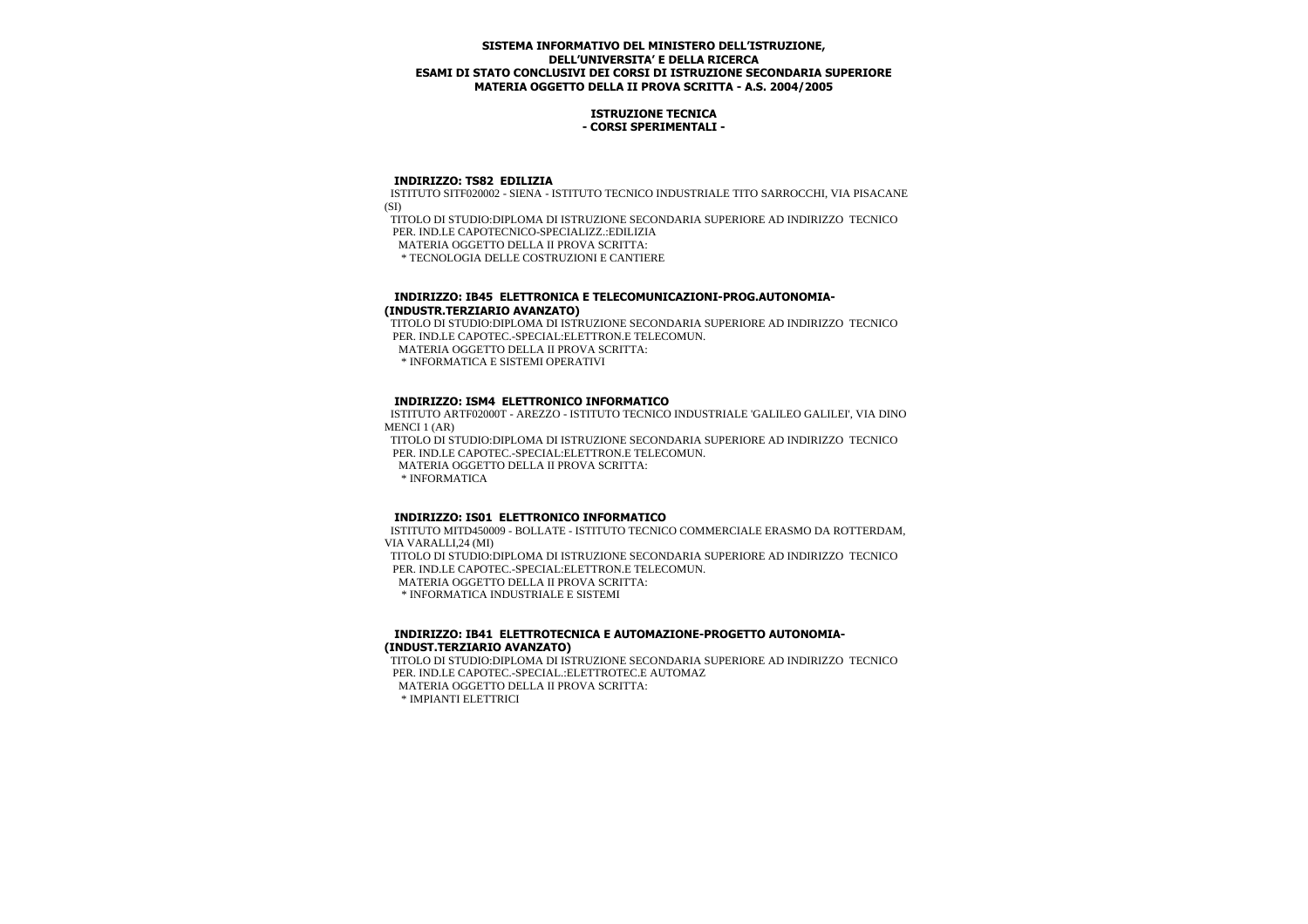### **ISTRUZIONE TECNICA - CORSI SPERIMENTALI -**

#### **INDIRIZZO: IS26 ELETTROTECNICA ED AUTOMAZIONE**

 ISTITUTO MITD400008 - CERNUSCO SUL NAVIGLIO - ISTITUTO TECNICO COMMERCIALE IST. TEC. STAT. AD ORDINAMENTO, VIA MASACCIO,4 TITOLO DI STUDIO:DIPLOMA DI ISTRUZIONE SECONDARIA SUPERIORE AD INDIRIZZO TECNICO PER. IND.LE CAPOTEC.-SPECIAL.:ELETTROTEC.E AUTOMAZ MATERIA OGGETTO DELLA II PROVA SCRITTA: \* AUTOMAZIONE

# **INDIRIZZO: IW64 ENOTECNICO S.MICHELE**

 ISTITUTO TNTA01500B - SAN MICHELE ALL'ADIGE - L.R. PAR. ISTITUTO TECNICO AGRARIO ISTITUTO PROVINCIALE AGRARIO, VIA E.MACH, TITOLO DI STUDIO:DIPLOMA DI ISTRUZIONE SECONDARIA SUPERIORE AD INDIRIZZO TECNICO PER. AGR. E SPECIAL. PER LA VITICOLT. E L'ENOLOGIA MATERIA OGGETTO DELLA II PROVA SCRITTA: \* ECONOMIA RURALE VITICOLO-ENOLOGICA

#### **INDIRIZZO: IB13 ERICA-PERITI AZIENDALI CORRISP.LINGUE ESTERE - IST. "SACRO CUORE" TRENTO**

 ISTITUTO TNTD035003 - TRENTO - L.R. PAR. ISTITUTO TECNICO COMMERCIALE ISTITUTO "SACRO CUORE", PIAZZA SANTA TERESA VERZERI,

 TITOLO DI STUDIO:DIPLOMA DI ISTRUZIONE SECONDARIA SUPERIORE AD INDIRIZZO TECNICO PERITO AZIENDALE E CORRISPOND. IN LINGUE ESTERE

MATERIA OGGETTO DELLA II PROVA SCRITTA:

\* LINGUA STRANIERA

## **INDIRIZZO: IX15 FISICA AMBIENTALE (FASE)**

 TITOLO DI STUDIO:DIPLOMA DI ISTRUZIONE SECONDARIA SUPERIORE AD INDIRIZZO TECNICO PER. IND.LE CAPOTEC.-SPECIALIZ.:FISICA INDUSTRIALE MATERIA OGGETTO DELLA II PROVA SCRITTA: \* FISICA AMBIENTALE

## **INDIRIZZO: TSL5 GEOMETRI**

 ISTITUTO APTD07000B - FERMO - IST TEC COMMERCIALE E PER GEOMETRI I.T.C.G."CARDUCCI/GALILEI" FER, VIALE TRENTO, 63 (AP) TITOLO DI STUDIO:DIPLOMA DI ISTRUZIONE SECONDARIA SUPERIORE AD INDIRIZZO TECNICO GEOMETRA MATERIA OGGETTO DELLA II PROVA SCRITTA: \* TECNICA RURALE, ECONOMIA, ESTIMO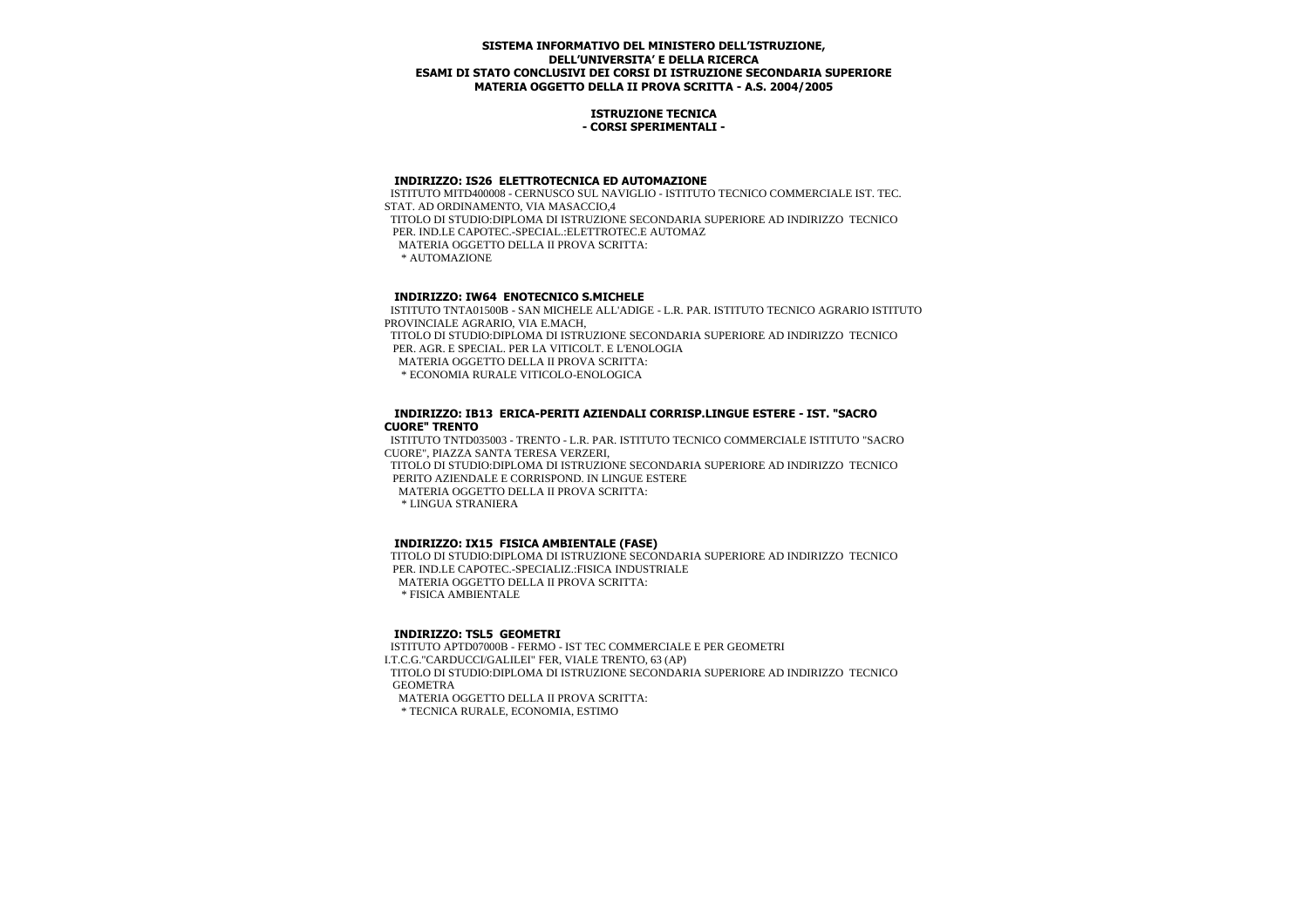## **ISTRUZIONE TECNICA - CORSI SPERIMENTALI -**

# **INDIRIZZO: TSL6 GEOMETRI**

 ISTITUTO CLTD060009 - CALTANISSETTA - IST TEC COMMERCIALE E PER GEOMETRI LEONARDO DA VINCI, VIA FILIPPO TURATI, 273 (CL)

 TITOLO DI STUDIO:DIPLOMA DI ISTRUZIONE SECONDARIA SUPERIORE AD INDIRIZZO TECNICO GEOMETRA

MATERIA OGGETTO DELLA II PROVA SCRITTA:

\* DISEGNO E PROGETTAZIONE

# **INDIRIZZO: IM07 GEOMETRI (PLS)**

 TITOLO DI STUDIO:DIPLOMA DI ISTRUZIONE SECONDARIA SUPERIORE AD INDIRIZZO TECNICO GEOMETRA

MATERIA OGGETTO DELLA II PROVA SCRITTA:

\* ESTIMO

## **INDIRIZZO: IB79 GEOMETRI - I.T.G.LEONARDO DA VINCI - MILANO -**

 ISTITUTO MITL035006 - MILANO - L.R. PAR. ISTITUTO TECNICO PER GEOMETRI LEONARDO DA VINCI - MILANO, V.LEOPARDI 7 (MI)

 TITOLO DI STUDIO:DIPLOMA DI ISTRUZIONE SECONDARIA SUPERIORE AD INDIRIZZO TECNICO GEOMETRA

MATERIA OGGETTO DELLA II PROVA SCRITTA:

\* ESTIMO

## **INDIRIZZO: IB78 GEOMETRI - I.T.G.VISCONTI - FRANCAVILLA AL MARE CH -**

 ISTITUTO CHTL305009 - FRANCAVILLA AL MARE - L.R. PAR. ISTITUTO TECNICO PER GEOMETRI VISCONTI, V.DEI FRENTANI 7 (CH) TITOLO DI STUDIO:DIPLOMA DI ISTRUZIONE SECONDARIA SUPERIORE AD INDIRIZZO TECNICO

**GEOMETRA** 

MATERIA OGGETTO DELLA II PROVA SCRITTA:

\* COSTRUZIONI - IMPIANTI

## **INDIRIZZO: IM14 GEOMETRI - PROGETTO SIRIO (IB)**

 ISTITUTO IBTL01000T - BOLZANO.BOZEN. - ISTITUTO TECNICO PER GEOMETRI A. E P.DELAI, VIA CADORNA 16 (BZ)

 TITOLO DI STUDIO:DIPLOMA DI ISTRUZIONE SECONDARIA SUPERIORE AD INDIRIZZO TECNICO GEOMETRA

MATERIA OGGETTO DELLA II PROVA SCRITTA:

\* DISEGNO E PROGETTAZIONE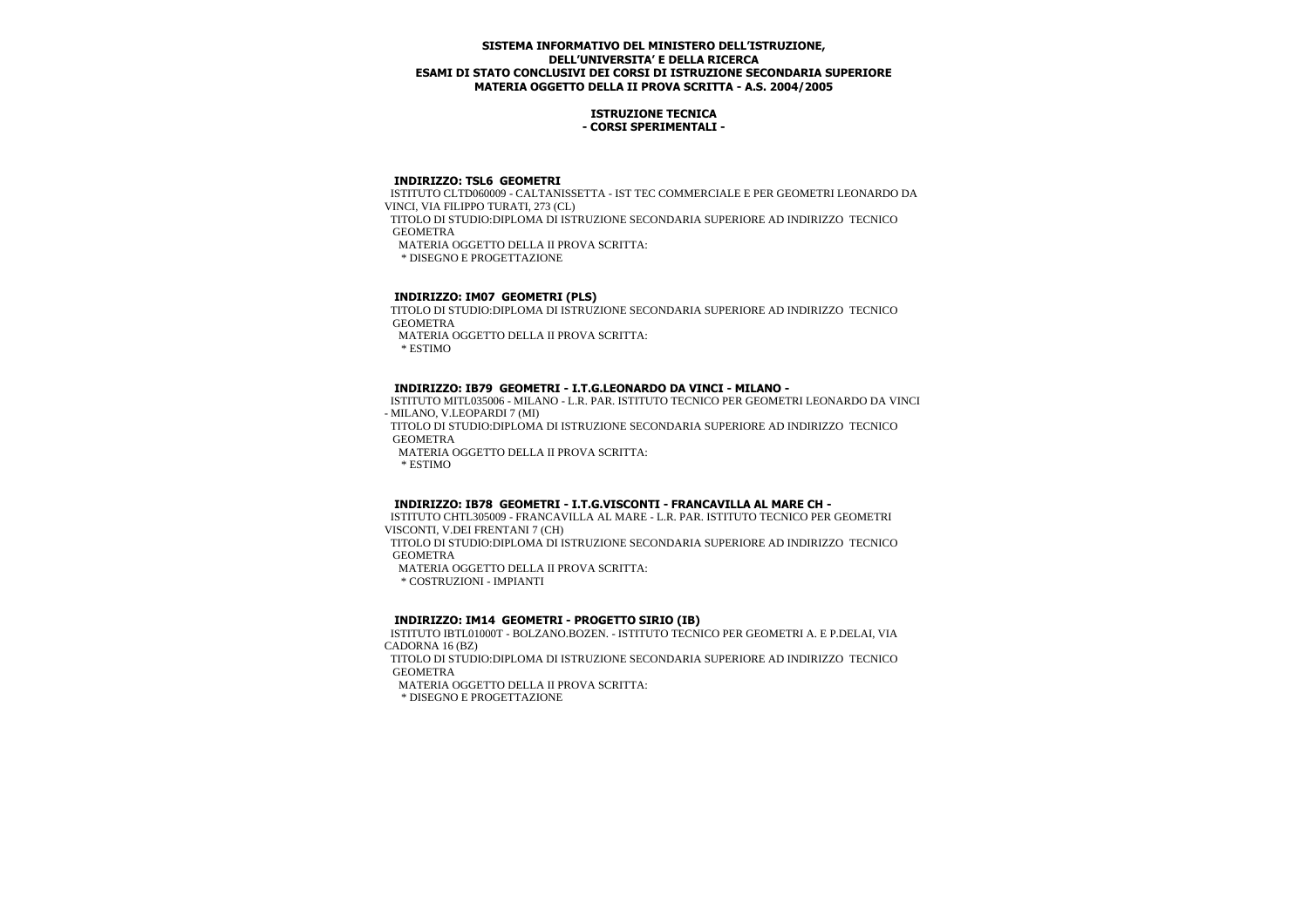## **ISTRUZIONE TECNICA - CORSI SPERIMENTALI -**

#### **INDIRIZZO: ISHK GIUR.AMM.EC. TOZZI ROMA**

 ISTITUTO RMTD255007 - ROMA - L.R. PAR. ISTITUTO TECNICO COMMERCIALE MONS.TOZZI, V.CASALETTO 35 (RM) TITOLO DI STUDIO:DIPLOMA DI ISTRUZIONE SECONDARIA SUPERIORE AD INDIRIZZO TECNICO RAGIONIERE E PERITO COMMERCIALE MATERIA OGGETTO DELLA II PROVA SCRITTA: \* ECONOMIA AZIENDALE

# **INDIRIZZO: ISK2 GIUR.EC.AZ. S.GEMMA MI**

 ISTITUTO MITD18500N - MILANO - L.R. PAR. ISTITUTO TECNICO COMMERCIALE S.GEMMA - MILANO, V.BALDINUCCI 88 (MI)

 TITOLO DI STUDIO:DIPLOMA DI ISTRUZIONE SECONDARIA SUPERIORE AD INDIRIZZO TECNICO RAGIONIERE E PERITO COMMERCIALE

MATERIA OGGETTO DELLA II PROVA SCRITTA:

\* ECONOMIA AZIENDALE

## **INDIRIZZO: ISHJ GIURIDICO AMM.RAVASCO PESCARA**

 ISTITUTO PETD05500T - PESCARA - L.R. PAR. ISTITUTO TECNICO COMMERCIALE RAVASCO EUGENIA, VIALE G.BOVIO, 358 (PE) TITOLO DI STUDIO:DIPLOMA DI ISTRUZIONE SECONDARIA SUPERIORE AD INDIRIZZO TECNICO RAGIONIERE E PERITO COMMERCIALE MATERIA OGGETTO DELLA II PROVA SCRITTA: \* ECONOMIA AZIENDALE

## **INDIRIZZO: ISH7 GIURIDICO AMMINISTRATIVO**

 ISTITUTO MITD400008 - CERNUSCO SUL NAVIGLIO - ISTITUTO TECNICO COMMERCIALE IST. TEC. STAT. AD ORDINAMENTO, VIA MASACCIO,4 TITOLO DI STUDIO:DIPLOMA DI ISTRUZIONE SECONDARIA SUPERIORE AD INDIRIZZO TECNICO RAGIONIERE E PERITO COMMERCIALE MATERIA OGGETTO DELLA II PROVA SCRITTA: \* ECONOMIA AZIENDALE

 **INDIRIZZO: IB74 GIURIDICO ECONOMICO AZIEND.AUT.-I.T.C.VISCONTI-FRANCAVILLA AL MARE CH-**

 ISTITUTO CHTD055009 - FRANCAVILLA AL MARE - L.R. PAR. ISTITUTO TECNICO COMMERCIALE VISCONTI, V.DEI FRENTANI 7 (CH) TITOLO DI STUDIO:DIPLOMA DI ISTRUZIONE SECONDARIA SUPERIORE AD INDIRIZZO TECNICO

RAGIONIERE E PERITO COMMERCIALE

MATERIA OGGETTO DELLA II PROVA SCRITTA:

\* ECONOMIA AZIENDALE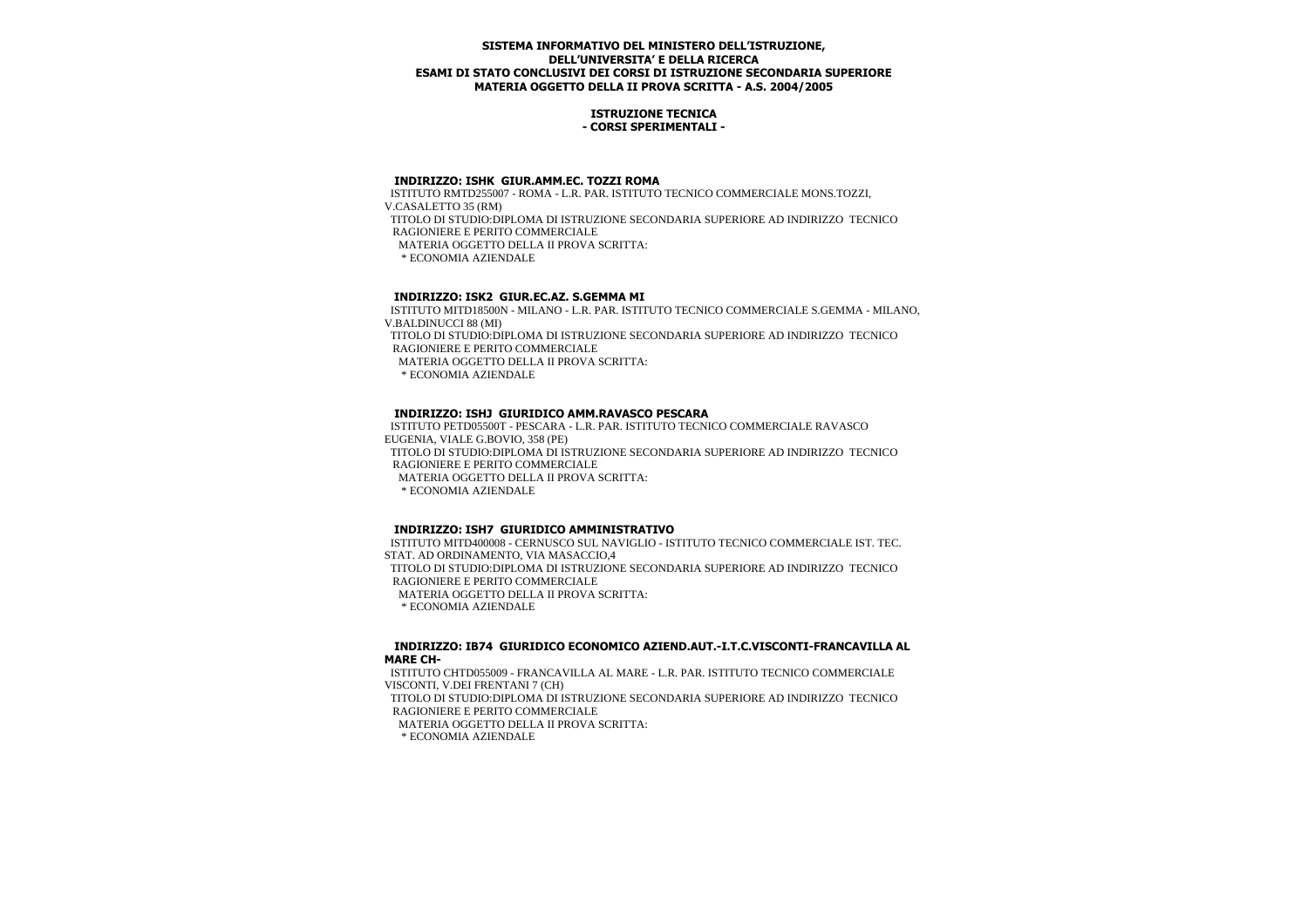## **ISTRUZIONE TECNICA - CORSI SPERIMENTALI -**

# **INDIRIZZO: ISCZ GIURIDICO ECONOMICO AZIENDALE**

 ISTITUTO ROTE00601B - BADIA POLESINE - ISTITUTO TECNICO PER ATTIVITA' SOCIALI (GIA' ITF) L.EINAUDI - I.T. ATT.SOC. BADI, V

 TITOLO DI STUDIO:DIPLOMA DI ISTRUZIONE SECONDARIA SUPERIORE AD INDIRIZZO TECNICO RAGIONIERE E PERITO COMMERCIALE

MATERIA OGGETTO DELLA II PROVA SCRITTA:

\* ECONOMIA AZIENDALE

## **INDIRIZZO: IB23 GIURIDICO ECONOMICO AZIENDALE - I.T.C. "ASTORI" MOGLIANO VENETO (TV)**

 ISTITUTO TVTD02500D - MOGLIANO VENETO - L.R. PAR. ISTITUTO TECNICO COMMERCIALE ASTORI, V.MARCONI 22 (TV)

 TITOLO DI STUDIO:DIPLOMA DI ISTRUZIONE SECONDARIA SUPERIORE AD INDIRIZZO TECNICO RAGIONIERE E PERITO COMMERCIALE

MATERIA OGGETTO DELLA II PROVA SCRITTA:

\* ECONOMIA AZIENDALE

## **INDIRIZZO: IB26 GIURIDICO ECONOMICO AZIENDALE - I.T.C. "COLLEGIO CANOVA" POSSAGNO**

 ISTITUTO TVTD07500E - POSSAGNO - L.R. PAR. ISTITUTO TECNICO COMMERCIALE "COLLEGIO CANOVA" - IST. CAVAN, V.S.ALBINO 6 (TV)

 TITOLO DI STUDIO:DIPLOMA DI ISTRUZIONE SECONDARIA SUPERIORE AD INDIRIZZO TECNICO RAGIONIERE E PERITO COMMERCIALE

MATERIA OGGETTO DELLA II PROVA SCRITTA:

\* ECONOMIA AZIENDALE

# **INDIRIZZO: IB24 GIURIDICO ECONOMICO AZIENDALE - I.T.C. "DON BOSCO" PORDENONE**

 ISTITUTO PNTD065008 - PORDENONE - L.R. PAR. ISTITUTO TECNICO COMMERCIALE DON BOSCO, V.LE GRIGOLETTI 3 (PN)

 TITOLO DI STUDIO:DIPLOMA DI ISTRUZIONE SECONDARIA SUPERIORE AD INDIRIZZO TECNICO RAGIONIERE E PERITO COMMERCIALE

MATERIA OGGETTO DELLA II PROVA SCRITTA:

\* ECONOMIA AZIENDALE

# **INDIRIZZO: IB19 GIURIDICO ECONOMICO AZIENDALE -AUTON.I.T.C."SCUOLA DOMANI"GROTTAMMARE(AP)**

 ISTITUTO APTD02500D - GROTTAMMARE - L.R. PAR. ISTITUTO TECNICO COMMERCIALE SCUOLA DOMANI, V.S.MARTINO 28 (AP)

 TITOLO DI STUDIO:DIPLOMA DI ISTRUZIONE SECONDARIA SUPERIORE AD INDIRIZZO TECNICO RAGIONIERE E PERITO COMMERCIALE

MATERIA OGGETTO DELLA II PROVA SCRITTA:

\* ECONOMIA AZIENDALE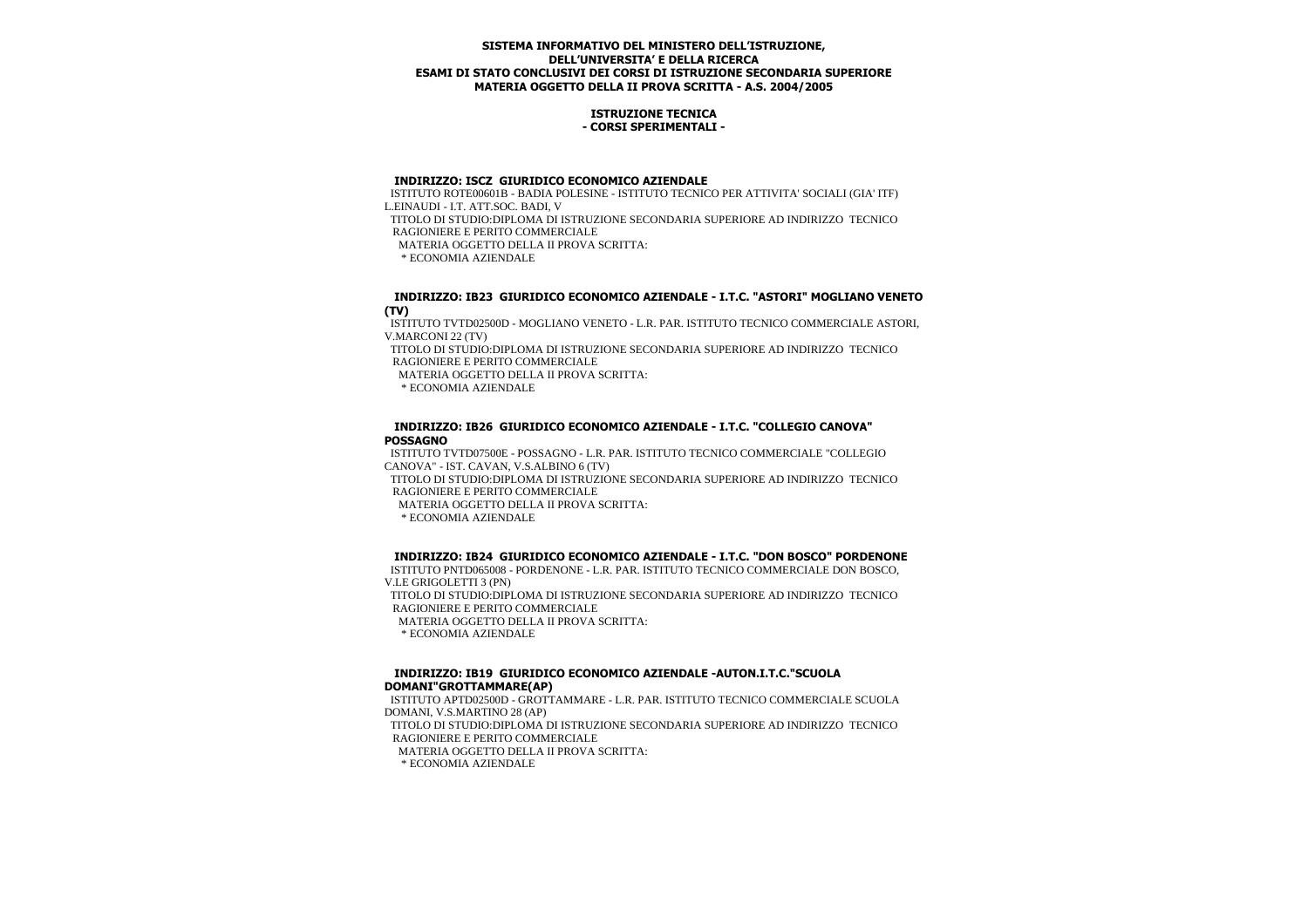## **ISTRUZIONE TECNICA - CORSI SPERIMENTALI -**

#### **INDIRIZZO: IB25 GIURIDICOECONOMICO AZIENDALE - I.T.C. SALESIANO "S. LUIGI" MESSINA**

 ISTITUTO METD68500P - MESSINA - L.R. PAR. ISTITUTO TECNICO COMMERCIALE S.LUIGI, V.LE REGINA MARGHERITA 27 (ME) TITOLO DI STUDIO:DIPLOMA DI ISTRUZIONE SECONDARIA SUPERIORE AD INDIRIZZO TECNICO

RAGIONIERE E PERITO COMMERCIALE

MATERIA OGGETTO DELLA II PROVA SCRITTA:

\* ECONOMIA AZIENDALE

# **INDIRIZZO: IX18 GRAFICO (PROGETTO TEMPT)**

 ISTITUTO VRTF01500R - VERONA - L.R. PAR. ISTITUTO TECNICO INDUSTRIALE ISTITUTO TECNICO INDUSTRIALE ", V.DON MINZONI 50 (VR TITOLO DI STUDIO:DIPLOMA DI ISTRUZIONE SECONDARIA SUPERIORE AD INDIRIZZO TECNICO PER. IND.LE CAPOTECNICO-SPECIALIZZ.:ARTI GRAFICHE MATERIA OGGETTO DELLA II PROVA SCRITTA: \* TECNOLOGIA GRAFICA

# **INDIRIZZO: IS6G GRAFICO VISIVO**

 ISTITUTO MITD450009 - BOLLATE - ISTITUTO TECNICO COMMERCIALE ERASMO DA ROTTERDAM, VIA VARALLI,24 (MI) TITOLO DI STUDIO:DIPLOMA DI ISTRUZIONE SECONDARIA SUPERIORE AD INDIRIZZO ARTISTICO DURATA QUINQUENNALE

MATERIA OGGETTO DELLA II PROVA SCRITTA:

\* DISCIPLINE PITTORICHE ED ILLUSTRAZIONE

# **INDIRIZZO: IM04 INDUSTRIA CARTARIA**

 ISTITUTO ANTF040007 - FABRIANO - ISTITUTO TECNICO INDUSTRIALE SEN. ARISTIDE MERLONI, LARGO SALVO D'ACQUISTO 2 (AN) TITOLO DI STUDIO:DIPLOMA DI ISTRUZIONE SECONDARIA SUPERIORE AD INDIRIZZO TECNICO PER. IND.LE CAPOTEC.-SPECIALIZ.:INDUSTRIA CARTARIA MATERIA OGGETTO DELLA II PROVA SCRITTA: \* IMPIANTI DI CARTIERA, AUTOMAZIONE E DISEGNO

## **INDIRIZZO: IM09 INDUSTRIA NAVALMECCANICA**

 ISTITUTO SPTF01000E - LA SPEZIA - ISTITUTO TECNICO INDUSTRIALE GIOVANNI CAPELLINI, VIA DORIA 2 (SP)

 TITOLO DI STUDIO:DIPLOMA DI ISTRUZIONE SECONDARIA SUPERIORE AD INDIRIZZO TECNICO PER. IND.LE CAPOTEC.-SPECIAL.:INDUSTRIA NAVALMEC.

MATERIA OGGETTO DELLA II PROVA SCRITTA:

\* TEORIA DELLA NAVE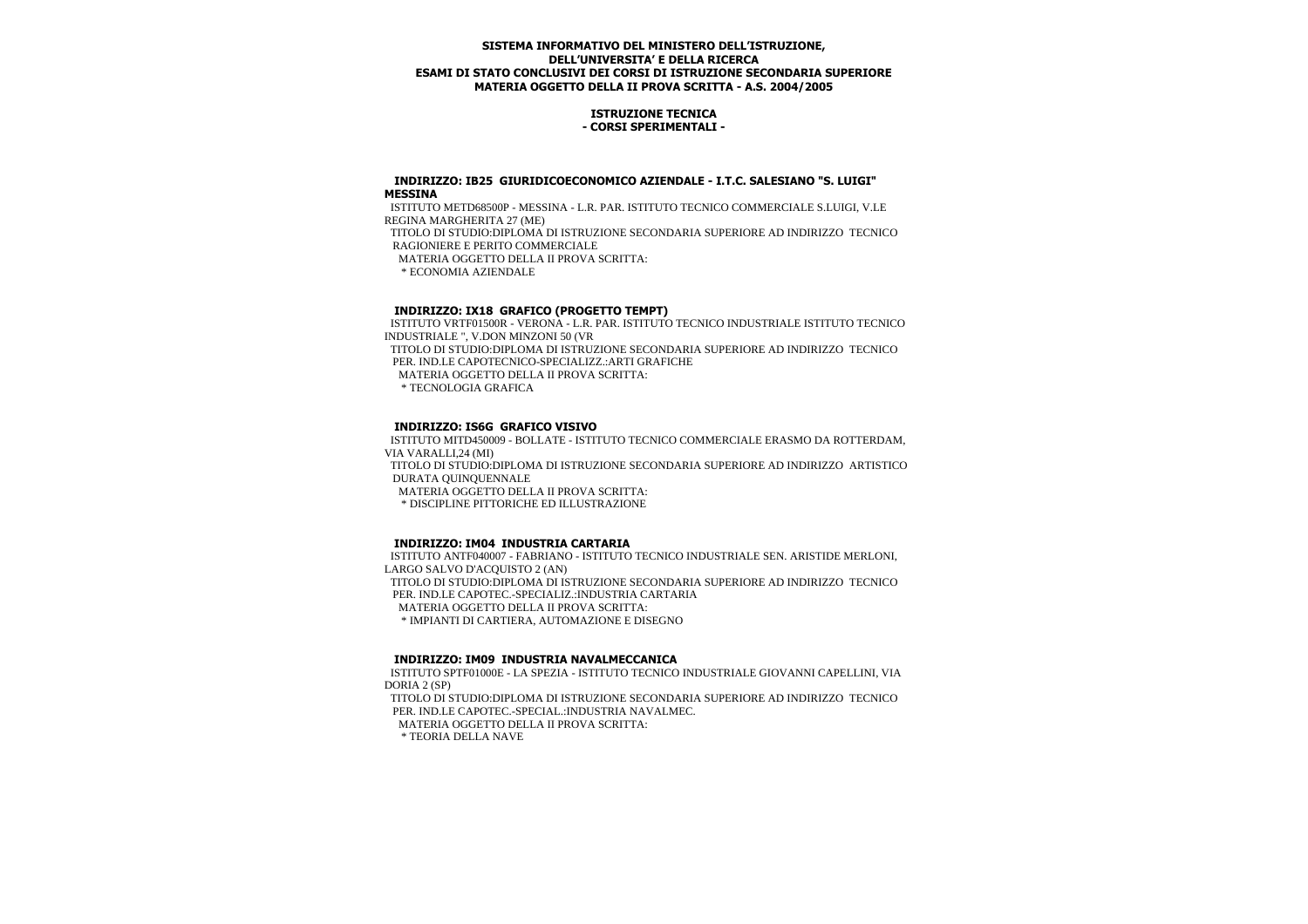## **ISTRUZIONE TECNICA - CORSI SPERIMENTALI -**

## **INDIRIZZO: TSBB INDUSTRIA OTTICA**

 ISTITUTO MITF290008 - MILANO - ISTITUTO TECNICO INDUSTRIALE ETTORE CONTI, VIA A. DE VINCENTI 11 (MI) TITOLO DI STUDIO:DIPLOMA DI ISTRUZIONE SECONDARIA SUPERIORE AD INDIRIZZO TECNICO PER. IND.LE CAPOTEC.-SPECIAL.:INDUSTRIA OTTICA MATERIA OGGETTO DELLA II PROVA SCRITTA: \* OTTICA E OPTOELETTRONICA

# **INDIRIZZO: TSS9 INDUSTRIA TINTORIA**

 ISTITUTO VITF040005 - VALDAGNO - ISTITUTO TECNICO INDUSTRIALE V.E.MARZOTTO, VIALE CARDUCCI 9 (VI)

 TITOLO DI STUDIO:DIPLOMA DI ISTRUZIONE SECONDARIA SUPERIORE AD INDIRIZZO TECNICO PER. IND.LE CAPOTEC.-SPECIAL.:INDUSTRIA TINTORIA

MATERIA OGGETTO DELLA II PROVA SCRITTA:

\* CHIMICA INDUSTRIALE, CHIMICA TESSILE

# **INDIRIZZO: TS65 INDUSTRIA TINTORIA**

 ISTITUTO COTF02000C - COMO - ISTITUTO TECNICO INDUSTRIALE P.CARCANO, VIA CASTELNUOVO, 5 (CO)

 TITOLO DI STUDIO:DIPLOMA DI ISTRUZIONE SECONDARIA SUPERIORE AD INDIRIZZO TECNICO PER. IND.LE CAPOTEC.-SPECIAL.:INDUSTRIA TINTORIA

MATERIA OGGETTO DELLA II PROVA SCRITTA:

\* CHIMICA TINTORIA

## **INDIRIZZO: IS5U INFORM.AMM. M.IMMACOLATA BG**

 ISTITUTO BGTD01500X - BERGAMO - L.R. PAR. ISTITUTO TECNICO COMMERCIALE IST.TEC.COMMERCIALE "M.IMMACOL, VIA S.LUCIA, 14 (BG TITOLO DI STUDIO:DIPLOMA DI ISTRUZIONE SECONDARIA SUPERIORE AD INDIRIZZO TECNICO RAGIONIERE E PERITO COMMERCIALE MATERIA OGGETTO DELLA II PROVA SCRITTA: \* ECONOMIA AZIENDALE

## **INDIRIZZO: TSX9 INFORMATICA**

 ISTITUTO CNTF017022 - FOSSANO - ISTITUTO TECNICO INDUSTRIALE FOSSANO "G.VALLAURI", VIA S.MICHELE 68 (CN)

 TITOLO DI STUDIO:DIPLOMA DI ISTRUZIONE SECONDARIA SUPERIORE AD INDIRIZZO TECNICO PER. IND.LE CAPOTECNICO-SPECIALIZZ.:INFORMATICA

MATERIA OGGETTO DELLA II PROVA SCRITTA:

\* INFORMATICA GENERALE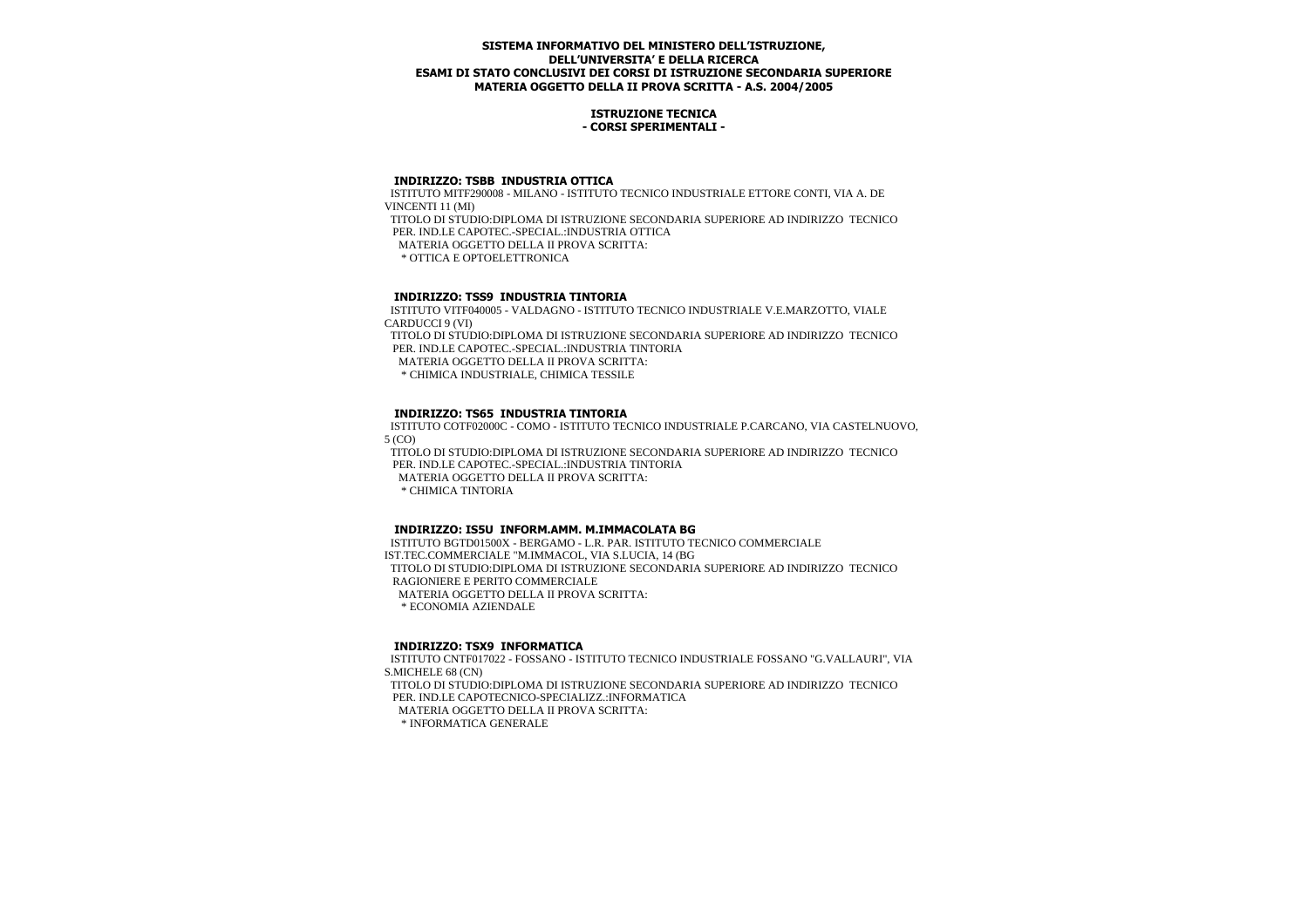## **ISTRUZIONE TECNICA - CORSI SPERIMENTALI -**

#### **INDIRIZZO: IB46 INFORMATICA INDUSTRIALE-PROGETTO AUTONOMIA-(INDUSTRIA E TERZIARIO AVANZATO)**

 TITOLO DI STUDIO:DIPLOMA DI ISTRUZIONE SECONDARIA SUPERIORE AD INDIRIZZO TECNICO PER. IND.LE CAPOTECNICO-SPECIALIZZ.:INFORMATICA MATERIA OGGETTO DELLA II PROVA SCRITTA: \* INFORMATICA E SISTEMI OPERATIVI

# **INDIRIZZO: ISM7 INFORMATICO**

 ISTITUTO RETL020003 - REGGIO EMILIA - ISTITUTO TECNICO PER GEOMETRI "BLAISE PASCAL", VIA MAKALLE', 12 (RE) TITOLO DI STUDIO:DIPLOMA DI ISTRUZIONE SECONDARIA SUPERIORE AD INDIRIZZO TECNICO PER. IND.LE CAPOTECNICO-SPECIALIZZ.:INFORMATICA MATERIA OGGETTO DELLA II PROVA SCRITTA: \* INFORMATICA

## **INDIRIZZO: IS5A INFORMATICO**

 ISTITUTO PRTF02000R - FORNOVO DI TARO - ISTITUTO TECNICO INDUSTRIALE "CARLO EMILIO GADDA", VIA NAZIONALE 67 (PR) TITOLO DI STUDIO:DIPLOMA DI ISTRUZIONE SECONDARIA SUPERIORE AD INDIRIZZO TECNICO PER. IND.LE CAPOTECNICO-SPECIALIZZ.:INFORMATICA MATERIA OGGETTO DELLA II PROVA SCRITTA: \* ELETTRONICA

## **INDIRIZZO: IS5A INFORMATICO**

 ISTITUTO PRTF02001T - LANGHIRANO - ISTITUTO TECNICO INDUSTRIALE A ORDINAMENTO SPECIALE, VIA XXV APRILE,8 (PR) TITOLO DI STUDIO:DIPLOMA DI ISTRUZIONE SECONDARIA SUPERIORE AD INDIRIZZO TECNICO PER. IND.LE CAPOTECNICO-SPECIALIZZ.:INFORMATICA MATERIA OGGETTO DELLA II PROVA SCRITTA: \* ELETTRONICA

## **INDIRIZZO: IS9D INFORMATICO**

 ISTITUTO PGTF12000L - GUBBIO - ISTITUTO TECNICO INDUSTRIALE GUBBIO, VIA BOTTAGNONE (PG) TITOLO DI STUDIO:DIPLOMA DI ISTRUZIONE SECONDARIA SUPERIORE AD INDIRIZZO TECNICO PER. IND.LE CAPOTECNICO-SPECIALIZZ.: INFORMATICA MATERIA OGGETTO DELLA II PROVA SCRITTA: \* INFORMATICA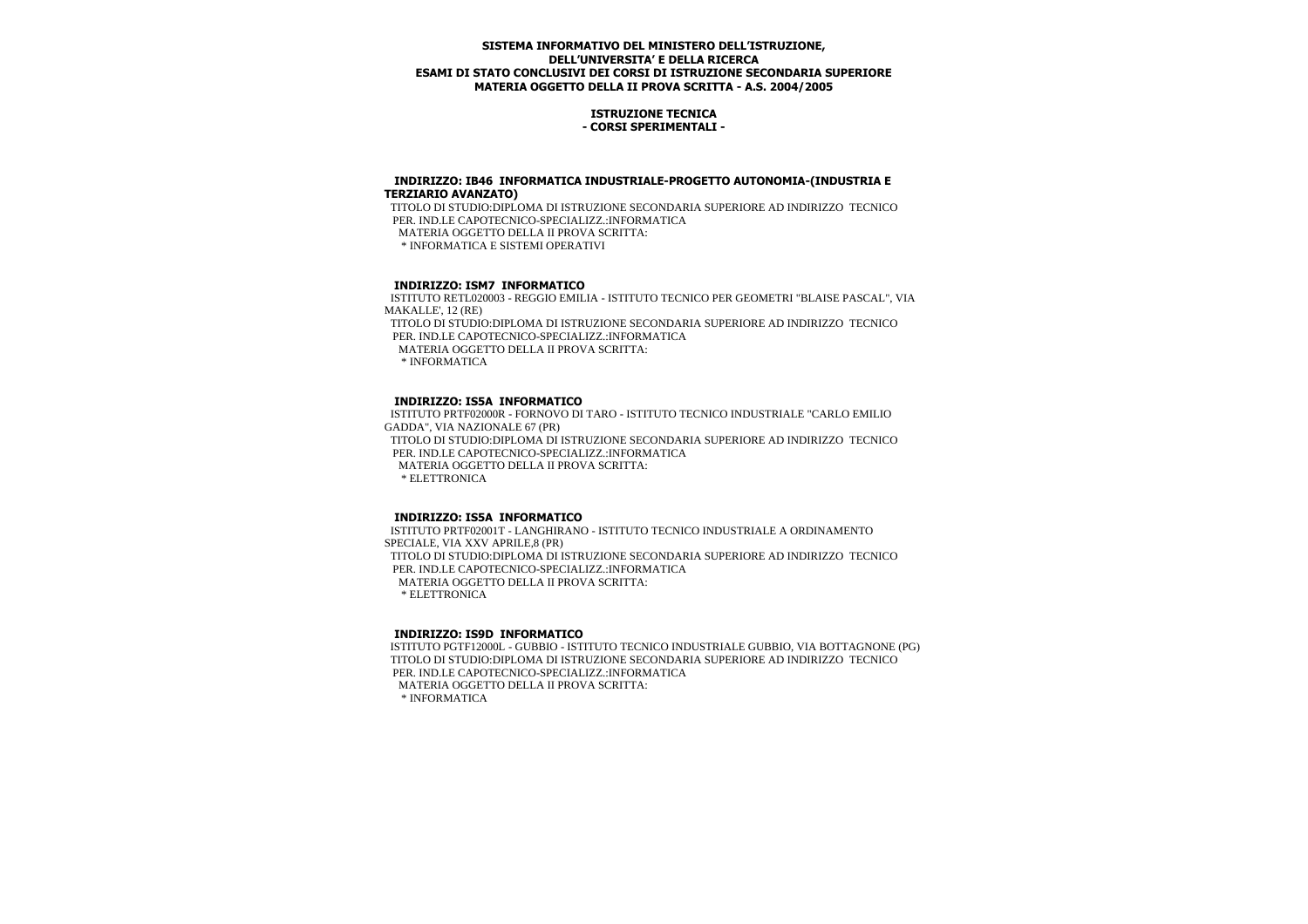## **ISTRUZIONE TECNICA - CORSI SPERIMENTALI -**

#### **INDIRIZZO: IW18 INFORMATICO**

 ISTITUTO PRTF002018 - SAN SECONDO PARMENSE - ISTITUTO TECNICO INDUSTRIALE GALILEO GALILEI (I.T.S.O.S.), VIA CEFALONIA 14 ( TITOLO DI STUDIO:DIPLOMA DI ISTRUZIONE SECONDARIA SUPERIORE AD INDIRIZZO TECNICO PER. IND.LE CAPOTECNICO-SPECIALIZZ.:INFORMATICA MATERIA OGGETTO DELLA II PROVA SCRITTA: \* INFORMATICA

## **INDIRIZZO: IM13 INFORMATICO E TELECOMUNICAZIONI**

 ISTITUTO LCTD05000Q - MONTICELLO BRIANZA - ISTITUTO TECNICO COMMERCIALE ALESSANDRO GREPPI, VIA DEI MILLE, 27 (LC) TITOLO DI STUDIO:DIPLOMA DI ISTRUZIONE SECONDARIA SUPERIORE AD INDIRIZZO TECNICO PER. IND.LE CAPOTECNICO-SPECIALIZZ.:INFORMATICA MATERIA OGGETTO DELLA II PROVA SCRITTA: \* INFORMATICA

## **INDIRIZZO: IM13 INFORMATICO E TELECOMUNICAZIONI**

 ISTITUTO RMTD030005 - ROMA - ISTITUTO TECNICO COMMERCIALE RUIZ, VIALE AFRICA, 109 (RM) TITOLO DI STUDIO:DIPLOMA DI ISTRUZIONE SECONDARIA SUPERIORE AD INDIRIZZO TECNICO PER. IND.LE CAPOTECNICO-SPECIALIZZ.:INFORMATICA MATERIA OGGETTO DELLA II PROVA SCRITTA: \* INFORMATICA

## **INDIRIZZO: ISM8 INFORMATICO ELETTRONICO**

 ISTITUTO MITD400008 - CERNUSCO SUL NAVIGLIO - ISTITUTO TECNICO COMMERCIALE IST. TEC. STAT. AD ORDINAMENTO, VIA MASACCIO,4 TITOLO DI STUDIO:DIPLOMA DI ISTRUZIONE SECONDARIA SUPERIORE AD INDIRIZZO TECNICO PER. IND.LE CAPOTECNICO-SPECIALIZZ.:INFORMATICA MATERIA OGGETTO DELLA II PROVA SCRITTA: \* INFORMATICA

## **INDIRIZZO: IS05 INFORMATICO ELETTRONICO**

 ISTITUTO SPTD03000D - LA SPEZIA - ISTITUTO TECNICO COMMERCIALE A.FOSSATI, VIA BRAGARINA 32/A (SP)

 TITOLO DI STUDIO:DIPLOMA DI ISTRUZIONE SECONDARIA SUPERIORE AD INDIRIZZO TECNICO PER. IND.LE CAPOTECNICO-SPECIALIZZ.:INFORMATICA MATERIA OGGETTO DELLA II PROVA SCRITTA: \* INFORMATICA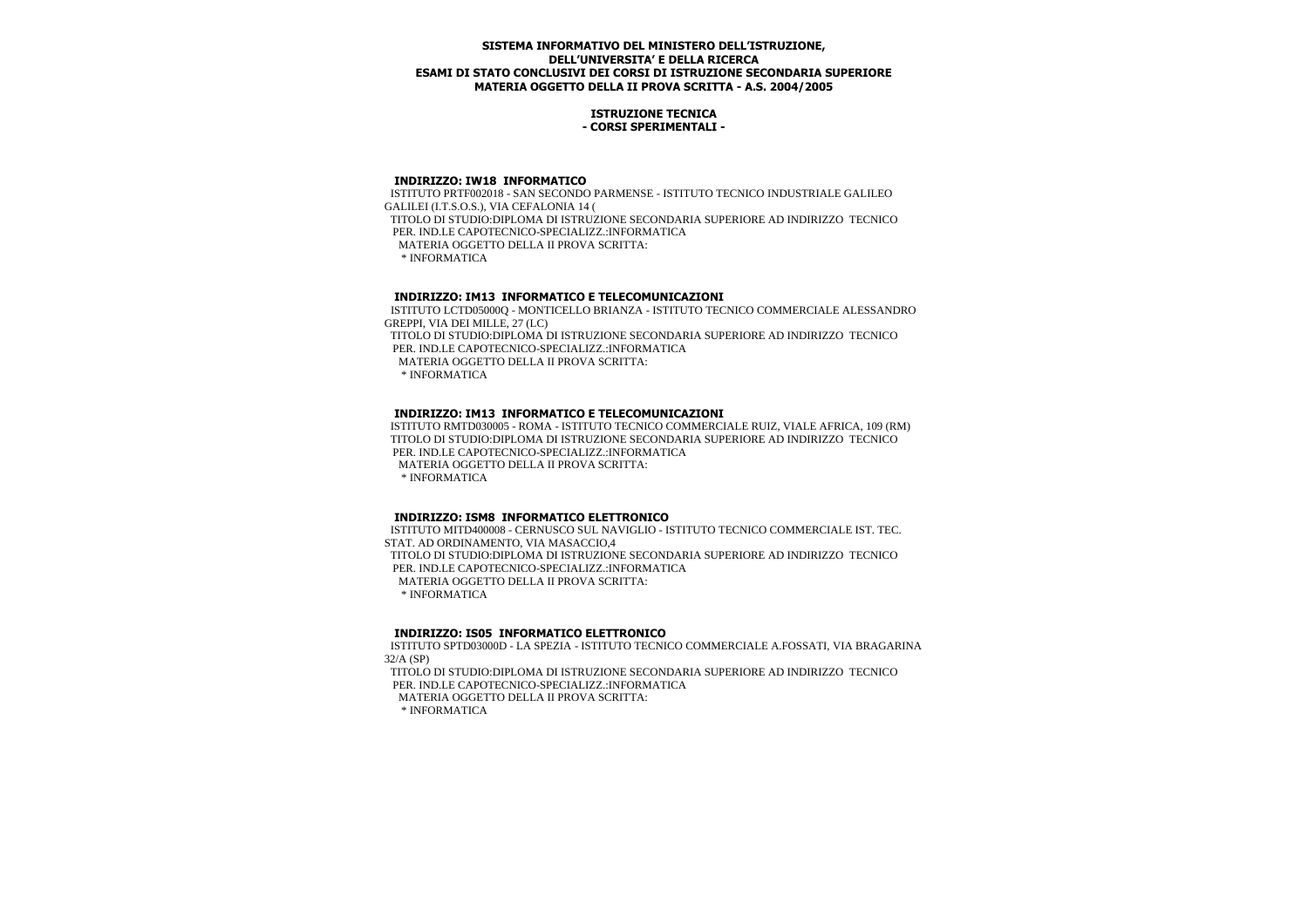## **ISTRUZIONE TECNICA - CORSI SPERIMENTALI -**

#### **INDIRIZZO: IA72 ISTITUTO MAGISTRALE MARIA IMMACOLATA LINGUISTICO AZIENDALE**

 ISTITUTO TOPM085002 - PINEROLO - L.R. PAR. ISTITUTO MAGISTRALE M.IMMACOLATA, V.RIMEMBRANZA 86 (TO) TITOLO DI STUDIO:DIPLOMA DI ISTRUZIONE SECONDARIA SUPERIORE AD INDIRIZZO TECNICO PERITO AZIENDALE E CORRISPOND. IN LINGUE ESTERE MATERIA OGGETTO DELLA II PROVA SCRITTA: \* LINGUA STRANIERA

 **INDIRIZZO: IA68 ISTITUTO TECNICO COMMERCIALE CIVICHE SCUOLE - ECONOMICO AMMINISTRATIVO**

 ISTITUTO MITD28500E - MILANO - L.R. PAR. ISTITUTO TECNICO COMMERCIALE CIVICO SERALE - MILANO, P.ZZA VETRA 9 (MI)

 TITOLO DI STUDIO:DIPLOMA DI ISTRUZIONE SECONDARIA SUPERIORE AD INDIRIZZO TECNICO RAGIONIERE E PERITO COMMERCIALE

MATERIA OGGETTO DELLA II PROVA SCRITTA:

\* ECONOMIA AZIENDALE

## **INDIRIZZO: IA70 ISTITUTO TECNICO COMMERCIALE CLOTILDE DI SAVOIA - NUOVE OPPORTUNITA' INTEGR**

 ISTITUTO TOTD175003 - TORINO - L.R. PAR. ISTITUTO TECNICO COMMERCIALE CLOTILDE DI SAVOIA, V.BERTOLOTTI 10 (TO)

 TITOLO DI STUDIO:DIPLOMA DI ISTRUZIONE SECONDARIA SUPERIORE AD INDIRIZZO TECNICO RAGIONIERE E PERITO COMMERCIALE

MATERIA OGGETTO DELLA II PROVA SCRITTA:

\* ECONOMIA AZIENDALE

## **INDIRIZZO: IA71 ISTITUTO TECNICO INDUSTRIALE ALLE STIMATE - INFORMATICO TELEMATICO**

 ISTITUTO VRTF02500B - VERONA - L.R. PAR. ISTITUTO TECNICO INDUSTRIALE ISTITUTO TECNICO INDUSTRIALE A, V.MONTANARI 1/3 (VR)

 TITOLO DI STUDIO:DIPLOMA DI ISTRUZIONE SECONDARIA SUPERIORE AD INDIRIZZO TECNICO PER. IND.LE CAPOTECNICO-SPECIALIZZ.:INFORMATICA

MATERIA OGGETTO DELLA II PROVA SCRITTA:

\* SISTEMI DI ELABORAZIONE E TRASMISS. DELLE INFORM.

## **INDIRIZZO: IB50 ITIS DI BRUNICO - INDIRIZZO CHIMICA E BIOTECNOLOGIE**

 ISTITUTO TBTF03000E - BRUNICO.BRUNECK. - ISTITUTO TECNICO INDUSTRIALE MAX VALIER (L.TEDESCA) (BZ)

 TITOLO DI STUDIO:DIPLOMA DI ISTRUZIONE SECONDARIA SUPERIORE AD INDIRIZZO TECNICO PER. IND.LE CAPOTECNICO-SPECIALIZZ.NE:CHIMICO

MATERIA OGGETTO DELLA II PROVA SCRITTA:

\* TEC.CHIM.IND.LI,PRINC.DI AUTOM.E DI ORG.NE IND.LE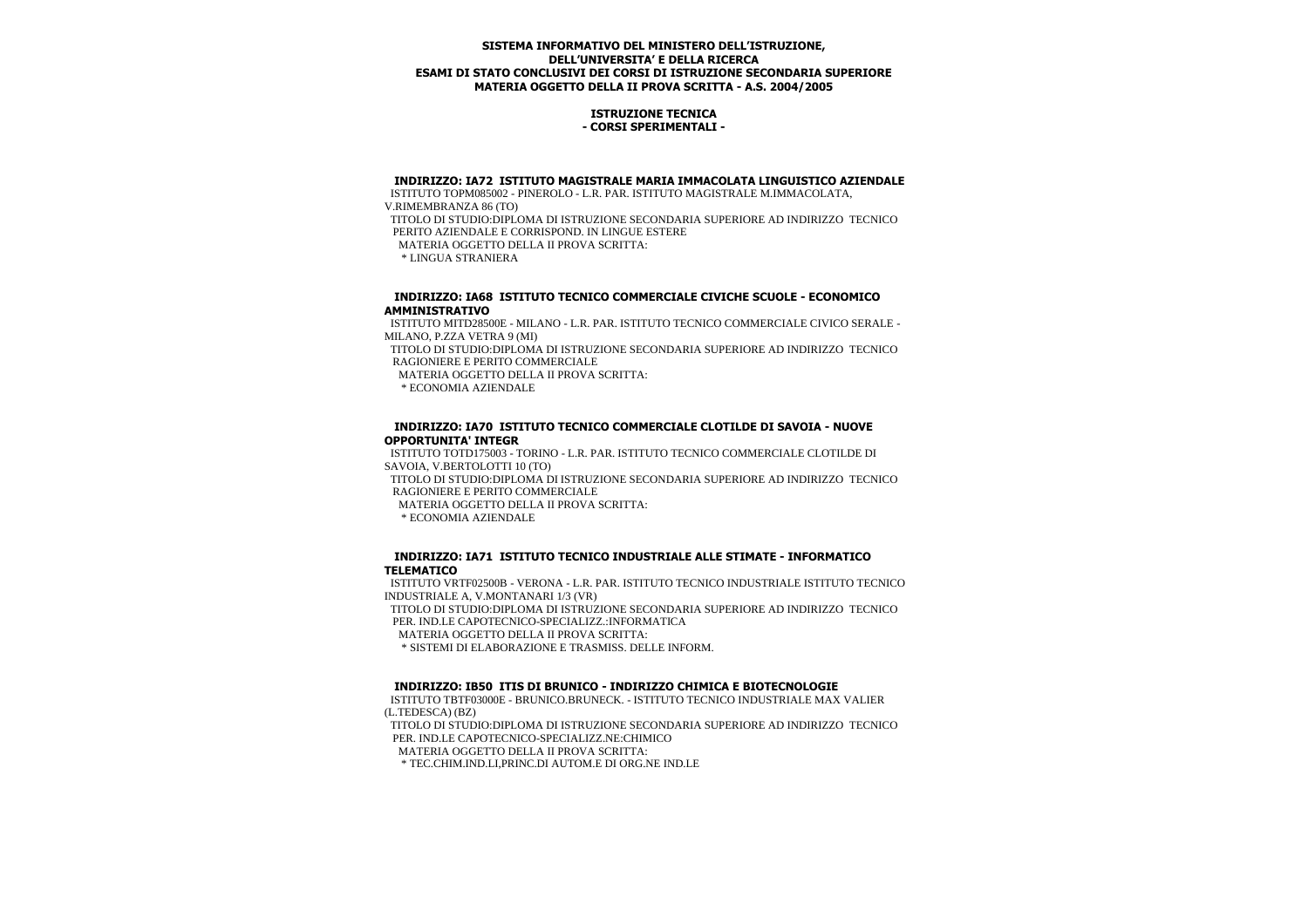## **ISTRUZIONE TECNICA - CORSI SPERIMENTALI -**

## **INDIRIZZO: ISFF LING. BROCCA - DIR. TEC.**

 TITOLO DI STUDIO:DIPLOMA DI ISTRUZIONE SECONDARIA SUPERIORE AD INDIRIZZO LINGUISTICO MATERIA OGGETTO DELLA II PROVA SCRITTA:

\* LINGUA STRANIERA

# **INDIRIZZO: IA77 LINGUISTICO**

 ISTITUTO RETL020003 - REGGIO EMILIA - ISTITUTO TECNICO PER GEOMETRI "BLAISE PASCAL", VIA MAKALLE', 12 (RE) TITOLO DI STUDIO:DIPLOMA DI ISTRUZIONE SECONDARIA SUPERIORE AD INDIRIZZO TECNICO PERITO AZIENDALE E CORRISPOND. IN LINGUE ESTERE MATERIA OGGETTO DELLA II PROVA SCRITTA: \* LINGUA STRANIERA

## **INDIRIZZO: ISDF LINGUISTICO**

 ISTITUTO PRTF002018 - SAN SECONDO PARMENSE - ISTITUTO TECNICO INDUSTRIALE GALILEO GALILEI (I.T.S.O.S.), VIA CEFALONIA 14 ( TITOLO DI STUDIO:DIPLOMA DI ISTRUZIONE SECONDARIA SUPERIORE AD INDIRIZZO TECNICO PERITO AZIENDALE E CORRISPOND. IN LINGUE ESTERE MATERIA OGGETTO DELLA II PROVA SCRITTA: \* LINGUA STRANIERA

## **INDIRIZZO: ISMA LINGUISTICO**

 ISTITUTO MOTE010004 - MODENA - ISTITUTO TECNICO PER ATTIVITA' SOCIALI (GIA' ITF) ITAS SELMI, VIALE LEONARDO DA VINCI 300 ( TITOLO DI STUDIO:DIPLOMA DI ISTRUZIONE SECONDARIA SUPERIORE AD INDIRIZZO LINGUISTICO MATERIA OGGETTO DELLA II PROVA SCRITTA:

\* LINGUA STRANIERA

#### **INDIRIZZO: ISMC LINGUISTICO**

 ISTITUTO PDTE010005 - PADOVA - ISTITUTO TECNICO PER ATTIVITA' SOCIALI (GIA' ITF) "P.SCALCERLE", VIA CAVE,174 (PD) TITOLO DI STUDIO:DIPLOMA DI ISTRUZIONE SECONDARIA SUPERIORE AD INDIRIZZO LINGUISTICO MATERIA OGGETTO DELLA II PROVA SCRITTA: \* LINGUA STRANIERA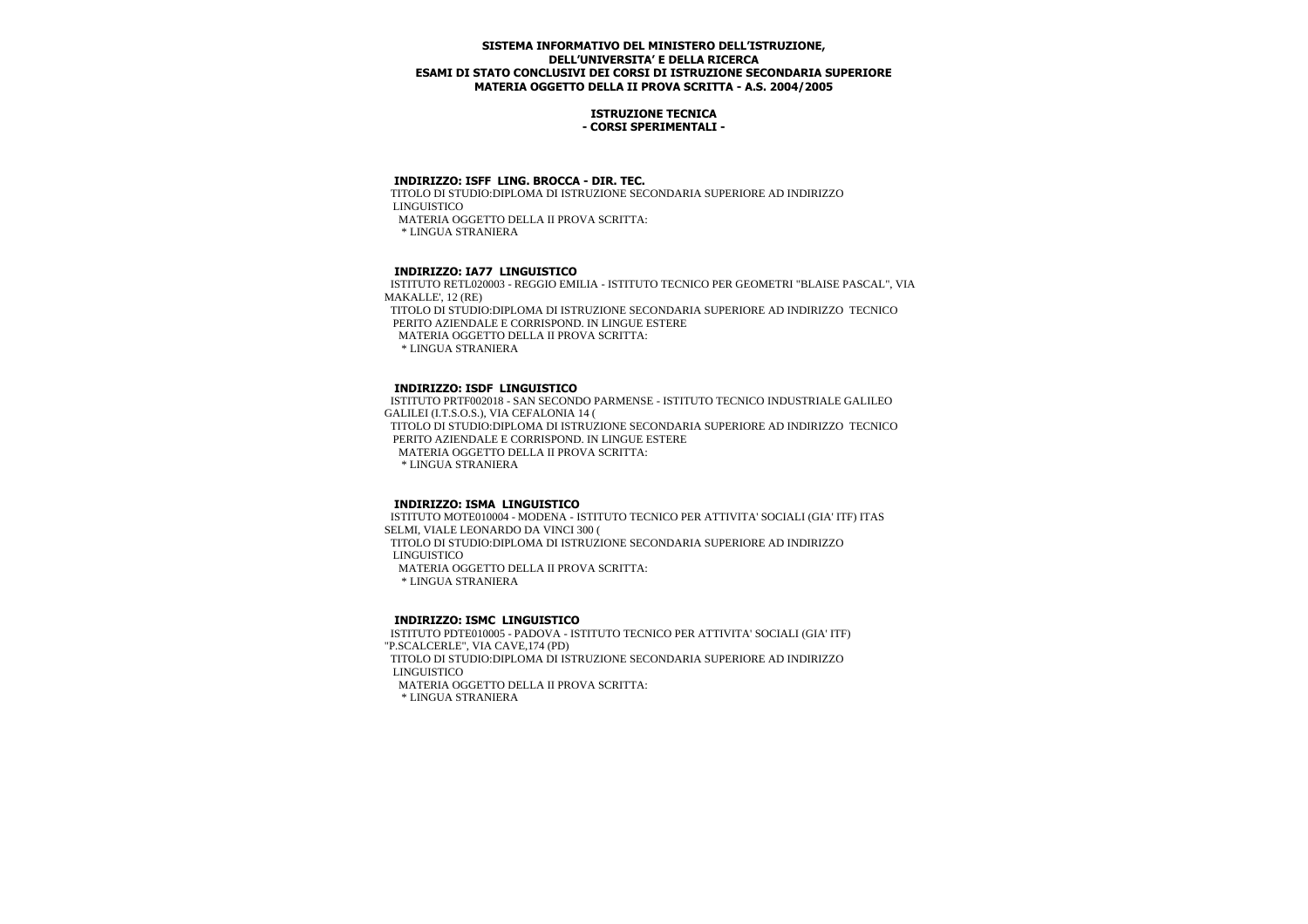## **ISTRUZIONE TECNICA - CORSI SPERIMENTALI -**

#### **INDIRIZZO: IS8P LINGUISTICO**

 ISTITUTO APTD04000G - SAN BENEDETTO DEL TRONTO - ISTITUTO TECNICO COMMERCIALE I.T.C."CAPRIOTTI" S.BENEDETTO, VIA SGATTONI, TITOLO DI STUDIO:DIPLOMA DI ISTRUZIONE SECONDARIA SUPERIORE AD INDIRIZZO LINGUISTICO MATERIA OGGETTO DELLA II PROVA SCRITTA: \* LINGUA STRANIERA

# **INDIRIZZO: IW00 LINGUISTICO**

 ISTITUTO PRTF02000R - FORNOVO DI TARO - ISTITUTO TECNICO INDUSTRIALE "CARLO EMILIO GADDA", VIA NAZIONALE 67 (PR)

 TITOLO DI STUDIO:DIPLOMA DI ISTRUZIONE SECONDARIA SUPERIORE AD INDIRIZZO LINGUISTICO

MATERIA OGGETTO DELLA II PROVA SCRITTA:

\* LINGUA STRANIERA

#### **INDIRIZZO: IW05 LINGUISTICO**

 ISTITUTO AQTE01000T - L'AQUILA - ISTITUTO TECNICO PER ATTIVITA' SOCIALI (GIA' ITF) ELENA DI SAVOIA, VIALE DUCA DEGLI ABRUZ

 TITOLO DI STUDIO:DIPLOMA DI ISTRUZIONE SECONDARIA SUPERIORE AD INDIRIZZO LINGUISTICO

MATERIA OGGETTO DELLA II PROVA SCRITTA:

\* LINGUA STRANIERA

## **INDIRIZZO: IW06 LINGUISTICO**

 ISTITUTO MITN02000X - MILANO - ISTITUTO TECNICO PER IL TURISMO PIER PAOLO PASOLINI, VIA BISTOLFI,15 (MI) TITOLO DI STUDIO:DIPLOMA DI ISTRUZIONE SECONDARIA SUPERIORE AD INDIRIZZO LINGUISTICO MATERIA OGGETTO DELLA II PROVA SCRITTA: \* LINGUA STRANIERA

## **INDIRIZZO: IW07 LINGUISTICO**

 ISTITUTO MITE01000V - MILANO - ISTITUTO TECNICO PER ATTIVITA' SOCIALI (GIA' ITF) "GIULIO NATTA", VIA DON GIOVANNI CALABRIA

 TITOLO DI STUDIO:DIPLOMA DI ISTRUZIONE SECONDARIA SUPERIORE AD INDIRIZZO LINGUISTICO

 MATERIA OGGETTO DELLA II PROVA SCRITTA: \* LINGUA STRANIERA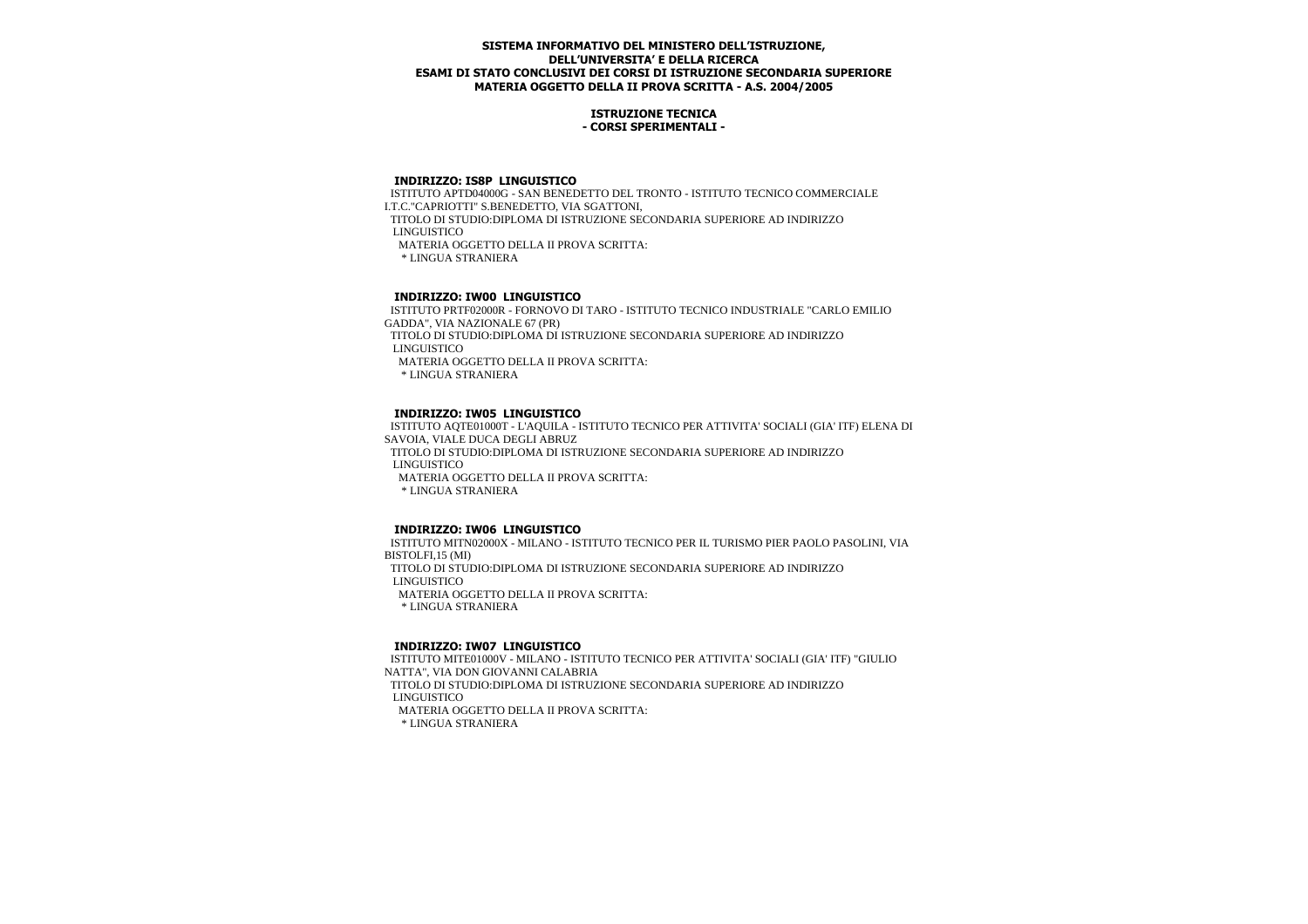## **ISTRUZIONE TECNICA - CORSI SPERIMENTALI -**

## **INDIRIZZO: IW08 LINGUISTICO**

 ISTITUTO MITN03000E - MILANO - ISTITUTO TECNICO PER IL TURISMO ARTEMISIA GENTILESCHI, VIA NATTA,11 (MI)

TITOLO DI STUDIO:DIPLOMA DI ISTRUZIONE SECONDARIA SUPERIORE AD INDIRIZZO

LINGUISTICO

MATERIA OGGETTO DELLA II PROVA SCRITTA:

\* LINGUA STRANIERA

# **INDIRIZZO: ID55 LINGUISTICO - PROGETTO AUTONOMIA**

 ISTITUTO PITD06000L - CASCINA - ISTITUTO TECNICO COMMERCIALE "A.PESENTI", VIA A. MORO 6 (PI)

 TITOLO DI STUDIO:DIPLOMA DI ISTRUZIONE SECONDARIA SUPERIORE AD INDIRIZZO LINGUISTICO

MATERIA OGGETTO DELLA II PROVA SCRITTA:

\* LINGUA STRANIERA

# **INDIRIZZO: IA40 LINGUISTICO "BROCCA"**

 ISTITUTO RMTE020002 - ROMA - ISTITUTO TECNICO PER ATTIVITA' SOCIALI (GIA' ITF) ANTONIETTI, VIA DEI PAPARESCHI, 30/A (RM)

 TITOLO DI STUDIO:DIPLOMA DI ISTRUZIONE SECONDARIA SUPERIORE AD INDIRIZZO LINGUISTICO

MATERIA OGGETTO DELLA II PROVA SCRITTA:

\* LINGUA STRANIERA

## **INDIRIZZO: IA03 LINGUISTICO AZIENDALE**

 ISTITUTO COTD00201N - MARIANO COMENSE - ISTITUTO TECNICO COMMERCIALE JEAN MONNET, VIA S. CATERINA DA SIENA N. 3 (CO) TITOLO DI STUDIO:DIPLOMA DI ISTRUZIONE SECONDARIA SUPERIORE AD INDIRIZZO TECNICO PERITO AZIENDALE E CORRISPOND. IN LINGUE ESTERE MATERIA OGGETTO DELLA II PROVA SCRITTA: \* LINGUA STRANIERA

## **INDIRIZZO: ISGM LINGUISTICO AZIENDALE**

 ISTITUTO RMTF110003 - ROMA - ISTITUTO TECNICO INDUSTRIALE GIOVANNI XXIII, VIA TOR SAPIENZA 160 (RM)

 TITOLO DI STUDIO:DIPLOMA DI ISTRUZIONE SECONDARIA SUPERIORE AD INDIRIZZO TECNICO PERITO AZIENDALE E CORRISPOND. IN LINGUE ESTERE

MATERIA OGGETTO DELLA II PROVA SCRITTA: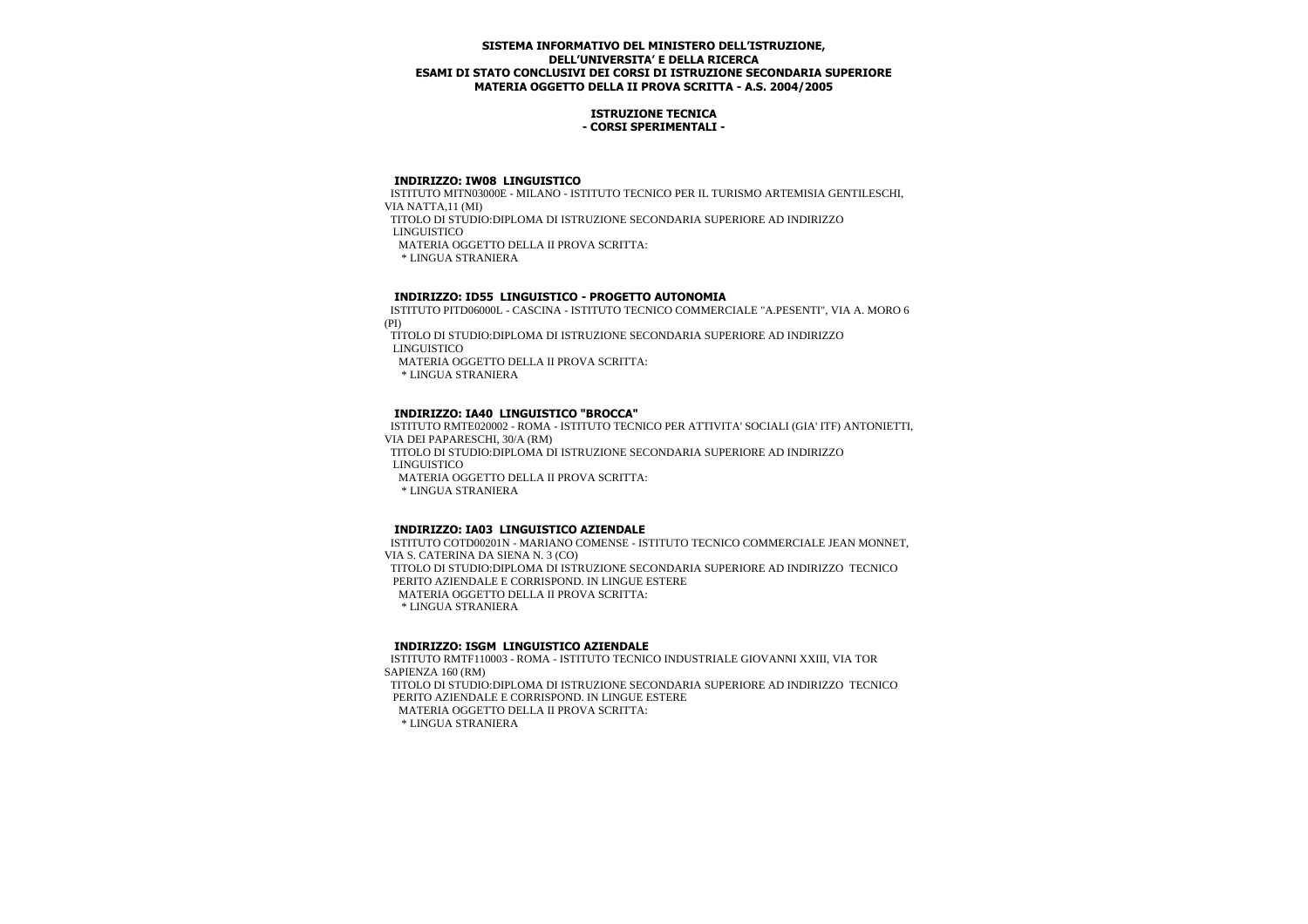#### **ISTRUZIONE TECNICA - CORSI SPERIMENTALI -**

#### **INDIRIZZO: IS7B LINGUISTICO AZIENDALE TURISTICO**

 ISTITUTO TBTE01000E - MERANO.MERAN. - ISTITUTO TECNICO PER ATTIVITA' SOCIALI (GIA' ITF) LINGUA TEDESCA, VIA KARL WOLFF R 2 TITOLO DI STUDIO:DIPLOMA DI ISTRUZIONE SECONDARIA SUPERIORE AD INDIRIZZO TECNICO PERITO AZIENDALE E CORRISPOND. IN LINGUE ESTERE MATERIA OGGETTO DELLA II PROVA SCRITTA: \* ECONOMIA AZIENDALE

## **INDIRIZZO: IA79 LINGUISTICO COMUNICAZIONE AZIENDALE CIVICHE SCUOLE MANZONI**

 ISTITUTO MITD38500B - MILANO - L.R. PAR. ISTITUTO TECNICO COMMERCIALE MANZONI CIVICA - MILANO, VIA MARSALA,8 (MI)

 TITOLO DI STUDIO:DIPLOMA DI ISTRUZIONE SECONDARIA SUPERIORE AD INDIRIZZO TECNICO PERITO AZIENDALE E CORRISPOND. IN LINGUE ESTERE

MATERIA OGGETTO DELLA II PROVA SCRITTA:

\* LINGUA STRANIERA

## **INDIRIZZO: ISN9 LINGUISTICO GIURID. ECONOMICO**

 ISTITUTO MITD012014 - CASTANO PRIMO - ISTITUTO TECNICO COMMERCIALE GIUSEPPE TORNO, PIAZZALE DON MILANI (MI)

 TITOLO DI STUDIO:DIPLOMA DI ISTRUZIONE SECONDARIA SUPERIORE AD INDIRIZZO TECNICO PERITO AZIENDALE E CORRISPOND. IN LINGUE ESTERE

MATERIA OGGETTO DELLA II PROVA SCRITTA:

\* LINGUA STRANIERA

## **INDIRIZZO: ISCT LINGUISTICO LETTERARIO MODERNO**

 ISTITUTO SPTD03000D - LA SPEZIA - ISTITUTO TECNICO COMMERCIALE A.FOSSATI, VIA BRAGARINA 32/A (SP)

 TITOLO DI STUDIO:DIPLOMA DI ISTRUZIONE SECONDARIA SUPERIORE AD INDIRIZZO LINGUISTICO

MATERIA OGGETTO DELLA II PROVA SCRITTA:

\* LINGUA STRANIERA

## **INDIRIZZO: ISFW LINGUISTICO LETTERARIO MODERNO**

 ISTITUTO NATD12000C - NAPOLI - ISTITUTO TECNICO COMMERCIALE ITC SERRA- NAPOLI-, VIA TRINITA' DELLE MONACHE 2 (NA)

 TITOLO DI STUDIO:DIPLOMA DI ISTRUZIONE SECONDARIA SUPERIORE AD INDIRIZZO LINGUISTICO

MATERIA OGGETTO DELLA II PROVA SCRITTA: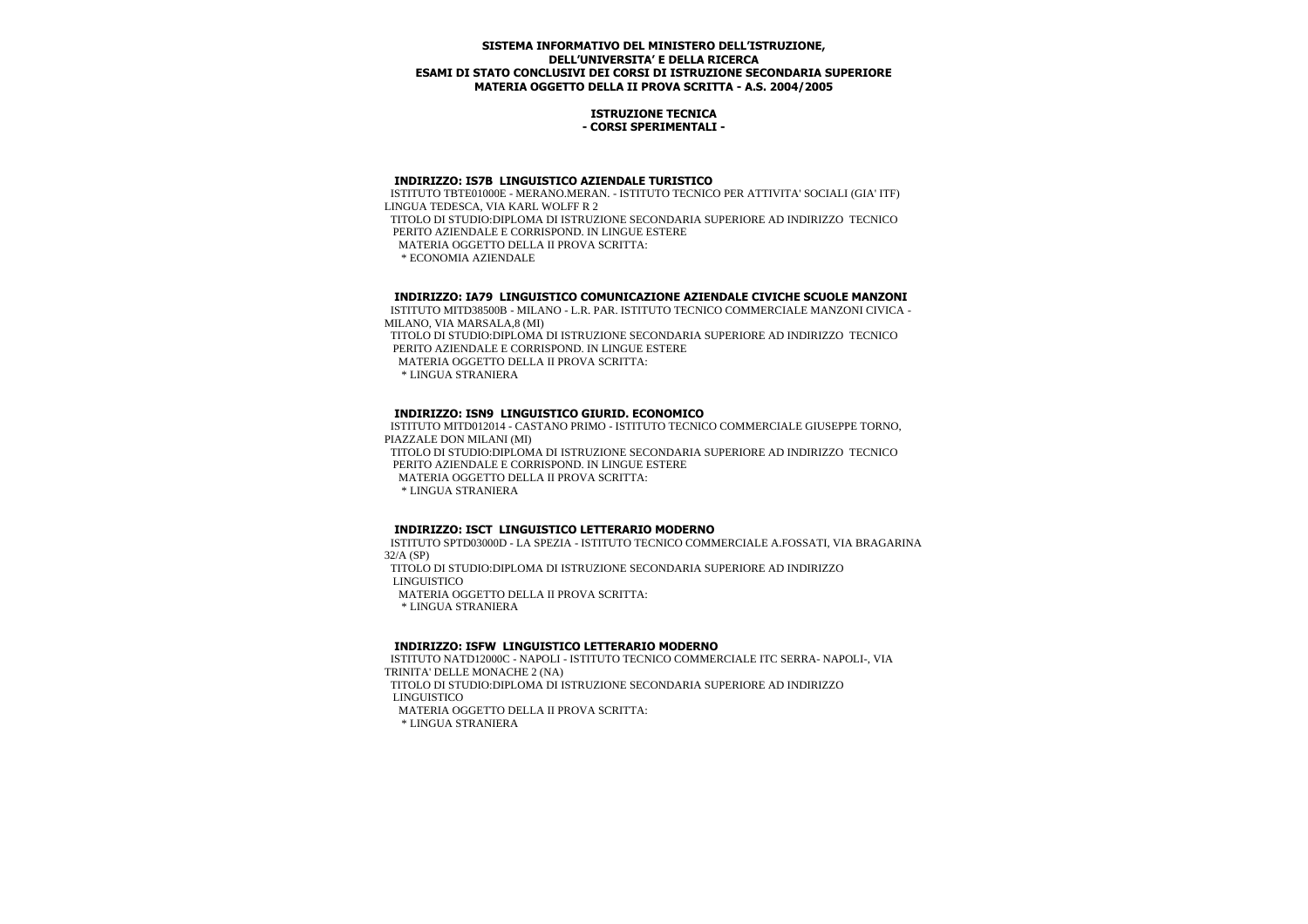## **ISTRUZIONE TECNICA - CORSI SPERIMENTALI -**

#### **INDIRIZZO: IA41 LINGUISTICO MODERNO**

 ISTITUTO UDTD01201R - SAN DANIELE DEL FRIULI - IST TEC COMMERCIALE E PER GEOMETRI V. MANZINI, PIAZZA IV NOVEMBRE (UD) TITOLO DI STUDIO:DIPLOMA DI ISTRUZIONE SECONDARIA SUPERIORE AD INDIRIZZO LINGUISTICO MATERIA OGGETTO DELLA II PROVA SCRITTA:

\* LINGUA STRANIERA

# **INDIRIZZO: ISMB LINGUISTICO MODERNO**

 ISTITUTO PSTD009018 - NOVAFELTRIA - ISTITUTO TECNICO COMMERCIALE NOVAFELTRIA POLO I.T.C.G. "L.E, VIA DELLO SPORT,8 (PS)

 TITOLO DI STUDIO:DIPLOMA DI ISTRUZIONE SECONDARIA SUPERIORE AD INDIRIZZO LINGUISTICO

MATERIA OGGETTO DELLA II PROVA SCRITTA:

\* LINGUA STRANIERA

## **INDIRIZZO: ISME LINGUISTICO MODERNO**

 ISTITUTO VBTF010006 - VERBANIA - ISTITUTO TECNICO INDUSTRIALE ITIS "COBIANCHI", PIAZZA MARTIRI DI TRAREGO, 8 - INTRA (VB)

 TITOLO DI STUDIO:DIPLOMA DI ISTRUZIONE SECONDARIA SUPERIORE AD INDIRIZZO LINGUISTICO

MATERIA OGGETTO DELLA II PROVA SCRITTA:

\* LINGUA STRANIERA

## **INDIRIZZO: IW13 LINGUISTICO MODERNO**

 ISTITUTO NATF12000P - POZZUOLI - ISTITUTO TECNICO INDUSTRIALE ITI DI POZZUOLI, VIA FASANO 13 (NA)

 TITOLO DI STUDIO:DIPLOMA DI ISTRUZIONE SECONDARIA SUPERIORE AD INDIRIZZO LINGUISTICO

MATERIA OGGETTO DELLA II PROVA SCRITTA:

\* LINGUA STRANIERA

## **INDIRIZZO: IY87 LINGUISTICO MODERNO**

 ISTITUTO ANTD040001 - ANCONA - ISTITUTO TECNICO COMMERCIALE G. BENINCASA, VIA M.MARINI 35 (AN)

 TITOLO DI STUDIO:DIPLOMA DI ISTRUZIONE SECONDARIA SUPERIORE AD INDIRIZZO LINGUISTICO

MATERIA OGGETTO DELLA II PROVA SCRITTA: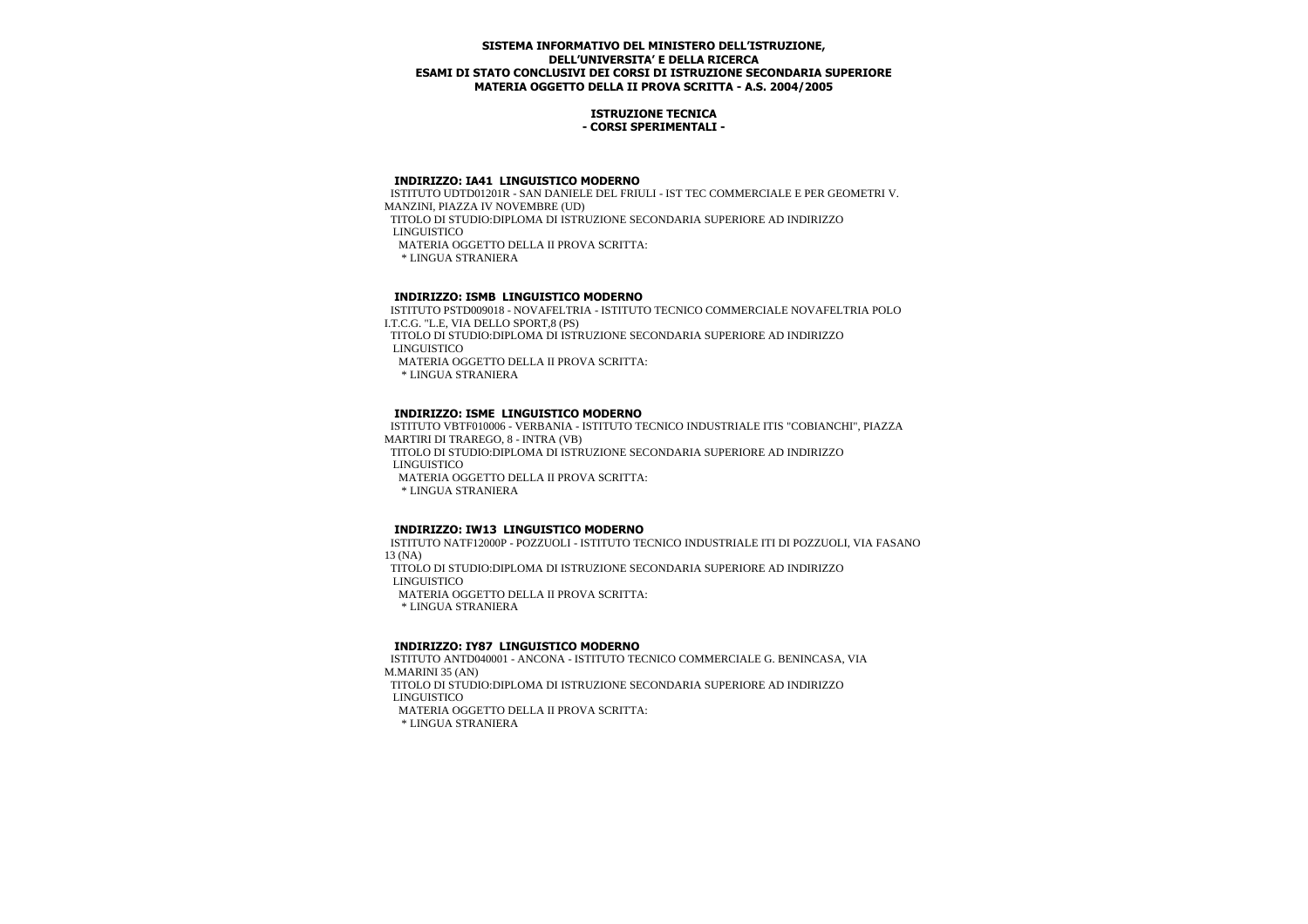## **ISTRUZIONE TECNICA - CORSI SPERIMENTALI -**

#### **INDIRIZZO: IY88 LINGUISTICO MODERNO**

 ISTITUTO PZTD010007 - PALAZZO SAN GERVASIO - IST TEC COMMERCIALE E PER GEOMETRI "C. D'ERRICO" PALAZZO S. GERV, VIALE CAMPA TITOLO DI STUDIO:DIPLOMA DI ISTRUZIONE SECONDARIA SUPERIORE AD INDIRIZZO LINGUISTICO MATERIA OGGETTO DELLA II PROVA SCRITTA: \* LINGUA STRANIERA

# **INDIRIZZO: IY89 LINGUISTICO MODERNO**

 ISTITUTO PZTD02000T - POTENZA - ISTITUTO TECNICO COMMERCIALE "L. DA VINCI" POTENZA, VIA BONAVENTURA (PZ)

 TITOLO DI STUDIO:DIPLOMA DI ISTRUZIONE SECONDARIA SUPERIORE AD INDIRIZZO LINGUISTICO

MATERIA OGGETTO DELLA II PROVA SCRITTA:

\* LINGUA STRANIERA

## **INDIRIZZO: IY91 LINGUISTICO MODERNO**

 ISTITUTO ROTE007017 - BADIA POLESINE - ISTITUTO TECNICO PER ATTIVITA' SOCIALI (GIA' ITF) LICEO SPER.SCIENT.LING."E.BALZ, V

 TITOLO DI STUDIO:DIPLOMA DI ISTRUZIONE SECONDARIA SUPERIORE AD INDIRIZZO LINGUISTICO

MATERIA OGGETTO DELLA II PROVA SCRITTA:

\* LINGUA STRANIERA

## **INDIRIZZO: IY92 LINGUISTICO MODERNO**

 ISTITUTO FITD100003 - BAGNO A RIPOLI - ISTITUTO TECNICO COMMERCIALE ALESSANDRO VOLTA, VIA ROMA, 75/77 (FI) TITOLO DI STUDIO:DIPLOMA DI ISTRUZIONE SECONDARIA SUPERIORE AD INDIRIZZO LINGUISTICO MATERIA OGGETTO DELLA II PROVA SCRITTA: \* LINGUA STRANIERA

## **INDIRIZZO: IY93 LINGUISTICO MODERNO**

 ISTITUTO BATD050006 - BARI - ISTITUTO TECNICO COMMERCIALE GIULIO CESARE, VIALE L.EINAUDI 66 (BA)

 TITOLO DI STUDIO:DIPLOMA DI ISTRUZIONE SECONDARIA SUPERIORE AD INDIRIZZO LINGUISTICO

MATERIA OGGETTO DELLA II PROVA SCRITTA: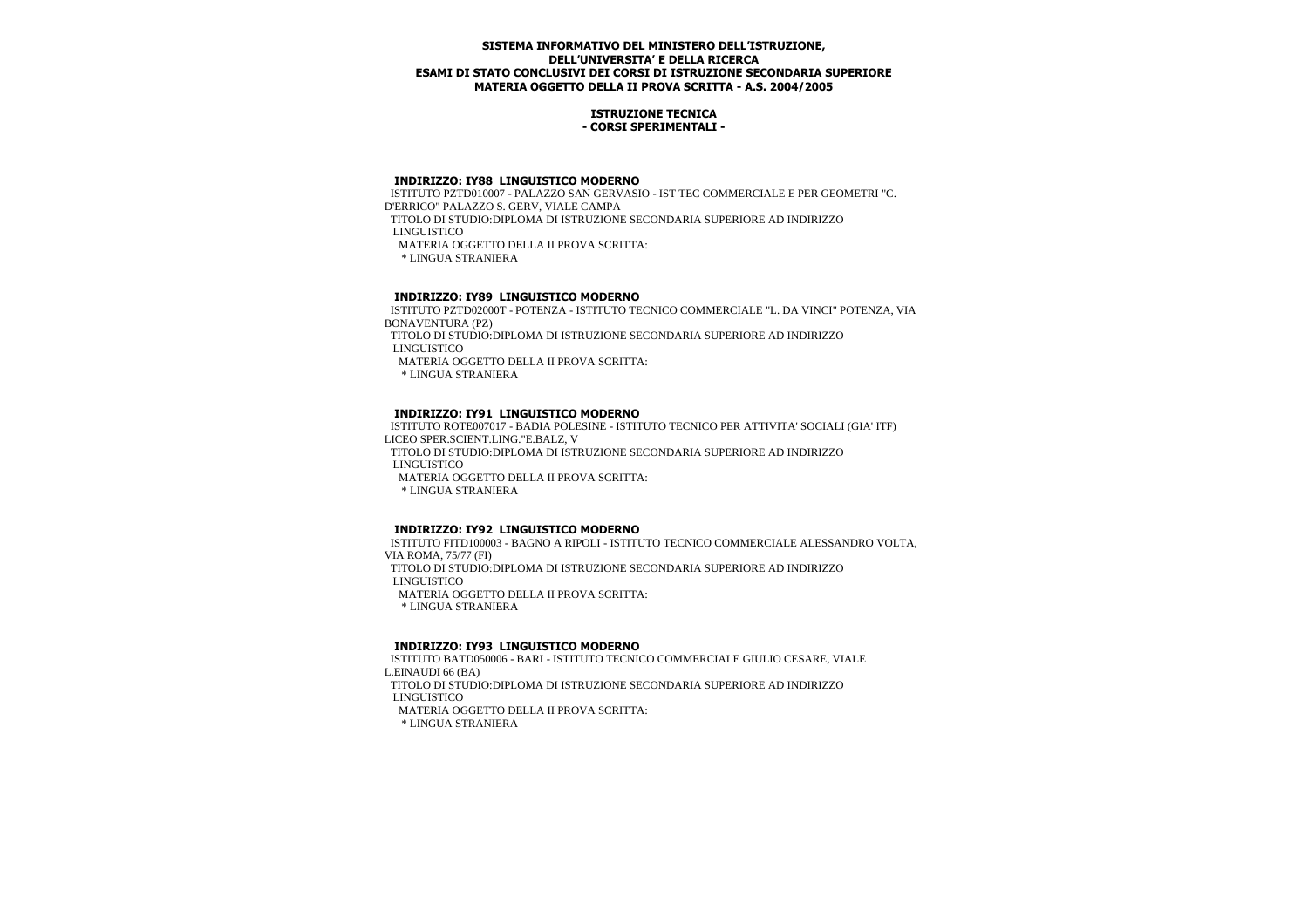## **ISTRUZIONE TECNICA - CORSI SPERIMENTALI -**

#### **INDIRIZZO: IY94 LINGUISTICO MODERNO**

 ISTITUTO MITD330007 - BOLLATE - ISTITUTO TECNICO COMMERCIALE PRIMO LEVI, VIA VARALLI,20 (MI)

TITOLO DI STUDIO:DIPLOMA DI ISTRUZIONE SECONDARIA SUPERIORE AD INDIRIZZO

LINGUISTICO

MATERIA OGGETTO DELLA II PROVA SCRITTA:

\* LINGUA STRANIERA

# **INDIRIZZO: IY95 LINGUISTICO MODERNO**

 ISTITUTO CATE010004 - CAGLIARI - ISTITUTO TECNICO PER ATTIVITA' SOCIALI (GIA' ITF) "G. DELEDDA" (CAGLIARI), VIA BRIANZA (C TITOLO DI STUDIO:DIPLOMA DI ISTRUZIONE SECONDARIA SUPERIORE AD INDIRIZZO

LINGUISTICO

MATERIA OGGETTO DELLA II PROVA SCRITTA:

\* LINGUA STRANIERA

# **INDIRIZZO: IY96 LINGUISTICO MODERNO**

 ISTITUTO CLTE01000Q - CALTANISSETTA - ISTITUTO TECNICO PER ATTIVITA' SOCIALI (GIA' ITF) LUIGI RUSSO, VIA LEONE XIII, 48/D

 TITOLO DI STUDIO:DIPLOMA DI ISTRUZIONE SECONDARIA SUPERIORE AD INDIRIZZO LINGUISTICO

MATERIA OGGETTO DELLA II PROVA SCRITTA:

\* LINGUA STRANIERA

## **INDIRIZZO: IY97 LINGUISTICO MODERNO**

 ISTITUTO MITD400008 - CERNUSCO SUL NAVIGLIO - ISTITUTO TECNICO COMMERCIALE IST. TEC. STAT. AD ORDINAMENTO, VIA MASACCIO,4 TITOLO DI STUDIO:DIPLOMA DI ISTRUZIONE SECONDARIA SUPERIORE AD INDIRIZZO LINGUISTICO MATERIA OGGETTO DELLA II PROVA SCRITTA: \* LINGUA STRANIERA

## **INDIRIZZO: IY98 LINGUISTICO MODERNO**

 ISTITUTO FITD06000T - FIRENZE - ISTITUTO TECNICO COMMERCIALE PEANO, VIA ANDREA DEL SARTO 6/A (FI)

 TITOLO DI STUDIO:DIPLOMA DI ISTRUZIONE SECONDARIA SUPERIORE AD INDIRIZZO LINGUISTICO

MATERIA OGGETTO DELLA II PROVA SCRITTA: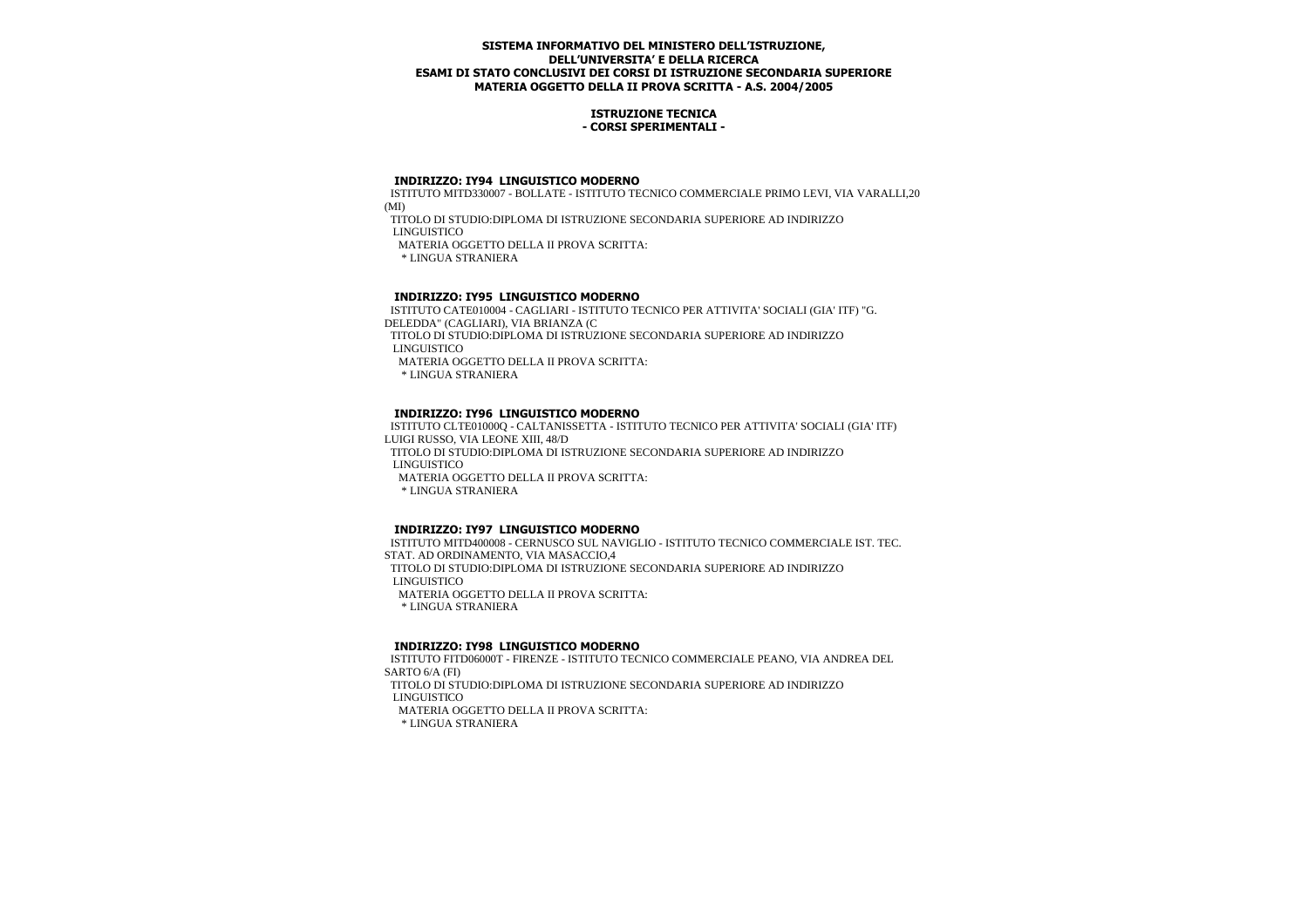## **ISTRUZIONE TECNICA - CORSI SPERIMENTALI -**

#### **INDIRIZZO: IY99 LINGUISTICO MODERNO**

 ISTITUTO FOTE00701P - FORLI' - ISTITUTO TECNICO PER ATTIVITA' SOCIALI (GIA' ITF) G.SAFFI, VIA GIORGINA SAFFI 17 (FO)

TITOLO DI STUDIO:DIPLOMA DI ISTRUZIONE SECONDARIA SUPERIORE AD INDIRIZZO

LINGUISTICO

MATERIA OGGETTO DELLA II PROVA SCRITTA:

\* LINGUA STRANIERA

# **INDIRIZZO: IW01 LINGUISTICO MODERNO (TRE LINGUE STRANIERE)**

 ISTITUTO MITD041014 - PADERNO DUGNANO - ISTITUTO TECNICO COMMERCIALE CARLO EMILIO GADDA, VIA L. DA VINCI, 18 (MI)

 TITOLO DI STUDIO:DIPLOMA DI ISTRUZIONE SECONDARIA SUPERIORE AD INDIRIZZO LINGUISTICO

MATERIA OGGETTO DELLA II PROVA SCRITTA:

\* LINGUA STRANIERA

# **INDIRIZZO: ISY9 LINGUISTICO MODERNO COM.**

 ISTITUTO MITD18500N - MILANO - L.R. PAR. ISTITUTO TECNICO COMMERCIALE S.GEMMA - MILANO, V.BALDINUCCI 88 (MI)

 TITOLO DI STUDIO:DIPLOMA DI ISTRUZIONE SECONDARIA SUPERIORE AD INDIRIZZO TECNICO PERITO AZIENDALE E CORRISPOND. IN LINGUE ESTERE

MATERIA OGGETTO DELLA II PROVA SCRITTA:

\* LINGUA STRANIERA

## **INDIRIZZO: ISJ1 LINGUISTICO TURISTICO AZIENDALE**

 ISTITUTO PGTF12000L - GUBBIO - ISTITUTO TECNICO INDUSTRIALE GUBBIO, VIA BOTTAGNONE (PG) TITOLO DI STUDIO:DIPLOMA DI ISTRUZIONE SECONDARIA SUPERIORE AD INDIRIZZO TECNICO PERITO AZIENDALE E CORRISPOND. IN LINGUE ESTERE MATERIA OGGETTO DELLA II PROVA SCRITTA: \* LINGUA STRANIERA

## **INDIRIZZO: IX25 LINGUISTICO TURISTICO MODERNO**

 ISTITUTO NATN02500L - CASTELLAMMARE DI STABIA - L.R. PAR. ISTITUTO TECNICO PER IL TURISMO SANTA CROCE, SALITA SANTA CROCE, TITOLO DI STUDIO:DIPLOMA DI ISTRUZIONE SECONDARIA SUPERIORE AD INDIRIZZO TECNICO PERITO PER IL TURISMO MATERIA OGGETTO DELLA II PROVA SCRITTA: \* LINGUA STRANIERA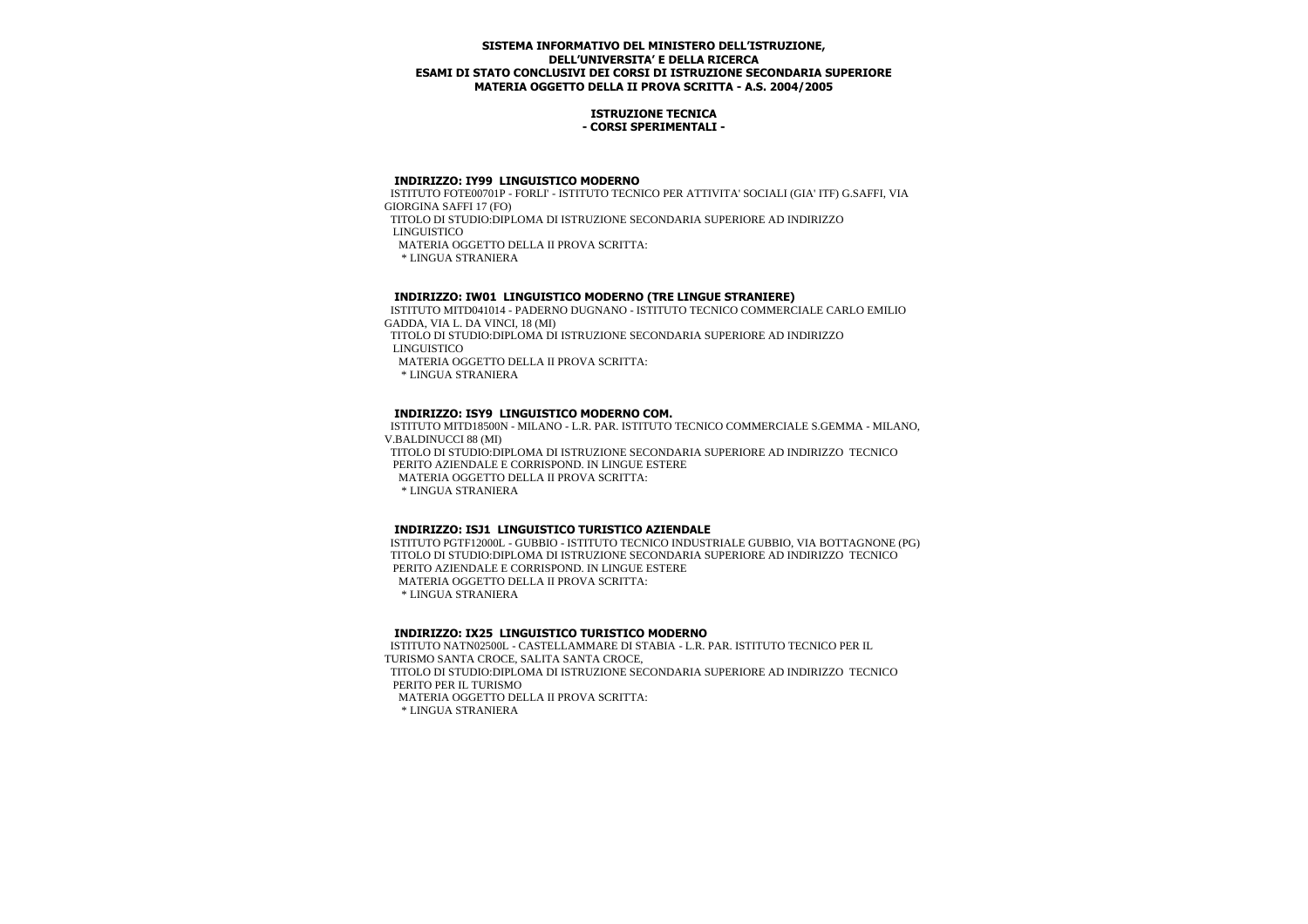## **ISTRUZIONE TECNICA - CORSI SPERIMENTALI -**

#### **INDIRIZZO: IS87 MATEMATICO INFORMATICO**

 ISTITUTO FITD100003 - BAGNO A RIPOLI - ISTITUTO TECNICO COMMERCIALE ALESSANDRO VOLTA, VIA ROMA, 75/77 (FI) TITOLO DI STUDIO:DIPLOMA DI ISTRUZIONE SECONDARIA SUPERIORE AD INDIRIZZO TECNICO PER. IND.LE CAPOTECNICO-SPECIALIZZ.:INFORMATICA MATERIA OGGETTO DELLA II PROVA SCRITTA: \* INFORMATICA

# **INDIRIZZO: IS98 MATEMATICO SCIENTIFICO**

 ISTITUTO NATD12000C - NAPOLI - ISTITUTO TECNICO COMMERCIALE ITC SERRA- NAPOLI-, VIA TRINITA' DELLE MONACHE 2 (NA)

 TITOLO DI STUDIO:DIPLOMA DI ISTRUZIONE SECONDARIA SUPERIORE AD INDIRIZZO **SCIENTIFICO** 

MATERIA OGGETTO DELLA II PROVA SCRITTA:

\* MATEMATICA

## **INDIRIZZO: TSQ7 MATERIE PLASTICHE**

 ISTITUTO APTF02000L - ASCOLI PICENO - ISTITUTO TECNICO INDUSTRIALE I.T.I."E.FERMI" ASCOLI PICENO, VIALE DELLA REPUBBLICA,

 TITOLO DI STUDIO:DIPLOMA DI ISTRUZIONE SECONDARIA SUPERIORE AD INDIRIZZO TECNICO PER. IND.LE CAPOTECN.-SPECIALIZ.:MATERIE PLASTICHE

MATERIA OGGETTO DELLA II PROVA SCRITTA:

\* IMPIANTI DI MATERIE PLASTICHE,ORGANIZZ. E DISEGNO

## **INDIRIZZO: IB52 MECCANICA - PROGETTO AUTONOMIA - (INDUSTRIA E TERZIARIO AVANZATO)**

 TITOLO DI STUDIO:DIPLOMA DI ISTRUZIONE SECONDARIA SUPERIORE AD INDIRIZZO TECNICO PER. IND.LE CAPOTECNICO-SPECIALIZZ.NE:MECCANICA MATERIA OGGETTO DELLA II PROVA SCRITTA: \* TECNOLOGIE E LAVORAZIONI MECCANICHE

#### **INDIRIZZO: IS7G OPERATORI SUI BENI CULTURALI**

ISTITUTO RETL020003 - REGGIO EMILIA - ISTITUTO TECNICO PER GEOMETRI "BLAISE PASCAL", VIA MAKALLE', 12 (RE) TITOLO DI STUDIO:DIPLOMA DI ISTRUZIONE SECONDARIA SUPERIORE AD INDIRIZZO ARTISTICO DURATA QUINQUENNALE MATERIA OGGETTO DELLA II PROVA SCRITTA: \* DISEGNO E RILIEVO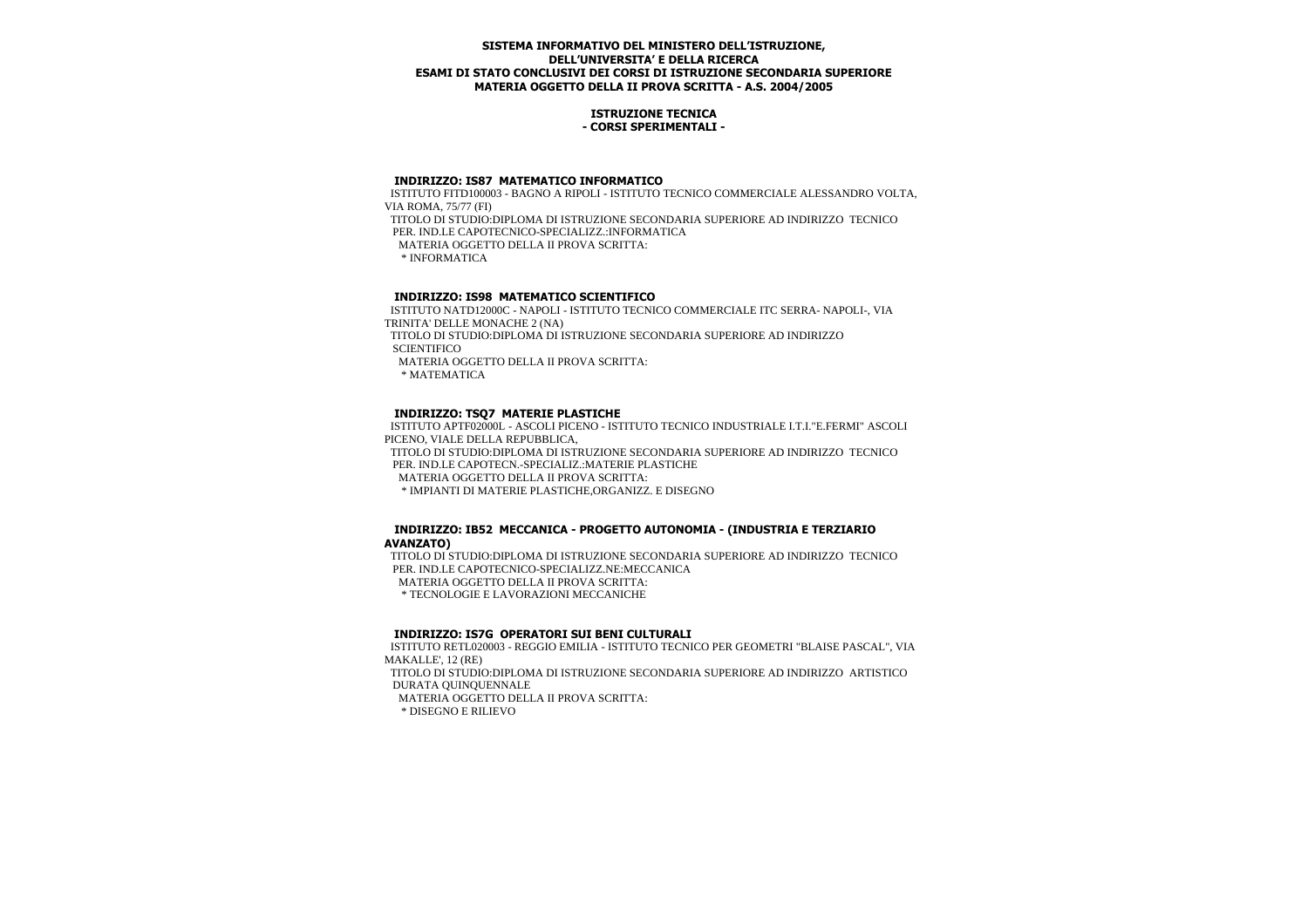## **ISTRUZIONE TECNICA - CORSI SPERIMENTALI -**

## **INDIRIZZO: TS00 OTTICA FISIOLOGICA**

 ISTITUTO MITF290008 - MILANO - ISTITUTO TECNICO INDUSTRIALE ETTORE CONTI, VIA A. DE VINCENTI 11 (MI) TITOLO DI STUDIO:DIPLOMA DI ISTRUZIONE SECONDARIA SUPERIORE AD INDIRIZZO TECNICO PER. IND.LE CAPOTEC.-SPECIAL.:INDUSTRIA OTTICA MATERIA OGGETTO DELLA II PROVA SCRITTA: \* OTTICA

# **INDIRIZZO: IM06 PERITI AZIENDALI**

 ISTITUTO VBTD030005 - OMEGNA - ISTITUTO TECNICO COMMERCIALE ITCPACLE, VIA COLOMBERA (VB)

 TITOLO DI STUDIO:DIPLOMA DI ISTRUZIONE SECONDARIA SUPERIORE AD INDIRIZZO TECNICO PERITO AZIENDALE E CORRISPOND. IN LINGUE ESTERE

MATERIA OGGETTO DELLA II PROVA SCRITTA:

\* LINGUA STRANIERA

## **INDIRIZZO: IB51 PRODUZIONI BIOLOGICHE E RISORSE NATURALI-PROGETTO AUTONOMIA-(AGRARIO)**

 TITOLO DI STUDIO:DIPLOMA DI ISTRUZIONE SECONDARIA SUPERIORE AD INDIRIZZO TECNICO PERITO AGRARIO MATERIA OGGETTO DELLA II PROVA SCRITTA:

\* TECNICHE DELLE PRODUZIONI VEGETALI ED ANIMALI

## **INDIRIZZO: ISDD PROGRAMMATORI**

 ISTITUTO ROTE00601B - BADIA POLESINE - ISTITUTO TECNICO PER ATTIVITA' SOCIALI (GIA' ITF) L.EINAUDI - I.T. ATT.SOC. BADI, V TITOLO DI STUDIO:DIPLOMA DI ISTRUZIONE SECONDARIA SUPERIORE AD INDIRIZZO TECNICO RAGIONIERE PERITO COMMERCIALE E PROGRAMMATORE MATERIA OGGETTO DELLA II PROVA SCRITTA: \* INFORMATICA

## **INDIRIZZO: IM03 PROGRAMMATORI (PLS)**

 TITOLO DI STUDIO:DIPLOMA DI ISTRUZIONE SECONDARIA SUPERIORE AD INDIRIZZO TECNICO RAGIONIERE PERITO COMMERCIALE E PROGRAMMATORE MATERIA OGGETTO DELLA II PROVA SCRITTA: \* INFORMATICA GENERALE ED APPLICAZIONI GESTIONALI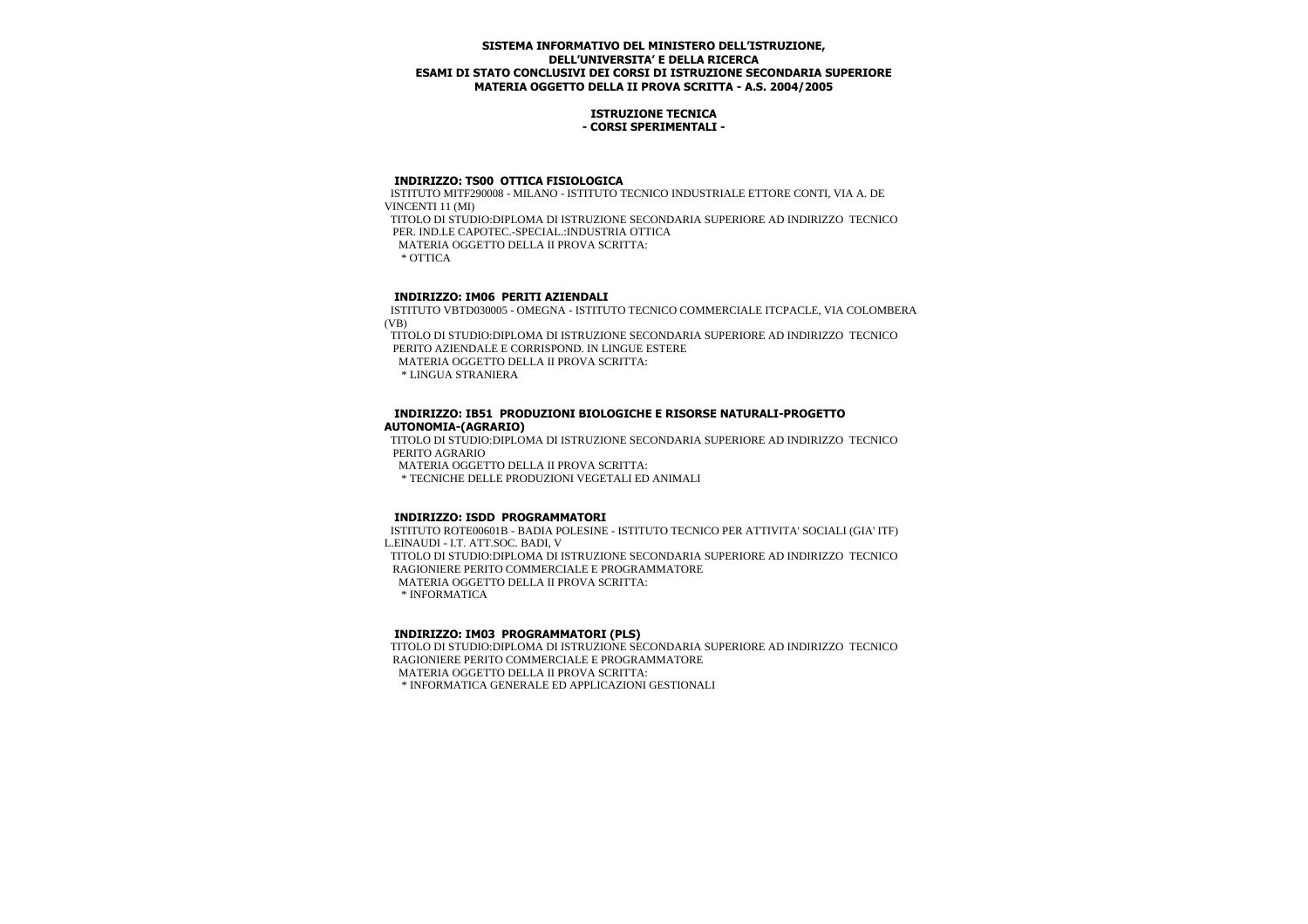#### **ISTRUZIONE TECNICA - CORSI SPERIMENTALI -**

#### **INDIRIZZO: IS31 RAGIONIERI PROGRAMMATORI**

 ISTITUTO NATD12000C - NAPOLI - ISTITUTO TECNICO COMMERCIALE ITC SERRA- NAPOLI-, VIA TRINITA' DELLE MONACHE 2 (NA) TITOLO DI STUDIO:DIPLOMA DI ISTRUZIONE SECONDARIA SUPERIORE AD INDIRIZZO TECNICO RAGIONIERE PERITO COMMERCIALE E PROGRAMMATORE MATERIA OGGETTO DELLA II PROVA SCRITTA: \* INFORMATICA GESTIONALE

## **INDIRIZZO: IB44 SALUTE-OP.GEST.SERV.PER LA PERSONA PROGETTO AUTONOMIA- (AMBIENTE E SALUTE)**

 TITOLO DI STUDIO:DIPLOMA DI ISTRUZIONE SECONDARIA SUPERIORE AD INDIRIZZO TECNICO ATTIVITA' SOCIALI -SPECIALIZZ. DIRIG. COMUNITA' MATERIA OGGETTO DELLA II PROVA SCRITTA:

\* ANATOMIA, FISILOGIA E PATOLOGIA

# **INDIRIZZO: IB43 SALUTE-OP.GEST.SERVIZI COLLETTIVITA' PROGETTO AUTONOMIA- (AMBIENTE E SALUTE)**

 TITOLO DI STUDIO:DIPLOMA DI ISTRUZIONE SECONDARIA SUPERIORE AD INDIRIZZO TECNICO ATTIVITA' SOCIALI -SPECIALIZZ. DIRIG. COMUNITA' MATERIA OGGETTO DELLA II PROVA SCRITTA: \* ANATOMIA, FISILOGIA E PATOLOGIA

## **INDIRIZZO: IA38 SCIENT.TECNOL. "BROCCA" ITI**

 ISTITUTO TNTF02000G - ROVERETO - ISTITUTO TECNICO INDUSTRIALE "MARCONI" - ROVERETO, VIA MONTI, 1 (TN) TITOLO DI STUDIO:DIPLOMA DI ISTRUZIONE SECONDARIA SUPERIORE AD INDIRIZZO **SCIENTIFICO** MATERIA OGGETTO DELLA II PROVA SCRITTA:

\* MATEMATICA

## **INDIRIZZO: ISGJ SCIENT.TECNOL.-PROG.BROCCA ITI**

 TITOLO DI STUDIO:DIPLOMA DI ISTRUZIONE SECONDARIA SUPERIORE AD INDIRIZZO **SCIENTIFICO**  MATERIA OGGETTO DELLA II PROVA SCRITTA: \* MATEMATICA

## **INDIRIZZO: IA27 SCIENT.TECNOL."BROCCA" ITAS**

 TITOLO DI STUDIO:DIPLOMA DI ISTRUZIONE SECONDARIA SUPERIORE AD INDIRIZZO **SCIENTIFICO** MATERIA OGGETTO DELLA II PROVA SCRITTA:

\* MATEMATICA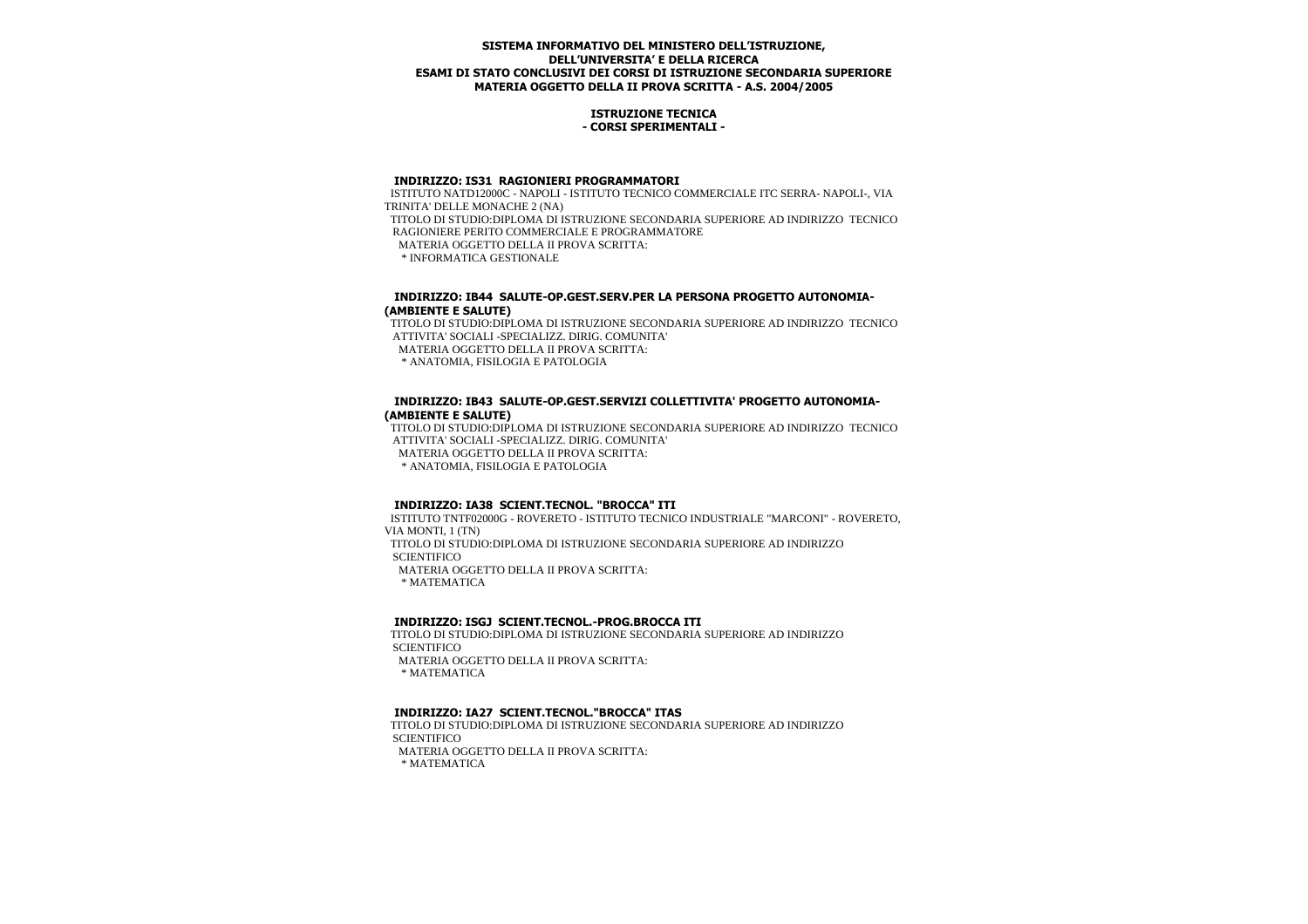## **ISTRUZIONE TECNICA - CORSI SPERIMENTALI -**

# **INDIRIZZO: IA39 SCIENT.TECNOL."BROCCA" ITI**

 ISTITUTO TNTF010001 - TRENTO - ISTITUTO TECNICO INDUSTRIALE "BUONARROTI" - TRENTO, VIA BRIGATA ACQUI, 13 (TN)

TITOLO DI STUDIO:DIPLOMA DI ISTRUZIONE SECONDARIA SUPERIORE AD INDIRIZZO

**SCIENTIFICO** 

MATERIA OGGETTO DELLA II PROVA SCRITTA:

\* MATEMATICA

# **INDIRIZZO: IA37 SCIENT.TECNOLOGICO BROCCA ITAS**

 ISTITUTO PGTE01000A - PERUGIA - ISTITUTO TECNICO PER ATTIVITA' SOCIALI (GIA' ITF) GIORDANO BRUNO, VIA PIEVAIOLA 78/L (PG)

 TITOLO DI STUDIO:DIPLOMA DI ISTRUZIONE SECONDARIA SUPERIORE AD INDIRIZZO **SCIENTIFICO** 

MATERIA OGGETTO DELLA II PROVA SCRITTA:

\* MATEMATICA

# **INDIRIZZO: ID54 SCIENTIFICO - PROGETTO AUTONOMIA**

 ISTITUTO PITD06000L - CASCINA - ISTITUTO TECNICO COMMERCIALE "A.PESENTI", VIA A. MORO 6 (PI)

 TITOLO DI STUDIO:DIPLOMA DI ISTRUZIONE SECONDARIA SUPERIORE AD INDIRIZZO **SCIENTIFICO** 

MATERIA OGGETTO DELLA II PROVA SCRITTA:

\* MATEMATICA

# **INDIRIZZO: IW20 SCIENTIFICO BROCCA(DIR. TECNICA)**

 TITOLO DI STUDIO:DIPLOMA DI ISTRUZIONE SECONDARIA SUPERIORE AD INDIRIZZO **SCIENTIFICO** 

MATERIA OGGETTO DELLA II PROVA SCRITTA:

\* MATEMATICA

## **INDIRIZZO: IS1I SCIENTIFICO MODERNO**

 ISTITUTO RETL020003 - REGGIO EMILIA - ISTITUTO TECNICO PER GEOMETRI "BLAISE PASCAL", VIA MAKALLE', 12 (RE) TITOLO DI STUDIO:DIPLOMA DI ISTRUZIONE SECONDARIA SUPERIORE AD INDIRIZZO **SCIENTIFICO** 

MATERIA OGGETTO DELLA II PROVA SCRITTA:

\* MATEMATICA E INFORMATICA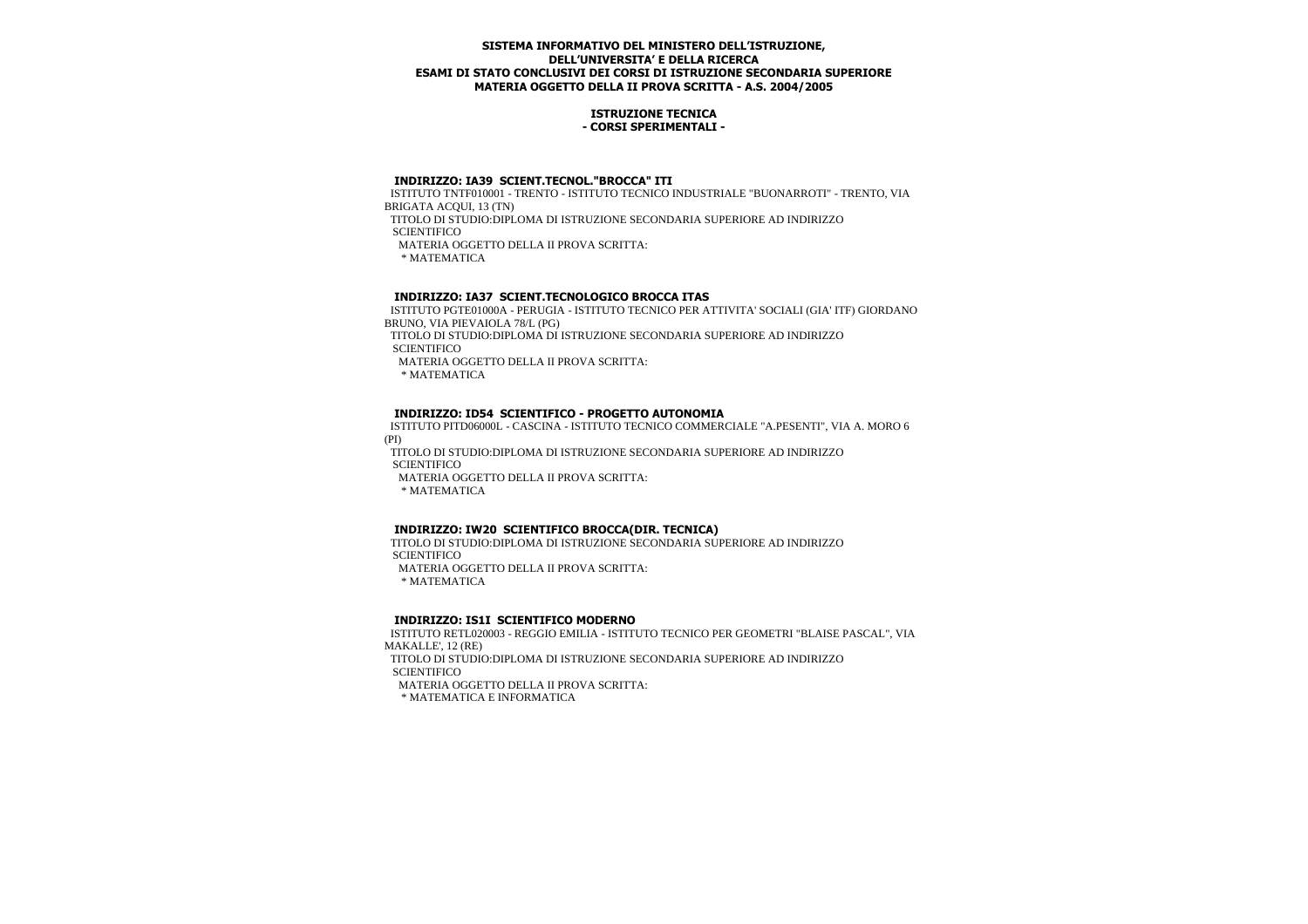## **ISTRUZIONE TECNICA - CORSI SPERIMENTALI -**

# **INDIRIZZO: IA83 SCIENTIFICO TECNOLOGICO "PROGETTO BROCCA"**

 ISTITUTO IBTF01000N - BOLZANO.BOZEN. - ISTITUTO TECNICO INDUSTRIALE GALILEO GALILEI, VIA LUIGI CADORNA 14 (BZ)

 TITOLO DI STUDIO:DIPLOMA DI ISTRUZIONE SECONDARIA SUPERIORE AD INDIRIZZO **SCIENTIFICO** 

MATERIA OGGETTO DELLA II PROVA SCRITTA:

\* MATEMATICA E INFORMATICA

# **INDIRIZZO: IS8U SCIENZE UMANE E SOCIALI**

 ISTITUTO VBTF010006 - VERBANIA - ISTITUTO TECNICO INDUSTRIALE ITIS "COBIANCHI", PIAZZA MARTIRI DI TRAREGO, 8 - INTRA (VB) TITOLO DI STUDIO:DIPLOMA DI ISTRUZIONE SECONDARIA SUPERIORE AD INDIRIZZO MAGISTRALE DURATA QUINQUENNALE MATERIA OGGETTO DELLA II PROVA SCRITTA:

\* PEDAGOGIA

# **INDIRIZZO: IA32 SERVIZI SOCIALI**

 ISTITUTO ANTE01000L - JESI - ISTITUTO TECNICO PER ATTIVITA' SOCIALI (GIA' ITF) GALILEO GALILEI, VIALE DEL LAVORO 38 (AN) TITOLO DI STUDIO:DIPLOMA DI ISTRUZIONE SECONDARIA SUPERIORE AD INDIRIZZO MAGISTRALE DURATA QUINQUENNALE MATERIA OGGETTO DELLA II PROVA SCRITTA: \* SOCIOLOGIA E PSICOLOGIA SOCIALE

## **INDIRIZZO: IS8W SOCIALE**

 ISTITUTO MITD450009 - BOLLATE - ISTITUTO TECNICO COMMERCIALE ERASMO DA ROTTERDAM, VIA VARALLI,24 (MI) TITOLO DI STUDIO:DIPLOMA DI ISTRUZIONE SECONDARIA SUPERIORE AD INDIRIZZO MAGISTRALE DURATA QUINQUENNALE MATERIA OGGETTO DELLA II PROVA SCRITTA: \* PEDAGOGIA

## **INDIRIZZO: IS8X SOCIO PEDAGOGICO**

 ISTITUTO MITD400008 - CERNUSCO SUL NAVIGLIO - ISTITUTO TECNICO COMMERCIALE IST. TEC. STAT. AD ORDINAMENTO, VIA MASACCIO,4 TITOLO DI STUDIO:DIPLOMA DI ISTRUZIONE SECONDARIA SUPERIORE AD INDIRIZZO MAGISTRALE DURATA QUINQUENNALE MATERIA OGGETTO DELLA II PROVA SCRITTA: \* SOCIOLOGIA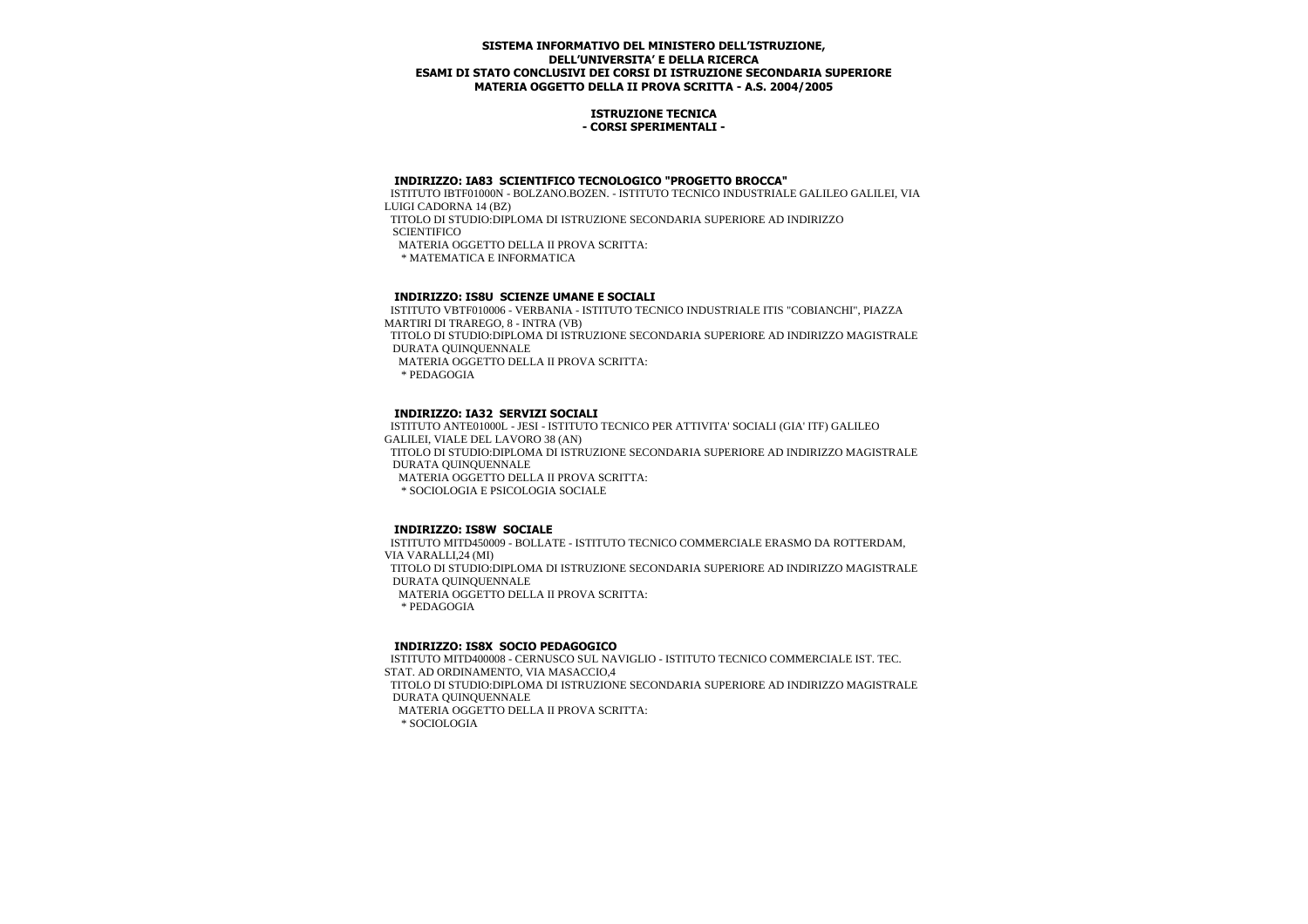#### **ISTRUZIONE TECNICA - CORSI SPERIMENTALI -**

## **INDIRIZZO: ISB2 SOCIO PSICO PEDAG. BROCCA (DT)**

 TITOLO DI STUDIO:DIPLOMA DI ISTRUZIONE SECONDARIA SUPERIORE AD INDIRIZZO MAGISTRALE DURATA QUINQUENNALE MATERIA OGGETTO DELLA II PROVA SCRITTA:

\* PEDAGOGIA

# **INDIRIZZO: IS2G TECNICO**

 ISTITUTO MITD25500P - MILANO - L.R. PAR. ISTITUTO TECNICO COMMERCIALE SCUOLE DELLA COMUNITA' EBRAICA, VIA SALLY MAYER,4/6 TITOLO DI STUDIO:DIPLOMA DI ISTRUZIONE SECONDARIA SUPERIORE AD INDIRIZZO TECNICO PERITO AZIENDALE E CORRISPOND. IN LINGUE ESTERE MATERIA OGGETTO DELLA II PROVA SCRITTA: \* LINGUA STRANIERA

## **INDIRIZZO: ISR7 TECNICO PER L'ABBIGLIAMENTO**

 ISTITUTO FOTE00701P - FORLI' - ISTITUTO TECNICO PER ATTIVITA' SOCIALI (GIA' ITF) G.SAFFI, VIA GIORGINA SAFFI 17 (FO) TITOLO DI STUDIO:DIPLOMA DI ISTRUZIONE SECONDARIA SUPERIORE AD INDIRIZZO TECNICO PER. IND.LE CAPOTEC.-SPECIAL.:CONFEZIONE INDUSTR. MATERIA OGGETTO DELLA II PROVA SCRITTA: \* TECNOLOGIE TESSILI DELL'ABB. E ORGAN. PRODUZIONE

# **INDIRIZZO: TSAR TECNOLOGIA ALIMENTARI**

 ISTITUTO PRTF010006 - PARMA - ISTITUTO TECNICO INDUSTRIALE "DA VINCI", VIA TOSCANA 10 (PR) TITOLO DI STUDIO:DIPLOMA DI ISTRUZIONE SECONDARIA SUPERIORE AD INDIRIZZO TECNICO PER. IND.LE CAPOTEC.-SPECIALIZ.:TECNOLOG.ALIMENT. MATERIA OGGETTO DELLA II PROVA SCRITTA:

\* TECNOLOGIE E IMPIANTI ALIMENTARI

 **INDIRIZZO: IB80 TECNOLOGICO AUTONOMIA - I.T.C.CANOVA -POSSAGNO TV -**

 ISTITUTO TVTD07500E - POSSAGNO - L.R. PAR. ISTITUTO TECNICO COMMERCIALE "COLLEGIO CANOVA" - IST. CAVAN, V.S.ALBINO 6 (TV)

 TITOLO DI STUDIO:DIPLOMA DI ISTRUZIONE SECONDARIA SUPERIORE AD INDIRIZZO TECNICO PER. IND.LE CAPOTEC.-SPECIALIZ.:FISICA INDUSTRIALE

MATERIA OGGETTO DELLA II PROVA SCRITTA:

\* TECNOLOGIE MECCANICHE E PROGETTAZIONE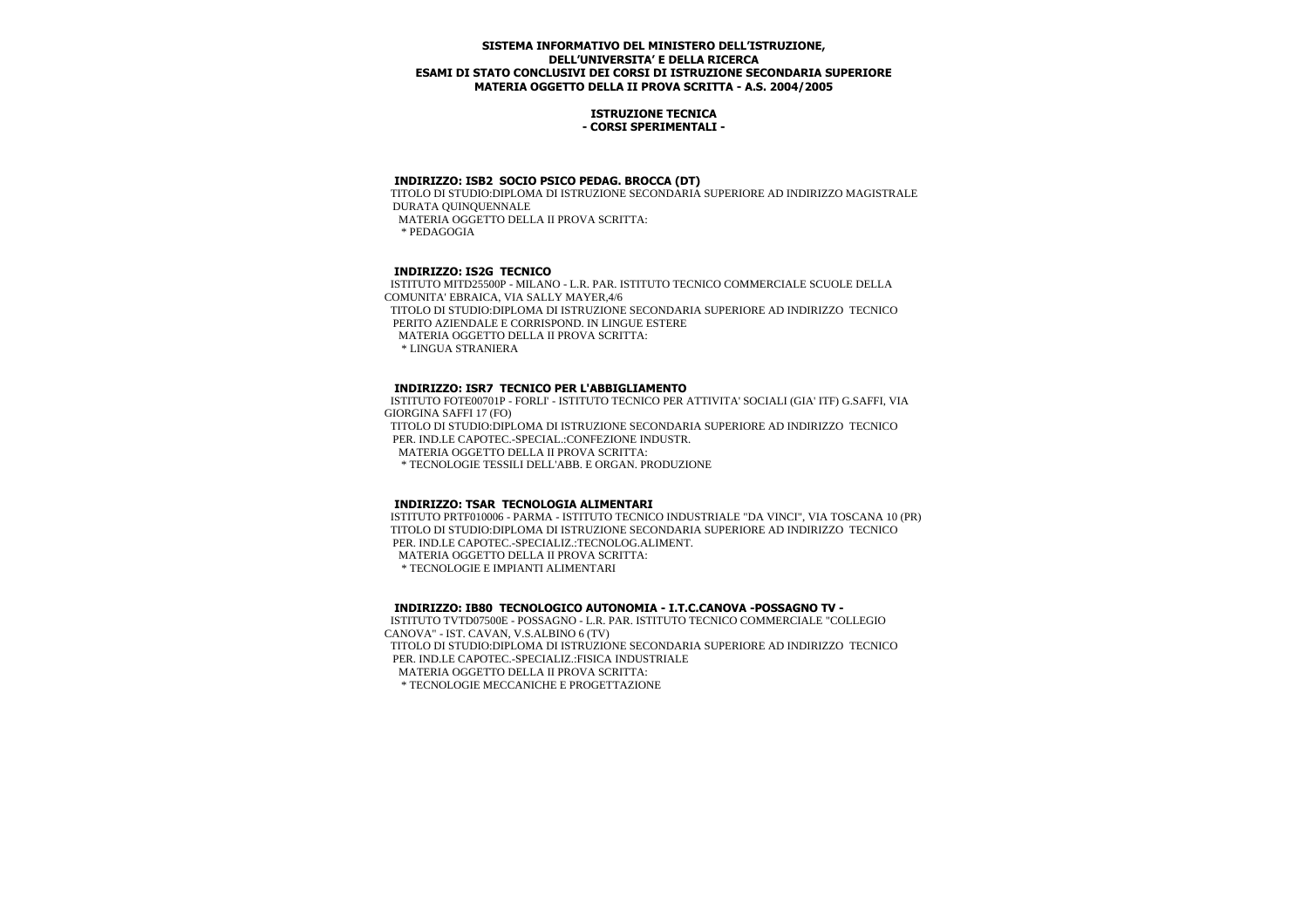## **ISTRUZIONE TECNICA - CORSI SPERIMENTALI -**

# **INDIRIZZO: IB16 TECNOLOGICO MECCANICO - I.T.I. "DON BOSCO" MOGLIANO VENETO (TV)**

 ISTITUTO TVTF015005 - MOGLIANO VENETO - L.R. PAR. ISTITUTO TECNICO INDUSTRIALE DON BOSCO, V.MARCONI 22 (TV) TITOLO DI STUDIO:DIPLOMA DI ISTRUZIONE SECONDARIA SUPERIORE AD INDIRIZZO TECNICO PER. IND.LE CAPOTECNICO-SPECIALIZZ.NE:MECCANICA MATERIA OGGETTO DELLA II PROVA SCRITTA: \* TECNOLOGIA MECCANICA E DISEGNO

# **INDIRIZZO: TS95 TECNOLOGIE ALIMENTARI**

 ISTITUTO RCTF00901X - ROCCELLA IONICA - ISTITUTO TECNICO INDUSTRIALE I.T.I. "E.MAIORANA" ROCCELLA I, VIA E. FERMI (RC)

 TITOLO DI STUDIO:DIPLOMA DI ISTRUZIONE SECONDARIA SUPERIORE AD INDIRIZZO TECNICO PER. IND.LE CAPOTEC.-SPECIALIZ.:TECNOLOG.ALIMENT.

MATERIA OGGETTO DELLA II PROVA SCRITTA:

\* TECNOLOGIE ED IMPIANTI

#### **INDIRIZZO: IM01 TECNOLOGIE TELEMATICHE MULTIMED.**

 ISTITUTO RMTD03201T - ROMA - ISTITUTO TECNICO COMMERCIALE GENOVESI, VIA SALVINI 24 (RM) TITOLO DI STUDIO:DIPLOMA DI ISTRUZIONE SECONDARIA SUPERIORE AD INDIRIZZO TECNICO RAGIONIERE PERITO COMMERCIALE E PROGRAMMATORE MATERIA OGGETTO DELLA II PROVA SCRITTA:

\* INFORMATICA E TELEMATICA

#### **INDIRIZZO: TS8A TURISTICO**

 TITOLO DI STUDIO:DIPLOMA DI ISTRUZIONE SECONDARIA SUPERIORE AD INDIRIZZO TECNICO PERITO PER IL TURISMO MATERIA OGGETTO DELLA II PROVA SCRITTA:

\* TECNICA TURISTICA

#### **INDIRIZZO: IB81 TURISTICO - I.T.T.GARDASCUOLA - ARCO TN -**

 ISTITUTO TNTN04500G - ARCO - L.R. PAR. ISTITUTO TECNICO PER IL TURISMO ISTITUTO "GARDASCUOLA", VIA XXIV MAGGIO, 1 (TN) TITOLO DI STUDIO:DIPLOMA DI ISTRUZIONE SECONDARIA SUPERIORE AD INDIRIZZO TECNICO PERITO PER IL TURISMO MATERIA OGGETTO DELLA II PROVA SCRITTA: \* LINGUA STRANIERA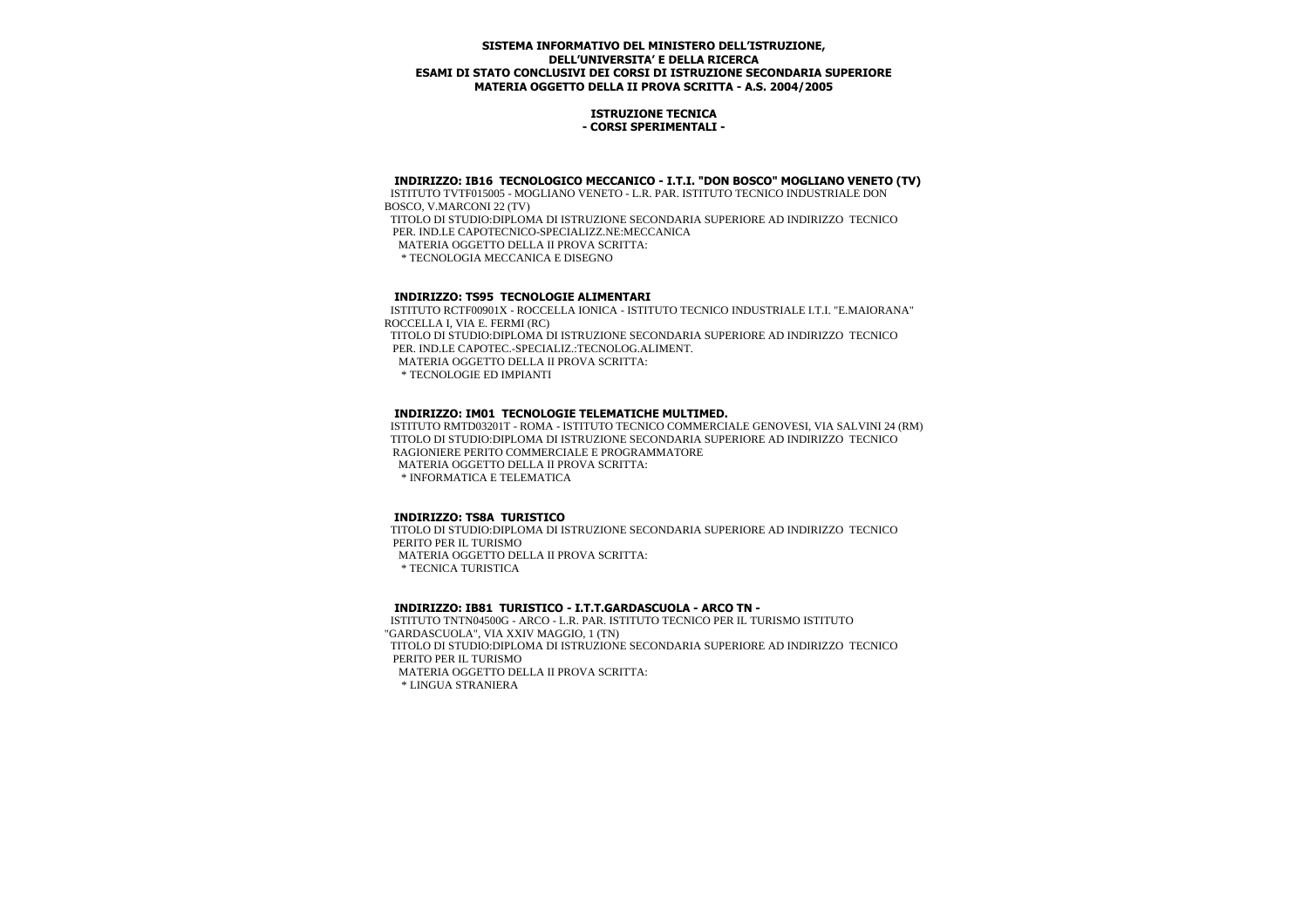## **ISTRUZIONE TECNICA - CORSI SPERIMENTALI -**

#### **INDIRIZZO: IW62 TURISTICO LEOPARDI BG**

 ISTITUTO BGTN01500T - BERGAMO - L.R. PAR. ISTITUTO TECNICO PER IL TURISMO LEOPARDI, V.GHISLANDI 57 (BG) TITOLO DI STUDIO:DIPLOMA DI ISTRUZIONE SECONDARIA SUPERIORE AD INDIRIZZO TECNICO PERITO PER IL TURISMO MATERIA OGGETTO DELLA II PROVA SCRITTA: \* LINGUA STRANIERA

## **INDIRIZZO: IB47 TURISTICO-PROGETTO AUTONOMIA - (SERVIZI E TERZIARIO AVANZATO)**

 TITOLO DI STUDIO:DIPLOMA DI ISTRUZIONE SECONDARIA SUPERIORE AD INDIRIZZO TECNICO PERITO PER IL TURISMO

MATERIA OGGETTO DELLA II PROVA SCRITTA:

\* TECNICA E LEGISLAZIONE TURISTICA

## **INDIRIZZO: ISN5 URBANISTICO-EDILIZIO**

 ISTITUTO PGTF12000L - GUBBIO - ISTITUTO TECNICO INDUSTRIALE GUBBIO, VIA BOTTAGNONE (PG) TITOLO DI STUDIO:DIPLOMA DI ISTRUZIONE SECONDARIA SUPERIORE AD INDIRIZZO TECNICO GEOMETRA

MATERIA OGGETTO DELLA II PROVA SCRITTA:

\* DISEGNO,PROGETTAZIONE,STORIA DELL'ARCHIT.,URBAN.

## **INDIRIZZO: IX59 VITICOLTURA ED ENOLOGIA**

 ISTITUTO TPTA01201G - MARSALA - ISTITUTO TECNICO AGRARIO IST. TEC. AGRARIO "A. DAMIANI", VIA TRAPANI 218 (TP) TITOLO DI STUDIO:DIPLOMA DI ISTRUZIONE SECONDARIA SUPERIORE AD INDIRIZZO TECNICO PER. AGR. E SPECIAL. PER LA VITICOLT. E L'ENOLOGIA MATERIA OGGETTO DELLA II PROVA SCRITTA:

\* TECNICHE DI GESTIONE AZIENDALE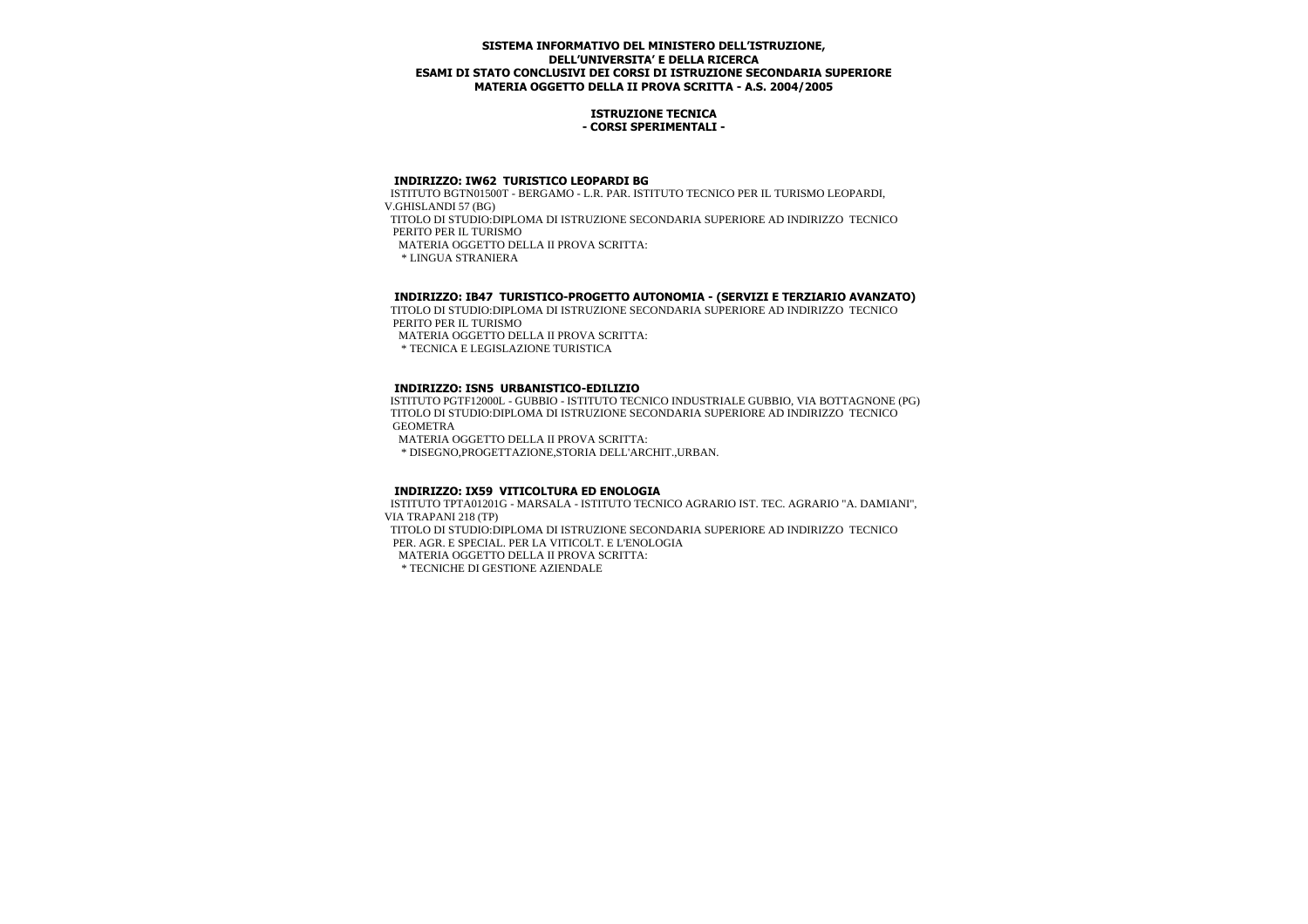#### **ISTRUZIONE ARTISTICA - CORSI SPERIMENTALI -**

#### **INDIRIZZO: IX09 ANALISI GEMMOLOGICHE**

 ISTITUTO ALSD00401V - VALENZA - ISTITUTO D'ARTE BENVENUTO CELLINI, STRADA PONTECURONE N. 6 (AL) TITOLO DI STUDIO:DIPLOMA DI ISTRUZIONE SECONDARIA SUPERIORE AD INDIRIZZO ARTISTICO ARTE APPL. - SEZ. ARTE DELLE PIETRE DURE MATERIA OGGETTO DELLA II PROVA SCRITTA: \* PROGETTAZIONE ARCHITETTONICA E DESIGN OGGETTO

## **INDIRIZZO: ISFH ARCHITETTURA**

 ISTITUTO PDSL01000P - PADOVA - LICEO ARTISTICO "A.MODIGLIANI", VIA DEGLI SCROVEGNI,30 (PD) TITOLO DI STUDIO:DIPLOMA DI ISTRUZIONE SECONDARIA SUPERIORE AD INDIRIZZO ARTISTICO DURATA QUINQUENNALE

MATERIA OGGETTO DELLA II PROVA SCRITTA:

\* DISCIPLINE PITTORICHE

## **INDIRIZZO: ID81 ARCHITETTURA E ARREDO AUTONOMIA ISA PISA**

 ISTITUTO PISD02000R - PISA - ISTITUTO D'ARTE I.S.A. FRANCO RUSSOLI, VIA S.FREDIANO 13 (PI) TITOLO DI STUDIO:DIPLOMA DI ISTRUZIONE SECONDARIA SUPERIORE AD INDIRIZZO ARTISTICO ARTE APPL. - SEZ. DISEGNAT. DI ARCHIT. E ARRED.

MATERIA OGGETTO DELLA II PROVA SCRITTA:

\* PROGETTAZIONE ARCHITETTONICA

# **INDIRIZZO: ISBR ARCHITETTURA E DESIGN**

 ISTITUTO VISL009011 - SCHIO - LICEO ARTISTICO "MARTINI" SCHIO, VIA MARASCHIN 9 (VI) TITOLO DI STUDIO:DIPLOMA DI ISTRUZIONE SECONDARIA SUPERIORE AD INDIRIZZO ARTISTICO DURATA QUINQUENNALE

 MATERIA OGGETTO DELLA II PROVA SCRITTA: \* PROGETTAZIONE ARCH. E AMB.(DIS.GEOM./ARCH.RIL. VE

## **INDIRIZZO: ISBR ARCHITETTURA E DESIGN**

 ISTITUTO VISL008015 - VICENZA - LICEO ARTISTICO "EX MARTINI", VIA CALVI,19 (VI) TITOLO DI STUDIO:DIPLOMA DI ISTRUZIONE SECONDARIA SUPERIORE AD INDIRIZZO ARTISTICO DURATA QUINQUENNALE MATERIA OGGETTO DELLA II PROVA SCRITTA:

\* PROGETTAZIONE ARCH. E AMB.(DIS.GEOM./ARCH.RIL. VE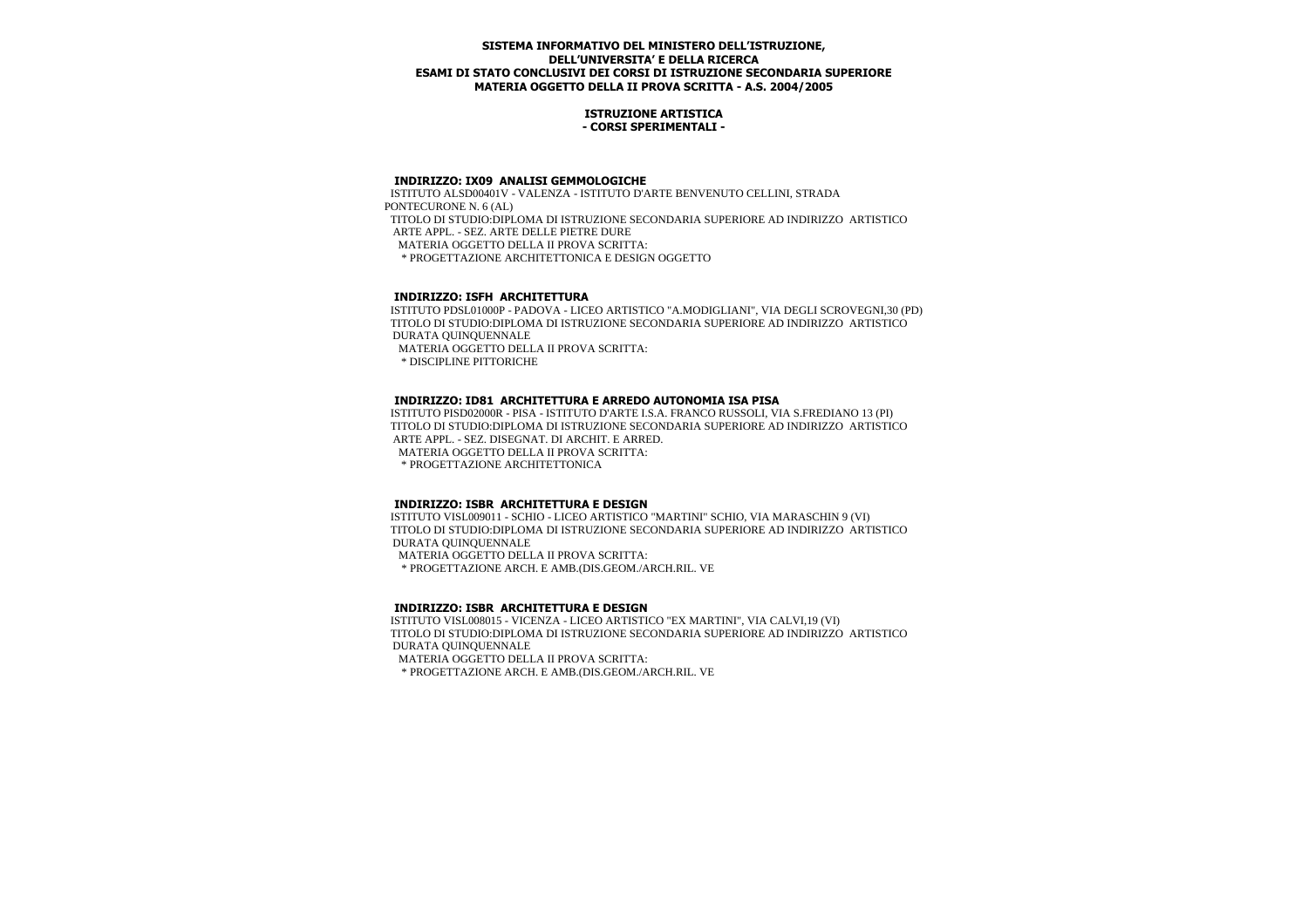#### **ISTRUZIONE ARTISTICA - CORSI SPERIMENTALI -**

# **INDIRIZZO: ISGV ARCHITETTURA E DESIGN**

 ISTITUTO PGSD020004 - GUBBIO - ISTITUTO D'ARTE GUBBIO, VIA ARBORETO, 31 (PG) TITOLO DI STUDIO:DIPLOMA DI ISTRUZIONE SECONDARIA SUPERIORE AD INDIRIZZO ARTISTICO ARTE APPL. - SEZ. DISEGNAT. DI ARCHIT. E ARRED. MATERIA OGGETTO DELLA II PROVA SCRITTA:

\* PROGETTAZIONE

# **INDIRIZZO: ID77 ARCHITETTURA E DESIGN-L.A.NAPOLI**

 ISTITUTO NASL010002 - NAPOLI - LICEO ARTISTICO LIC.ARTISTICO-NAPOLI-, VIA SS. APOSTOLI, 8/A (NA)

 TITOLO DI STUDIO:DIPLOMA DI ISTRUZIONE SECONDARIA SUPERIORE AD INDIRIZZO ARTISTICO DURATA QUINQUENNALE

MATERIA OGGETTO DELLA II PROVA SCRITTA:

\* TEORIE TECNICHE PITTORICHE

# **INDIRIZZO: ISGQ ARREDAMENTO SCENICO E TEATRALE**

 ISTITUTO PISD010006 - CASCINA - ISTITUTO D'ARTE CASCINA, VIA TOSCO ROMAGNOLA 192 (PI) TITOLO DI STUDIO:DIPLOMA DI ISTRUZIONE SECONDARIA SUPERIORE AD INDIRIZZO ARTISTICO ARTE APPL. - SEZ. ARTE DEL LEGNO

MATERIA OGGETTO DELLA II PROVA SCRITTA:

\* PROGETTAZIONE

## **INDIRIZZO: IB36 ARTE DELLA STAMPA AUTONOMIA I.S.A. PERUGIA**

 ISTITUTO PGSD03000P - PERUGIA - ISTITUTO D'ARTE BERNARDINO DI BETTO, VIA LUIGI CANALI, 27 (PG)

 TITOLO DI STUDIO:DIPLOMA DI ISTRUZIONE SECONDARIA SUPERIORE AD INDIRIZZO ARTISTICO ARTE APPL. - SEZ. ARTE DELLA STAMPA

MATERIA OGGETTO DELLA II PROVA SCRITTA:

\* METODOLOGIE PROGETTUALI

## **INDIRIZZO: IB29 ARTE E RESTAURO DEL VETRO AUTONOMIA I.S.A. PISA**

 ISTITUTO PISD02000R - PISA - ISTITUTO D'ARTE I.S.A. FRANCO RUSSOLI, VIA S.FREDIANO 13 (PI) TITOLO DI STUDIO:DIPLOMA DI ISTRUZIONE SECONDARIA SUPERIORE AD INDIRIZZO ARTISTICO ARTE APPL. - SEZ. ARTE DEL VETRO E CRISTALLO MATERIA OGGETTO DELLA II PROVA SCRITTA:

\* PROGETTAZIONE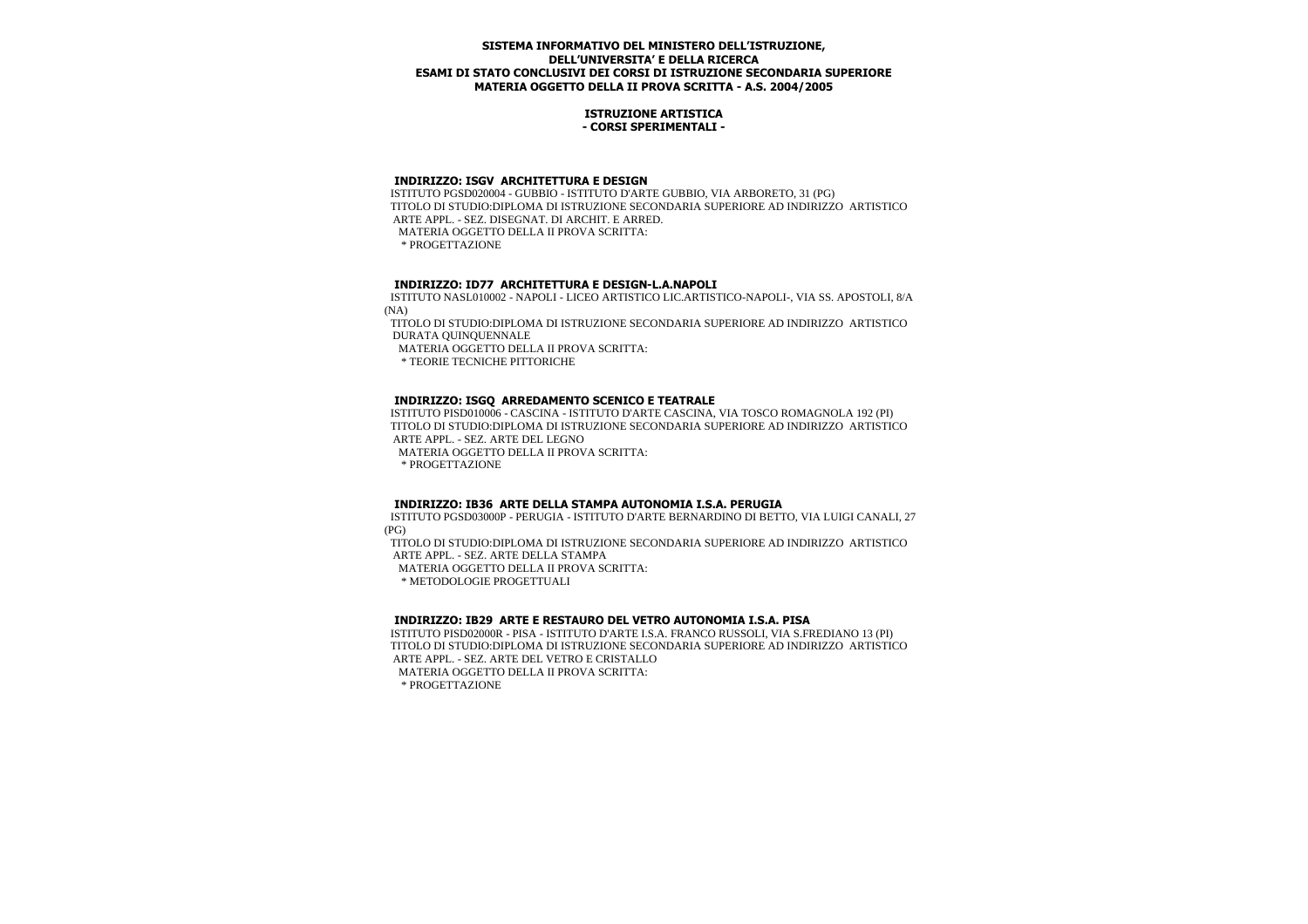## **ISTRUZIONE ARTISTICA - CORSI SPERIMENTALI -**

#### **INDIRIZZO: IB73 ARTE E SPETTACOLO - LIC. ARTISTICO TEATRO NUOVO - TORINO**

 ISTITUTO TOSL01500G - TORINO - L.R. PAR. LICEO ARTISTICO TEATRO NUOVO, C.SO M.D'AZEGLIO 17 (TO)

 TITOLO DI STUDIO:DIPLOMA DI ISTRUZIONE SECONDARIA SUPERIORE AD INDIRIZZO ARTISTICO DURATA QUINQUENNALE

MATERIA OGGETTO DELLA II PROVA SCRITTA:

\* SCENOGRAFIA

#### **INDIRIZZO: IB32 ARTE GRAFICA PUBBLICITARIA CINETICA E FOTOGRAFIA AUTONOMIA I.S.A.ROVERETO**

 ISTITUTO TNSD009016 - ROVERETO - ISTITUTO D'ARTE "DEPERO" - ROVERETO, VIA DELLE FOSSE, 9 (TN)

 TITOLO DI STUDIO:DIPLOMA DI ISTRUZIONE SECONDARIA SUPERIORE AD INDIRIZZO ARTISTICO ARTE APPL. - SEZ. GRAFICA PUBBL. E FOTOGRAFIA

MATERIA OGGETTO DELLA II PROVA SCRITTA:

\* PROGETTAZIONE

#### **INDIRIZZO: IS0I ARTI VISIVE**

 ISTITUTO GESL010504 - GENOVA - LICEO ARTISTICO L.A.S. - PAUL KLEE/SERALE, SALITA DELLE BATTISTINE 10 (GE)

 TITOLO DI STUDIO:DIPLOMA DI ISTRUZIONE SECONDARIA SUPERIORE AD INDIRIZZO ARTISTICO DURATA QUINQUENNALE

MATERIA OGGETTO DELLA II PROVA SCRITTA:

\* DISCIPLINE PITTORICHE

## **INDIRIZZO: ISG7 ARTISTICO FOPPA BS**

 ISTITUTO BSSL01500D - BRESCIA - L.R. PAR. LICEO ARTISTICO "FOPPA", VIA LUZZAGO, 1 (BS) TITOLO DI STUDIO:DIPLOMA DI ISTRUZIONE SECONDARIA SUPERIORE AD INDIRIZZO ARTISTICO SECONDA SEZIONE ARCHITETTURA MATERIA OGGETTO DELLA II PROVA SCRITTA:

\* FIGURA DISEGNATA E ANATOMIA

# **INDIRIZZO: IB05 ARTISTICO - LICEO ARTISTICO "A. MODIGLIANI" NOVARA**

 ISTITUTO NOSL015004 - NOVARA - L.R. PAR. LICEO ARTISTICO LICEO ARTISTICO AMEDEO MODIGLI, VIA COSTANTINO PORTA N.25 (NO)

 TITOLO DI STUDIO:DIPLOMA DI ISTRUZIONE SECONDARIA SUPERIORE AD INDIRIZZO ARTISTICO DURATA QUINQUENNALE

MATERIA OGGETTO DELLA II PROVA SCRITTA:

\* DISCIPLINE GRAFICHE E PITTORICVHE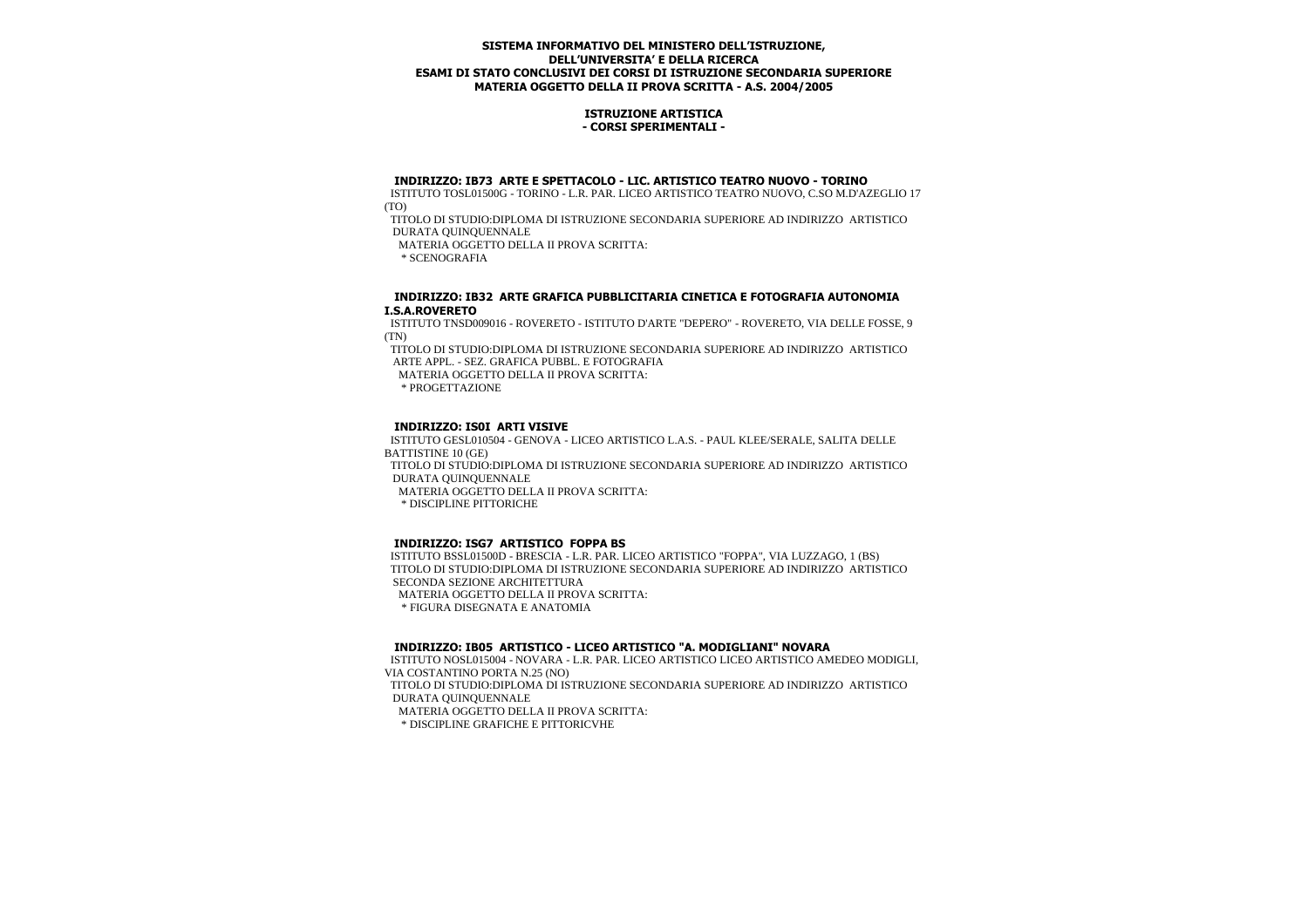#### **ISTRUZIONE ARTISTICA - CORSI SPERIMENTALI -**

# **INDIRIZZO: IB06 ARTISTICO - LICEO ARTISTICO "MICHELANGELO" COMO**

 ISTITUTO COSL02500A - COMO - L.R. PAR. LICEO ARTISTICO MICHELANGELO, VIA CANOVA, 11 (CO) TITOLO DI STUDIO:DIPLOMA DI ISTRUZIONE SECONDARIA SUPERIORE AD INDIRIZZO ARTISTICO DURATA QUINQUENNALE

MATERIA OGGETTO DELLA II PROVA SCRITTA:

\* DISCIPLINE GRAFICHE E PITTORICVHE

# **INDIRIZZO: IB07 ARTISTICO - LICEO ARTISTICO "R. SANZIO" PAVIA**

 ISTITUTO PVSL015009 - PAVIA - L.R. PAR. LICEO ARTISTICO RAFFAELLO SANZIO, V.FRANCHI MAGGI 15 (PV)

 TITOLO DI STUDIO:DIPLOMA DI ISTRUZIONE SECONDARIA SUPERIORE AD INDIRIZZO ARTISTICO DURATA QUINQUENNALE

MATERIA OGGETTO DELLA II PROVA SCRITTA:

\* DISCIPLINE GRAFICHE E PITTORICVHE

## **INDIRIZZO: IW58 ARTISTICO MUSICALE MI**

 ISTITUTO MIST01000T - MILANO - CONSERVATORIO DI MUSICA GIUSEPPE VERDI, VIA DEL CONSERVATORIO 12 (MI) TITOLO DI STUDIO:DIPLOMA DI ISTRUZIONE SECONDARIA SUPERIORE AD INDIRIZZO ARTISTICO SPERIM. MUSICALE MATERIA OGGETTO DELLA II PROVA SCRITTA: \* TEORIA E ANALISI

## **INDIRIZZO: IW55 ARTISTICO MUSICALE PR**

 ISTITUTO PRST01000A - PARMA - CONSERVATORIO DI MUSICA A. BOITO, VIA CONSERVATORIO 27/A (PR)

 TITOLO DI STUDIO:DIPLOMA DI ISTRUZIONE SECONDARIA SUPERIORE AD INDIRIZZO ARTISTICO SPERIM. MUSICALE

MATERIA OGGETTO DELLA II PROVA SCRITTA:

\* ARMONIA E ANALISI

## **INDIRIZZO: IW60 ARTISTICO MUSICALE TN**

 ISTITUTO TNST010005 - TRENTO - CONSERVATORIO DI MUSICA "BONPORTI" - TRENTO, VIA S.MARIA MADDALENA 16 (TN) TITOLO DI STUDIO:DIPLOMA DI ISTRUZIONE SECONDARIA SUPERIORE AD INDIRIZZO ARTISTICO SPERIM. MUSICALE MATERIA OGGETTO DELLA II PROVA SCRITTA: \* ARMONIA, CONTRAPPUNTO ED ANALISI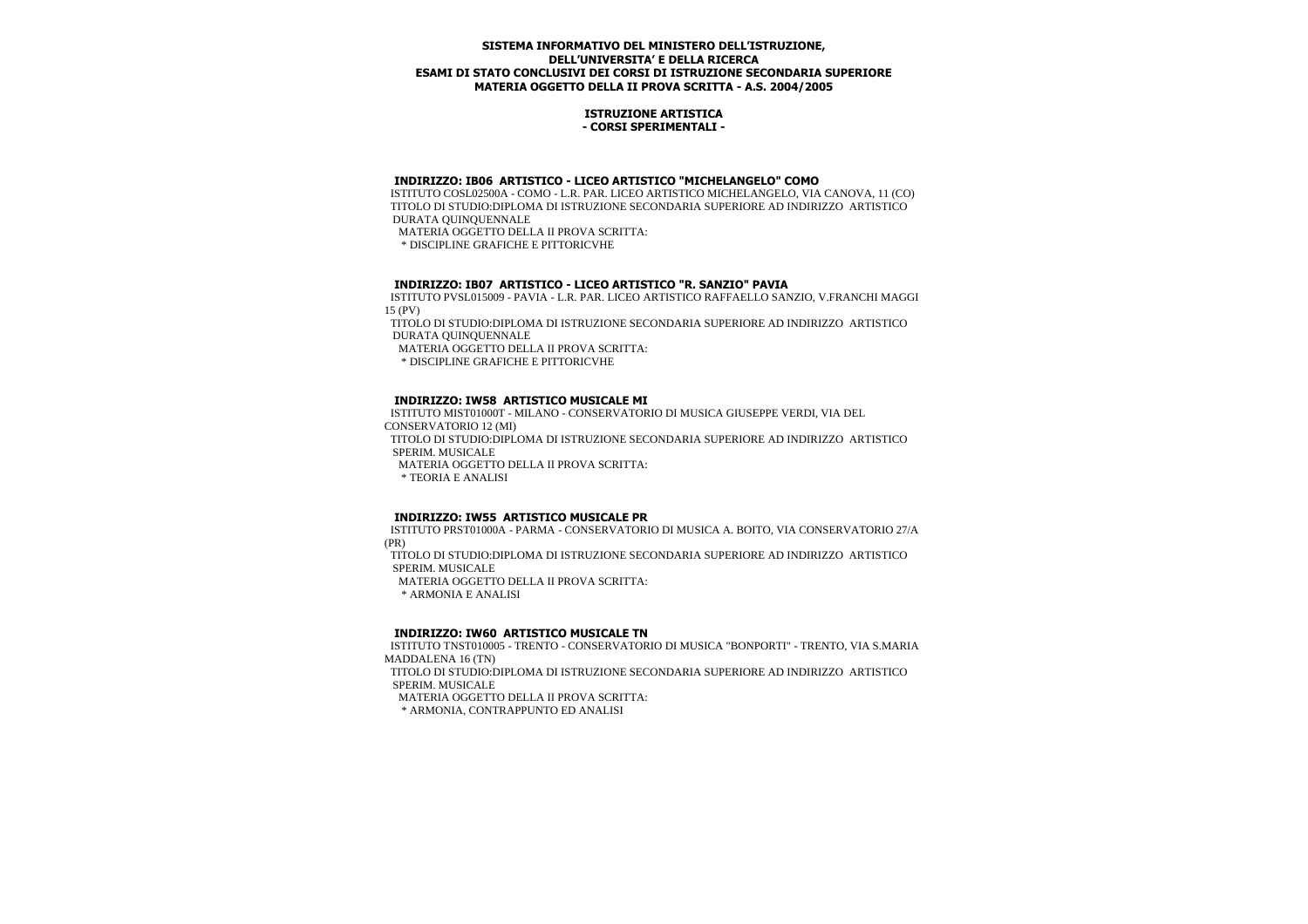## **ISTRUZIONE ARTISTICA - CORSI SPERIMENTALI -**

#### **INDIRIZZO: IW56 ARTISTICO MUSICALE TO**

 ISTITUTO TOST01000T - TORINO - CONSERVATORIO DI MUSICA GIUSEPPE VERDI, VIA MAZZINI,11 (TO)

 TITOLO DI STUDIO:DIPLOMA DI ISTRUZIONE SECONDARIA SUPERIORE AD INDIRIZZO ARTISTICO SPERIM. MUSICALE

MATERIA OGGETTO DELLA II PROVA SCRITTA:

\* ARMONIA

# **INDIRIZZO: IW57 ARTISTICO MUSICALE VI**

 ISTITUTO VIST01000D - VICENZA - CONSERVATORIO DI MUSICA "A. PEDROLLO", CONTRA' SAN DOMENICO (VI)

 TITOLO DI STUDIO:DIPLOMA DI ISTRUZIONE SECONDARIA SUPERIORE AD INDIRIZZO ARTISTICO SPERIM. MUSICALE

MATERIA OGGETTO DELLA II PROVA SCRITTA:

\* COMPOSIZIONE ANALISI

## **INDIRIZZO: ISH6 ARTISTICO ORSOLINE S.CARLO MI**

 ISTITUTO MISL04500B - MILANO - L.R. PAR. LICEO ARTISTICO ORSOLINE S.CARLO - MILANO, V.LANZONE 53 (MI)

 TITOLO DI STUDIO:DIPLOMA DI ISTRUZIONE SECONDARIA SUPERIORE AD INDIRIZZO ARTISTICO SECONDA SEZIONE ARCHITETTURA

MATERIA OGGETTO DELLA II PROVA SCRITTA:

\* DISEGNO DAL VERO

## **INDIRIZZO: IA65 ARTISTICO PER LA CERAMICA**

 ISTITUTO RASD010006 - FAENZA - ISTITUTO D'ARTE G.BALLARDINI, CORSO BACCARINI 17 (RA) TITOLO DI STUDIO:DIPLOMA DI ISTRUZIONE SECONDARIA SUPERIORE AD INDIRIZZO ARTISTICO ARTE APPL. - SEZ. ARTE DELLA CERAMICA MATERIA OGGETTO DELLA II PROVA SCRITTA: \* PROGETTAZIONE (ARTE CERAMICA)

#### **INDIRIZZO: IS4E ARTISTICO PREZ.SANGUE MONZA**

 ISTITUTO MISL055002 - MONZA - L.R. PAR. LICEO ARTISTICO PREZIOSISSIMO SANGUE - MONZA, VIA LECCO,6 (MI) TITOLO DI STUDIO:DIPLOMA DI ISTRUZIONE SECONDARIA SUPERIORE AD INDIRIZZO ARTISTICO

SECONDA SEZIONE ARCHITETTURA

MATERIA OGGETTO DELLA II PROVA SCRITTA:

\* FIGURA DISEGNATA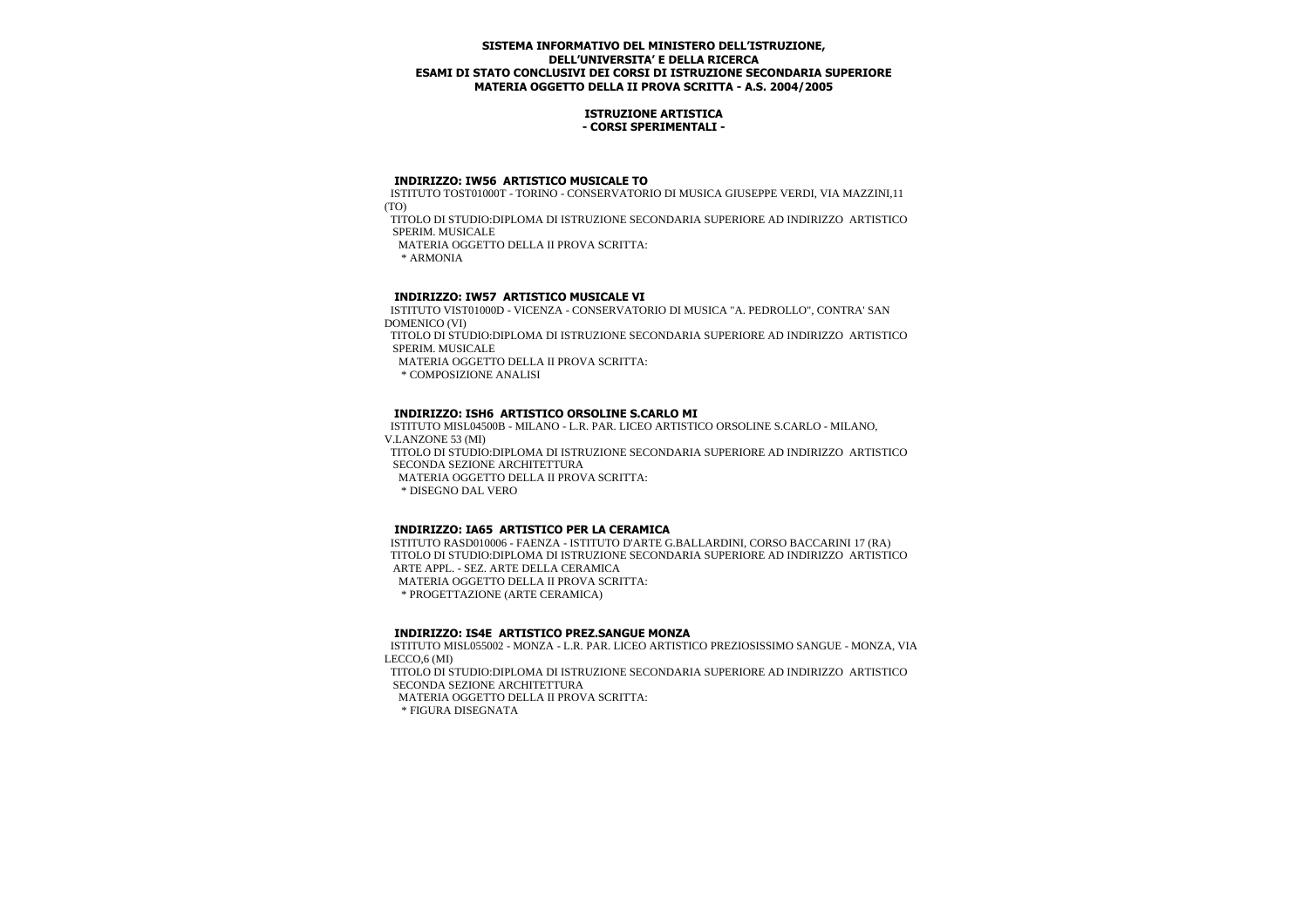#### **ISTRUZIONE ARTISTICA - CORSI SPERIMENTALI -**

# **INDIRIZZO: ID76 ARTISTICO-PLASTICO-PITTORICO**

 ISTITUTO NASL031014 - CARDITO - LICEO ARTISTICO LIC. ART. CARDITO, IV TRAVERSA VIA BIAGIO CASTIELLO (NA)

 TITOLO DI STUDIO:DIPLOMA DI ISTRUZIONE SECONDARIA SUPERIORE AD INDIRIZZO ARTISTICO DURATA QUINQUENNALE

MATERIA OGGETTO DELLA II PROVA SCRITTA:

\* TEORIE E TECNICHE PITTORICHE

# **INDIRIZZO: ID76 ARTISTICO-PLASTICO-PITTORICO**

 ISTITUTO NASL03201X - POZZUOLI - LICEO ARTISTICO LIC.ART. POZZUOLI (NA) TITOLO DI STUDIO:DIPLOMA DI ISTRUZIONE SECONDARIA SUPERIORE AD INDIRIZZO ARTISTICO DURATA QUINQUENNALE MATERIA OGGETTO DELLA II PROVA SCRITTA: \* TEORIE E TECNICHE PITTORICHE

# **INDIRIZZO: IX24 ARTISTICO-SEC.SEZ.(F.S.CUORE)**

 ISTITUTO MISL025006 - MILANO - L.R. PAR. LICEO ARTISTICO FONDAZIONE SACRO CUORE - MILAN, VIA ROMBON,78 (MI) TITOLO DI STUDIO:DIPLOMA DI ISTRUZIONE SECONDARIA SUPERIORE AD INDIRIZZO ARTISTICO SECONDA SEZIONE ARCHITETTURA MATERIA OGGETTO DELLA II PROVA SCRITTA: \* DISEGNO GEOMETRICO

## **INDIRIZZO: IB11 BENI CULTURALI E TERRITORIO**

 ISTITUTO NASL010002 - NAPOLI - LICEO ARTISTICO LIC.ARTISTICO-NAPOLI-, VIA SS. APOSTOLI, 8/A (NA)

 TITOLO DI STUDIO:DIPLOMA DI ISTRUZIONE SECONDARIA SUPERIORE AD INDIRIZZO ARTISTICO DURATA QUINQUENNALE

MATERIA OGGETTO DELLA II PROVA SCRITTA:

\* TEORIA E TECNICHE PITTORICHE E DISEGNO DAL VERO

# **INDIRIZZO: ISGT CERAMICA**

 ISTITUTO PGSD020004 - GUBBIO - ISTITUTO D'ARTE GUBBIO, VIA ARBORETO, 31 (PG) TITOLO DI STUDIO:DIPLOMA DI ISTRUZIONE SECONDARIA SUPERIORE AD INDIRIZZO ARTISTICO ARTE APPL. - SEZ. ARTE DELLA CERAMICA MATERIA OGGETTO DELLA II PROVA SCRITTA:

\* PROGETTAZIONE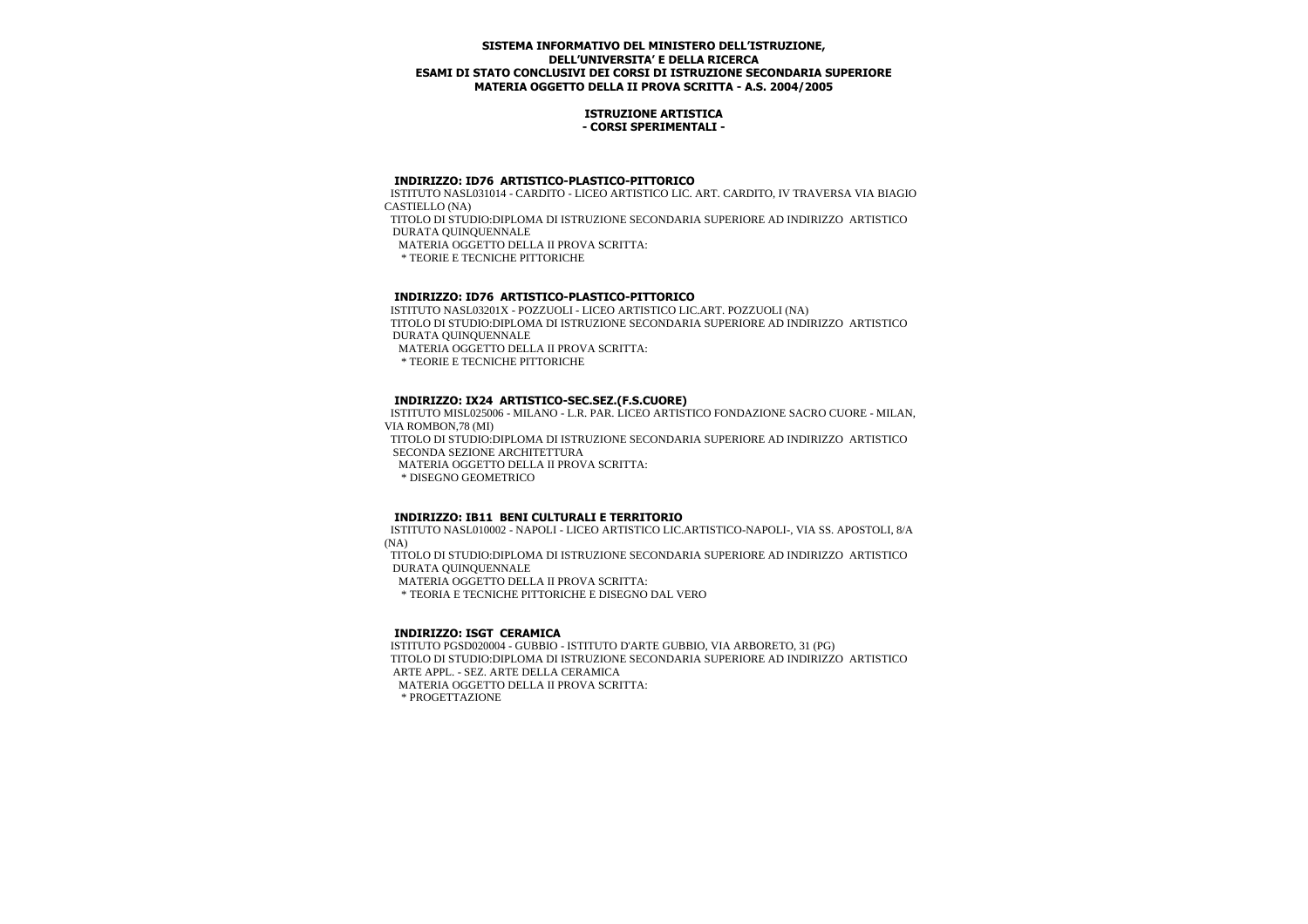#### **ISTRUZIONE ARTISTICA - CORSI SPERIMENTALI -**

#### **INDIRIZZO: IX10 CERAMICA PER L'ARCHITETTURA**

 ISTITUTO FISD020002 - SESTO FIORENTINO - ISTITUTO D'ARTE SESTO FIORENTINO, VIA GIUSTI N31 (FI)

 TITOLO DI STUDIO:DIPLOMA DI ISTRUZIONE SECONDARIA SUPERIORE AD INDIRIZZO ARTISTICO ARTE APPL. - SEZ. ARTE DELLA CERAMICA

MATERIA OGGETTO DELLA II PROVA SCRITTA:

\* PROGETTAZIONE

# **INDIRIZZO: IX08 CERAMICA PER L'ARREDAMENTO**

 ISTITUTO FISD020002 - SESTO FIORENTINO - ISTITUTO D'ARTE SESTO FIORENTINO, VIA GIUSTI N31 (FI)

 TITOLO DI STUDIO:DIPLOMA DI ISTRUZIONE SECONDARIA SUPERIORE AD INDIRIZZO ARTISTICO ARTE APPL. - SEZ. ARTE DELLA CERAMICA

MATERIA OGGETTO DELLA II PROVA SCRITTA:

\* PROGETTAZIONE

## **INDIRIZZO: IS0P CINEMA DI ANIMAZIONE AUTONOMIA I.S.A.URBINO**

 ISTITUTO PSSD04000T - URBINO - ISTITUTO D'ARTE URBINO IST.ARTE, VIA BRAMANTE (PS) TITOLO DI STUDIO:DIPLOMA DI ISTRUZIONE SECONDARIA SUPERIORE AD INDIRIZZO ARTISTICO ARTE APPL. - SEZ. DISEGNO ANIMATO

MATERIA OGGETTO DELLA II PROVA SCRITTA:

\* CINEMA D'ANIMAZIONE

## **INDIRIZZO: ISB6 COMUNICAZIONE VISIVA I.S.A. MONZA**

 ISTITUTO MISD04601T - MONZA - ISTITUTO D'ARTE MONZA, VIA BOCCACCIO 1 (MI) TITOLO DI STUDIO:DIPLOMA DI ISTRUZIONE SECONDARIA SUPERIORE AD INDIRIZZO ARTISTICO ARTE APPL. - SEZ. GRAFICA PUBBL. E FOTOGRAFIA MATERIA OGGETTO DELLA II PROVA SCRITTA: \* PROGETTAZIONE

# **INDIRIZZO: IA43 COMUNICAZIONE VISIVA I.S.A.MODENA**

 ISTITUTO MOSD010007 - MODENA - ISTITUTO D'ARTE A.VENTURI, VIA DEI SERVI 21 (MO) TITOLO DI STUDIO:DIPLOMA DI ISTRUZIONE SECONDARIA SUPERIORE AD INDIRIZZO ARTISTICO ARTE APPL. - SEZ. ARTE GRAFICA PUBBLICITARIA MATERIA OGGETTO DELLA II PROVA SCRITTA:

\* PROGETTAZIONE (ARTE GRAFICA PUBBLICIT. E FOTOGR.)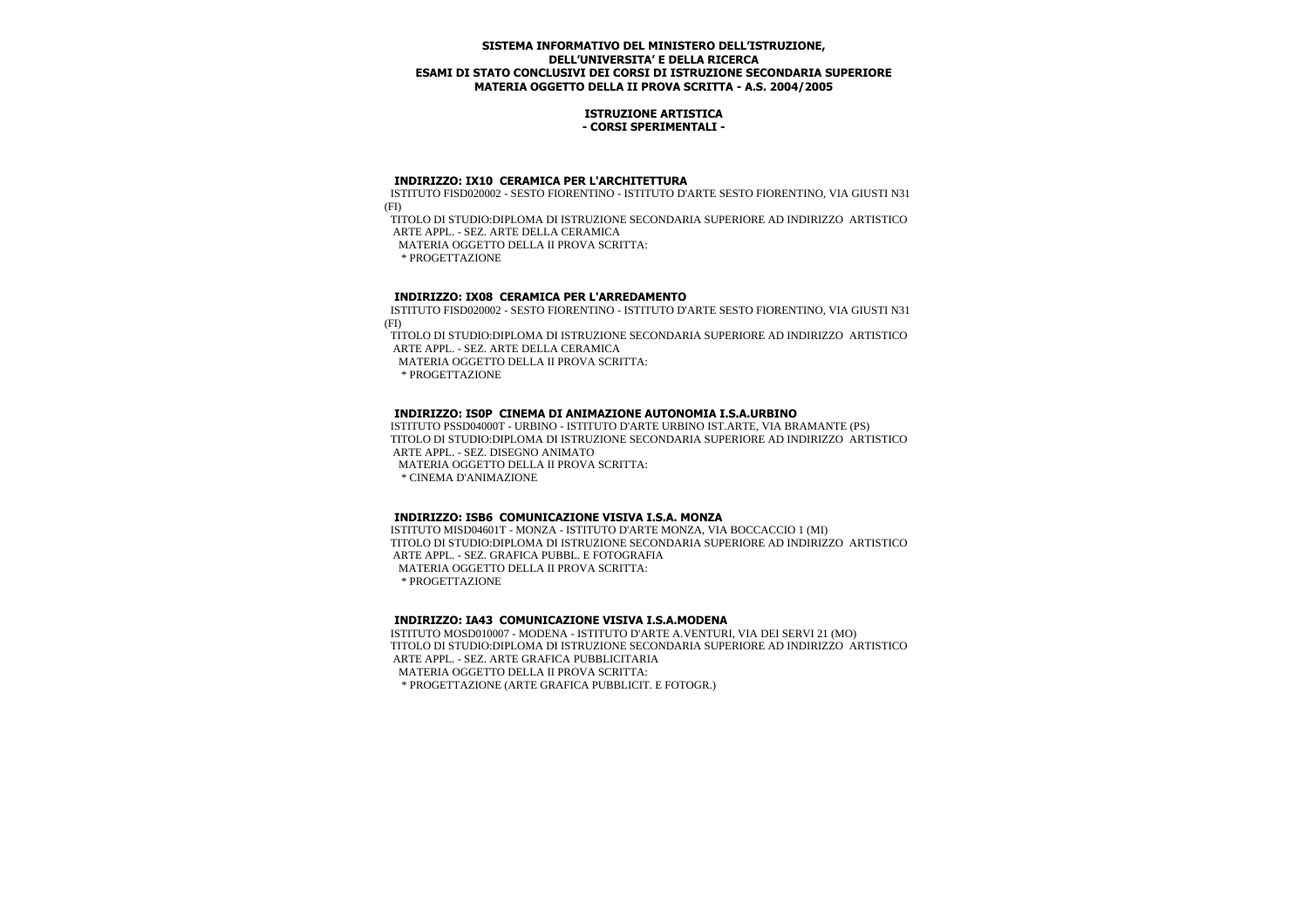#### **ISTRUZIONE ARTISTICA - CORSI SPERIMENTALI -**

#### **INDIRIZZO: ISDC CONSERVAZIONE E RESTAURO BENI CULTURALI**

 ISTITUTO APSD00101L - FERMO - ISTITUTO D'ARTE ISTITUTO D'ARTE - FERMO, VIA MARSALA (AP) TITOLO DI STUDIO:DIPLOMA DI ISTRUZIONE SECONDARIA SUPERIORE AD INDIRIZZO ARTISTICO ARTE APPL. - SEZ. DISEGNAT. DI ARCHIT. E ARRED. MATERIA OGGETTO DELLA II PROVA SCRITTA: \* RILIEVO E TECNICA DELLA DOCUMENTAZIONE

## **INDIRIZZO: IX34 CONSERVAZIONE E TECNICHE ANTICHE BIDIMENSIONALE**

 ISTITUTO FISD01000B - FIRENZE - ISTITUTO D'ARTE FIRENZE, PIAZZALE PORTA ROMANA 9 (FI) TITOLO DI STUDIO:DIPLOMA DI ISTRUZIONE SECONDARIA SUPERIORE AD INDIRIZZO ARTISTICO ARTE APPL. - SEZ. DECORAZIONE PITTORICA MATERIA OGGETTO DELLA II PROVA SCRITTA: \* PROGETTAZIONE

#### **INDIRIZZO: IX35 CONSERVAZIONE E TECNICHE ANTICHE TRIDIMENSIONALE**

 ISTITUTO FISD01000B - FIRENZE - ISTITUTO D'ARTE FIRENZE, PIAZZALE PORTA ROMANA 9 (FI) TITOLO DI STUDIO:DIPLOMA DI ISTRUZIONE SECONDARIA SUPERIORE AD INDIRIZZO ARTISTICO ARTE APPL. - SEZ. DECORAZIONE PLASTICA MATERIA OGGETTO DELLA II PROVA SCRITTA:

\* PROGETTAZIONE

## **INDIRIZZO: IA00 COREUTICO**

 ISTITUTO TOSL01500G - TORINO - L.R. PAR. LICEO ARTISTICO TEATRO NUOVO, C.SO M.D'AZEGLIO 17 (TO)

 TITOLO DI STUDIO:DIPLOMA DI ISTRUZIONE SECONDARIA SUPERIORE AD INDIRIZZO ARTISTICO SPERIM. COREUTICO

MATERIA OGGETTO DELLA II PROVA SCRITTA:

\* TEORIA E TECNICHE DELLE COMUNICAZIONI VISIVE

## **INDIRIZZO: ID69 COREUTICO MUSICALE**

 ISTITUTO CZSL00500G - SATRIANO - L.R. PAR. LICEO ARTISTICO LICEO ARTISTICO COREUTICO MUS, VIA DEL PROGRESSO (CZ)

 TITOLO DI STUDIO:DIPLOMA DI ISTRUZIONE SECONDARIA SUPERIORE AD INDIRIZZO ARTISTICO SPERIM. COREUTICO

MATERIA OGGETTO DELLA II PROVA SCRITTA:

\* STORIA DELLA DANZA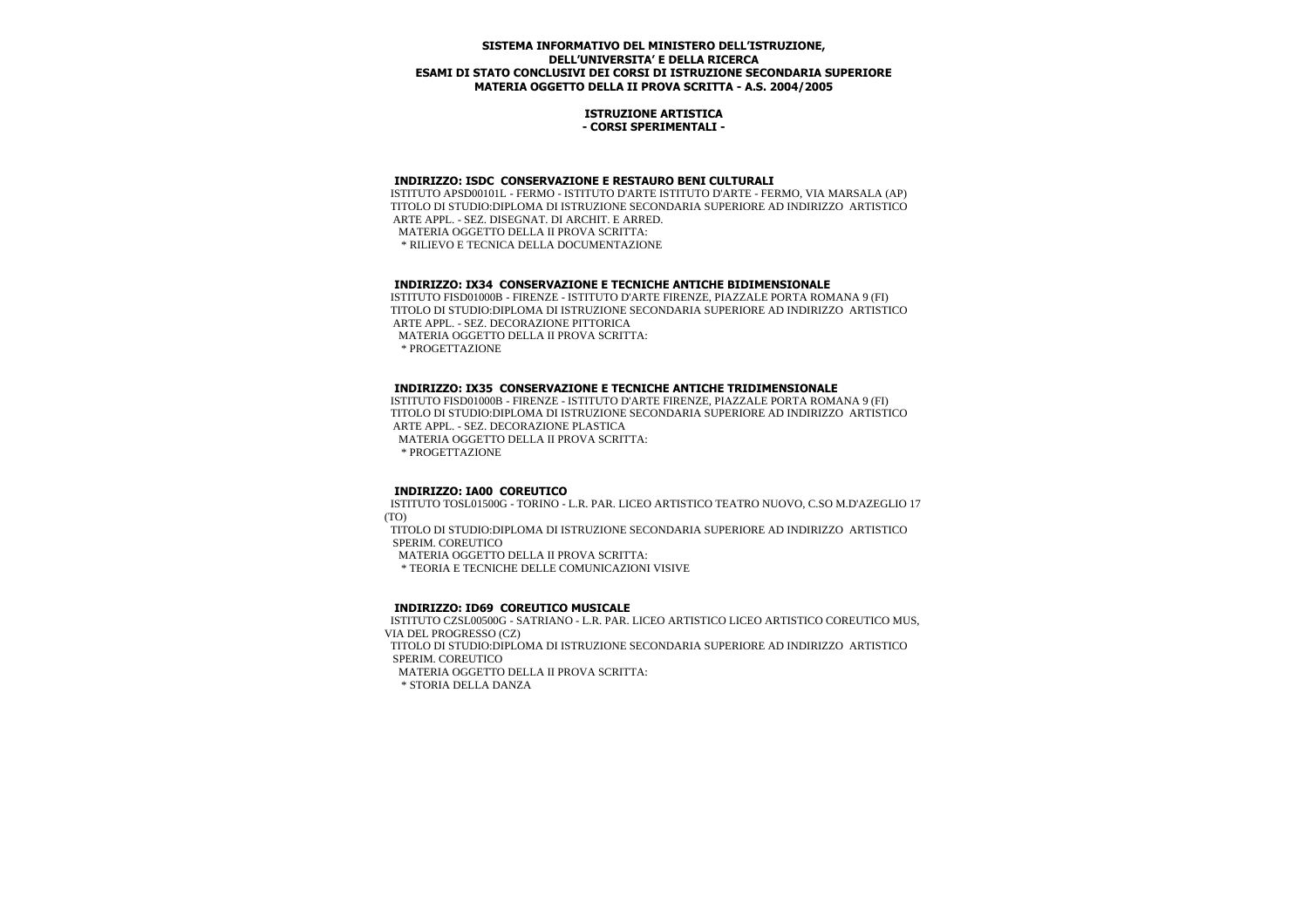#### **ISTRUZIONE ARTISTICA - CORSI SPERIMENTALI -**

#### **INDIRIZZO: IB33 DECORAZIONE PITTORICA AUTONOMIA I.S.A. PERUGIA**

 ISTITUTO PGSD03000P - PERUGIA - ISTITUTO D'ARTE BERNARDINO DI BETTO, VIA LUIGI CANALI, 27 (PG)

 TITOLO DI STUDIO:DIPLOMA DI ISTRUZIONE SECONDARIA SUPERIORE AD INDIRIZZO ARTISTICO ARTE APPL. - SEZ. DECORAZIONE PITTORICA

MATERIA OGGETTO DELLA II PROVA SCRITTA:

\* METODOLOGIE PROGETTUALI

# **INDIRIZZO: ID80 DECORAZIONE PLASTICA AUTONOMIA ISA PERUGIA**

 ISTITUTO PGSD03000P - PERUGIA - ISTITUTO D'ARTE BERNARDINO DI BETTO, VIA LUIGI CANALI, 27 (PG)

 TITOLO DI STUDIO:DIPLOMA DI ISTRUZIONE SECONDARIA SUPERIORE AD INDIRIZZO ARTISTICO ARTE APPL. - SEZ. DECORAZIONE PLASTICA

MATERIA OGGETTO DELLA II PROVA SCRITTA:

\* METODOLOGIE PROGETTUALI

# **INDIRIZZO: IA42 DESIGN CERAMICO**

 ISTITUTO MOSD010007 - MODENA - ISTITUTO D'ARTE A.VENTURI, VIA DEI SERVI 21 (MO) TITOLO DI STUDIO:DIPLOMA DI ISTRUZIONE SECONDARIA SUPERIORE AD INDIRIZZO ARTISTICO ARTE APPL. - SEZ. ARTE DELLA CERAMICA MATERIA OGGETTO DELLA II PROVA SCRITTA: \* PROGETTAZIONE (ARTE CERAMICA)

## **INDIRIZZO: ISB7 DESIGN PER INDUSTRIA E AMBIENTE**

 ISTITUTO MISD04601T - MONZA - ISTITUTO D'ARTE MONZA, VIA BOCCACCIO 1 (MI) TITOLO DI STUDIO:DIPLOMA DI ISTRUZIONE SECONDARIA SUPERIORE AD INDIRIZZO ARTISTICO ARTE APPL. - SEZ. DISEGNATORI DI ARCHITETTURA MATERIA OGGETTO DELLA II PROVA SCRITTA:

\* PROGETTAZIONE

# **INDIRIZZO: IB31 DESIGN PER L'AMBIENTE AUTONOMIA I.S.A. ROVERETO**

 ISTITUTO TNSD009016 - ROVERETO - ISTITUTO D'ARTE "DEPERO" - ROVERETO, VIA DELLE FOSSE, 9 (TN)

 TITOLO DI STUDIO:DIPLOMA DI ISTRUZIONE SECONDARIA SUPERIORE AD INDIRIZZO ARTISTICO ARTE APPL. - SEZ. DISEGNAT. DI ARCHIT. E ARRED.

MATERIA OGGETTO DELLA II PROVA SCRITTA:

\* PROGETTAZ.(DISEGNATORI DI ARCHITET. ARREDAMENTO)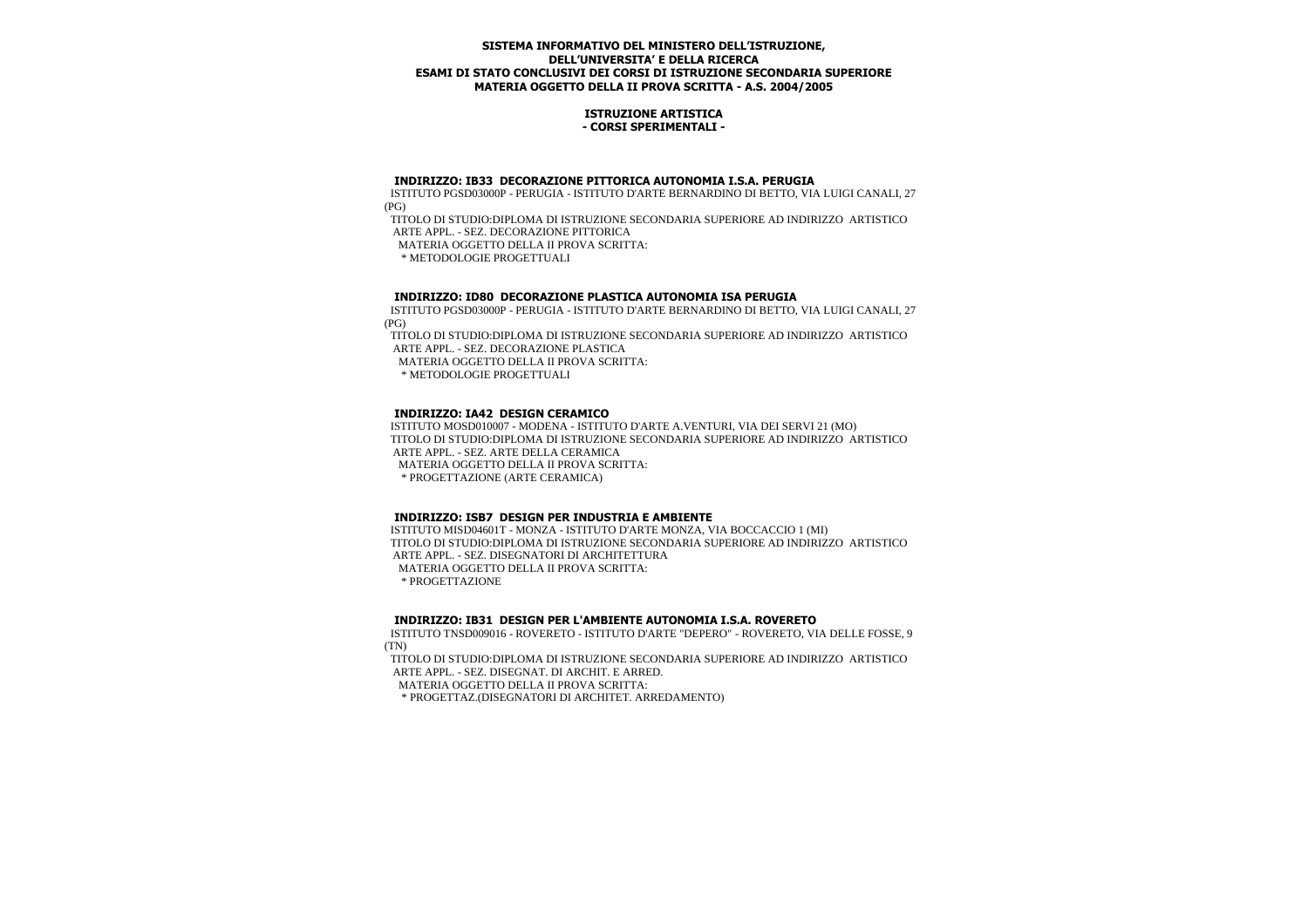#### **ISTRUZIONE ARTISTICA - CORSI SPERIMENTALI -**

#### **INDIRIZZO: ISJJ DESIGN PER L'INDUSTRIA**

 ISTITUTO TNSD02000X - TRENTO - ISTITUTO D'ARTE "VITTORIA" - TRENTO, VIA ZAMBRA, 3 (TN) TITOLO DI STUDIO:DIPLOMA DI ISTRUZIONE SECONDARIA SUPERIORE AD INDIRIZZO ARTISTICO ARTE APPL. - SEZ. DISEGNAT. DI ARCHIT. E ARRED. MATERIA OGGETTO DELLA II PROVA SCRITTA:

\* PROGETTAZIONE

# **INDIRIZZO: IB58 DISCIPLINE DELLO SPETTACOLO**

 ISTITUTO PRSD01000E - PARMA - ISTITUTO D'ARTE "TOSCHI", VIALE TOSCHI 1 (PR) TITOLO DI STUDIO:DIPLOMA DI ISTRUZIONE SECONDARIA SUPERIORE AD INDIRIZZO ARTISTICO DURATA QUINQUENNALE

MATERIA OGGETTO DELLA II PROVA SCRITTA:

\* REGIA TEATRALE

#### **INDIRIZZO: IB35 DISEGNATORI DI ARCHITETTURA E ARREDAMENTO AUTONOMIA I.S.A PERUGIA**

 ISTITUTO PGSD03000P - PERUGIA - ISTITUTO D'ARTE BERNARDINO DI BETTO, VIA LUIGI CANALI, 27 (PG)

 TITOLO DI STUDIO:DIPLOMA DI ISTRUZIONE SECONDARIA SUPERIORE AD INDIRIZZO ARTISTICO ARTE APPL. - SEZ. DISEGNATORI DI ARCHITETTURA

MATERIA OGGETTO DELLA II PROVA SCRITTA:

\* METODOLOGIE PROGETTUALI

## **INDIRIZZO: ID78 FIGURATIVO LICEO ARTISTICO-ISTITUTO ARTE CHIAVARI**

 TITOLO DI STUDIO:DIPLOMA DI ISTRUZIONE SECONDARIA SUPERIORE AD INDIRIZZO ARTISTICO DURATA QUINQUENNALE

MATERIA OGGETTO DELLA II PROVA SCRITTA:

\* DISCIPLINE PITTORICHE

# **INDIRIZZO: IB28 GRAFICA AUTONOMIA I.S.A.PISA**

 TITOLO DI STUDIO:DIPLOMA DI ISTRUZIONE SECONDARIA SUPERIORE AD INDIRIZZO ARTISTICO ARTE APPL. - SEZ. GRAFICA PUBBL. E FOTOGRAFIA MATERIA OGGETTO DELLA II PROVA SCRITTA:

\* PROGETTAZIONE GRAFICA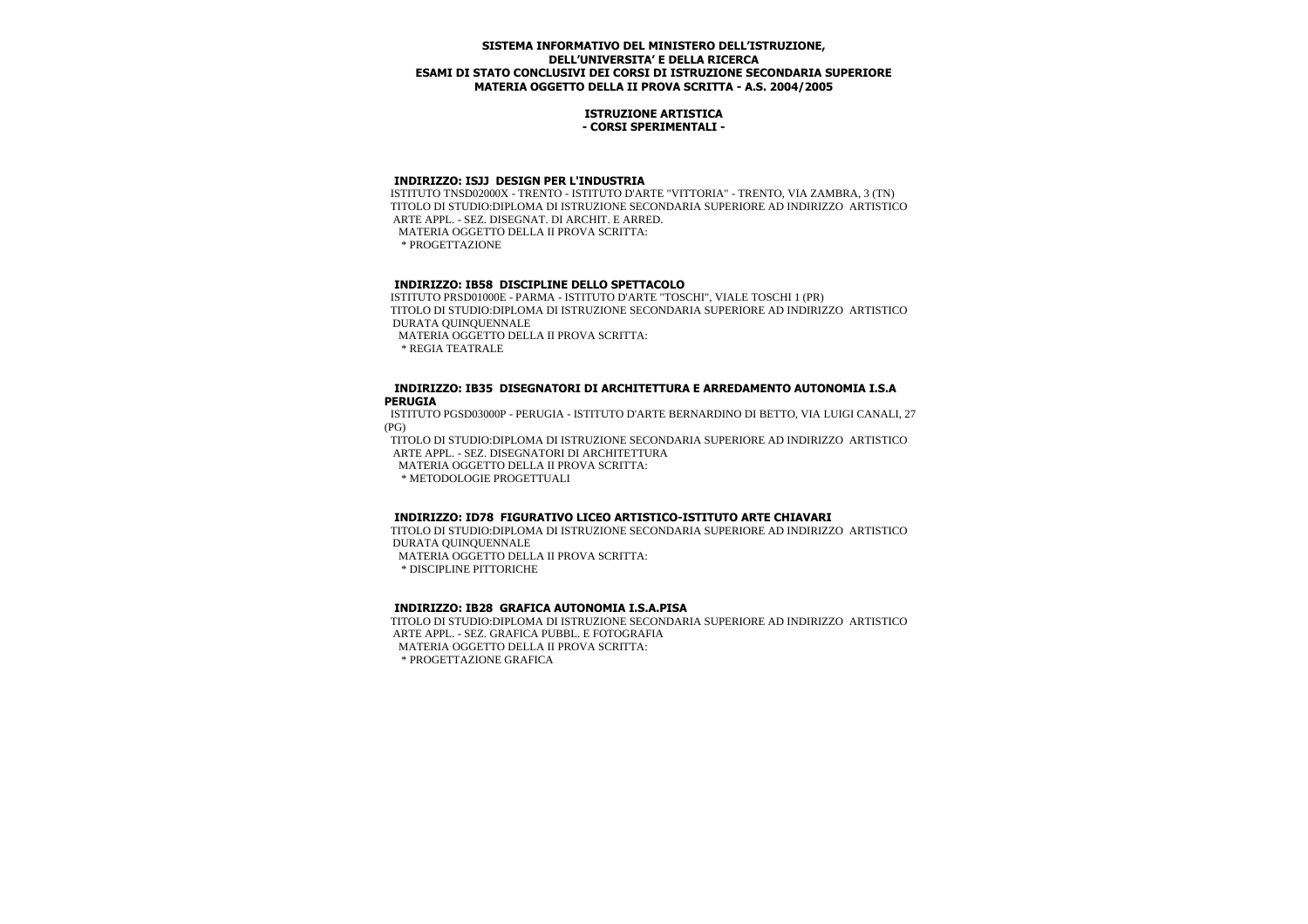#### **ISTRUZIONE ARTISTICA - CORSI SPERIMENTALI -**

#### **INDIRIZZO: IS0Q GRAFICA PUBBLICITARIA E FOTOGRAFIA AUTONOMIA I.S.A. URBINO**

 ISTITUTO PSSD04000T - URBINO - ISTITUTO D'ARTE URBINO IST.ARTE, VIA BRAMANTE (PS) TITOLO DI STUDIO:DIPLOMA DI ISTRUZIONE SECONDARIA SUPERIORE AD INDIRIZZO ARTISTICO ARTE APPL. - SEZ. GRAFICA PUBBL. E FOTOGRAFIA MATERIA OGGETTO DELLA II PROVA SCRITTA:

\* PROGETTAZIONE

#### **INDIRIZZO: ISFI GRAFICO FIGURATIVO**

 ISTITUTO VISL009011 - SCHIO - LICEO ARTISTICO "MARTINI" SCHIO, VIA MARASCHIN 9 (VI) TITOLO DI STUDIO:DIPLOMA DI ISTRUZIONE SECONDARIA SUPERIORE AD INDIRIZZO ARTISTICO DURATA QUINQUENNALE

MATERIA OGGETTO DELLA II PROVA SCRITTA:

\* PROGETTAZIONE GRAFICO FIGURATIVA

#### **INDIRIZZO: ISFI GRAFICO FIGURATIVO**

 ISTITUTO VISL008015 - VICENZA - LICEO ARTISTICO "EX MARTINI", VIA CALVI,19 (VI) TITOLO DI STUDIO:DIPLOMA DI ISTRUZIONE SECONDARIA SUPERIORE AD INDIRIZZO ARTISTICO DURATA QUINQUENNALE MATERIA OGGETTO DELLA II PROVA SCRITTA:

\* PROGETTAZIONE GRAFICO FIGURATIVA

## **INDIRIZZO: IS3R IMMAGINE ELETTRONICA**

 ISTITUTO ANSD01000Q - ANCONA - ISTITUTO D'ARTE "EDGARDO MANNUCCI", VIA MICHELANGELO BUONARROTI 12 (AN) TITOLO DI STUDIO:DIPLOMA DI ISTRUZIONE SECONDARIA SUPERIORE AD INDIRIZZO ARTISTICO ARTE APPL. - SEZ. DECORAZIONE PITTORICA MATERIA OGGETTO DELLA II PROVA SCRITTA: \* PROGETTAZIONE

## **INDIRIZZO: IA52 INDIRIZZO MUSICALE**

 ISTITUTO BRSL01000V - BRINDISI - LICEO ARTISTICO "EDGARDO SIMONE" - BRINDISI, VIA FELICE ASSENNATO N.1 (BR)

 TITOLO DI STUDIO:DIPLOMA DI ISTRUZIONE SECONDARIA SUPERIORE AD INDIRIZZO ARTISTICO DURATA QUINQUENNALE

MATERIA OGGETTO DELLA II PROVA SCRITTA:

\* ANALISI, COMPOSIZIONE, NUOVE TECNOLOGIE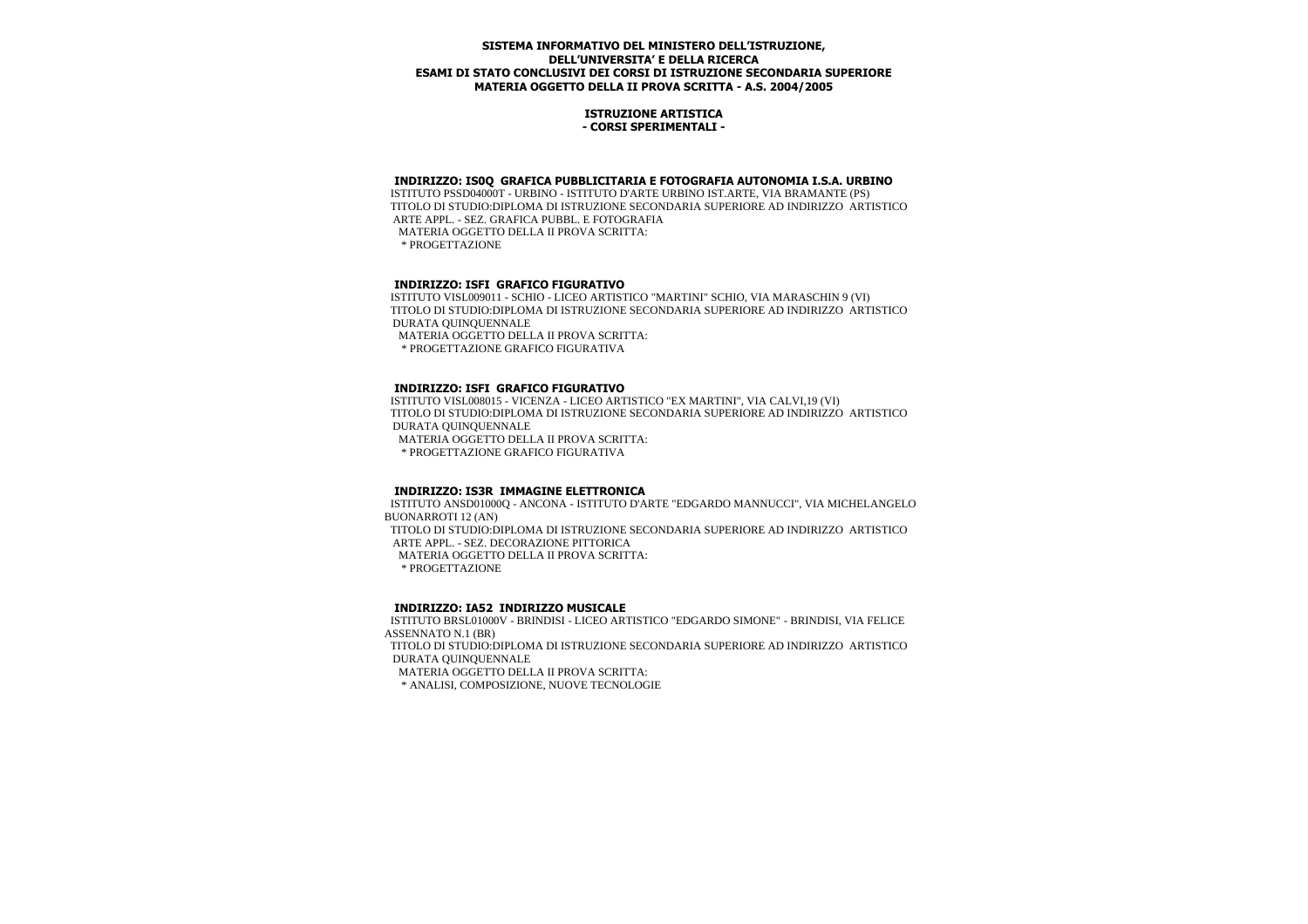## **ISTRUZIONE ARTISTICA - CORSI SPERIMENTALI -**

## **INDIRIZZO: IB04 LICEO ARTISTICO "COLLEGIO ROTONDI" GORLA MINORE (VA)**

 ISTITUTO VASL10500Q - GORLA MINORE - L.R. PAR. LICEO ARTISTICO COLLEGIO ROTONDI, VIA S.MAURIZIO,4 (VA)

 TITOLO DI STUDIO:DIPLOMA DI ISTRUZIONE SECONDARIA SUPERIORE AD INDIRIZZO ARTISTICO DURATA QUINQUENNALE

MATERIA OGGETTO DELLA II PROVA SCRITTA:

 $*$  FIGURA

# **INDIRIZZO: IS1U LINGUAGGI VISIVI**

 ISTITUTO NASL010002 - NAPOLI - LICEO ARTISTICO LIC.ARTISTICO-NAPOLI-, VIA SS. APOSTOLI, 8/A (NA)

 TITOLO DI STUDIO:DIPLOMA DI ISTRUZIONE SECONDARIA SUPERIORE AD INDIRIZZO ARTISTICO DURATA QUINQUENNALE

MATERIA OGGETTO DELLA II PROVA SCRITTA:

\* DISCIPLINE PITTORICHE E FIGURA DAL VERO

## **INDIRIZZO: IX32 MODA (ISA FIRENZE)**

 ISTITUTO FISD01000B - FIRENZE - ISTITUTO D'ARTE FIRENZE, PIAZZALE PORTA ROMANA 9 (FI) TITOLO DI STUDIO:DIPLOMA DI ISTRUZIONE SECONDARIA SUPERIORE AD INDIRIZZO ARTISTICO ARTE APPL. - SEZ. MODA E COSTUME

MATERIA OGGETTO DELLA II PROVA SCRITTA:

\* PROGETTAZIONE MODA E COSTUME

## **INDIRIZZO: ISGU MODA E COSTUME**

 ISTITUTO PGSD020004 - GUBBIO - ISTITUTO D'ARTE GUBBIO, VIA ARBORETO, 31 (PG) TITOLO DI STUDIO:DIPLOMA DI ISTRUZIONE SECONDARIA SUPERIORE AD INDIRIZZO ARTISTICO ARTE APPL. - SEZ. ARTE DEL TESSUTO MATERIA OGGETTO DELLA II PROVA SCRITTA:

\* PROGETTAZIONE MODA E COSTUME

# **INDIRIZZO: IA05 MODA E COSTUME AUTONOMIA**

 ISTITUTO PGSD03000P - PERUGIA - ISTITUTO D'ARTE BERNARDINO DI BETTO, VIA LUIGI CANALI, 27 (PG)

 TITOLO DI STUDIO:DIPLOMA DI ISTRUZIONE SECONDARIA SUPERIORE AD INDIRIZZO ARTISTICO ARTE APPL. - SEZ. MODA E COSTUME

MATERIA OGGETTO DELLA II PROVA SCRITTA:

\* METODOLOGIE PROGETTUALI MODA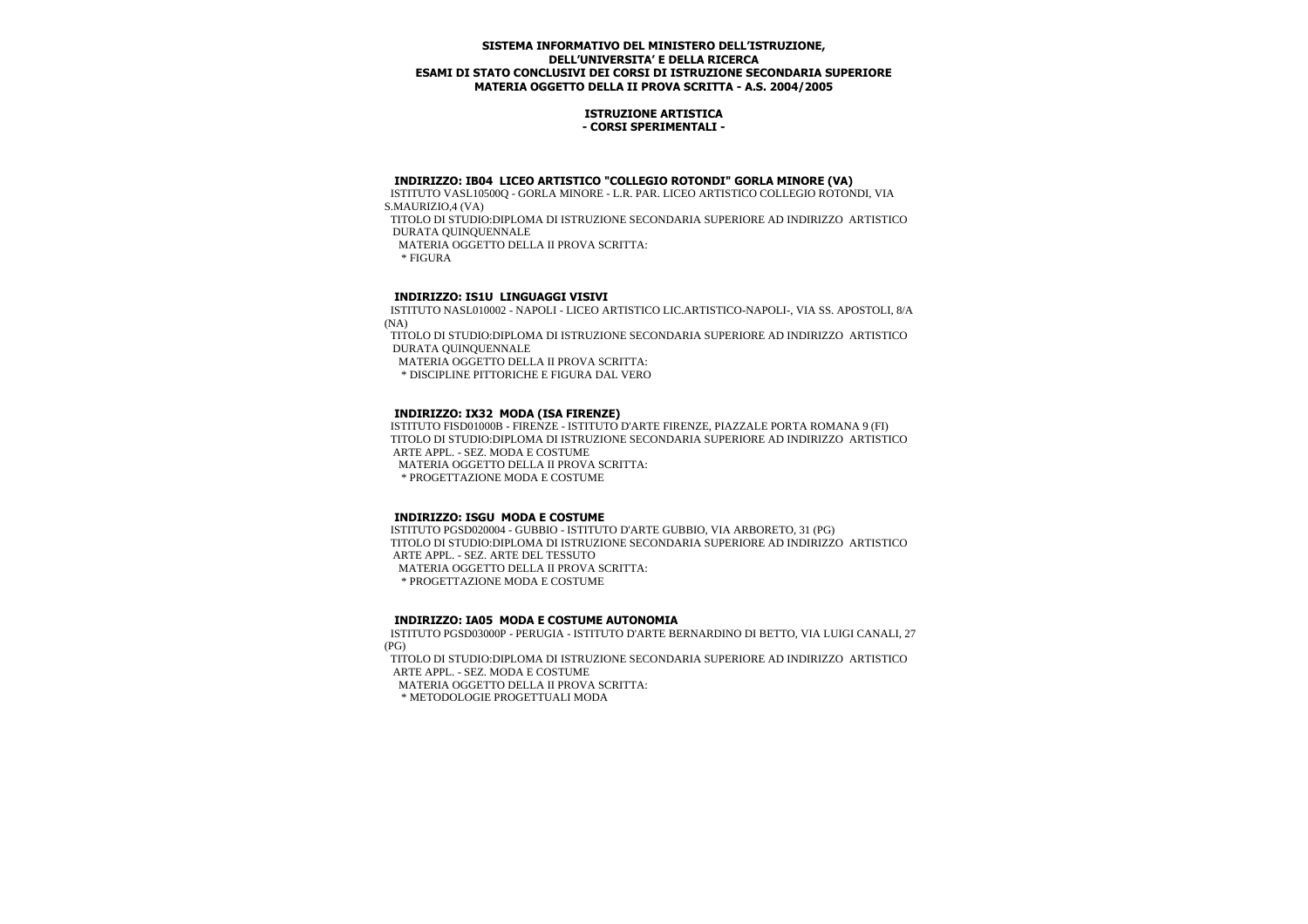#### **ISTRUZIONE ARTISTICA - CORSI SPERIMENTALI -**

#### **INDIRIZZO: ISJL PITTURA & VISUAL ART**

 ISTITUTO TNSD02000X - TRENTO - ISTITUTO D'ARTE "VITTORIA" - TRENTO, VIA ZAMBRA, 3 (TN) TITOLO DI STUDIO:DIPLOMA DI ISTRUZIONE SECONDARIA SUPERIORE AD INDIRIZZO ARTISTICO ARTE APPL. - SEZ. DECORAZIONE PITTORICA MATERIA OGGETTO DELLA II PROVA SCRITTA: \* PROGETTAZIONE

# **INDIRIZZO: ID79 PITTURA E DECORAZIONE PITTORICA AUTONOMIA ISA PISA**

 ISTITUTO PISD02000R - PISA - ISTITUTO D'ARTE I.S.A. FRANCO RUSSOLI, VIA S.FREDIANO 13 (PI) TITOLO DI STUDIO:DIPLOMA DI ISTRUZIONE SECONDARIA SUPERIORE AD INDIRIZZO ARTISTICO ARTE APPL. - SEZ. DECORAZIONE PITTORICA MATERIA OGGETTO DELLA II PROVA SCRITTA: \* PROGETTAZIONE PITTORICA

## **INDIRIZZO: IB27 PLASTICO VISUALE L.A. REGGIO CALABRIA**

 ISTITUTO RCSL01000T - REGGIO CALABRIA - LICEO ARTISTICO LIC.ARTISTICO "M.PRETI" REGGIO, VIA ALFONSO FRANGIPANE (RC) TITOLO DI STUDIO:DIPLOMA DI ISTRUZIONE SECONDARIA SUPERIORE AD INDIRIZZO ARTISTICO DURATA QUINQUENNALE MATERIA OGGETTO DELLA II PROVA SCRITTA: \* FIGURA E ORNATO DISEGNATO

# **INDIRIZZO: IX07 PORCELLANA**

 ISTITUTO FISD020002 - SESTO FIORENTINO - ISTITUTO D'ARTE SESTO FIORENTINO, VIA GIUSTI N31 (FI)

 TITOLO DI STUDIO:DIPLOMA DI ISTRUZIONE SECONDARIA SUPERIORE AD INDIRIZZO ARTISTICO ARTE APPL. - SEZ. ARTE DELLA PORCELLANA

MATERIA OGGETTO DELLA II PROVA SCRITTA:

\* PROGETTAZIONE

# **INDIRIZZO: ISJM PROGETTAZ. ARCHITETT. E ARREDO**

 ISTITUTO RESD01000L - REGGIO EMILIA - ISTITUTO D'ARTE "G. CHIERICI", VIALE L.NOBILI 1 (RE) TITOLO DI STUDIO:DIPLOMA DI ISTRUZIONE SECONDARIA SUPERIORE AD INDIRIZZO ARTISTICO ARTE APPL. - SEZ. DISEGNAT. DI ARCHIT. E ARRED.

MATERIA OGGETTO DELLA II PROVA SCRITTA:

\* PROGETTAZIONE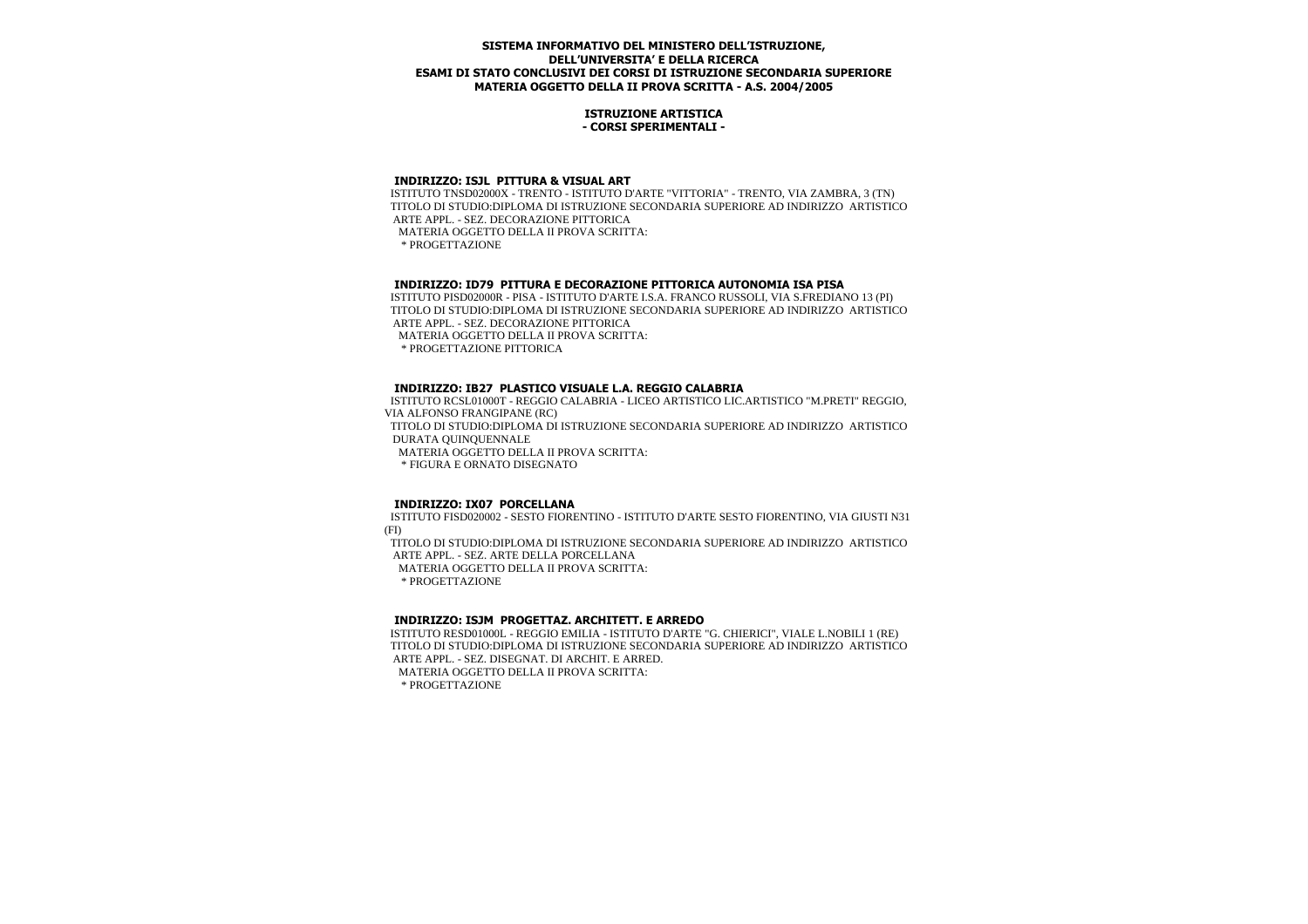#### **ISTRUZIONE ARTISTICA - CORSI SPERIMENTALI -**

#### **INDIRIZZO: IA59 PROGETTAZIONE ARTISTICA**

 ISTITUTO VBSL001017 - OMEGNA - LICEO ARTISTICO L.A. "GOBETTI", VIA DE AMICIS, 7 (VB) TITOLO DI STUDIO:DIPLOMA DI ISTRUZIONE SECONDARIA SUPERIORE AD INDIRIZZO ARTISTICO DURATA QUINQUENNALE MATERIA OGGETTO DELLA II PROVA SCRITTA:

\* PROGETTAZIONE APPLICATA ALL'INDUSTRIA

# **INDIRIZZO: ID82 PROGETTAZIONE METALLI E OREFICERIA ISA REGGIO EMILIA**

 ISTITUTO RESD01000L - REGGIO EMILIA - ISTITUTO D'ARTE "G. CHIERICI", VIALE L.NOBILI 1 (RE) TITOLO DI STUDIO:DIPLOMA DI ISTRUZIONE SECONDARIA SUPERIORE AD INDIRIZZO ARTISTICO ARTE APPL. - SEZ. ARTE DEI METALLI E OREFICERIA MATERIA OGGETTO DELLA II PROVA SCRITTA: \* PROGETTAZIONE (ARTE DEI METALLI)

#### **INDIRIZZO: IS0N PROGETTAZIONE PER LA GRAFICA EDITORIALE E RESTAURO DEL LIBRO AUTONOMIA ISA**

 ISTITUTO PSSD04000T - URBINO - ISTITUTO D'ARTE URBINO IST.ARTE, VIA BRAMANTE (PS) TITOLO DI STUDIO:DIPLOMA DI ISTRUZIONE SECONDARIA SUPERIORE AD INDIRIZZO ARTISTICO ARTE APPL. - SEZ. ARTE DELLA STAMPA

MATERIA OGGETTO DELLA II PROVA SCRITTA:

\* GRAFICA EDITORIALE

## **INDIRIZZO: ISJQ PROGETTAZIONE TESSUTO E MODA**

 ISTITUTO RESD01000L - REGGIO EMILIA - ISTITUTO D'ARTE "G. CHIERICI", VIALE L.NOBILI 1 (RE) TITOLO DI STUDIO:DIPLOMA DI ISTRUZIONE SECONDARIA SUPERIORE AD INDIRIZZO ARTISTICO ARTE APPL. - SEZ. ARTE DEL TESSUTO MATERIA OGGETTO DELLA II PROVA SCRITTA:

\* PROGETTAZIONE TESSUTO E MODA

# **INDIRIZZO: IA35 PROGETTO DESIGN**

 ISTITUTO MOSD010007 - MODENA - ISTITUTO D'ARTE A.VENTURI, VIA DEI SERVI 21 (MO) TITOLO DI STUDIO:DIPLOMA DI ISTRUZIONE SECONDARIA SUPERIORE AD INDIRIZZO ARTISTICO ARTE APPL. - SEZ. DISEGNATORI DI ARCHITETTURA MATERIA OGGETTO DELLA II PROVA SCRITTA: \* PROGETTAZ.(DISEGNATORI DI ARCHITET. ARREDAMENTO)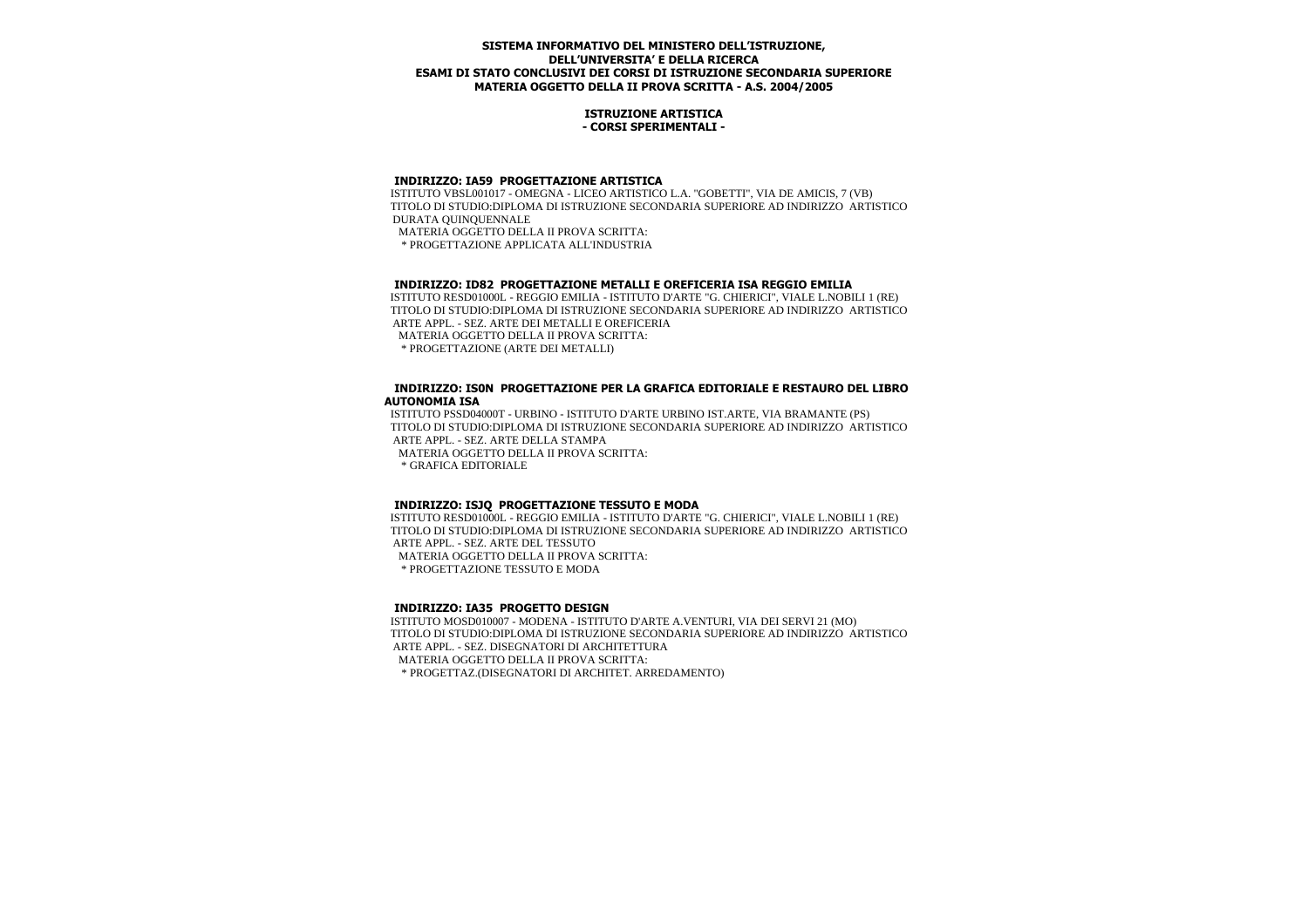#### **ISTRUZIONE ARTISTICA - CORSI SPERIMENTALI -**

## **INDIRIZZO: ISGS RESTAURO E CONSERV. BENI CULTUR.**

 ISTITUTO PGSD020004 - GUBBIO - ISTITUTO D'ARTE GUBBIO, VIA ARBORETO, 31 (PG) TITOLO DI STUDIO:DIPLOMA DI ISTRUZIONE SECONDARIA SUPERIORE AD INDIRIZZO ARTISTICO ARTE APPL. - SEZ. ARTE DEL LEGNO MATERIA OGGETTO DELLA II PROVA SCRITTA:

\* RILIEVO E TECNICA DELLA DOCUMENTAZIONE

## **INDIRIZZO: IA82 RESTAURO:CATALOGAZIONE E CONSERVAZIONE BENI AMBIENTALI E CULTURALI**

 ISTITUTO VISL009011 - SCHIO - LICEO ARTISTICO "MARTINI" SCHIO, VIA MARASCHIN 9 (VI) TITOLO DI STUDIO:DIPLOMA DI ISTRUZIONE SECONDARIA SUPERIORE AD INDIRIZZO ARTISTICO DURATA QUINQUENNALE

MATERIA OGGETTO DELLA II PROVA SCRITTA:

\* DISCIPLINE GEOMETRICHE E RILIEVO ARCHITETTONICO

## **INDIRIZZO: IA81 SPETTACOLO - I.S.A. FIRENZE**

 ISTITUTO FISD01000B - FIRENZE - ISTITUTO D'ARTE FIRENZE, PIAZZALE PORTA ROMANA 9 (FI) TITOLO DI STUDIO:DIPLOMA DI ISTRUZIONE SECONDARIA SUPERIORE AD INDIRIZZO ARTISTICO ARTE APPL. - SEZ. SCENOTECNICA

MATERIA OGGETTO DELLA II PROVA SCRITTA:

\* PROGETTAZIONE (SCENOTECNICA)

#### **INDIRIZZO: IS0M TECNICHE INCISORIE E ILLUSTRAZIONE DEL LIBRO AUTONOMIA I.S.A.URBINO**

 ISTITUTO PSSD04000T - URBINO - ISTITUTO D'ARTE URBINO IST.ARTE, VIA BRAMANTE (PS) TITOLO DI STUDIO:DIPLOMA DI ISTRUZIONE SECONDARIA SUPERIORE AD INDIRIZZO ARTISTICO ARTE APPL. - SEZ. ARTI GRAFICHE

MATERIA OGGETTO DELLA II PROVA SCRITTA:

\* INCISIONE E COMPOSIZIONE ILLUSTRATIVA

## **INDIRIZZO: IS1A TECNOLOGICO PER LA CERAMICA**

 ISTITUTO RASD010006 - FAENZA - ISTITUTO D'ARTE G.BALLARDINI, CORSO BACCARINI 17 (RA) TITOLO DI STUDIO:DIPLOMA DI ISTRUZIONE SECONDARIA SUPERIORE AD INDIRIZZO ARTISTICO ARTE APPL. - SEZ. TECNOLOGIA CERAMICA

MATERIA OGGETTO DELLA II PROVA SCRITTA:

\* PROGETTAZIONE